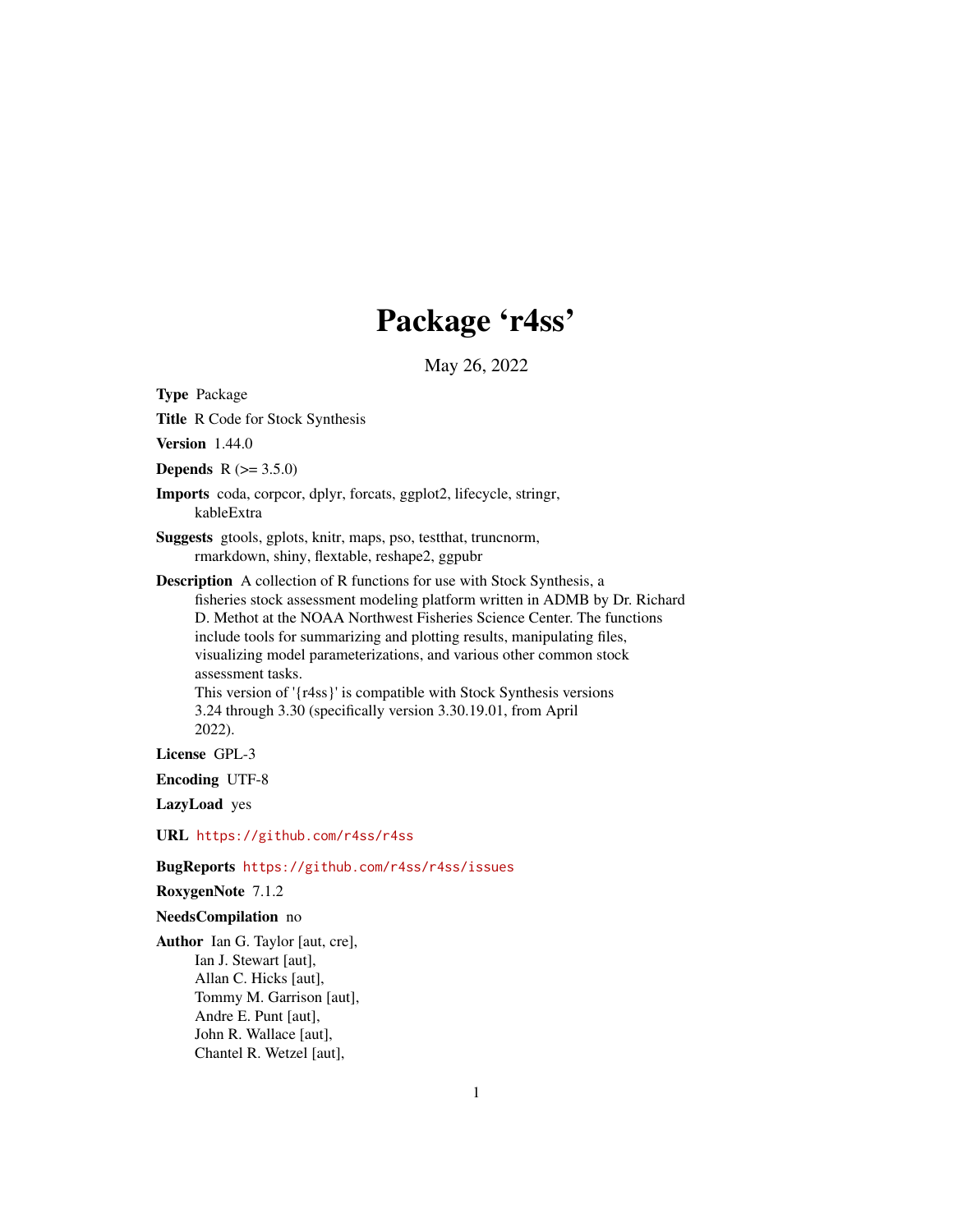James T. Thorson [aut], Yukio Takeuchi [aut], Kotaro Ono [aut], Cole C. Monnahan [aut], Christine C. Stawitz [aut], Z. Teresa A'mar [aut], Athol R. Whitten [aut], Kelli F. Johnson [aut], Robbie L. Emmet [aut], Sean C. Anderson [aut], Gwladys I. Lambert [aut], Megan M. Stachura [aut], Andrew B. Cooper [aut], Andi Stephens [aut], Neil L. Klaer [aut], Carey R. McGilliard [aut], Iago Mosqueira [aut], Watal M. Iwasaki [aut], Kathryn L. Doering [aut], Andrea M. Havron [aut], Nathan Vaughan [aut], LaTreese S. Denson [aut], Ashleigh J. Novak [aut], Henning Winker [aut], Lee Qi [aut], Megumi Oshima [aut], Eric Fletcher [aut]

Maintainer Ian G. Taylor <Ian. Taylor@noaa.gov>

Repository CRAN

Date/Publication 2022-05-26 18:00:02 UTC

# R topics documented:

|                | 6   |
|----------------|-----|
|                | - 8 |
| - 8            |     |
| $\overline{9}$ |     |
|                |     |
|                |     |
|                |     |
|                |     |
|                |     |
|                |     |
|                |     |
|                |     |
|                |     |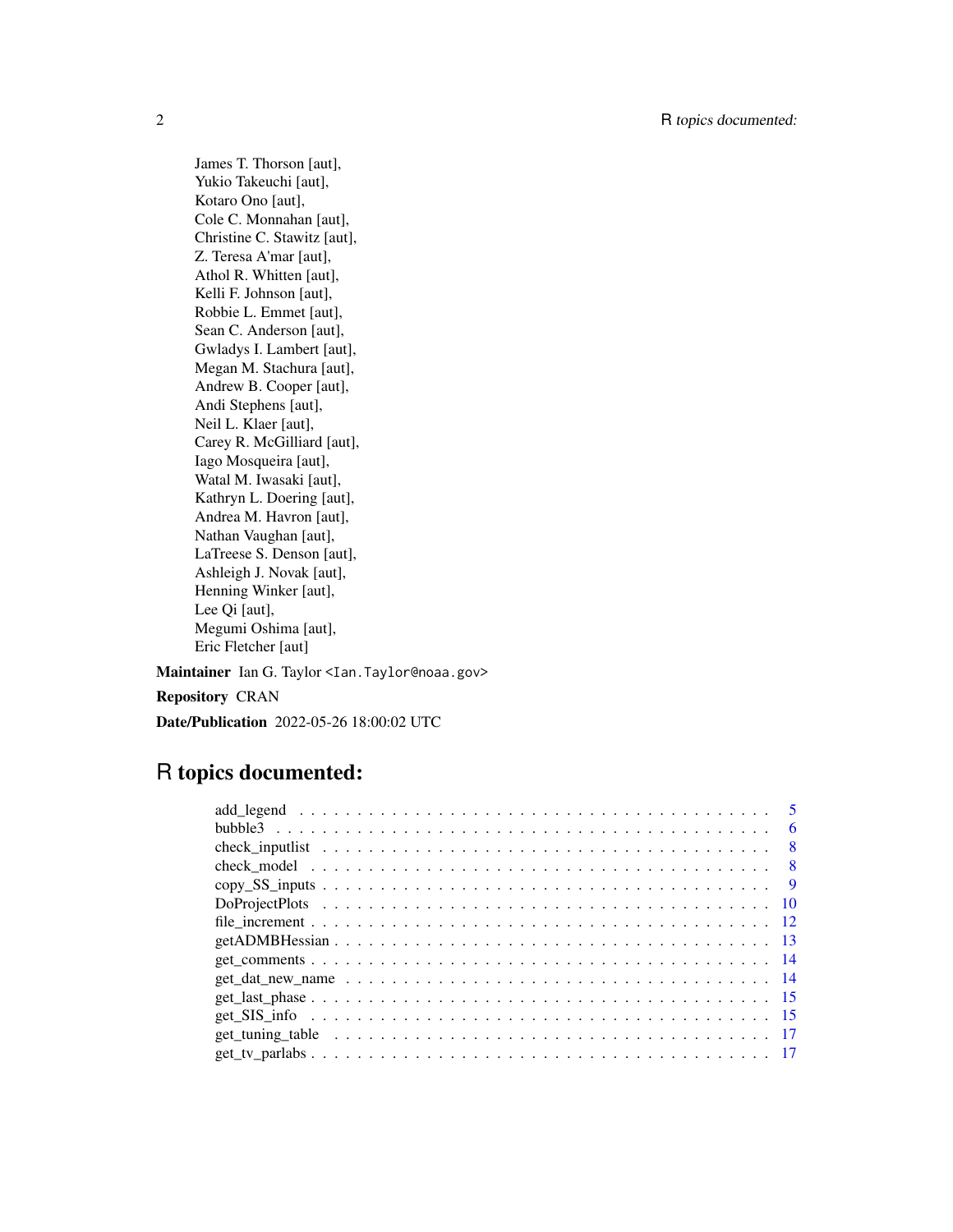|                                                                                                    | 18 |
|----------------------------------------------------------------------------------------------------|----|
|                                                                                                    | 18 |
|                                                                                                    | 22 |
|                                                                                                    | 25 |
|                                                                                                    | 26 |
|                                                                                                    | 29 |
| $NegLogInt_Fn \ldots \ldots \ldots \ldots \ldots \ldots \ldots \ldots \ldots \ldots \ldots \ldots$ | 30 |
|                                                                                                    | 32 |
|                                                                                                    | 35 |
|                                                                                                    | 36 |
|                                                                                                    | 37 |
|                                                                                                    | 37 |
|                                                                                                    | 38 |
|                                                                                                    | 38 |
|                                                                                                    | 40 |
|                                                                                                    | 41 |
|                                                                                                    | 42 |
|                                                                                                    | 43 |
|                                                                                                    | 43 |
|                                                                                                    | 44 |
|                                                                                                    | 45 |
|                                                                                                    | 47 |
|                                                                                                    | 48 |
|                                                                                                    | 49 |
|                                                                                                    | 51 |
|                                                                                                    | 53 |
|                                                                                                    | 54 |
|                                                                                                    | 55 |
|                                                                                                    | 56 |
|                                                                                                    | 59 |
|                                                                                                    | 62 |
|                                                                                                    | 63 |
|                                                                                                    | 69 |
|                                                                                                    | 74 |
|                                                                                                    | 76 |
|                                                                                                    | 77 |
|                                                                                                    | 80 |
|                                                                                                    | 83 |
|                                                                                                    | 84 |
|                                                                                                    | 85 |
|                                                                                                    | 87 |
|                                                                                                    | 88 |
|                                                                                                    | 90 |
| <b>SSplotProfile</b>                                                                               | 93 |
| <b>SSplotRecdevs</b>                                                                               | 96 |
|                                                                                                    | 98 |
|                                                                                                    |    |
| SSplotRetroRecruits                                                                                | 99 |
|                                                                                                    |    |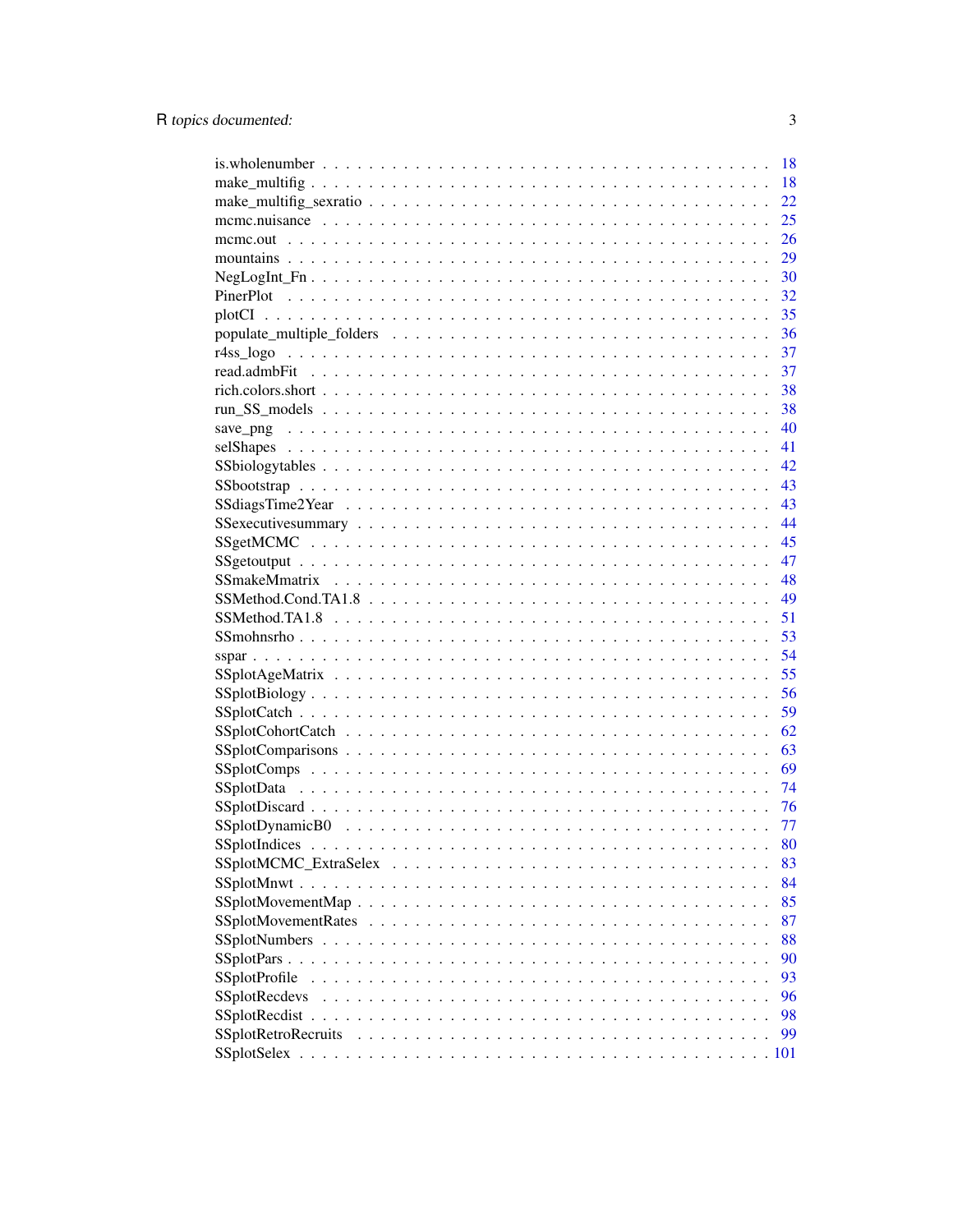| SS_writectl_3.24 \cdot \cdot \cdot \cdot \cdot \cdot \cdot \cdot \cdot \cdot \cdot \cdot \cdot \cdot \cdot \cdot \cdot \cdot \cdot \cdot \cdot \cdot \cdot \cdot \cdot \cdot \cdot \cdot \cdot \cdot \cdot \cdot \cdot \cdot |  |
|------------------------------------------------------------------------------------------------------------------------------------------------------------------------------------------------------------------------------|--|
|                                                                                                                                                                                                                              |  |
|                                                                                                                                                                                                                              |  |
|                                                                                                                                                                                                                              |  |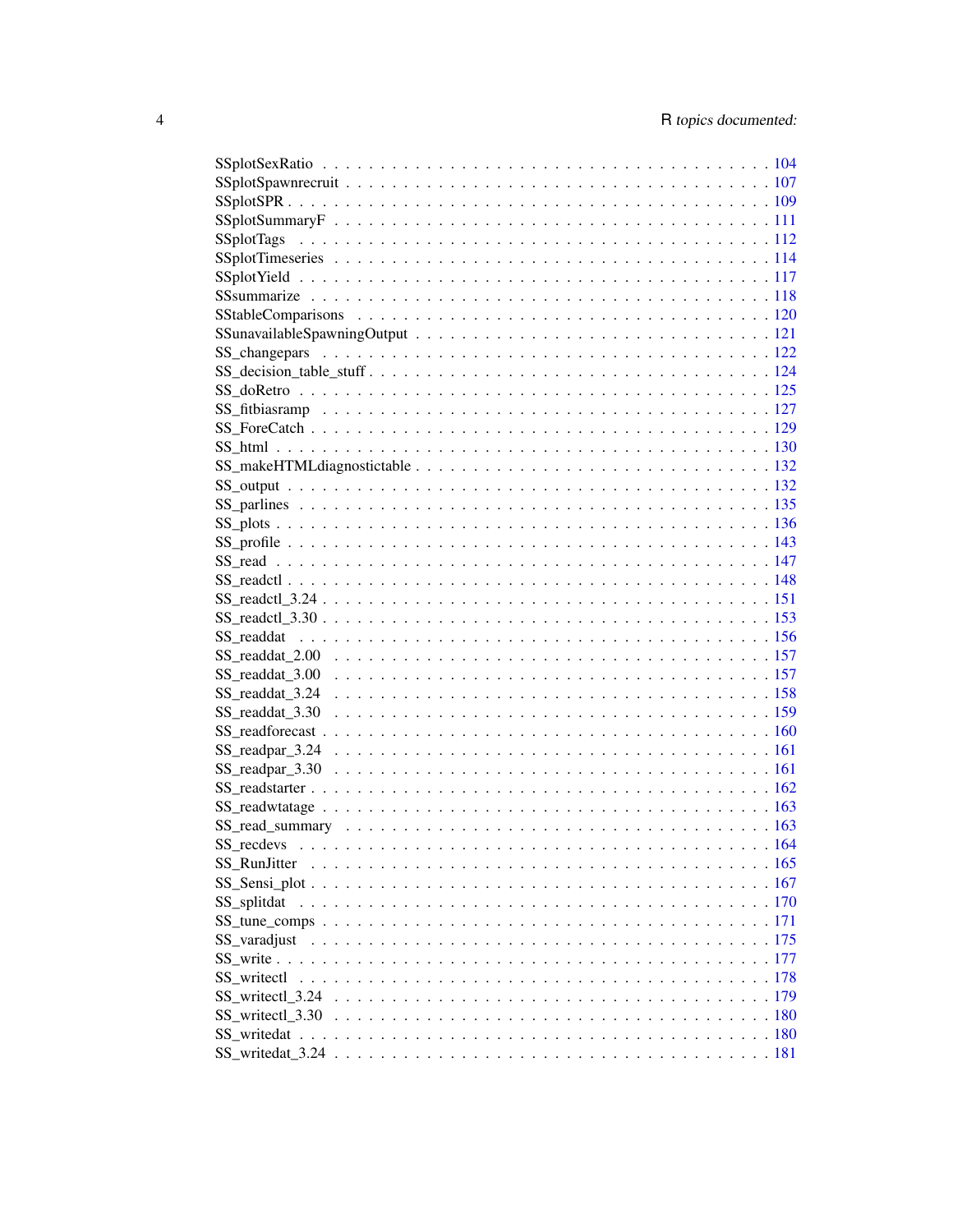# <span id="page-4-0"></span>add\_legend 5

| Index | 194 |  |
|-------|-----|--|
|       |     |  |
|       |     |  |
|       |     |  |
|       |     |  |
|       |     |  |
|       |     |  |
|       |     |  |
|       |     |  |
|       |     |  |
|       |     |  |
|       |     |  |

add\_legend *Add legend to plots*

# Description

ss3diags function to add legend to plots

# Usage

```
add_legend(
  legendlabels,
  legendloc = "topleft",
  legendorder = NULL,
  legendncol = 1,legendcex = 1,
  legendsp = 0.9,
 col = NULL,pch = NULL,
 lty = 1,\frac{1}{1}wd = 2,type = "1")
```

| legendlabels | Optional vector of labels to include in legend.                                                                                                                                                                                      |
|--------------|--------------------------------------------------------------------------------------------------------------------------------------------------------------------------------------------------------------------------------------|
| legendloc    | Location of legend. Either a string like "topleft" or a vector of two numeric<br>values representing the fraction of the maximum in the x and y dimensions,<br>respectively. See help("legend") for more info on the string options. |
| legendorder  | Optional vector of model numbers that can be used to have the legend display<br>the model names in an order that is different than that which is represented in<br>the summary input object.                                         |
| legendncol   | Number of columns for the legend.                                                                                                                                                                                                    |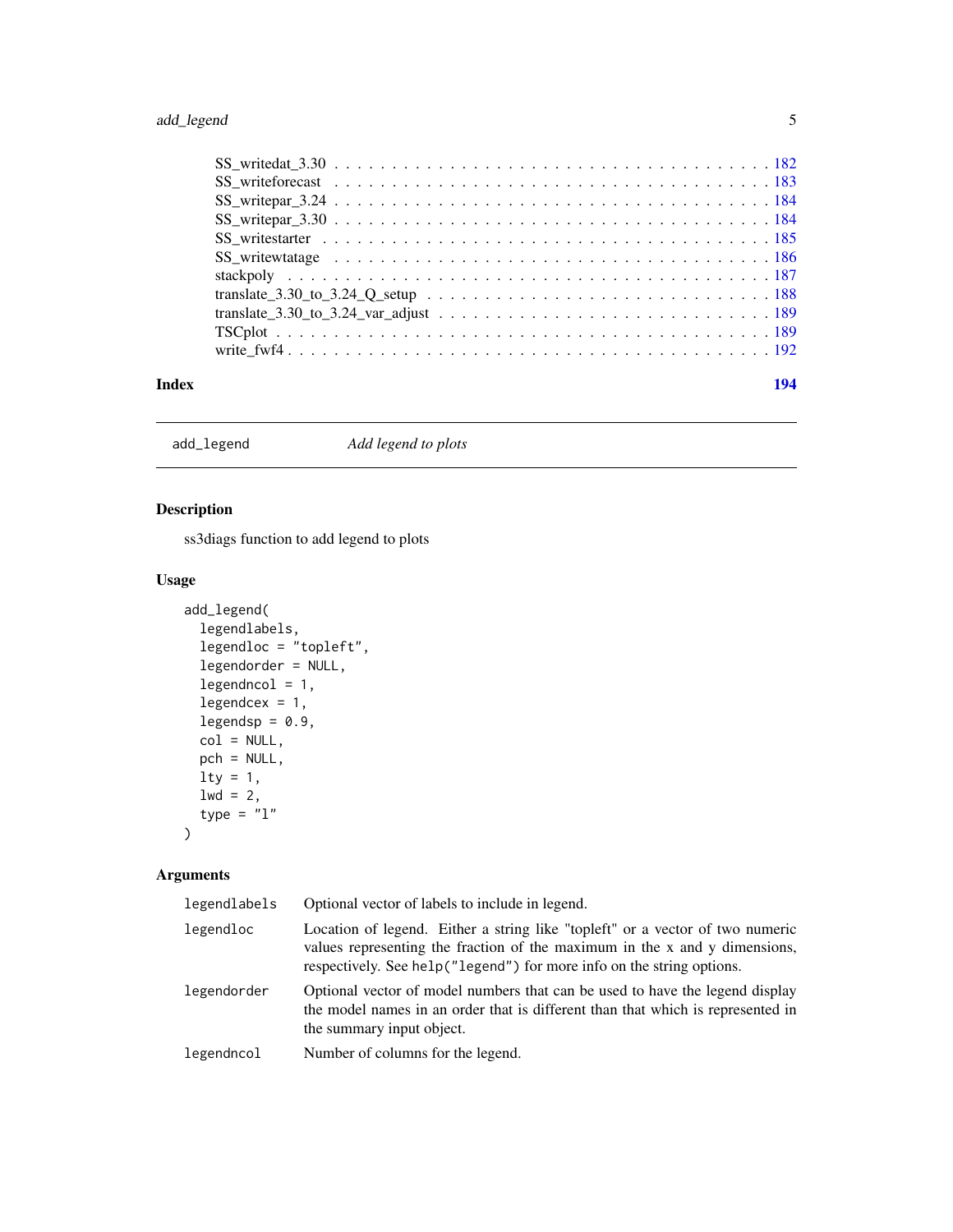<span id="page-5-0"></span>

| legendcex | Allows to adjust legend cex. Defaults to 1.                                    |
|-----------|--------------------------------------------------------------------------------|
| legendsp  | Space between legend labels                                                    |
| col       | Optional vector of colors to be used for lines. Input NULL                     |
| pch       | Optional vector of plot character values                                       |
| lty       | Optional vector of line types                                                  |
| lwd       | Optional vector of line widths                                                 |
| type      | Type parameter passed to points (default 'o' overplots points on top of lines) |
|           |                                                                                |

bubble3 *Create a bubble plot.*

# Description

Bubble plot based on function vaguely based on bubble by Edzer Pebesma in gstat package. By default, positive values have closed bubbles and negative values have open bubbles.

# Usage

```
bubble3(
 x,
 y,
  z,
 col = 1,
  cexZ1 = 5,
 maxsize = NULL,
  do.sqrt = TRUE,bg.open = gray(0.95, 0.3),
  legend = TRUE,
  legendloc = "top",
  legend.z = "default",
  legend.yadj = 1.1,
 main = "",cex.main = 1,
  xlab = "",
 ylab = \binom{m}{y},
 minnbubble = 3,xlim = NULL,ylim = NULL,
  axis1 = TRUE,xlimextra = 1,
  add = FALSE,\text{las} = 1,
  allopen = TRUE
)
```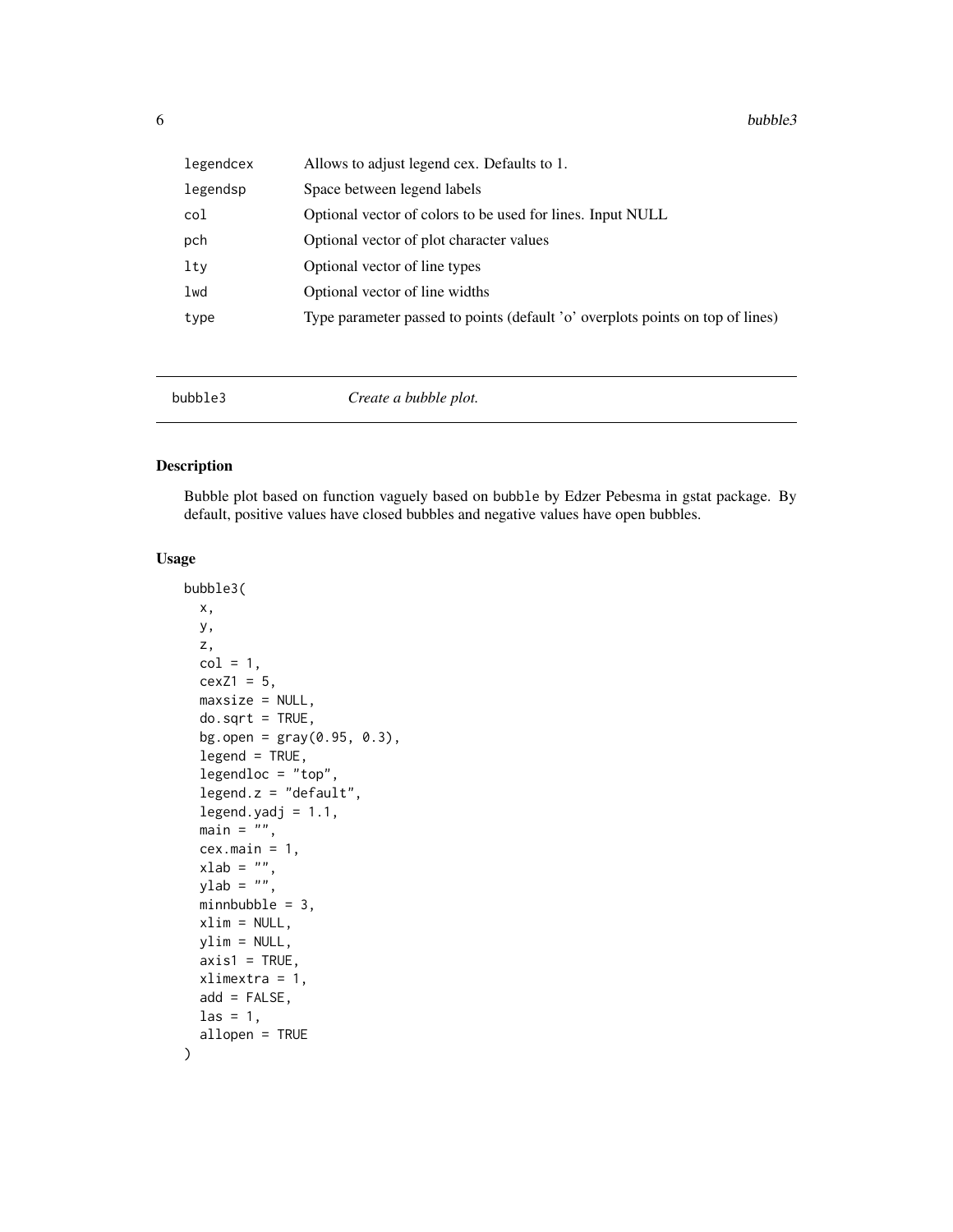#### bubble3 7

# Arguments

| X           | Vector of x-values.                                                                                                                                                                    |
|-------------|----------------------------------------------------------------------------------------------------------------------------------------------------------------------------------------|
| у           | Vector of y-values.                                                                                                                                                                    |
| z           | Vector of bubble sizes, where positive sizes will be plotted as closed bubbles<br>and negative as open unless allopen==TRUE.                                                           |
| col         | Color for bubbles. Should be either a single value or vector of length equal to x,<br>y, and z vectors.                                                                                |
| cexZ1       | Character expansion (cex) value for a proportion of 1.0.                                                                                                                               |
| maxsize     | Size of largest bubble. Preferred option is now an expansion factor for a bubble<br>with $z=1$ (see cexZ1 above).                                                                      |
| do.sqrt     | Should size be based on the area? (Diameter proportional to sqrt $(z)$ ). De-<br>fault=TRUE.                                                                                           |
| bg.open     | background color for open bubbles (border will equal 'col')                                                                                                                            |
| legend      | Add a legend to the plot?                                                                                                                                                              |
| legendloc   | Location for legend (default='top')                                                                                                                                                    |
| legend.z    | If a legend is added, what z values will be shown. Default is $c(-3,-2,-1,1,1,2,3)$<br>for Pearson-like quantities and a smaller range for proportions that are all less<br>than $1$ . |
| legend.yadj | If a legend is added, how much should the y-axis be expanded to make space for<br>it.                                                                                                  |
| main        | Title of plot. Default="".                                                                                                                                                             |
| cex.main    | Character expansion for title. Default=1.                                                                                                                                              |
| xlab        | X-axis label.                                                                                                                                                                          |
| ylab        | Y-axis label.                                                                                                                                                                          |
| minnbubble  | Minimum number of unique x values below which extra space is added to hori-<br>zontal axis (to make plot look better). Default $= 8$ .                                                 |
| xlim        | Optional limits on x-range.                                                                                                                                                            |
| ylim        | Optional limits on y-range.                                                                                                                                                            |
| axis1       | Show the horizontal axis on plot? Option allows turning off for use in multi-<br>figure plots.                                                                                         |
| xlimextra   | Extra space (see minnbubble above). Default = $1$ .                                                                                                                                    |
| add         | Add bubbles to existing plot? Default=FALSE.                                                                                                                                           |
| las         | Style of axis labels (see ?par for more info).                                                                                                                                         |
| allopen     | Should all bubbles be open (instead of just negative values)?                                                                                                                          |

# Author(s)

Ian Stewart and Ian Taylor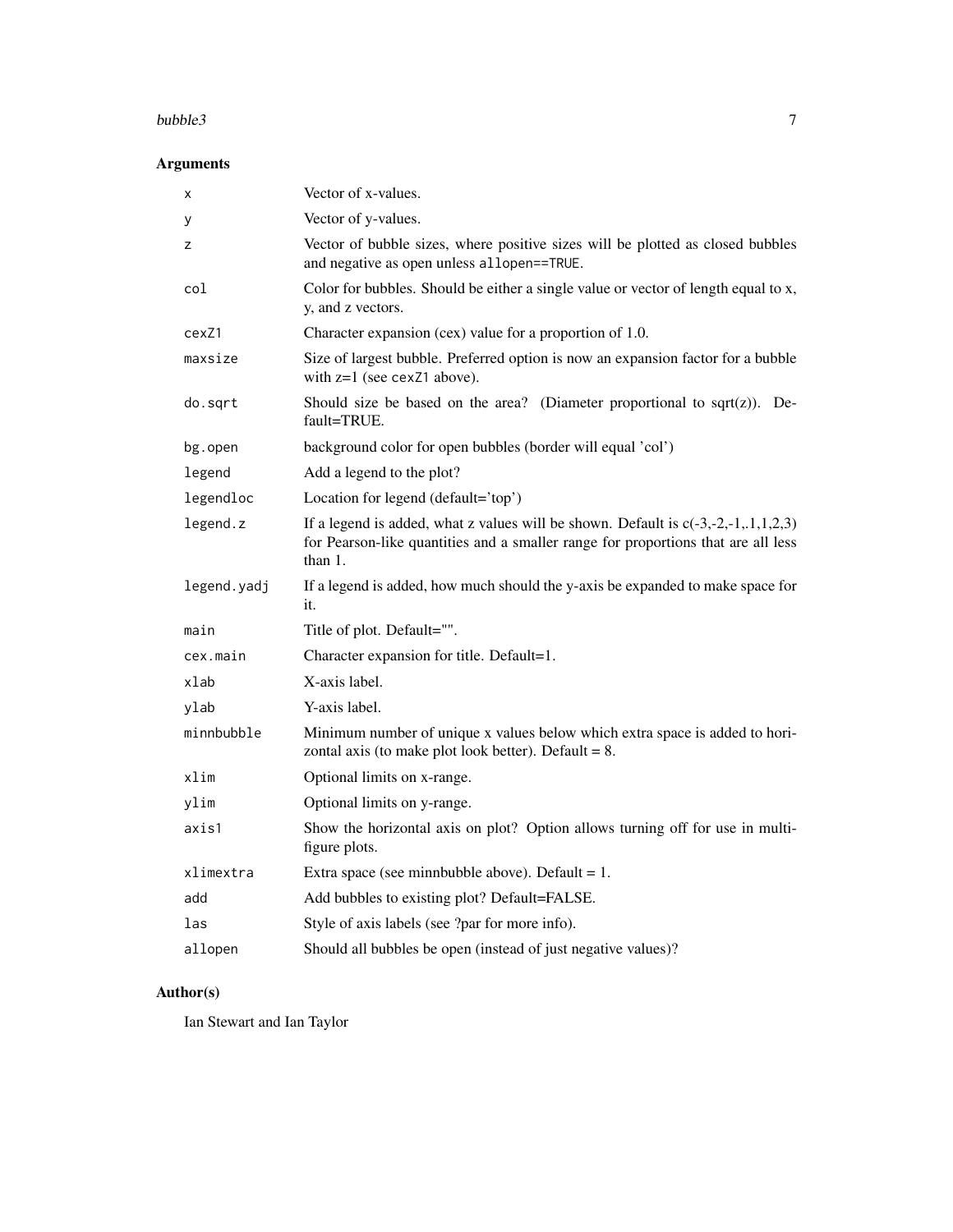<span id="page-7-0"></span>check\_inputlist *Check input argument* inputlist

#### Description

Check the elements of the inputlist list used as an argument in SS\_write() function.

#### Usage

```
check_inputlist(inputlist)
```
# Arguments

inputlist List created by the SS\_read() function with elements "dat", "ctl", "start", "fore", and (optionally) "wtatage".

# Value

Either TRUE if the input list is valid, or FALSE if not, with a warning about which elements are missing.

#### Author(s)

Kelli F. Johnson, Ian G. Taylor

#### See Also

[SS\\_write\(\)](#page-176-1)

check\_model *Check input argument* model

#### Description

Check that the executable name provided in model, an input argument to numerous r4ss functions, does not contain the extension and is available.

#### Usage

check\_model(model, mydir = getwd())

| model | Name of the Stock Synthesis model file (which has the .exe for on Windows) in |
|-------|-------------------------------------------------------------------------------|
|       | mydir without the extension (if any), e.g., "ss" or "ss_win".                 |
| mydir | The directory where model is located.                                         |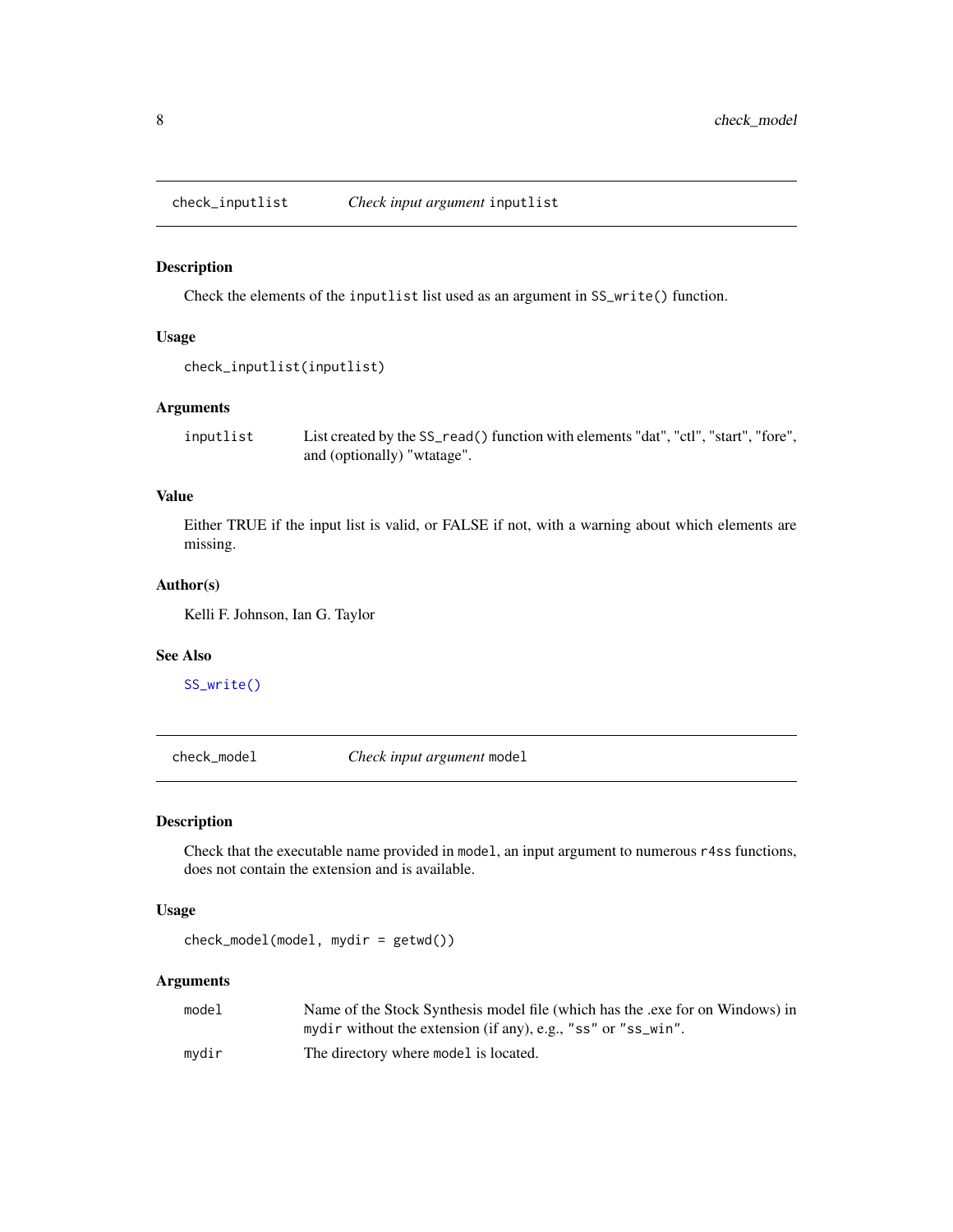<span id="page-8-0"></span>copy\_SS\_inputs 9

# Value

A cleaned model name based on the input argument.

#### Author(s)

Kelli F. Johnson

copy\_SS\_inputs *Copy a the Stock Synthesis input files from one directory to another*

# Description

Reads the starter.ss file to figure out the names of the control and data files, than copies those files along with starter.ss, forecast.ss, and wtatage.ss (if present) to a new directory, as specified.

# Usage

```
copy_SS_inputs(
  dir.old = NULL,
  dir.new = NULL,
  create.dir = TRUE,
  overwrite = FALSE,
  recursive = FALSE,
  use_ss_new = FALSE,
  copy_exe = FALSE,
  copy_par = FALSE,
 dir.exe = NULL,
  verbose = TRUE
)
```

| dir.old    | Location of model files to be copied, either an absolute path or relative to the<br>working directory.             |
|------------|--------------------------------------------------------------------------------------------------------------------|
| dir.new    | New location to which the files should be copied, either an absolute path or<br>relative to the working directory. |
| create.dir | Create dir.new directory if it doesn't exist already?                                                              |
| overwrite  | Overwrite existing files with matching names?                                                                      |
| recursive  | logical. Should elements of the path other than the last be created?                                               |
| use_ss_new | Use ss new files instead of original inputs?                                                                       |
| copy_exe   | Copy any executables found in dir. old to dir. new or dir. exe (if provided)?                                      |
| copy_par   | Copy any par files found in dirition to dirinew?                                                                   |
| dir.exe    | Path to executable to copy instead of any in dir.old                                                               |
| verbose    | Return updates of function progress to the R console?                                                              |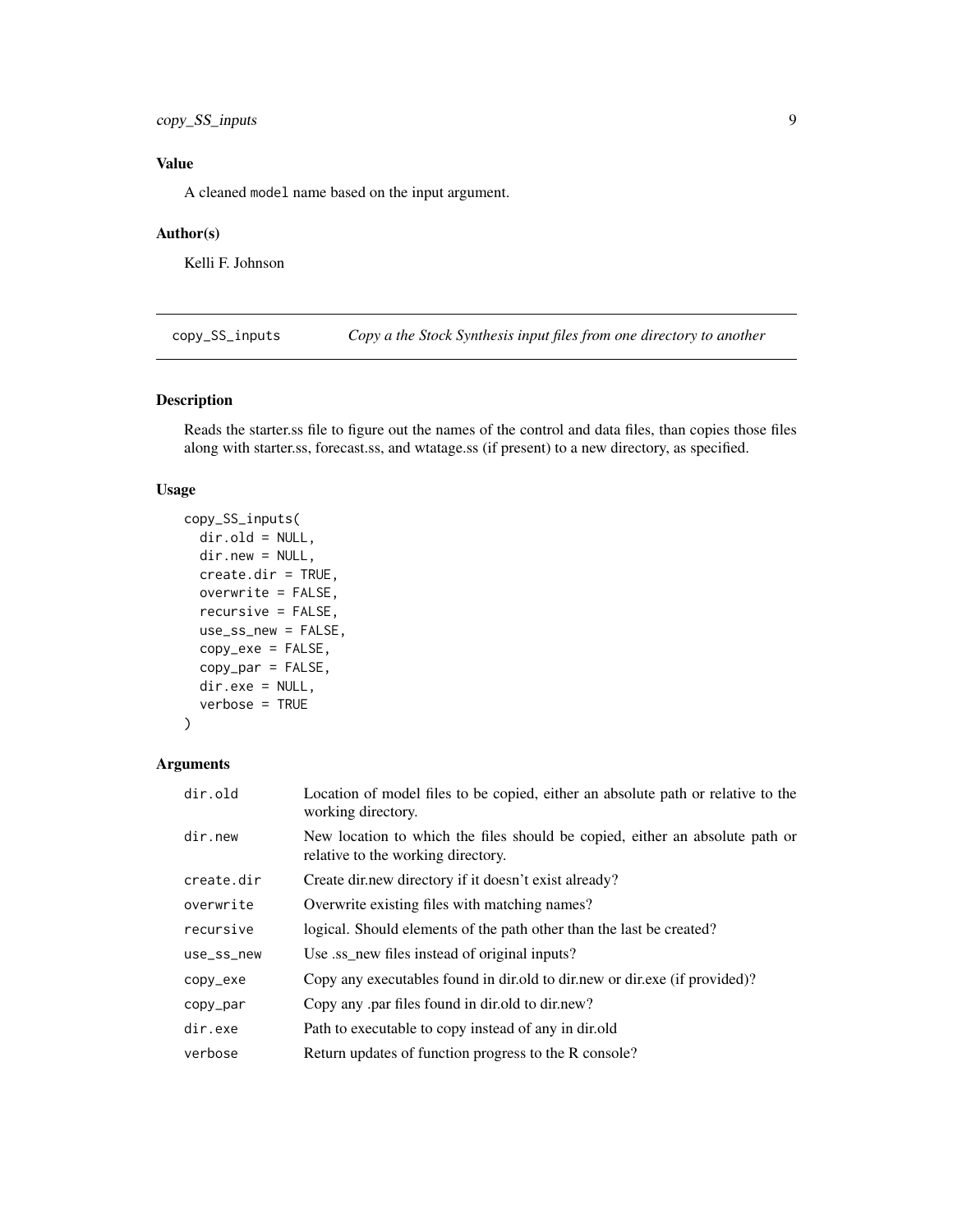#### Value

Logical indicating whether all input files were copied successfully.

#### Author(s)

Ian Taylor

# Examples

```
## Not run:
copy_SS_inputs(
  dir.old = "c:/SS/old_model",
  dir.new = "c:/SS/new_model"
)
## End(Not run)
```
DoProjectPlots *Make plots from Rebuilder program*

# Description

Make a set of plots based on output from Andre Punt's Rebuilder program.

#### Usage

```
DoProjectPlots(
  dirn = "C:/myfiles/",
  fileN = c("res.csv"),Titles = ",
  ncols = 200,
 Plots = list(1:25),
  Options = list(c(1:9)),
 LegLoc = "bottomright",
  yearmax = -1,Outlines = c(2, 2),
  OutlineMulti = c(2, 2),
 AllTraj = c(1, 2, 3, 4),
  AllInd = c(1, 2, 3, 4, 5, 6, 7),
 BioType = "Spawning biomass",
  CatchUnit = "(mt)",
 BioUnit = "(\text{mt})",
 BioScalar = 1,
  ColorsUsed = "default",
  Labels = "default",
  pdf = FALSE,
```
<span id="page-9-0"></span>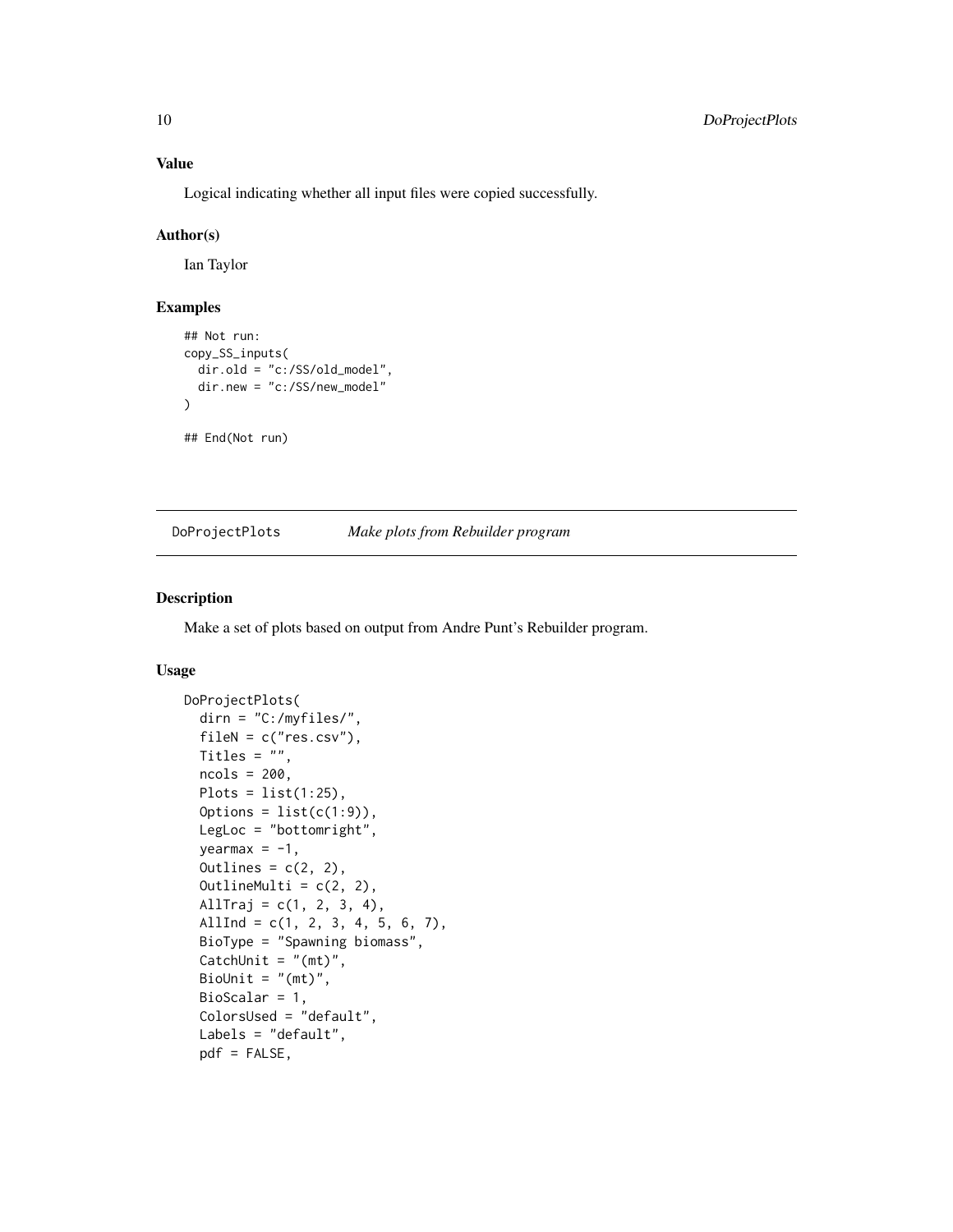# DoProjectPlots 11

```
pwidth = 6.5,
  pheight = 5,
  1wd = 2\mathcal{L}
```
# Arguments

| dirn         | Directory (or vector of directories) where rebuilder output files are stored.                                                                                            |
|--------------|--------------------------------------------------------------------------------------------------------------------------------------------------------------------------|
| fileN        | Vector of filenames containing rebuilder output. Default=c("res.csv").                                                                                                   |
| Titles       | Titles for plots when using multiple filenames. Default="".                                                                                                              |
| ncols        | Number of columns to read in output file (fileN). Default=200.                                                                                                           |
| Plots        | List to get specific plots (currently 1 through 8). Default= $list(1:25)$ . If there are<br>multiple files, supply a list of vectors, e.g. $list(c(1,5), c(2:5))$        |
| Options      | List to get specific strategies in the trajectory plots. Default= $list(c(1:9))$ . If there<br>are multiple files, supply a list of vectors, e.g. $list(c(1,5), c(2:5))$ |
| LegLoc       | Location for the legend (for plots with a legend). Default="bottomright".                                                                                                |
| yearmax      | Maximum year to show in the plots. Set negative to show all years. Default=-1.                                                                                           |
| Outlines     | Number of rows, columns for some of the plots. Default= $c(2,2)$ .                                                                                                       |
| OutlineMulti | Number of rows, columns for other plots. Default= $c(2,2)$ .                                                                                                             |
| AllTraj      | Vector of trajectories to show. Default= $c(1,2,3,4)$ .                                                                                                                  |
| AllInd       | Vector of individual plots to show. Default= $c(1,2,3,4,5,6,7)$ .                                                                                                        |
| BioType      | Label for biomass type. Default="Spawning biomass".                                                                                                                      |
| CatchUnit    | Units of catch. Default= $"$ (mt)".                                                                                                                                      |
| BioUnit      | Units of biomass. Default="(mt)".                                                                                                                                        |
| BioScalar    | Scalar for biomass plot. Default=1.                                                                                                                                      |
| ColorsUsed   | Optional vector for alternative line colors. Default="default".                                                                                                          |
| Labels       | Optional vector for alternative legend labels. Default="default".                                                                                                        |
| pdf          | Option to send figures to pdf file instead of plot window in Rgui. Default=FALSE.                                                                                        |
| pwidth       | Width of the plot window or PDF file (in inches). Default=7.                                                                                                             |
| pheight      | Height of the plot window or PDF file (in inches). Default=7.                                                                                                            |
| lwd          | Line width for many of the plot elements. Default=2.                                                                                                                     |

# Author(s)

Andre Punt, Ian Taylor

# Examples

```
## Not run:
# example with one file
DoProjectPlots(
 dirn = "c:/myfiles/", Plots = 1:8,
  Options = c(1, 2, 3, 4, 5, 9), LegLoc = "bottomleft"
```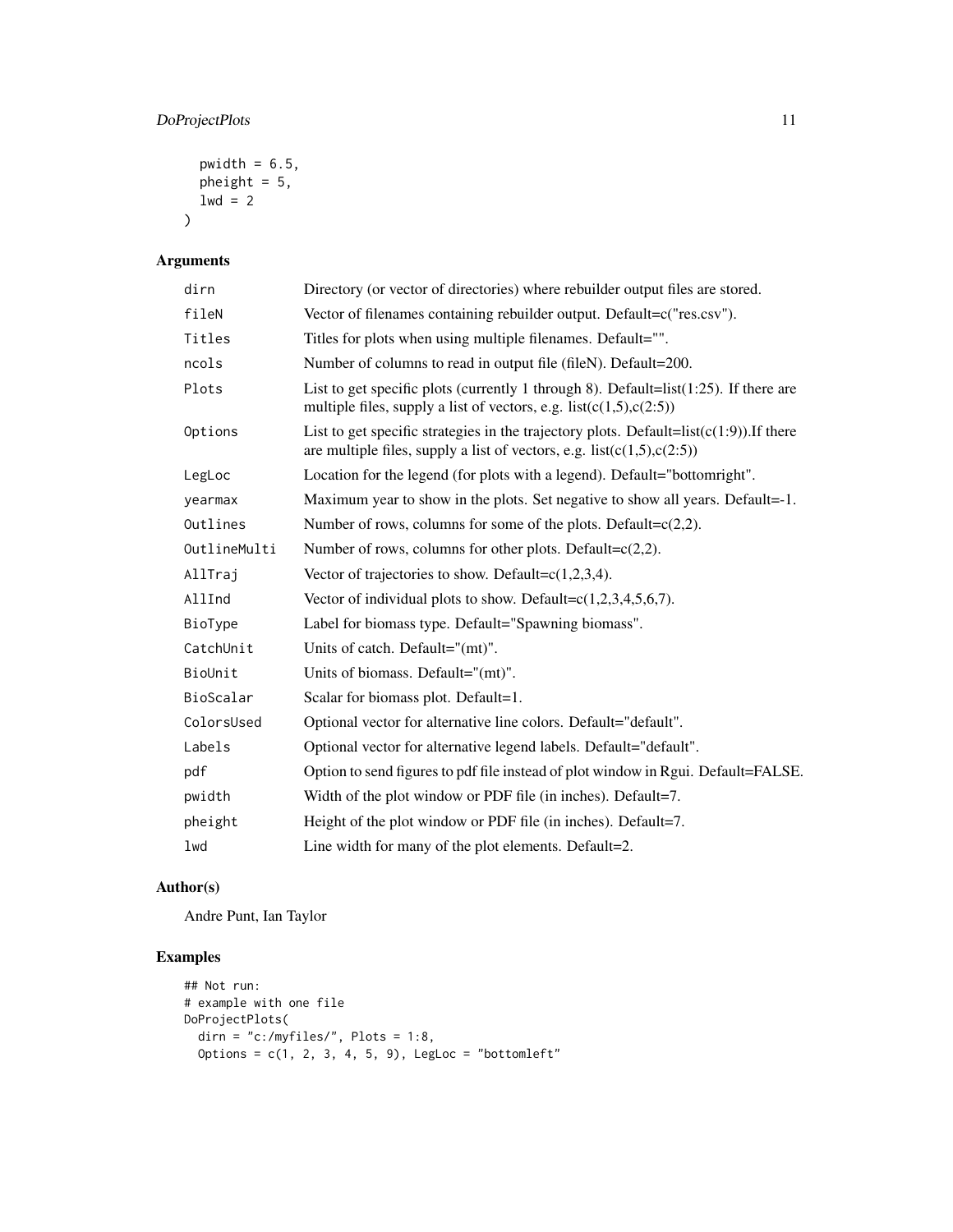```
# example with multiple files
# Plots - set to get specific plots
# Options - set to get specific strategies in the trajectory plots
Titles <- c("Res1", "Res2", "Res3")
Plots <- list(c(1:9), c(6:7))
Options <- list(c(7:9, 3), c(5, 7))
DoProjectPlots(
  fileN = c("res1.csv", "res2.csv"), Titles = Titles, Plots = Plots,
  Options = Options, LegLoc = "bottomleft", yearmax = -1,
  Outlines = c(2, 2), OutlineMulti = c(3, 3), AllTraj = c(1:4),
  AllInd = c(1:7), BioType = "Spawning numbers", BioUnit = "(lb)",
  BioScalar = 1000, CatchUnit = "(lb)",
  ColorsUse = rep(c("red", "blue"), 5),
  Labels = c("A", "B", "C", "D", "E", "F")
)
## End(Not run)
```
file\_increment *Rename Stock Synthesis files by adding integer value*

#### Description

Rename files found with pattern by adding i to their name before the extension.

#### Usage

```
file_increment(
  i,
 verbose = FALSE,
 pattern = "^[CcPRw][a-zA-Z]+\\.sso|summary\\.sso|\\.par$"
)
```
#### Arguments

|         | An integer value to append to the file name before the .sso extension. |
|---------|------------------------------------------------------------------------|
| verbose | A logical value specifying if output should be printed to the screen.  |
| pattern | A character value specifying the file names to search for in getwd().  |

#### Details

The .par file, which is the only file extension searched for with the default entry that does not end in .sso, is modified differently.\_i.sso is added to the file name.

<span id="page-11-0"></span>

)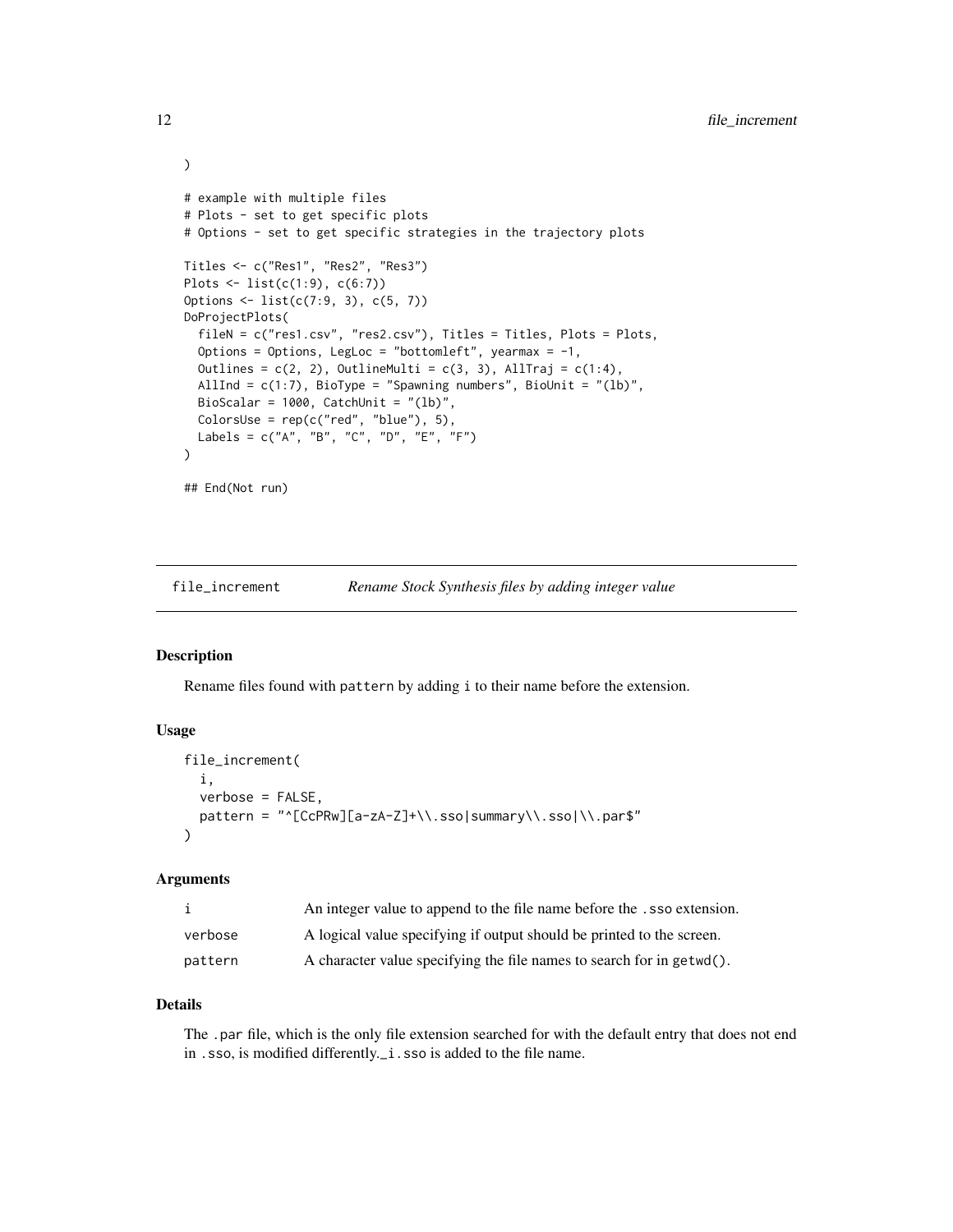# <span id="page-12-0"></span>getADMBHessian 13

# Value

Invisibly returns a vector of logical values specifying whether or not the file was successfully renamed.

#### Author(s)

Kelli F. Johnson

<span id="page-12-1"></span>getADMBHessian *Read admodel.hes file*

# Description

This function reads in all of the information contained in the .hes file. Some is needed for relaxing the covariance matrix, while the rest is recorded and rewritten to file as ADMB expects.

#### Usage

```
getADMBHessian(File = getwd(), FileName = "admodel.hes")
```
#### Arguments

| File     | Directory in which hes file is located. Defaults to the working directory. |
|----------|----------------------------------------------------------------------------|
| FileName | Name of .hes file. Defaults to admodel.hes.                                |

#### Value

A list with elements num.pars, hes, hybrid\_bounded\_flag, and scale.

#### Note

Explanation of the methods (in PDF form): [https://github.com/admb-project/admb-examples](https://github.com/admb-project/admb-examples/blob/master/admb-tricks/covariance-calculations/ADMB_Covariance_Calculations.pdf)/ [blob/master/admb-tricks/covariance-calculations/ADMB\\_Covariance\\_Calculations.pdf](https://github.com/admb-project/admb-examples/blob/master/admb-tricks/covariance-calculations/ADMB_Covariance_Calculations.pdf)

# Author(s)

Cole Monnahan

# See Also

[read.admbFit\(\)](#page-36-1), [NegLogInt\\_Fn\(\)](#page-29-1)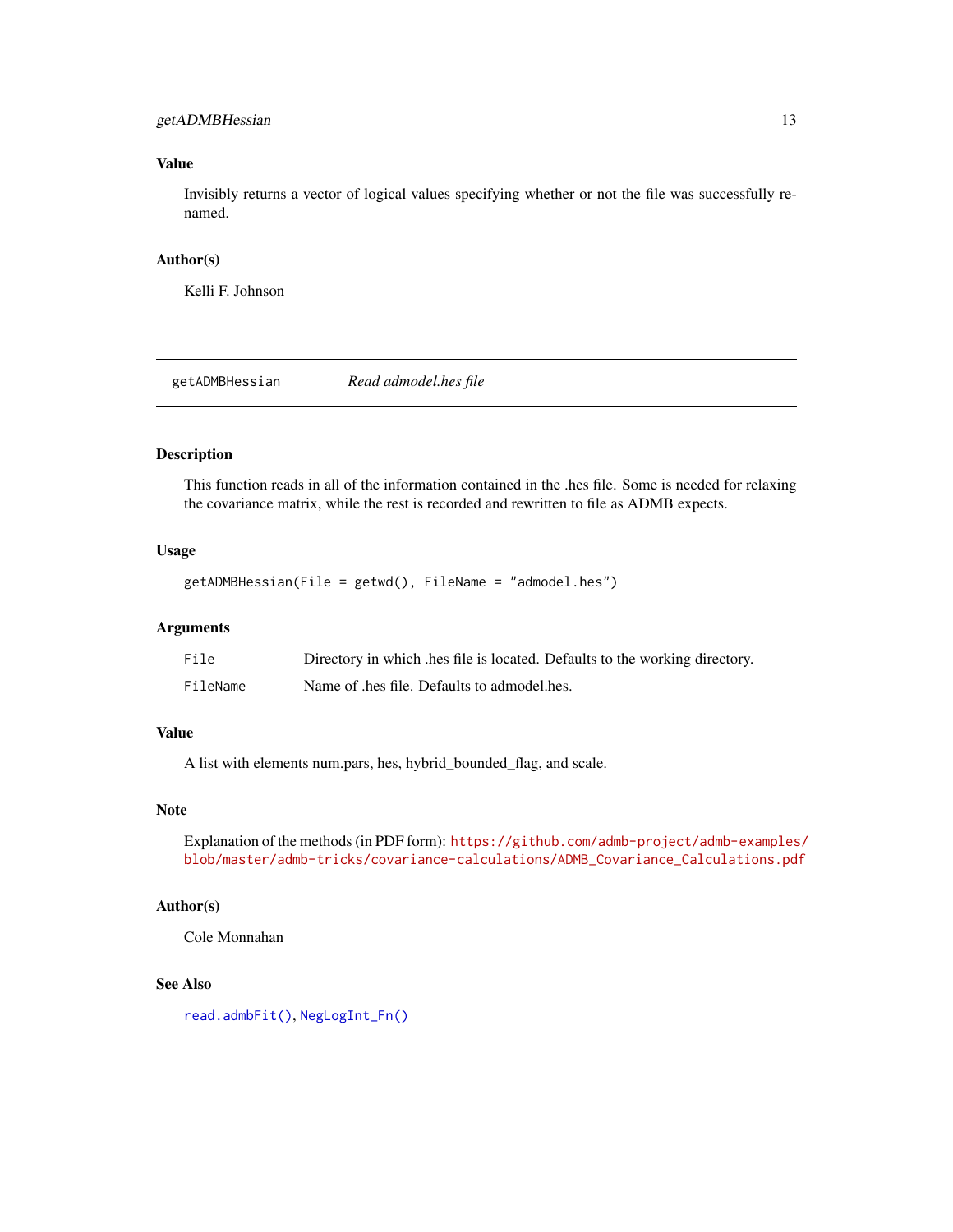<span id="page-13-0"></span>

#### Description

This function is used internally by SS\_readdat\_3.30, SS\_readctl\_3.30. This will identify 1st numeric data in dat (vector of string) Then this function collects lines starting "#C" from lines above 1st numeric data.

#### Usage

```
get_comments(dat, defaultComments = NULL)
```
#### Arguments

| dat             | vector of strings usually outputs of read Lines(*) * is filename of datfile, ctlfile |
|-----------------|--------------------------------------------------------------------------------------|
|                 | etc                                                                                  |
| defaultComments |                                                                                      |

vector of strings default : NULL, to read whole comments If this function finds lines containg one of elements of defaultComments, those lines will be ignored e.g. c("^#C file created using the SS\_writectl function in the R package r4ss", "^#C file write time:") is given, comments generated by SS\_writectl\_3.30 will be ignored.

#### Author(s)

Yukio Takeuchi

#### See Also

[SS\\_readdat](#page-155-1), [SS\\_readdat\\_3.30](#page-158-1), [SS\\_readctl](#page-147-1), [SS\\_readctl\\_3.30](#page-152-1)

get\_dat\_new\_name *Get the name of the data .ss\_new file in a directory*

#### Description

In previous versions of Stock Synthesis, the file new data file was named data.ss\_new. \_echo was added to the name when the file was parsed into three separate files.

#### Usage

get\_dat\_new\_name(dir)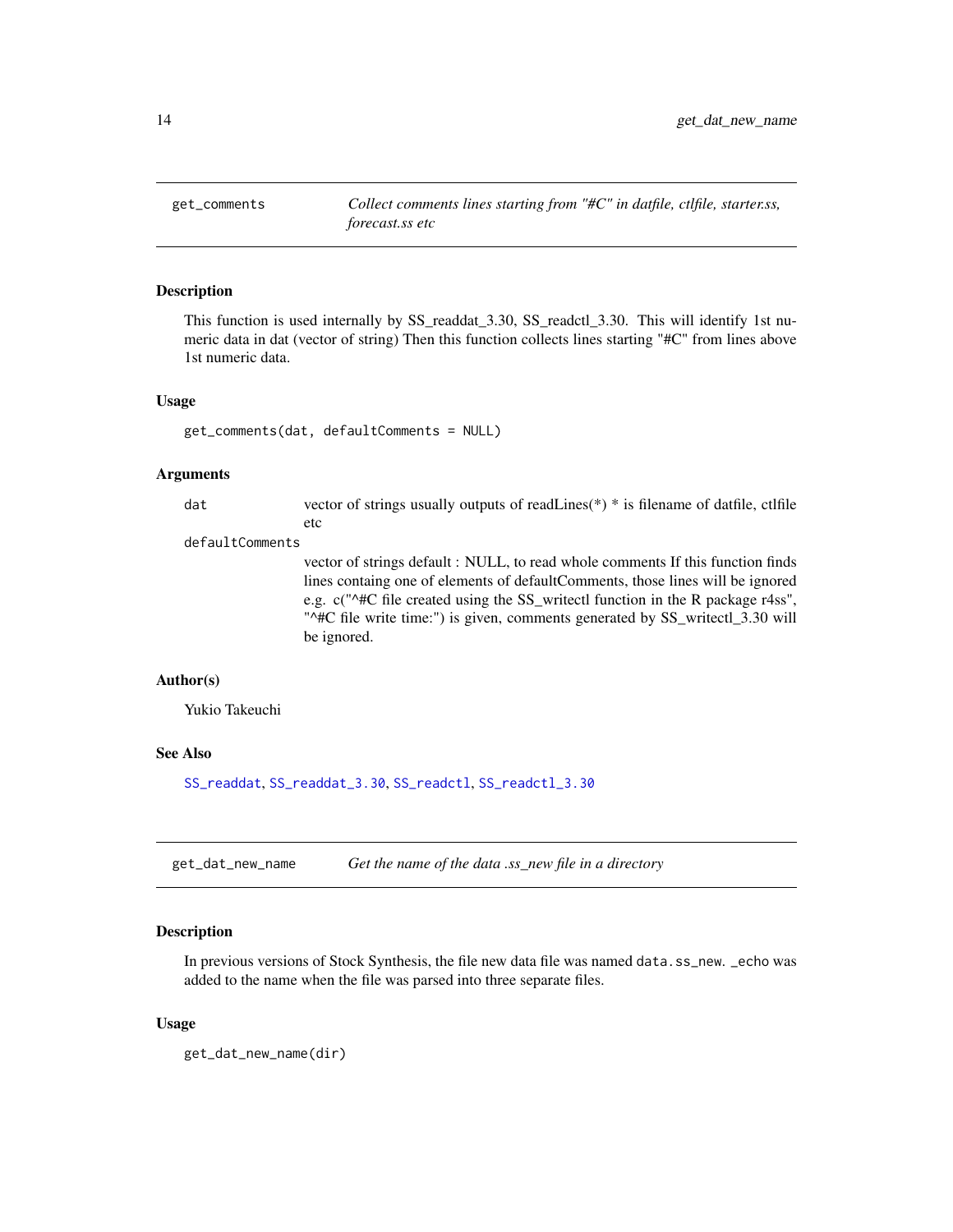# <span id="page-14-0"></span>get\_last\_phase 15

#### Arguments

dir Relative or absolute path to a directory

# Value

A string with the name of the data .ss\_new file. If not found, will be NA. Both of strings are searched for using dir(pattern = ) and if both exist, then data\_echo.ss\_new is returned.

get\_last\_phase *Get the highest phase used in the control file*

# Description

Get the highest phase used in the control file

#### Usage

get\_last\_phase(ctl)

# Arguments

ctl A control file list read in using r4ss::SS\_readctl.

#### Author(s)

Kathryn Doering

get\_SIS\_info *Gather information for the NOAA Species Information System (SIS)*

#### Description

Processes model results contained in the list created by  $SS\_output()$  in a format that is more convenient for submission to SIS. Currently the results are returned invisibly as a list of two tables and written to a CSV file from which results could be copied into SIS. In the future some more direct link could be explored to avoid the manual copy step.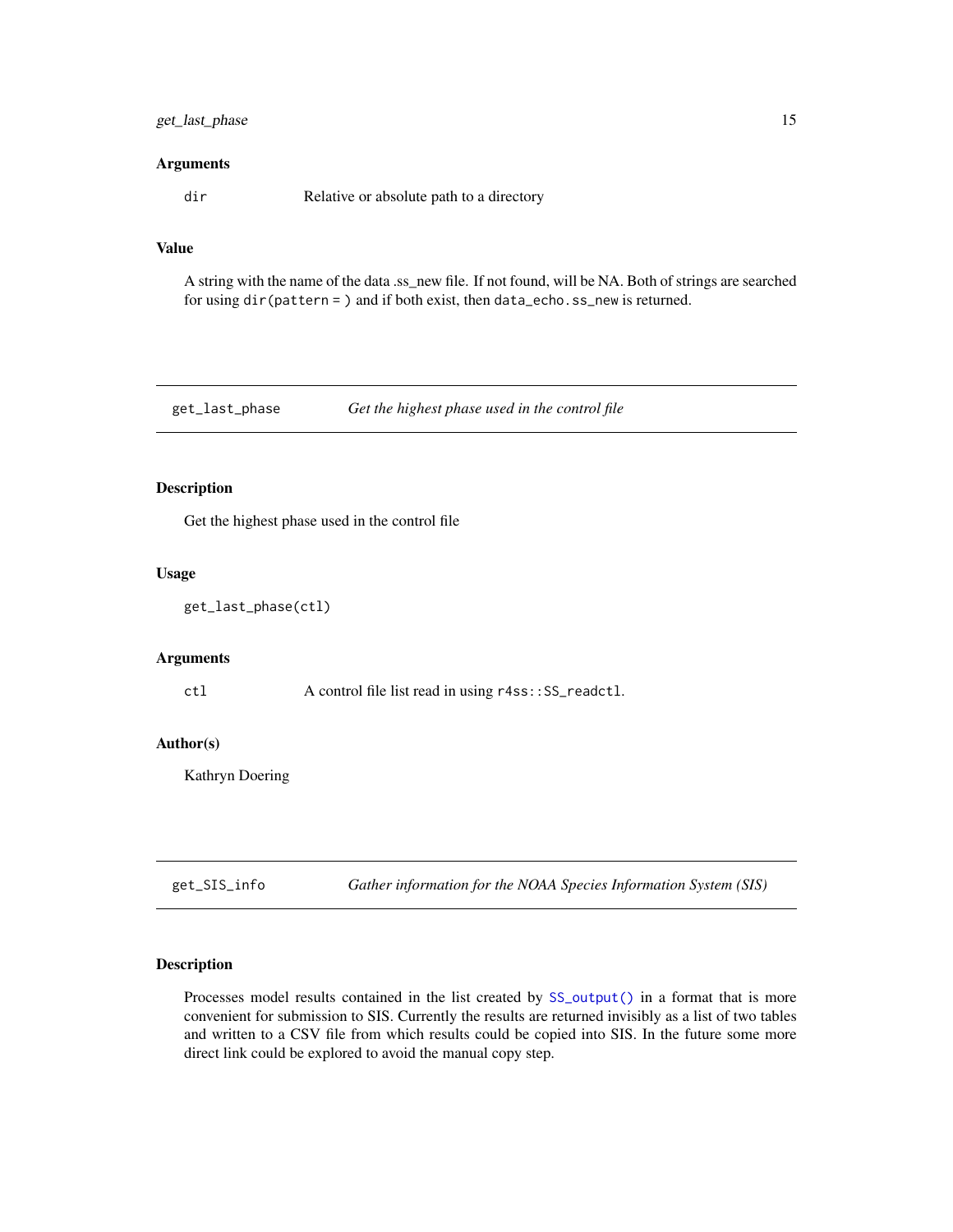# Usage

```
get_SIS_info(
 model,
 dir = NULL,writecsv = TRUE,
 stock = "StockName",
  final\_year = 2019,
 data_year = NULL,
  sciencecenter = "NWFSC",
 Mgt_Council = "NA"
\mathcal{L}
```
# Arguments

| model         | Output from SS output                                                                                                              |
|---------------|------------------------------------------------------------------------------------------------------------------------------------|
| dir           | Directory where the file will be written                                                                                           |
| writecsy      | Write results to a CSV file (where the name will have the format "[stock] 2019 SIS info.csv"<br>where stock is an additional input |
| stock         | String to prepend id info to filename for CSV file                                                                                 |
| final_year    | Year of assessment and reference points (typically will be model [["endyr"]]<br>$+1)$                                              |
| data_year     | Last year of of timeseries data                                                                                                    |
| sciencecenter | Origin of assessment report                                                                                                        |
| Mgt_Council   | Council jurisdiction. Currently the only option outside of the default is Gulf of<br>Mexico ("GM")                                 |
|               |                                                                                                                                    |

# Author(s)

Ian G. Taylor, Andi Stephens, LaTreese S. Denson

#### See Also

[SS\\_output\(\)](#page-131-1)

# Examples

```
## Not run:
# directory with the model output
mydir <- file.path(path.package("r4ss"), "extdata/simple_3.30.13")
# read the model output
model <- SS_output(dir = mydir)
# run get_SIS_info:
info <- get_SIS_info(model, stock = "SimpleExample")
## End(Not run)
```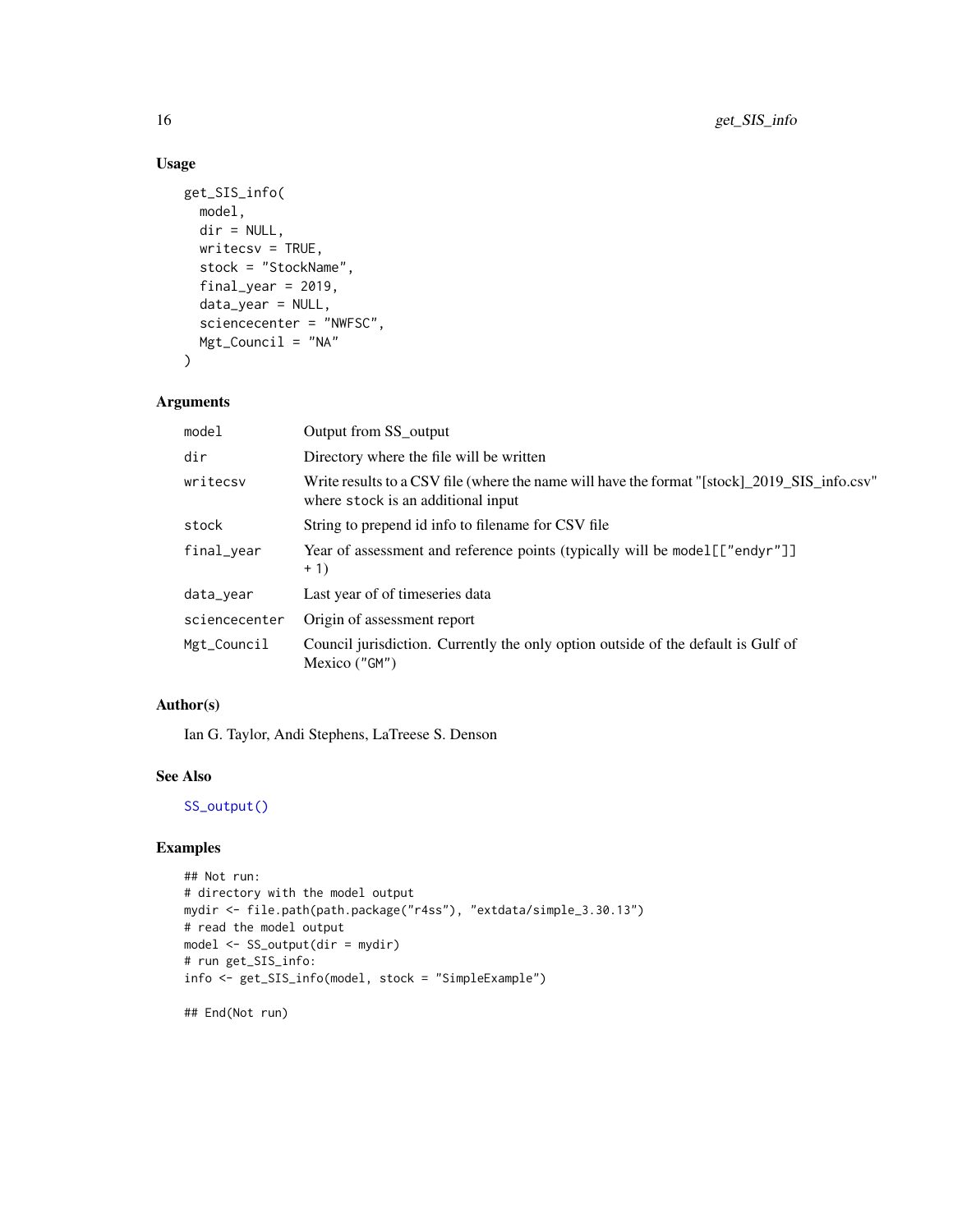<span id="page-16-0"></span>get\_tuning\_table *Get the tuning table*

# Description

Get the tuning table

# Usage

```
get_tuning_table(
 replist,
 fleets,
 option,
 digits = 6,
 write = TRUE,
  verbose = TRUE
)
```
# Arguments

| replist | A list object created by SS_output().                                 |
|---------|-----------------------------------------------------------------------|
| fleets  | A vector of fleet numbers                                             |
| option  | Which type of tuning: 'none', 'Francis', 'MI', or 'DM'                |
| digits  | Number of digits to round numbers to                                  |
| write   | Write suggested tunings to a file 'suggested_tunings.ss'              |
| verbose | A logical value specifying if output should be printed to the screen. |

get\_tv\_parlabs *Get time varying parameter labels*

# Description

function to add get the names of short time varying parameter lines

#### Usage

```
get_tv_parlabs(full_parms, block_design)
```

| full_parms   | the data frame with the full parameter lines in the control file as read in by r4ss. |
|--------------|--------------------------------------------------------------------------------------|
| block_design | The block design in the control file as read in by r4ss.                             |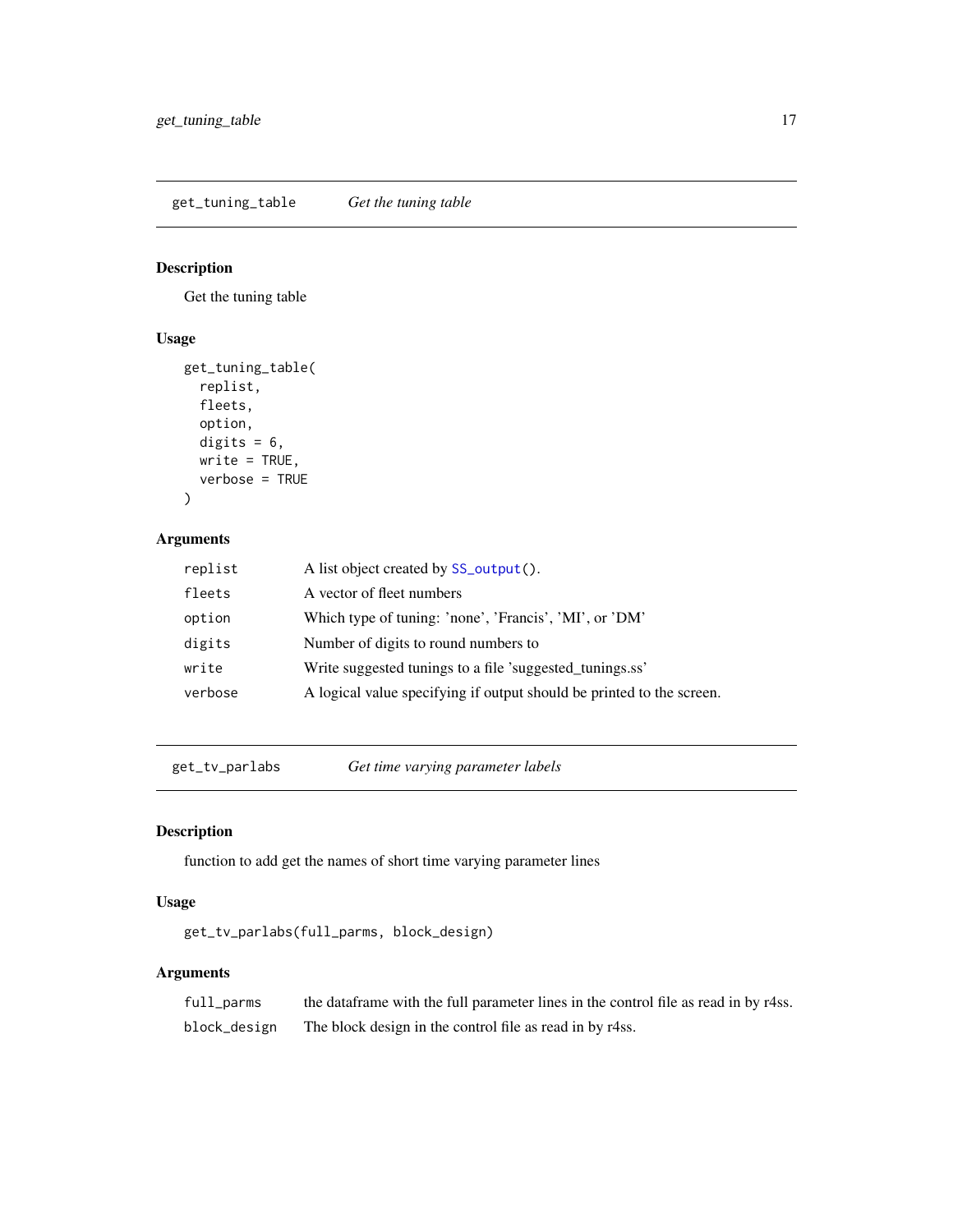<span id="page-17-0"></span>is.wholenumber *Utility function to test if x is "numerically" integer wrt machine epsilon taken from example section of help of is.integer*

#### Description

Utility function to test if x is "numerically" integer wrt machine epsilon taken from example section of help of is.integer

#### Usage

is.wholenumber(x, tol = .Machine $[["double.eps"]]^0.5)$ 

# Arguments

|     | value to check if it is "integer" |
|-----|-----------------------------------|
| tol | tolerace                          |

<span id="page-17-1"></span>make\_multifig *Create multi-figure plots.*

#### Description

Function created as an alternative to lattice package for multi-figure plots of composition data and fits from Stock Synthesis output.

# Usage

```
make_multifig(
  ptsx,
 ptsy,
  yr,
  linesx = 0,
  linesy = 0,
 ptsSD = 0,
  sampsize = 0,
  effN = 0,
  showsampsize = TRUE,
  showeffN = TRUE,
  sampsize_label = "N=",
  effN_label = "effN=",
  sampsizeround = 1,
  maxrows = 6,
  maxcols = 6,
  rows = 1,
```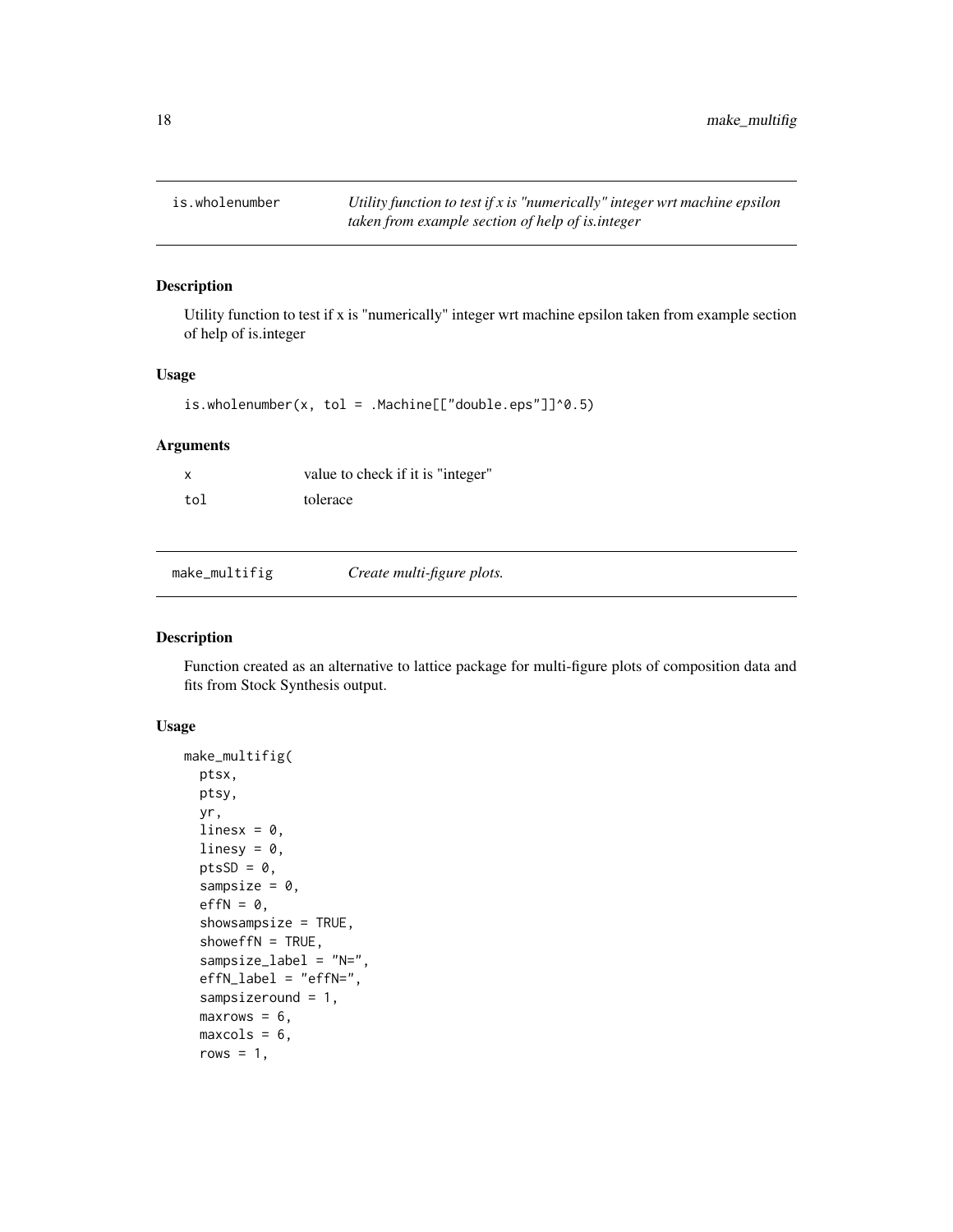```
cols = 1,
fixdims = TRUE,
main = "".cex.main = 1,
xlab = "",
ylab = "",
size = 1,
cexZ1 = 1.5,
bublegend = TRUE,
maxsize = NULL,do.sqrt = TRUE,minnbubble = 8,allopen = TRUE,
xbuffer = c(0.1, 0.1),ybuffer = c(0, 0.15),
yupper = NULL,
ymin@ = TRUE,xlas = 0,
ylas = NULL,
axis1 = NULL,axis2 = NULL,axis1labs = NULL,
linepos = 1,
type = "o",polygons = TRUE,
bars = FALSE,
barwidth = "default",
ptscex = 1,
ptscal = 1,ptscal2 = 1,colvec = c(rgb(1, 0, 0, 0.7), rgb(0, 0, 1, 0.7), rgb(0.1, 0.1, 0.1, 0.7)),
linescol = c(rgb(0, 0.8, 0, 0.7), rgb(1, 0, 0, 0.7), rgb(0, 0, 1, 0.7)),
lty = 1,
1wd = 2,pch = 1,
nlegends = 3,
legtext = list("yr", "sampsize", "effN"),
legx = "default",legy = "default",legadjx = "default",
legadjy = "default",
legsize = c(1.2, 1),legfont = c(2, 1),
venusmars = TRUE,
sampsizeline = FALSE,
effNline = FALSE,
sampsizemean = NULL,
effNmean = NULL,
```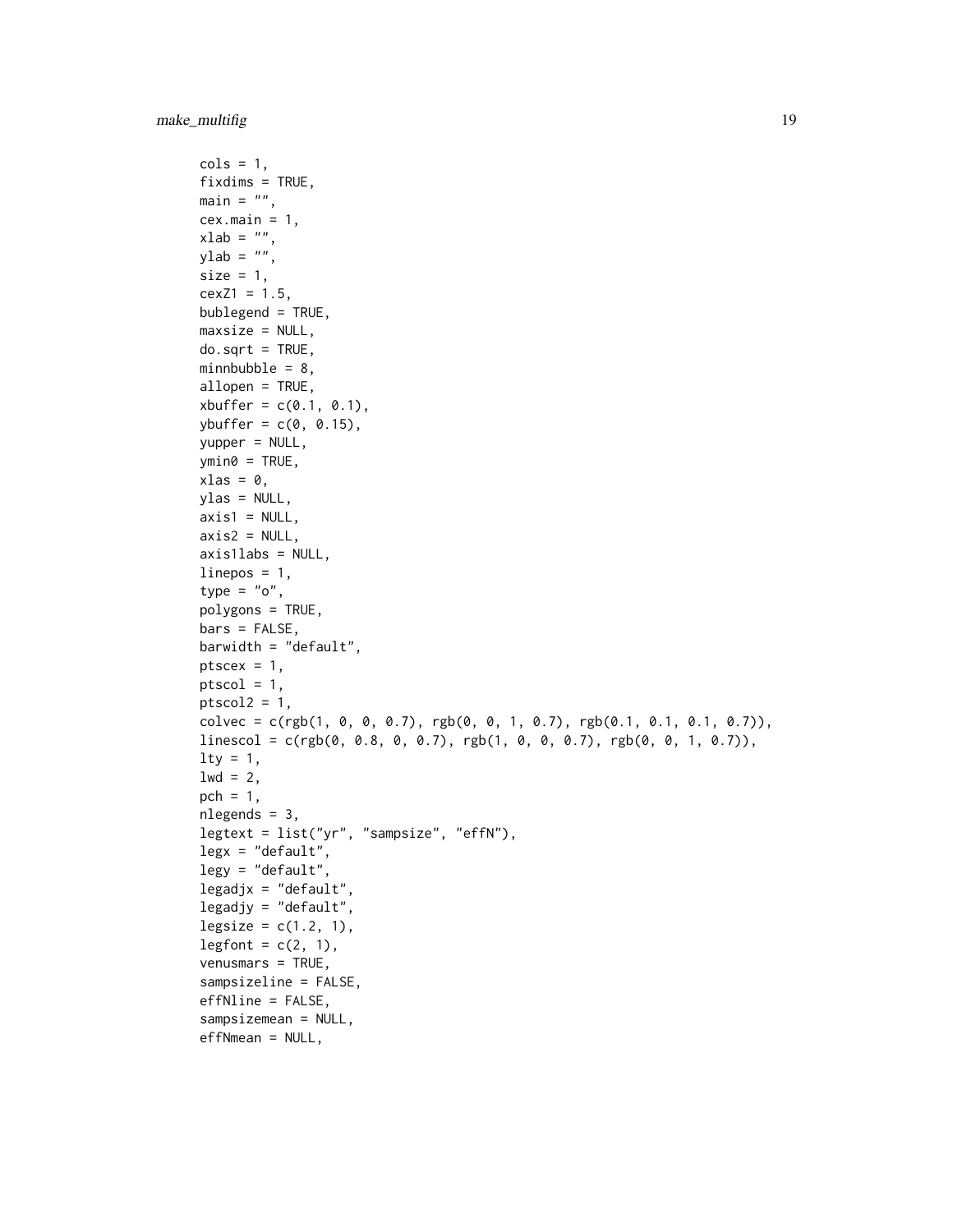```
ipage = 0,
  scalebins = FALSE,
  sexvec = NULL,
 multifig_colpolygon = grey(c(0.6, 0.8, 0.7), alpha = 0.7),
  multifig_oma = NULL,
  ...
\mathcal{L}
```

| ptsx           | vector of x values for points or bars                                                                                                     |
|----------------|-------------------------------------------------------------------------------------------------------------------------------------------|
| ptsy           | vector of y values for points or bars of same length as ptsx                                                                              |
| yr             | vector of category values (years) of same length as ptsx                                                                                  |
| linesx         | optional vector of x values for lines                                                                                                     |
| linesy         | optional vector of y values for lines                                                                                                     |
| ptsSD          | optional vector of standard deviations used to plot error bars on top of each point<br>under the assumption of normally distributed error |
| sampsize       | optional sample size vector of same length as ptsx                                                                                        |
| effN           | optional effective sample size vector of same length as ptsx                                                                              |
| showsampsize   | show sample size values on plot?                                                                                                          |
| showeffN       | show effective sample size values on plot?                                                                                                |
| sampsize_label | label on sampsize                                                                                                                         |
| effN_label     | label on effN                                                                                                                             |
| sampsizeround  | rounding level for sample size values                                                                                                     |
| maxrows        | maximum (or fixed) number or rows of panels in the plot                                                                                   |
| maxcols        | maximum (or fixed) number or columns of panels in the plot                                                                                |
| rows           | number or rows to return to as default for next plots to come or for single plots                                                         |
| cols           | number or cols to return to as default for next plots to come or for single plots                                                         |
| fixdims        | fix the dimensions at maxrows by maxcols or resize based on number of ele-<br>ments in yr input.                                          |
| main           | title of plot                                                                                                                             |
| cex.main       | character expansion for title                                                                                                             |
| xlab           | x-axis label                                                                                                                              |
| ylab           | y-axis label                                                                                                                              |
| size           | vector of bubbles sizes if making a bubble plot                                                                                           |
| cexZ1          | Character expansion (cex) for point associated with value of 1.                                                                           |
| bublegend      | Add legend with example bubble sizes to bubble plots.                                                                                     |
| maxsize        | maximum size of bubbles                                                                                                                   |
| do.sqrt        | scale bubbles based on sqrt of size vector. see ?bubble3 for more info.                                                                   |
| minnbubble     | number of unique x values before adding buffer. see ?bubble3 for more info.                                                               |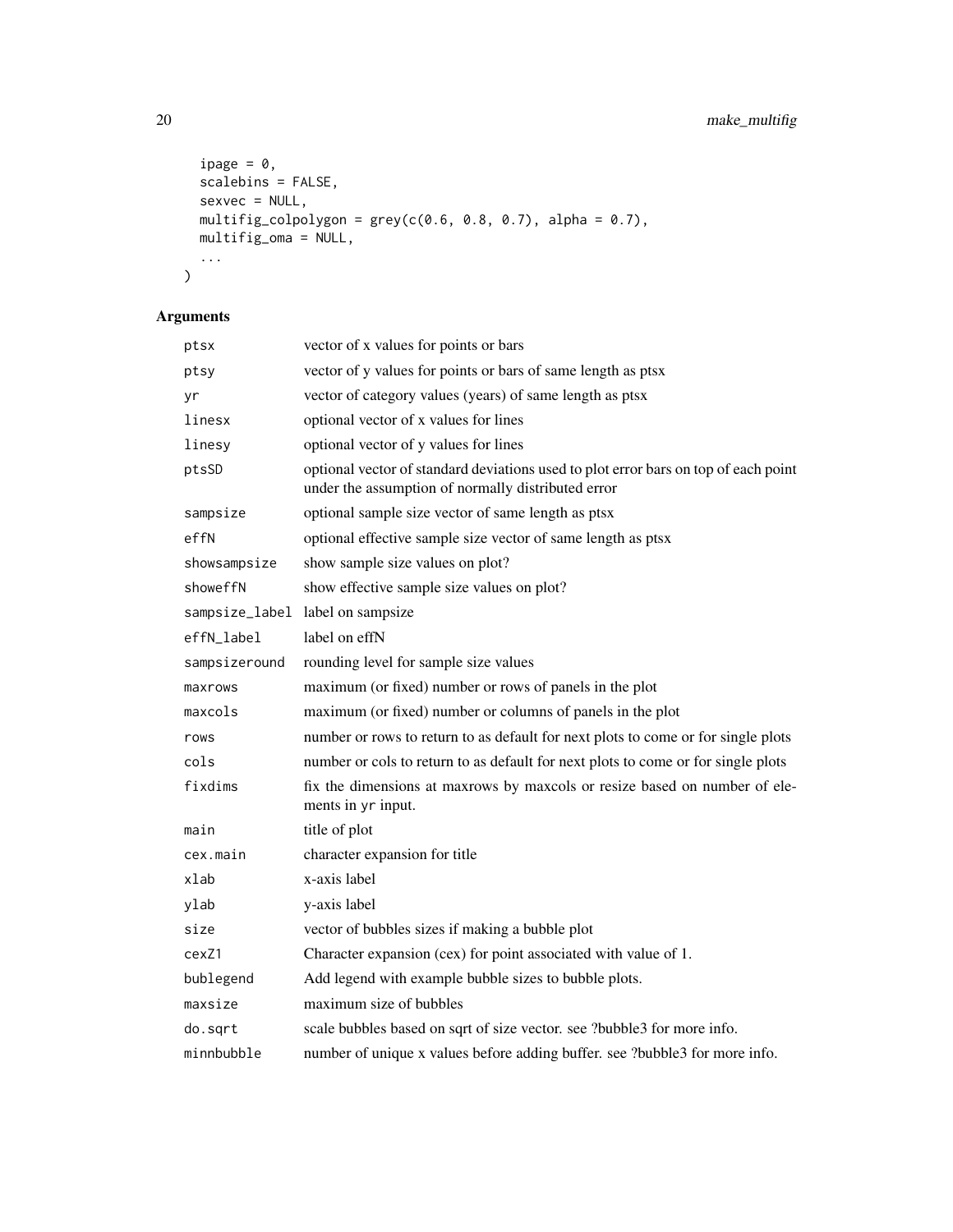| allopen   | should all bubbles be open? see ?bubble3 for more info.                                                                                                                                                              |
|-----------|----------------------------------------------------------------------------------------------------------------------------------------------------------------------------------------------------------------------|
| xbuffer   | extra space around points on the left and right as fraction of total width of plot                                                                                                                                   |
| ybuffer   | extra space around points on the bottom and top as fraction of total height of<br>plot                                                                                                                               |
| yupper    | upper limit on ymax (applied before addition of ybuffer)                                                                                                                                                             |
| ymin0     | fix minimum y-value at 0?                                                                                                                                                                                            |
| xlas      | label style (las) input for x-axis. Default 0 has horizontal labels, input 2 would<br>provide vertical lables.                                                                                                       |
| ylas      | label style (las) input for y-axis. Default NULL has horizontal labels when all<br>labels have fewer than 6 characters and vertical otherwise. Input 0 would force<br>vertical labels, and 1 would force horizontal. |
| axis1     | optional position of bottom axis values                                                                                                                                                                              |
| axis2     | optional position of left size axis values                                                                                                                                                                           |
| axis1labs | optional vector of labels for axis1 (either NULL or needs to match length of<br>axis1)                                                                                                                               |
| linepos   | should lines be added on top of points (line pos = 1) or behind (line $pos = 2$ )? A<br>value of line $pos = 0$ will result in no line.                                                                              |
| type      | type of line/points used for observed values (see 'type' in ?plot for details) on<br>top of a grey polygon. Default is "o" for overplotting points on lines.                                                         |
| polygons  | should polygons be added to the (turning off is required for sex-ratio plot)                                                                                                                                         |
| bars      | should the ptsx/ptsy values be bars instead of points (TRUE/FALSE) NOT CUR-<br>RENTLY FUNCTIONAL                                                                                                                     |
| barwidth  | width of bars in barplot, default method chooses based on quick and dirty for-<br>mula also, current method of plot(type='h') could be replaced with better ap-<br>proach                                            |
| ptscex    | character expansion factor for points (default=1)                                                                                                                                                                    |
| ptscol    | color for points/bars                                                                                                                                                                                                |
| ptscol2   | color for negative value points in bubble plots                                                                                                                                                                      |
| colvec    | Vector of length 3 with colors for females, males, unsexed fish                                                                                                                                                      |
| linescol  | color for lines                                                                                                                                                                                                      |
| 1ty       | line type                                                                                                                                                                                                            |
| lwd       | line width                                                                                                                                                                                                           |
| pch       | point character type                                                                                                                                                                                                 |
| nlegends  | number of lines of text to add as legends in each plot                                                                                                                                                               |
| legtext   | text in legend, a list of length=nlegends. values may be any of 1. "yr", 2. "samp-<br>size", 3. "effN", or a vector of length $=$ ptsx.                                                                              |
| legx      | vector of length=nlegends of x-values of legends (default is first one on left, all<br>after on right)                                                                                                               |
| legy      | vector of length=nlegends of y-values of legends (default is top for all plots)                                                                                                                                      |
| legadjx   | left/right adjustment of legends around legx                                                                                                                                                                         |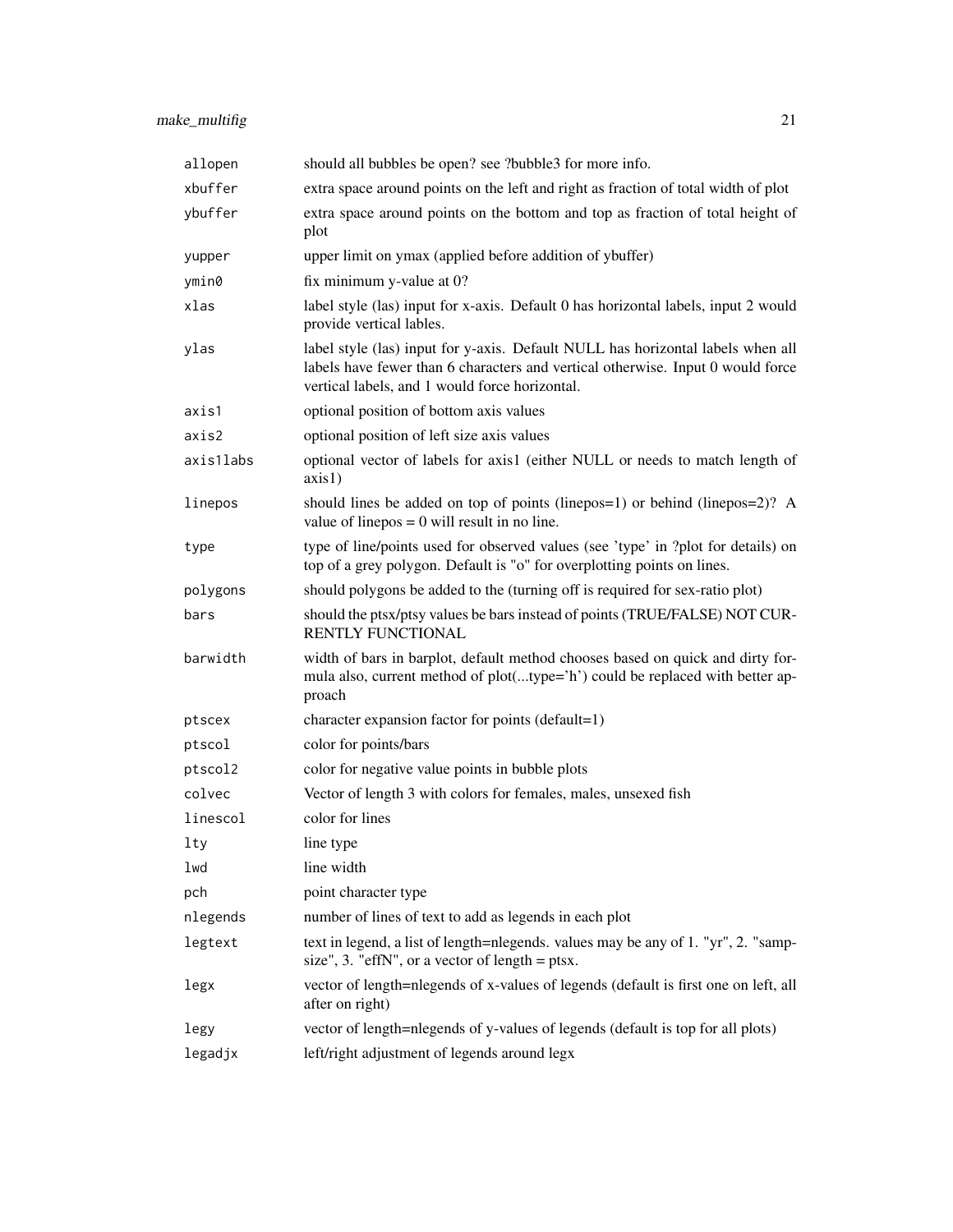<span id="page-21-0"></span>

| left/right adjustment of legends around legy                                                                                                                         |  |  |
|----------------------------------------------------------------------------------------------------------------------------------------------------------------------|--|--|
| font size for legends. default= $c(1.2,1.0)$ (larger for year and normal for others)                                                                                 |  |  |
| font type for legends, same as "font" under ?par                                                                                                                     |  |  |
| Label females and males with venus and mars symbols?                                                                                                                 |  |  |
| show line for input sample sizes on top of conditional age-at-length plots (TRUE/FALSE/scalar,<br>still in development)                                              |  |  |
| show line for effective sample sizes on top of conditional age-at-length plots<br>(TRUE/FALSE/scalar, still in development)                                          |  |  |
| mean input sample size value (used when sampsizeline=TRUE)                                                                                                           |  |  |
| mean effective sample size value (used when effNline=TRUE)                                                                                                           |  |  |
| which page of plots when covering more than will fit within maxrows by max-<br>cols.                                                                                 |  |  |
| Rescale expected and observed proportions by dividing by bin width for models<br>where bins have different widths? Caution!: May not work correctly in all cases.    |  |  |
| vector of sex codes if more than one present (otherwise NULL)                                                                                                        |  |  |
| multifig_colpolygon                                                                                                                                                  |  |  |
| vector of polygon fill colors of length 3 (for females, males, and unsexed fish).<br>Can be input to SS_plots and will be passed to this function via the  argument. |  |  |
| vector of outer margins. Can be input to SS_plots and will be passed to this<br>function via the  argument.                                                          |  |  |
| additional arguments passed to par.                                                                                                                                  |  |  |
|                                                                                                                                                                      |  |  |

# Author(s)

Ian Taylor

# See Also

[SS\\_plots\(\)](#page-135-1),[SSplotComps\(\)](#page-68-1)

make\_multifig\_sexratio

*Create multi-figure sex ratio plots.*

# Description

Modified version of [make\\_multifig\(\)](#page-17-1) for multi-figure plots of sex ratio data with crude confidence intervals (+/i 1 se) and fits from Stock Synthesis output.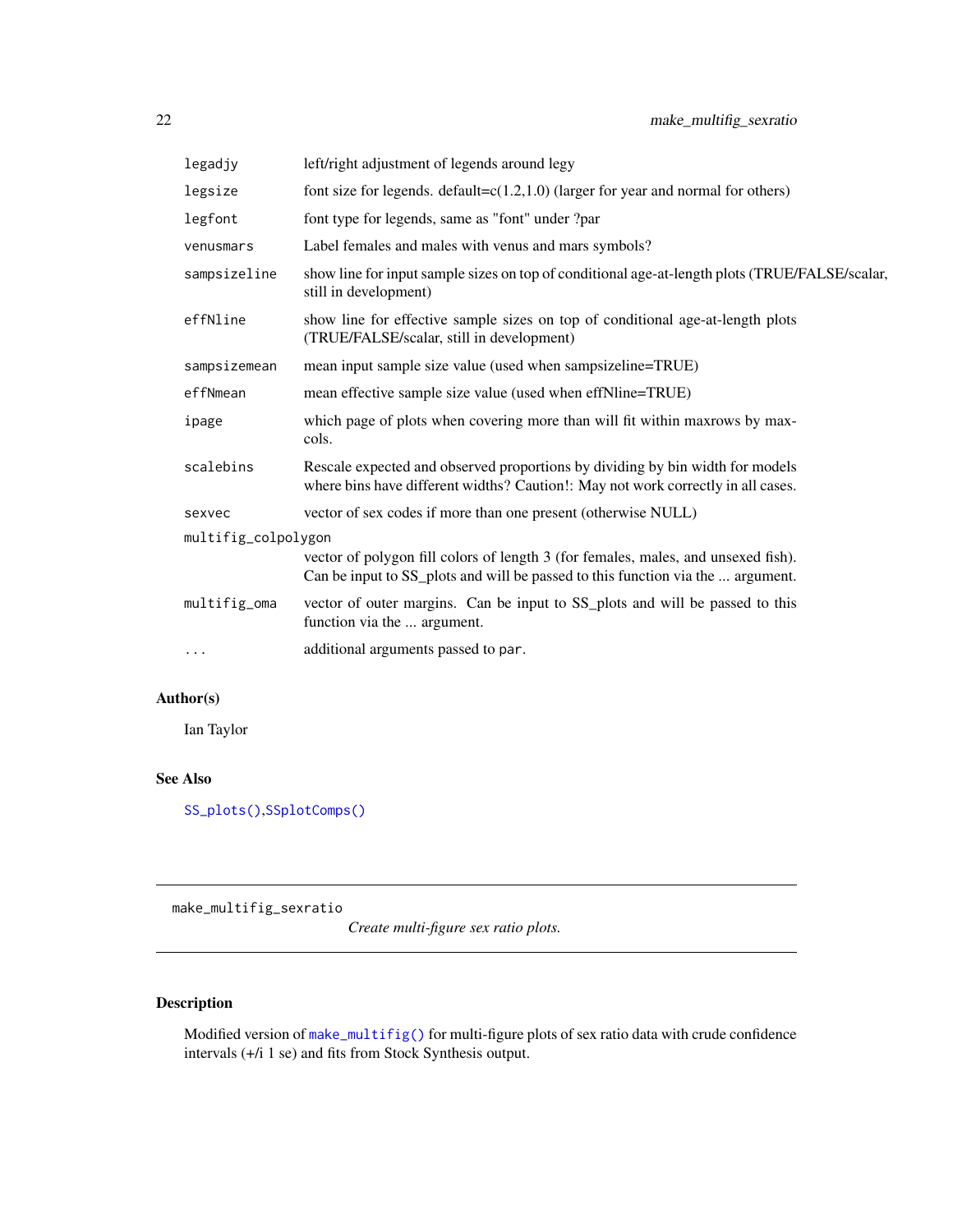#### Usage

```
make_multifig_sexratio(
  dbase,
  sexratio.option = 2,
  CI = 0.75,sampsizeround = 1,
  maxrows = 6,
 maxcols = 6,
  rows = 1,
  \text{cols} = 1,
  fixdims = TRUE,
 main = "",cex.main = 1,
  xlab = "",
  ylab = "Fraction female",
  horiz_lab = "default",
  xbuffer = c(0.1, 0.1),
  ybuffer = "default",
  yupper = NULL,
  datonly = FALSE,
  showsampsize = TRUE,
  showeffN = TRUE,
  axis1 = NULL,axis2 = NULL,ptsec = 1,
  ptscal = gray(0.5),
  linescol = 4,
  lty = 1,
  1wd = 2,
  nlegends = 3,
  legtext = list("yr", "sampsize", "effN"),
  legx = "default",legy = "default",
  legadjx = "default",legadjy = "default",
  legsize = c(1.2, 1),legfont = c(2, 1),
  ipage = \theta,
  multifig_oma = c(5, 5, 5, 2) + 0.1,
  ...
)
```
# Arguments

dbase element of list created by [SS\\_output\(\)](#page-131-1) passed from [SSplotSexRatio\(\)](#page-103-1) sexratio.option code to choose among (1) female:male ratio or (2) fraction females out of the total (the default)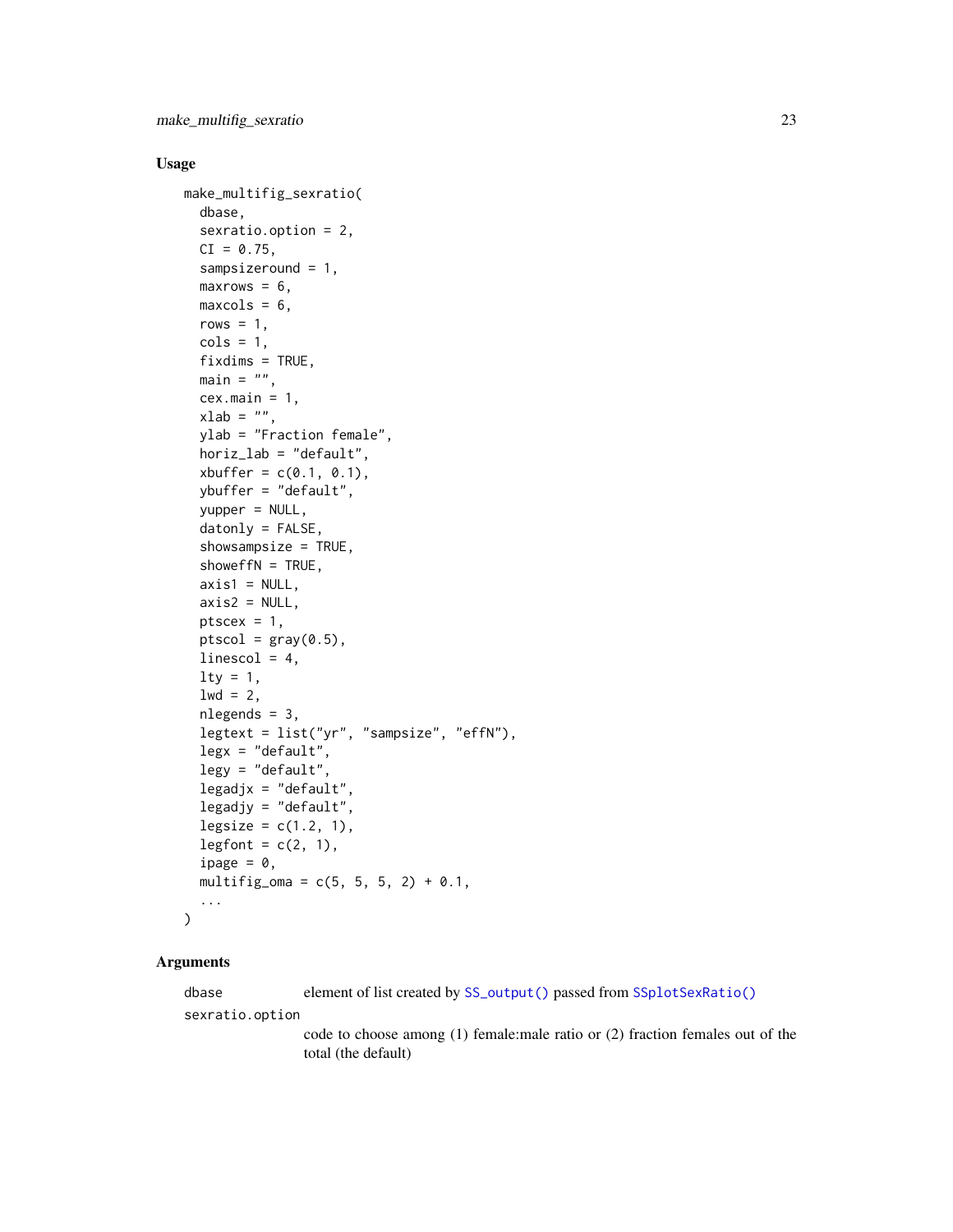| СI            | confidence interval for uncertainty                                                                                                                                                       |
|---------------|-------------------------------------------------------------------------------------------------------------------------------------------------------------------------------------------|
| sampsizeround | rounding level for sample size values                                                                                                                                                     |
| maxrows       | maximum (or fixed) number or rows of panels in the plot                                                                                                                                   |
| maxcols       | maximum (or fixed) number or columns of panels in the plot                                                                                                                                |
| rows          | number or rows to return to as default for next plots to come or for single plots                                                                                                         |
| cols          | number or cols to return to as default for next plots to come or for single plots                                                                                                         |
| fixdims       | fix the dimensions at maxrows by maxcols or resize based on number of ele-<br>ments in yr input.                                                                                          |
| main          | title of plot                                                                                                                                                                             |
| cex.main      | character expansion for title                                                                                                                                                             |
| xlab          | x-axis label                                                                                                                                                                              |
| ylab          | y-axis label                                                                                                                                                                              |
| horiz_lab     | axis labels set horizontal all the time (TRUE), never (FALSE) or only when<br>relatively short ("default")                                                                                |
| xbuffer       | extra space around points on the left and right as fraction of total width of plot                                                                                                        |
| ybuffer       | extra space around points on the bottom and top as fraction of total height of<br>plot. "default" will cause $c(0,15)$ for sexratio.option=1 and $c(.15, .3)$ for sexra-<br>tio.option=2. |
| yupper        | upper limit on ymax (applied before addition of ybuffer)                                                                                                                                  |
| datonly       | make plots of data without fits?                                                                                                                                                          |
| showsampsize  | add sample sizes to plot                                                                                                                                                                  |
| showeffN      | add effective sample sizes to plot                                                                                                                                                        |
| axis1         | position of bottom axis values                                                                                                                                                            |
| axis2         | position of left size axis values                                                                                                                                                         |
| ptscex        | character expansion factor for points (default=1)                                                                                                                                         |
| ptscol        | color for points/bars                                                                                                                                                                     |
| linescol      | color for fitted model                                                                                                                                                                    |
| lty           | line type                                                                                                                                                                                 |
| lwd           | line width                                                                                                                                                                                |
| nlegends      | number of lines of text to add as legends in each plot                                                                                                                                    |
| legtext       | text in legend, a list of length=nlegends. values may be any of 1. "yr", 2. "samp-<br>size", 3. "effN", or a vector of length $=$ ptsx.                                                   |
| legx          | vector of length=nlegends of x-values of legends (default is first one on left, all<br>after on right)                                                                                    |
| legy          | vector of length=nlegends of y-values of legends (default is top for all plots)                                                                                                           |
| legadjx       | left/right adjustment of legends around legx                                                                                                                                              |
| legadjy       | left/right adjustment of legends around legy                                                                                                                                              |
| legsize       | font size for legends. default= $c(1.2,1.0)$ (larger for year and normal for others)                                                                                                      |
| legfont       | font type for legends, same as "font" under ?par                                                                                                                                          |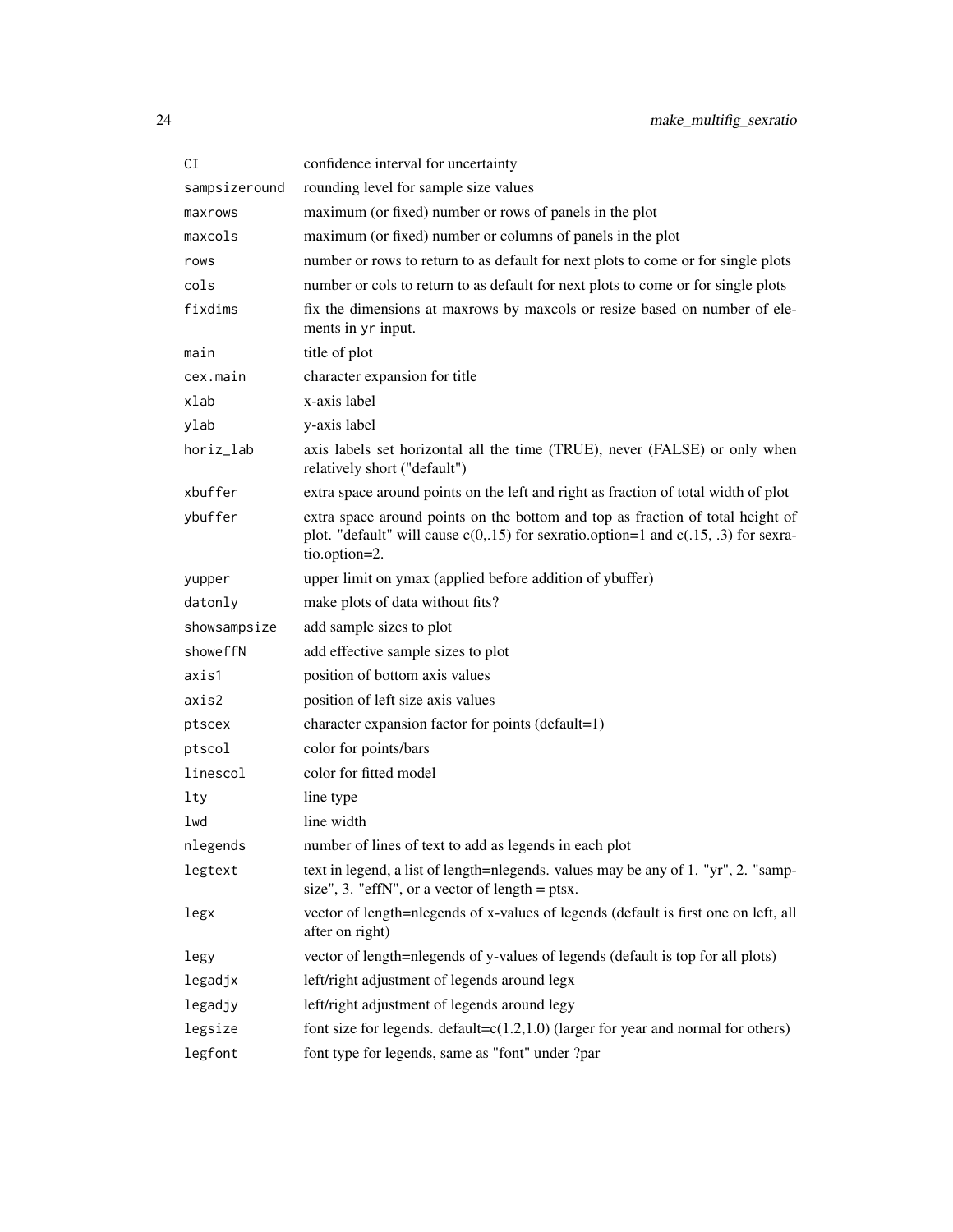<span id="page-24-0"></span>

| ipage        | which page of plots when covering more than will fit within maxrows by max-<br>cols.                        |
|--------------|-------------------------------------------------------------------------------------------------------------|
| multifig_oma | vector of outer margins. Can be input to SS_plots and will be passed to this<br>function via the  argument. |
| $\ddotsc$    | additional arguments (NOT YET IMPLEMENTED).                                                                 |

# Details

The SE of the sex ratio is crude and calculated as follows. First, assume a multinomial which as MLEs of proportions. Then use the delta method of the ratio F/M, using the MLE as the expected values and analytical variances and covariance between F and M. After some algebra this calculation reduces to:  $SE(F/M) = sqrt((f/m)^{2*}( (1-f)/(f*N) + (1-m)/(m*N) +2/N )$ . Confidence intervals created from these should be considered very crude and would not necessarily be appropriate for future alternative compositional likelihoods.

This function was derived from make\_multifig and hence has a lot of overlap in functionality and arguments.

#### Author(s)

Cole Monnahan. Adapted from [make\\_multifig\(\)](#page-17-1).

#### See Also

[SS\\_plots\(\)](#page-135-1),[SSplotSexRatio\(\)](#page-103-1)

<span id="page-24-1"></span>mcmc.nuisance *Summarize nuisance MCMC output*

#### Description

Summarize nuisance MCMC output (used in combination with [mcmc.out\(\)](#page-25-1) for key parameters).

#### Usage

```
mcmc.nuisance(
  directory = "c:/mydirectory/",
  run = "mymodel/",
  file = "posteriors.sso",
  file2 = "derived_posteriors.sso",
  bothfiles = FALSE,
  printstats = FALSE,
  burn = \theta,
  header = TRUE,
  thin = 1,
  trace = 0,
  labelstrings = "all",
  columnnumbers = "all",
```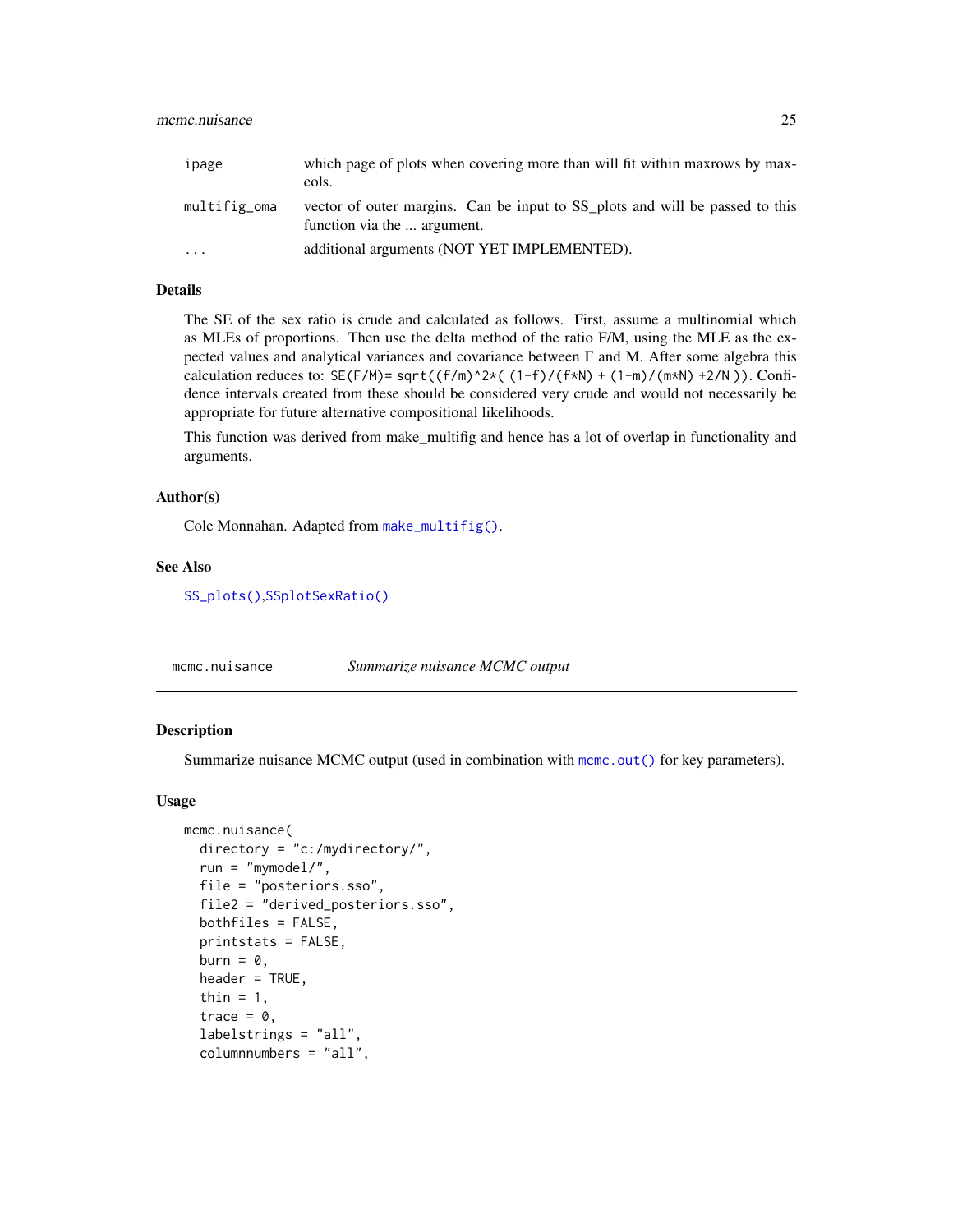<span id="page-25-0"></span> $sep = ""$  $\mathcal{L}$ 

# Arguments

| directory     | Directory where all results are located, one level above directory for particular<br>run.                                                                         |
|---------------|-------------------------------------------------------------------------------------------------------------------------------------------------------------------|
| run           | Directory with files from a particular run.                                                                                                                       |
| file          | Filename either with full path or relative to working directory.                                                                                                  |
|               | Contents of the file that is referenced here should contain posterior samples for<br>nuisance parameters, e.g., posteriors.sso or something written by SSgetMCMC. |
| file2         | Optional second file containing posterior samples for nuisance parameters. This<br>could be derived_posteriors.sso.                                               |
| bothfiles     | TRUE/FALSE indicator on whether to read file 2 in addition to file 1.                                                                                             |
| printstats    | Return all the statistics for a closer look.                                                                                                                      |
| burn          | Optional burn-in value to apply on top of the option in the starter file and<br>SSgetMCMC().                                                                      |
| header        | Data file with header?                                                                                                                                            |
| thin          | Optional thinning value to apply on top of the option in the starter file, in the<br>mcsave runtime command, and in SSgetMCMC().                                  |
| trace         | Plot trace for param # (to help sort out problem parameters).                                                                                                     |
| labelstrings  | Vector of strings that partially match the labels of the parameters you want to<br>consider.                                                                      |
| columnnumbers | Vector of column numbers indicating the columns you want to consider.                                                                                             |
| sep           | Separator for data file passed to the read. table function.                                                                                                       |

# Author(s)

Ian Stewart

# See Also

[mcmc.out\(\)](#page-25-1), [SSgetMCMC\(\)](#page-44-1)

<span id="page-25-1"></span>mcmc.out *Summarize, analyze and plot key MCMC output.*

# Description

Makes four panel plot showing trace plots, moving average, autocorrelations, and densities for chosen parameters from MCMC output.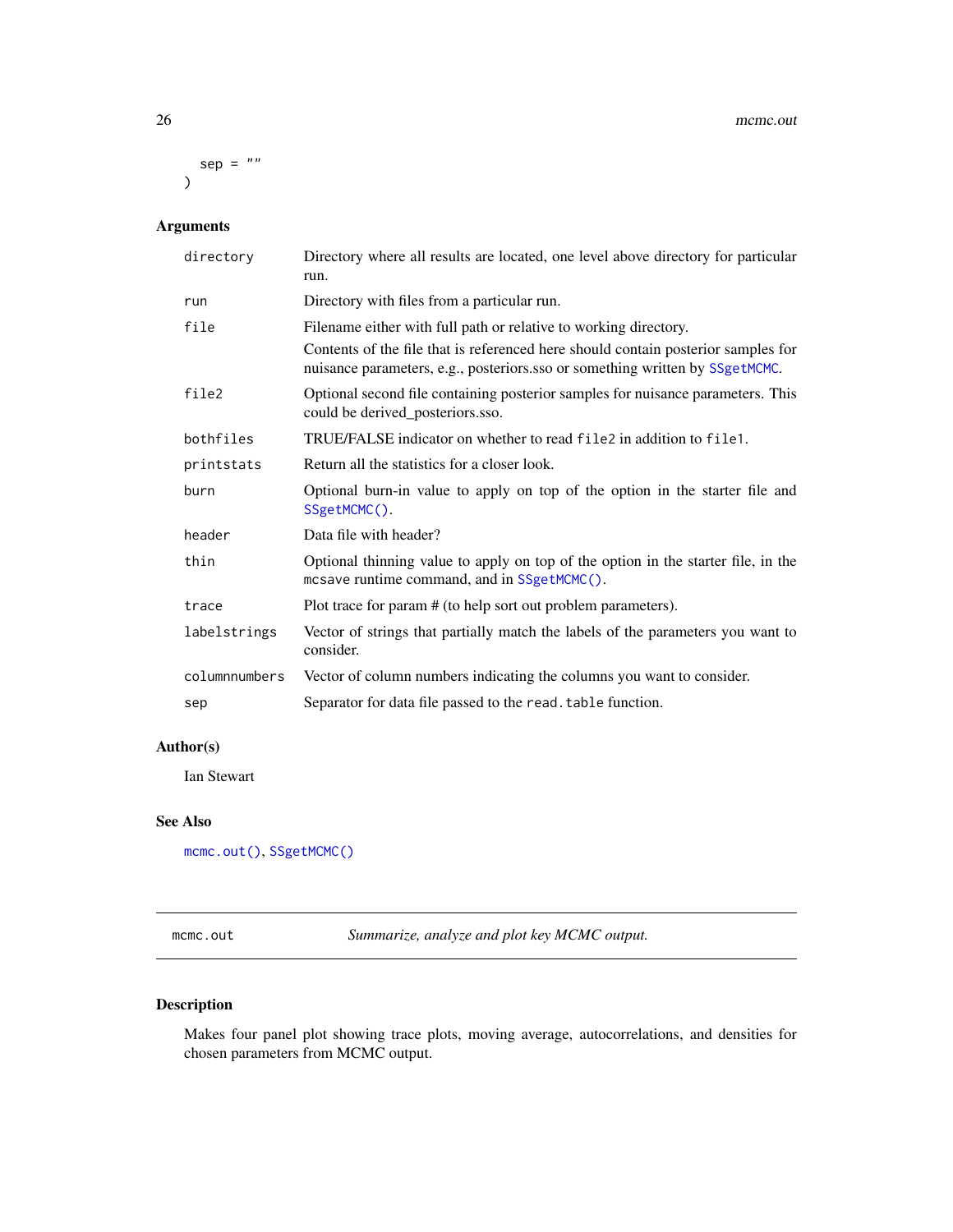#### mcmc.out 27

# Usage

```
mcmc.out(
 directory = "c:/mydirectory/",
 run = "mymodel/",
 file = "keyposteriors.csv",
 namefile = "postplotnames.sso",
 names = FALSE,
 headernames = TRUE,
 numparams = 1,
 closeall = TRUE,
 burn = \theta,
 thin = 1,
 scatter = FALSE,
 surface = FALSE,
  surf1 = 1,surf2 = 2,stats = FALSE,
 plots = TRUE,
 header = TRUE,sep = ","print = FALSE,
 new = T,
 colNames = NULL
)
```

| directory   | Directory where all results are located, one level above directory for particular<br>run.                                                                         |
|-------------|-------------------------------------------------------------------------------------------------------------------------------------------------------------------|
| run         | Directory with files from a particular run.                                                                                                                       |
| file        | Filename either with full path or relative to working directory.                                                                                                  |
|             | Contents of the file that is referenced here should contain posterior samples for<br>nuisance parameters, e.g., posteriors.sso or something written by SSgetMCMC. |
| namefile    | The (optional) file name of the dimension and names of posteriors.                                                                                                |
| names       | Read in names file $(T)$ or use generic naming $(F)$ .                                                                                                            |
| headernames | Use the names in the header of file?                                                                                                                              |
| numparams   | The number of parameters to analyze.                                                                                                                              |
| closeall    | By default close all open devices.                                                                                                                                |
| burn        | Optional burn-in value to apply on top of the option in the starter file and<br>SSgetMCMC().                                                                      |
| thin        | Optional thinning value to apply on top of the option in the starter file, in the<br>-mcsave runtime command, and in SSgetMCMC().                                 |
| scatter     | Can add a scatter-plot of all params at end, default is none.                                                                                                     |
| surface     | Add a surface plot of 2-way correlations.                                                                                                                         |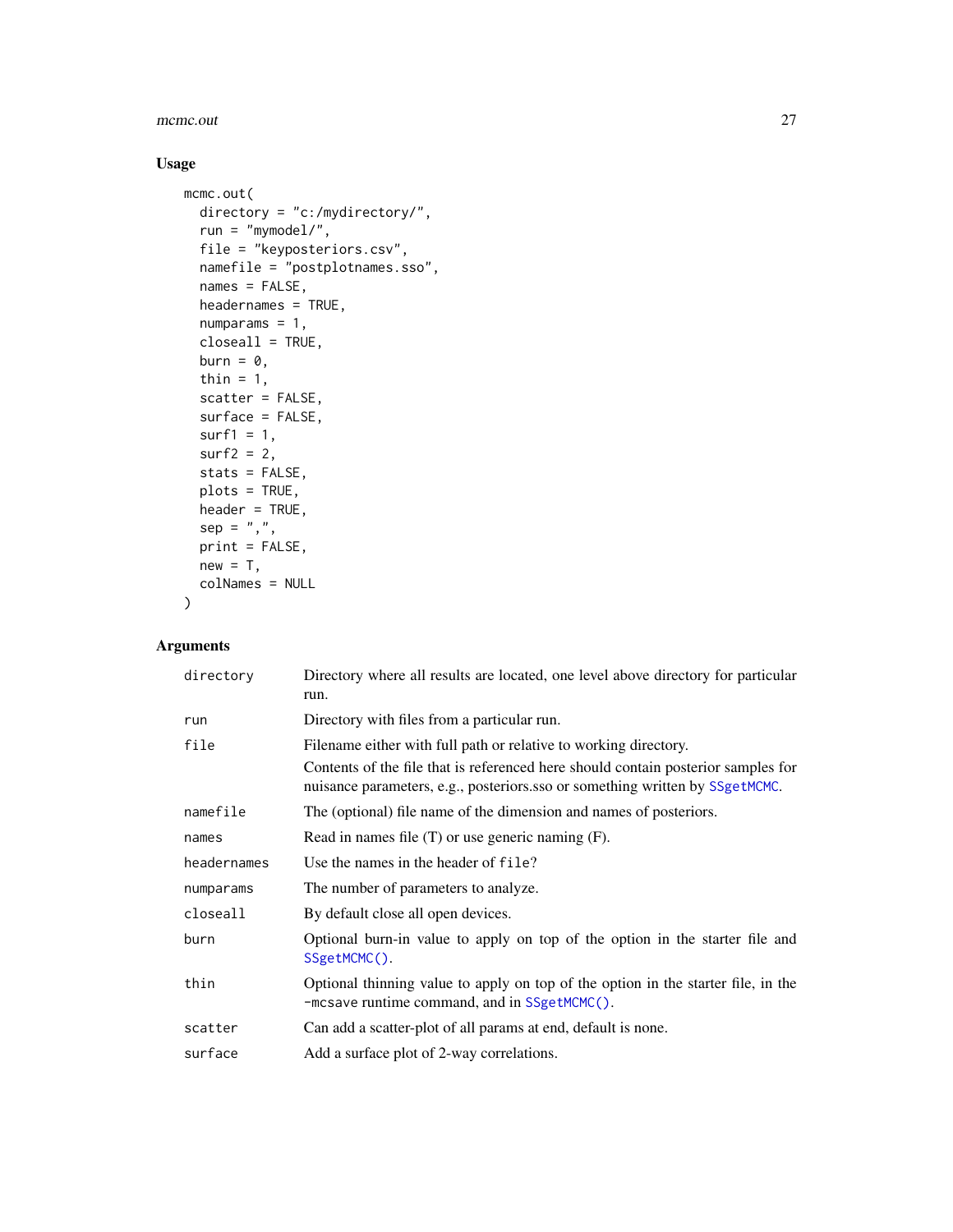| surf1    | The first parameter for the surface plot.                                   |
|----------|-----------------------------------------------------------------------------|
| surf2    | The second parameter for the surface plot.                                  |
| stats    | Print stats if desired.                                                     |
| plots    | Show plots or not.                                                          |
| header   | Data file with header?                                                      |
| sep      | Separator for data file passed to the read. table function.                 |
| print    | Send to screen unless asked to print.                                       |
| new      | Logical whether or not to open a new plot window before plotting            |
| colNames | Specific names of the file to extract and work with. NULL keeps all columns |

#### Value

directory, because this function is used for its plotting side effects

#### Author(s)

Ian Stewart, Allan Hicks (modifications)

#### See Also

[mcmc.nuisance\(\)](#page-24-1), [SSgetMCMC\(\)](#page-44-1)

#### Examples

```
## Not run:
mcmc.df <- SSgetMCMC(
 dir = "mcmcRun", writecsv = T,
  keystrings = c("NatM", "R0", "steep", "Q_extraSD"),
  nuisancestrings = c("Objective_function", "SSB_", "InitAge", "RecrDev")
\lambdamcmc.out("mcmcRun", run = "", numparams = 4, closeall = F)
# Or for more control
par(max = c(5, 3.5, 0, 0.5), oma = c(0, 2.5, 0.2, 0))mcmc.out("mcmcRun",
  run = ",
  numparams = 1,
  closeall = F,
  new = F,
  colNames = c("NatM_p_1_Fem_GP_1")
\mathcal{L}mtext("M (natural mortality)", side = 2, outer = T, line = 1.5, cex = 1.1)
## End(Not run)
```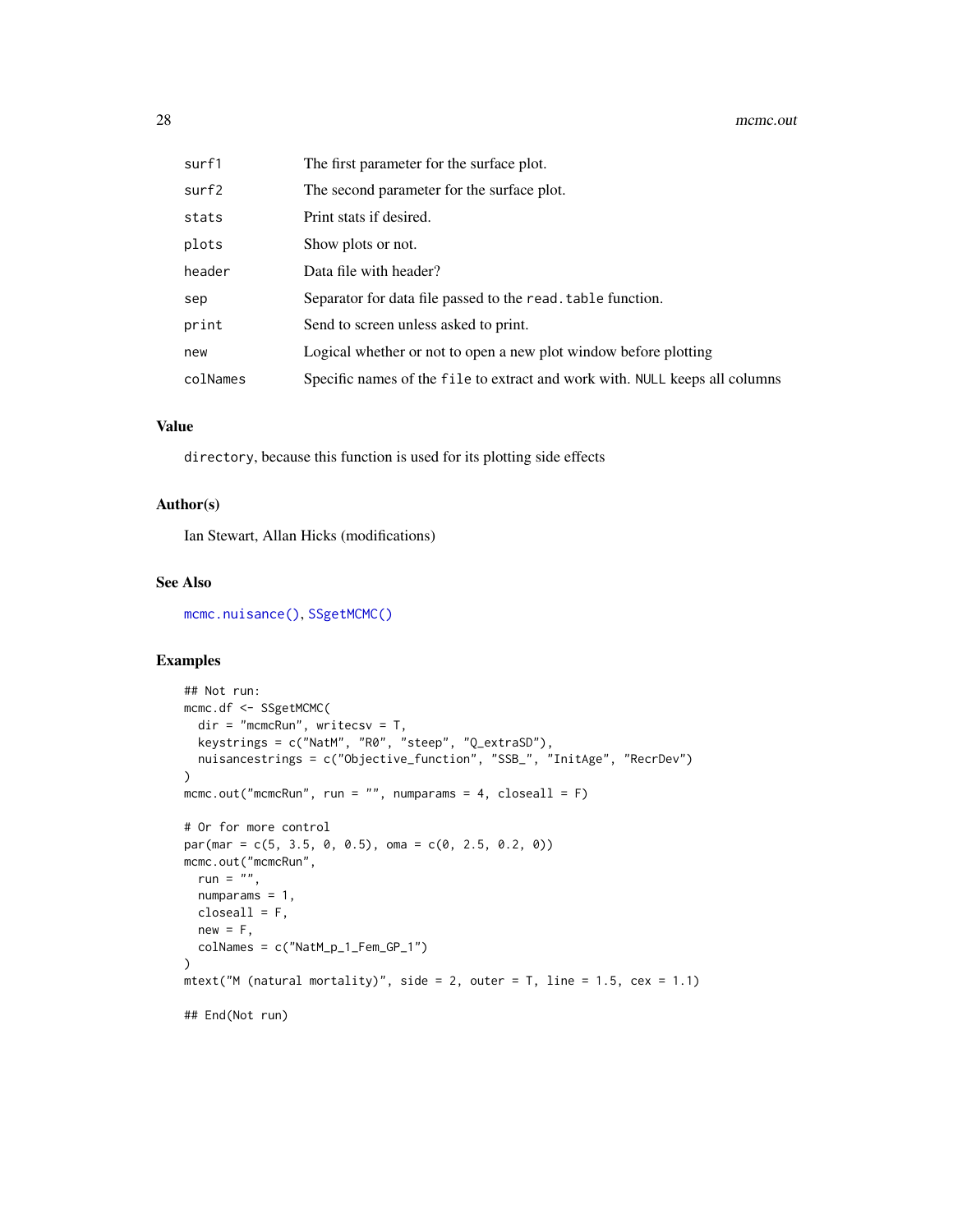<span id="page-28-0"></span>

# Description

Designed to replicate like the cool-looking Figure 7 in Butterworth et al. (2003).

# Usage

```
mountains(
 zmat,
 xvec = NULL,
 yvec = NULL,
 zscale = 3,
 rev = TRUE,nshades = 100,
 axes = TRUE,xaxs = "i",yaxs = "i",xlab = ",
 ylab = ",
 \text{las} = 1,
  addbox = FALSE,...
)
```

| zmat    | A matrix where the rows represent the heights of each mountain range             |
|---------|----------------------------------------------------------------------------------|
| xvec    | Optional input for the x variable                                                |
| yvec    | Optional input for the y variable                                                |
| zscale  | Controls the height of the mountains relative to the y-axis and max(zmat)        |
| rev     | Reverse the order of the display of yvec values.                                 |
| nshades | Number of levels of shading                                                      |
| axes    | Add axes to the plot?                                                            |
| xaxs    | X-axis as internal or regular (see ?par for details)                             |
| yaxs    | Y-axis as internal or regular (see ?par for details)                             |
| xlab    | Optional label for x-axis                                                        |
| ylab    | Optional label for y-axis                                                        |
| las     | Xxis label style (see ?par for details). Default $= 1 =$ horizontal axis labels. |
| addbox  | Puts a box around the whole plot                                                 |
| $\cdot$ | Extra inputs passed to the plot command                                          |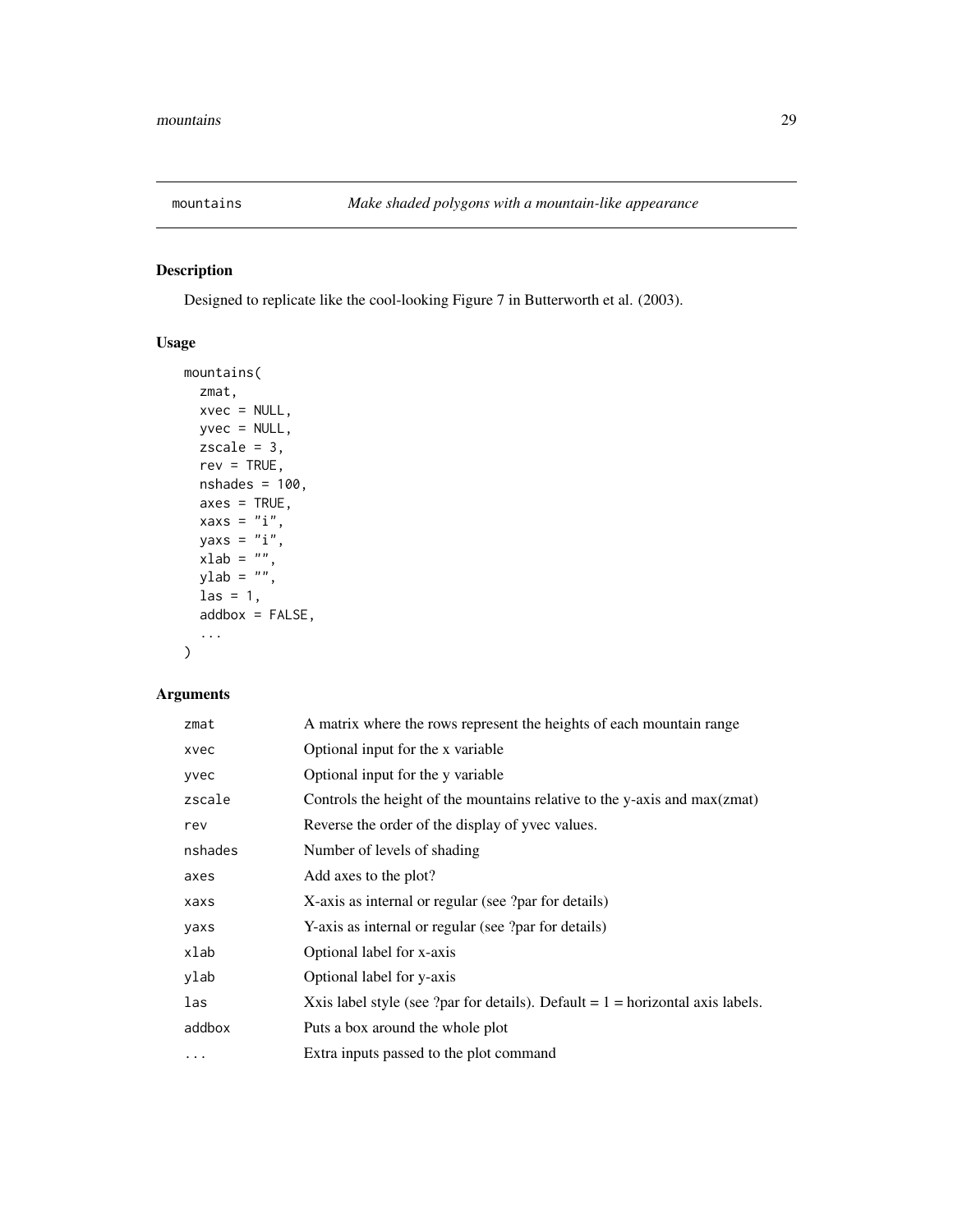#### <span id="page-29-0"></span>Author(s)

Ian Taylor

#### References

Butterworth D.S., Ianelli J.N., Hilborn R. (2003) A statistical model for stock assessment of southern bluefin tuna with temporal changes in selectivity. South African Journal of Marine Science 25:331-362.

<span id="page-29-1"></span>NegLogInt\_Fn *Perform SS implementation of Laplace Approximation*

#### Description

(Attempt to) perform the SS implementation of the Laplace Approximation from Thorson, Hicks and Methot (2014) ICES J. Mar. Sci.

#### Usage

```
NegLogInt_Fn(
  File = NA,
  Input_SD_Group_Vec,
  CTL_linenum_List,
 ESTPAR_num_List,
 PAR_num_Vec,
  Int_Group\_List = list(1),
  StartFromPar = TRUE,
  Intern = TRUE,
  ReDoBiasRamp = FALSE,
  BiasRamp_linenum_Vec = NULL,
  CTL_linenum_Type = NULL,
  systemcmd = FALSE,
  exe = "ss"\lambda
```
#### Arguments

File Directory containing Stock Synthesis files (e.g., "C:/Users/James Thorson/Desktop/") Input\_SD\_Group\_Vec

> Vector where each element is the standard deviation for a group of random effects (e.g., a model with a single group of random effects will have Input\_SD\_Group\_Vec be a vector of length one)

CTL\_linenum\_List

List (same length as Input\_SD\_Group\_Vec), where each element is a vector giving the line number(s) for the random effect standard deviation parameter or penalty in the CTL file (and where each line will correspond to a 7-parameter or 14-parameter line).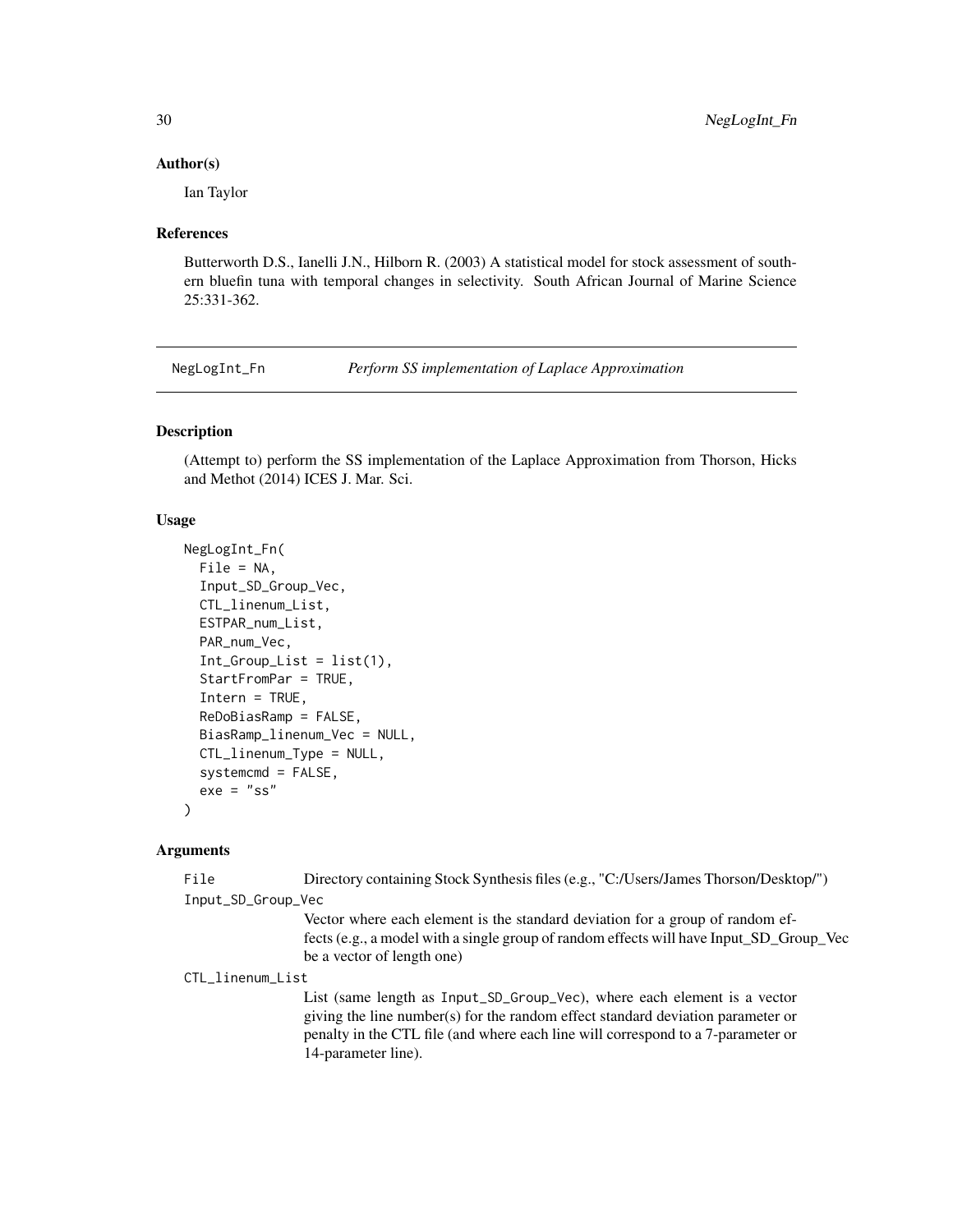| ESTPAR_num_List      |                                                                                                                                                                                                                                                                                                               |  |
|----------------------|---------------------------------------------------------------------------------------------------------------------------------------------------------------------------------------------------------------------------------------------------------------------------------------------------------------|--|
|                      | List (same length as Input_SD_Group_Vec), where each element is a vector<br>giving the parameter number for the random effect coefficients in that group of<br>random effects. These "parameter numbers" correspond to the number of these<br>parameters in the list of parameters in the ".cor" output file. |  |
| PAR_num_Vec          | Vector giving the number in the ".par" vector for each random effect coefficient.                                                                                                                                                                                                                             |  |
|                      | Int_Group_List List where each element is a vector, providing a way of grouping different ran-<br>dom effect groups into a single category. Although this input is still required, it<br>is no has the former input Version has been hardwired to Version $= 1$ .                                             |  |
| StartFromPar         | Logical flag (TRUE or FALSE) saying whether to start each round of optimiza-<br>tion from a ".par" file (I recommend TRUE)                                                                                                                                                                                    |  |
| Intern               | Logical flag saying whether to display all ss3 runtime output in the R terminal                                                                                                                                                                                                                               |  |
| ReDoBiasRamp         | Logical flag saying whether to re-do the bias ramp (using SS_fitbiasramp())<br>each time Stock Synthesis is run.                                                                                                                                                                                              |  |
| BiasRamp_linenum_Vec |                                                                                                                                                                                                                                                                                                               |  |
|                      | Vector giving the line numbers from the CTL file that contain the information<br>about the bias ramp.                                                                                                                                                                                                         |  |
| CTL_linenum_Type     |                                                                                                                                                                                                                                                                                                               |  |
|                      | Character vector (same length as Input_SD_Group_Vec), where each element is<br>either "Short_Param", "Long_Penalty", "Long_Penalty". Default is NULL, and<br>if not explicitly specified the program will attempt to detect these automatically<br>based on the length of relevant lines from the CTL file.   |  |
| systemcmd            | Should R call SS using "system" function instead of "shell". This may be re-<br>quired when running $R$ in Emacs on Windows. Default = FALSE.                                                                                                                                                                 |  |
| exe                  | SS executable name (excluding extension), either "ss" or "ss3". This string is<br>used for both calling the executable and also finding the output files like ss.par.<br>For 3.30, it should always be "ss" since the output file names are hardwired in<br>the TPL code.                                     |  |

# Author(s)

James Thorson

# References

Thorson, J.T., Hicks, A.C., and Methot, R.D. 2014. Random effect estimation of time-varying factors in Stock Synthesis. ICES J. Mar. Sci.

# See Also

[read.admbFit\(\)](#page-36-1), [getADMBHessian\(\)](#page-12-1)

# Examples

## Not run: # need the full path because wd is changed in function direc <- "C:/Models/LaplaceApprox/base"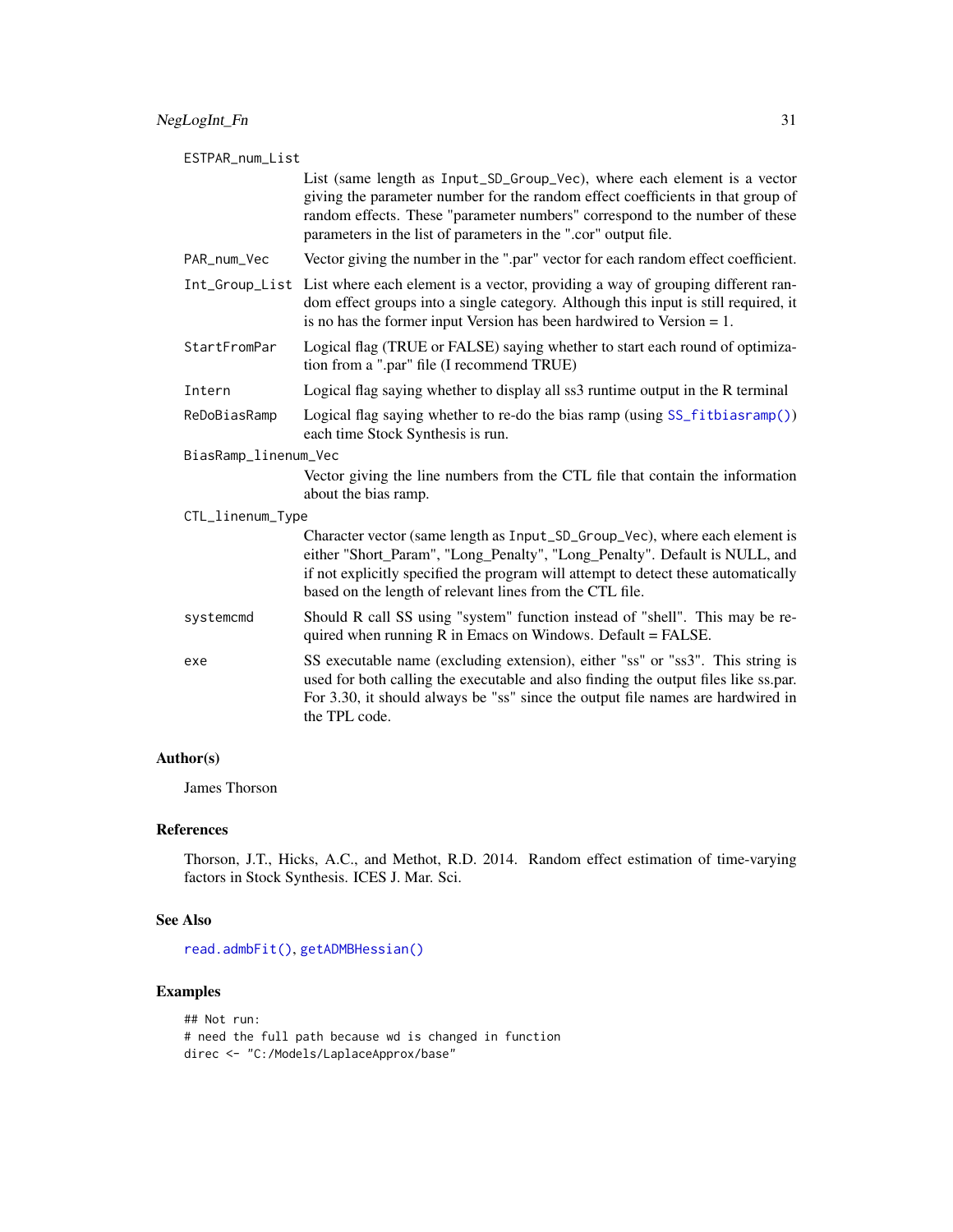#### 32 PinerPlot

```
if ("Optimization_record.txt" %in% list.files(direc)) {
  file.remove(file.path(direc, "Optimization_record.txt"))
}
Opt <- optimize(
  f = NegLogInt_Fn,
  interval = c(0.001, 0.12),
  maximum = FALSE,File = direc,
  Input_SD_Group_Vec = 1,
  CTL_linenum_List = list(127:131),
  ESTPAR_number = list(86:205),
  Int_Group_List = 1,
  PAR_num_Vec = NA,
  Intern = TRUE
)
## End(Not run)
```
PinerPlot *Make plot of likelihood contributions by fleet*

#### **Description**

This style of plot was officially named a "Piner Plot" at the CAPAM Selectivity Workshop, La Jolla March 2013. This is in honor of Kevin Piner's contributions to interpreting likelihood profiles. He's surely not the first person to make such a plot but the name seems to have stuck.

#### Usage

```
PinerPlot(
  summaryoutput,
  plot = TRUE,
  print = FALSE,
  component = "Length_like",
  main = "Changes in length-composition likelihoods by fleet",
  models = "all",fleets = "all",
  fleetnames = "default",
  profile.string = "R0",
  profile.label = expression(log(italic(R)[0])),
  exact = FALSE,ylab = "Change in -log-likelihood",
  col = "default",pch = "default",
  lty = 1,lty.total = 1,1wd = 2,
```
<span id="page-31-0"></span>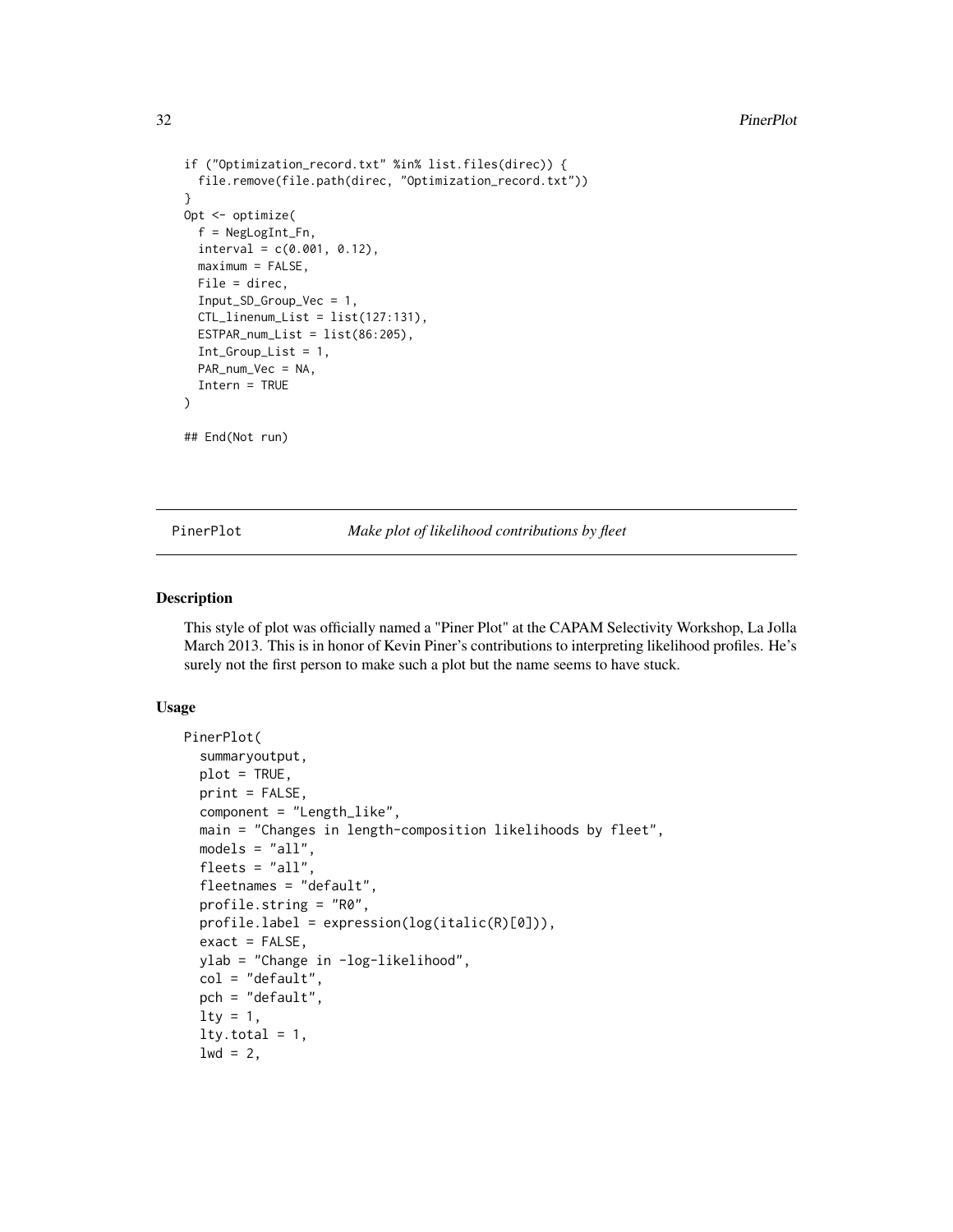#### PinerPlot 33

```
lwd.total = 3,
 cex = 1,
 cex.total = 1.5,
 xlim = "default",
 ymax = "default",
 xaxs = "r",yaxs = "r",type = "o",legend = TRUE,
  legendloc = "topright",
 pwidth = 6.5,
 pheight = 5,
 punits = "in",
 res = 300,
 ptsize = 10,
  cex.mainloop = 1,
 plotdir = NULL,
  add_cutoff = FALSE,
 cutoff\_prob = 0.95,verbose = TRUE,
  fleetgroups = NULL,
 likelihood_type = "raw_times_lambda",
 minfraction = 0.01\mathcal{L}
```

| summaryoutput | List created by the function SS summarize().                                                                                                                                                                                                                                                                                                                                   |
|---------------|--------------------------------------------------------------------------------------------------------------------------------------------------------------------------------------------------------------------------------------------------------------------------------------------------------------------------------------------------------------------------------|
| plot          | Plot to active plot device?                                                                                                                                                                                                                                                                                                                                                    |
| print         | Print to PNG files?                                                                                                                                                                                                                                                                                                                                                            |
| component     | Which likelihood component to plot. Default is "Length_like".                                                                                                                                                                                                                                                                                                                  |
| main          | Title for plot. Should match component.                                                                                                                                                                                                                                                                                                                                        |
| models        | Optional subset of the models described in summaryoutput. Either "all" or a<br>vector of numbers indicating columns in summary tables.                                                                                                                                                                                                                                         |
| fleets        | Optional vector of fleet numbers to include.                                                                                                                                                                                                                                                                                                                                   |
| fleetnames    | Optional character vector of names for each fleet.                                                                                                                                                                                                                                                                                                                             |
|               | profile.string Character string used to find parameter over which the profile was conducted. If<br>exact=FALSE, this can be a substring of one of the SS parameter labels found in<br>the Report sso file. For instance, the default input 'RO' matches the parameter<br>'SR_LN(R0)'. If exact=TRUE, then profile.string needs to be an exact match to<br>the parameter label. |
| profile.label | Label for x-axis describing the parameter over which the profile was conducted.                                                                                                                                                                                                                                                                                                |
| exact         | Should the profile. string have to match the parameter label exactly, or is a<br>substring OK.                                                                                                                                                                                                                                                                                 |
| ylab          | Label for y-axis. Default is "Change in -log-likelihood".                                                                                                                                                                                                                                                                                                                      |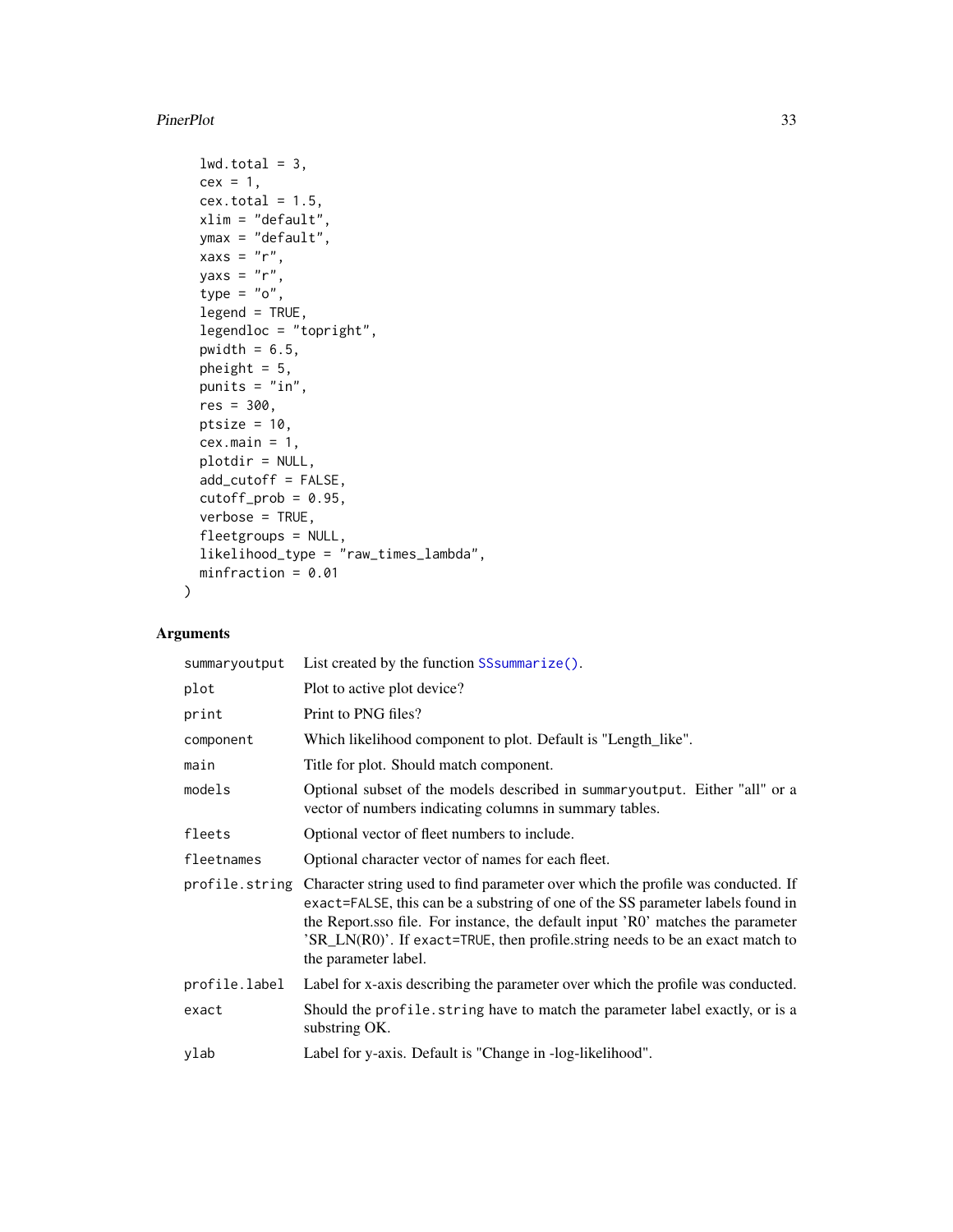| col             | Optional vector of colors for each line.                                                                                                                                                                                                                      |  |
|-----------------|---------------------------------------------------------------------------------------------------------------------------------------------------------------------------------------------------------------------------------------------------------------|--|
| pch             | Optional vector of plot characters for the points.                                                                                                                                                                                                            |  |
| lty             | Line total for the likelihood components.                                                                                                                                                                                                                     |  |
| lty.total       | Line type for the total likelihood.                                                                                                                                                                                                                           |  |
| lwd             | Line width for the likelihood components.                                                                                                                                                                                                                     |  |
| lwd.total       | Line width for the total likelihood.                                                                                                                                                                                                                          |  |
| cex             | Character expansion for the points representing the likelihood components.                                                                                                                                                                                    |  |
| cex.total       | Character expansion for the points representing the total likelihood.                                                                                                                                                                                         |  |
| xlim            | Range for x-axis. Change in likelihood is calculated relative to values within<br>this range.                                                                                                                                                                 |  |
| ymax            | Maximum y-value. Default is 10\ plotted.                                                                                                                                                                                                                      |  |
| xaxs            | The style of axis interval calculation to be used for the x-axis (see ?par for more<br>info)                                                                                                                                                                  |  |
| yaxs            | The style of axis interval calculation to be used for the y-axis (see ?par for more<br>info).                                                                                                                                                                 |  |
| type            | Line type (see ?plot for more info).                                                                                                                                                                                                                          |  |
| legend          | Include legend?                                                                                                                                                                                                                                               |  |
| legendloc       | Location of legend (see ?legend for more info).                                                                                                                                                                                                               |  |
| pwidth          | Width of plot                                                                                                                                                                                                                                                 |  |
| pheight         | Height of plot                                                                                                                                                                                                                                                |  |
| punits          | Units for PNG file                                                                                                                                                                                                                                            |  |
| res             | Resolution of plots printed to files. The default is res = 300.                                                                                                                                                                                               |  |
| ptsize          | Point size for PNG file                                                                                                                                                                                                                                       |  |
| cex.main        | Character expansion for plot titles                                                                                                                                                                                                                           |  |
| plotdir         | Directory where PNG files will be written. by default it will be the directory<br>where the model was run.                                                                                                                                                    |  |
| add_cutoff      | Add dashed line at $\sim$ 1.92 to indicate 95% confidence interval based on common<br>cutoff of half of chi-squared of p=.95 with 1 degree of freedom: 0.5*qchisq(p=cutoff_prob,<br>df=1). The probability value can be adjusted using the cutoff_prob below. |  |
| cutoff_prob     | Probability associated with add_cutoff above.                                                                                                                                                                                                                 |  |
| verbose         | Return updates of function progress to the R GUI? (Doesn't do anything yet.)                                                                                                                                                                                  |  |
| fleetgroups     | Optional character vector, with length equal to the number of declared fleets,<br>where fleets with the same value are aggregated                                                                                                                             |  |
| likelihood_type |                                                                                                                                                                                                                                                               |  |
|                 | choice of "raw" or "raw_times_lambda" (the default) determines whether or not<br>likelihoods plotted are adjusted by lambdas (likelihood weights)                                                                                                             |  |
| minfraction     | Minimum change in likelihood (over range considered) as a fraction of change<br>in total likelihood for a component to be included in the figure.                                                                                                             |  |

# Author(s)

Ian Taylor, Kevin Piner, Jim Thorson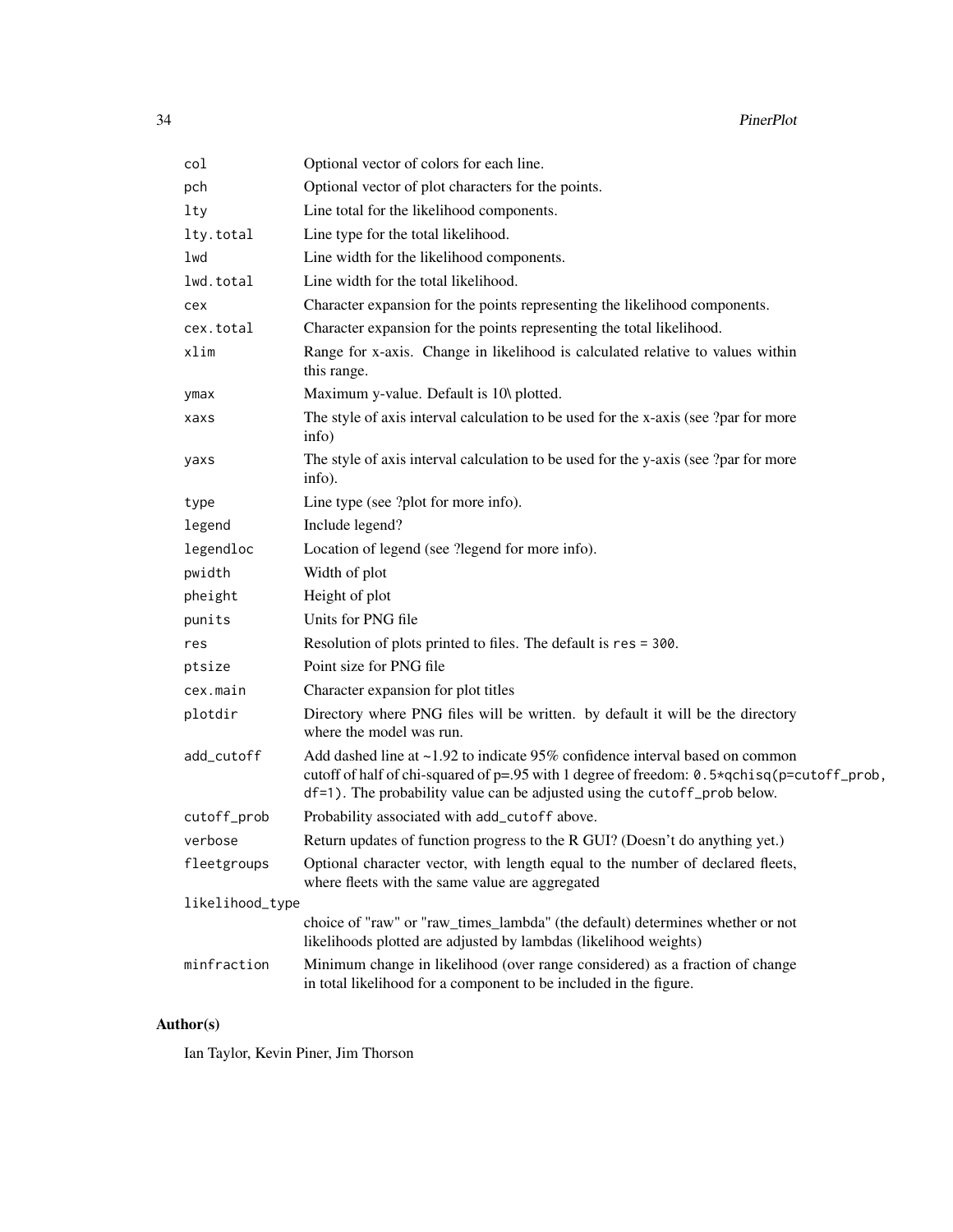#### <span id="page-34-0"></span>plotCI 35

# References

Kevin Piner says that he's not the originator of this idea so Athol Whitten is going to add a reference here.

plotCI *Plot points with confidence intervals.*

# Description

Given a set of x and y values and upper and lower bounds, this function plots the points with error bars. This was Written by Venables and modified to add access to ylim and contents.

#### Usage

```
plotCI(
  x,
  y = NULL,uiw,
 \ln w = u \cdot w,
 ylo = NULL,
 yhi = NULL,
  ...,
  sfrac = 0.01,ymax = NULL,add = FALSE,col = "black")
```
#### Arguments

| $\times$ | The x coordinates of points in the plot                                          |
|----------|----------------------------------------------------------------------------------|
| У        | The y coordinates of the points in the plot.                                     |
| uiw      | The width of the upper portion of the confidence region.                         |
| liw      | The width of the lower portion of the confidence region.                         |
| ylo      | Lower limit of y range.                                                          |
| yhi      | Upper limit of y range.                                                          |
| $\cdots$ | Additional inputs that will be passed to the function $plot(x, y, y)$ im=ylim, ) |
| sfrac    | Fraction of width of plot to be used for bar ends.                               |
| ymax     | Additional input for Upper limit of y range.                                     |
| add      | Add points and intervals to existing plot? Default=FALSE.                        |
| col      | Color for the points and lines.                                                  |

# Author(s)

Bill Venables, Ian Stewart, Ian Taylor, John Wallace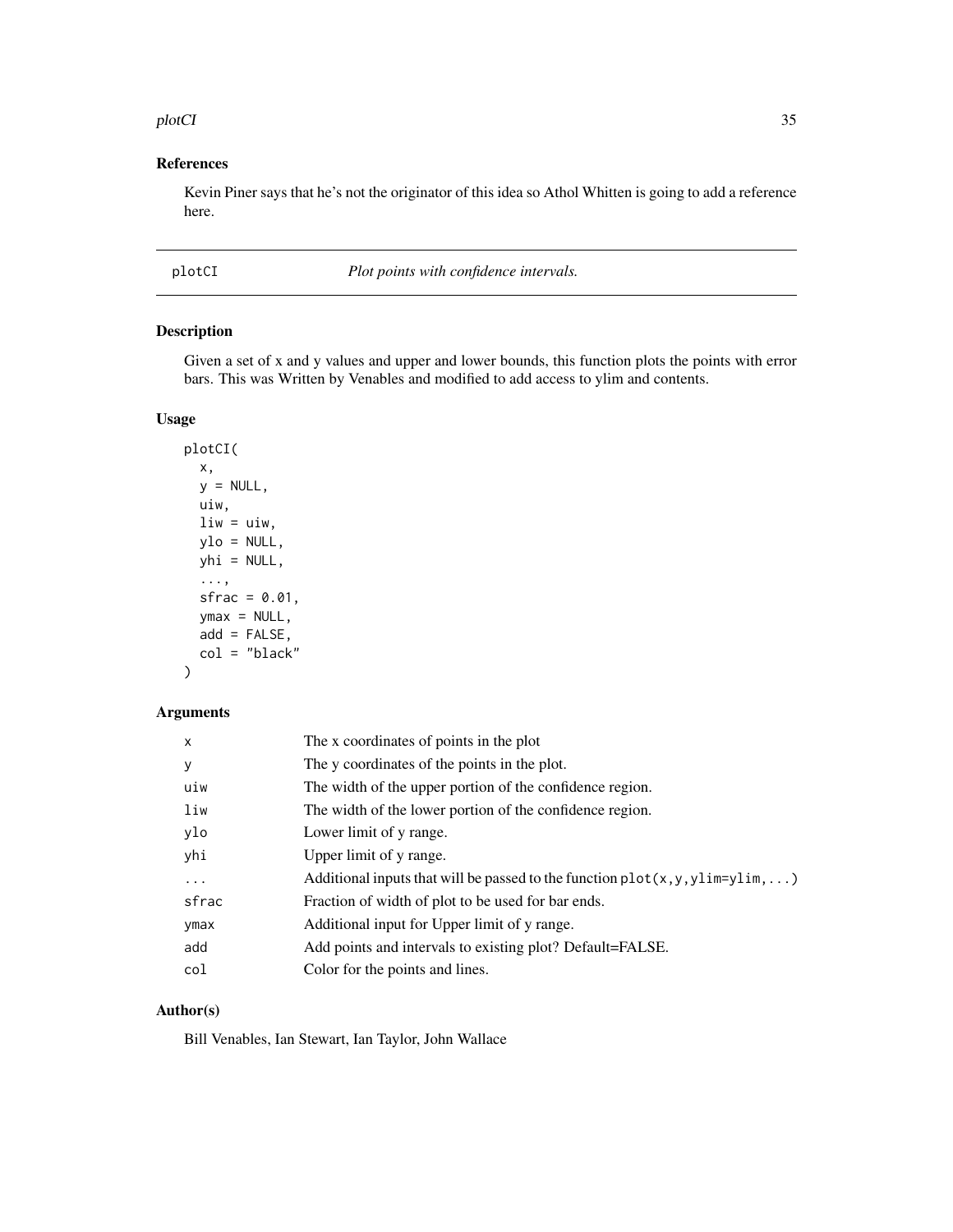<span id="page-35-0"></span>populate\_multiple\_folders

*Populate multiple Stock Synthesis folders with input files*

# Description

Creates a set of multiple folders and populate each with SS input files such as for the purpose of running a new version of SS for an existing set of test models.

#### Usage

```
populate_multiple_folders(
  outerdir.old = NULL,
  outerdir.new = NULL,
  create.dir = TRUE,
  overwrite = FALSE,
  use_ss_new = FALSE,
  exe.dir = NULL,
  exe.file = "ss.exe",
  exe.only = FALSE,
  verbose = TRUE
)
```
# Arguments

| outerdir.old | Location of existing outer directory containing subdirectories for each model.                               |
|--------------|--------------------------------------------------------------------------------------------------------------|
| outerdir.new | New outer directory into which the subfolders should be created.                                             |
| create.dir   | Create new outer directory if it doesn't exist already?                                                      |
| overwrite    | Overwrite existing files with matching names?                                                                |
| use_ss_new   | Use ss_new files instead of original inputs?                                                                 |
| exe.dir      | Path to executable to copy into all the subfolders.                                                          |
| exe.file     | Filename of executable to copy into all the subfolders. A value of NULL will<br>skip copying the executable. |
| exe.only     | Only copy exe files from exe.dir, don't copy input files                                                     |
| verbose      | Return updates of function progress to the R console?                                                        |

#### Value

Returns table of results indicating which directories were successfully populated with the model input files and/or executables

# Author(s)

Ian Taylor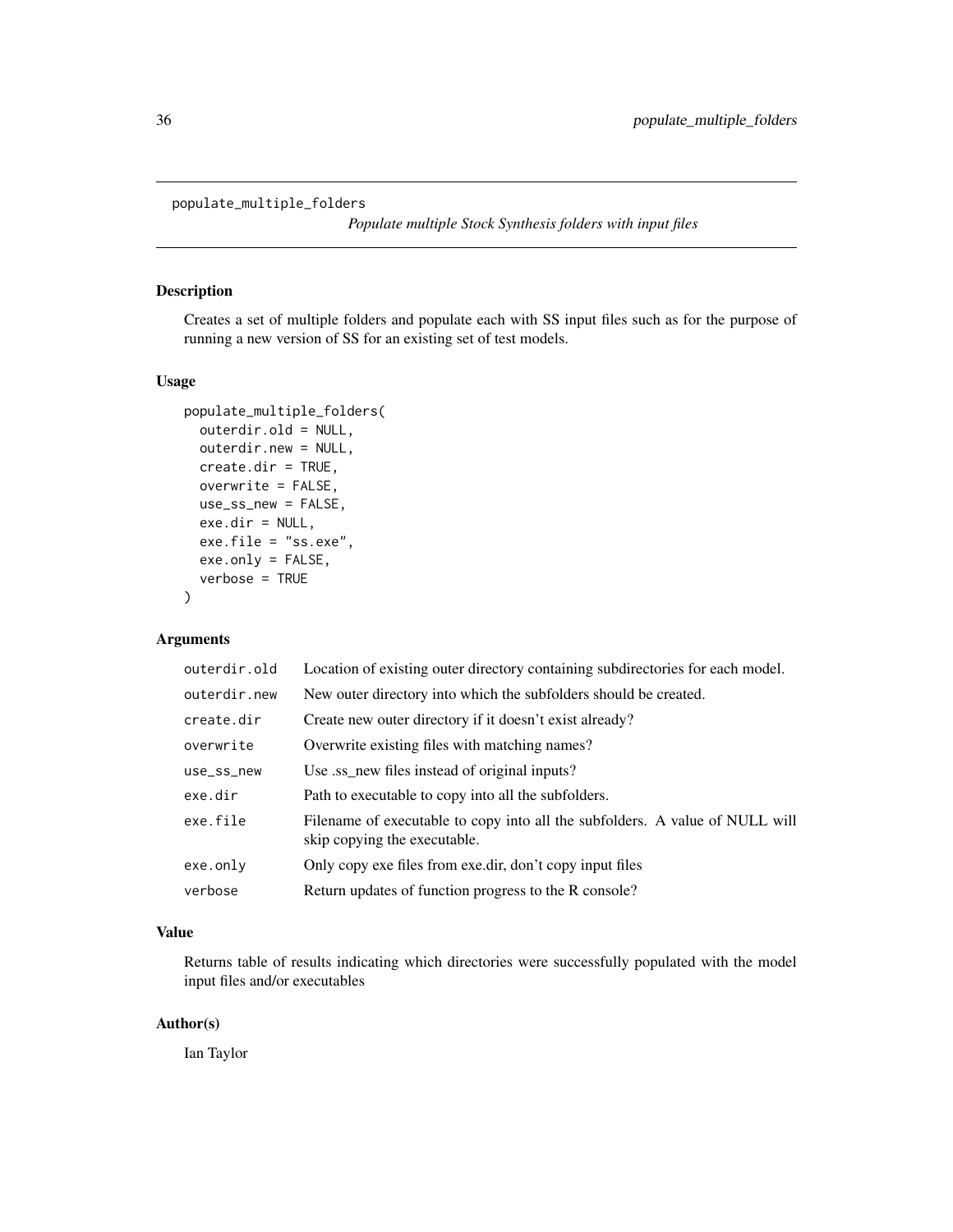#### r4ss\_logo 37

## See Also

[copy\\_SS\\_inputs\(\)](#page-8-0)

## Examples

```
## Not run:
populate_multiple_folders(
  outerdir.old = "c:/SS/old_models",
  outerdir.new = "c:/SS/new_models",
  exe.dir = "c:/SS/SSv3.30.12.00"
)
## End(Not run)
```
r4ss\_logo *Make a simple logo for r4ss organization on GitHub*

## Description

I was tired of the automatically generated symbol that appeared by default.

## Usage

r4ss\_logo()

## Author(s)

Ian Taylor

read.admbFit *Read ADMB .par and .cor files.*

## Description

This function will parse the .par and .cor files to provide things like parameter estimates, standard deviations, and correlations. Required for Jim Thorson's Laplace Approximation but likely useful for other purposes.

#### Usage

read.admbFit(file)

#### Arguments

file Name of ADMB executable such that files to read will have format file.par and file.cor.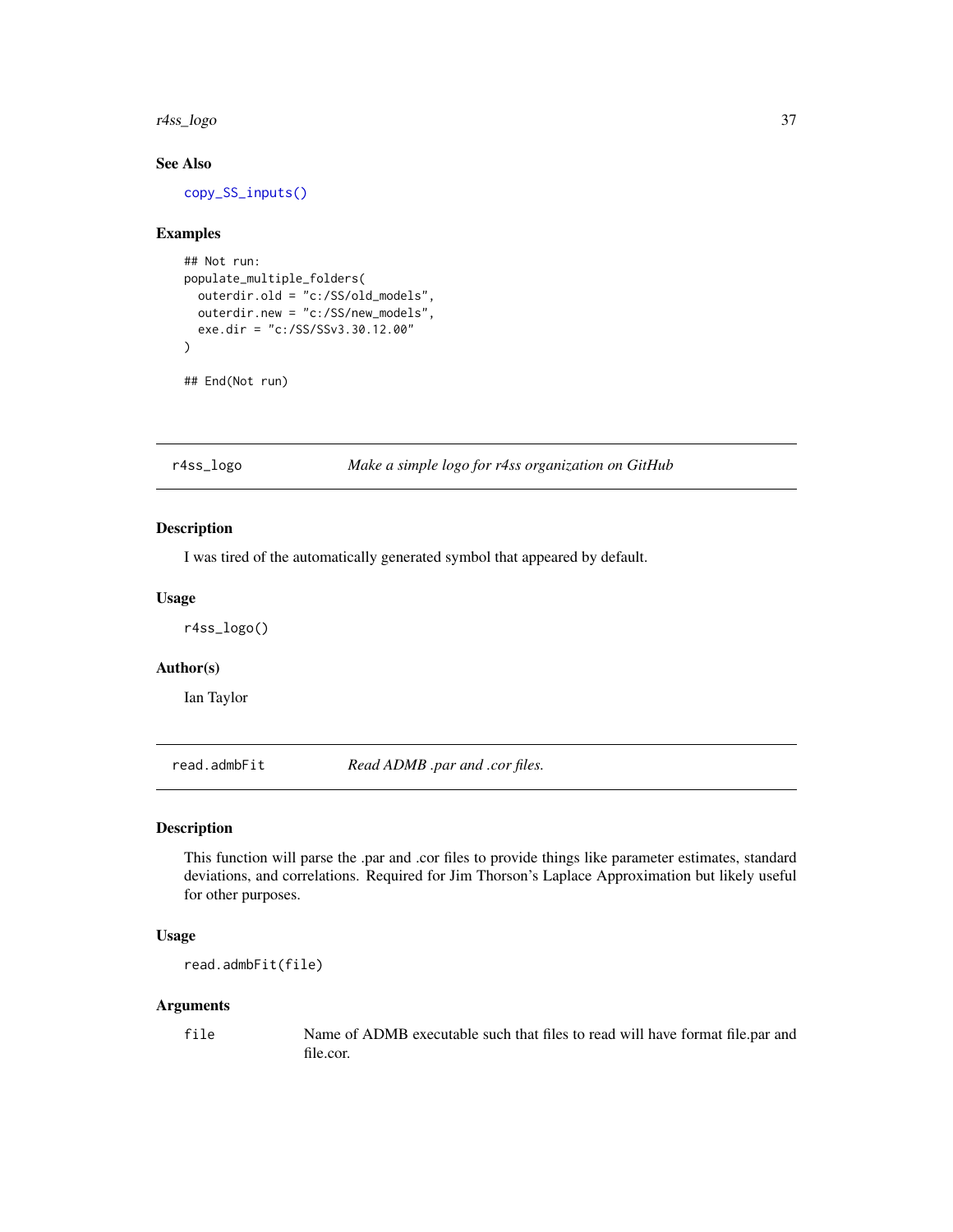# Value

List of various things from these files.

## Author(s)

James Thorson

# See Also

[getADMBHessian\(\)](#page-12-0), [NegLogInt\\_Fn\(\)](#page-29-0)

rich.colors.short *Make a vector of colors.*

# Description

A subset of rich.colors by Arni Magnusson from the gplots package, with the addition of alpha transparency (which is now available in the gplots version as well)

## Usage

```
rich.colors.short(n, alpha = 1)
```
# Arguments

|       | Number of colors to generate.                                                       |  |
|-------|-------------------------------------------------------------------------------------|--|
| alpha | Alpha transparency value for all colors in vector. Value is passed to rgb function. |  |

## Author(s)

Arni Magnusson, Ian Taylor

run\_SS\_models *Run multiple Stock Synthesis models*

## Description

Loops over a vector of directories and iteratively runs SS in each one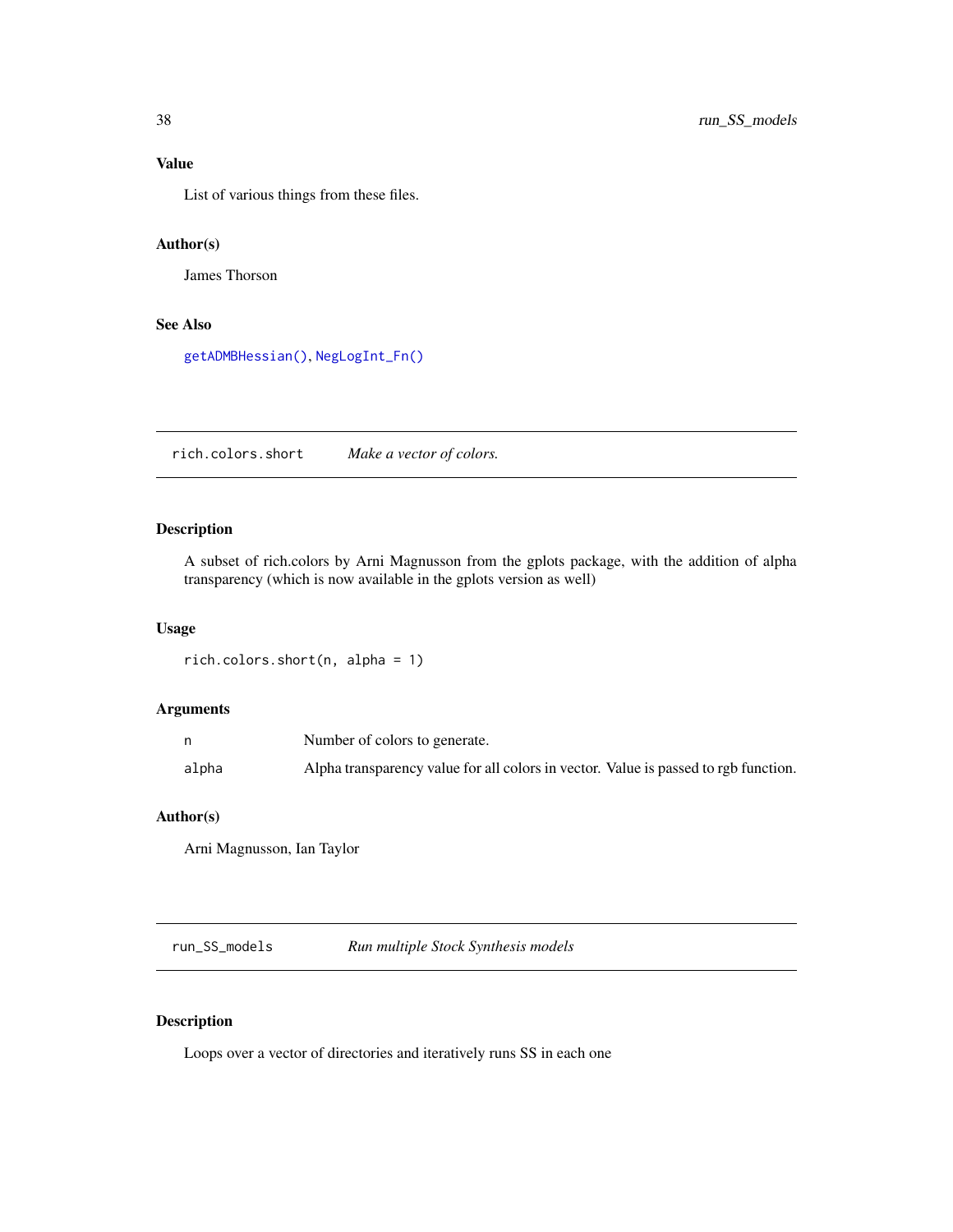run\_SS\_models 39

# Usage

```
run_SS_models(
 dirvec = NULL,
 model = "ss",extras = "-nox",systemcmd = FALSE,
  skipfinished = TRUE,
  intern = FALSE,
 verbose = TRUE,
 exe_in_path = FALSE
)
```
# Arguments

| dirvec       | List of directories containing the model files                                                                                                                                                                                                                                                                                                                                                                                                                                               |
|--------------|----------------------------------------------------------------------------------------------------------------------------------------------------------------------------------------------------------------------------------------------------------------------------------------------------------------------------------------------------------------------------------------------------------------------------------------------------------------------------------------------|
| model        | Executable name or path to executable (absolute path, or relative to the working<br>directory). First, if exe_in_path is FALSE, The function will look an executable<br>with the same name in each element of dirvec. Then, if it is not found in each,<br>the function will assume that model is the path to the executable and there is<br>only 1 copy of the executable. Note that if there is an exe in your PATH with the<br>same name, this will be used even if exe in path is FALSE. |
| extras       | Additional commands to use when running SS. Default $=$ "-nox" will reduce the<br>amount of command-line output.                                                                                                                                                                                                                                                                                                                                                                             |
| systemcmd    | Should R call SS using "system" function instead of "shell". This may be re-<br>quired when running $R$ in Emacs. Default = FALSE.                                                                                                                                                                                                                                                                                                                                                           |
| skipfinished | Skip any folders that already contain a Report sso file. This can be helpful if the<br>function is interrupted.                                                                                                                                                                                                                                                                                                                                                                              |
| intern       | Show output in the R console or save to a file?                                                                                                                                                                                                                                                                                                                                                                                                                                              |
| verbose      | Return updates of function progress to the R console?                                                                                                                                                                                                                                                                                                                                                                                                                                        |
| exe_in_path  | logical. If TRUE, will look for exe in the PATH. If FALSE, will look for exe in<br>the model folders. Default = FALSE.                                                                                                                                                                                                                                                                                                                                                                       |

## Value

Returns table showing which directories had model run and which had errors like missing executable or Report.sso already present

## Author(s)

Ian Taylor

## See Also

[copy\\_SS\\_inputs\(\)](#page-8-0), [populate\\_multiple\\_folders\(\)](#page-35-0)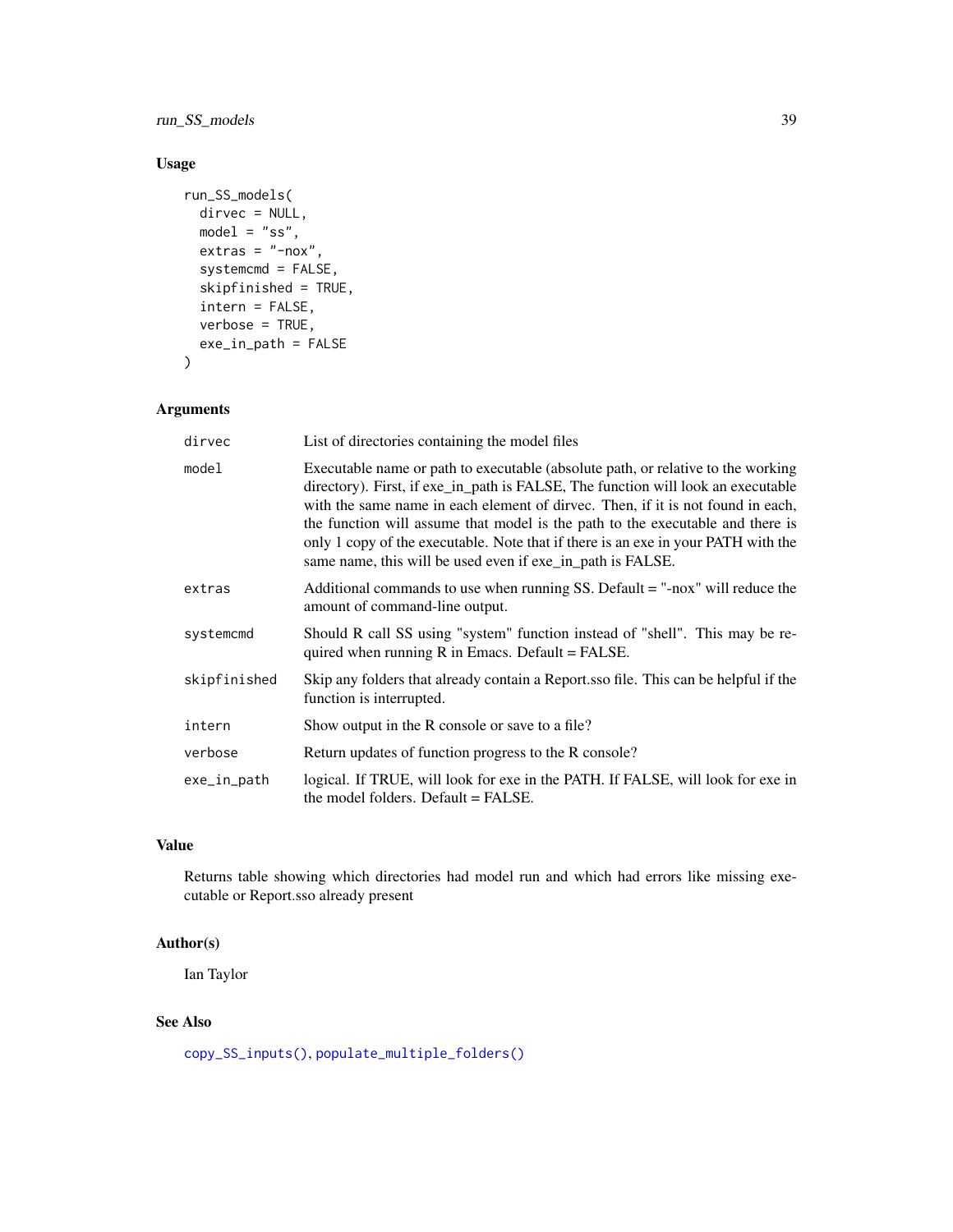## Examples

```
## Not run:
extdata_mods <- system.file("extdata", package = "r4ss")
dirvec <-c(file.path(extdata_mods, "simple_3.30.12"),
  file.path(extdata_mods, "simple_3.30.13")
)
# if ss or ss.exe is available in both directories:
run_SS_models(dirvec = dirvec)
## End(Not run)
```
save\_png *Open png device and return info on the file being created*

# Description

this was previously contained within each of the SSplotXXX() functions. It (1) translates the notquite-matching specifications for the image to the values needed by png(), then (2) returns the plotinfo data.frame (which exists within each function which calls this) after adding a row with the filename and caption for each new plot Note: this just opens the png device which needs to be closed via dev.off() outside this function.

#### Usage

```
save_png(
 plotinfo,
 file,
 plotdir,
 pwidth,
 pheight,
 punits,
  res,
 ptsize,
 caption = NA,
  alt\_text = NA,
  filenameprefix = NA
)
```

| plotinfo | table of information about all plots                                                   |
|----------|----------------------------------------------------------------------------------------|
| file     | filename to write to (including .png extension)                                        |
| plotdir  | directory where plots will be written                                                  |
| pwidth   | Default width of plots printed to files in units of punits. The default is pwidth=6.5. |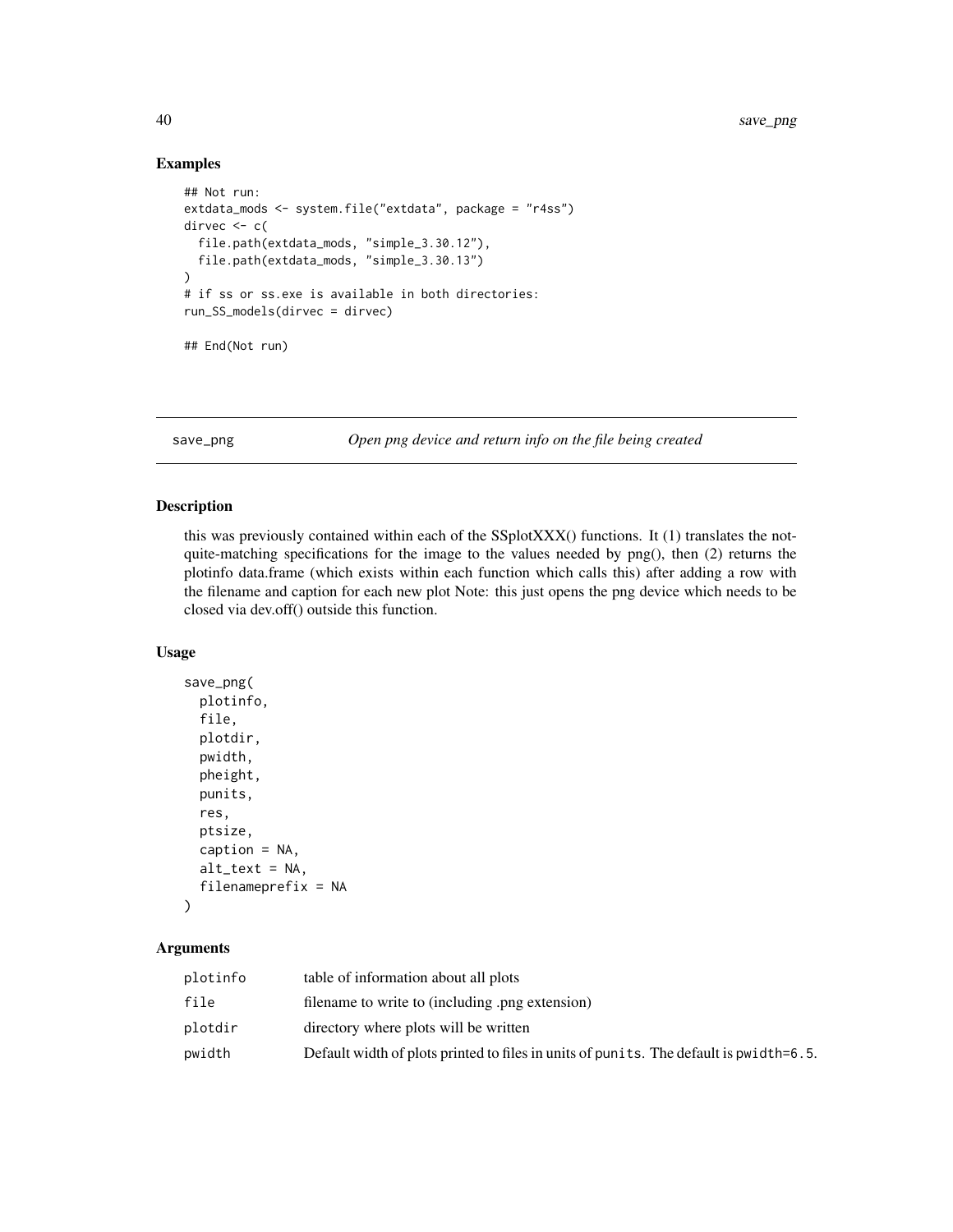#### selShapes 41

| pheight  | Height of plots printed to png files in units of punits. Default is designed to<br>allow two plots per page, with pheight_tall used for plots that work best with<br>a taller format and a single plot per page. |
|----------|------------------------------------------------------------------------------------------------------------------------------------------------------------------------------------------------------------------|
| punits   | Units for pwidth and pheight. Can be "px" (pixels), "in" (inches), "cm" (cen-<br>timeters), or "mm" (millimeters). The default is punits="in".                                                                   |
| res      | Resolution of plots printed to files. The default is res = 300.                                                                                                                                                  |
| ptsize   | Point size for plotted text in plots printed to files (see help("png") in R for<br>details).                                                                                                                     |
| caption  | caption for the image.                                                                                                                                                                                           |
| alt_text | alternative text for screen readers (if left as NA then will be set based on the<br>caption)                                                                                                                     |
|          | filename prefix Additional text to append to PNG or PDF file names. It will be separated from<br>default name by an underscore.                                                                                  |

# Author(s)

Ian G. Taylor

selShapes *Launch a shiny app that displays various selectivity curves*

# Description

This app is hosted at https://connect.fisheries.noaa.gov/shiny-selex-ss3/

# Usage

selShapes()

# Author(s)

Allan Hicks, Andrea Havron, Ian Taylor,

inspired by tcl/tk code written by Tommy Garrison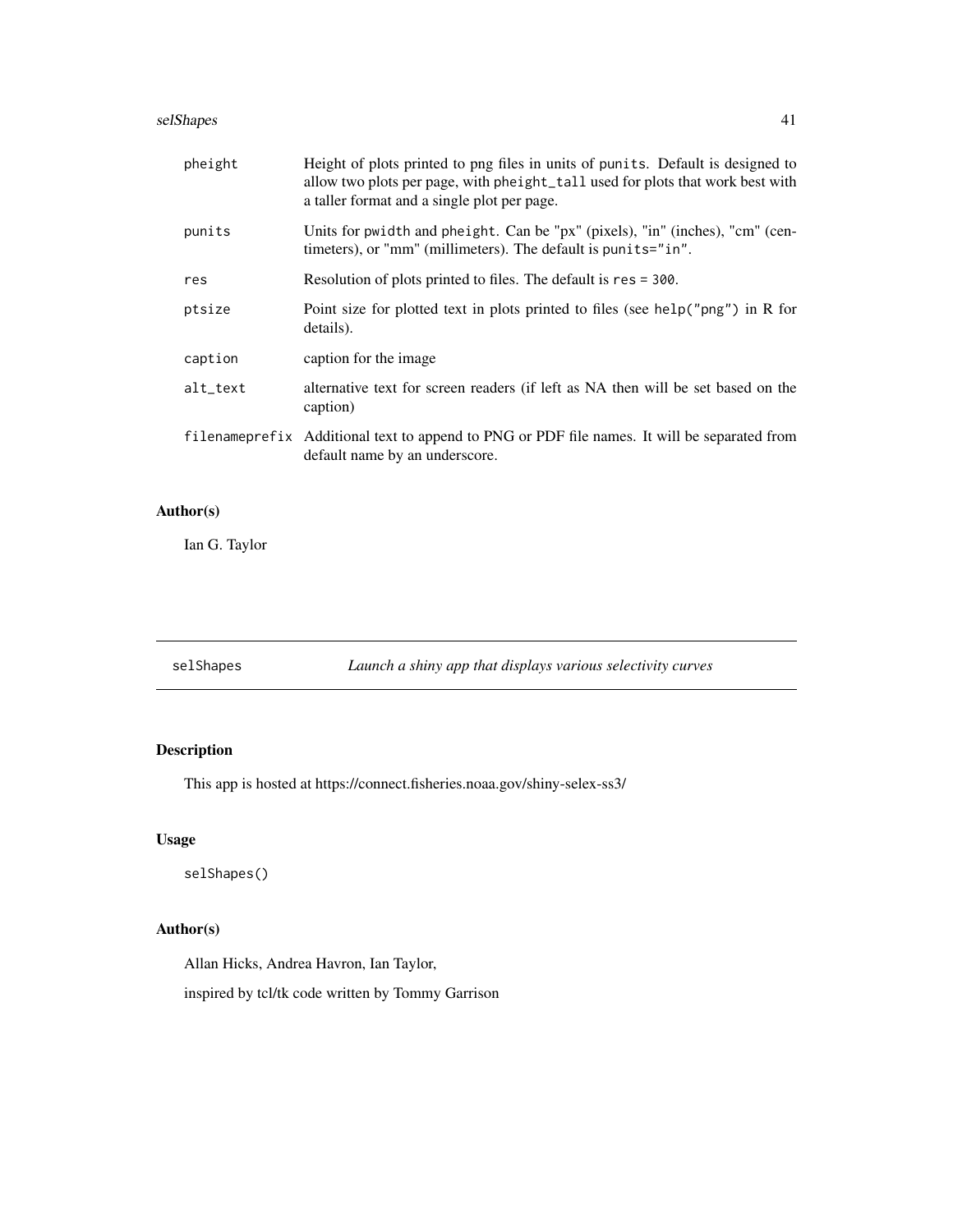# Description

Takes the object created by SS\_output to create table for reporting for West Coast groundfish. Works with Stock Synthesis versions 3.30.12 and later.

# Usage

```
SSbiologytables(
  replist = NULL,
 printfolder = "tables",
 dir = "default",
  fleetnames = "default",
  selexyr = "default"
)
```
# Arguments

| replist     | A list object created by SS_output().                                                                                                                                                                                                                                                                                                                                                                                                                                                   |
|-------------|-----------------------------------------------------------------------------------------------------------------------------------------------------------------------------------------------------------------------------------------------------------------------------------------------------------------------------------------------------------------------------------------------------------------------------------------------------------------------------------------|
| printfolder | The sub-directory under 'dir' (see below) in which the PNG files will be located.<br>The default sub-directory is "plots". The directory will be created if it doesn not<br>exist. If 'printfolder' is set to "", it is ignored and the PNG files will be located<br>in the directory specified by 'dir'.                                                                                                                                                                               |
| dir         | The directory in which a PDF file (if requested) will be created and within<br>which the printfolder sub-directory (see above) will be created if png=TRUE.<br>By default it will be the same directory that the report file was read from by<br>the SS_output function. Alternatives to the default can be either relative (to the<br>working directory) or absolute paths. The function will attempt to create the<br>directory it does not exist, but it does not do so recursively. |
| fleetnames  | Either the string "default", or a vector of characters strings to use for each fleet<br>name. Default="default".                                                                                                                                                                                                                                                                                                                                                                        |
| selexyr     | The year to summarize selectivity, the default is the final model yr strings to use<br>for each fleet name. Default="default".                                                                                                                                                                                                                                                                                                                                                          |

## Value

A csv files containing biology and selectivity tables

# Author(s)

Chantel Wetzel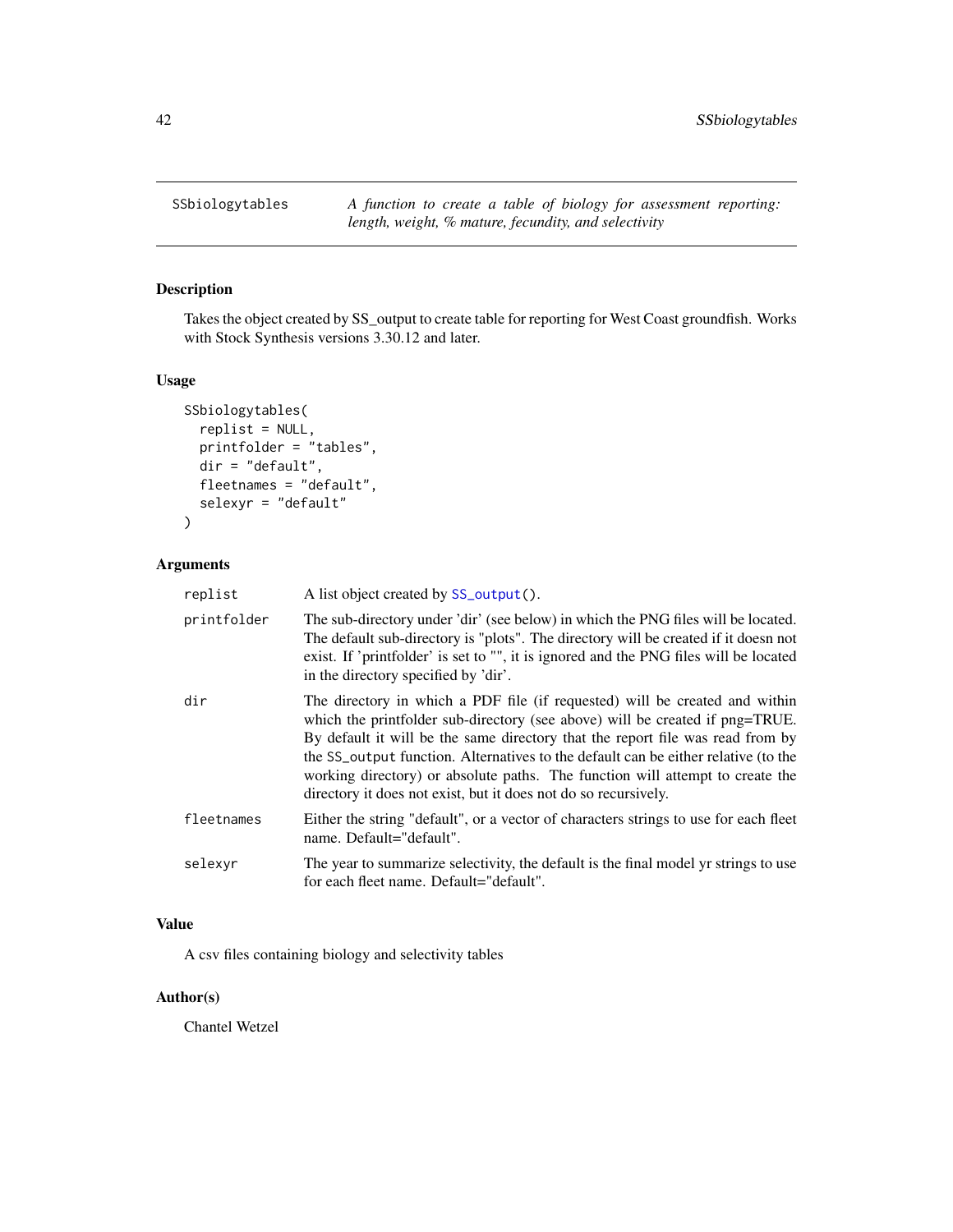# Description

Run a series of models fit to parametric bootstrap data taken from data.ss\_new. This is not yet a generalized function, just some example code for how to do a parametric bootstrap such as was done for the Pacific hake model in 2006.

## Usage

SSbootstrap()

#### Note

Thanks to Nancie Cummings for inspiration.

## Author(s)

Ian Taylor

SSdiagsTime2Year *Convert Time-Steps*

# Description

Function to convert non-annual into annual time-steps for retros and cpue residuals

## Usage

```
SSdiagsTime2Year(ss3out, time.steps = 0.25, end.time)
```
# Arguments

| ss3out     | outputs from r4ss::SS_output() or r4ss::SSsummarize() |
|------------|-------------------------------------------------------|
| time.steps | time steps behind yrs e.g. 0.25 for quarterly         |
| end.time   | last time step e.g. 2018.75 with a cpue observation   |

#### Value

Reformatted Rep file outputs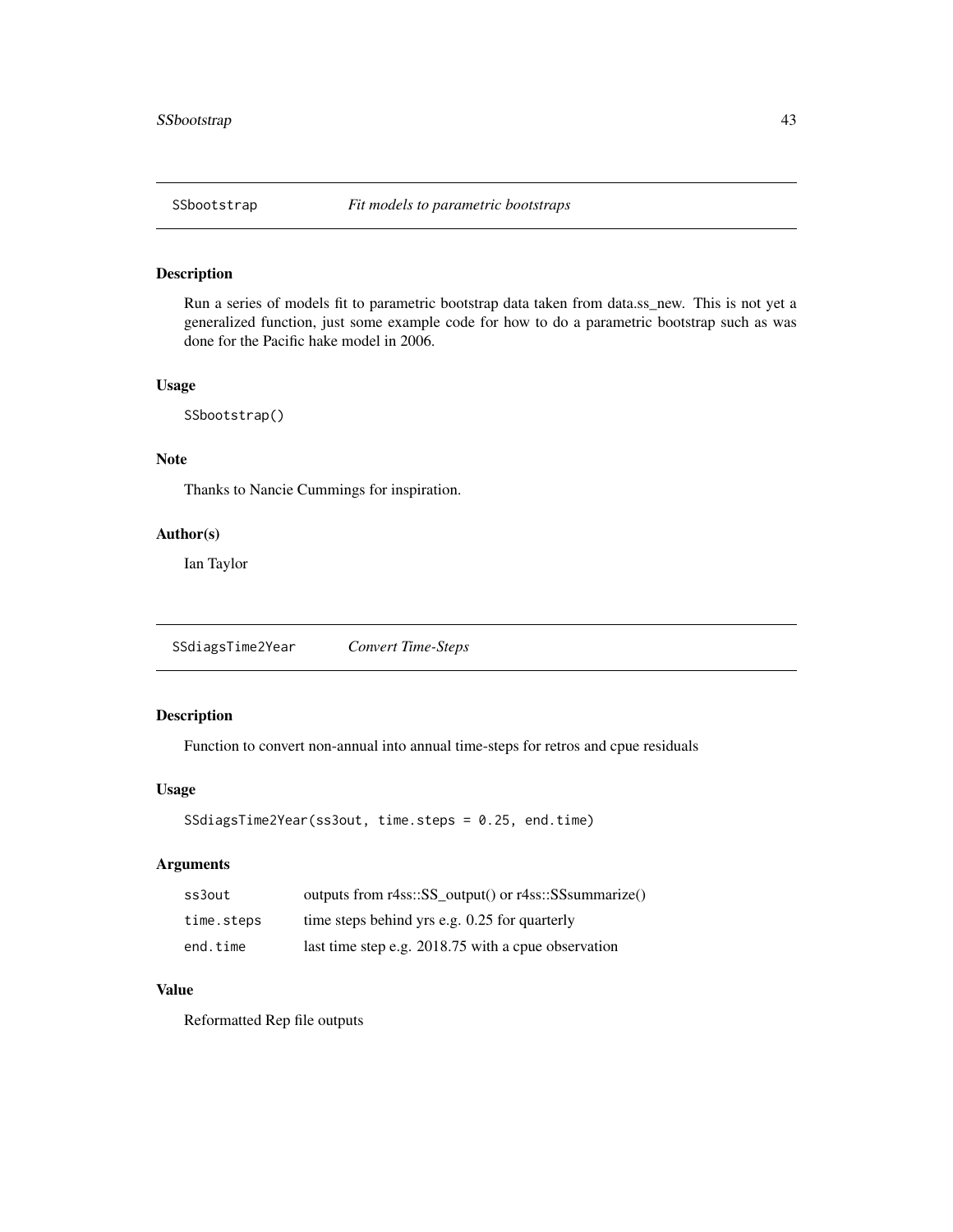SSexecutivesummary *A function to create a executive summary tables from an SS Report.sso file*

#### Description

Takes the output from SS\_output and creates executive summary tables as required by the current Terms of Reference for US West Coast groundfish stock. Additionally, historical catches, timeseries and numbers-at-ages tables are created.

#### Usage

```
SSexecutivesummary(
  replist,
 plotfolder = "default",
  ci_value = 0.95,es_only = FALSE,
  fleetnames = NULL,
  tables = c("a", "b", "c", "d", "e", "f", "g", "h", "i", "catch", "timeseries","numbers", "biomass", "likes"),
  divide_by_2 = FALSE,endyr = NULL,adopted_ofl = NULL,
  adopted_abc = NULL,
  adopted_acl = NULL,
  forceast_of1 = NULL,forecast_abc = NULL,
  format = TRUE,match_digits = FALSE,
  verbose = TRUE
)
```

| replist    | A list object created by SS_output().                                                                                                                                                                                                |
|------------|--------------------------------------------------------------------------------------------------------------------------------------------------------------------------------------------------------------------------------------|
| plotfolder | Directory where the 'tables' directory will be created. The default is the dir<br>location where the Report sso file is located.                                                                                                     |
| ci_value   | To calculate confidence intervals, default is set at 0.95                                                                                                                                                                            |
| es_only    | TRUE/FALSE switch to produce only the executive summary tables will be pro-<br>duced, default is FALSE which will return all executive summary tables, histor-<br>ical catches, and numbers-at-ages                                  |
| fleetnames | A vector of user-defined names providing a name for each fleet in the model.                                                                                                                                                         |
| tables     | Which tables to produce (default is everything). Note: some tables depend on<br>calculations related to previous tables, so will fail if requested on their own (e.g.<br>Table 'f' can't be created without also creating Table 'a') |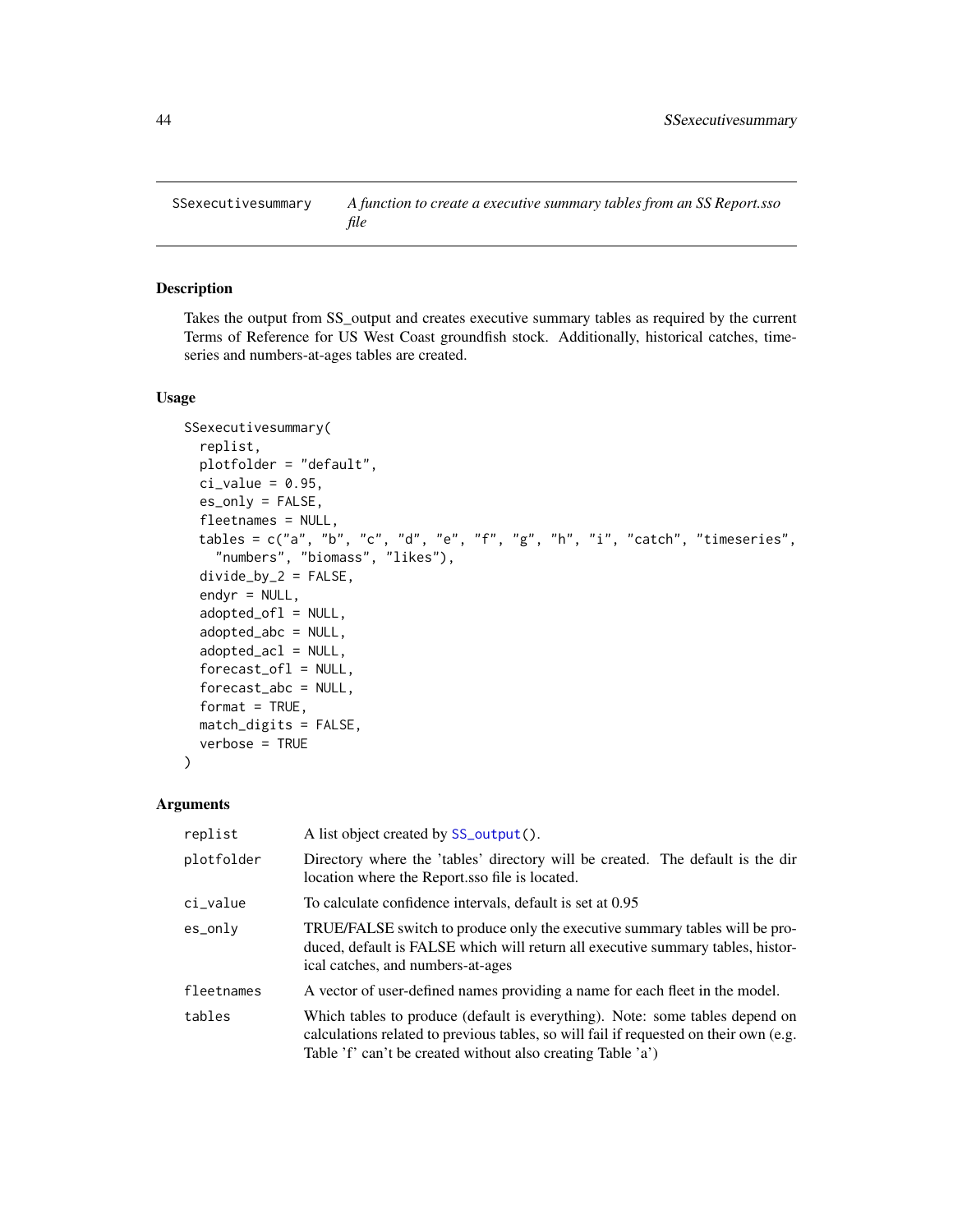- divide\_by\_2 This will allow the user to calculate single sex values based on the new sex specification (-1) in SS for single sex models. Default value is FALSE. TRUE will divide by 2.
- endyr Optional input to choose a different ending year for tables (could be useful for catch-only updates)
- adopted\_ofl Vector of adopted ofl values to be printed in the management performance table. This should be a vector of 10 values.
- adopted\_abc Vector of adopted abc values to be printed in the management performance table. This should be a vector of 10 values.
- adopted\_acl Vector of adopted acl values to be printed in the management performance table. This should be a vector of 10 values.
- forecast\_ofl Optional input vector for management adopted OFL values for table g. These values will be overwrite the OFL values in the projection table, rather than the model estimated OFL values. Example input: c(1500, 1300)
- forecast\_abc Optional input vector for management adopted ABC values for table g. These values will be overwrite the ABC values in the projection table, rather than the model estimated ABC values. Example input: c(1500, 1300)
- format Logical. Option to control whether tables are formatted (e.g. commas added, CIs separated with "-"). The formatting is intended to create tables that can be cut and pasted easily into a word document without additional formatting work. If the tables are being used by LaTex/Markdown or other documenting software, having formatting turned on prevents the tables from being formatted further since the objects are no longer numeric.
- match\_digits TRUE/FALSE switch on whether the low and high interval values in e\_ReferencePoints\_ES will be reported with the same number of decimal digits as the estimate.

verbose Return updates of function progress to the R console?

#### Value

Individual csv files for each executive summary table and additional tables (catch, timeseries, numbers-at-age).

## Author(s)

Chantel Wetzel

SSgetMCMC *Read MCMC output.*

## **Description**

Reads the MCMC output (in the posteriors.sso and derived\_posteriors.sso files) from a model.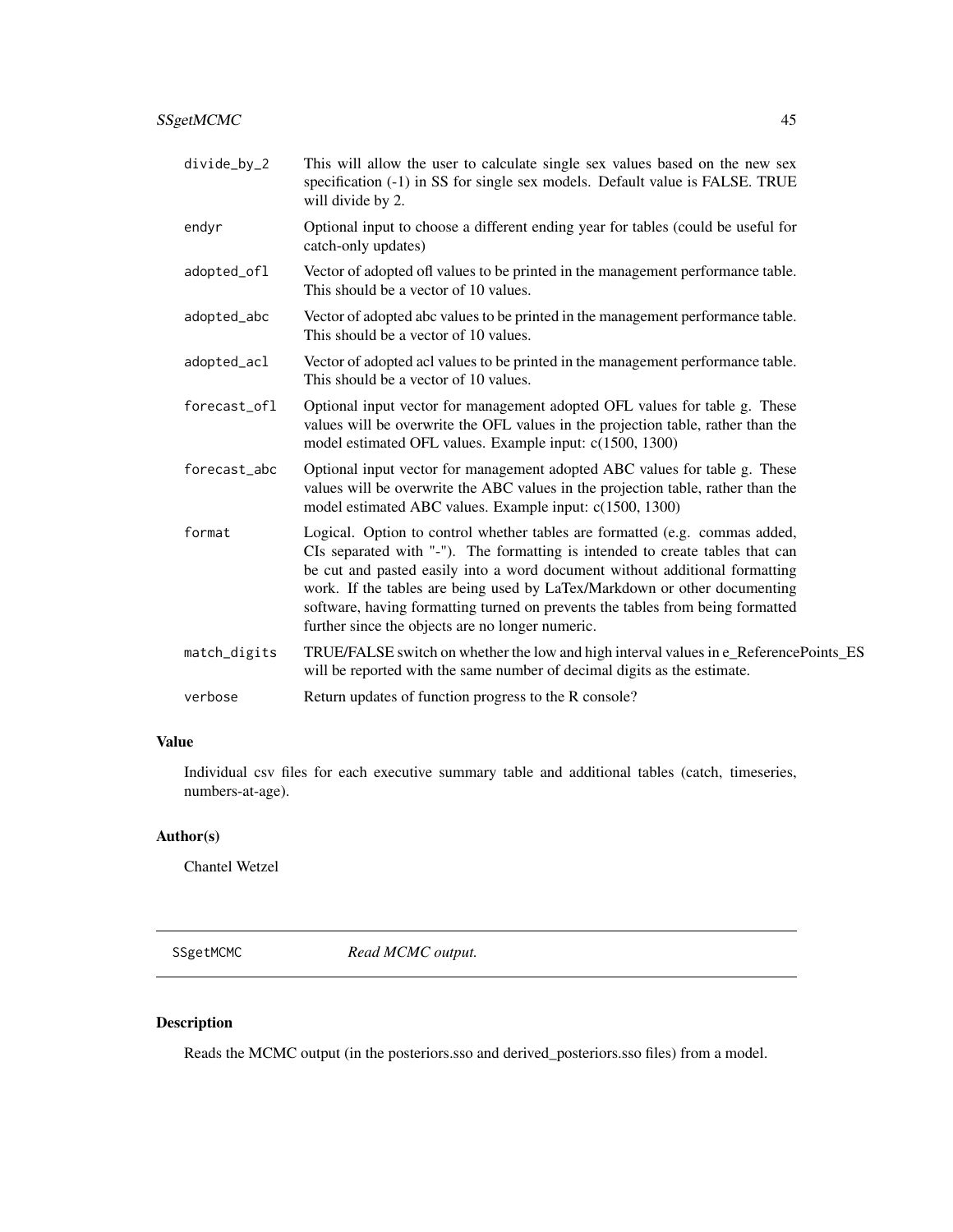# Usage

```
SSgetMCMC(
 dir = NULL,verbose = TRUE,
 writecsv = FALSE,
 postname = "posteriors.sso",
 derpostname = "derived_posteriors.sso",
 csv1 = "keyposteriors.csv",
 csv2 = "nuisanceposteriors.csv",
 keystrings = c("NatM", "R0", "steep", "RecrDev_2008", "Q_extraSD"),
 nuisancestrings = c("Objective_function", "SSB_", "InitAge", "RecrDev"),
 burnin = 0,
 thin = 1\mathcal{L}
```
# Arguments

| dir             | Directory containing MCMC output.                                                                                                            |
|-----------------|----------------------------------------------------------------------------------------------------------------------------------------------|
| verbose         | TRUE/FALSE switch to get more or less information about the progress of the<br>function.                                                     |
| writecsv        | Write key parameters and certainty nuisance quantities to a CSV file.                                                                        |
| postname        | Name of file with parameter posteriors (default matches "posteriors.sso" used<br>by SS, but the user could change the name)                  |
| derpostname     | Name of file with parameter posteriors (default matches "derived_posteriors.sso"<br>used by SS, but the user could change the name)          |
| csv1            | First CSV file for key parameters.                                                                                                           |
| csv2            | Second CSV file for nuisance quantities.                                                                                                     |
| keystrings      | Vector of strings that partially match parameter names to write to the file csv1.<br>This file intended to feed into mcmc.out().             |
| nuisancestrings |                                                                                                                                              |
|                 | Vector of strings that partially match derived quantity names to write to the file<br>csv2. This file intended to feed into momo.nuisance(). |
| burnin          | Optional burn-in value to apply on top of the option in the starter file.                                                                    |
| thin            | Optional thinning value to apply on top of the option in the starter file and in the<br>-mcsave runtime command.                             |

# Author(s)

Ian Taylor

# See Also

[mcmc.out\(\)](#page-25-0), [mcmc.nuisance\(\)](#page-24-0), [SSplotPars\(\)](#page-89-0)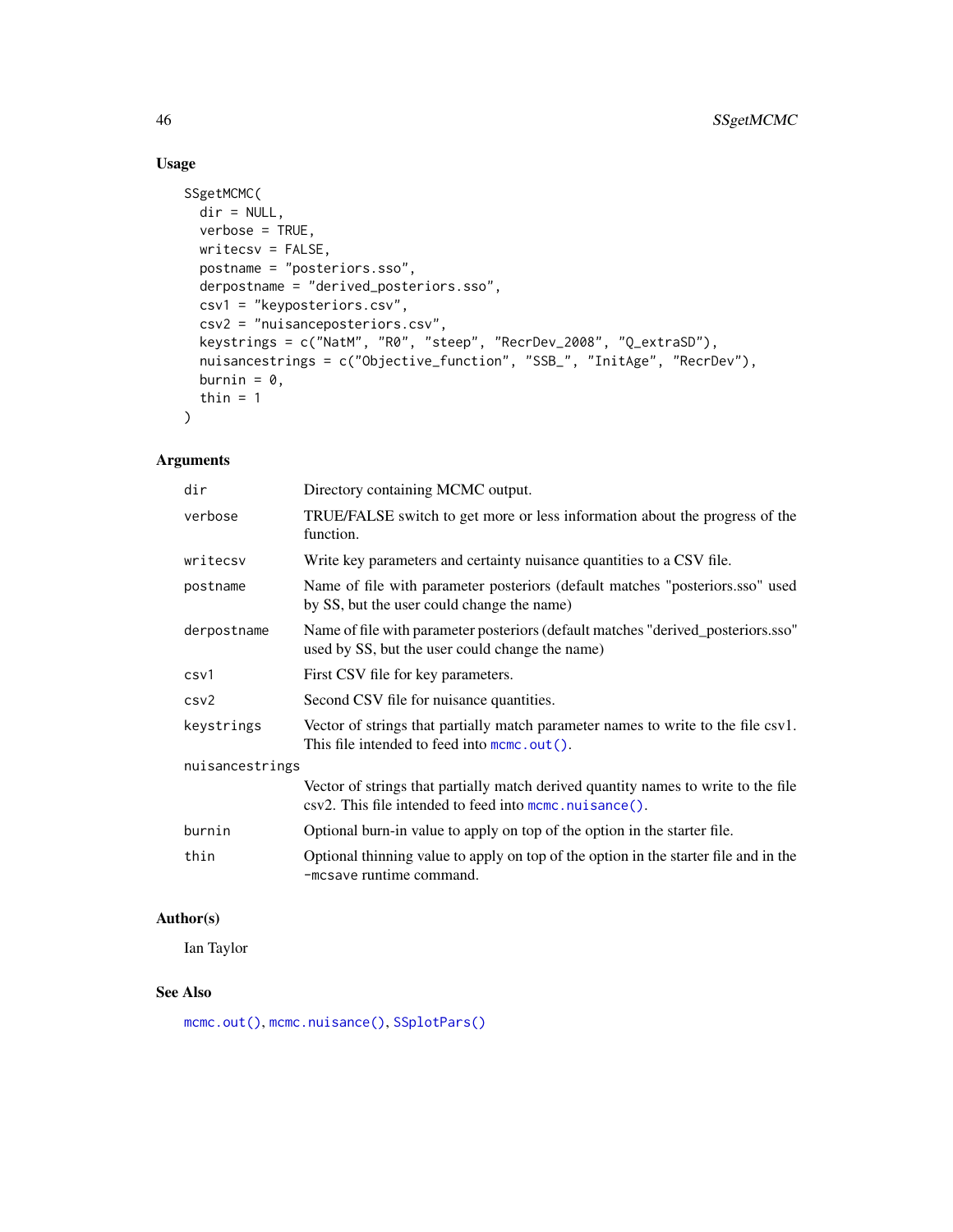<span id="page-46-0"></span>

# Description

Apply the function [SS\\_output\(\)](#page-131-0) multiple times and save output as individual objects or a list of lists.

# Usage

```
SSgetoutput(
 keyvec = NULL,
 dirvec = NULL,
  getcovar = TRUE,
  getcomp = TRUE,
  forecast = TRUE,
  verbose = TRUE,
 ncols = 210,
  listlists = TRUE,
 underscore = FALSE,
  save.lists = FALSE
\mathcal{E}
```

| keyvec     | A vector of strings that are appended to the output files from each model if<br>models are all in one directory. Default=NULL. |
|------------|--------------------------------------------------------------------------------------------------------------------------------|
| dirvec     | A vector of directories (full path or relative to working directory) in which model<br>output is located. Default=NULL.        |
| getcovar   | Choice to read or not read covar.sso output (saves time and memory). De-<br>fault=TRUE.                                        |
| getcomp    | Choice to read or not read CompReport.sso output (saves time and memory).<br>Default=TRUE.                                     |
| forecast   | Choice to read or not read forecast quantities. Default=FALSE.                                                                 |
| verbose    | Print various messages to the command line as the function runs? Default=TRUE.                                                 |
| ncols      | Maximum number of columns in Report.sso (same input as for SS_output()).<br>Default= $210$ .                                   |
| listlists  | Save output from each model as a element of a list ( <i>i.e.</i> make a list of lists).<br>$Default = TRUE.$                   |
| underscore | Add an underscore '_' between any file names and any keys in keyvec. De-<br>fault=FALSE.                                       |
| save.lists | Save each list of parsed output as a .Rdata file (with default filenaming conven-<br>tion based on iteration and date stamp.   |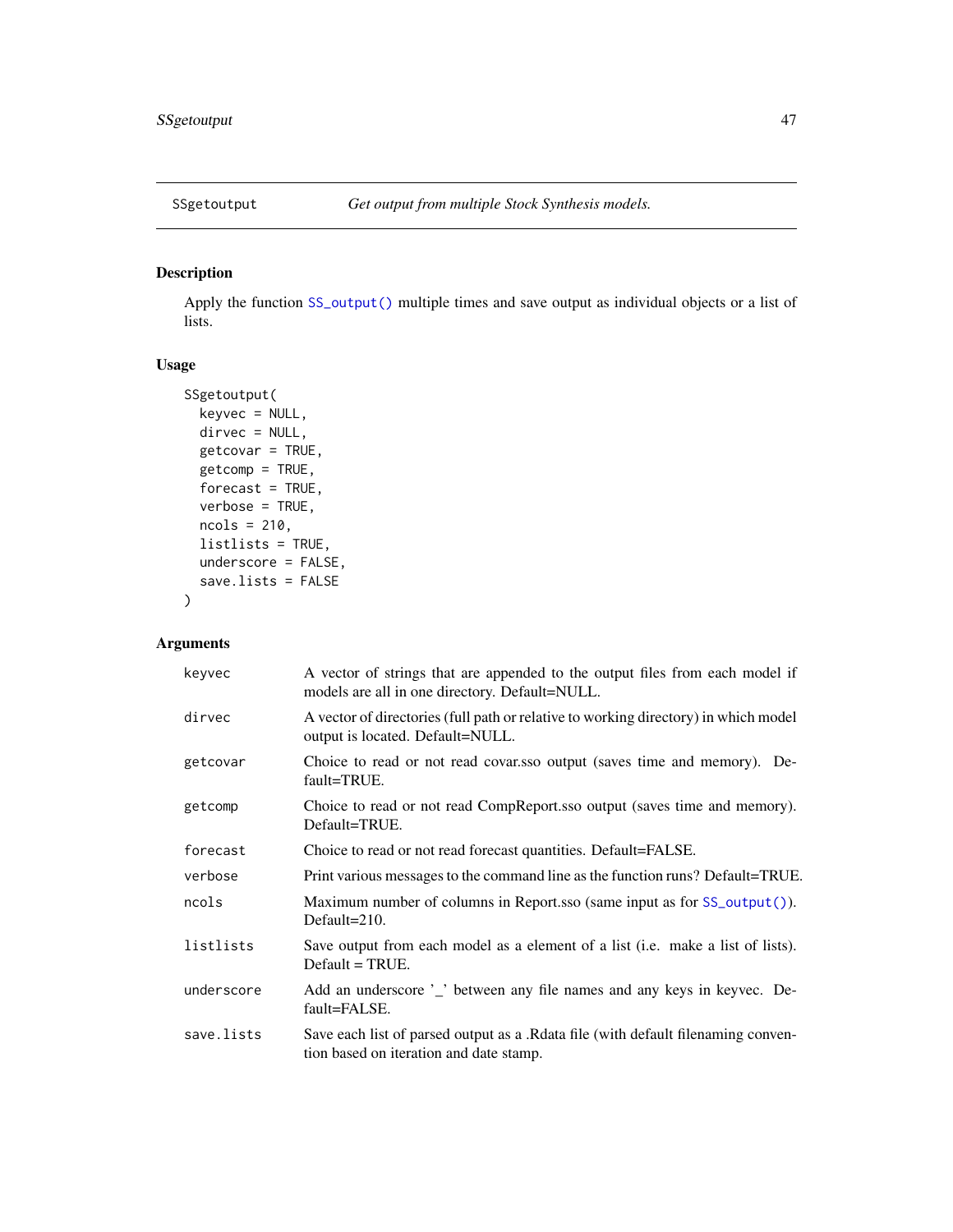# Author(s)

Ian Taylor

# See Also

[SS\\_output\(\)](#page-131-0) [SSsummarize\(\)](#page-117-0)

| SSmakeMmatrix | Convert a matrix of natural mortality values into inputs for Stock Syn- |
|---------------|-------------------------------------------------------------------------|
|               | <i>thesis</i>                                                           |

# Description

Inspired by Valerio Bartolino and North Sea herring

# Usage

```
SSmakeMmatrix(
 mat,
 startyr,
 outfile = NULL,
 overwrite = FALSE,
 yrs.in.columns = TRUE
)
```
# Arguments

| mat       | a matrix of natural mortality by year and age, starting with age 0             |
|-----------|--------------------------------------------------------------------------------|
| startyr   | the first year of the natural mortality values (no missing years)              |
| outfile   | optional file to which the results will be written                             |
| overwrite | if 'outfile' is provided and exists, option to overwrite or not                |
|           | yrs.in.columns an indicator of whether the matrix has years in columns or rows |

## Value

Prints inputs with option to write to chosen file

# Author(s)

Ian Taylor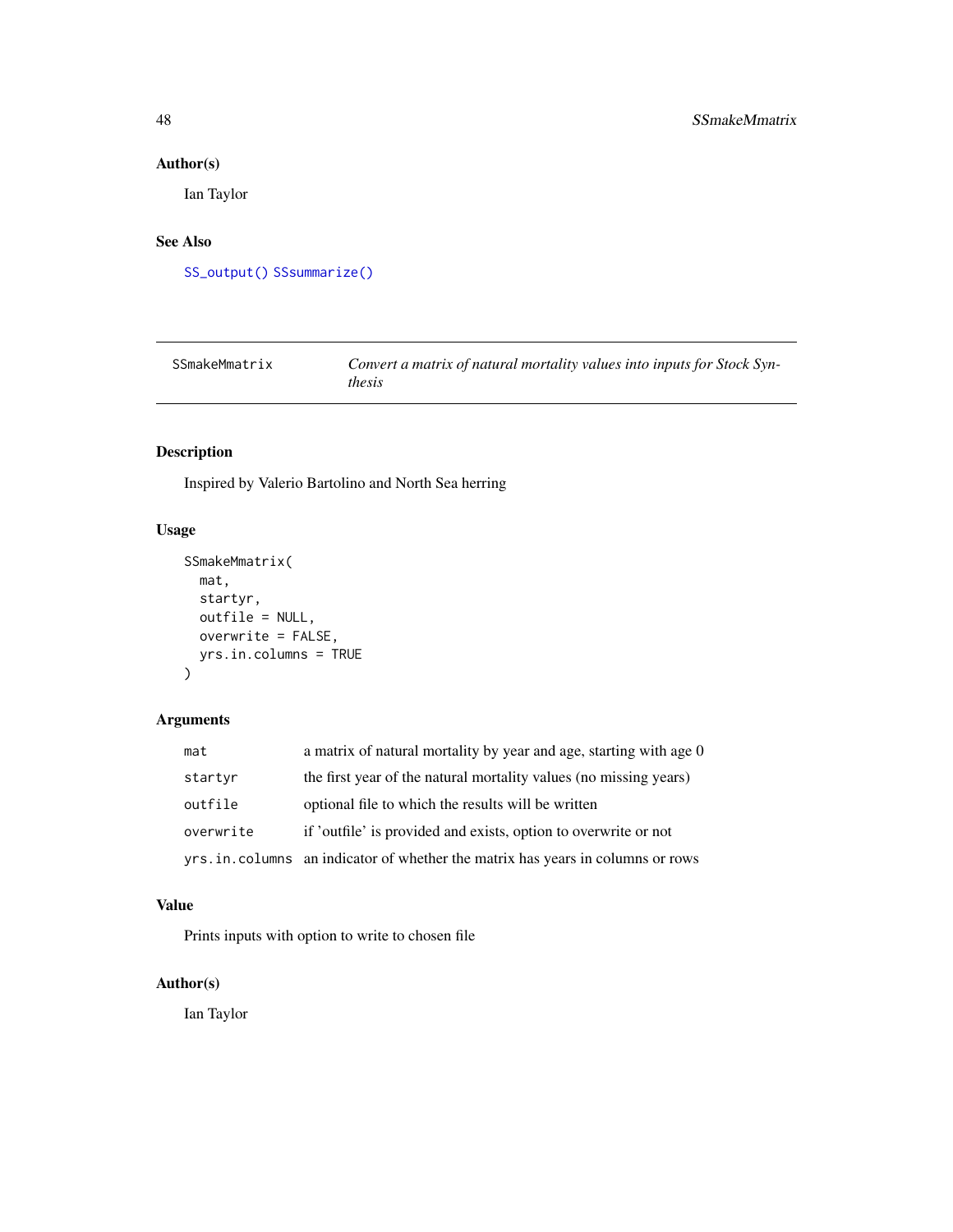<span id="page-48-0"></span>SSMethod.Cond.TA1.8 *Apply Francis composition weighting method TA1.8 for conditional age-at-length fits*

## Description

Uses an extension of method TA1.8 (described in Appendix A of Francis, 2011) to do stage-2 weighting of conditional age at length composition data from a Stock Synthesis model.

# Usage

```
SSMethod.Cond.TA1.8(
  fit,
  fleet,
 part = 0:2,
 seas = NULL,plotit = TRUE,
 printit = FALSE,
  datonly = FALSE,plotadj = !datonly,
 maxpanel = 1000,FullDiagOut = FALSE,
  ShowVersionB = FALSE,
  fleetnames = NULL,
  add = FALSE)
```

| fit     | Stock Synthesis output as read by r4SS function SS_output                                                                                                                                                                                                                                                                                               |
|---------|---------------------------------------------------------------------------------------------------------------------------------------------------------------------------------------------------------------------------------------------------------------------------------------------------------------------------------------------------------|
| fleet   | vector of one or more fleet numbers whose data are to be analysed simultane-<br>ously (the output N multiplier applies to all fleets combined)                                                                                                                                                                                                          |
| part    | vector of one or more partition values; analysis is restricted to composition data<br>with one of these partition values. Default is to include all partition values $(0, 1, 1)$<br>(2).                                                                                                                                                                |
| seas    | string indicating how to treat data from multiple seasons 'comb' - combine sea-<br>sonal data for each year and plot against Yr 'sep' - treat seasons separately,<br>plotting against Yr.S If is null(seas) it is assumed that there is only one season<br>in the selected data (a warning is output if this is not true) and option 'comb' is<br>used. |
| plotit  | if TRUE, make an illustrative plot like one or more panels of Fig. 4 in Francis<br>(2011).                                                                                                                                                                                                                                                              |
| printit | if TRUE, print results to R console.                                                                                                                                                                                                                                                                                                                    |
| datonly | if TRUE, don't show the model expectations                                                                                                                                                                                                                                                                                                              |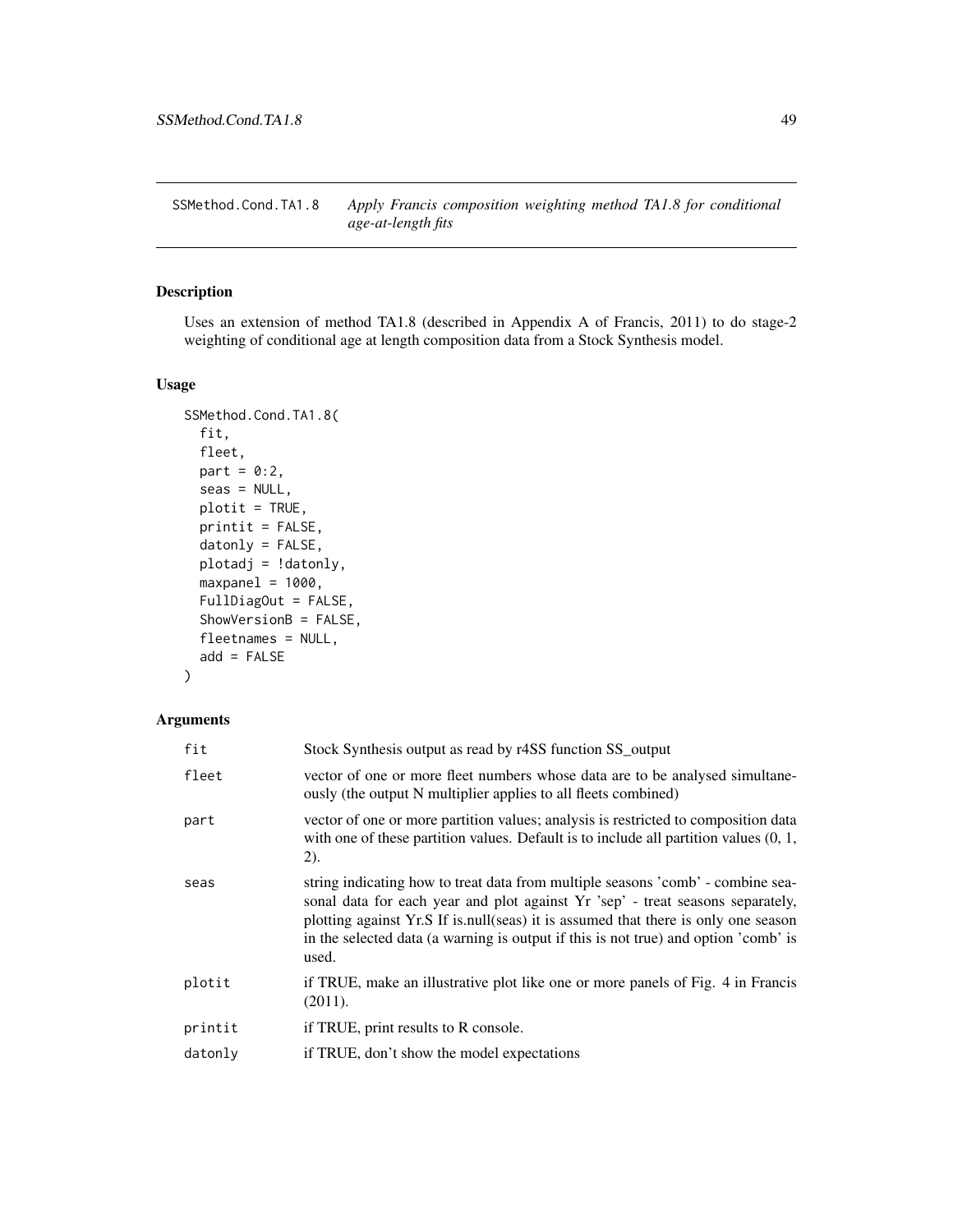| plotadi      | if TRUE, plot the confidence intervals associated with the adjusted sample sizes<br>(TRUE by default unless datonly $=$ TRUE)                                                                              |
|--------------|------------------------------------------------------------------------------------------------------------------------------------------------------------------------------------------------------------|
| maxpanel     | maximum number of panels within a plot                                                                                                                                                                     |
| FullDiagOut  | Print full diagnostics?                                                                                                                                                                                    |
| ShowVersionB | Report the Version B value in addition to the default?                                                                                                                                                     |
| fleetnames   | Vector of alternative fleet names to draw from for plot titles and captions. It<br>should have length equal to the number of fleets in the model, not the number of<br>fleets considered in this function. |
| add          | add to existing plot                                                                                                                                                                                       |

#### Details

The function outputs a multiplier, *w*, (with bootstrap 95% confidence intervals) so that  $N2i = w \times x$ *N1i*, where *N1i* and *N2i* are the stage-1 and stage-2 multinomial sample sizes for the *i*th composition. Optionally makes a plot of observed and expected mean ages, with two alternative sets of confidence limits - based on *N1i* (thin lines) and *N2i* (thick lines) - for the observed values.

This function formerly reported two versions of w differ according to whether the calculated mean ages are indexed by year (version A) or by year and length bin (version B). However, research by Punt (2015) found Version A to perform better and version B is no longer recommended and is only reported if requested by the user.

CAUTIONARY/EXPLANATORY NOTE. The large number of options available in SS makes it very difficult to be sure that what this function does is appropriate for all combinations of options. The following notes (for version A) might help anyone wanting to check or correct the code.

- 1. The code first removes unneeded rows from database condbase.
- 2. The remaining rows of the database are grouped (indexed by vector indx) and relevant statistics (e.g., observed and expected mean age), and ancillary data, are calculated for each group (these are stored in pldat - one row per group).
- 3. If the data are to be plotted they are further grouped by fleet, with one panel of the plot per fleet.
- 4. A single multiplier, *w*, is calculated to apply to all the selected data.

## Author(s)

Chris Francis, Andre Punt, Ian Taylor

#### References

Francis, R.I.C.C. (2011). Data weighting in statistical fisheries stock assessment models. Can. J. Fish. Aquat. Sci. 68: 1124-1138.

Punt, A.E. (2015). Some insights into data weighting in integrated stock assessments. Fish. Res.

## See Also

[SSMethod.TA1.8\(\)](#page-50-0)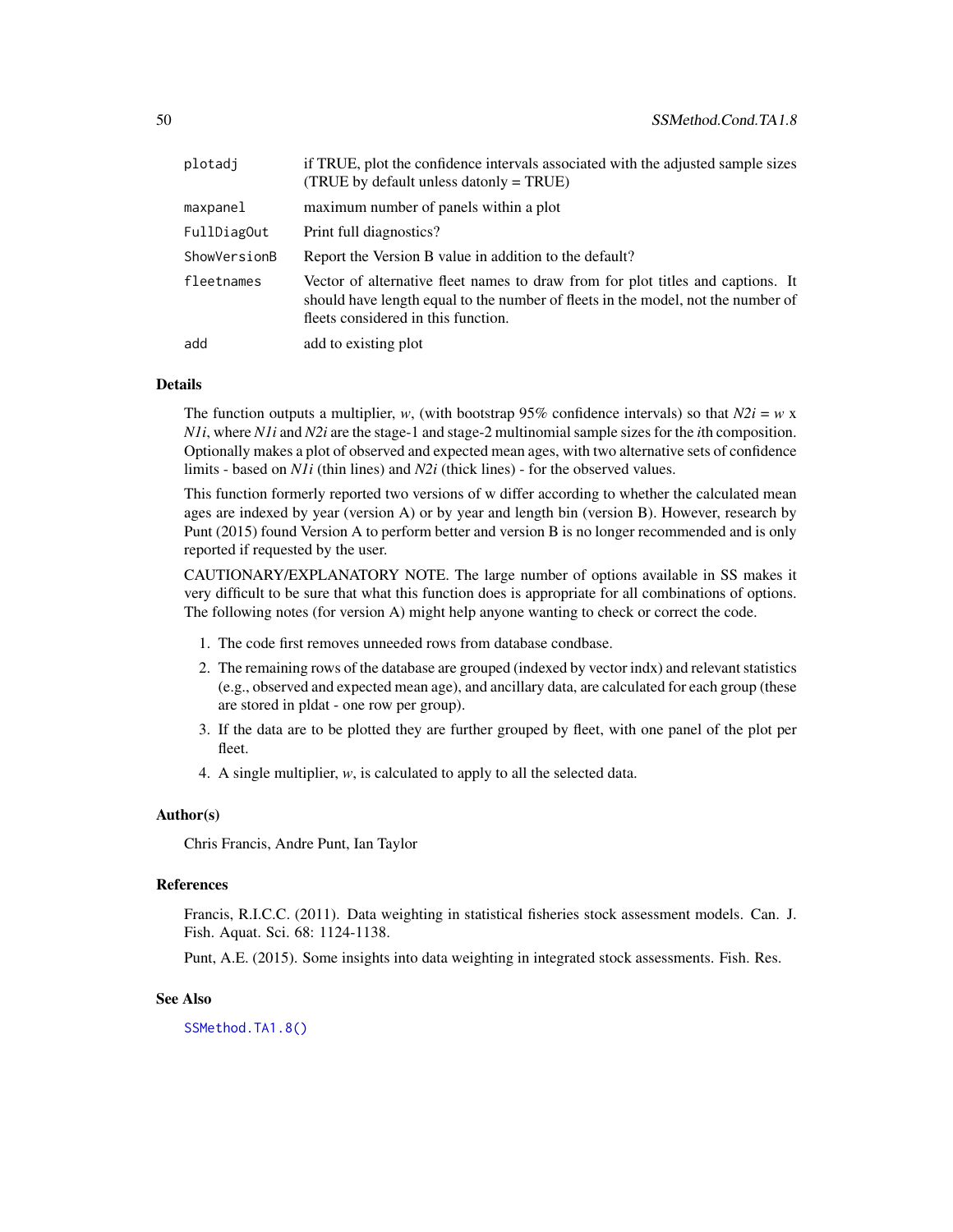<span id="page-50-0"></span>

## Description

Uses method TA1.8 (described in Appendix A of Francis 2011) to do stage-2 weighting of composition data from a Stock Synthesis model. Outputs a multiplier, *w* (with bootstrap 95% confidence interval), so that *N2y* = *w* x *N1y*, where *N1y* and *N2y* are the stage-1 and stage-2 multinomial sample sizes for the data set in year y. Optionally makes a plot of observed (with confidence limits, based on *N1y*) and expected mean lengths (or ages).

CAUTIONARY/EXPLANATORY NOTE. The large number of options available in SS makes it very difficult to be sure that what this function does is appropriate for all combinations of options. The following notes might help anyone wanting to check or correct the code.

- 1. The code first takes the appropriate database (lendbase, sizedbase, agedbase, or condbase) and removes unneeded rows.
- 2. The remaining rows of the database are grouped into individual comps (indexed by vector indx) and relevant statistics (e.g., observed and expected mean length or age), and ancillary data, are calculated for each comp (these are stored in pldat - one row per comp). If the data are to be plotted, the comps are grouped, with each group corresponding to a panel in the plot, and groups are indexed by plindx.
- 3. A single multiplier is calculated to apply to all the comps.

#### Usage

```
SSMethod.TA1.8(
  fit,
  type,
  fleet,
  part = 0:2,
  sexes = 0:3,
  seas = NULL,method = NULL,plotit = TRUE,
  print = FALSE,
  datonly = FALSE,plotadj = !datonly,
  maxpanel = 1000,fleetnames = NULL,
  label.part = TRUE,
  label.sex = TRUE,
  set.pars = TRUE,
  add = FALSE
)
```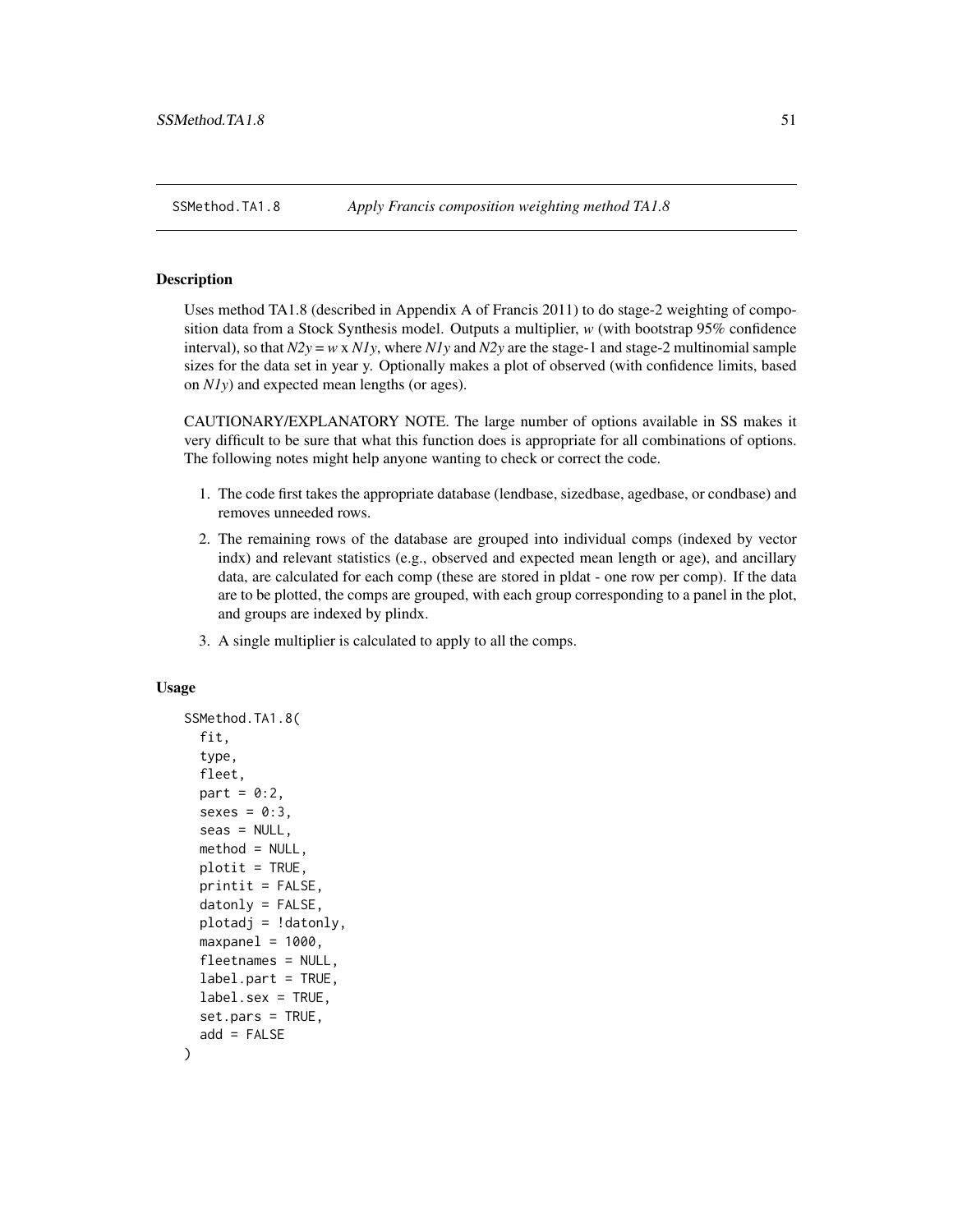# Arguments

| fit        | Stock Synthesis output as read by r4SS function SS_output                                                                                                                                                                                                                                                                                               |
|------------|---------------------------------------------------------------------------------------------------------------------------------------------------------------------------------------------------------------------------------------------------------------------------------------------------------------------------------------------------------|
| type       | either 'len' (for length composition data), 'size' (for generalized size compo-<br>sition data), 'age' (for age composition data), or 'con' (for conditional age at<br>length data)                                                                                                                                                                     |
| fleet      | vector of one or more fleet numbers whose data are to be analysed simultane-<br>ously (the output N multiplier applies to all fleets combined)                                                                                                                                                                                                          |
| part       | vector of one or more partition values; analysis is restricted to composition data<br>with one of these partition values. Default is to include all partition values $(0, 1, 1)$<br>2).                                                                                                                                                                 |
| sexes      | vector of one or more values for Sexes; analysis is restricted to composition data<br>with one of these Sexes values. Ignored if type=='con'.                                                                                                                                                                                                           |
| seas       | string indicating how to treat data from multiple seasons 'comb' - combine sea-<br>sonal data for each year and plot against Yr 'sep' - treat seasons separately,<br>plotting against Yr.S If is.null(seas) it is assumed that there is only one season<br>in the selected data (a warning is output if this is not true) and option 'comb' is<br>used. |
| method     | a vector of one or more size-frequency method numbers (ignored unless type =<br>'size'). If !is.null(method), analysis is restricted to size-frequency methods in<br>this vector. NB comps are separated by method                                                                                                                                      |
| plotit     | if TRUE, make an illustrative plot like one or more panels of Fig. 4 in Francis<br>(2011).                                                                                                                                                                                                                                                              |
| printit    | if TRUE, print results to R console.                                                                                                                                                                                                                                                                                                                    |
| datonly    | if TRUE, don't show the model expectations                                                                                                                                                                                                                                                                                                              |
| plotadj    | if TRUE, plot the confidence intervals associated with the adjusted sample sizes<br>(TRUE by default unless datonly = TRUE)                                                                                                                                                                                                                             |
| maxpanel   | maximum number of panels within a plot                                                                                                                                                                                                                                                                                                                  |
| fleetnames | Vector of alternative fleet names to draw from for plot titles and captions. It<br>should have length equal to the number of fleets in the model, not the number of<br>fleets considered in this function.                                                                                                                                              |
| label.part | Include labels indicating which partitions are included?                                                                                                                                                                                                                                                                                                |
| label.sex  | Include labels indicating which sexes are included?                                                                                                                                                                                                                                                                                                     |
| set.pars   | Set the graphical parameters such as mar and mfrow. Can be set to FALSE in<br>order to add plots form multiple calls to this function as separate panels in one<br>larger figure.                                                                                                                                                                       |
| add        | add to existing plot                                                                                                                                                                                                                                                                                                                                    |

# Author(s)

Chris Francis, Andre Punt, Ian Taylor

## References

Francis, R.I.C.C. (2011). Data weighting in statistical fisheries stock assessment models. Canadian Journal of Fisheries and Aquatic Sciences 68: 1124-1138.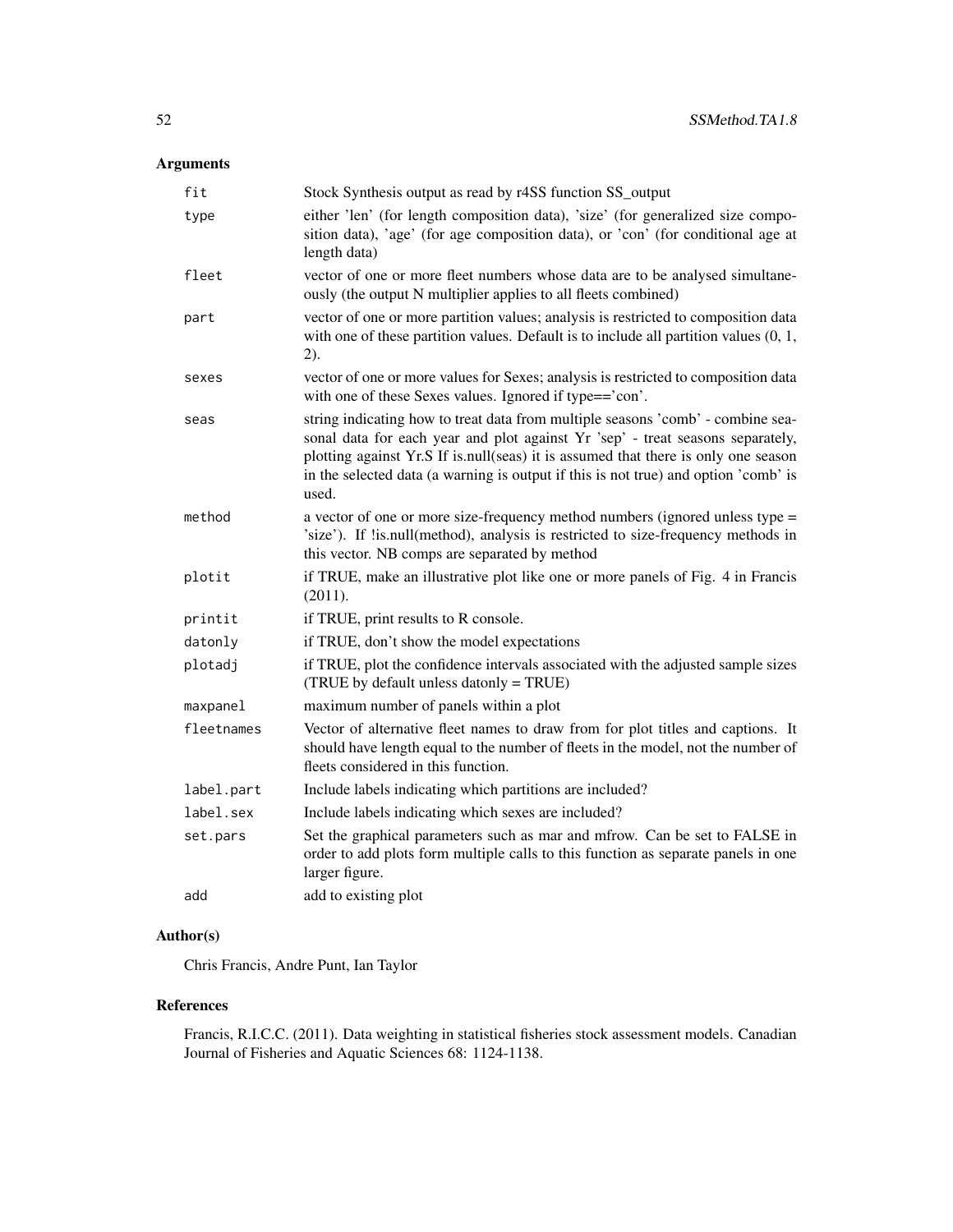#### SSmohnsrho 53

#### See Also

[SSMethod.Cond.TA1.8\(\)](#page-48-0)

## Examples

```
## Not run:
Nfleet <- length(myreplist[["FleetNames"]])
for (Ifleet in 1:Nfleet) {
 SSMethod.TA1.8(myreplist, "len", fleet = Ifleet, maxpanel = maxpanel)
}
for (Ifleet in 1:Nfleet) {
 SSMethod.TA1.8(myreplist, "age", fleet = Ifleet, maxpanel = maxpanel)
}
for (Ifleet in 1:Nfleet) {
 SSMethod.TA1.8(myreplist, "size", fleet = Ifleet, maxpanel = maxpanel)
}
for (Ifleet in 1:Nfleet) {
 SSMethod.TA1.8(myreplist, "con", fleet = Ifleet, maxpanel = maxpanel)
}
for (Ifleet in 1:Nfleet) {
 SSMethod.Cond.TA1.8(myreplist, fleet = Ifleet, maxpanel = maxpanel)
}
```

```
## End(Not run)
```
SSmohnsrho *Calculate Mohn's Rho values for select quantities*

#### Description

Function calculates: (1) a rho value for the ending year for each retrospective relative to the reference model as in Mohn (1999), (2) a "Wood's Hole Mohn's Rho", which is a rho value averaged across all years for each retrospective relative to the reference model, and (3) an "Alaska Fisheries Science Center and Hurtado-Ferro et al. (2015) Mohn's rho, which is the average rho per retrospective "peel".

#### Usage

```
SSmohnsrho(summaryoutput, endyrvec, startyr, verbose = TRUE)
```

|          | summaryoutput List created by SSsummarize. The expected order for the models are the full<br>reference model, the retro -1, retro -2, and so forth. |
|----------|-----------------------------------------------------------------------------------------------------------------------------------------------------|
| endvrvec | Single year or vector of years representing the final year of values to show for<br>each model.                                                     |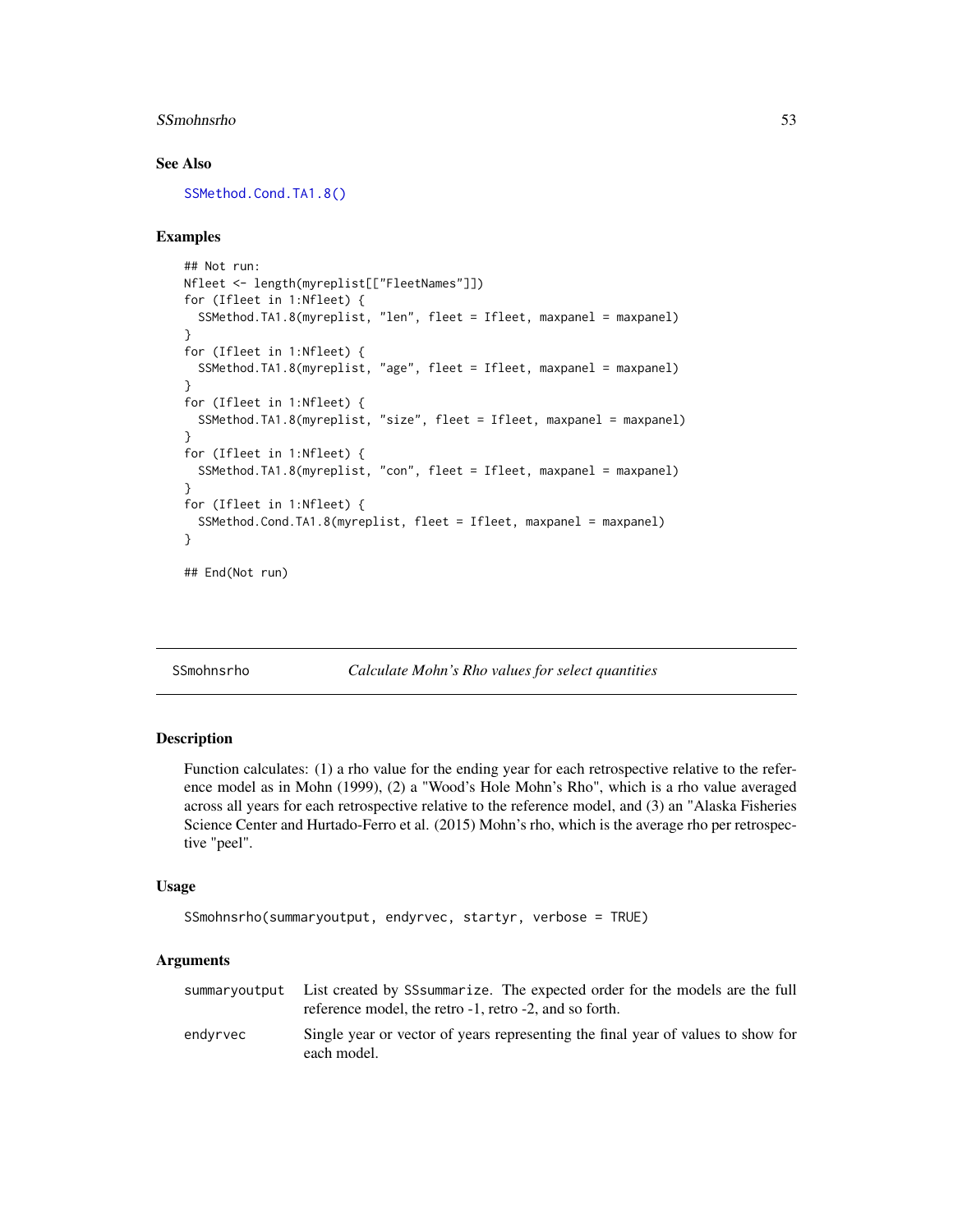startyr Single year used to calculate the start of the Wood's Hole Mohn's Rho value across all years. Defaults to startyr of reference model. verbose Print messages when running the function?

## Author(s)

Chantel R. Wetzel and Carey McGilliard

#### References

Hurtado-Ferro et al. 2015. Looking in the rear-view mirror: bias and retrospective patterns in integrated, age-structured stock assessment models. ICES J. Mar. Sci Volume 72, Issue 1, 1 January 2015, Pages 99-110, https://doi.org/10.1093/icesjms/fsu198 Mohn, R. 1999. The retrospective problem in sequential population analysis: An investigation using cod fishery and simulated data. ICES J. Mar. Sci Volume 56, Pages 473-488

sspar *Allow Multi-Plots Set the par() to options suitable for ss3diags multi plots.*

## Description

See [par](#page-0-0) for more details on each parameter.

# Usage

```
sspar(
 mfrow = c(1, 1),
 plot.cex = 1,
 mai = c(0.55, 0.6, 0.1, 0.1),
 omi = c(0, 0, 0, 0) + 0.1,
  labs = TRUE
\lambda
```

| mfrow    | determines plot frame set up    |
|----------|---------------------------------|
| plot.cex | cex graphic option              |
| mai      | graphical par for plot margins  |
| omi      | Outer margins in lines of text. |
| labs     | if TRUE margins are narrow      |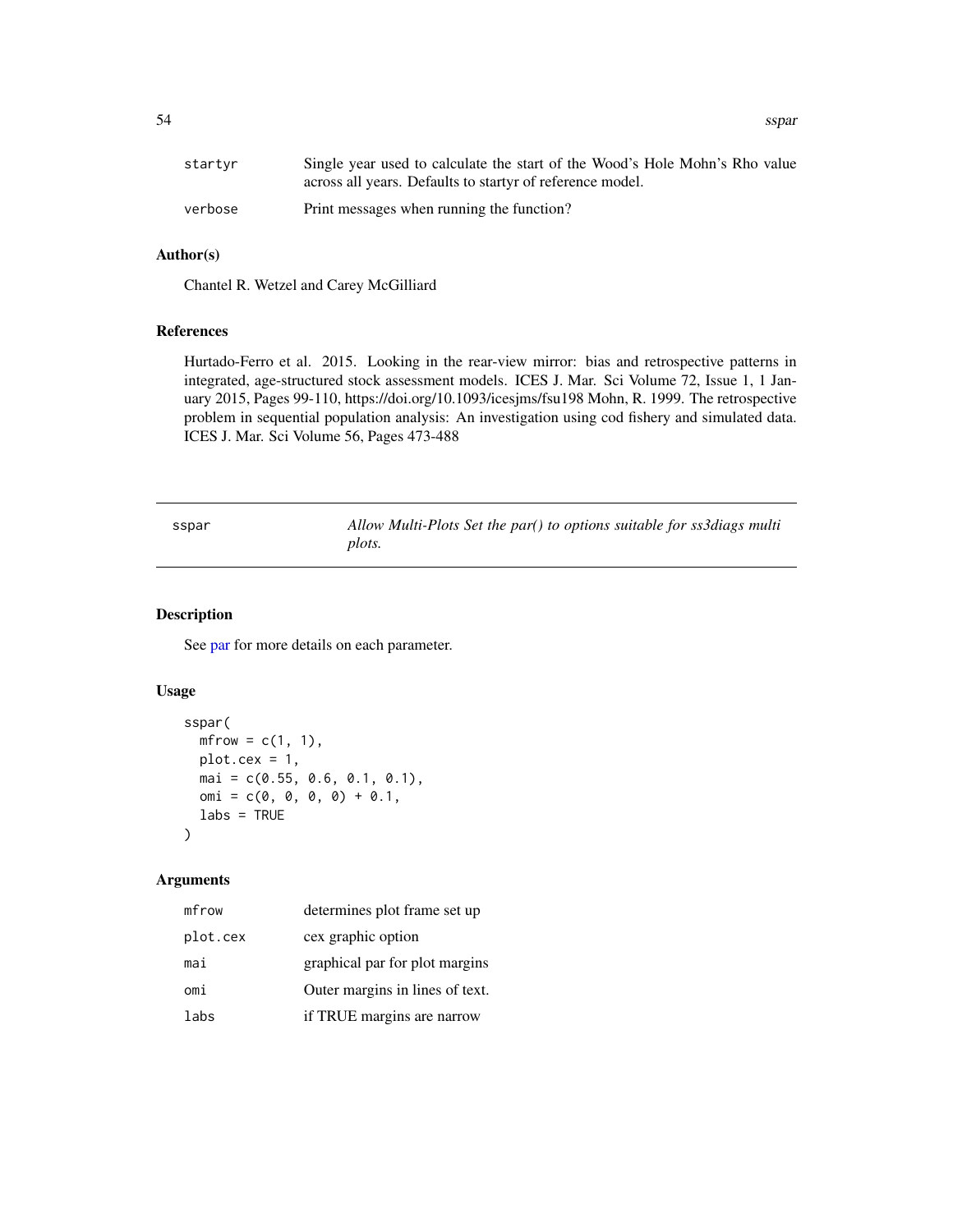## Description

Distribution of length at age or observed age at true age is represented as a histogram. Values are from the AGE\_LENGTH\_KEY and AGE\_AGE\_KEY sections of Report.sso (\$ALK and \$AAK in the list created by SS\_output)

## Usage

```
SSplotAgeMatrix(
  replist,
  option = 1,
  slices = NULL,
  scale = NULL,
  add = FALSE,col.grid = "grey90",
  col.bars = grey(0, alpha = 0.5),
  shift\_hi = 0,shift\_lo = 0,plot = TRUE,
 print = FALSE,
 labels = c("Age", "Length", "True age", "Observed age", "for ageing error type",
    "Distribution of", "at"),
  pwidth = 6.5,
 pheight = 5,
 punits = "in",res = 300,ptsize = 10,
  cex.main = 1,
  mainTitle = TRUE,
 plotdir = "default"
)
```

| replist | A list object created by SS_output().                                                                                                                                                                                                                                                                                                                                                     |
|---------|-------------------------------------------------------------------------------------------------------------------------------------------------------------------------------------------------------------------------------------------------------------------------------------------------------------------------------------------------------------------------------------------|
| option  | Switch set to either 1 for length at true age or 2 for obs. age at true age                                                                                                                                                                                                                                                                                                               |
| slices  | Optional input to choose which matrix (slice of the 3D-array) within \$AAK or<br>\$ALK to plot. By default all slices will be shown. For ageing imprecision this<br>should correspond to the ageing error matrix number. Distribution of length at<br>age (\$ALK) is ordered by season, sub-season, and then morph. A future version<br>could allow subsetting plots by these dimensions. |
| scale   | Multiplier for bars showing distribution. Species with many ages benefit from<br>expanded bars. NULL value causes function to attempt automatic scaling.                                                                                                                                                                                                                                  |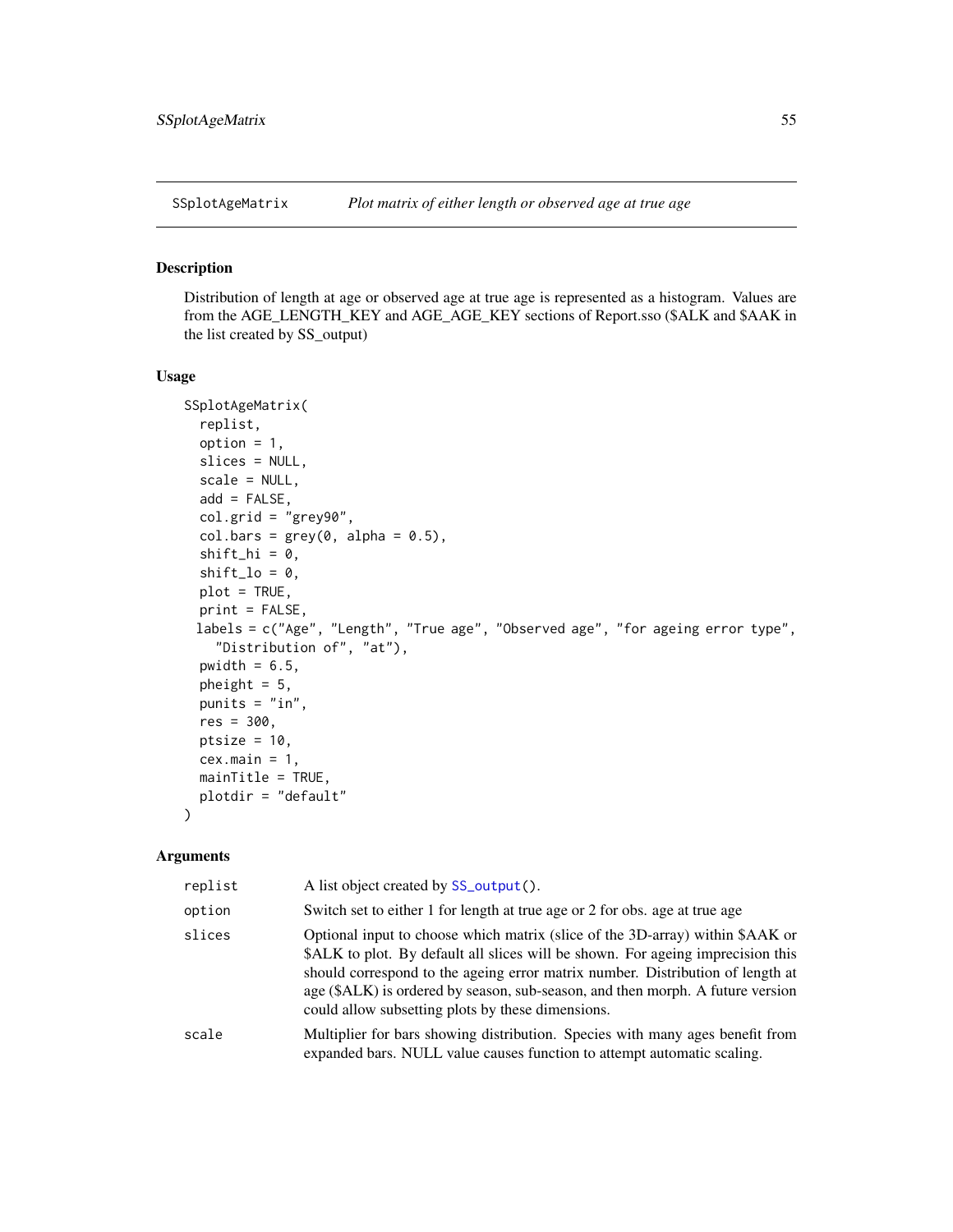| add       | Add to existing plot                                                                                       |
|-----------|------------------------------------------------------------------------------------------------------------|
| col.grid  | A character value specifying the color of the grid lines                                                   |
| col.bars  | The color of the filled polygons.                                                                          |
| shift_hi  | A numeric value specifying the amount to shift the top of the polygon up.                                  |
| shift_lo  | A numeric value specifying the amount to shift the bottom of the polygon up.                               |
| plot      | Plot to active plot device?                                                                                |
| print     | Print to PNG files?                                                                                        |
| labels    | Vector of labels for plots (titles and axis labels)                                                        |
| pwidth    | Width of plot                                                                                              |
| pheight   | Height of plot                                                                                             |
| punits    | Units for PNG file                                                                                         |
| res       | Resolution of plots printed to files. The default is res = 300.                                            |
| ptsize    | Point size for PNG file                                                                                    |
| cex.main  | Character expansion for plot titles                                                                        |
| mainTitle | Logical indicating if a title should be included at the top                                                |
| plotdir   | directory where PNG files will be written. by default it will be the directory<br>where the model was run. |

# Author(s)

Ian G. Taylor

# See Also

[SSplotNumbers\(\)](#page-87-0)

SSplotBiology *Plot biology related quantities.*

# Description

Plot biology related quantities from Stock Synthesis model output, including mean weight, maturity, fecundity, and spawning output.

# Usage

```
SSplotBiology(
 replist,
 plot = TRUE,
 print = FALSE,
 add = FALSE,subplots = 1:32,seas = 1,
```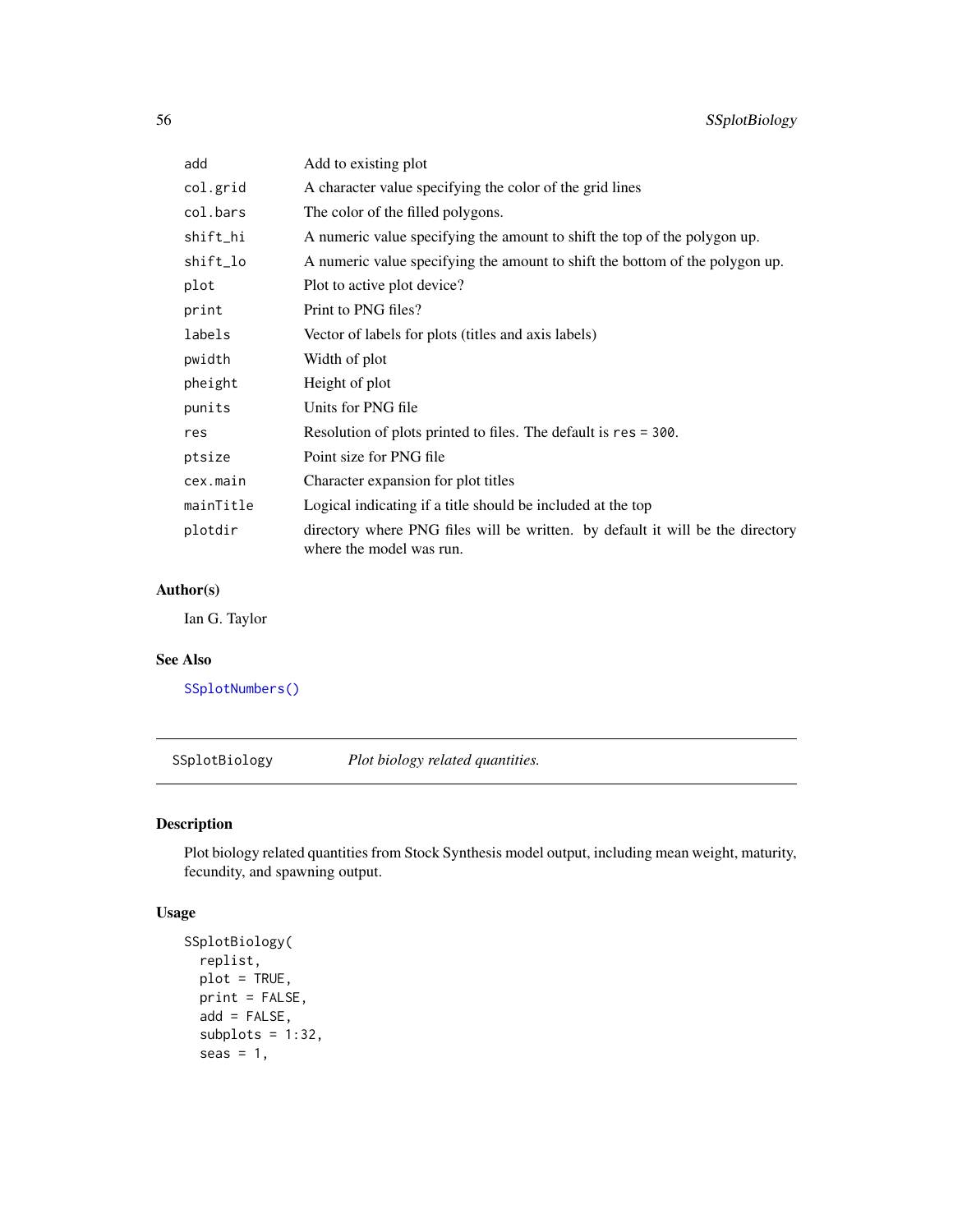# SSplotBiology 57

```
morphs = NULL,
forecast = FALSE,
minyr = -Inf,
maxyr = Inf,colvec = c("red", "blue", "grey20"),
ltyvec = c(1, 2),
shadealpha = 0.1,
imageplot_text = FALSE,
imageplot_text_round = 0,
legendloc = "topleft",
plotdir = "default",
labels = c("Length (cm)", "Age (yr)", "Maturity", "Mean weight (kg) in last year",
  "Spawning output", "Length (cm, beginning of the year)", "Natural mortality",
 "Female weight (kg)", "Female length (cm)", "Fecundity", "Default fecundity label",
 "Year", "Hermaphroditism transition rate", "Fraction females by age at equilibrium"),
pwidth = 6.5,
pheight = 5,
punits = "in",res = 300,
ptsize = 10.
cex.main = 1,
mainTitle = TRUE,
verbose = TRUE
```
# Arguments

)

| replist  | A list object created by SS_output().                                            |
|----------|----------------------------------------------------------------------------------|
| plot     | Plot to active plot device?                                                      |
| print    | Print to PNG files?                                                              |
| add      | add to existing plot                                                             |
| subplots | vector controlling which subplots to create Numbering of subplots is as follows: |
|          | • 1 growth curve only                                                            |
|          | • 2 growth curve with CV and SD                                                  |
|          | • 3 growth curve with maturity and weight                                        |

- 4 distribution of length at age (still in development)
- 5 length or wtatage matrix
- 6 maturity
- 7 fecundity from model parameters
- 8 fecundity at weight from BIOLOGY section
- 9 fecundity at length from BIOLOGY section
- 10 spawning output at length
- 11 spawning output at age
- 21 Natural mortality (if age-dependent)
- 22 Time-varying growth persp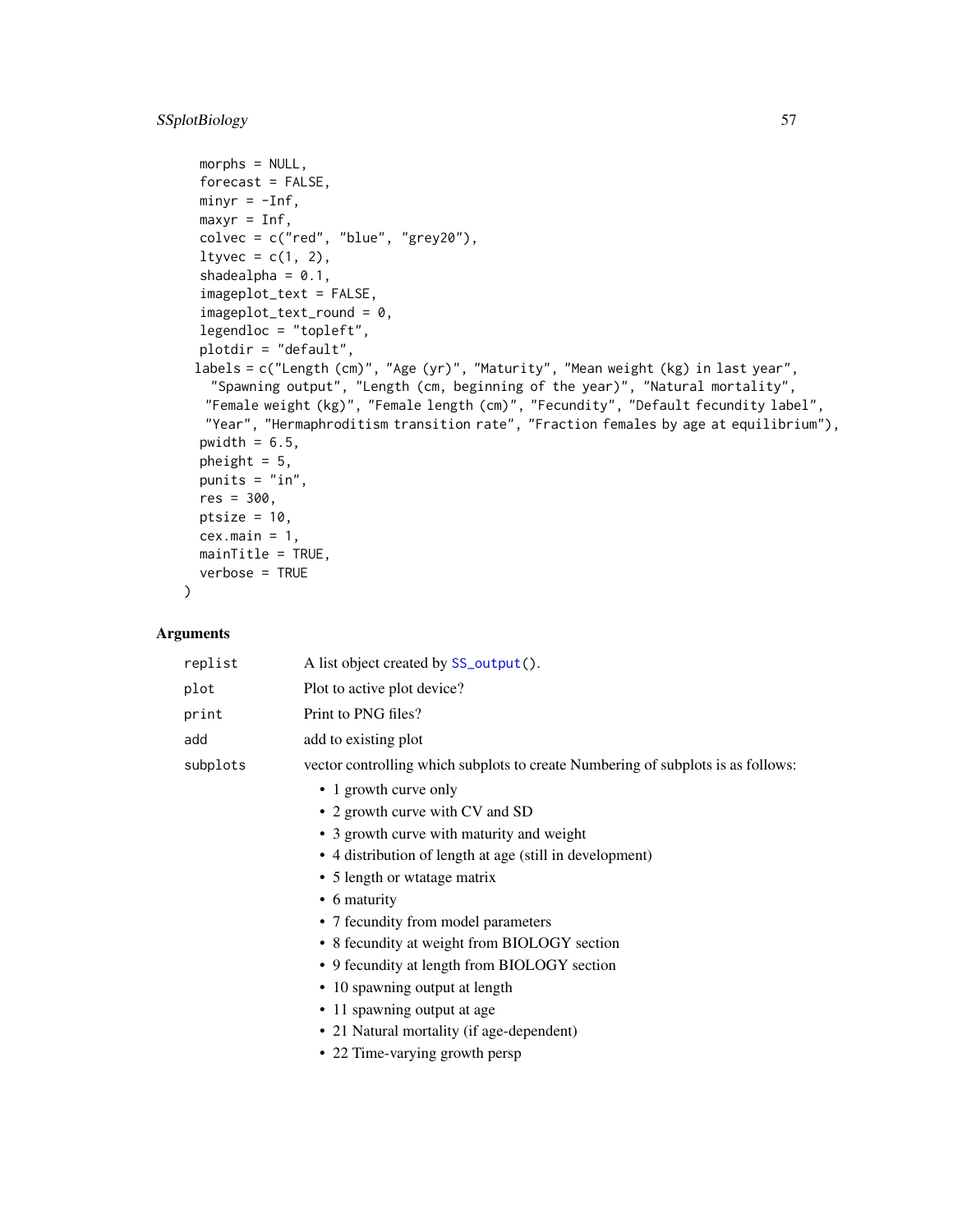|                      | • 23 Time-varying growth contour                                                                                                                                                                                              |
|----------------------|-------------------------------------------------------------------------------------------------------------------------------------------------------------------------------------------------------------------------------|
|                      | • 24 plot time-series of any time-varying quantities (created if the MGparm_By_Year_after_adjustment<br>table (report:7) is available in the Report.sso file)                                                                 |
|                      | • 31 hermaphroditism transition probability                                                                                                                                                                                   |
|                      | • 32 hermaphroditism cumulative probability                                                                                                                                                                                   |
|                      | Additional plots not created by default                                                                                                                                                                                       |
|                      | • 101 diagram with labels showing female growth curve                                                                                                                                                                         |
|                      | • 102 diagram with labels showing female growth curve & male offsets                                                                                                                                                          |
|                      | • 103 diagram with labels showing female $CV = f(A)$ (offset type 2)                                                                                                                                                          |
|                      | • 104 diagram with labels showing female $CV = f(A)$ & male offset (type 2)                                                                                                                                                   |
|                      | • 105 diagram with labels showing female $CV = f(A)$ (offset type 3)                                                                                                                                                          |
|                      | • 106 diagram with labels showing female $CV = f(A)$ & male offset (type 3)                                                                                                                                                   |
| seas                 | which season to plot (values other than 1 only work in seasonal models but but<br>maybe not fully implemented)                                                                                                                |
| morphs               | Which morphs to plot (if more than 1 per sex)? By default this will be replist [["mainmorphs"]]                                                                                                                               |
| forecast             | Include forecast years in plots of time-varying biology?                                                                                                                                                                      |
| minyr                | optional input for minimum year to show in plots                                                                                                                                                                              |
| maxyr                | optional input for maximum year to show in plots                                                                                                                                                                              |
| colvec               | vector of length 3 with colors for various points/lines                                                                                                                                                                       |
| ltyvec               | vector of length 2 with lty for females/males in growth plots values can be ap-<br>plied to other plots in the future                                                                                                         |
| shadealpha           | Transparency parameter used to make default shadecol values (see ?rgb for more<br>info)                                                                                                                                       |
|                      | imageplot_text Whether to add numerical text to the image plots when using weight at age.<br>Defaults to FALSE.                                                                                                               |
| imageplot_text_round |                                                                                                                                                                                                                               |
|                      | The number of significant digits to which the image plot text is rounded. De-<br>faults to 0, meaning whole numbers. If all your values are small and there's no<br>contrast in the text, you might want to make this 1 or 2. |
| legendloc            | Location of legend (see ?legend for more info)                                                                                                                                                                                |
| plotdir              | Directory where PNG files will be written. by default it will be the directory<br>where the model was run.                                                                                                                    |
| labels               | Vector of labels for plots (titles and axis labels)                                                                                                                                                                           |
| pwidth               | Width of plot                                                                                                                                                                                                                 |
| pheight              | Height of plot                                                                                                                                                                                                                |
| punits               | Units for PNG file                                                                                                                                                                                                            |
| res                  | Resolution of plots printed to files. The default is res = 300.                                                                                                                                                               |
| ptsize               | Point size for PNG file                                                                                                                                                                                                       |
| cex.main             | Character expansion for plot titles                                                                                                                                                                                           |
| mainTitle            | Logical indicating if a title should be included at the top                                                                                                                                                                   |
| verbose              | Return updates of function progress to the R GUI?                                                                                                                                                                             |
|                      |                                                                                                                                                                                                                               |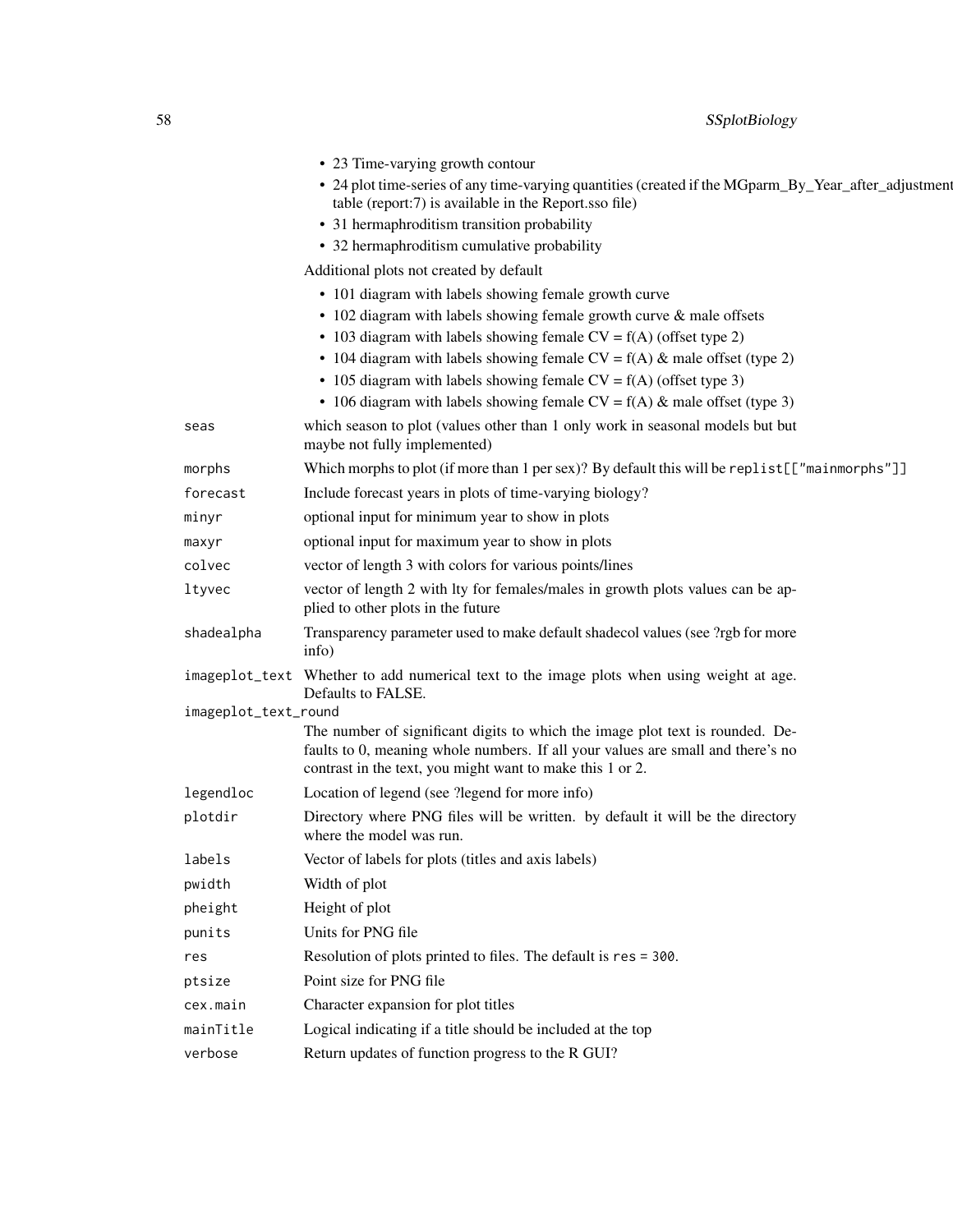# SSplotCatch 59

#### Author(s)

Ian Stewart, Ian Taylor

#### See Also

[SS\\_plots\(\)](#page-135-0), [SS\\_output\(\)](#page-131-0)

SSplotCatch *Plot catch related quantities.*

## Description

Plot catch related quantities from Stock Synthesis output. Plots include harvest rate, continuous F, landings, and discard fraction.

#### Usage

```
SSplotCatch(
  replist,
  subplots = 1:16,
  add = FALSE,areas = 1,
 plot = TRUE,
 print = FALSE,
  type = "1",fleetlty = 1,
  fleetpch = 1,
  fleetcols = "default",
  fleetnames = "default",
  1wd = 3,
  areacols = "default",
  areanames = "default",
 minyr = -Inf,maxyr = Inf,annualcatch = TRUE,
  forecastplot = FALSE,
  plotdir = "default",
  showlegend = TRUE,
  legendloc = "topleft",
  order = "default",
  xlab = "Year",
  labels = c("Harvest rate/Year", "Continuous F", "Landings", "Total catch",
    "Predicted discards", "Discard fraction", "(mt)", "(numbers x1000)",
    "Observed and expected", "aggregated across seasons"),
  catchasnumbers = NULL,
  catchbars = TRUE,
  addmax = TRUE,
```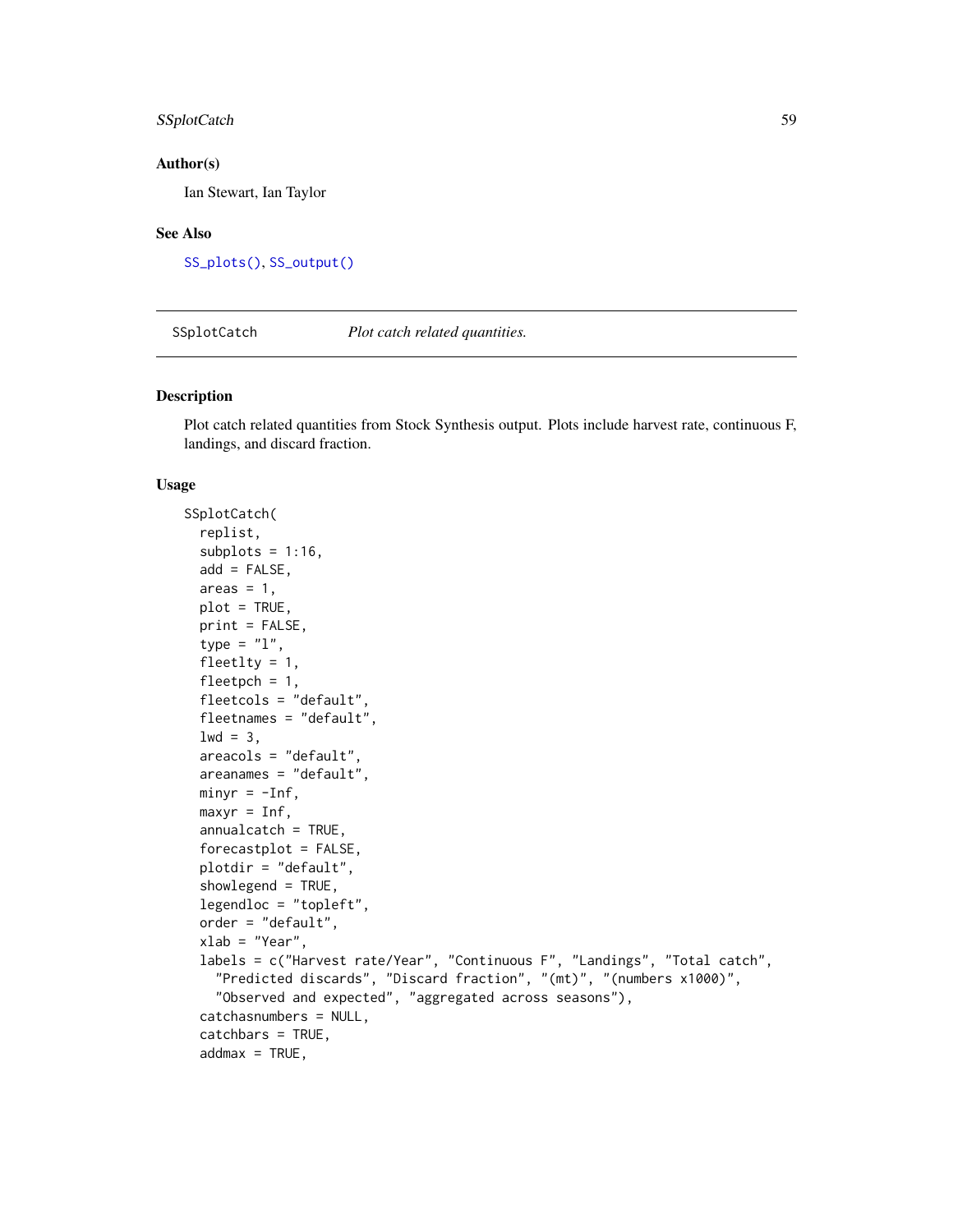```
ymax = NULL,pwidth = 6.5,
 pheight = 5,punits = "in",
 res = 300,ptsize = 10,
 cex.main = 1,verbose = TRUE\mathcal{L}
```

| replist   | A list object created by SS_output().                                                                                             |
|-----------|-----------------------------------------------------------------------------------------------------------------------------------|
| subplots  | Vector controlling which subplots to create Numbering of subplots is as follows,                                                  |
|           | <b>Basic plots for all models</b>                                                                                                 |
|           | • 1 landings                                                                                                                      |
|           | • 2 landings stacked                                                                                                              |
|           | • 3 observed and expected landings (if different)                                                                                 |
|           | • 9 harvest rate                                                                                                                  |
|           | Plots for models with discards                                                                                                    |
|           | • 4 total catch (including discards)                                                                                              |
|           | • 5 total catch (including discards) stacked                                                                                      |
|           | • 6 discards                                                                                                                      |
|           | • 7 discards stacked plot (depends on multiple fleets)                                                                            |
|           | • 8 discard fraction                                                                                                              |
|           | • 16 landings + dead discards                                                                                                     |
|           | Plots for seasonal models                                                                                                         |
|           | • 10 landings aggregated across seasons                                                                                           |
|           | • 11 landings aggregated across seasons stacked                                                                                   |
|           | • 12 total catch (if discards present) aggregated across seasons                                                                  |
|           | • 13 total catch (if discards present) aggregated across seasons stacked                                                          |
|           | • 14 discards aggregated across seasons                                                                                           |
|           | • 15 discards aggregated across seasons stacked                                                                                   |
| add       | Add to existing plot? (not yet implemented)                                                                                       |
| areas     | Optional subset of areas to plot for spatial models                                                                               |
| plot      | Plot to active plot device?                                                                                                       |
| print     | Print to PNG files?                                                                                                               |
| type      | Type parameter passed to plot function. Default "1" is lines only. Other options<br>include "o" for overplotting points on lines. |
| fleetlty  | Vector of line type by fleet                                                                                                      |
| fleetpch  | Vector of plot character by fleet                                                                                                 |
| fleetcols | Vector of colors by fleet                                                                                                         |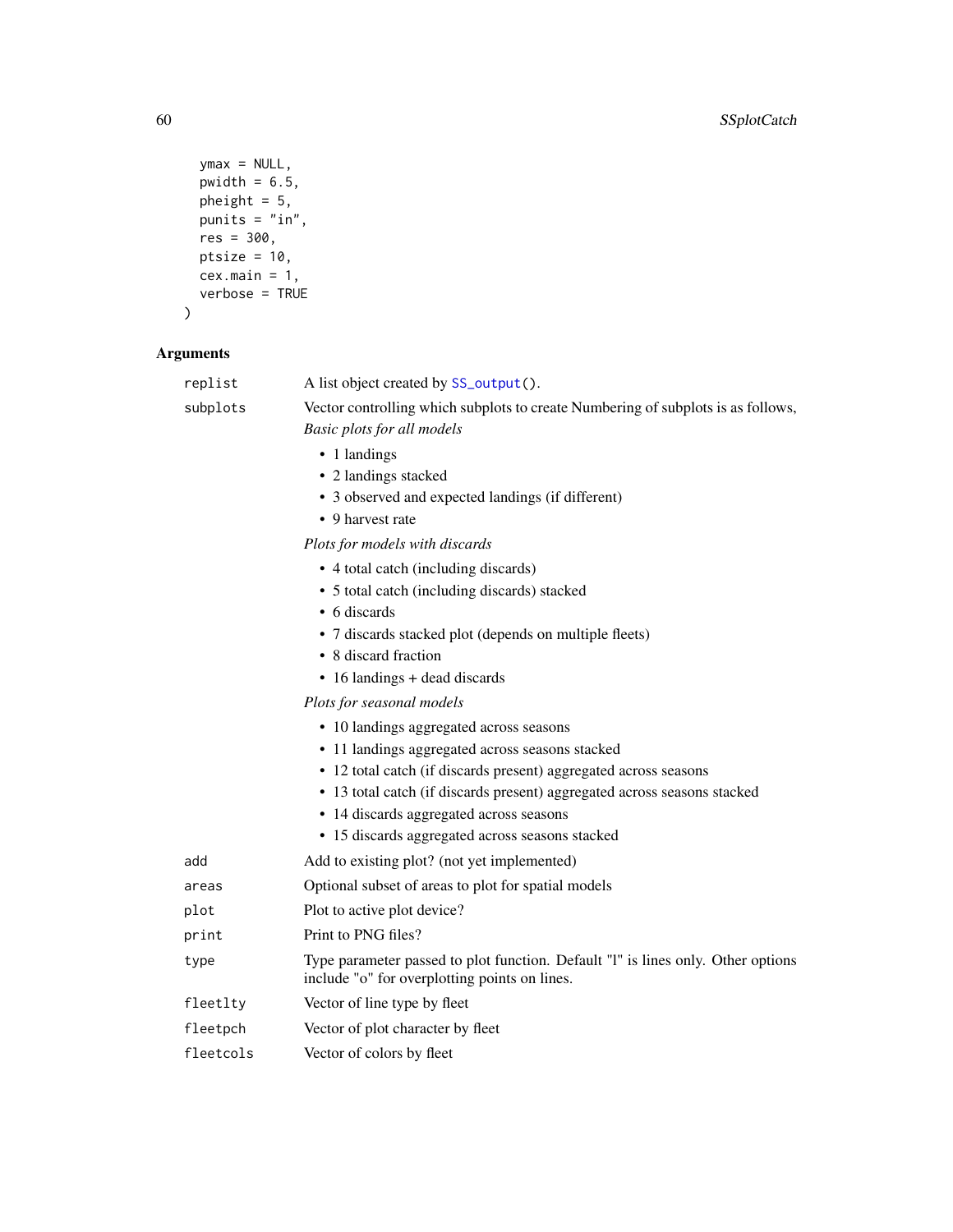# SSplotCatch 61

| fleetnames     | Optional replacement for fleenames used in data file, should include all fleets<br>(not just those with catch)                                                                              |
|----------------|---------------------------------------------------------------------------------------------------------------------------------------------------------------------------------------------|
| lwd            | Line width                                                                                                                                                                                  |
| areacols       | Vector of colors by area. Default uses rich.colors by Arni Magnusson                                                                                                                        |
| areanames      | Names for areas. Default is to use Area1, Area2,                                                                                                                                            |
| minyr          | Optional input for minimum year to show in plots                                                                                                                                            |
| maxyr          | Optional input for maximum year to show in plots                                                                                                                                            |
| annualcatch    | Include plot of catch aggregated across seasons within each year                                                                                                                            |
| forecastplot   | Add points from forecast years                                                                                                                                                              |
| plotdir        | Directory where PNG or PDF files will be written. By default it will be the<br>directory where the model was run.                                                                           |
| showlegend     | Put legend on plot                                                                                                                                                                          |
| legendloc      | Location of legend (see ?legend for more info)                                                                                                                                              |
| order          | Optional input to change the order of fleets in stacked plots.                                                                                                                              |
| xlab           | x-label for all plots                                                                                                                                                                       |
| labels         | Vector of labels for plots (titles and axis labels)                                                                                                                                         |
| catchasnumbers | Is catch in numbers instead of biomass? Should be set automatically if set to<br>NULL. If fleets include a mix of biomass and numbers, then catch plots should<br>be interpreted carefully. |
| catchbars      | Show catch by fleet as barplot instead of stacked polygons? (default=TRUE)                                                                                                                  |
| addmax         | Add a point on the y-axis for the maximum catch (default=TRUE)                                                                                                                              |
| ymax           | Optional input for ymax value (can be used to add or subtract white space at the<br>top of the figure)                                                                                      |
| pwidth         | Width of plot                                                                                                                                                                               |
| pheight        | Height of plot                                                                                                                                                                              |
| punits         | Units for PNG file                                                                                                                                                                          |
| res            | Resolution of plots printed to files. The default is res = 300.                                                                                                                             |
| ptsize         | point size for PNG file                                                                                                                                                                     |
| cex.main       | Character expansion for plot titles                                                                                                                                                         |
| verbose        | Report progress to R console?                                                                                                                                                               |

# Author(s)

Ian Taylor, Ian Stewart

# See Also

[SS\\_plots\(\)](#page-135-0), [SS\\_output\(\)](#page-131-0)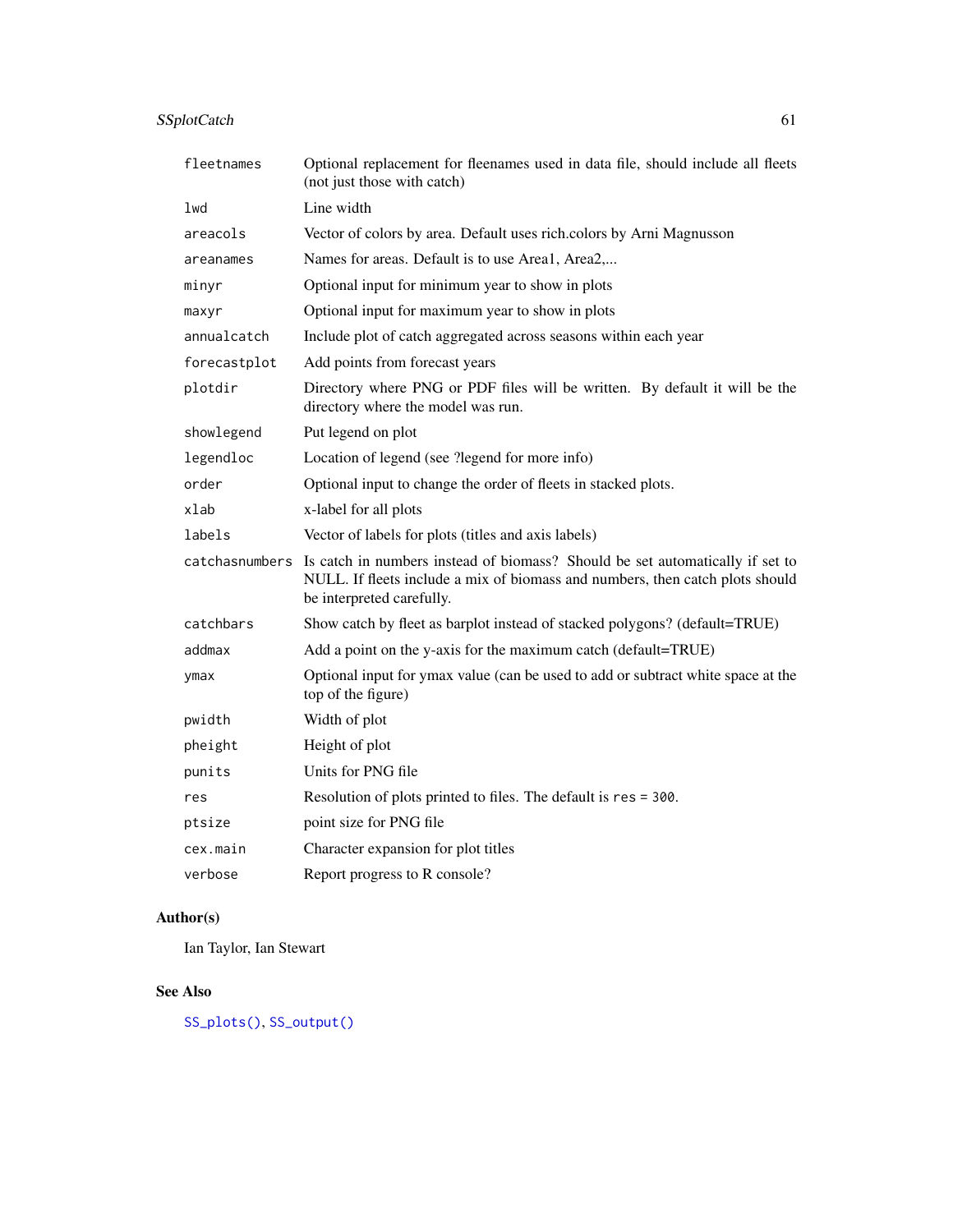SSplotCohortCatch *Plot cumulative catch by cohort.*

## Description

Cumulative catch contributions for each cohort are plotted based on estimated catch-at-age matrix and weight-at-age values by fleet. Curves are shown in units of both numbers and biomass.

#### Usage

```
SSplotCohortCatch(
  replist,
  subplots = 1:2,
  add = FALSE,plot = TRUE,
 print = FALSE,
  cohortcols = "default",
  cohortfrac = 1,
  cohortvec = NULL,
  cohortlabfrac = 0.1,
  cohortlabvec = NULL,
  1wd = 3,plotdir = "default",
  xlab = "Year",
  labels = c("Age", "Cumulative catch by cohort (in numbers x1000)",
    "Cumulative catch by cohort (x1000 mt)"),
  pwidth = 6.5,
 pheight = 5,
 punits = "in",
  res = 300,
 ptsize = 10,
 cex.main = 1,
  verbose = TRUE
)
```

| replist    | A list object created by SS_output().                                                                   |
|------------|---------------------------------------------------------------------------------------------------------|
| subplots   | Vector controlling which subplots to create                                                             |
| add        | Add to existing plot? (not yet implemented)                                                             |
| plot       | Plot to active plot device?                                                                             |
| print      | Print to PNG files?                                                                                     |
| cohortcols | Vector of colors to show for each cohort. Default is range of colors shade indi-<br>cating time period. |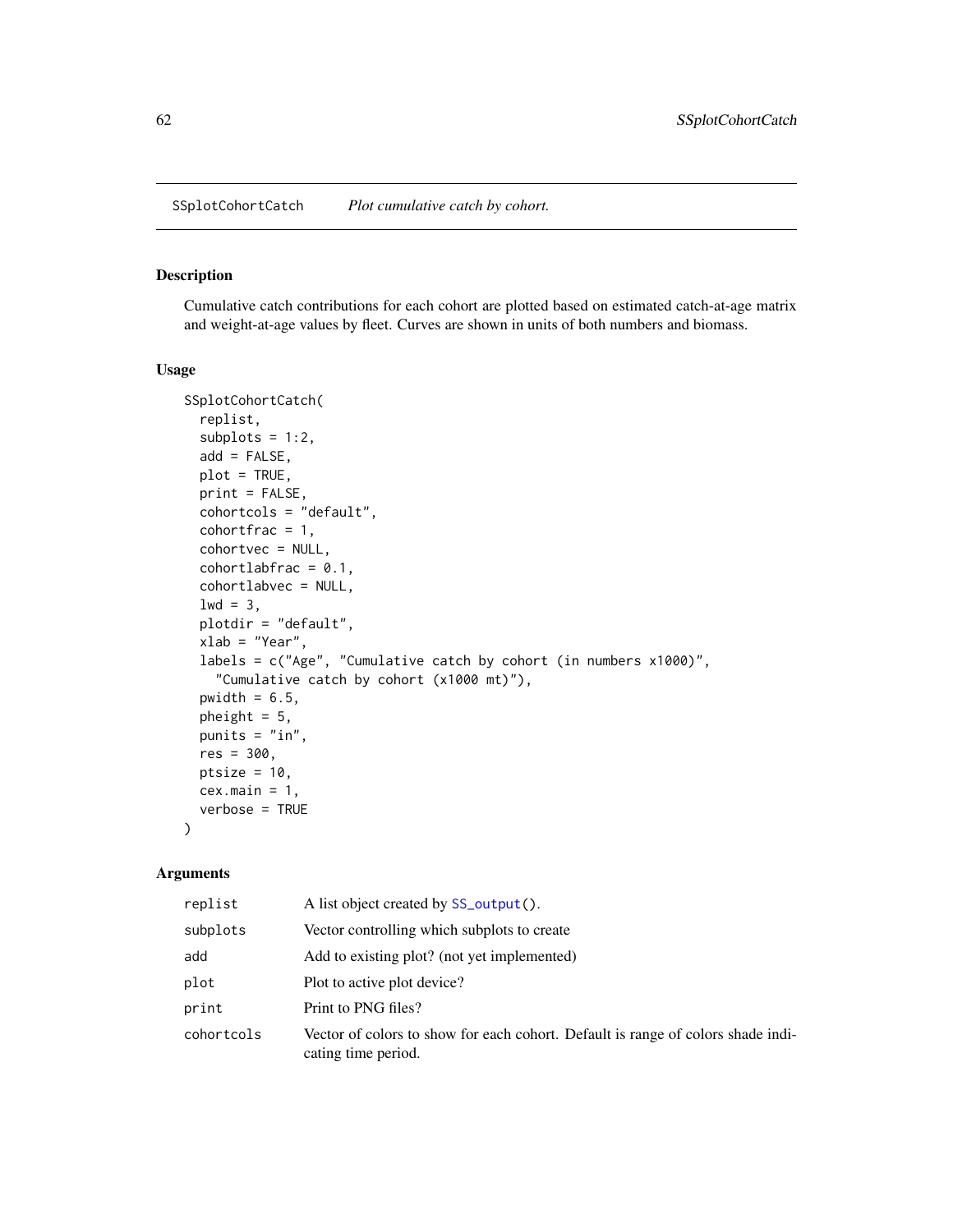| cohortfrac    | What fraction of the cohorts to include in plot. If value $\lt 1$ is used, then cohorts<br>are filtered to only include those with the highest maximum cumulative catch.<br>Value will be overridden by cohortvec. |
|---------------|--------------------------------------------------------------------------------------------------------------------------------------------------------------------------------------------------------------------|
| cohortvec     | Optional vector of birth years for cohorts to include in plot. Value overrides<br>cohortfrac.                                                                                                                      |
| cohortlabfrac | What fraction of the cohorts to label in plot. By default, top 10% of cohorts are<br>labeled. Value will be overridden by cohortlabvec.                                                                            |
| cohortlabvec  | Optional vector of birth years for cohorts to label in plot. Value overrides<br>cohortlabfrac.                                                                                                                     |
| lwd           | Line width                                                                                                                                                                                                         |
| plotdir       | Directory where PNG or PDF files will be written. By default it will be the<br>directory where the model was run.                                                                                                  |
| xlab          | x-label for all plots                                                                                                                                                                                              |
| labels        | Vector of labels for plots (titles and axis labels)                                                                                                                                                                |
| pwidth        | Width of plot                                                                                                                                                                                                      |
| pheight       | Height of plot                                                                                                                                                                                                     |
| punits        | Units for PNG file                                                                                                                                                                                                 |
| res           | Resolution of plots printed to files. The default is res = 300.                                                                                                                                                    |
| ptsize        | point size for PNG file                                                                                                                                                                                            |
| cex.main      | Character expansion for plot titles (no titles in this function yet)                                                                                                                                               |
| verbose       | Report progress to R console?                                                                                                                                                                                      |

# Author(s)

Ian Taylor

# See Also

[SS\\_plots\(\)](#page-135-0), [SS\\_output\(\)](#page-131-0)

SSplotComparisons *plot model comparisons*

# Description

Creates a user-chosen set of plots comparing model output from a summary of multiple models, where the collection was created using the SSsummarize function.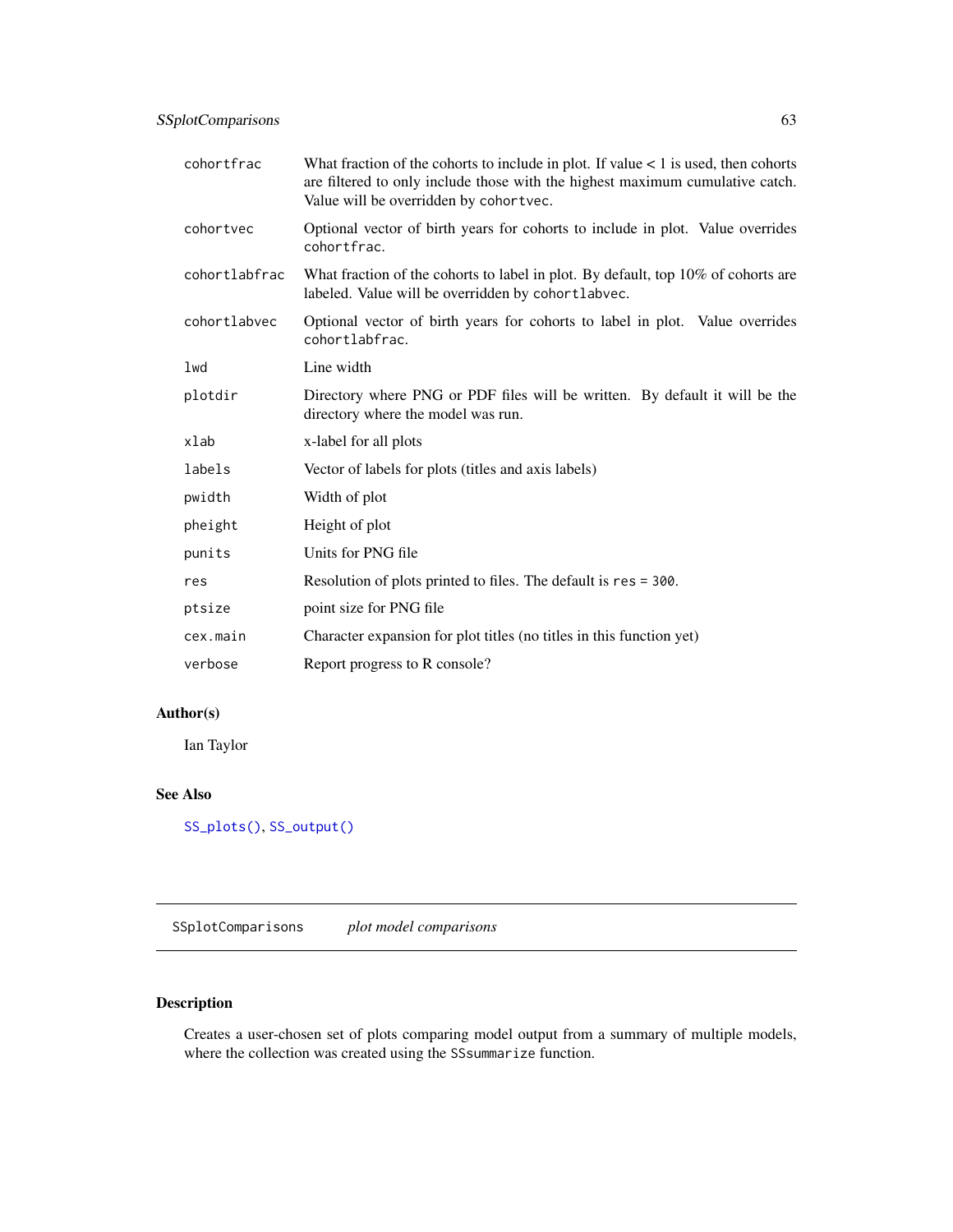## Usage

```
SSplotComparisons(
  summaryoutput,
  subplots = 1:20,plot = TRUE,
  print = FALSE,
  png = print,
  pdf = FALSE,
  models = "all",
  endyrvec = NULL,
  indexfleets = NULL,
  indexUncertainty = TRUE,
  indexQlabel = TRUE,
  indexQdigits = 4,
  indexSEvec = NULL,
  indexPlotEach = FALSE,
  labels = c("Year", "Spawning biomass (t)", "Fraction of unfished",
    "Age-0 recruits (1,000s)", "Recruitment deviations", "Index", "Log index",
    "SPR-related quantity", "Density", "Management target",
    "Minimum stock size threshold", "Spawning output", "Harvest rate"),
  col = NULL,shadedcol = NULL,pch = NULL,
  lty = 1,1wd = 2,
  spacepoints = 10,
  staggerpoints = 1,
  initpoint = 0,
  tickEndYr = TRUE,
  shadeForecast = TRUE,
  xlim = NULL,vlimAdj = 1.05,
  xaxs = "i",yaxs = "i",
  type = "o",uncertainty = TRUE,
  shadealpha = 0.1,
  legend = TRUE,legendlabels = NULL,
  legendloc = "topright",
  legendorder = NULL,
  legendncol = 1,sprtarg = NULL,
  btarg = NULL,
  minbthresh = NULL,
  pwidth = 6.5,
  pheight = 5,
  punits = "in",
```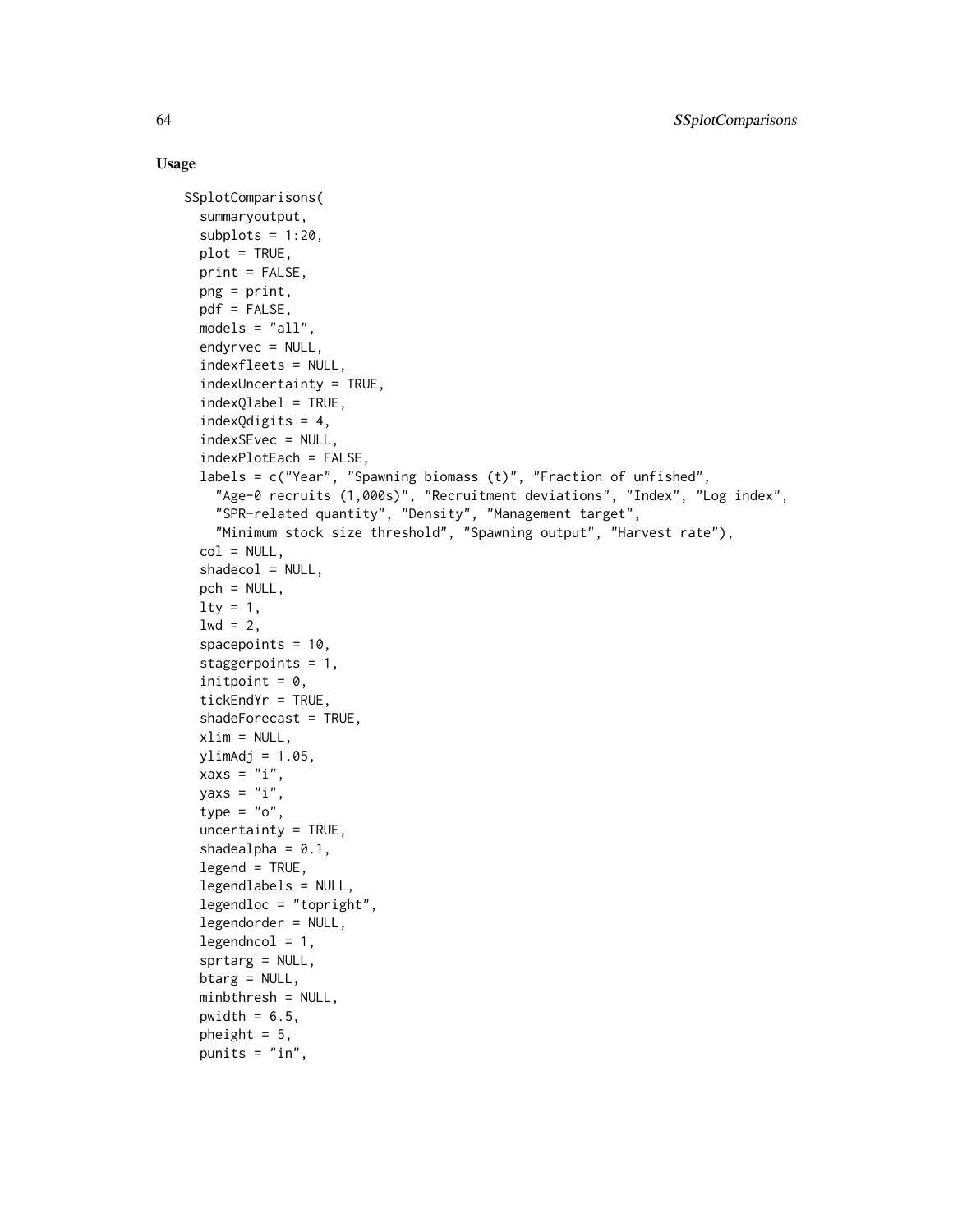```
res = 300,
 ptsize = 10,
 plotdir = NULL,
 filenameprefix = "",
  densitynames = c("SSB_Virgin", "R0"),
 densityxlabs = NULL,
 rescale = TRUE,
 densityscalex = 1,
 densityscaley = 1,
 densityadjust = 1,
  densitysymbols = TRUE,
  densitytails = TRUE,
 densitymiddle = FALSE,
 densitylwd = 1,
 fix0 = TRUE,new = TRUE,add = FALSE,
 par = list(mar = c(5, 4, 1, 1) + 0.1),
 verbose = TRUE,
 mcmcVec = FALSE,
 show_equilibrium = TRUE
)
```

| summaryoutput | List created by SSsummarize                                           |
|---------------|-----------------------------------------------------------------------|
| subplots      | Vector of subplots to be created Numbering of subplots is as follows: |
|               | • 1 spawning biomass                                                  |
|               | • 2 spawning biomass with uncertainty intervals                       |
|               | • 3 biomass ratio (hopefully equal to fraction of unfished)           |
|               | • 4 biomass ratio with uncertainty                                    |
|               | • 5 SPR ratio                                                         |
|               | • 6 SPR ratio with uncertainty                                        |
|               | • $7$ F value                                                         |
|               | • 8 F value with uncertainty                                          |
|               | $\bullet$ 9 recruits                                                  |
|               | • 10 recruits with uncertainty                                        |
|               | • 11 recruit devs                                                     |
|               | • 12 recruit devs with uncertainty                                    |
|               | $\cdot$ 13 index fits                                                 |
|               | • 14 index fits on a log scale                                        |
|               | $\cdot$ 15 phase plot                                                 |
|               | • 16 densities                                                        |
|               | • 17 cumulative densities                                             |
| plot          | Plot to active plot device?                                           |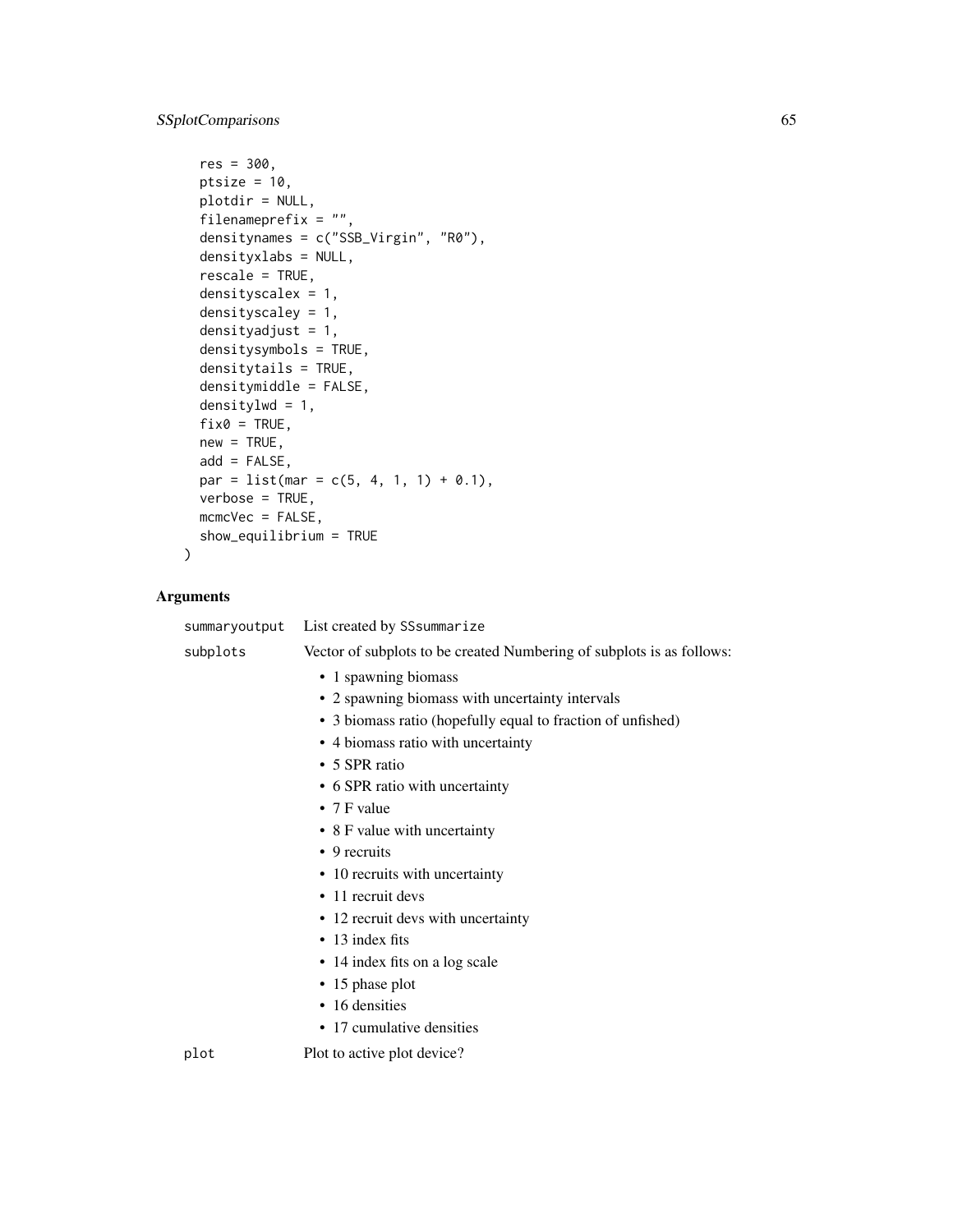| print            | Send plots to PNG files in directory specified by plotdir?                                                                                                                                                                                                                                                                    |
|------------------|-------------------------------------------------------------------------------------------------------------------------------------------------------------------------------------------------------------------------------------------------------------------------------------------------------------------------------|
| png              | Has same result as print, included for consistency with SS_plots.                                                                                                                                                                                                                                                             |
| pdf              | Write output to PDF file? Can't be used in conjunction with png or print.                                                                                                                                                                                                                                                     |
| models           | Optional subset of the models described in summaryoutput. Either "all" or a<br>vector of numbers indicating columns in summary tables.                                                                                                                                                                                        |
| endyrvec         | Optional single year or vector of years representing the final year of values to<br>show for each model. By default it is set to the ending year specified in each<br>model.                                                                                                                                                  |
| indexfleets      | Fleet numbers for each model to compare indices of abundance. Can take dif-<br>ferent forms:                                                                                                                                                                                                                                  |
|                  | • NULL: (default) create a separate plot for each index as long as the fleet<br>numbering is the same across all models.                                                                                                                                                                                                      |
|                  | • integer: create a single comparison plot for the chosen index                                                                                                                                                                                                                                                               |
|                  | • vector of length equal to number of models: a single fleet number for each<br>model to be compared in a single plot                                                                                                                                                                                                         |
|                  | • list: list of fleet numbers associated with indices within each model to be<br>compared, where the list elements are each a vector of the same length but<br>the names of the list elements don't matter and can be absent.                                                                                                 |
| indexUncertainty |                                                                                                                                                                                                                                                                                                                               |
|                  | Show uncertainty intervals on index data? Default=FALSE because if models<br>have any extra standard deviations added, these intervals may differ across mod-<br>els.                                                                                                                                                         |
| indexQlabel      | Add catchability to legend in plot of index fits (TRUE/FALSE)?                                                                                                                                                                                                                                                                |
| indexQdigits     | Number of significant digits for catchability in legend (if indexQlabel = TRUE)                                                                                                                                                                                                                                               |
| indexSEvec       | Optional replacement for the SE values in summaryoutput[["indices"]] to<br>deal with the issue of differing uncertainty by models described above.                                                                                                                                                                            |
| indexPlotEach    | TRUE plots the observed index for each model with colors, or FALSE just plots<br>observed once in black dots.                                                                                                                                                                                                                 |
| labels           | Vector of labels for plots (titles and axis labels)                                                                                                                                                                                                                                                                           |
| col              | Optional vector of colors to be used for lines. Input NULL makes use of rich.colors.short<br>function.                                                                                                                                                                                                                        |
| shadecol         | Optional vector of colors to be used for shading uncertainty intervals. The de-<br>fault (NULL) is to use the same colors provided by col (either the default or a<br>user-chosen input) and make them more transparent by applying the shadealpha<br>input as an alpha transparency value (using the adjustcolor() function) |
| pch              | Optional vector of plot character values                                                                                                                                                                                                                                                                                      |
| lty              | Optional vector of line types                                                                                                                                                                                                                                                                                                 |
| lwd              | Optional vector of line widths                                                                                                                                                                                                                                                                                                |
| spacepoints      | Number of years between points shown on top of lines (for long timeseries,<br>points every year get mashed together)                                                                                                                                                                                                          |
| staggerpoints    | Number of years to stagger the first point (if spacepoints $> 1$ ) for each line (so<br>that adjacent lines have points in different years)                                                                                                                                                                                   |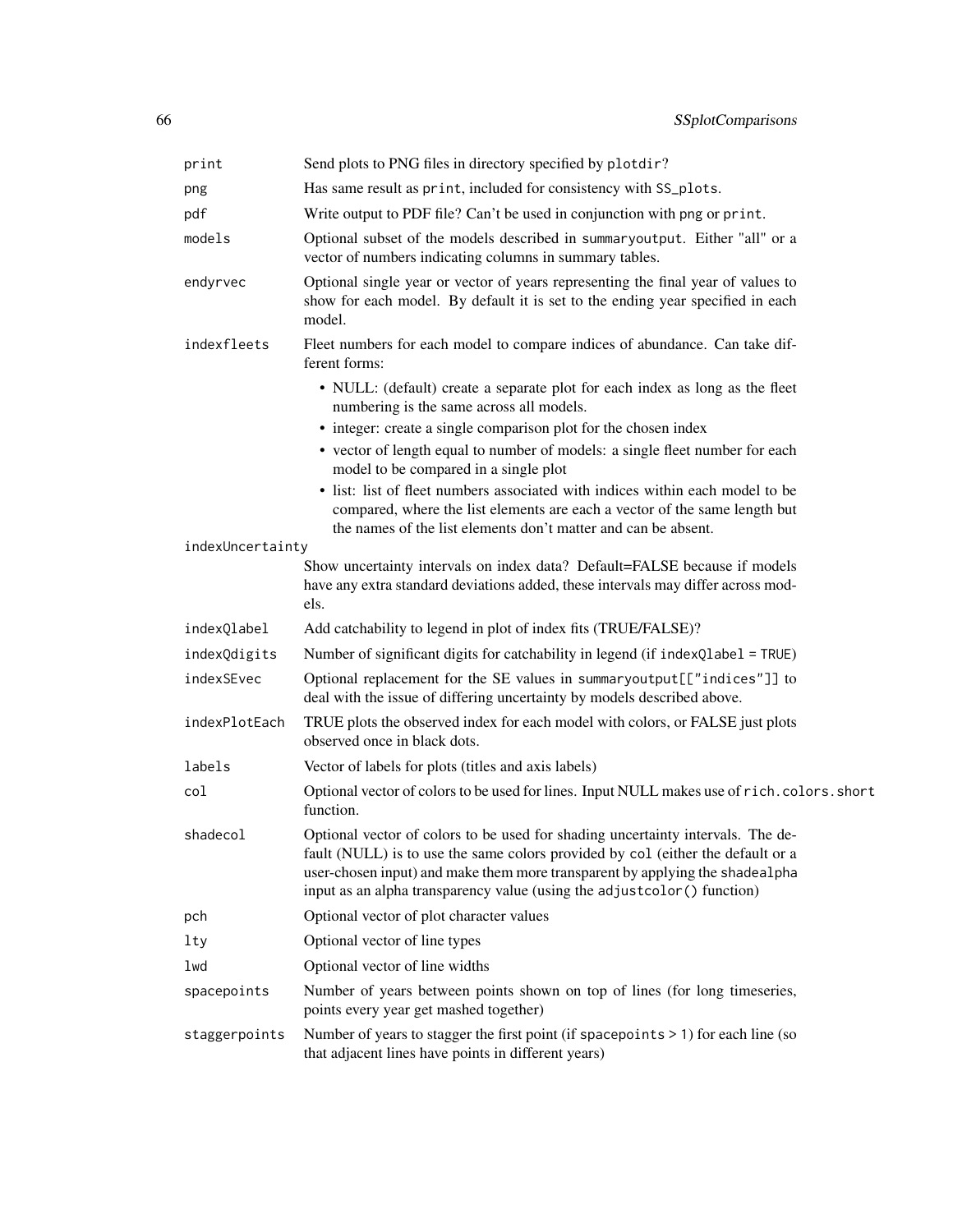| initpoint     | Year value for first point to be added to lines. Points added to plots are those that<br>satisfy (Yr-initpoint)%%spacepoints == (staggerpoints*iline)%%spacepoints                                                                   |
|---------------|--------------------------------------------------------------------------------------------------------------------------------------------------------------------------------------------------------------------------------------|
| tickEndYr     | TRUE/FALSE switch to turn on/off extra axis mark at final year in timeseries<br>plots.                                                                                                                                               |
| shadeForecast | TRUE/FALSE switch to turn on off shading of years beyond the maximum end-<br>ing year of the models                                                                                                                                  |
| xlim          | Optional x limits                                                                                                                                                                                                                    |
| ylimAdj       | Multiplier for ylim parameter. Allows additional white space to fit legend if<br>necessary. Default=1.05.                                                                                                                            |
| xaxs          | Choice of xaxs parameter (see ?par for more info)                                                                                                                                                                                    |
| yaxs          | Choice of yaxs parameter (see ?par for more info)                                                                                                                                                                                    |
| type          | Type parameter passed to points (default 'o' overplots points on top of lines)                                                                                                                                                       |
| uncertainty   | Show plots with uncertainty intervals? Either a single TRUE/FALSE value, or a<br>vector of TRUE/FALSE values for each model, or a set of integers correspond-<br>ing to the choice of models.                                        |
| shadealpha    | Transparency adjustment used to make default shadecol values (implemented as<br>adjustcolor(col=col, alpha.f=shadealpha))                                                                                                            |
| legend        | Add a legend?                                                                                                                                                                                                                        |
| legendlabels  | Optional vector of labels to include in legend. Default is 'model1','model2',etc.                                                                                                                                                    |
| legendloc     | Location of legend. Either a string like "topleft" or a vector of two numeric<br>values representing the fraction of the maximum in the x and y dimensions,<br>respectively. See help("legend") for more info on the string options. |
| legendorder   | Optional vector of model numbers that can be used to have the legend display<br>the model names in an order that is different than that which is represented in<br>the summary input object.                                         |
| legendncol    | Number of columns for the legend.                                                                                                                                                                                                    |
| sprtarg       | Target value for SPR-ratio where line is drawn in the SPR plots and phase plot.                                                                                                                                                      |
| btarg         | Target biomass value at which to show a line (set to 0 to remove)                                                                                                                                                                    |
| minbthresh    | Minimum biomass threshold at which to show a line (set to 0 to remove)                                                                                                                                                               |
| pwidth        | Default width of plots printed to files in units of punits. The default is pwidth=6.5.                                                                                                                                               |
| pheight       | Height of plots printed to png files in units of punits. Default is designed to<br>allow two plots per page, with pheight_tall used for plots that work best with<br>a taller format and a single plot per page.                     |
| punits        | Units for pwidth and pheight. Can be "px" (pixels), "in" (inches), "cm" (cen-<br>timeters), or "mm" (millimeters). The default is punits="in".                                                                                       |
| res           | Resolution of plots printed to files. The default is res = 300.                                                                                                                                                                      |
| ptsize        | Point size for plotted text in plots printed to files (see help("png") in R for<br>details).                                                                                                                                         |
| plotdir       | Directory where PNG or PDF files will be written. By default it will be the<br>directory where the model was run.                                                                                                                    |
|               | filename prefix Additional text to append to PNG or PDF filenames. It will be separated from<br>default name by an underscore.                                                                                                       |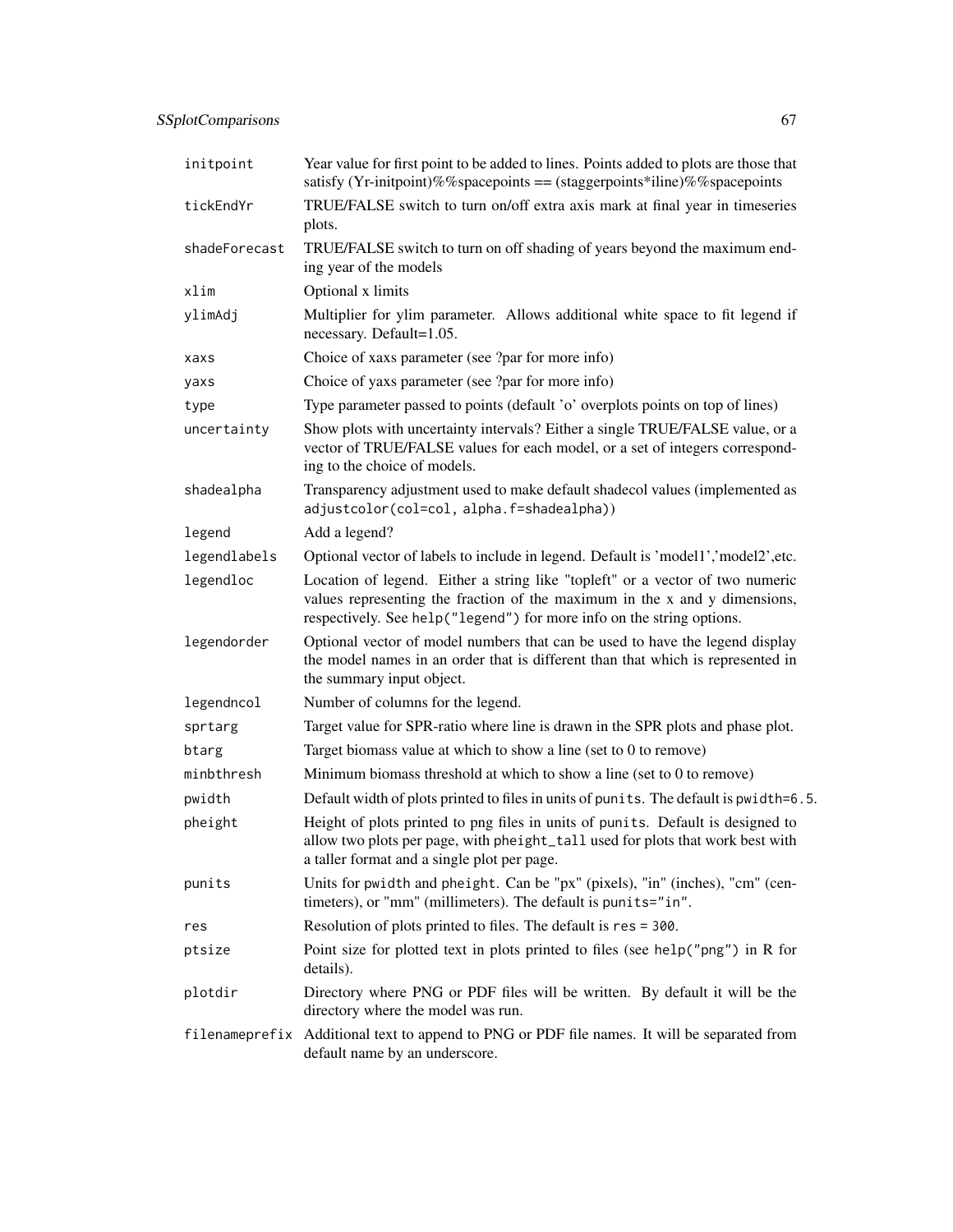| densitynames     | Vector of names (or subset of names) of parameters or derived quantities con-<br>tained in summaryoutput[["pars"]][["Label"]] or summaryoutput[["quants"]][["Label"]]<br>for which to make density plots |
|------------------|----------------------------------------------------------------------------------------------------------------------------------------------------------------------------------------------------------|
| densityxlabs     | Optional vector of x-axis labels to use in the density plots (must be equal in<br>length to the printed vector of quantities that match the densitynames input)                                          |
| rescale          | TRUE/FALSE control of automatic rescaling of units into thousands, millions,<br>or billions                                                                                                              |
| densityscalex    | Scalar for upper x-limit in density plots (values below 1 will cut off the right tail<br>to provide better contrast among narrower distributions                                                         |
| densityscaley    | Scalar for upper y-limit in density plots (values below 1 will cut off top of high-<br>est peaks to provide better contrast among broader distributions                                                  |
| densityadjust    | Multiplier on bandwidth of kernel in density function used for smoothing MCMC<br>posteriors. See 'adjust' in ?density for details.                                                                       |
|                  | densitysymbols Add symbols along lines in density plots. Quantiles are $c(0.025, 0.1, 0.25, 0.5, 0.75, 0.9, 0.975)$ .                                                                                    |
| densitytails     | Shade tails outside of 95% interval darker in density plots?                                                                                                                                             |
| densitymiddle    | Shade middle inside of 95% interval darker in density plots?                                                                                                                                             |
| densitylwd       | Line width for density plots                                                                                                                                                                             |
| fix0             | Always include 0 in the density plots?                                                                                                                                                                   |
| new              | Create new empty plot window                                                                                                                                                                             |
| add              | Allows single plot to be added to existing figure. This needs to be combined<br>with specific 'subplots' input to make sure only one thing gets added.                                                   |
| par              | list of graphics parameter values passed to the par function                                                                                                                                             |
| verbose          | Report progress to R GUI?                                                                                                                                                                                |
| mcmcVec          | Vector of TRUE/FALSE values (or single value) indicating whether input values<br>are from MCMC or to use normal distribution around MLE                                                                  |
| show_equilibrium |                                                                                                                                                                                                          |
|                  | Whether to show the equilibrium values for SSB. For some model comparisons,<br>these might not be comparable and thus useful to turn off. Defaults to TRUE.                                              |

# Author(s)

Ian G. Taylor, John R. Wallace

## See Also

[SS\\_plots\(\)](#page-135-0), [SSsummarize\(\)](#page-117-0), [SS\\_output\(\)](#page-131-0), [SSgetoutput\(\)](#page-46-0)

# Examples

```
## Not run:
# directories where models were run need to be defined
dir1 <- "c:/SS/mod1"
dir2 <- "c:/SS/mod2"
```
# read two models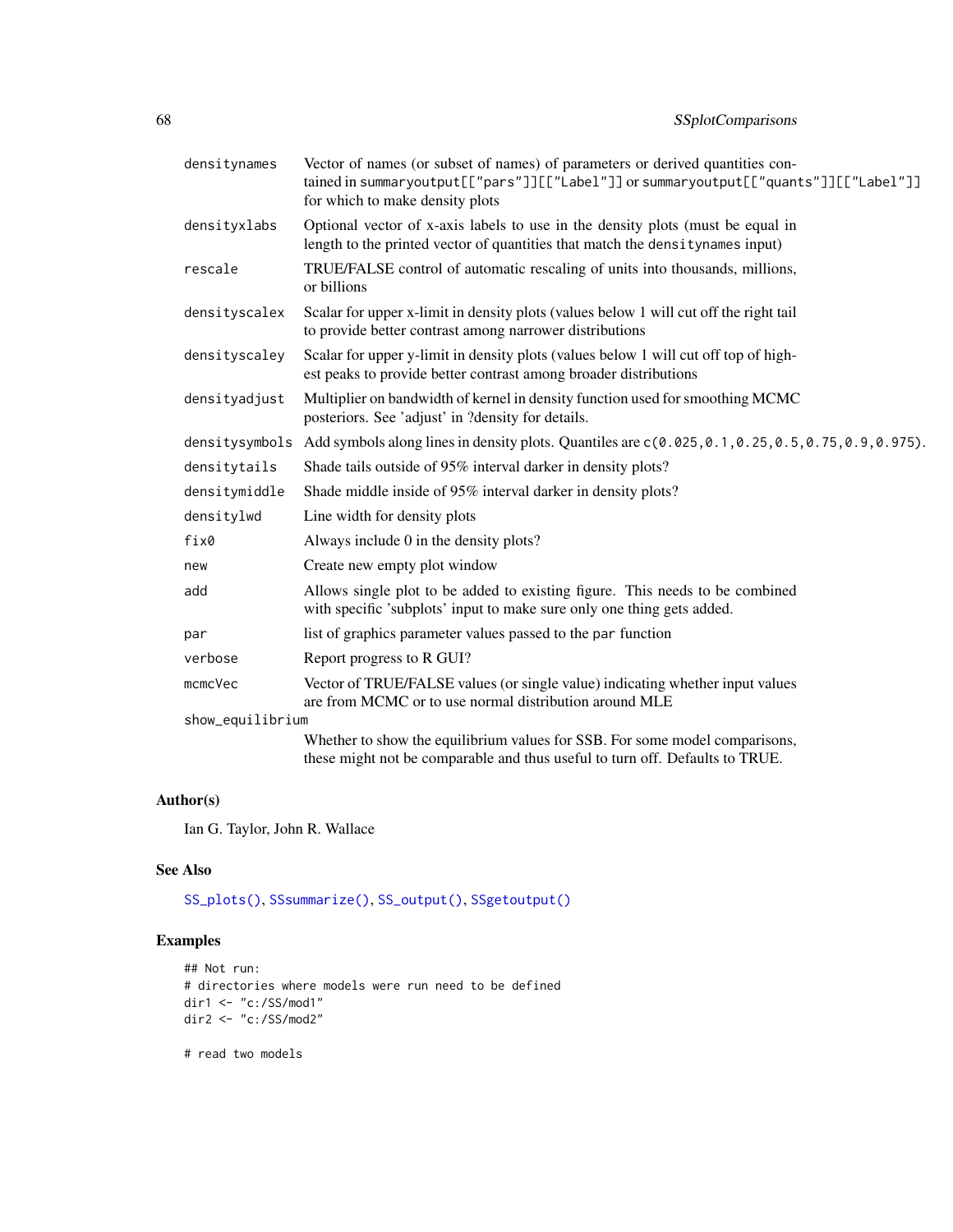# SSplotComps 69

```
mod1 <- SS_output(dir = dir1)
mod2 <- SS_output(dir = dir2)
# create list summarizing model results
mod.sum <- SSsummarize(list(mod1, mod2))
# plot comparisons
SSplotComparisons(mod.sum, legendlabels = c("First model", "Second model"))
# Example showing comparison of MLE to MCMC results where the mcmc would have
# been run in the subdirectory 'c:/SS/mod1/mcmc'
mod1 <- SS_output(dir = "c:/SS/mod1", dir.mcmc = "mcmc")
# pass the same model twice to SSsummarize in order to plot it twice
mod.sum <- SSsummarize(list(mod1, mod1))
# compare MLE to MCMC
SSplotComparisons(mod.sum,
  legendlabels = c("MCMC", "MLE"),
  mcmcVec = c(TRUE, FALSE)
)
## End(Not run)
```
SSplotComps *Plot composition data and fits.*

## Description

Plot composition data and fits from Stock Synthesis output. Multi-figure plots depend on make\_multifig.

## Usage

```
SSplotComps(
  replist,
  subplots = c(1:10, 21, 24),
  kind = "LEN",sizemethod = 1,
  aalyear = -1,
  aalbin = -1,
 plot = TRUE,
 print = FALSE,
  flects = "all",fleetnames = "default",
  sexes = "all",yupper = 0.4,
  datonly = FALSE,samplesizeplots = TRUE,
  compresidplots = TRUE,
  bub = FALSE,
```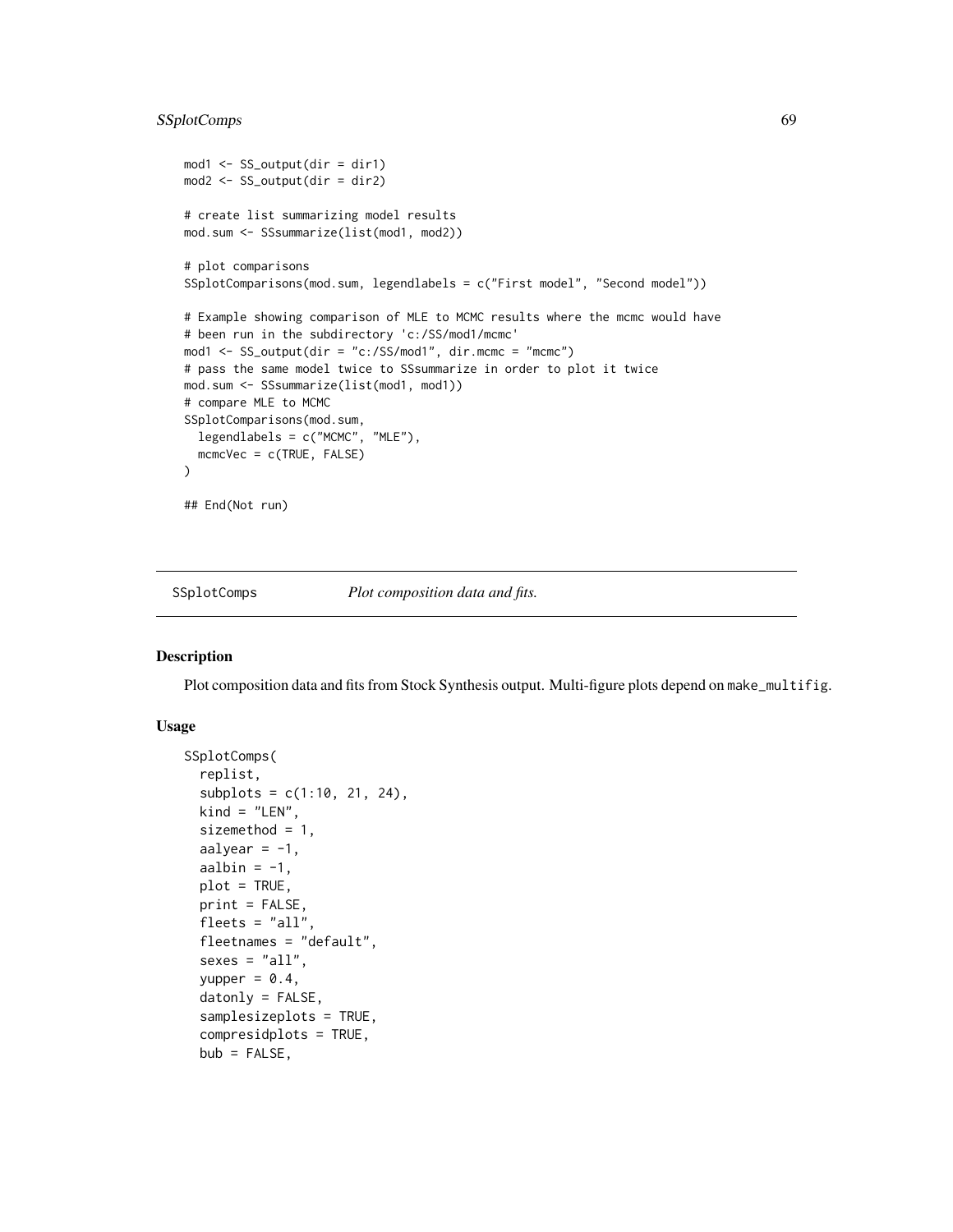```
showyears = TRUE,
showsampsize = TRUE,
showeffN = TRUE,
aggregates_by_mkt = FALSE,
sampsizeline = FALSE,
effNline = FALSE,
minnbubble = 3,
pntscalar = NULL,
scalebubbles = FALSE,
cexZ1 = 1.5,
bublegend = TRUE,
colvec = c(rgb(1, 0, 0, 0.7), rgb(0, 0, 1, 0.7), rgb(0.1, 0.1, 0.1, 0.7)),linescol = c(rgb(0, 0.5, 0, 0.7), rgb(0.8, 0, 0.7), rgb(0, 0.7), rgb(0, 0.7), rgb(0.0, 0.7)),xlas = 0,
ylas = NULL,
axis1 = NULL,axis2 = NULL,axis1labs = NULL,
sizebinlabs = NULL,
blue = rgb(0, 0, 1, 0.7),
red = rgb(1, 0, 0, 0.7),
pwidth = 6.5,
pheight = 6.5,
punits = "in",ptsize = 10,
res = 300,plotdir = "default",
cex.main = 1,
linepos = 1,
fitbar = FALSE,do.sqrt = TRUE,smooth = TRUE,cohortlines = c(),
labels = c("Length (cm)", "Age (yr)", "Year", "Observed sample size",
"Effective sample size", "Proportion", "cm", "Frequency", "Weight", "Length", "(mt)",
  "(numbers x1000)", "Stdev (Age)", "Conditional AAL plot, ", "Size bin"),
printmkt = TRUE,printsex = TRUE,
maxrows = 6,
maxcols = 4,
maxrows2 = 4,
maxcols2 = 4,
rows = 1,
cols = 1,
andre_{1} = c(3, 0, 3, 0),andrerows = 4,
fixdims = TRUE,
fixdims2 = FALSE,
```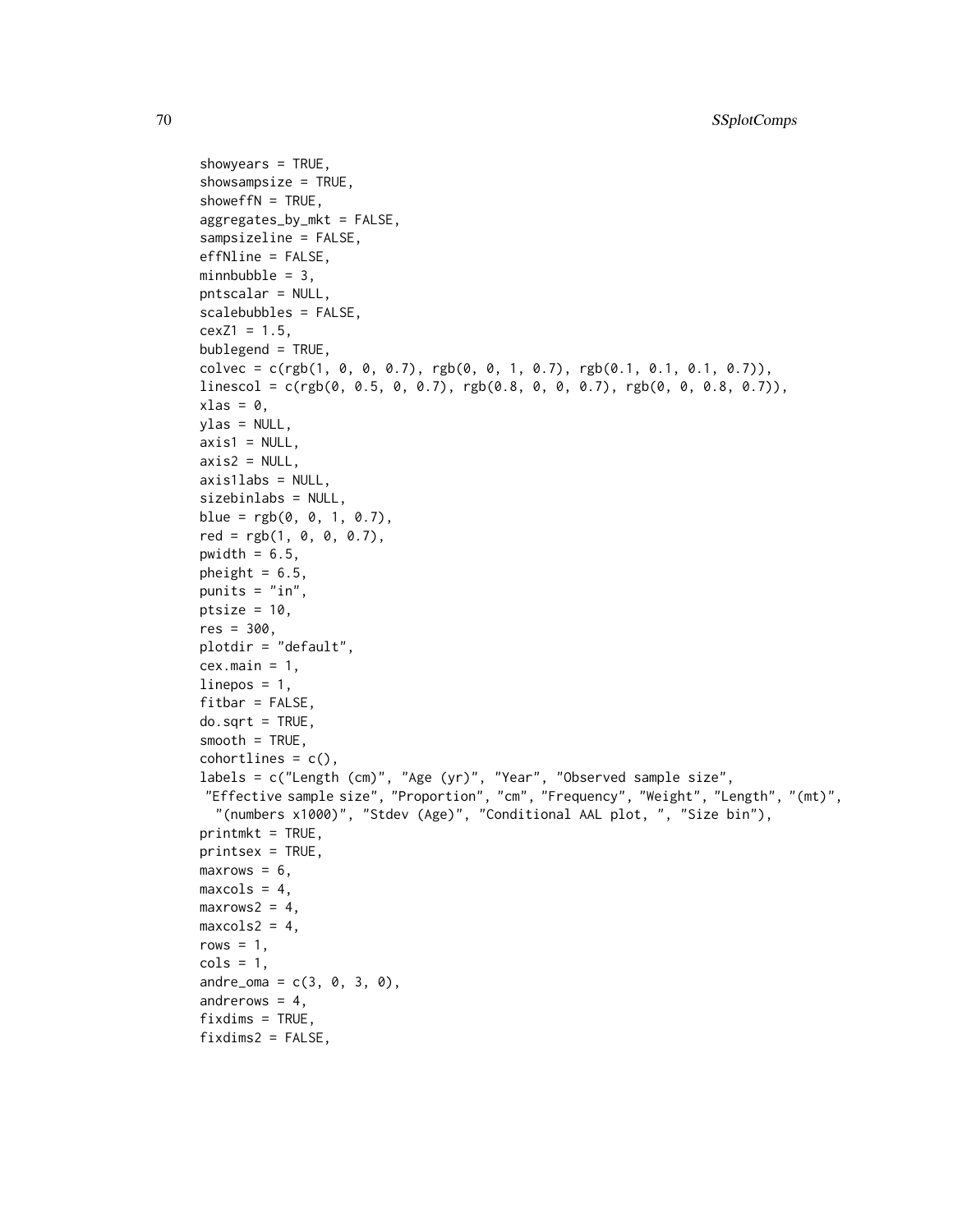# SSplotComps 71

```
maxneff = 5000,
  verbose = TRUE,
 scalebins = FALSE,
  addMeans = TRUE,
 mainTitle = FALSE,
  ...
)
```

| replist    | A list object created by SS_output().                                                                                                                                                                                                                             |
|------------|-------------------------------------------------------------------------------------------------------------------------------------------------------------------------------------------------------------------------------------------------------------------|
| subplots   | vector controlling which subplots to create Numbering of subplots is as follows,<br>where subplots 21 to 24 (aggregated across years) are provided first, and sub-<br>plots 1 to 10 are all repeated for each fleet                                               |
|            | • 1 index data by fleet                                                                                                                                                                                                                                           |
|            | • 1 multi-panel composition plot                                                                                                                                                                                                                                  |
|            | • 2 single panel bubble plot for numbers at length or age                                                                                                                                                                                                         |
|            | • 3 multi-panel bubble plots for conditional age-at-length                                                                                                                                                                                                        |
|            | • 4 multi-panel plot of fit to conditional age-at-length for specific years                                                                                                                                                                                       |
|            | • 5 Pearson residuals for A-L key                                                                                                                                                                                                                                 |
|            | • 6 multi-panel plot of point and line fit to conditional age-at-length for spe-<br>cific length bins                                                                                                                                                             |
|            | • 7 sample size plot                                                                                                                                                                                                                                              |
|            | • 8 TA1.8 Francis weighting plot                                                                                                                                                                                                                                  |
|            | • 9 TA1.8 Francis weighting plot for conditional data                                                                                                                                                                                                             |
|            | • 10 Andre's mean age and std. dev. in conditional AAL                                                                                                                                                                                                            |
|            | • 21 composition by fleet aggregating across years                                                                                                                                                                                                                |
|            | • 22 composition by fleet aggregating across years within each season                                                                                                                                                                                             |
|            | • 23 composition by fleet aggregating across seasons within a year                                                                                                                                                                                                |
|            | • 24 bubble plot comparison of length or age residuals                                                                                                                                                                                                            |
| kind       | indicator of type of plot can be "LEN", "SIZE", "AGE", "cond", "GSTAGE",<br>"GSTLEN", "L@A", or "W@A".                                                                                                                                                            |
| sizemethod | if kind = "SIZE" then this switch chooses which of the generalized size bin<br>methods will be plotted.                                                                                                                                                           |
| aalyear    | Years to plot multi-panel conditional age-at-length fits for all length bins; must<br>be in a "c(YYYY,YYYY)" format. Useful for checking the fit of a dominant<br>year class, critical time period, etc. Default=-1.                                              |
| aalbin     | The length bin for which multi-panel plots of the fit to conditional age-at-length<br>data will be produced for all years. Useful to see if growth curves are ok, or to<br>see the information on year classes move through the conditional data. Default=-<br>1. |
| plot       | plot to active plot device?                                                                                                                                                                                                                                       |
| print      | print to PNG files?                                                                                                                                                                                                                                               |
| fleets     | optional vector to subset fleets for which plots will be made                                                                                                                                                                                                     |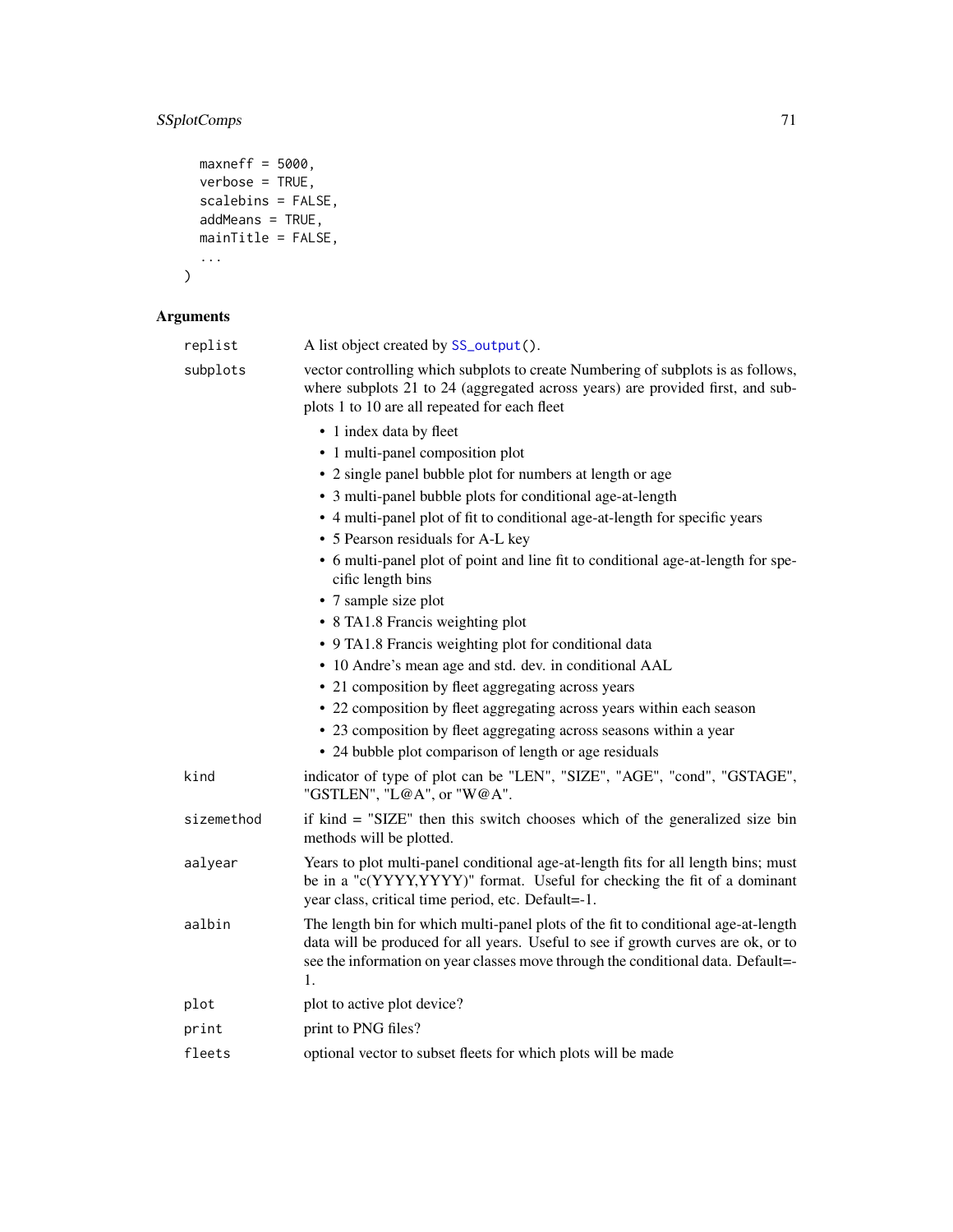| fleetnames        | optional vector of fleet names to put in the labels                                                                                                                                                                  |
|-------------------|----------------------------------------------------------------------------------------------------------------------------------------------------------------------------------------------------------------------|
| sexes             | which sexes to show plots for. Default="all" which will include males, females,<br>and unsexed. This option is not fully implemented for all plots.                                                                  |
| yupper            | upper limit on ymax for polygon/histogram composition plots                                                                                                                                                          |
| datonly           | make plots of data without fits?                                                                                                                                                                                     |
| samplesizeplots   |                                                                                                                                                                                                                      |
|                   | make sample size plots?                                                                                                                                                                                              |
|                   | compresidplots make plots of residuals for fit to composition data?                                                                                                                                                  |
| bub               | make bubble plot for numbers at age or size?                                                                                                                                                                         |
| showyears         | Add labels for years to sample size plots?                                                                                                                                                                           |
| showsampsize      | add sample sizes to plot                                                                                                                                                                                             |
| showeffN          | add effective sample sizes to plot                                                                                                                                                                                   |
| aggregates_by_mkt |                                                                                                                                                                                                                      |
|                   | separate plots of aggregates across years into different plots for each market<br>category (retained, discarded)?                                                                                                    |
| sampsizeline      | show line for input sample sizes on top of conditional age-at-length plots (TRUE/FALSE,<br>still in development)                                                                                                     |
| effNline          | show line for effective sample sizes on top of conditional age-at-length plots<br>(TRUE/FALSE, still in development)                                                                                                 |
| minnbubble        | number of unique x values before adding buffer. see ?bubble3 for more info.                                                                                                                                          |
| pntscalar         | This scalar defines the maximum bubble size for bubble plots. This option is<br>still available but a better choice is to use cexZ1 which allow the same scaling<br>throughout all plots.                            |
| scalebubbles      | scale data-only bubbles by sample size, not just proportion within sample? De-<br>fault=FALSE.                                                                                                                       |
| cexZ1             | Character expansion (cex) for point associated with value of 1.                                                                                                                                                      |
| bublegend         | Add legend with example bubble sizes to bubble plots.                                                                                                                                                                |
| colvec            | Vector of length 3 with colors for females, males, unsexed fish                                                                                                                                                      |
| linescol          | Color for lines on top of polygons                                                                                                                                                                                   |
| xlas              | label style (las) input for x-axis. Default 0 has horizontal labels, input 2 would<br>provide vertical lables.                                                                                                       |
| ylas              | label style (las) input for y-axis. Default NULL has horizontal labels when all<br>labels have fewer than 6 characters and vertical otherwise. Input 0 would force<br>vertical labels, and 1 would force horizontal. |
| axis1             | optional position of bottom axis values                                                                                                                                                                              |
| axis2             | optional position of left size axis values                                                                                                                                                                           |
| axis1labs         | optional vector of labels for axis1 (either NULL or needs to match length of<br>axis1)                                                                                                                               |
| sizebinlabs       | Vector of size bin labels corresponding to the generalized size frequency method                                                                                                                                     |
| blue              | What color to use for males in bubble plots (default is slightly transparent blue)                                                                                                                                   |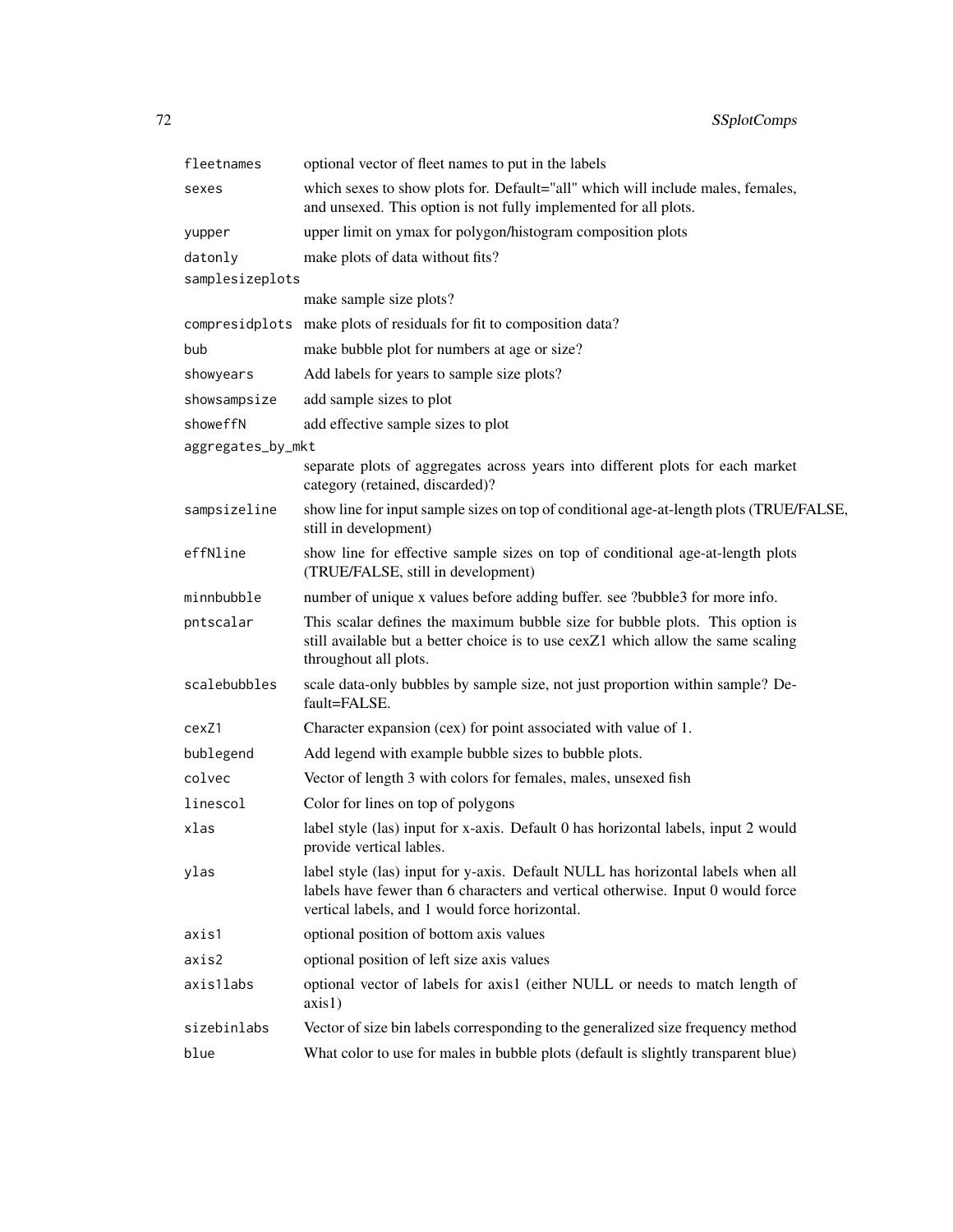# SSplotComps 73

| red         | What color to use for females in bubble plots (default is slightly transparent red)                                                                                                                                                           |
|-------------|-----------------------------------------------------------------------------------------------------------------------------------------------------------------------------------------------------------------------------------------------|
| pwidth      | Default width of plots printed to files in units of punits. The default is pwidth=6.5.                                                                                                                                                        |
| pheight     | Height of plots printed to png files in units of punits. Default is designed to<br>allow two plots per page, with pheight_tall used for plots that work best with<br>a taller format and a single plot per page.                              |
| punits      | Units for pwidth and pheight. Can be "px" (pixels), "in" (inches), "cm" (cen-<br>timeters), or "mm" (millimeters). The default is punits="in".                                                                                                |
| ptsize      | Point size for plotted text in plots printed to files (see help("png") in R for<br>details).                                                                                                                                                  |
| res         | Resolution of plots printed to files. The default is res = 300.                                                                                                                                                                               |
| plotdir     | directory where PNG files will be written. by default it will be the directory<br>where the model was run.                                                                                                                                    |
| cex.main    | character expansion parameter for plot titles                                                                                                                                                                                                 |
| linepos     | should lines be added before points (linepos=1) or after (linepos=2)?                                                                                                                                                                         |
| fitbar      | show fit to bars instead of points                                                                                                                                                                                                            |
| do.sqrt     | scale bubbles based on sqrt of size vector. see ?bubble3 for more info.                                                                                                                                                                       |
| smooth      | add loess smoother to observed vs. expected index plots and input vs. effective<br>sample size?                                                                                                                                               |
| cohortlines | optional vector of birth years for cohorts for which to add growth curves to<br>numbers at length bubble plots                                                                                                                                |
| labels      | vector of labels for plots (titles and axis labels)                                                                                                                                                                                           |
| printmkt    | show market categories in plot titles?                                                                                                                                                                                                        |
| printsex    | show sex in plot titles?                                                                                                                                                                                                                      |
| maxrows     | maximum (or fixed) number or rows of panels in the plot                                                                                                                                                                                       |
| maxcols     | maximum (or fixed) number or columns of panels in the plot                                                                                                                                                                                    |
| maxrows2    | maximum number of rows for conditional age at length plots                                                                                                                                                                                    |
| maxcols2    | maximum number of columns for conditional age at length plots                                                                                                                                                                                 |
| rows        | number or rows to return to as default for next plots to come or for single plots                                                                                                                                                             |
| cols        | number or cols to return to as default for next plots to come or for single plots                                                                                                                                                             |
| andre_oma   | Outer margins passed to Andre's multi-panel conditional age-at-length plots.                                                                                                                                                                  |
| andrerows   | Number of rows of Andre's conditional age-at-length plots within each page.<br>Default=3.                                                                                                                                                     |
| fixdims     | fix the dimensions at maxrows by maxcols or resize based on number of years<br>of data                                                                                                                                                        |
| fixdims2    | fix the dimensions at maxrows by maxcols in aggregate plots or resize based on<br>number of fleets                                                                                                                                            |
| maxneff     | the maximum value to include on plots of input and effective sample size. Occa-<br>sionally a calculation of effective N blows up to very large numbers, rendering<br>it impossible to observe the relationship for other data. Default=5000. |
| verbose     | return updates of function progress to the R GUI?                                                                                                                                                                                             |
|             |                                                                                                                                                                                                                                               |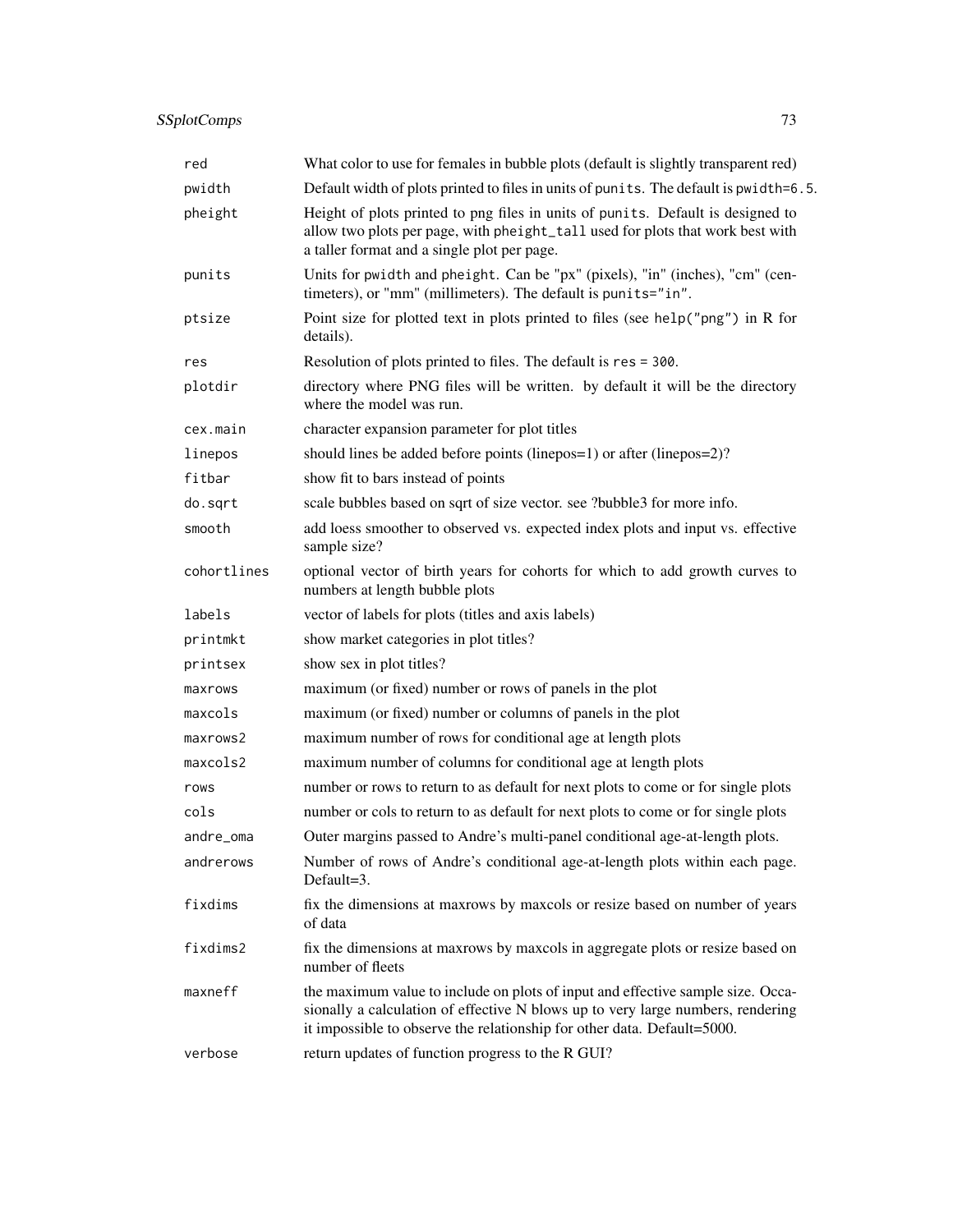| scalebins | Rescale expected and observed proportions by dividing by bin width for models<br>where bins have different widths? Caution!: May not work correctly in all cases. |
|-----------|-------------------------------------------------------------------------------------------------------------------------------------------------------------------|
| addMeans  | Add parameter means in addition to medians for MCMC posterior distributions<br>in which the median and mean differ.                                               |
| mainTitle | Logical indicating if a title for the plot should be produced                                                                                                     |
| $\ddots$  | additional arguments that will be passed to the par command in the make multifig()<br>function.                                                                   |

Ian Taylor

#### See Also

[SS\\_plots\(\)](#page-135-0), [make\\_multifig\(\)](#page-17-0)

SSplotData *Timeline of presence/absence of data by type, year, and fleet.*

## Description

Plot shows graphical display of what data is being used in the model. Some data types may not yet be included. Note, this is based on output from the model, not the input data file.

```
SSplotData(
  replist,
  plot = TRUE,
  print = FALSE,
  plotdir = "default",
  subplot = 1:2,fleetcol = "default",
  datatypes = "all",fleets = "all",fleetnames = "default",
  ghost = FALSE,pwidth = 6.5,
  pheight = 5,
 punits = "in",
  res = 300.
 ptsize = 10,
  cex.mainloop = 1,
  margins = c(5.1, 2.1, 2.1, 8.1),
  cex = 2,
  1wd = 12,
```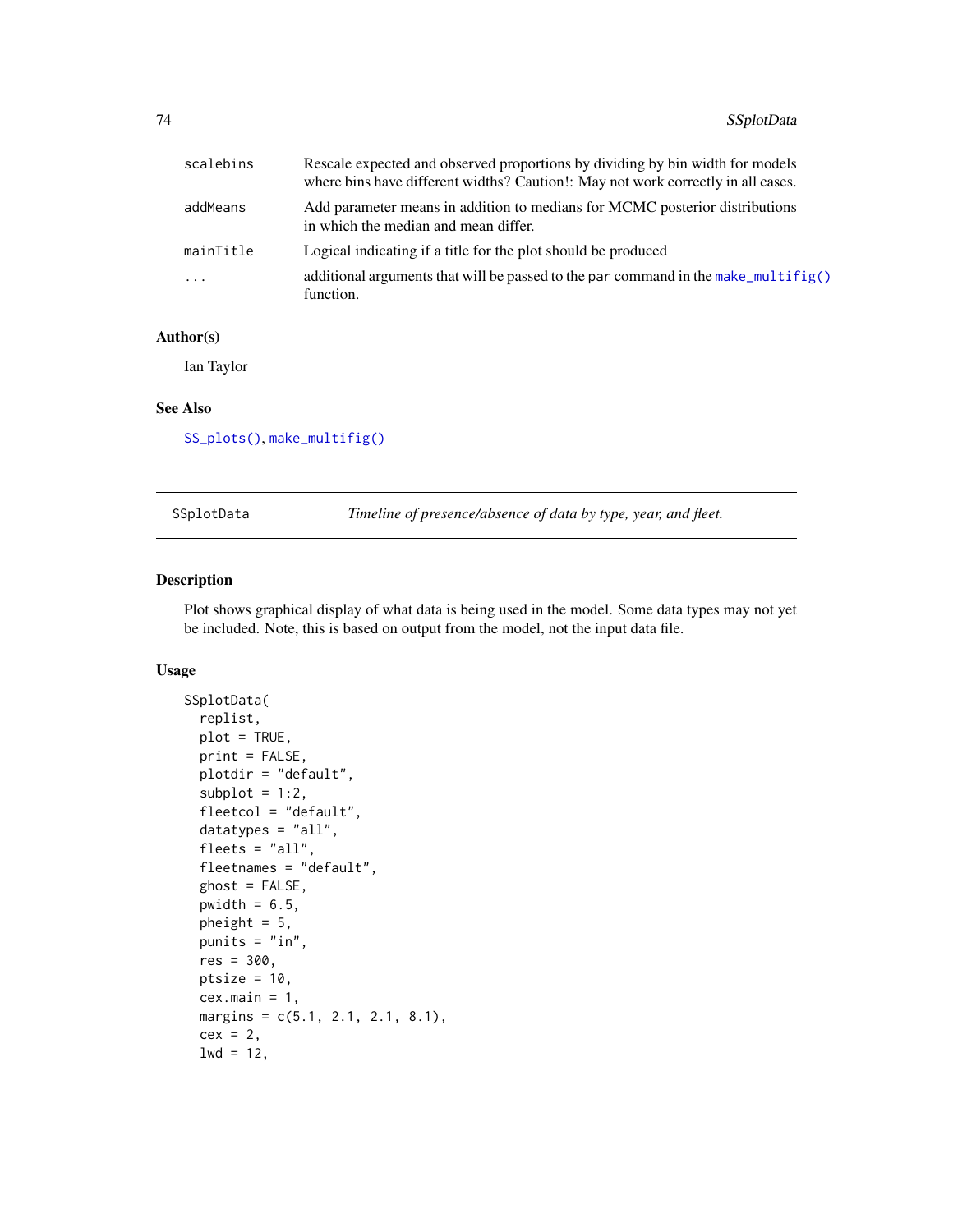# SSplotData 75

```
maxsize = 1,alphasize = 1,mainTitle = FALSE,verbose = TRUE
)
```

| replist    | A list object created by SS_output().                                                                                                                                                                                                                                                   |
|------------|-----------------------------------------------------------------------------------------------------------------------------------------------------------------------------------------------------------------------------------------------------------------------------------------|
| plot       | plot to active plot device?                                                                                                                                                                                                                                                             |
| print      | print to PNG files?                                                                                                                                                                                                                                                                     |
| plotdir    | directory where PNG files will be written. by default it will be the directory<br>where the model was run.                                                                                                                                                                              |
| subplot    | vector controlling which subplots to create Currently there are only 2 subplots:<br>• 1 equal size points showing presence/absence of data type by year/fleet<br>• 2 points scaled to indicate quantity or precision of data                                                            |
| fleetcol   | Either the string "default", or a vector of colors to use for each fleet. If tagging<br>data is included, an additional color needs to be added for the tag releases which<br>are not assigned to a fleet.                                                                              |
| datatypes  | Either the string "all", or a vector including some subset of the following: "catch",<br>"cpue", "lendbase", "sizedbase", "agedbase", "condbase", "ghostagedbase", "ghost-<br>condbase", "ghostlendbase", "ladbase", "wadbase", "mnwgt", "discard", "tagre-<br>lease", and "tagdbase1". |
| fleets     | Either the string "all", or a vector of numerical values, like $c(1,3)$ , listing fleets<br>or surveys to be included in the plot.                                                                                                                                                      |
| fleetnames | A vector of alternative names to use in the plot. By default the parameter names<br>in the data file are used.                                                                                                                                                                          |
| ghost      | TRUE/FALSE indicator for whether to show presence of composition data from<br>ghost fleets (data for which the fit is shown, but is not included in the likelihood<br>calculations).                                                                                                    |
| pwidth     | width of plot                                                                                                                                                                                                                                                                           |
| pheight    | height of plot                                                                                                                                                                                                                                                                          |
| punits     | units for PNG file                                                                                                                                                                                                                                                                      |
| res        | Resolution of plots printed to files. The default is res = 300.                                                                                                                                                                                                                         |
| ptsize     | point size for PNG file                                                                                                                                                                                                                                                                 |
| cex.main   | character expansion for plot titles                                                                                                                                                                                                                                                     |
| margins    | margins of plot (passed to par() function), which may need to be increased if<br>fleet names run off right-hand margin                                                                                                                                                                  |
| cex        | Character expansion for points showing isolated years of data                                                                                                                                                                                                                           |
| lwd        | Line width for lines showing ranges of years of data                                                                                                                                                                                                                                    |
| maxsize    | The size (cex) of the largest bubble in the datasize plot. Default is 1.                                                                                                                                                                                                                |
| alphasize  | The transparency of the bubbles in the datasize plot. Defaults to 1 (no trans-<br>parency). Useful for models with lots of overlapping points.                                                                                                                                          |
| mainTitle  | TRUE/FALSE switch to turn on/off the title on the plot.                                                                                                                                                                                                                                 |
| verbose    | report progress to R GUI?                                                                                                                                                                                                                                                               |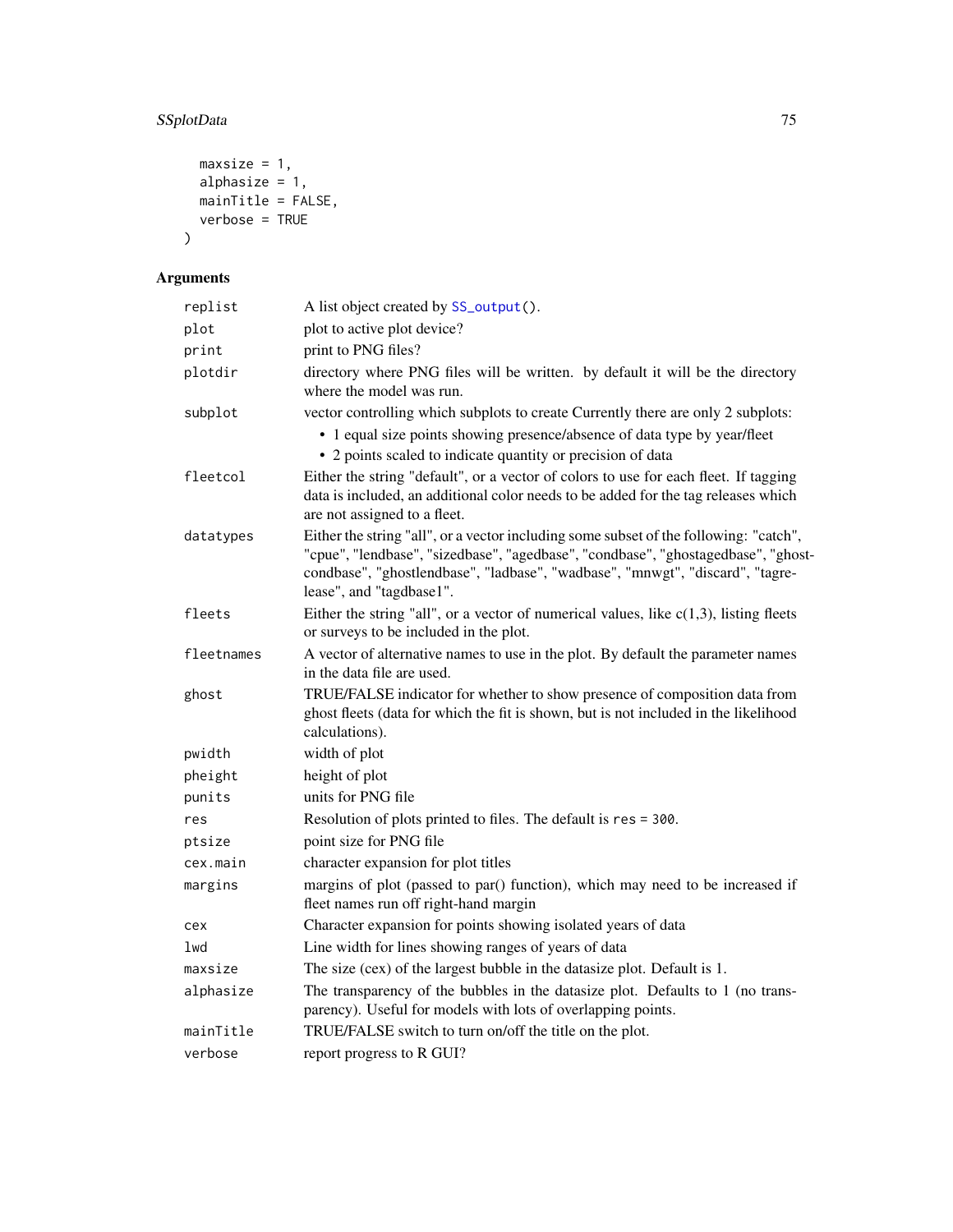Ian Taylor, Chantel Wetzel, Cole Monnahan

#### See Also

[SS\\_plots\(\)](#page-135-0), [SS\\_output\(\)](#page-131-0), [SS\\_readdat\(\)](#page-155-0)

SSplotDiscard *Plot fit to discard fraction.*

#### Description

Plot fit to discard fraction from Stock Synthesis output file.

## Usage

```
SSplotDiscard(
  replist,
  subplots = 1:2,
 plot = TRUE,
 print = FALSE,
 plotdir = "default",
  fleets = "all",fleetnames = "default",
  datplot = FALSE,
  labels = c("Year", "Discard fraction", "Total discards", "for"),
 yhi = 1,
 ymax = NULL,
  col1 = "blue",col2 = "black",pwidth = 6.5,
 pheight = 5,
 punits = "in",res = 300,
 ptsize = 10,
 cex.mainloop = 1,
  verbose = TRUE
)
```

| replist  | A list object created by SS_output().                                                                                                                          |
|----------|----------------------------------------------------------------------------------------------------------------------------------------------------------------|
| subplots | Vector of which plots to make $(1 = data \text{ only}, 2 = with fit)$ . If plotdat = FALSE<br>then subplot 1 is not created, regardless of choice of subplots. |
| plot     | Plot to active plot device?                                                                                                                                    |
| print    | Print to PNG files?                                                                                                                                            |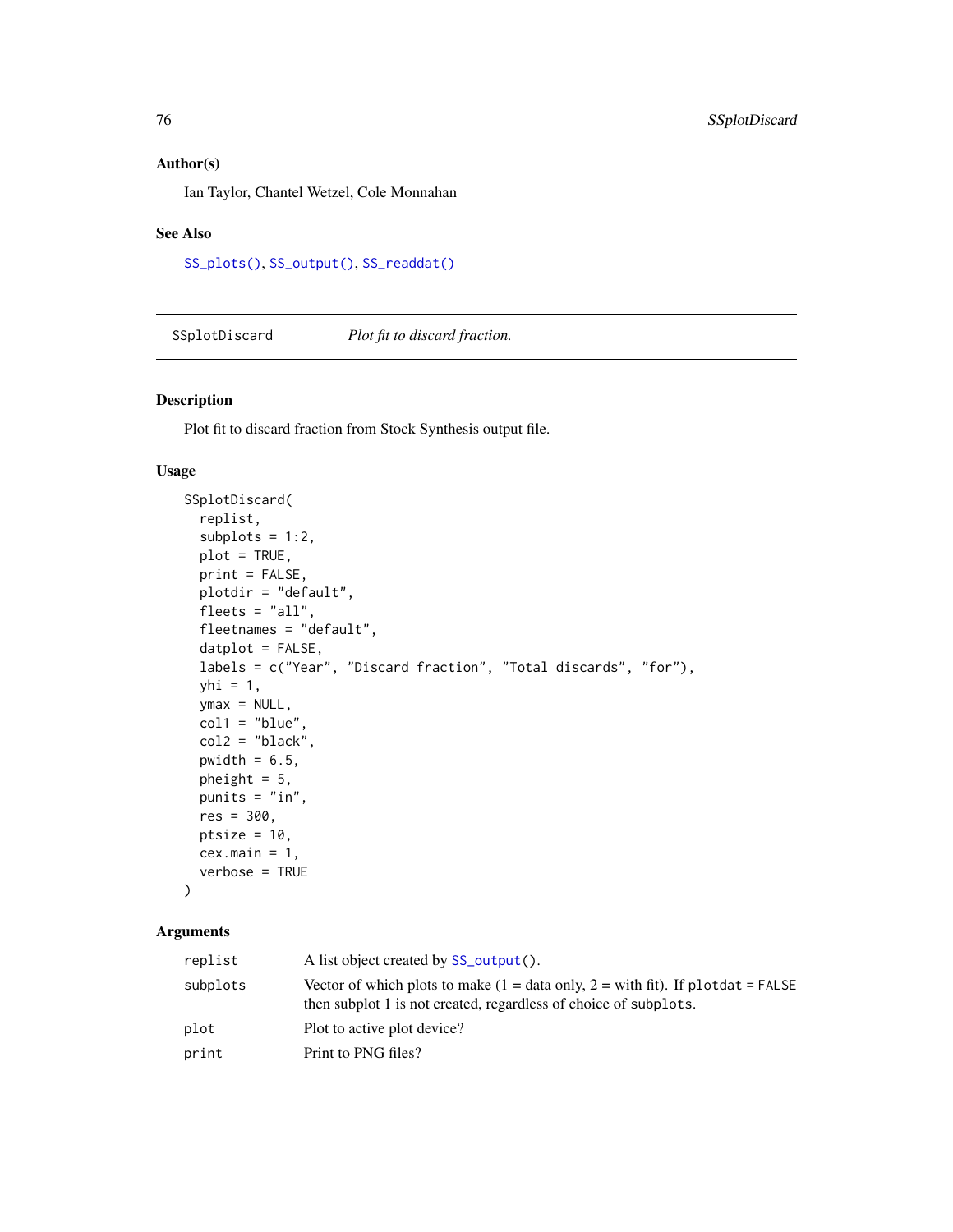| plotdir    | Directory where PNG files will be written. by default it will be the directory<br>where the model was run.                                                                                                                                               |
|------------|----------------------------------------------------------------------------------------------------------------------------------------------------------------------------------------------------------------------------------------------------------|
| fleets     | Optional vector to subset fleets for which plots will be made                                                                                                                                                                                            |
| fleetnames | Optional replacement for fleenames used in data file                                                                                                                                                                                                     |
| datplot    | Make data-only plot of discards? This can override the choice of subplots.                                                                                                                                                                               |
| labels     | Vector of labels for plots (titles and axis labels)                                                                                                                                                                                                      |
| yhi        | Maximum y-value which will always be included in the plot (all data included<br>regardless). Default = $1$ so that discard fractions are always plotted on a $0-1$<br>range, but total discard amounts which are greater than this value will exceed it. |
| ymax       | Optional maximum y-value to include (useful if upper tails on discard amounts<br>are very high)                                                                                                                                                          |
| col1       | First color to use in plot (for expected values)                                                                                                                                                                                                         |
| col2       | Second color to use in plot (for observations and intervals)                                                                                                                                                                                             |
| pwidth     | Width of plot                                                                                                                                                                                                                                            |
| pheight    | Height of plot                                                                                                                                                                                                                                           |
| punits     | Units for PNG file                                                                                                                                                                                                                                       |
| res        | Resolution of plots printed to files. The default is res = 300.                                                                                                                                                                                          |
| ptsize     | Point size for PNG file                                                                                                                                                                                                                                  |
| cex.main   | Character expansion for plot titles                                                                                                                                                                                                                      |
| verbose    | Report progress to R GUI?                                                                                                                                                                                                                                |

Ian G. Taylor, Ian J. Stewart, Robbie L. Emmet

# See Also

[SS\\_plots\(\)](#page-135-0)

SSplotDynamicB0 *Plot Dynamic B0*

# Description

Plots the spawning output with and without fishing mortality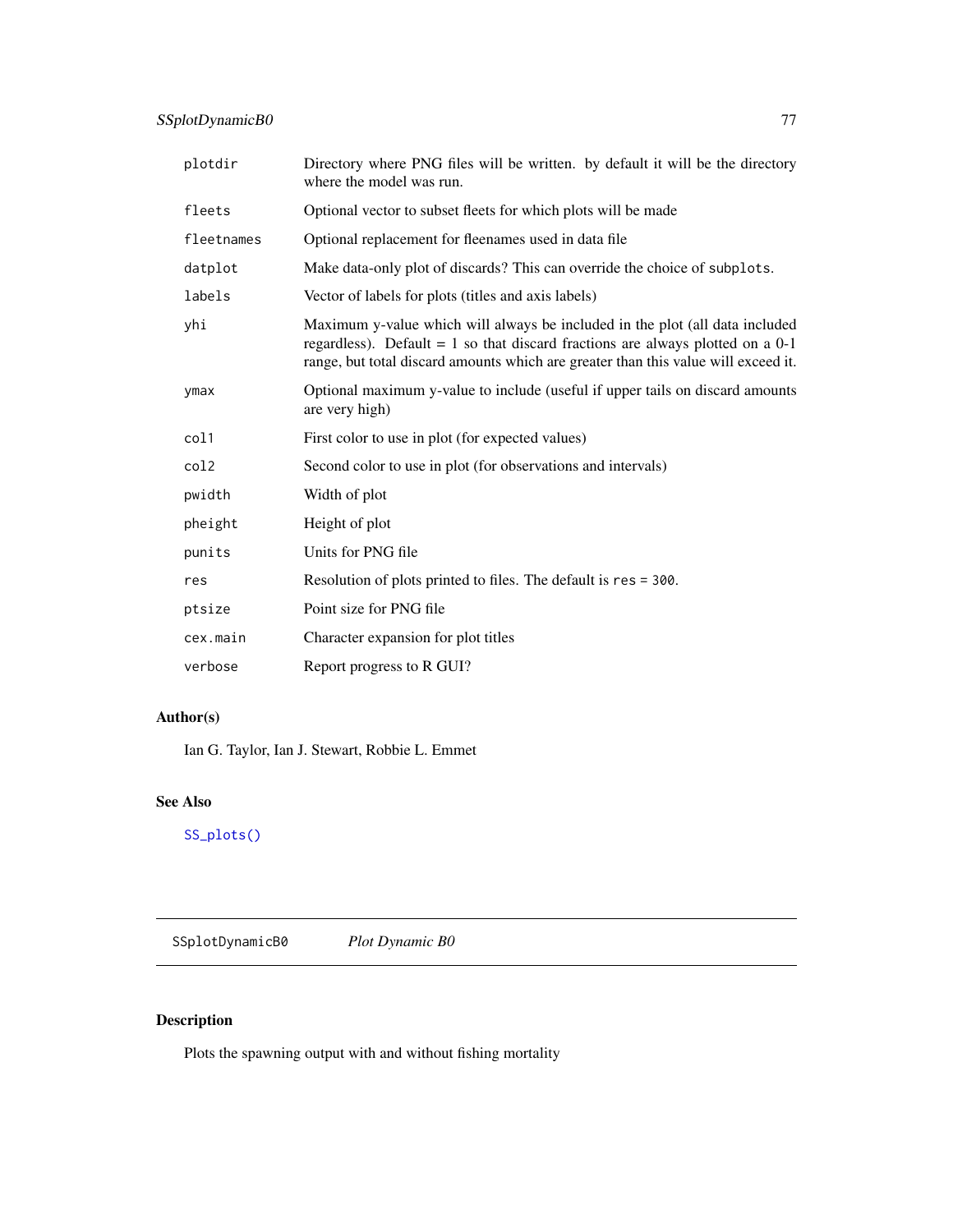## Usage

```
SSplotDynamicB0(
  replist,
 ylab = "Spawning biomass (mt)",
  equilibrium = TRUE,
  forecast = FALSE,
  yrs = "all",plot = TRUE,
 print = FALSE,
 plotdir = "default",
  verbose = TRUE,
 uncertainty = TRUE,
  legend = TRUE,legendlabels = c("equilibrium", "without fishing", "with fishing"),
  legendloc = "bottom",
  col = c("blue", "red"),lty = 1,
  1wd = 2,
  add = FALSE,
 pwidth = 6.5,
 pheight = 5,
 punits = "in",
 res = 300,
 ptsize = 10,
 mainTitle = FALSE,
 mar = NULL
\mathcal{L}
```

| replist     | A list object created by SS_output().                                                                                                                                                                                             |
|-------------|-----------------------------------------------------------------------------------------------------------------------------------------------------------------------------------------------------------------------------------|
| ylab        | Y-axis label. Default is "Spawning biomass (mt)" which is replaced by "Spawn-<br>ing output" for models with replist[["SpawnOutputUnits"]] == "numbers"                                                                           |
| equilibrium | Show equilibrium in plot? Applies whether "yrs" is specified or not.                                                                                                                                                              |
| forecast    | Show forecast years in plot? Only applies if $yrs = "all".$                                                                                                                                                                       |
| yrs         | Which years to include. Default "all" will show startyr to endyr $+1$ modified by<br>the arguments forecast.                                                                                                                      |
| plot        | Plot to active plot device?                                                                                                                                                                                                       |
| print       | Print to PNG files?                                                                                                                                                                                                               |
| plotdir     | Directory where PNG files will be written. By default it will be the directory<br>where the model was run.                                                                                                                        |
| verbose     | A logical value specifying if output should be printed to the screen.                                                                                                                                                             |
| uncertainty | Show 95% uncertainty intervals around point estimates? These intervals will<br>only appear when uncertainty in the dynamic B0 estimates is available via the<br>control file settings for "read specs for more stddev reporting". |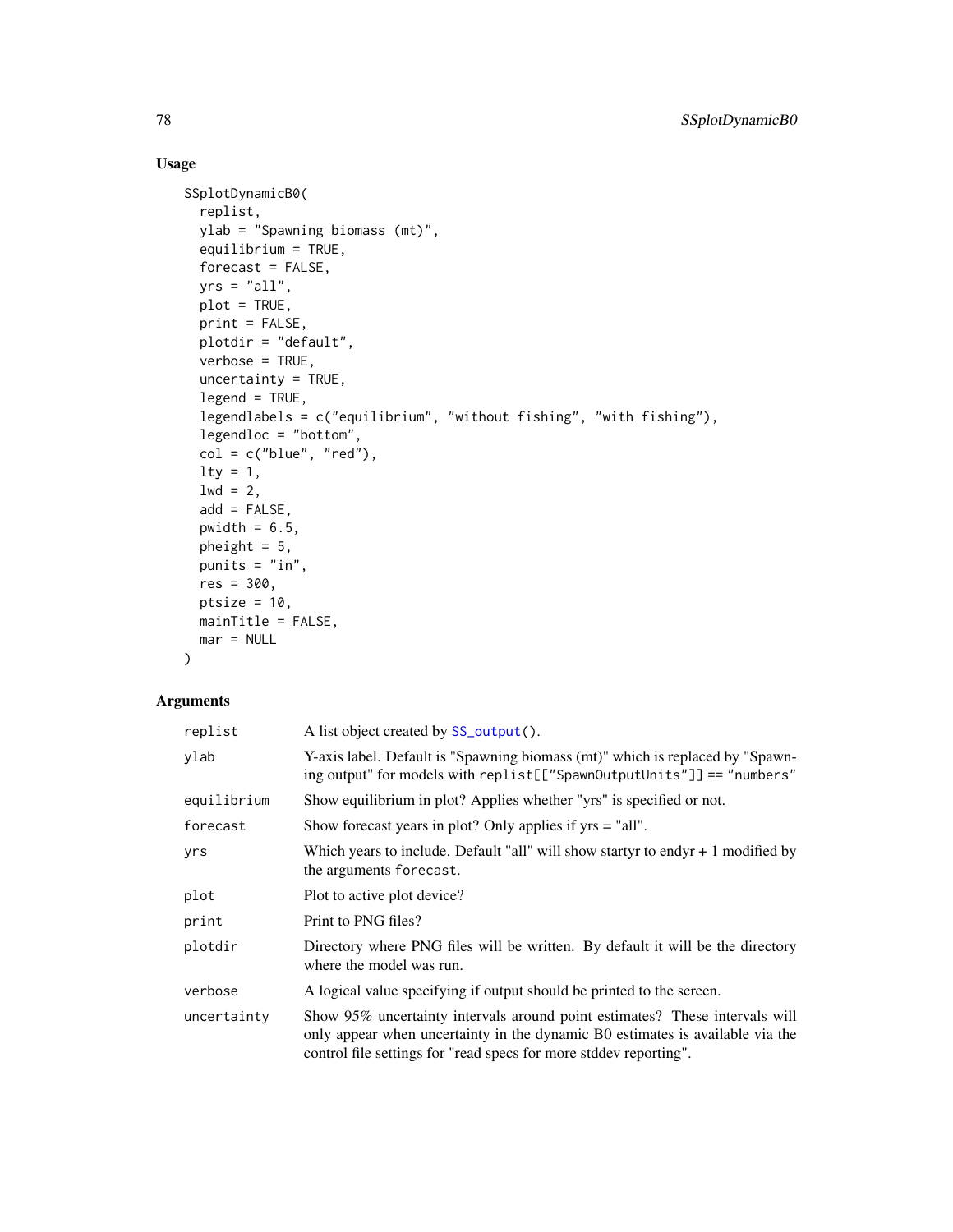| legend       | Add a legend?                                                                                                                                                                                                                                                                            |
|--------------|------------------------------------------------------------------------------------------------------------------------------------------------------------------------------------------------------------------------------------------------------------------------------------------|
| legendlabels | Character vector with labels for the unfished equilibrium point (if equilibrium<br>= TRUE) and the two lines showing spawning biomass or output without and with<br>fishing.                                                                                                             |
| legendloc    | Location of legend. Either a string like "topleft" or a vector of two numeric<br>values representing the fraction of the maximum in the $x$ and $y$ dimensions,<br>respectively. See help("legend") for more info on the string options.                                                 |
| col          | Optional vector of colors to be used for the two lines (single value will apply to<br>both lines).                                                                                                                                                                                       |
| lty          | Optional vector of line types to be used for the two lines (single value will apply<br>to both lines).                                                                                                                                                                                   |
| lwd          | Optional vector of line widths to be used for the two lines (single value will<br>apply to both lines).                                                                                                                                                                                  |
| add          | add to existing plot                                                                                                                                                                                                                                                                     |
| pwidth       | Default width of plots printed to files in units of punits. The default is pwidth=6.5.                                                                                                                                                                                                   |
| pheight      | Height of plots printed to png files in units of punits. Default is designed to<br>allow two plots per page, with pheight_tall used for plots that work best with<br>a taller format and a single plot per page.                                                                         |
| punits       | Units for pwidth and pheight. Can be "px" (pixels), "in" (inches), "cm" (cen-<br>timeters), or "mm" (millimeters). The default is punits="in".                                                                                                                                           |
| res          | Resolution of plots printed to files. The default is res = 300.                                                                                                                                                                                                                          |
| ptsize       | Point size for plotted text in plots printed to files (see help("png") in R for<br>details).                                                                                                                                                                                             |
| mainTitle    | Logical indicating if a title should be included at the top (not yet implemented<br>for all plots)                                                                                                                                                                                       |
| mar          | Either NULL to allow the default (which depends on whether the main title is<br>included or not) or a numerical vector of the form c(bottom, left, top, right)<br>which gives the number of lines of margin to be specified on the four sides of<br>the plot, which is passed to par (). |

Ian G. Taylor

# See Also

[SSplotTimeseries\(\)](#page-113-0)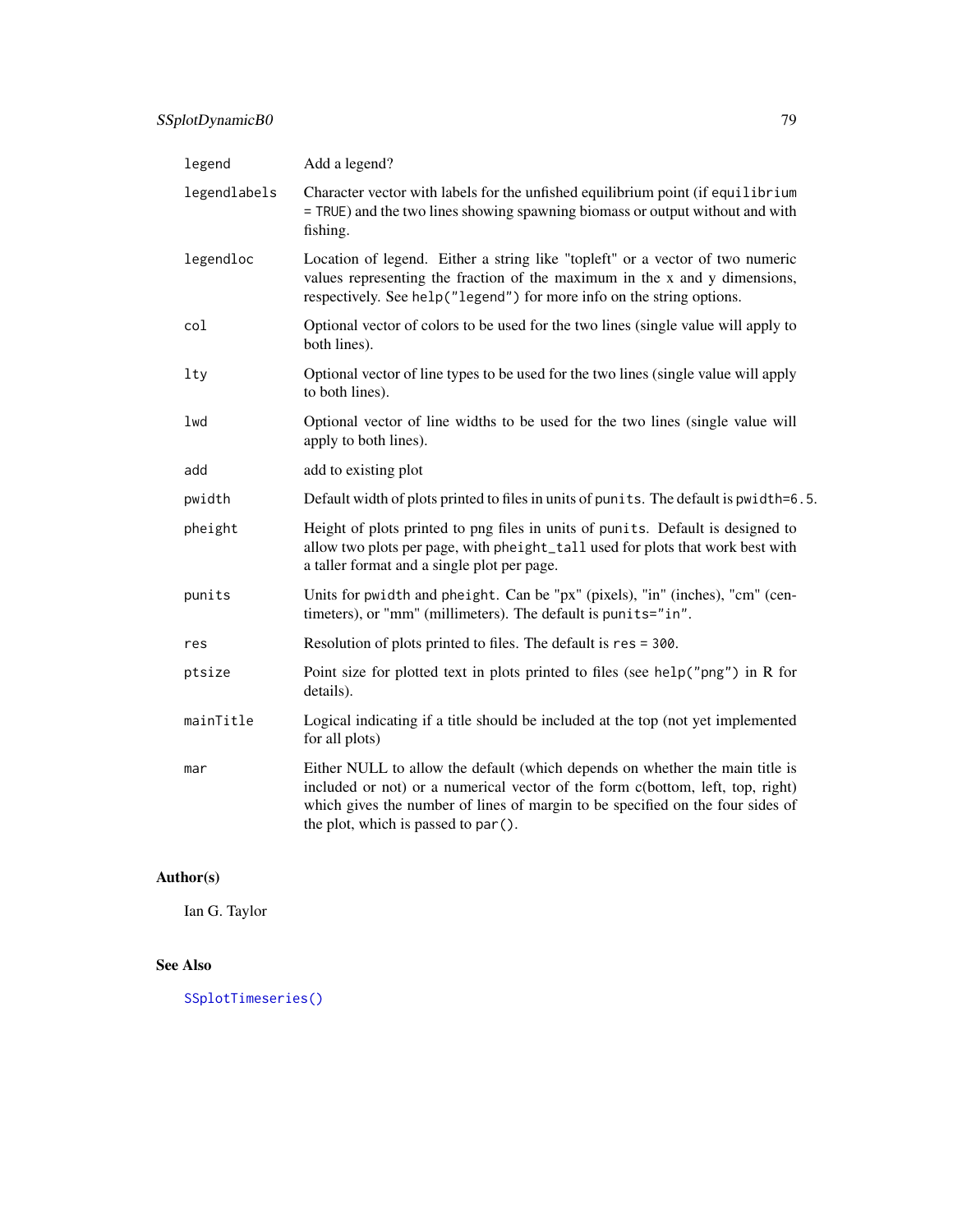#### Description

Plot indices of abundance with or without model fit as well as other diagnostic plots such as observed vs. expected index and plots related to time-varying catchability (if present).

```
SSplotIndices(
  replist,
  subplots = c(1:10, 12),
 plot = TRUE,
 print = FALSE,
  fleets = "all",
  fleetnames = "default",
  smooth = TRUE,
  add = FALSE,dot = TRUE,labels = c("Year", "Index", "Observed index", "Expected index", "Log index",
  "Log observed index", "Log expected index", "Standardized index", "Catchability (Q)",
    "Time-varying catchability", "Vulnerable biomass",
    "Catchability vs. vulnerable biomass", "Residual", "Deviation"),
  fleetcols = NULL,
  coll = "default",col2 = "default".col3 = "blue",col4 = "red",pch1 = 21,
  pch2 = 16,
  cex = 1,
  bg = "white",legend = TRUE,legendloc = "topright",
  seasnames = NULL,
  pwidth = 6.5,
  pheight = 5,
  punits = "in",res = 300,ptsize = 10,
  cex.mainloop = 1,
 mainTitle = FALSE,
 plotdir = "default",
 minyr = NULL,maxyr = NULL,maximum_ymax_ratio = Inf,
```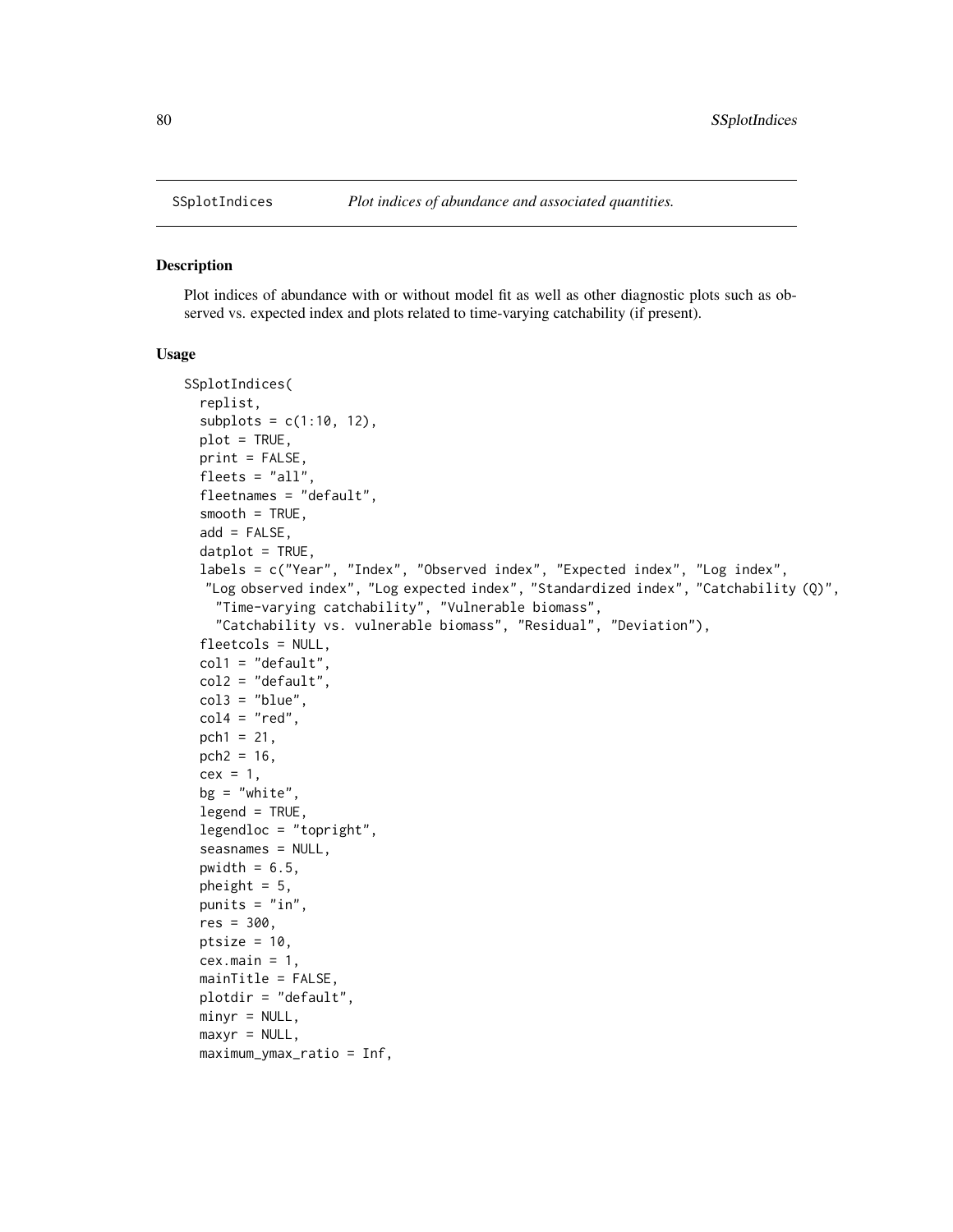```
show_input_uncertainty = TRUE,
verbose = TRUE,
...
```
 $\mathcal{L}$ 

| replist    | A list object created by SS_output().                                                                                                                                                      |
|------------|--------------------------------------------------------------------------------------------------------------------------------------------------------------------------------------------|
| subplots   | vector controlling which subplots to create Numbering of subplots is as follows,<br>where subplot 9 (comparison of all indices) is provided first:                                         |
|            | • 1 index data by fleet                                                                                                                                                                    |
|            | • 2 index data with fit by fleet                                                                                                                                                           |
|            | • 3 observed vs expected index values with smoother                                                                                                                                        |
|            | • 4 index data by fleet on a log scale (lognormal error only)                                                                                                                              |
|            | • 5 index data with fit by fleet on a log scale (lognormal error only)                                                                                                                     |
|            | • 6 log(observed) vs log(expected) with smoother (lognormal error only)                                                                                                                    |
|            | • 7 time series of time-varying catchability (only if actually time-varying)                                                                                                               |
|            | • 8 catchability vs. vulnerable biomass (if catchability is not constant)                                                                                                                  |
|            | • 9 comparison of all indices                                                                                                                                                              |
|            | • 10 index residuals based on total uncertainty                                                                                                                                            |
|            | • 11 index residuals based on input uncertainty (not currently provided)<br>• 12 index deviations (independent of index uncertainty)                                                       |
|            |                                                                                                                                                                                            |
| plot       | plot to active plot device?                                                                                                                                                                |
| print      | print to PNG files?                                                                                                                                                                        |
| fleets     | optional vector to subset fleets for which plots will be made                                                                                                                              |
| fleetnames | optional replacement for fleenames used in data file                                                                                                                                       |
| smooth     | add smoothed line to plots of observed vs. expected sample sizes                                                                                                                           |
| add        | add to existing plot (not yet implemented)                                                                                                                                                 |
| datplot    | make plot of data only?                                                                                                                                                                    |
| labels     | vector of labels for plots (titles and axis labels)                                                                                                                                        |
| fleetcols  | vector of colors for all fleets (including those with no index data)                                                                                                                       |
| col1       | vector of colors for points in each season for time series plot. Default is red<br>for single season models and a rainbow using the rich.colors.short function for<br>multiple seasons.    |
| col2       | vector of colors for points in each season for obs. vs. exp. plot. Default is blue<br>for single season models and a rainbow using the rich.colors.short function for<br>multiple seasons. |
| col3       | color of line showing expected index in time series plot. Default is blue.                                                                                                                 |
| col4       | color of smoother shown in obs. vs. exp. plots. Default is red.                                                                                                                            |
| pch1       | single value or vector of plotting characters (pch parameter) for time-series plots<br>of index fit. Default=21.                                                                           |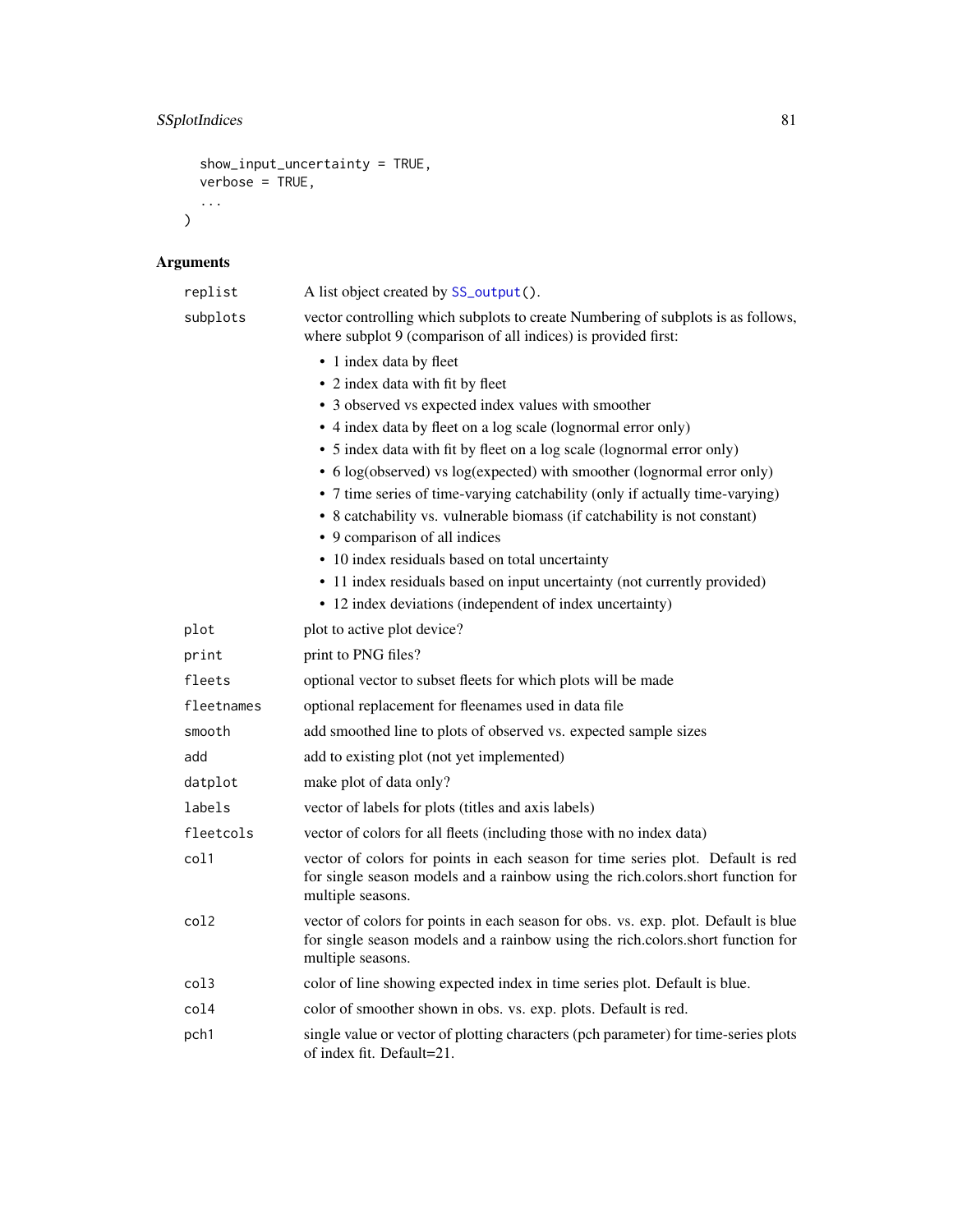| pch <sub>2</sub>       | single value or vector of plotting characters (pch parameter) for sample size plots<br>of index fit. Default=16.                                                                                                                                                                                                                               |  |
|------------------------|------------------------------------------------------------------------------------------------------------------------------------------------------------------------------------------------------------------------------------------------------------------------------------------------------------------------------------------------|--|
| cex                    | character expansion factor for points showing observed values. Default=1.                                                                                                                                                                                                                                                                      |  |
| bg                     | Background color for points with pch=21.                                                                                                                                                                                                                                                                                                       |  |
| legend                 | add a legend to seasonal colors (only for seasonal models)                                                                                                                                                                                                                                                                                     |  |
| legendloc              | add a legend to seasonal colors (default is "topright")                                                                                                                                                                                                                                                                                        |  |
| seasnames              | optional vector of names for each season to replace defaults if a legend is used                                                                                                                                                                                                                                                               |  |
| pwidth                 | width of plot                                                                                                                                                                                                                                                                                                                                  |  |
| pheight                | height of plot                                                                                                                                                                                                                                                                                                                                 |  |
| punits                 | units for PNG file                                                                                                                                                                                                                                                                                                                             |  |
| res                    | Resolution of plots printed to files. The default is res = 300.                                                                                                                                                                                                                                                                                |  |
| ptsize                 | point size for PNG file                                                                                                                                                                                                                                                                                                                        |  |
| cex.main               | character expansion for plot titles                                                                                                                                                                                                                                                                                                            |  |
| mainTitle              | switch which allows the plot title to be left off                                                                                                                                                                                                                                                                                              |  |
| plotdir                | directory where PNG files will be written. by default it will be the directory<br>where the model was run.                                                                                                                                                                                                                                     |  |
| minyr                  | First year to show in plot (for zooming in on a subset of values)                                                                                                                                                                                                                                                                              |  |
| maxyr                  | Last year to show in plot (for zooming in on a subset of values)                                                                                                                                                                                                                                                                               |  |
| maximum_ymax_ratio     |                                                                                                                                                                                                                                                                                                                                                |  |
|                        | Maximum allowed value for ymax (specified as ratio of y), which overrides any<br>value of ymax that is greater (default = $Inf$ )                                                                                                                                                                                                              |  |
| show_input_uncertainty |                                                                                                                                                                                                                                                                                                                                                |  |
|                        | Switch controlling whether to add thicker uncertainty interval lines indicating<br>the input uncertainty relative to the total uncertainty which may result from esti-<br>mating a parameter for extra standard deviations. This is only added for the plots<br>with index fit included (the data-only plots only show the input uncertainty). |  |
| verbose                | report progress to R GUI?                                                                                                                                                                                                                                                                                                                      |  |
| .                      | Extra arguments to pass to calls to plot                                                                                                                                                                                                                                                                                                       |  |

Ian Stewart, Ian Taylor, James Thorson

# See Also

[SS\\_plots\(\)](#page-135-0), [SS\\_output\(\)](#page-131-0)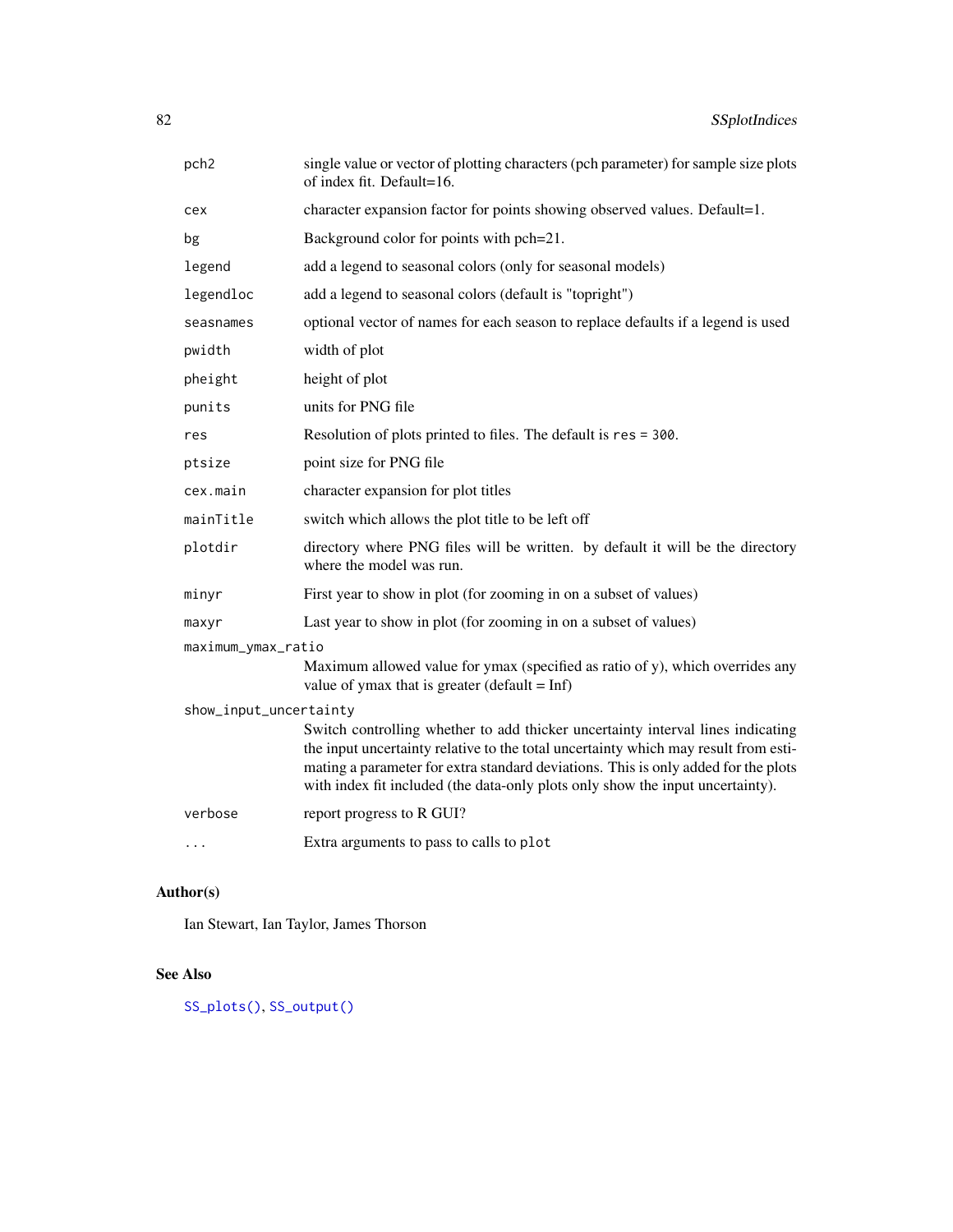SSplotMCMC\_ExtraSelex *Plot uncertainty around chosen selectivity ogive from MCMC.*

# Description

Plot uncertainty in selectivity from an MCMC output for whichever fleet/year was chosen in the optional extra "more stddev reporting"

# Usage

```
SSplotMCMC_ExtraSelex(
 post,
 add = FALSE,nsexes = 1,
 shift = 0,fleetname = "default",
  col = "blue"\mathcal{L}
```
# Arguments

| post      | A data frame containing either derived posteriors sso or a good subset of it. This<br>can be an element of the list created by the the SSgetMCMC() function. |
|-----------|--------------------------------------------------------------------------------------------------------------------------------------------------------------|
| add       | TRUE/FALSE option to add results to an existing plot.                                                                                                        |
| nsexes    | Number of sexes in the model (should match model values but is only used in<br>the title).                                                                   |
| shift     | Optional adjustment to the x values to avoid overlap of intervals when overplot-<br>ting on an existing plot.                                                |
| fleetname | Optional input to make the title better. Default will be something like "Fleet 1",<br>using the numbering from the model.                                    |
| col       | Color for points and lines.                                                                                                                                  |

## Author(s)

Ian Taylor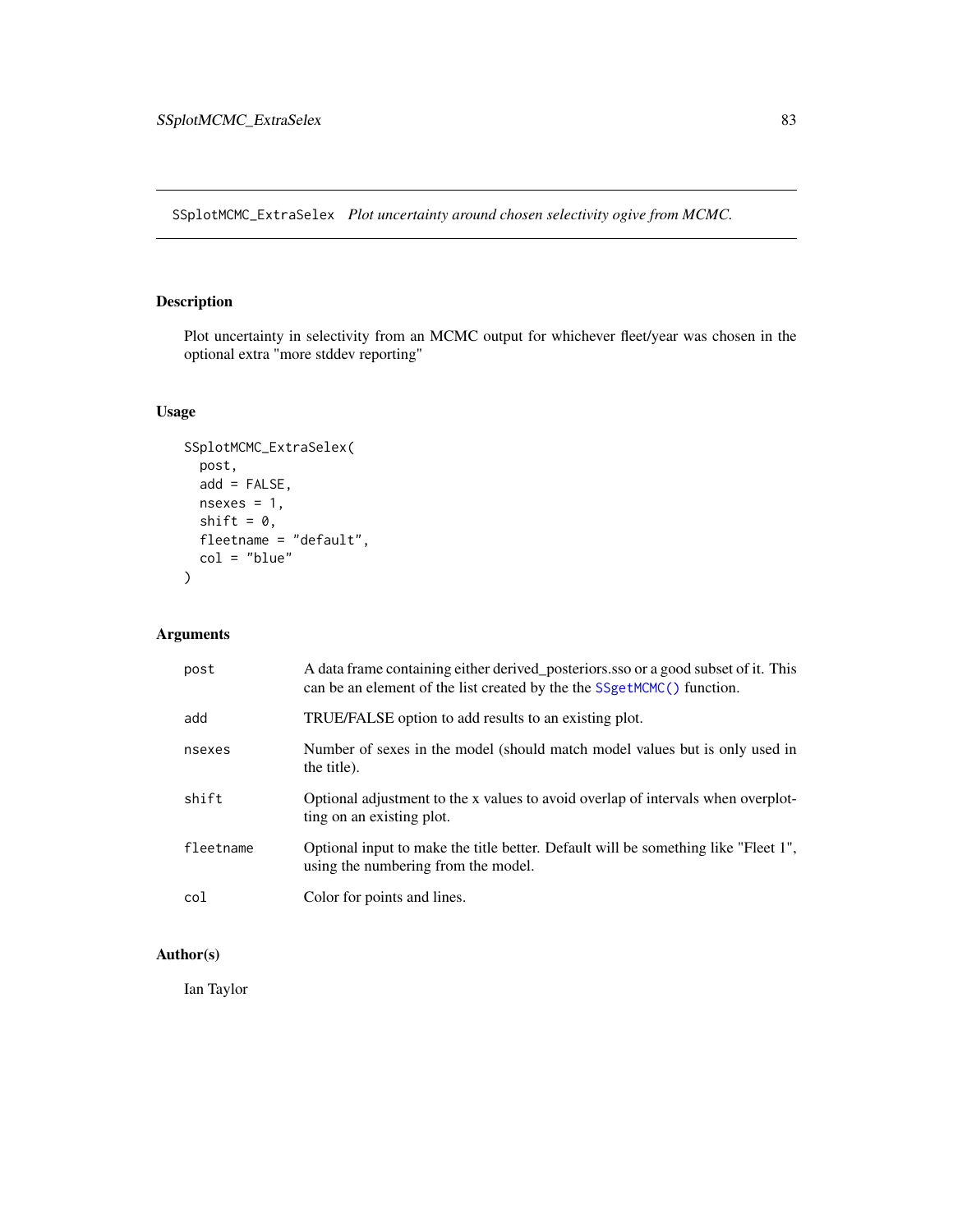## Description

Plot mean weight data and fits from Stock Synthesis output. Intervals are based on T-distributions as specified in model.

#### Usage

```
SSplotMnwt(
  replist,
  subplots = 1:2,ymax = NULL,
 plot = TRUE,
 print = FALSE,
  fleets = "all",
  fleetnames = "default",
  datplot = FALSE,
  labels = c("Year", "discard", "retained catch", "whole catch",
    "Mean individual body weight (kg)", "Mean weight in", "for"),
  coll = "blue",col2 = "black",pwidth = 6.5,
 pheight = 5,
 punits = "in",
 res = 300,
 ptsize = 10,
 cex.mainloop = 1,
 plotdir = "default",
  verbose = TRUE
)
```

| replist    | A list object created by SS_output().                                                                                                                                  |
|------------|------------------------------------------------------------------------------------------------------------------------------------------------------------------------|
| subplots   | Vector of which plots to make $(1 = data \text{ only}, 2 = with \text{ fit})$ . If plotdat = FALSE<br>then subplot 1 is not created, regardless of choice of subplots. |
| ymax       | Optional input to override default ymax value.                                                                                                                         |
| plot       | plot to active plot device?                                                                                                                                            |
| print      | print to PNG files?                                                                                                                                                    |
| fleets     | optional vector to subset fleets for which plots will be made                                                                                                          |
| fleetnames | optional replacement for fleenames used in data file                                                                                                                   |
| datplot    | Make data-only plot of discards? This can override the choice of subplots.                                                                                             |
| labels     | vector of labels for plots (titles and axis labels)                                                                                                                    |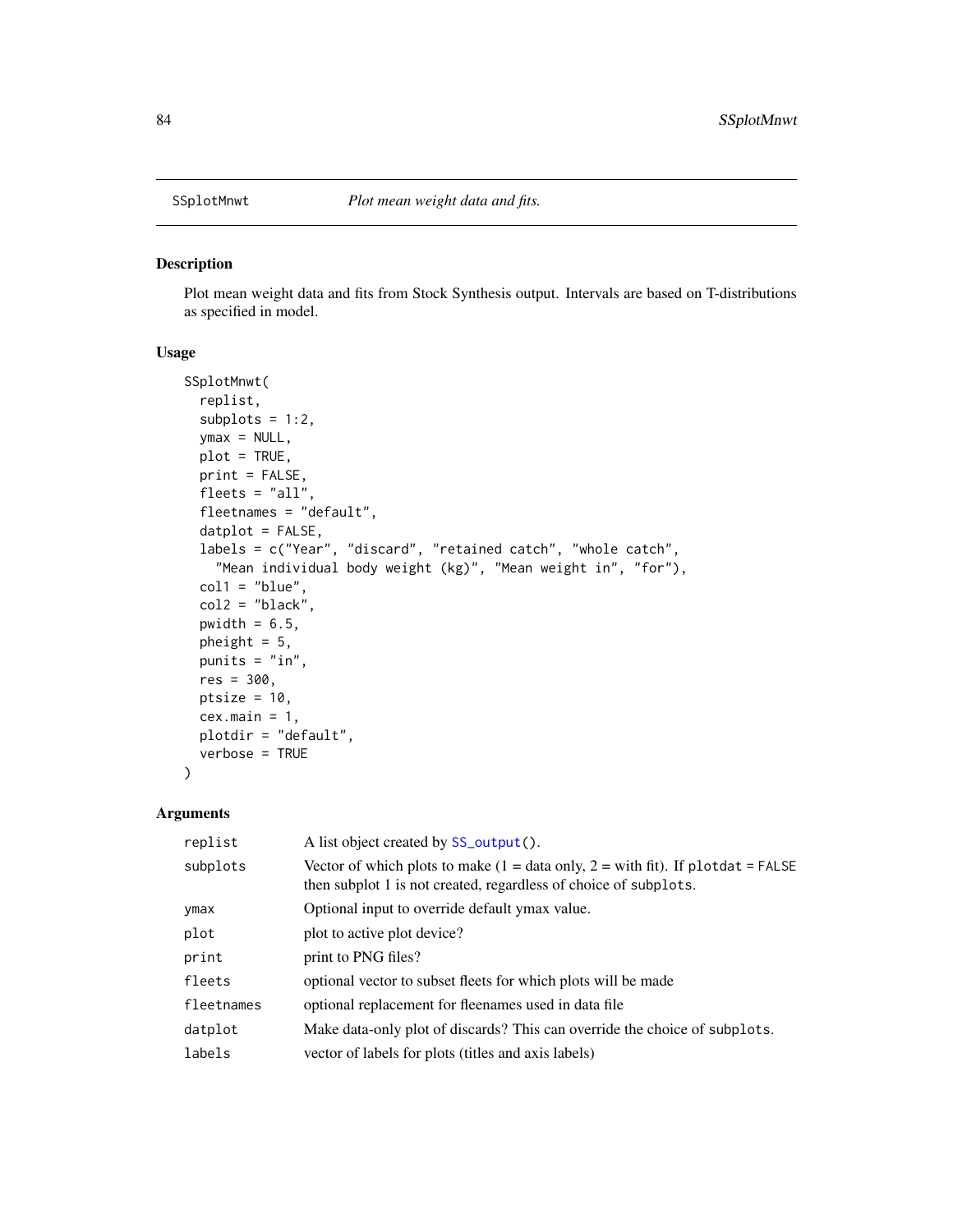## SSplotMovementMap 85

| col1     | first color to use in plot (for expected values)                                                           |
|----------|------------------------------------------------------------------------------------------------------------|
| col2     | second color to use in plot (for observations and intervals)                                               |
| pwidth   | width of plot                                                                                              |
| pheight  | height of plot                                                                                             |
| punits   | units for PNG file                                                                                         |
| res      | Resolution of plots printed to files. The default is res = 300.                                            |
| ptsize   | point size for PNG file                                                                                    |
| cex.main | character expansion for plot titles                                                                        |
| plotdir  | directory where PNG files will be written. by default it will be the directory<br>where the model was run. |
| verbose  | report progress to R GUI?                                                                                  |

## Author(s)

Ian Taylor, Ian Stewart

#### See Also

[SS\\_plots\(\)](#page-135-0), [SS\\_output\(\)](#page-131-0)

SSplotMovementMap *Show movement rates on a map.*

## Description

Make a map with colored spatial cells and add arrows representing movement rates between cells.

```
SSplotMovementMap(
  replist = NULL,
  xlim,
 ylim,
 polygonlist,
 colvec,
  land = "grey",
  xytable = NULL,
 moveage = 5,
 moveseas = 1,
 lwdscale = 5,
  legend = TRUE,
  title = NULL,
 areanames = NULL,
  cex = 1\mathcal{E}
```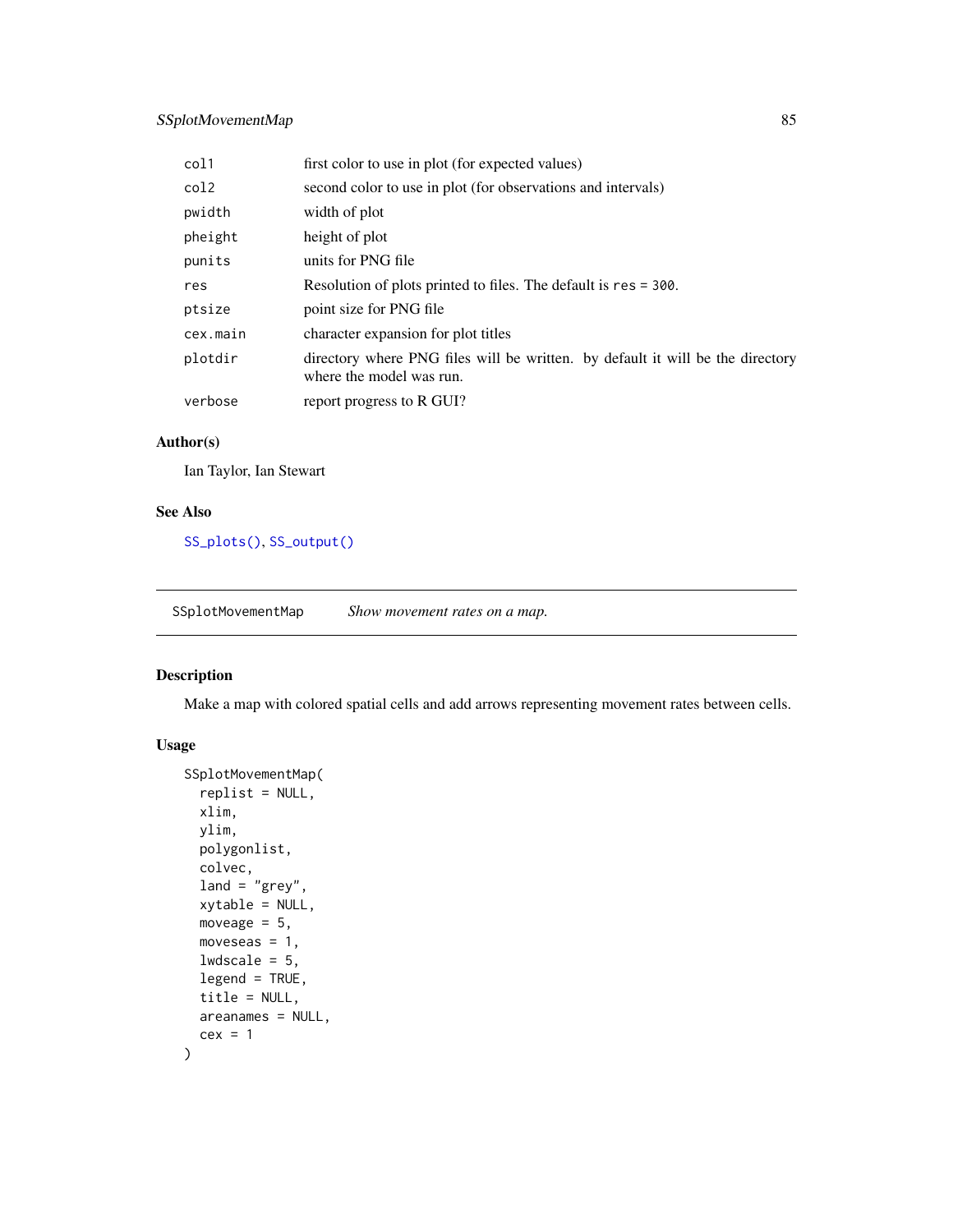| replist     | A list object created by SS_output().                                                                                                                                                                                                                    |
|-------------|----------------------------------------------------------------------------------------------------------------------------------------------------------------------------------------------------------------------------------------------------------|
| xlim        | range of longitude values in the map                                                                                                                                                                                                                     |
| ylim        | range of latitude values in the map                                                                                                                                                                                                                      |
| polygonlist | a list of data frames, each with two columns representing the longitude and<br>latitude values of the colored polygons. The order of elements in the list should<br>match the numbering of areas in the SS model.                                        |
| colvec      | vector of colors for each polygon (if replist is provided)                                                                                                                                                                                               |
| land        | color of landmasses in the map                                                                                                                                                                                                                           |
| xytable     | data frame of latitude and longitude values which will be connected by the ar-<br>rows representing movement rates. The order should match the order of areas<br>in polygonlist and in the SS model. Not necessary if no arrows are shown on<br>the map. |
| moveage     | age for which movement rates will be represented                                                                                                                                                                                                         |
| moveseas    | season for which movement rates will be represented                                                                                                                                                                                                      |
| lwdscale    | scaling factor for arrows in the plot. The largest rate of movement shown will<br>be scaled to have a line width equal to this value.                                                                                                                    |
| legend      | add a legend to show the movement rate associated with the widest arrows                                                                                                                                                                                 |
| title       | optional title to be added above map                                                                                                                                                                                                                     |
| areanames   | optional vector of names to be shown on map at coordinates matching xytable<br>values                                                                                                                                                                    |
| cex         | character expansion to apply to text shown by areanames (if used)                                                                                                                                                                                        |

## Note

Inspired by plots of MULTIFAN-CL movement patterns presented by Adam Langley

# Author(s)

Ian Taylor

# See Also

[SS\\_output\(\)](#page-131-0), [SSplotMovementRates\(\)](#page-86-0)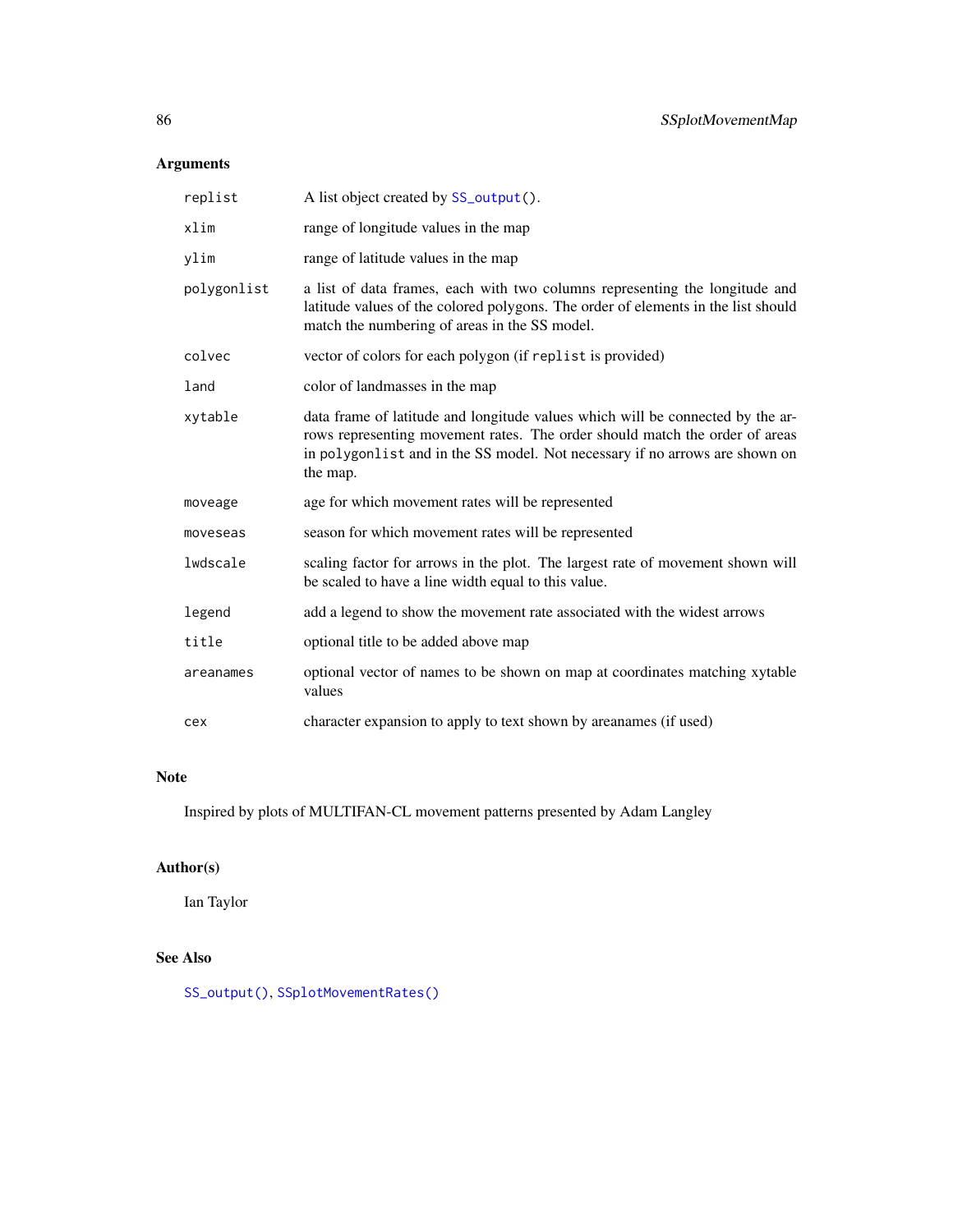<span id="page-86-0"></span>SSplotMovementRates *Plot movement rates from model output*

#### Description

Plots estimated movement rates in final year for each area/season with movement as reported in Report.sso. If movement is time-varying, an additional figure shows pattern across years (if the MGparm\_By\_Year\_after\_adjustments table (report:7) is available in the Report.sso file)

#### Usage

```
SSplotMovementRates(
  replist,
 plot = TRUE,
 print = FALSE,
  subplots = 1:2,
 plotdir = "default",
  colvec = "default",
 ylim = "default",
  legend = TRUE,legendloc = "topleft",
 moveseas = "all",min.move.age = 0.5,
 pwidth = 6.5,
 pheight = 5,
 punits = "in",
 res = 300,
 ptsize = 10,
 cex.main = 1,
  verbose = TRUE
\mathcal{E}
```

| replist   | A list object created by SS_output().                                                                                                                   |
|-----------|---------------------------------------------------------------------------------------------------------------------------------------------------------|
| plot      | plot to active plot device?                                                                                                                             |
| print     | print to PNG files?                                                                                                                                     |
| subplots  | which subplots to create.                                                                                                                               |
| plotdir   | where to put the plots (uses model directory by default)                                                                                                |
| colvec    | vector of colors for each movement rate in the plot                                                                                                     |
| ylim      | optional input for y range of the plot. By default plot ranges from 0 to $10\%$<br>above highest movement rate (not including fish staying in an area). |
| legend    | add a legend designating which color goes with which pair of areas?                                                                                     |
| legendloc | location passed to legend function (if used)                                                                                                            |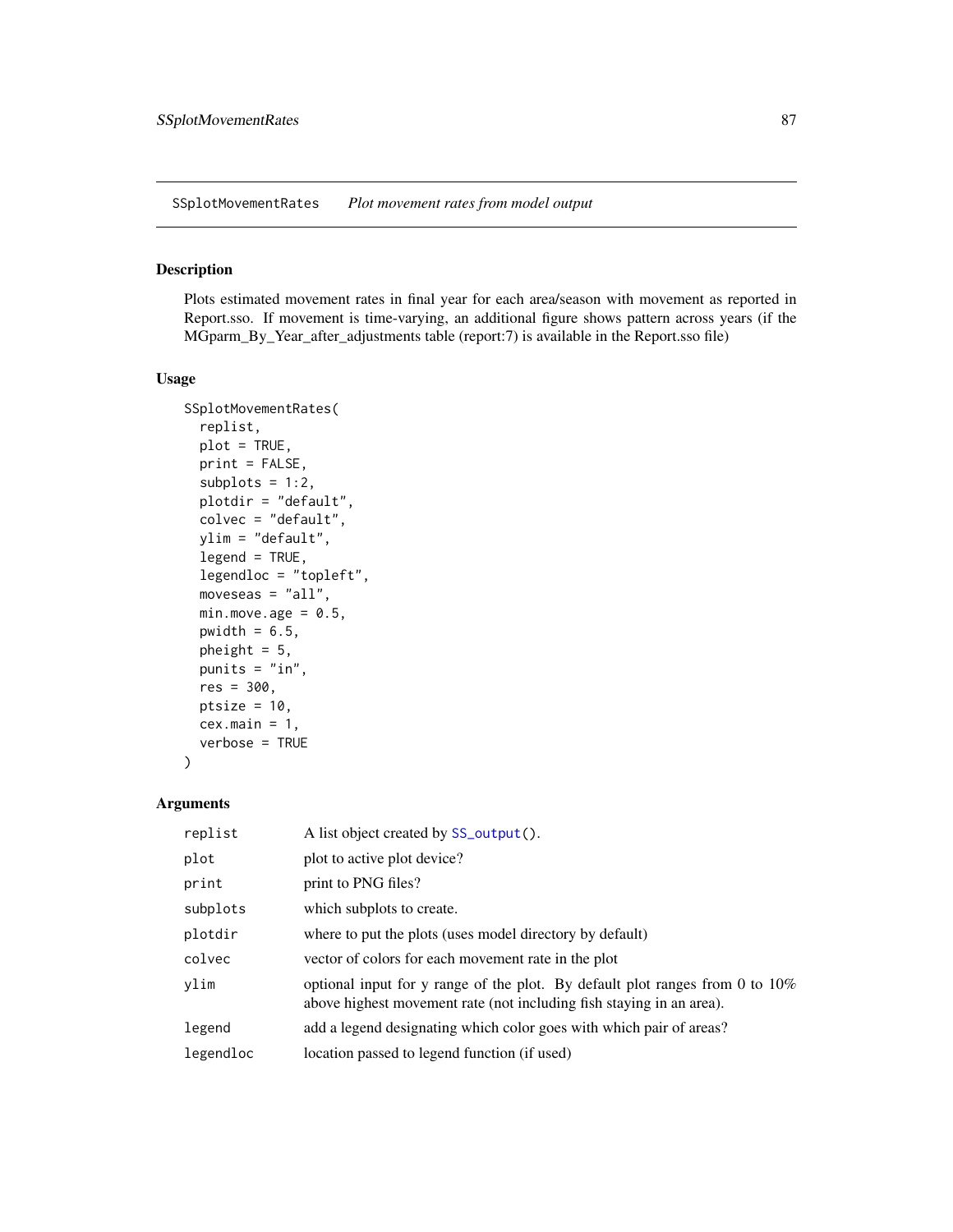| moveseas     | choice of season for which movement rates are shown             |
|--------------|-----------------------------------------------------------------|
| min.move.age | Minimum age of movement (in future will come from Report file)  |
| pwidth       | width of plot                                                   |
| pheight      | height of plot                                                  |
| punits       | units for PNG file                                              |
| res          | Resolution of plots printed to files. The default is res = 300. |
| ptsize       | point size for PNG file                                         |
| cex.main     | Character expansion parameter for plot titles                   |
| verbose      | Print information on function progress.                         |

Ian Taylor

#### See Also

[SS\\_output\(\)](#page-131-0), [SSplotMovementRates\(\)](#page-86-0),

## Examples

```
## Not run:
SSplotMovementRates(myreplist)
```
## End(Not run)

SSplotNumbers *Plot numbers-at-age related data and fits.*

## Description

Plot numbers-at-age related data and fits from Stock Synthesis output. Plots include bubble plots, mean age, equilibrium age composition, sex-ratio, and ageing imprecision patterns.

```
SSplotNumbers(
  replist,
  subplots = c(1:10),
 plot = TRUE,
 print = FALSE,
  numbers. unit = 1000,areas = "all",areanames = "default",
 areacols = "default",
  pntscalar = 2.6,
```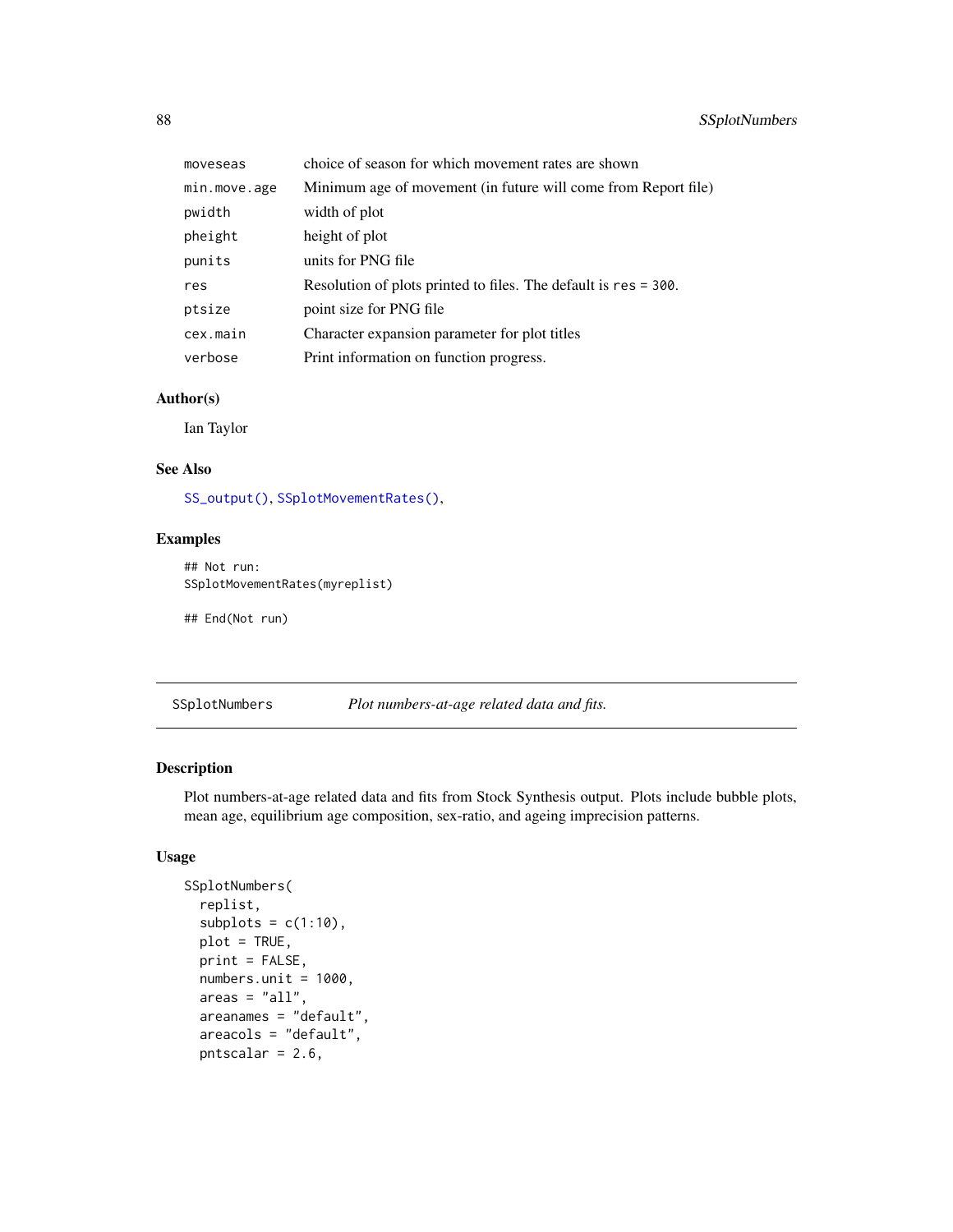```
bub.bg = gray(0.5, alpha = 0.5),
bublegend = TRUE,
period = c("B", "M"),
meanlines = TRUE,
add = FALSE,labels = c("Year", "Age", "True age (yr)", "SD of observed age (yr)",
  "Mean observed age (yr)", "Mean age (yr)", "mean age in the population",
  "Ageing imprecision", "Numbers at age at equilibrium",
 "Equilibrium age distribution", "Fraction female in numbers at age", "Length",
 "Mean length (cm)", "mean length (cm) in the population", "expected numbers at age",
  "Beginning of year", "Middle of year", "expected numbers at length",
  "Fraction female in numbers at length"),
pwidth = 6.5,
pheight = 6.5,
punits = "in",res = 300,
ptsize = 10,
cex.mainloop = 1,
plotdir = "default",
mainTitle = FALSE,
verbose = TRUE
```
 $\mathcal{L}$ 

| replist      | A list object created by SS_output().                                                                                                             |
|--------------|---------------------------------------------------------------------------------------------------------------------------------------------------|
| subplots     | vector controlling which subplots to create Numbering of subplots is as follows,                                                                  |
|              | • 1: Expected numbers at age                                                                                                                      |
|              | • 2: Mean age in the population                                                                                                                   |
|              | • 3: Fraction female in numbers at age                                                                                                            |
|              | • 4: Equilibrium age distribution                                                                                                                 |
|              | • 5: Ageing imprecision: SD of observed age (plot using image() formerly<br>included in this group but now replaced by better distribution plots) |
|              | • 6: Expected numbers at length                                                                                                                   |
|              | • 7: Mean length in the population                                                                                                                |
|              | • 8: Fraction female in numbers at length                                                                                                         |
|              | $\bullet$ 9: no plot yet                                                                                                                          |
|              | • 10: Distribution of observed age at true age by ageing error type                                                                               |
| plot         | plot to active plot device?                                                                                                                       |
| print        | print to PNG files?                                                                                                                               |
| numbers.unit | Units for numbers. Default (based on typical Stock Synthesis setup) is thousands<br>$(numbers.unit=1000).$                                        |
| areas        | optional subset of areas to plot for spatial models                                                                                               |
| areanames    | names for areas. Default is to use Area1, Area2,                                                                                                  |
| areacols     | vector of colors by area                                                                                                                          |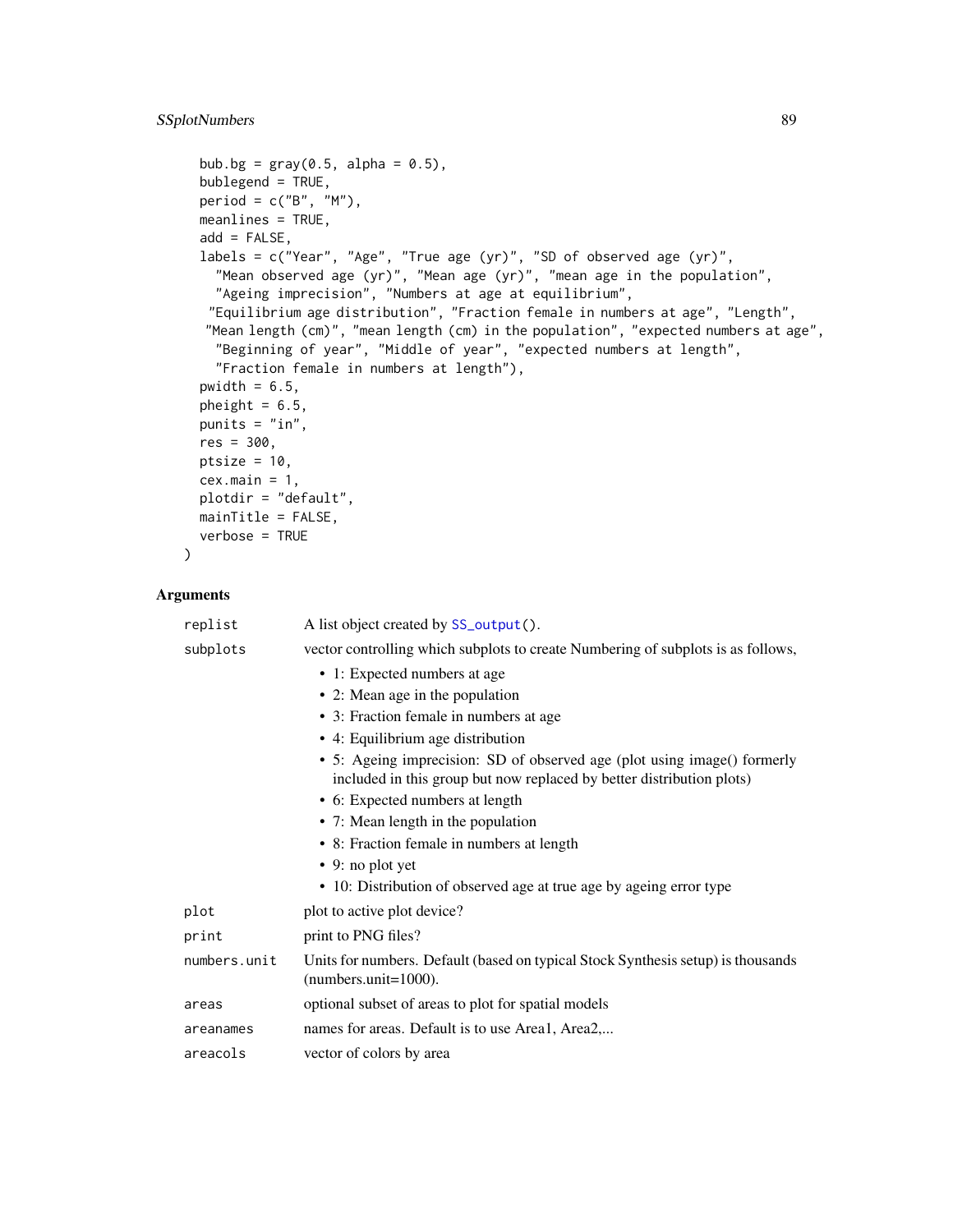| pntscalar | maximum bubble size for bubble plots; each plot scaled independently based on<br>this maximum size and the values plotted. Often some plots look better with one<br>value and others with a larger or smaller value. Default=2.6 |
|-----------|----------------------------------------------------------------------------------------------------------------------------------------------------------------------------------------------------------------------------------|
| bub.bg    | background color for bubbles (no control over black border at this time)                                                                                                                                                         |
| bublegend | Add legend with example bubble sizes?                                                                                                                                                                                            |
| period    | indicator of whether to make plots using numbers at age just from the beginning<br>("B") or middle of the year ("M") (new option starting with SSv3.11)                                                                          |
| meanlines | add lines for mean age or length on top of bubble plots                                                                                                                                                                          |
| add       | add to existing plot? (not yet implemented)                                                                                                                                                                                      |
| labels    | vector of labels for plots (titles and axis labels)                                                                                                                                                                              |
| pwidth    | Default width of plots printed to files in units of punits. The default is pwidth=6.5.                                                                                                                                           |
| pheight   | Height of plots printed to png files in units of punits. Default is designed to<br>allow two plots per page, with pheight_tall used for plots that work best with<br>a taller format and a single plot per page.                 |
| punits    | Units for pwidth and pheight. Can be "px" (pixels), "in" (inches), "cm" (cen-<br>timeters), or "mm" (millimeters). The default is punits="in".                                                                                   |
| res       | Resolution of plots printed to files. The default is res = 300.                                                                                                                                                                  |
| ptsize    | Point size for plotted text in plots printed to files (see help("png") in R for<br>details).                                                                                                                                     |
| cex.main  | character expansion for plot titles                                                                                                                                                                                              |
| plotdir   | directory where PNG files will be written. by default it will be the directory<br>where the model was run.                                                                                                                       |
| mainTitle | Logical indicating if a title should be included at the top                                                                                                                                                                      |
| verbose   | report progress to R GUI?                                                                                                                                                                                                        |
|           |                                                                                                                                                                                                                                  |

Ian Stewart, Ian Taylor

## See Also

[SS\\_output\(\)](#page-131-0), [SS\\_plots\(\)](#page-135-0)

SSplotPars *Plot distributions of priors, posteriors, and estimates.*

# Description

Make multi-figure plots of prior, posterior, and estimated asymptotic parameter distributions. MCMC not required to make function work.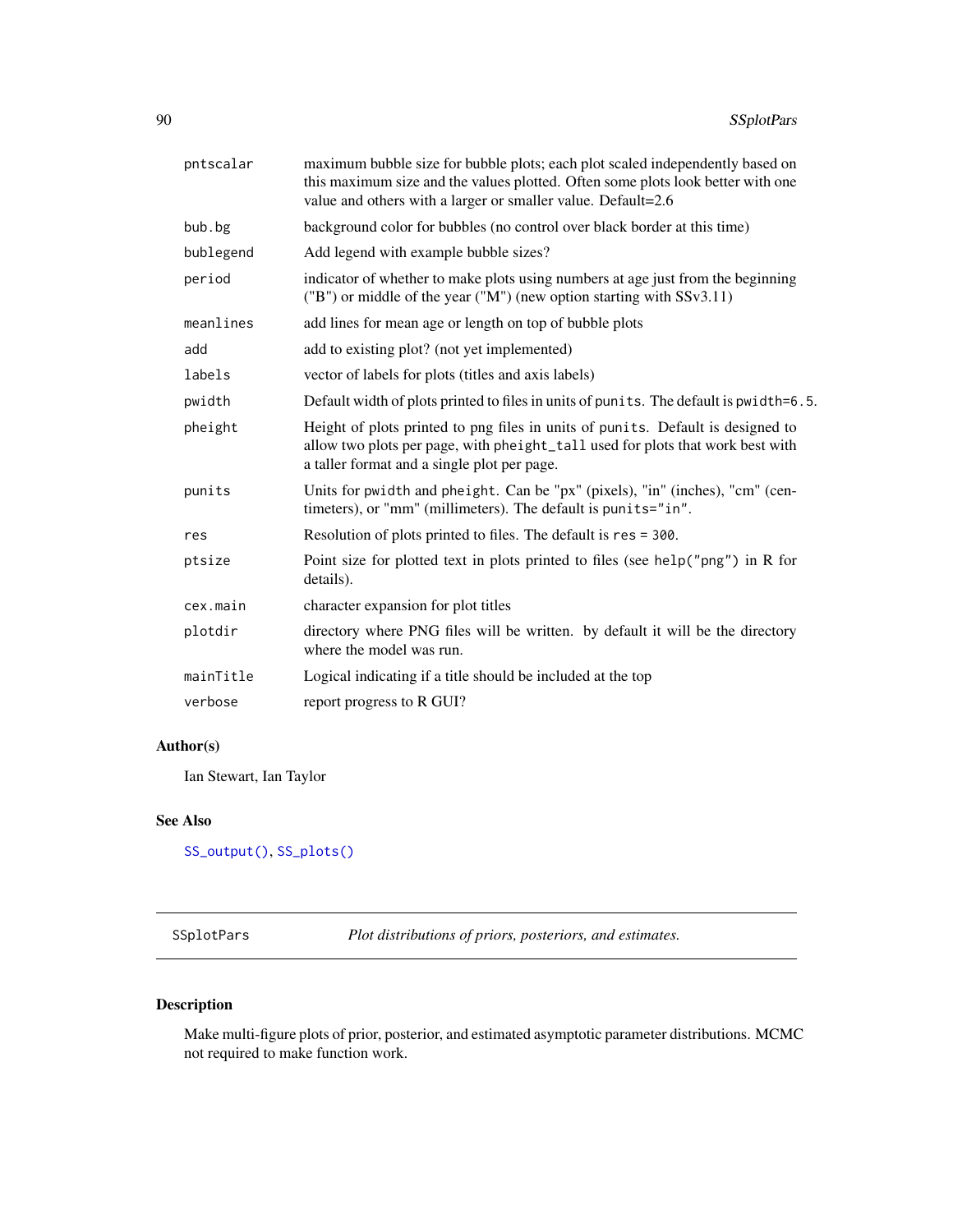# SSplotPars 91

#### Usage

```
SSplotPars(
 replist,
 plotdir = NULL,
 xlab = "Parameter value",
 ylab = "Density",
  showmle = TRUE,
  showpost = TRUE,showprior = TRUE,
  showinit = TRUE,showdev = FALSE,showlegend = TRUE,
 fitrange = FALSE,
 xaxs = "i",xlim = NULL,
 ylim = NULL,
 verbose = TRUE,
 debug = FALSE,
 nrows = 4,
 ncols = 2,
 ltyvec = c(1, 1, 3, 4),
 colvec = c("blue", "red", "black", "gray60", rgb(0, 0, 0, 0.5)),
  add = FALSE,
 plot = TRUE,
 print = FALSE,
 pwidth = 6.5,
 pheight = 6.5,
 punits = "in",
 ptsize = 10,
 res = 300,
 strings = NULL,
 exact = FALSE,newheaders = NULL
```
#### Arguments

 $\mathcal{L}$ 

| replist   | A list object created by SS_output().                                                                                                                       |
|-----------|-------------------------------------------------------------------------------------------------------------------------------------------------------------|
| plotdir   | A path to the folder where the plots will be saved. The default is NULL, which<br>leads to the plots being created in the folder that contains the results. |
| xlab      | Label on horizontal axis.                                                                                                                                   |
| ylab      | Label on vertical axis.                                                                                                                                     |
| showmle   | Show MLE estimate and asymptotic variance estimate with blue lines?                                                                                         |
| showpost  | Show posterior distribution as bar graph if MCMC results are available in replist?                                                                          |
| showprior | Show prior distribution as black line?                                                                                                                      |
| showinit  | Show initial value as red triangle?                                                                                                                         |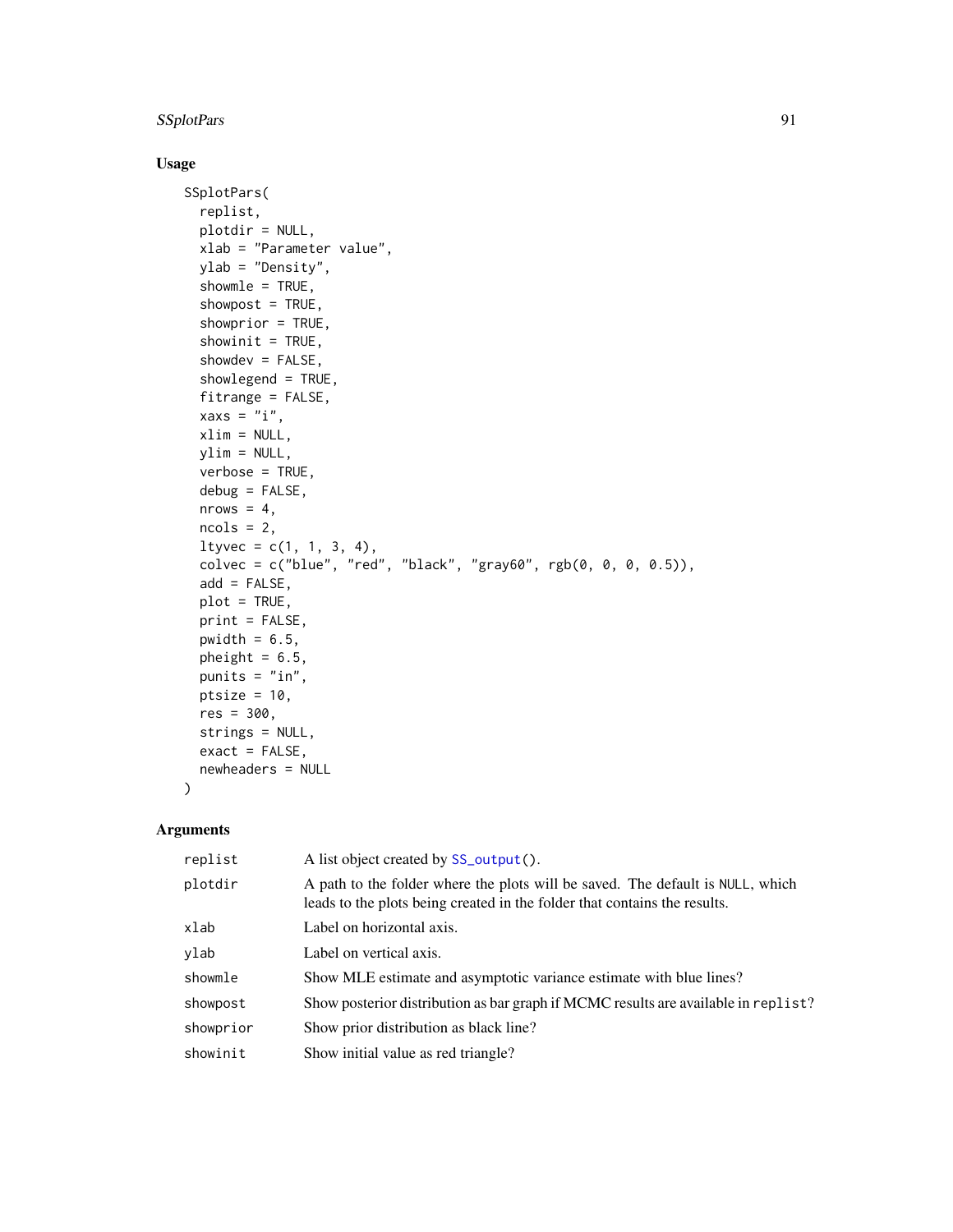| showdev    | Include devs in the plot?                                                                                                                                                              |
|------------|----------------------------------------------------------------------------------------------------------------------------------------------------------------------------------------|
| showlegend | Show the legend?                                                                                                                                                                       |
| fitrange   | Fit range tightly around MLE & posterior distributions, instead of full parameter<br>range?                                                                                            |
| xaxs       | Parameter input for x-axis. See ?par for more info.                                                                                                                                    |
| xlim       | Optional x-axis limits to be applied to all plots. Otherwise, limits are based on<br>the model results.                                                                                |
| ylim       | Optional y-axis limits to be applied to all plots. Otherwise, limits are based on<br>the model results.                                                                                |
| verbose    | Controls amount of text output (maybe).                                                                                                                                                |
| debug      | Provide additional messages to help with debugging when the function fails.                                                                                                            |
| nrows      | How many rows in multi-figure plot.                                                                                                                                                    |
| ncols      | How many columns in multi-figure plot.                                                                                                                                                 |
| ltyvec     | Vector of line types used for lines showing MLE and prior distributions and the<br>median of the posterior distribution.                                                               |
| colvec     | Vector of colors used for lines and polygons showing MLE, initial value, prior,<br>posterior, and median of the posterior.                                                             |
| add        | Add to existing plot?                                                                                                                                                                  |
| plot       | Plot to active plot device?                                                                                                                                                            |
| print      | Print to PNG files?                                                                                                                                                                    |
| pwidth     | Default width of plots printed to files in units of punits. Default=7.                                                                                                                 |
| pheight    | Default height width of plots printed to files in units of punits. Default=7.                                                                                                          |
| punits     | Units for pwidth and pheight. Can be "px" (pixels), "in" (inches), "cm" or<br>"mm". Default="in".                                                                                      |
| ptsize     | Point size for plotted text in plots printed to files (see help("png") in R for de-<br>tails). Default=12.                                                                             |
| res        | Resolution of plots printed to files. The default is res = 300.                                                                                                                        |
| strings    | Subset parameters included in the plot using substring from parameter names<br>(i.e. "SR" will get "SR_LN(R0)" and "SR_steep" if they are both estimated<br>quantities in this model). |
| exact      | Should strings input match parameter names exactly? Otherwise substrings are<br>allowed.                                                                                               |
| newheaders | Optional vector of headers for each panel to replace the parameter names.                                                                                                              |

Ian G. Taylor, Cole C. Monnahan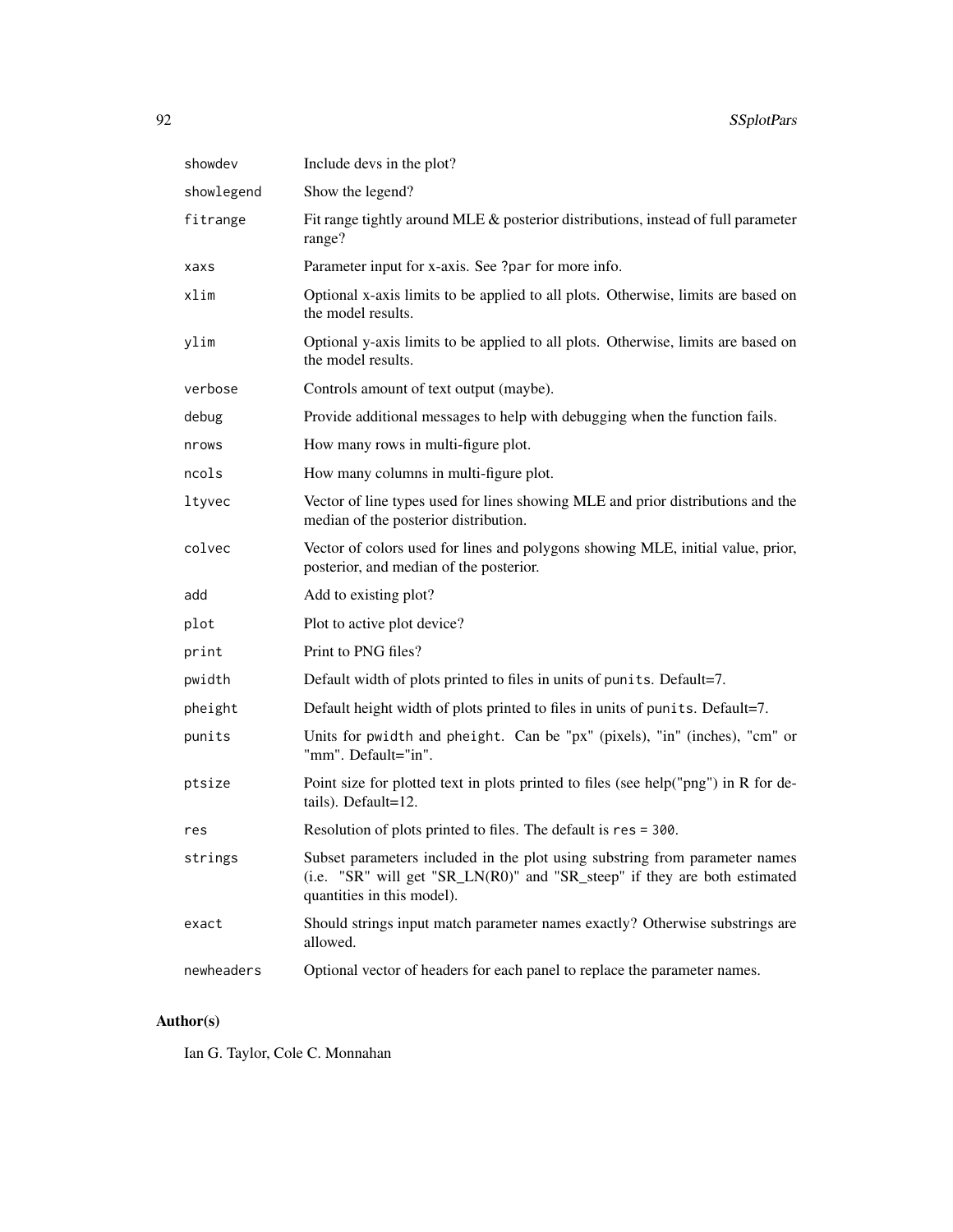## SSplotProfile 93

#### Examples

```
## Not run:
# read model results
model <- SS_output(dir = "c:/SS/Simple/")
# make default plots where parameter distribution plots will appear
# in the "pars" tab
SS_plots(model)
# create just the "pars" tab with control of the inputs that are
# passed to SSplotPars
SS_plots(model,
  plot = 25, showmle = TRUE, showpost = TRUE,
  showprior = TRUE, showinit = TRUE, showdev = FALSE, fitrange = FALSE
)
# call SSplotPars directly
SSplotPars(replist = model)
# Create plot in custom location. Note that strings can be partial match.
# File name will be "parameter_distributions.png"
# or "parameter_distributions_pageX.png" when they don't all fit on one page
SSplotPars(
  replist = model, strings = c("steep", "R0"),
  nrows = 2, ncols = 1, plot = FALSE, print = TRUE,
  plotdir = file.path(model[["inputs"]][["dir"]], "distribution_plots")
)
## End(Not run)
```
SSplotProfile *Plot likelihood profile results*

#### Description

Makes a plot of change in negative-log-likelihood for each likelihood component that contributes more than some minimum fraction of change in total.

```
SSplotProfile(
  summaryoutput,
 plot = TRUE,
 print = FALSE,
 models = "all",profile.string = "steep",
 profile.label = "Spawner-recruit steepness (h)",
  exact = FALSE,ylab = "Change in -log-likelihood",
```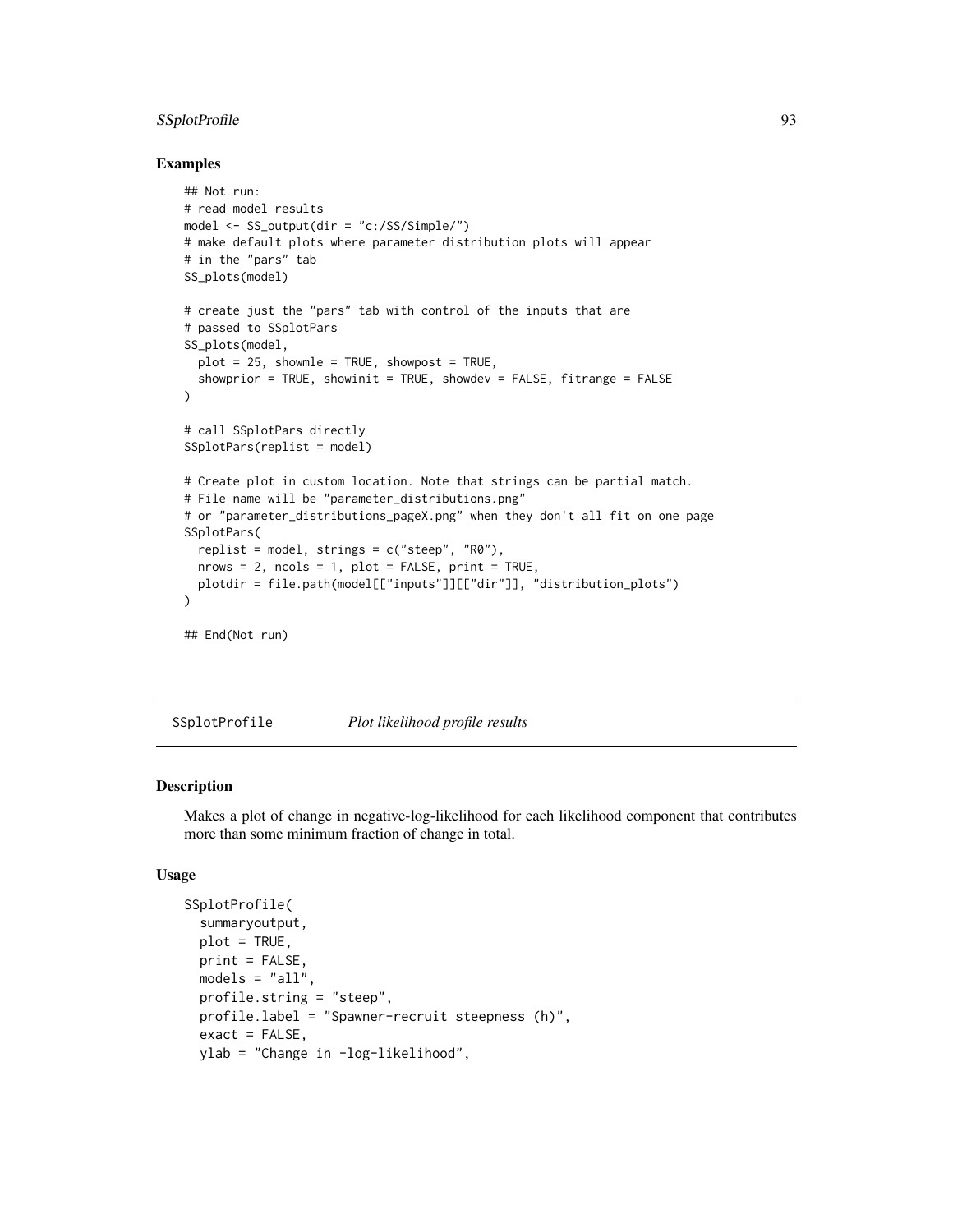```
components = c("TOTAL", "Catch", "Equil_catch", "Survey", "Discard", "Mean_body_wt",
 "Length_comp", "Age_comp", "Size_at_age", "SizeFreq", "Morphcomp", "Tag_comp",
 "Tag_negbin", "Recruitment", "InitEQ_Regime", "Forecast_Recruitment", "Parm_priors",
  "Parm_softbounds", "Parm_devs", "F_Ballpark", "Crash_Pen"),
component.labels = c("Total", "Catch", "Equilibrium catch", "Index data", "Discard",
  "Mean body weight", "Length data", "Age data", "Size-at-age data",
 "Generalized size data", "Morph composition data", "Tag recapture distribution",
  "Tag recapture total", "Recruitment", "Initital equilibrium recruitment",
  "Forecast recruitment", "Priors", "Soft bounds", "Parameter deviations",
  "F Ballpark", "Crash penalty"),
minfraction = 0.01,
sort.by.max.change = TRUE,
col = "default",
pch = "default",
lty = 1,lty.total = 1,
1wd = 2,
lwd.total = 3,
cex = 1,
cex.total = 1.5,
xlim = "default",
ymax = "default",
xaxs = "r",yaxs = "r",type = "o",legend = TRUE,legendloc = "topright",
pwidth = 6.5,
pheight = 5,
punits = "in",
res = 300,ptsize = 10,
cex.mainloop = 1,
plotdir = NULL,
add_cutoff = FALSE,
cutoff\_prob = 0.95,
verbose = TRUE,
...
```
 $\lambda$ 

|        | summaryoutput List created by the function SS summarize().                                                                             |
|--------|----------------------------------------------------------------------------------------------------------------------------------------|
| plot   | Plot to active plot device?                                                                                                            |
| print  | Print to PNG files?                                                                                                                    |
| models | Optional subset of the models described in summaryoutput. Either "all" or a<br>vector of numbers indicating columns in summary tables. |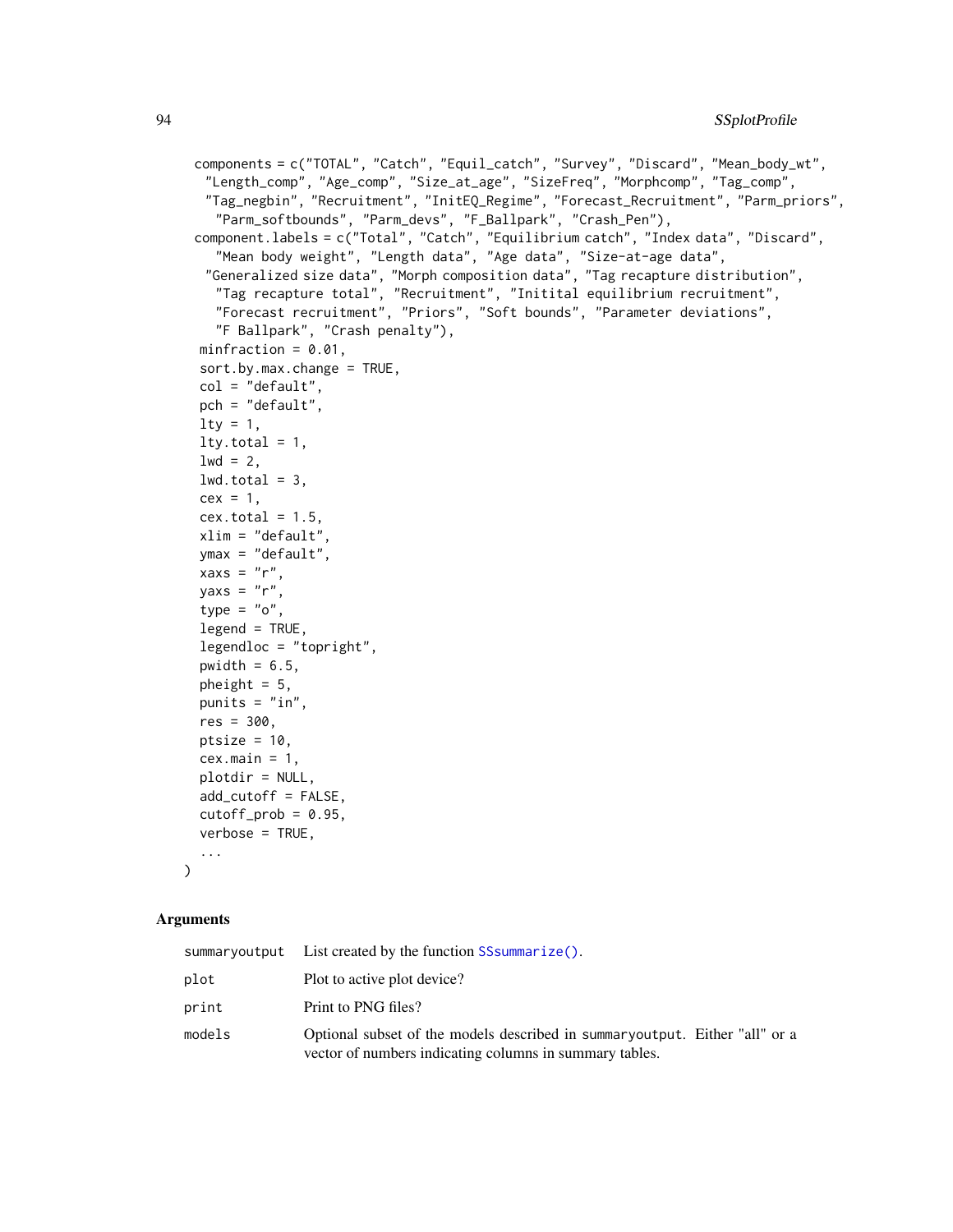|                    | profile. string Character string used to find parameter over which the profile was conducted. If<br>exact=FALSE, this can be a substring of one of the SS parameter labels found in<br>the Report.sso file. For instance, the default input 'steep' matches the parameter<br>'SR_BH_steep'. If exact=TRUE, then profile.string needs to be an exact match<br>to the parameter label. |
|--------------------|--------------------------------------------------------------------------------------------------------------------------------------------------------------------------------------------------------------------------------------------------------------------------------------------------------------------------------------------------------------------------------------|
| profile.label      | Label for x-axis describing the parameter over which the profile was conducted.                                                                                                                                                                                                                                                                                                      |
| exact              | Should the profile. string have to match the parameter label exactly, or is a<br>substring OK.                                                                                                                                                                                                                                                                                       |
| ylab               | Label for y-axis. Default is "Change in -log-likelihood".                                                                                                                                                                                                                                                                                                                            |
| components         | Vector of likelihood components that may be included in plot. List is further<br>refined by any components that are not present in model or have little change<br>over range of profile (based on limit minfraction). Hopefully this doesn't need<br>to be changed.                                                                                                                  |
| component.labels   |                                                                                                                                                                                                                                                                                                                                                                                      |
|                    | Vector of labels for use in the legend that matches the vector in components.                                                                                                                                                                                                                                                                                                        |
| minfraction        | Minimum change in likelihood (over range considered) as a fraction of change<br>in total likelihood for a component to be included in the figure.                                                                                                                                                                                                                                    |
| sort.by.max.change |                                                                                                                                                                                                                                                                                                                                                                                      |
|                    | Switch giving option to sort components in legend in order of maximum amount<br>of change in likelihood (over range considered). Default=TRUE.                                                                                                                                                                                                                                       |
| col                | Optional vector of colors for each line.                                                                                                                                                                                                                                                                                                                                             |
| pch                | Optional vector of plot characters for the points.                                                                                                                                                                                                                                                                                                                                   |
| lty                | Line total for the likelihood components.                                                                                                                                                                                                                                                                                                                                            |
| lty.total          | Line type for the total likelihood.                                                                                                                                                                                                                                                                                                                                                  |
| lwd                | Line width for the likelihood components.                                                                                                                                                                                                                                                                                                                                            |
| lwd.total          | Line width for the total likelihood.                                                                                                                                                                                                                                                                                                                                                 |
| cex                | Character expansion for the points representing the likelihood components.                                                                                                                                                                                                                                                                                                           |
| cex.total          | Character expansion for the points representing the total likelihood.                                                                                                                                                                                                                                                                                                                |
| xlim               | Range for x-axis. Change in likelihood is calculated relative to values within<br>this range.                                                                                                                                                                                                                                                                                        |
| ymax               | Maximum y-value. Default is 10% greater than largest value plotted.                                                                                                                                                                                                                                                                                                                  |
| xaxs               | The style of axis interval calculation to be used for the x-axis (see ?par for more<br>info)                                                                                                                                                                                                                                                                                         |
| yaxs               | The style of axis interval calculation to be used for the y-axis (see ?par for more<br>info).                                                                                                                                                                                                                                                                                        |
| type               | Line type (see ?plot for more info).                                                                                                                                                                                                                                                                                                                                                 |
| legend             | Include legend?                                                                                                                                                                                                                                                                                                                                                                      |
| legendloc          | Location of legend (see ?legend for more info).                                                                                                                                                                                                                                                                                                                                      |
| pwidth             | Width of plot                                                                                                                                                                                                                                                                                                                                                                        |
| pheight            | Height of plot                                                                                                                                                                                                                                                                                                                                                                       |
| punits             | Units for PNG file                                                                                                                                                                                                                                                                                                                                                                   |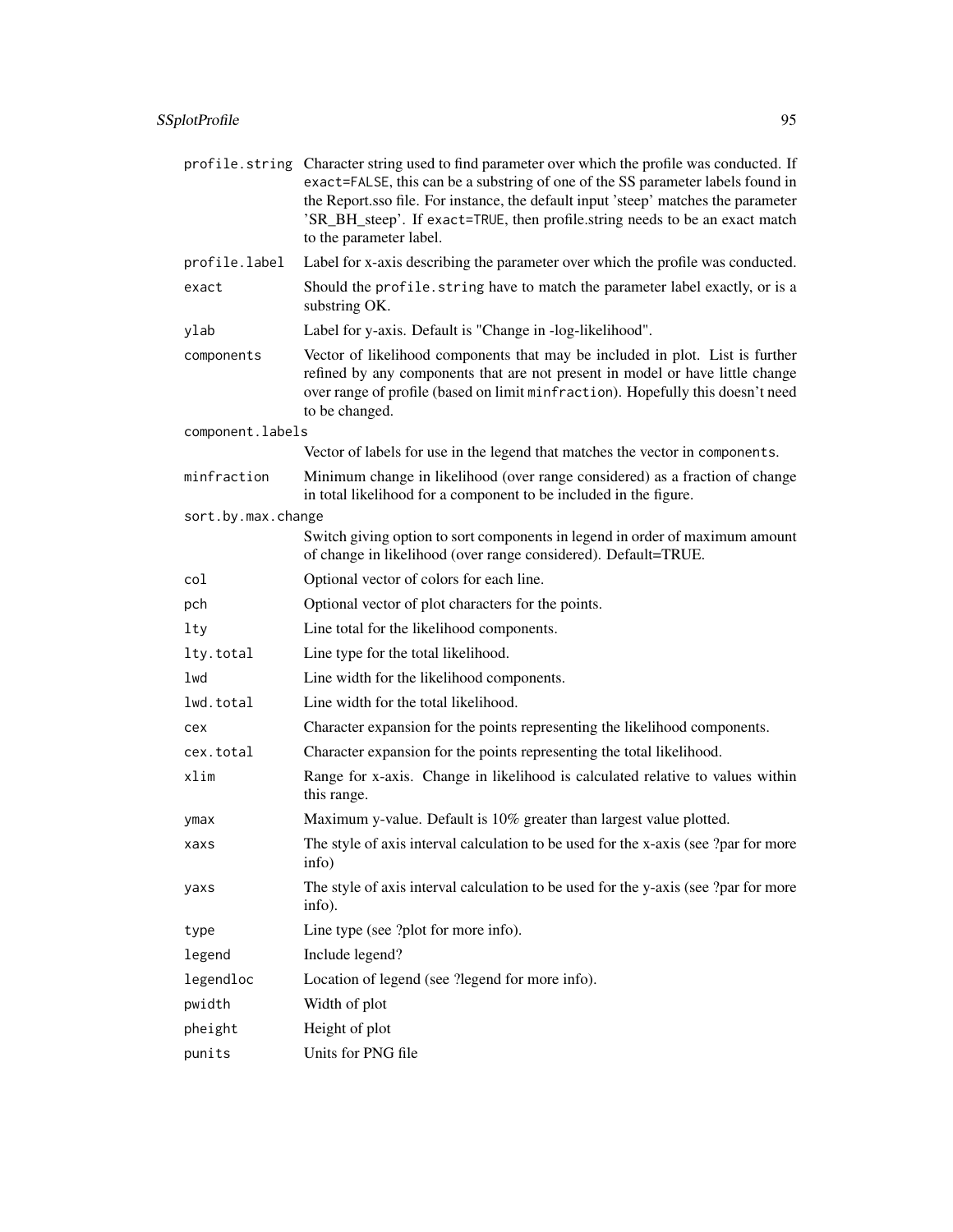| res         | Resolution of plots printed to files. The default is res = 300.                                                                                                                                                                                                         |
|-------------|-------------------------------------------------------------------------------------------------------------------------------------------------------------------------------------------------------------------------------------------------------------------------|
| ptsize      | Point size for PNG file                                                                                                                                                                                                                                                 |
| cex.main    | Character expansion for plot titles                                                                                                                                                                                                                                     |
| plotdir     | Directory where PNG files will be written. by default it will be the directory<br>where the model was run.                                                                                                                                                              |
| add_cutoff  | Add dashed line at $\sim$ 1.92 to indicate 95% confidence interval based on common<br>cutoff of half of chi-squared of $p=0.95$ with 1 degree of freedom: 0.5*qchisq( $p=$ cutoff_prob,<br>$df=1$ ). The probability value can be adjusted using the cutoff prob below. |
| cutoff_prob | Probability associated with add_cutoff above.                                                                                                                                                                                                                           |
| verbose     | Return updates of function progress to the R GUI? (Doesn't do anything yet.)                                                                                                                                                                                            |
| $\cdots$    | Additional arguments passed to the plot command.                                                                                                                                                                                                                        |

#### Note

Someday the function [SS\\_profile\(\)](#page-142-0) will be improved and made to work directly with this plotting function, but they don't yet work well together. Thus, even if [SS\\_profile\(\)](#page-142-0) is used, the output should be read using [SSgetoutput\(\)](#page-46-0) or by multiple calls to [SS\\_output\(\)](#page-131-0).

#### Author(s)

Ian Taylor, Ian Stewart

#### See Also

[SSsummarize\(\)](#page-117-0), [SS\\_profile\(\)](#page-142-0), [SS\\_output\(\)](#page-131-0), [SSgetoutput\(\)](#page-46-0)

<span id="page-95-0"></span>SSplotRecdevs *Plot recruitment deviations*

## Description

Plot recruitment deviations and associated quantities including derived measures related to bias adjustment.

```
SSplotRecdevs(
  replist,
  subplots = 1:3,plot = TRUE,
 print = FALSE,
  add = FALSE,uncertainty = TRUE,
 minyr = -Inf,maxyr = Inf,
```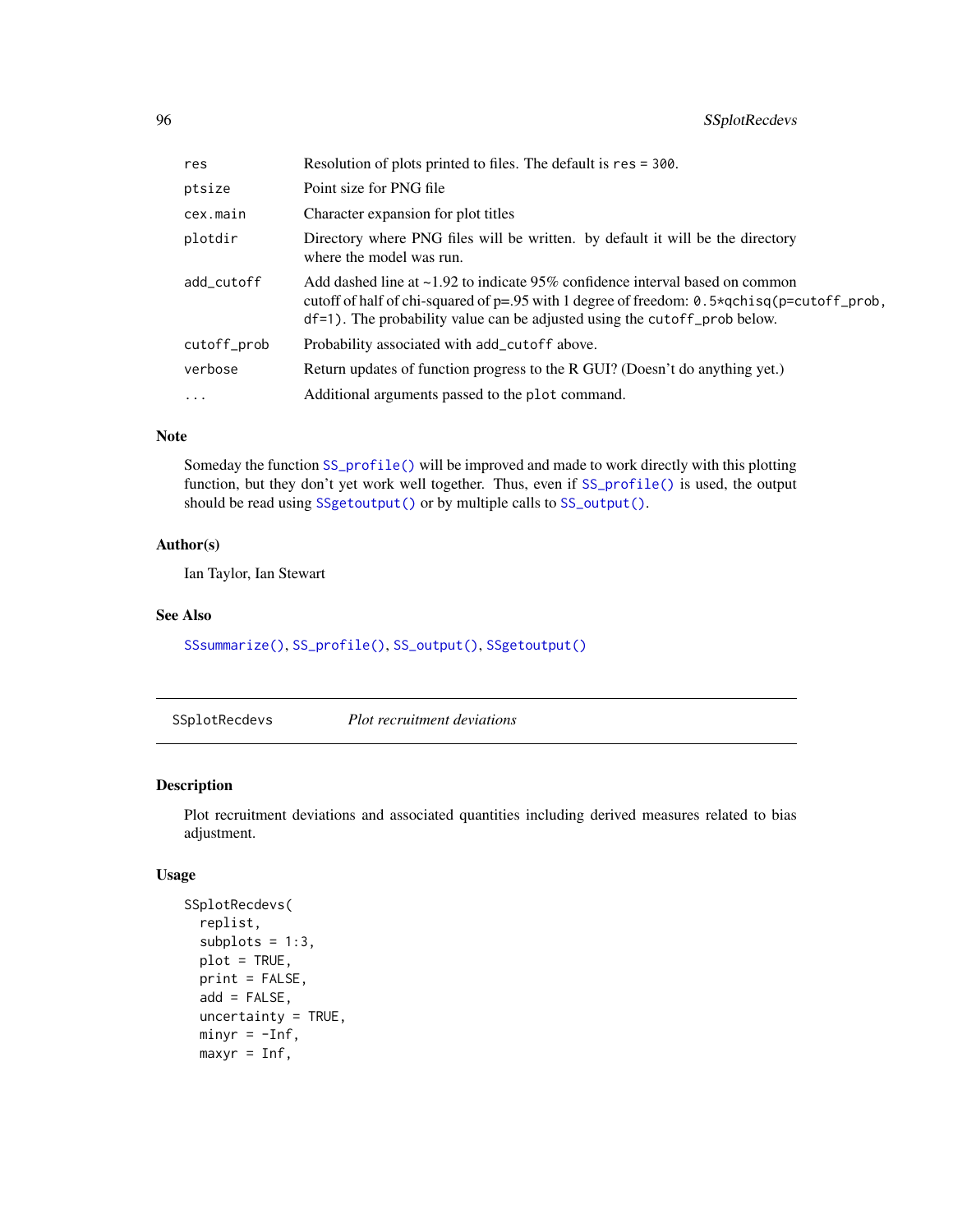# SSplotRecdevs 97

```
forecastplot = FALSE,
 coll = "black",col2 = "blue",col3 = "green3",col4 = "red",legendloc = "topleft",
 labels = c("Year", "Asymptotic standard error estimate", "Log recruitment deviation",
    "Bias adjustment fraction, 1 - stddev^2 / sigmaR^2"),
 pwidth = 6.5,
 pheight = 5,
 punits = "in",
 res = 300,
 ptsize = 10,
 cex.main = 1,
 plotdir = "default",
 verbose = TRUE
\mathcal{L}
```

| replist      | A list object created by SS_output().                                                                      |
|--------------|------------------------------------------------------------------------------------------------------------|
| subplots     | vector controlling which subplots to create                                                                |
| plot         | plot to active plot device?                                                                                |
| print        | print to PNG files?                                                                                        |
| add          | add to existing plot (not yet implemented)                                                                 |
| uncertainty  | include plots showing uncertainty?                                                                         |
| minyr        | optional input for minimum year to show in plots                                                           |
| maxyr        | optional input for maximum year to show in plots                                                           |
| forecastplot | include points from forecast years?                                                                        |
| col1         | first color used                                                                                           |
| col2         | second color used                                                                                          |
| col3         | third color used                                                                                           |
| col4         | fourth color used                                                                                          |
| legendloc    | location of legend. see ? legend for more info                                                             |
| labels       | vector of labels for plots (titles and axis labels)                                                        |
| pwidth       | width of plot                                                                                              |
| pheight      | height of plot                                                                                             |
| punits       | units for PNG file                                                                                         |
| res          | Resolution of plots printed to files. The default is res = 300.                                            |
| ptsize       | point size for PNG file                                                                                    |
| cex.main     | character expansion for plot titles                                                                        |
| plotdir      | directory where PNG files will be written. by default it will be the directory<br>where the model was run. |
| verbose      | report progress to R GUI?                                                                                  |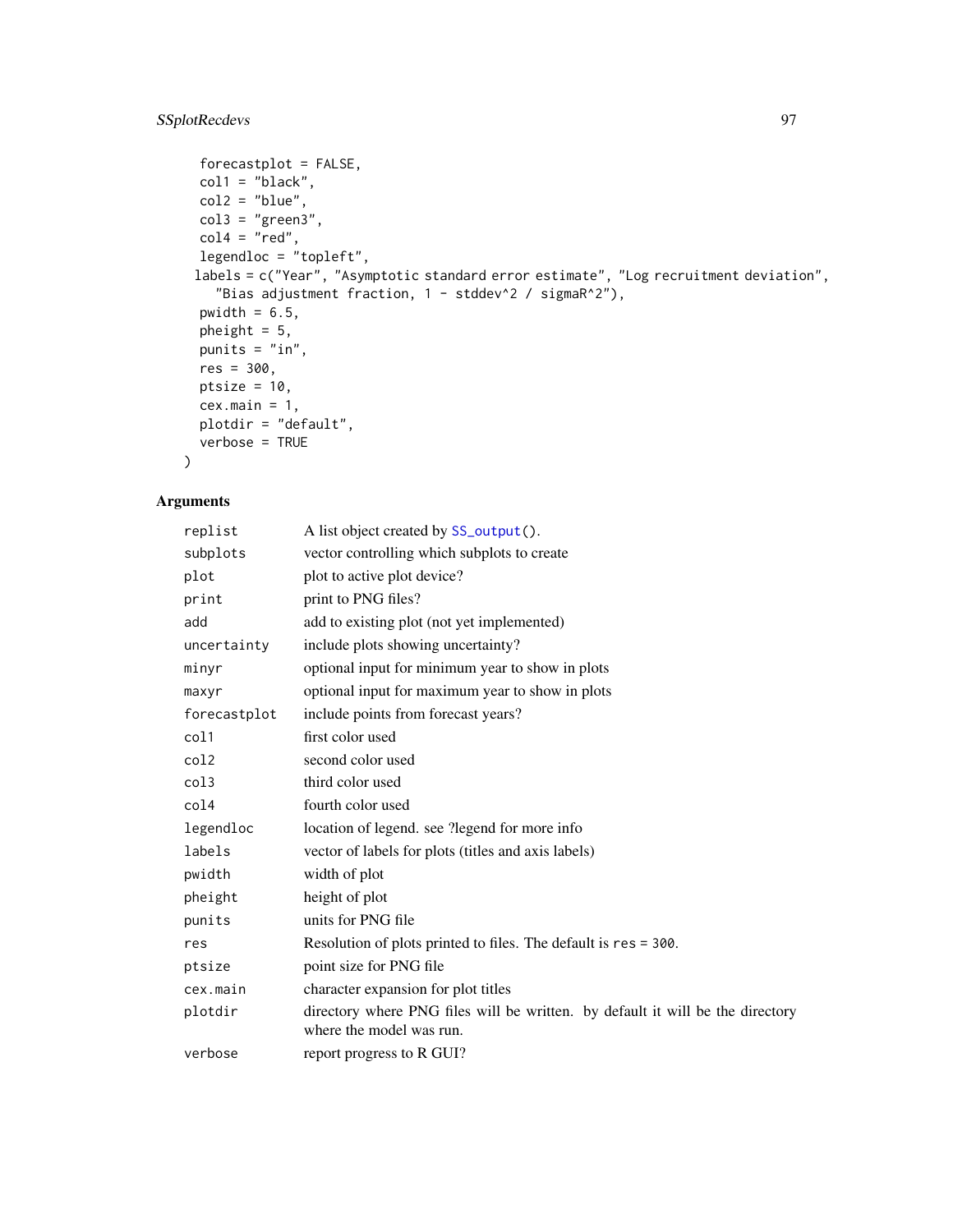Ian Taylor, Ian Stewart

#### See Also

[SS\\_plots\(\)](#page-135-0), [SS\\_fitbiasramp\(\)](#page-126-0)

SSplotRecdist *Plot of recruitment distribution among areas and seasons*

## Description

Image plot shows fraction of recruitment in each combination of area and season. This is based on the RECRUITMENT\_DIST section of the Report.sso file.

## Usage

```
SSplotRecdist(
  replist,
  plot = TRUE,
 print = FALSE,
  areanames = NULL,
  seasnames = NULL,
 xlab = "",
 ylab = "",
  main = "Distribution of recruitment by area and season",
 plotdir = "default",
 pwidth = 6.5,
  pheight = 5,
 punits = "in",
  res = 300,
 ptsize = 10,
  cex.main = 1,
  verbose = TRUE
)
```

| replist   | A list object created by SS_output().                                  |
|-----------|------------------------------------------------------------------------|
| plot      | plot to active plot device?                                            |
| print     | print to PNG files?                                                    |
| areanames | optional vector to replace c("Area1","Area2",)                         |
| seasnames | optional vector to replace c("Season1","Season2")                      |
| xlab      | optional x-axis label (if the area names aren't informative enough)    |
| ylab      | optional y-axis label (if the season names aren)'t informative enough) |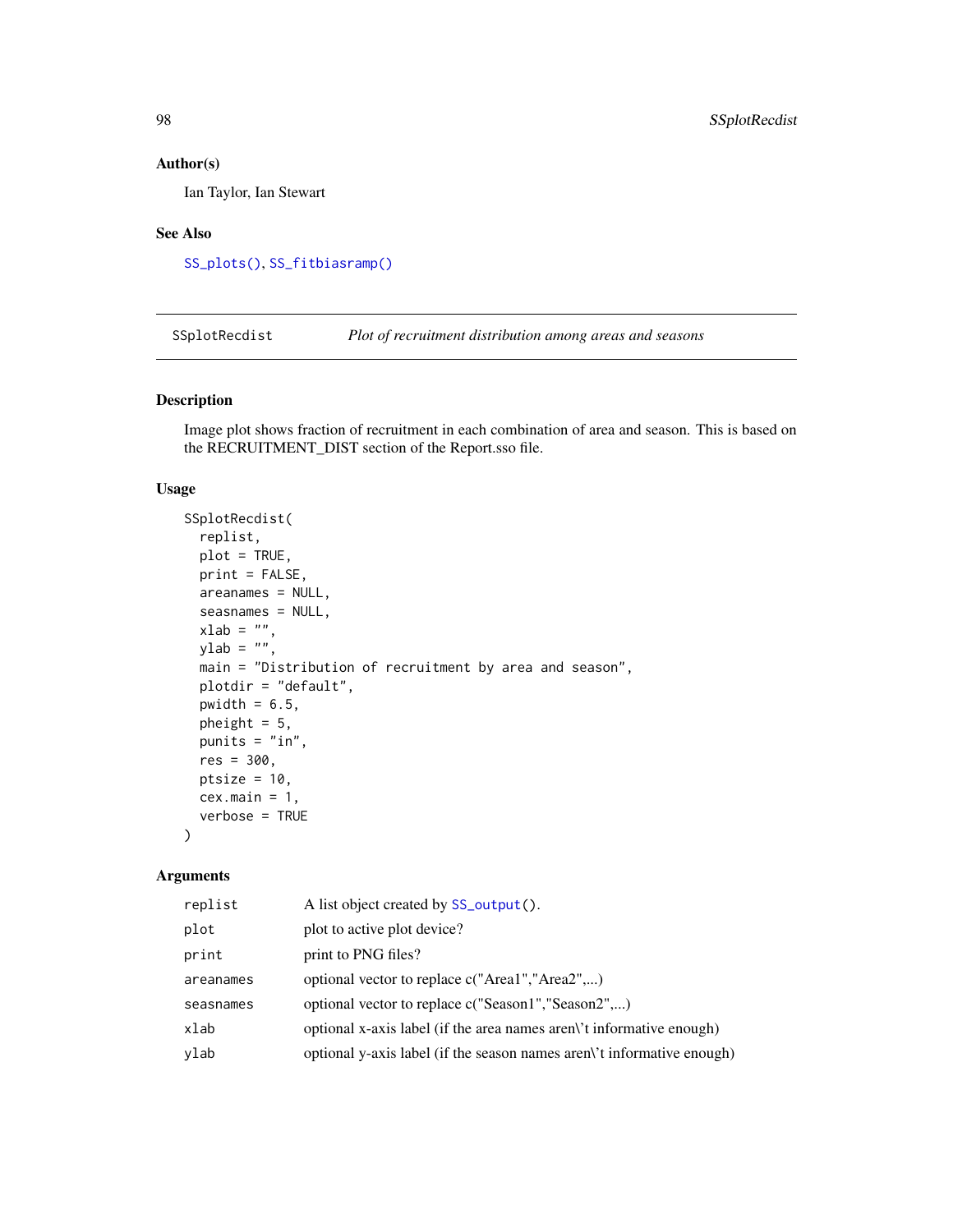## SSplotRetroRecruits 99

| main     | title for plot                                                                                             |
|----------|------------------------------------------------------------------------------------------------------------|
| plotdir  | directory where PNG files will be written. by default it will be the directory<br>where the model was run. |
| pwidth   | width of plot                                                                                              |
| pheight  | height of plot                                                                                             |
| punits   | units for PNG file                                                                                         |
| res      | Resolution of plots printed to files. The default is res = 300.                                            |
| ptsize   | point size for PNG file                                                                                    |
| cex.main | character expansion for plot titles                                                                        |
| verbose  | report progress to R GUI?                                                                                  |

## Author(s)

Ian Taylor

#### See Also

[SS\\_plots\(\)](#page-135-0), [SSplotRecdevs\(\)](#page-95-0)

SSplotRetroRecruits *Make squid plot of retrospectives of recruitment deviations.*

#### Description

Inspired by Jim Ianelli and named by Sean Cox, the squid plot is a way to examine retrospective patterns in estimation of recruitment deviations.

```
SSplotRetroRecruits(
  retroSummary,
  endyrvec,
  cohorts,
 ylim = NULL,uncertainty = FALSE,
  labels = c("Recruitment deviation", "Recruitment (billions)",
    "relative to recent estimate", "Age"),
 main = "Retrospective analysis of recruitment deviations",
 mcmcVec = FALSE,
 devs = TRUE,
  relative = FALSE,
  labelyears = TRUE,
  legend = FALSE,
  leg.ncols = 4\mathcal{E}
```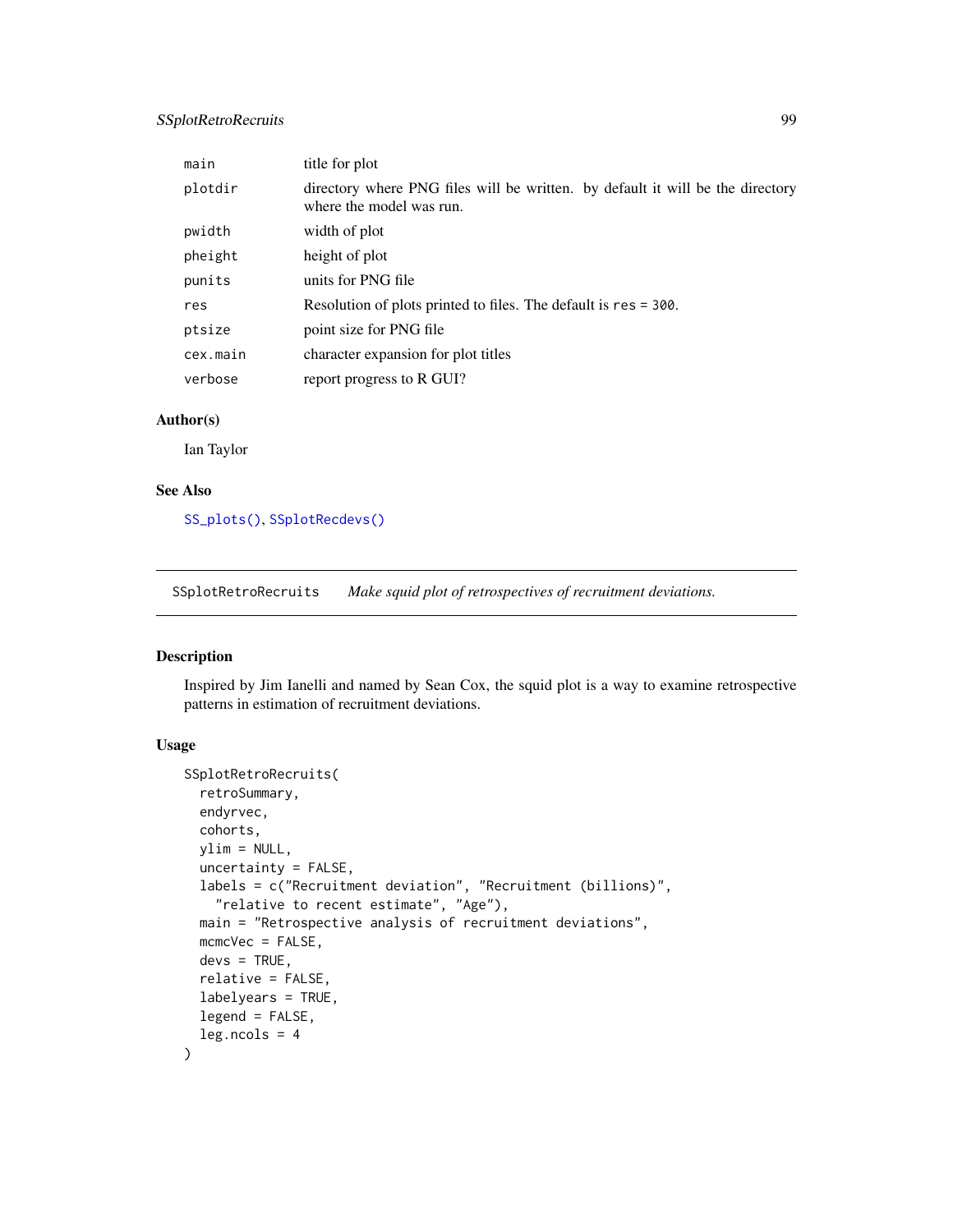| retroSummary       | List object created by SSsummarize () that summarizes the results of a set of<br>retrospective analysis models.ss |
|--------------------|-------------------------------------------------------------------------------------------------------------------|
| endyrvec           | Vector of years representing the final year of values to show for each model.                                     |
| cohorts            | Which cohorts to show in plot.                                                                                    |
| ylim               | Limits of y-axis.                                                                                                 |
| uncertainty        | Show uncertainty intervals around lines? (This can get a bit busy.)                                               |
| labels             | Vector of plot labels.                                                                                            |
| main               | Title for plot.                                                                                                   |
| $m$ c $m$ c $V$ ec | Either vector of TRUE/FALSE values indicating which models use MCMC. Or<br>single value applied to all models.    |
| devs               | Plot deviations instead of absolute recruitment values?                                                           |
| relative           | Show deviations relative to most recent estimate or relative to 0.                                                |
| labelyears         | Label cohorts with text at the end of each line?                                                                  |
| legend             | Add a legend showing which color goes with which line (as alternative to labelyears).                             |
| leg.ncols          | Number of columns for the legend.                                                                                 |

# Author(s)

Ian Taylor

#### References

Ianelli et al. (2011) Assessment of the walleye pollock stock in the Eastern Bering Sea. (Figure 1.31, which is on an absolute, rather than log scale.)

## See Also

[SSsummarize\(\)](#page-117-0)

dev.off()

#### Examples

```
## Not run:
# run retrospective analysis
SS_doRetro(olddir = "2013hake_12", years = 0:-10)
# read in output
retroModels <- SSgetoutput(dirvec = paste("retrospectives/retro", -10:0, sep = ""))
# summarize output
retroSummary <- SSsummarize(retroModels)
# set the ending year of each model in the set
endyrvec <- retroModels[[1]][["endyr"]] - 10:0
# make comparison plot
pdf("retrospectives/retrospective_comparison_plots.pdf")
SSplotComparisons(retroSummary, endyrvec = endyrvec, new = FALSE)
```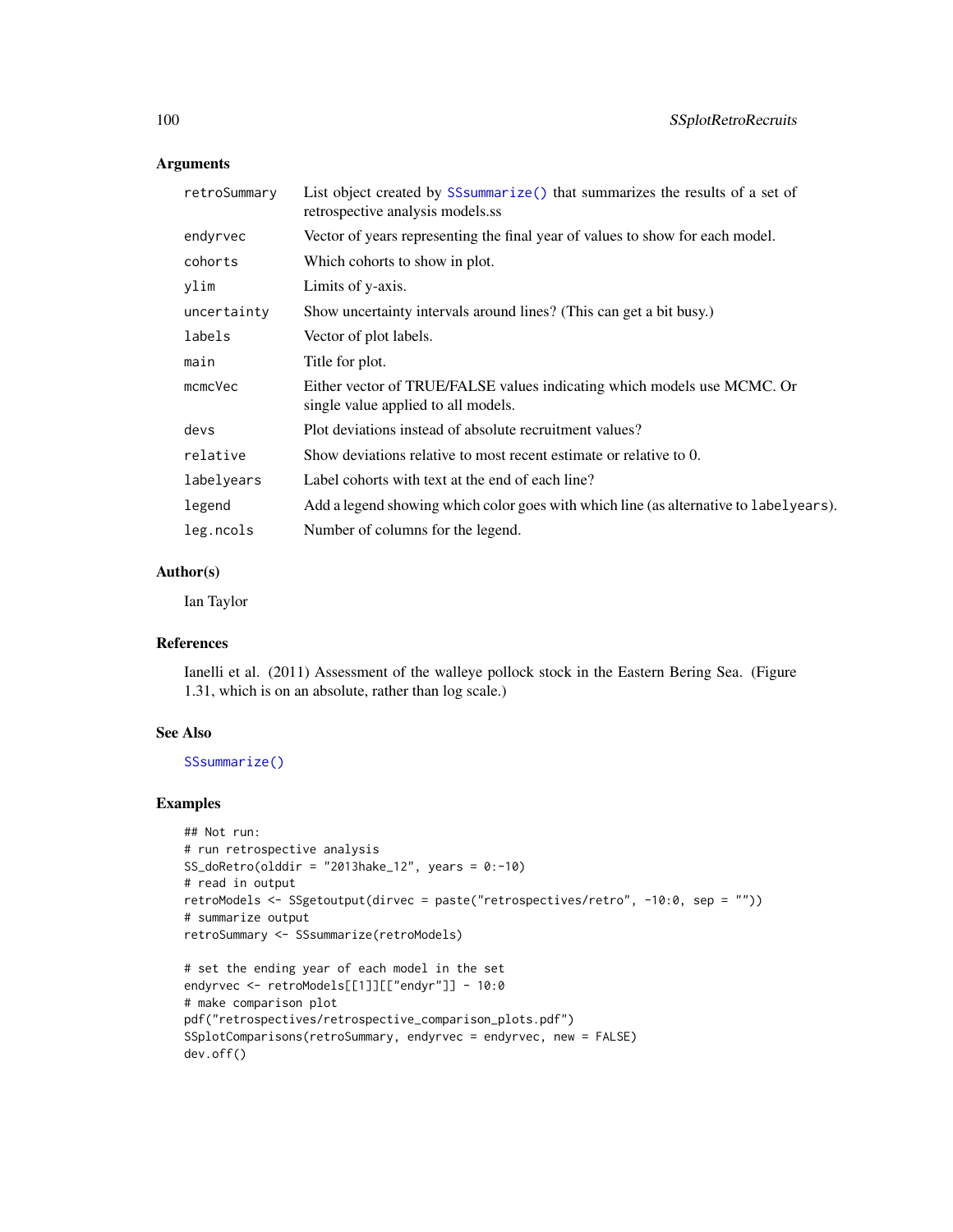```
# make Squid Plot of recdev retrospectives
pdf("retrospectives/retrospective_dev_plots.pdf", width = 7, height = 10)
par(mfrow = c(2, 1))# first scaled relative to most recent estimate
SSplotRetroRecruits(retroSummary,
 endyrvec = endyrvec, cohorts = 1999:2012,
 relative = TRUE, legend = FALSE
\lambda# second without scaling
SSplotRetroDevs(retroSummary,
 endyrvec = endyrvec, cohorts = 1999:2012,
 relative = FALSE, legend = FALSE
\lambdadev.off()
## End(Not run)
```
SSplotSelex *Plot selectivity*

#### Description

Plot selectivity, including retention and other quantities, with additional plots for time-varying selectivity.

```
SSplotSelex(
  replist,
  infotable = NULL,
  fleets = "all",fleetnames = "default",
  sizefactors = c("Lsel"),
  agefactors = c("Asel", "Asel2"),
  years = "endyr",minyr = -Inf,maxyr = Inf,season = 1,
  sexes = "all",selexlines = 1:6,
  subplot = 1:25,
  skipAgeSelex10 = TRUE,
  plot = TRUE,
 print = FALSE,
  add = FALSE,labels = c("Length (cm)", "Age (yr)", "Year", "Selectivity", "Retention",
```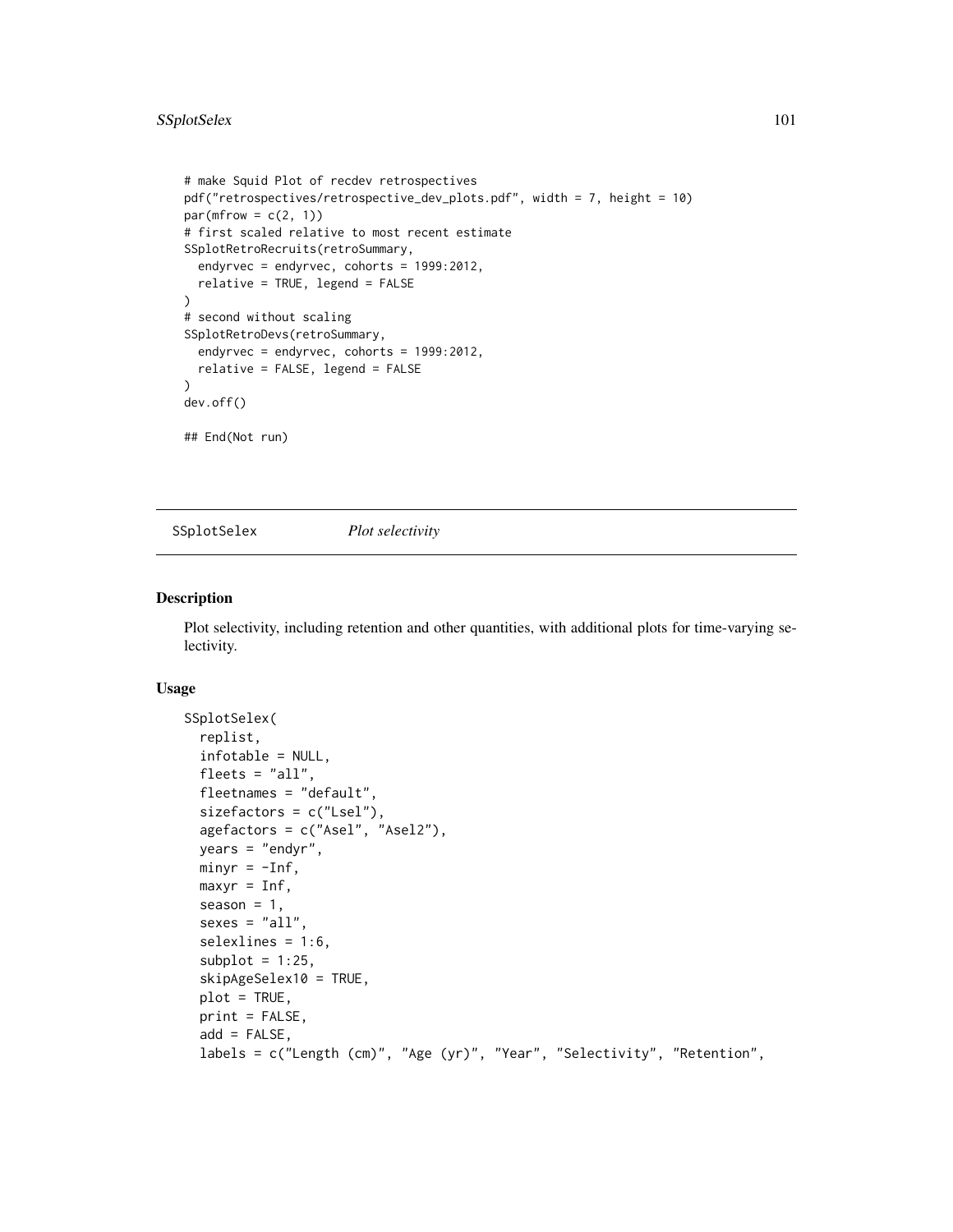```
"Discard mortality"),
 col1 = "red",col2 = "blue",1wd = 2,spacepoints = 5,
  staggerpoints = 1,
 legendloc = "bottomright",
 pwidth = 6.5,
 pheight = 5,
 punits = "in",
 res = 300,
 ptsize = 10,
 cex.mainloop = 1,
 mainTitle = TRUE,
 showmain = lifecycle::deprecated(),
 mar = NULL,plotdir = "default",
 verbose = TRUE
\lambda
```

| replist     | A list object created by SS_output().                                                                                                                                                                                                                                                                                              |
|-------------|------------------------------------------------------------------------------------------------------------------------------------------------------------------------------------------------------------------------------------------------------------------------------------------------------------------------------------|
| infotable   | Optional table of information controlling appearance of plot and legend. Is pro-<br>duced as output and can be modified and entered as input.                                                                                                                                                                                      |
| fleets      | Optional vector to subset fleets for which to make plots                                                                                                                                                                                                                                                                           |
| fleetnames  | Optional replacement for fleenames used in data file                                                                                                                                                                                                                                                                               |
| sizefactors | Which elements of the factors column of SIZE_SELEX should be included in<br>plot of selectivity across multiple fleets?                                                                                                                                                                                                            |
| agefactors  | Which elements of the factors column of AGE_SELEX should be included in<br>plot of selectivity across multiple fleets?                                                                                                                                                                                                             |
| vears       | Which years for selectivity are shown in multi-line plot ( $default = last year$ of<br>model).                                                                                                                                                                                                                                     |
| minvr       | optional input for minimum year to show in plots                                                                                                                                                                                                                                                                                   |
| maxyr       | optional input for maximum year to show in plots                                                                                                                                                                                                                                                                                   |
| season      | Which season (if seasonal model) for selectivity shown in multi-line plot (de-<br>fault = $1$ ).                                                                                                                                                                                                                                   |
| sexes       | Optional vector to subset genders for which to make plots (1=females, 2=males)                                                                                                                                                                                                                                                     |
| selexlines  | Vector to select which lines get plotted. values are 1. Selectivity, 2. Retention,<br>3. Discard mortality, 4. Keep.                                                                                                                                                                                                               |
| subplot     | Vector controlling which subplots to create. Numbering of subplots is as fol-<br>lows.                                                                                                                                                                                                                                             |
|             | Plots with all fleets grouped together                                                                                                                                                                                                                                                                                             |
|             | $\mathbf{1}$ $\mathbf{1}$ $\mathbf{1}$ $\mathbf{1}$ $\mathbf{1}$ $\mathbf{1}$ $\mathbf{1}$ $\mathbf{1}$ $\mathbf{1}$ $\mathbf{1}$ $\mathbf{1}$ $\mathbf{1}$ $\mathbf{1}$ $\mathbf{1}$ $\mathbf{1}$ $\mathbf{1}$ $\mathbf{1}$ $\mathbf{1}$ $\mathbf{1}$ $\mathbf{1}$ $\mathbf{1}$ $\mathbf{1}$ $\mathbf{1}$ $\mathbf{1}$ $\mathbf{$ |

• 1 selectivity at length in end year for all fleets shown together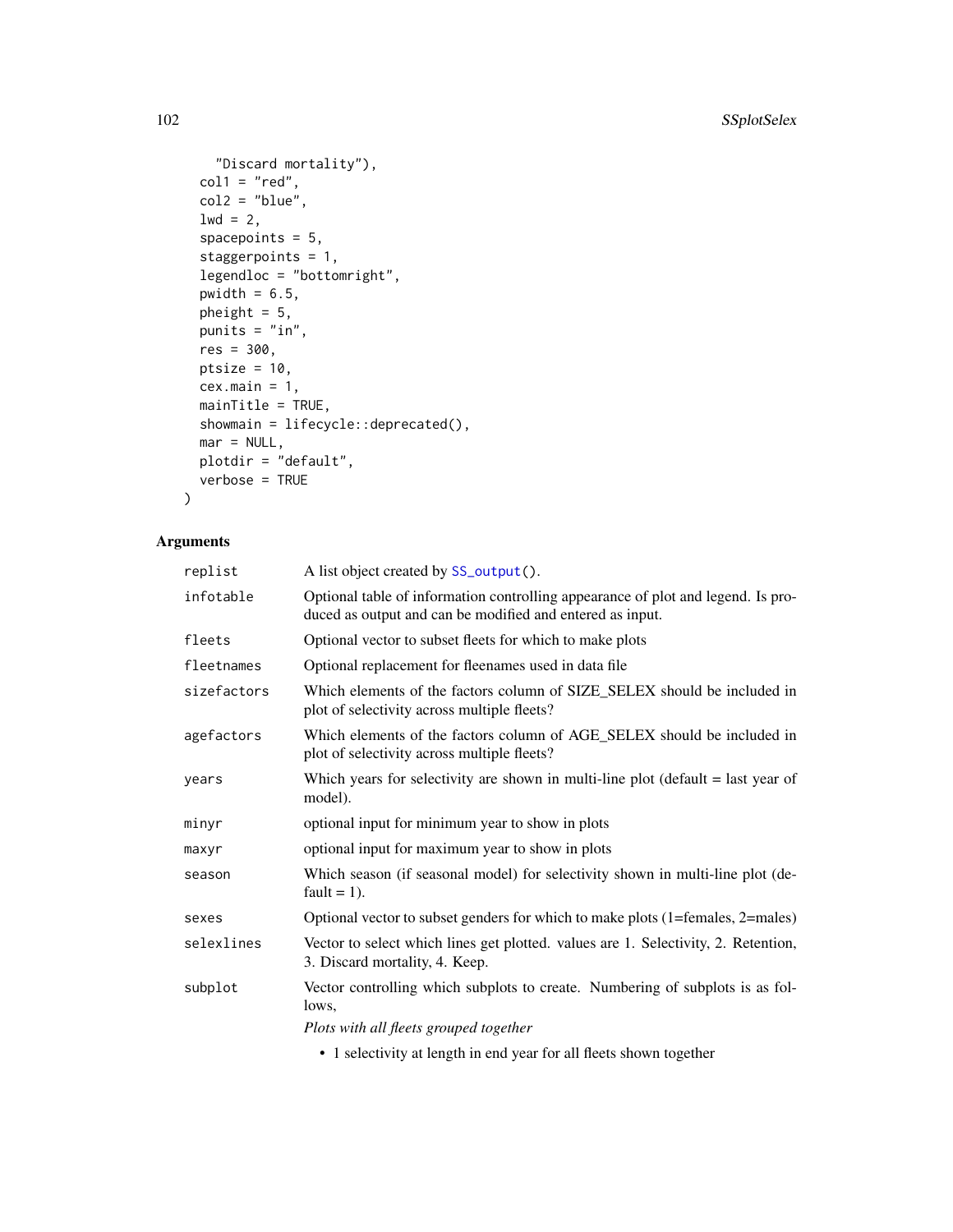• 2 selectivity at age in end year for all fleets shown together (this includes both age-based selectivity "Asel" and age values derived from length-based, "Asel2". You can choose only one using "agefactors" if needed.)

*Plots of time-varying length-based selectivity*

- 3 selectivity at length time-varying surface
- 4 selectivity at length time-varying contour
- 5 retention at length time-varying surface
- 6 retention at length time-varying surface
- 7 discard mortality time-varying surface
- 8 discard mortality time-varying contour

*Selectivity at length in end year by fleet*

• 9 selectivity, retention, and discard mortality at length in ending year

*Plots of time-varying age-based selectivity*

- 11 selectivity at age time-varying surface
- 12 selectivity at age time-varying contour

*Selectivity at age in end year by fleet*

- 13 selectivity at age in ending year if time-varying
- 14 selectivity at age in ending year if NOT time-varying
- 15 matrix of selectivity deviations for semi-parametric selectivity

*Selectivity for both/either age or length*

- 21 selectivity at age and length contour with overlaid growth curve
- 22 selectivity with uncertainty if requested at end of control file

|               | skipAgeSelex10 Exclude plots for age selectivity type 10 (selectivity = 1.0 for all ages beginning<br>at age $1$ ?                                                                                               |
|---------------|------------------------------------------------------------------------------------------------------------------------------------------------------------------------------------------------------------------|
| plot          | Plot to active plot device?                                                                                                                                                                                      |
| print         | Print to PNG files?                                                                                                                                                                                              |
| add           | Add to existing plot (not yet implemented)                                                                                                                                                                       |
| labels        | vector of labels for plots (titles and axis labels)                                                                                                                                                              |
| col1          | color for female growth curve                                                                                                                                                                                    |
| col2          | color for male growth curve                                                                                                                                                                                      |
| lwd           | Line widths for plots                                                                                                                                                                                            |
| spacepoints   | number of years between points shown on top of lines (for long timeseries,<br>points every year get mashed together)                                                                                             |
| staggerpoints | number of years to stagger the first point (if spacepoints $> 1$ ) for each line (so<br>that adjacent lines have points in different years)                                                                      |
| legendloc     | location of legend. See ?legend for more info.                                                                                                                                                                   |
| pwidth        | Default width of plots printed to files in units of punits. The default is pwidth=6.5.                                                                                                                           |
| pheight       | Height of plots printed to png files in units of punits. Default is designed to<br>allow two plots per page, with pheight_tall used for plots that work best with<br>a taller format and a single plot per page. |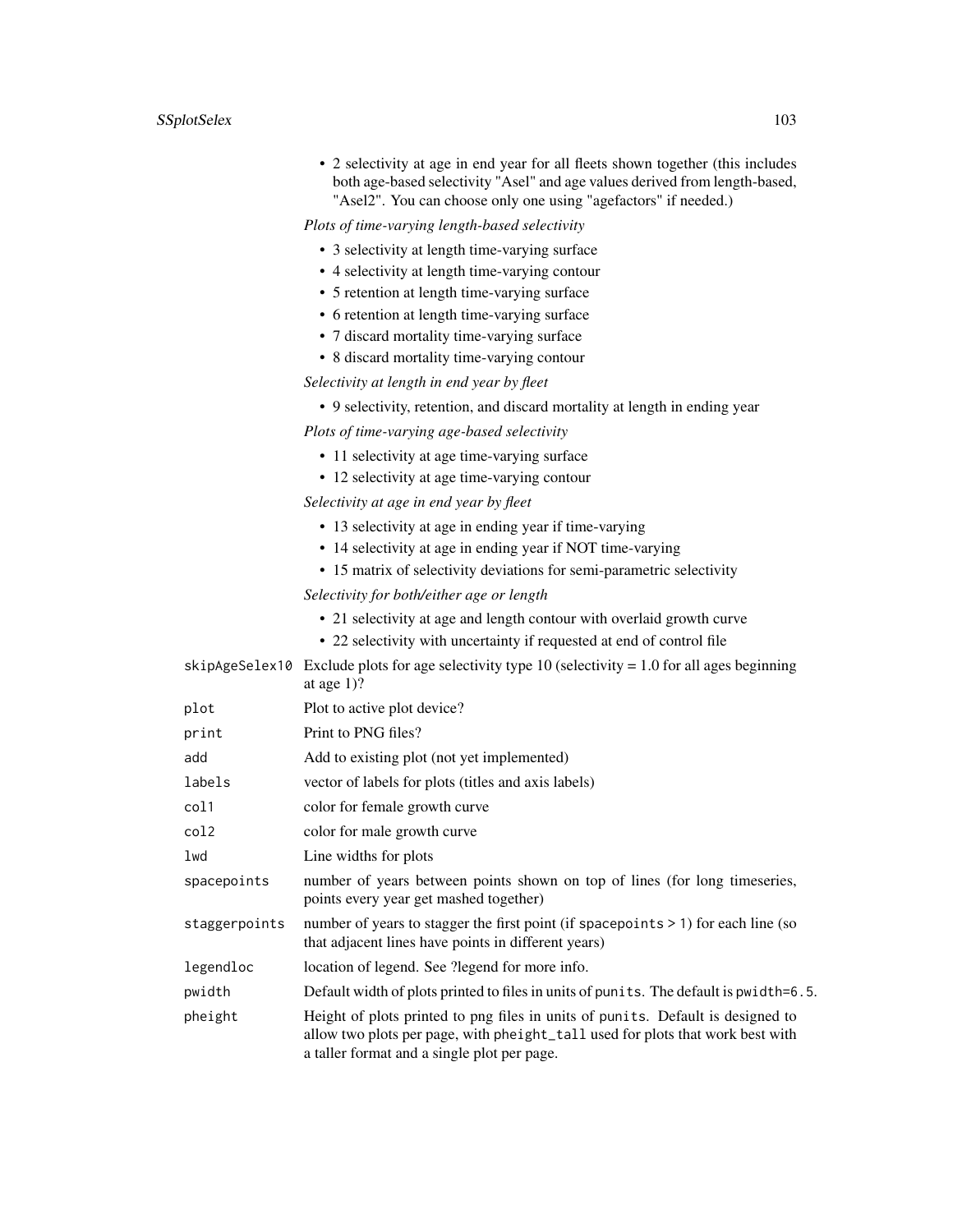| punits    | Units for pwidth and pheight. Can be "px" (pixels), "in" (inches), "cm" (cen-<br>timeters), or "mm" (millimeters). The default is punits="in".                                                                                                                                             |
|-----------|--------------------------------------------------------------------------------------------------------------------------------------------------------------------------------------------------------------------------------------------------------------------------------------------|
| res       | Resolution of plots printed to files. The default is res = 300.                                                                                                                                                                                                                            |
| ptsize    | Point size for plotted text in plots printed to files (see help("png") in R for<br>details).                                                                                                                                                                                               |
| cex.main  | character expansion for plot titles                                                                                                                                                                                                                                                        |
| mainTitle | Logical indicating if a title should be included at the top (not yet implemented<br>for all plots)                                                                                                                                                                                         |
| showmain  | Deprecated, use main Title instead.                                                                                                                                                                                                                                                        |
| mar       | Either NULL to allow the default (which depends on whether the main title is<br>included or not) or a numerical vector of the form c(bottom, left, top, right)<br>which gives the number of lines of margin to be specified on the four sides of<br>the plot, which is passed to $par()$ . |
| plotdir   | Directory where PNG files will be written. By default it will be the directory<br>where the model was run.                                                                                                                                                                                 |
| verbose   | A logical value specifying if output should be printed to the screen.                                                                                                                                                                                                                      |

Ian Stewart, Ian Taylor

## See Also

[SS\\_plots\(\)](#page-135-0), [SS\\_output\(\)](#page-131-0)

SSplotSexRatio *Plot sex-ratio data and fits for two sex models*

## Description

Plot sex-ratio data and fits from Stock Synthesis output. Multi-figure plots depend on make\_multifig. The confidence intervals around the observed points are based on a Jeffreys interval calculated from the adjusted input sample size (with a floor of 1).

```
SSplotSexRatio(
  replist,
 kind = "AGE",sexratio.option = 2,
 CI = 0.75,
 plot = TRUE,
 print = FALSE,
 fleets = "all",
  fleetnames = "default",
```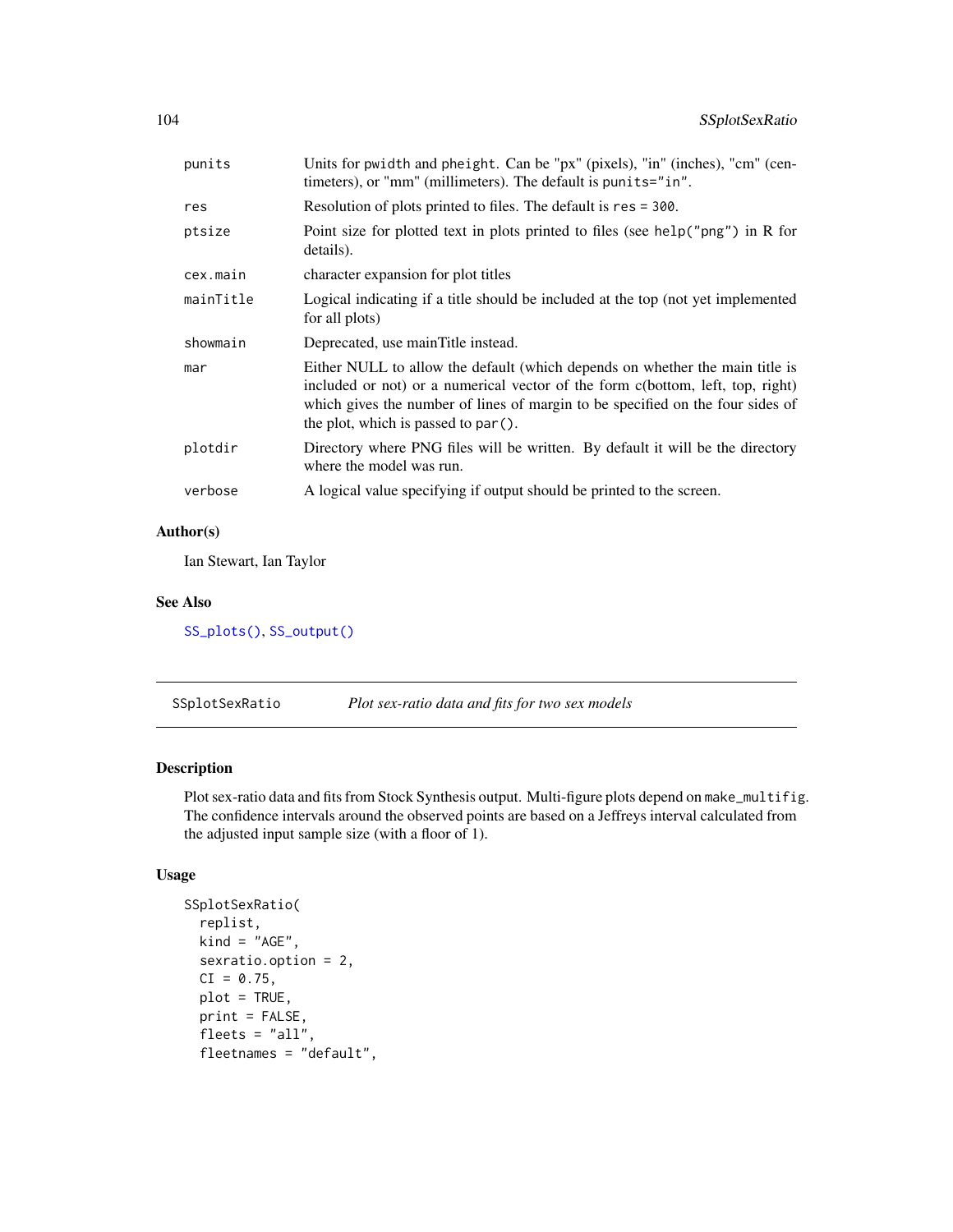## SSplotSexRatio 105

```
yupper = 4,
 datonly = FALSE,
 linescol = rgb(0.6, 0, 0.9, 0.7),
  1wd = 2,showsampsize = TRUE,
  showeffN = TRUE,
 axis1 = NULL,axis2 = NULL,pwidth = 6.5,
 pheight = 5,
 punits = "in",
 ptsize = 10,
 res = 300,
 plotdir = "default",
 cex.mainloop = 1,
 labels = c("Length (cm)", "Age (yr)", "Sex ratio (females:males)", "Fraction female"),
 maxrows = 6,
 maxcols = 6,
 rows = 1,
 cols = 1,
 fixdims = TRUE,
 verbose = TRUE,
 mainTitle = FALSE,
  ...
\mathcal{L}
```

| replist         | A list object created by SS_output().                                                        |
|-----------------|----------------------------------------------------------------------------------------------|
| kind            | indicator of type of plot can be "LEN", "SIZE", "AGE", "cond", "GSTAGE",<br>"L@A", or "W@A". |
| sexratio.option |                                                                                              |
|                 | code to choose among (1) female: male ratio or (2) fraction females out of the<br>total      |
| CI              | confidence interval for uncertainty                                                          |
| plot            | plot to active plot device?                                                                  |
| print           | print to PNG files?                                                                          |
| fleets          | optional vector to subset fleets for which plots will be made                                |
| fleetnames      | optional vector of fleet names to put in the labels                                          |
| yupper          | upper limit on ymax (only applies for sex ratio.option $== 1$ )                              |
| datonly         | make plots of data without fits?                                                             |
| linescol        | Color for line showing expected value (default is purple).                                   |
| lwd             | line width                                                                                   |
| showsampsize    | add sample sizes to plot                                                                     |
| showeffN        | add effective sample sizes to plot                                                           |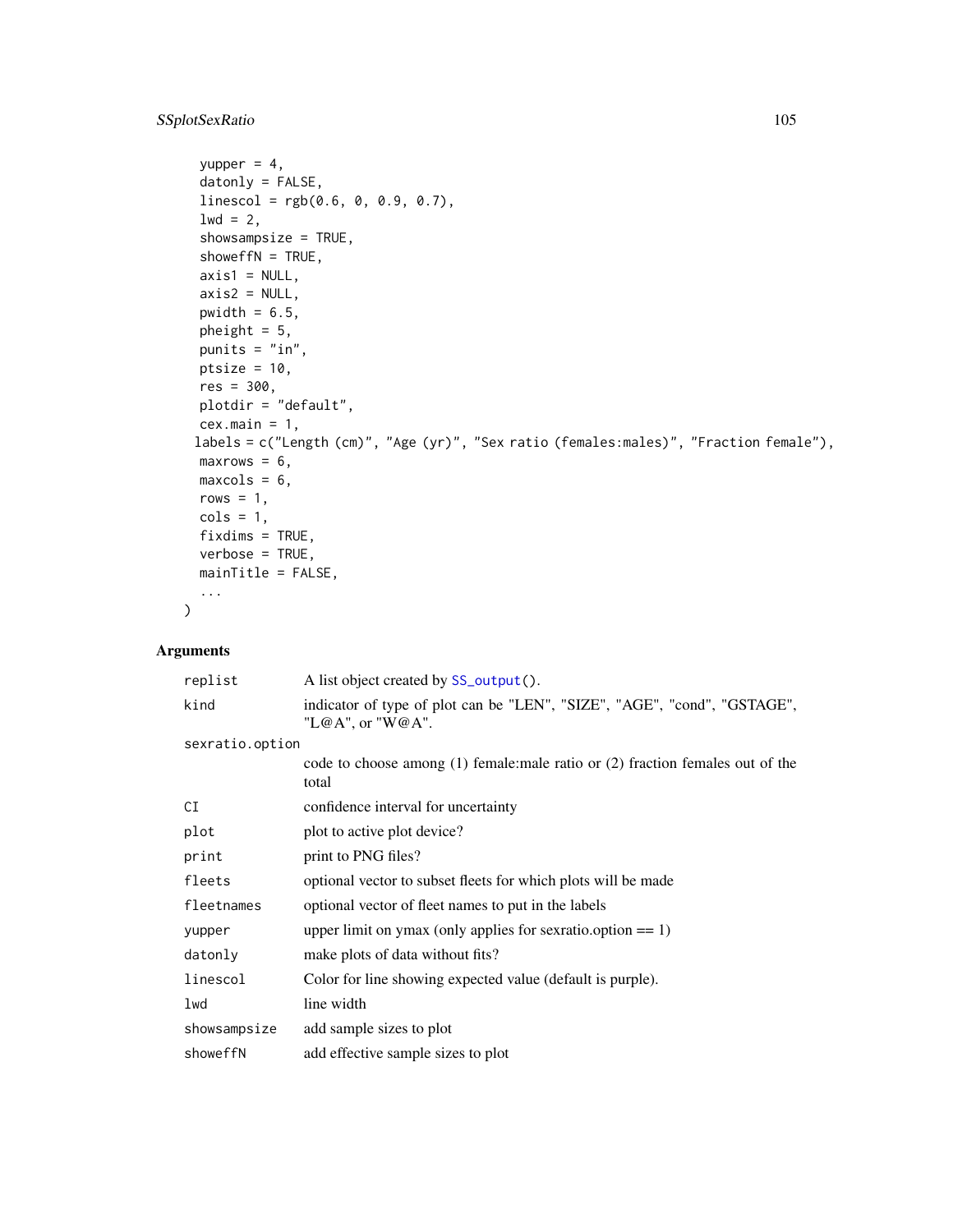| axis1     | position of bottom axis values                                                                             |
|-----------|------------------------------------------------------------------------------------------------------------|
| axis2     | position of left size axis values                                                                          |
| pwidth    | default width of plots printed to files in units of punits. Default=7.                                     |
| pheight   | default height width of plots printed to files in units of punits. Default=7.                              |
| punits    | units for pwidth and pheight. Can be "px" (pixels), "in" (inches), "cm" or<br>"mm". Default="in".          |
| ptsize    | point size for plotted text in plots printed to files (see help("png") in R for de-<br>tails). Default=12. |
| res       | Resolution of plots printed to files. The default is res = 300.                                            |
| plotdir   | directory where PNG files will be written. by default it will be the directory<br>where the model was run. |
| cex.main  | character expansion parameter for plot titles                                                              |
| labels    | vector of labels for plots (titles and axis labels)                                                        |
| maxrows   | maximum (or fixed) number or rows of panels in the plot                                                    |
| maxcols   | maximum (or fixed) number or columns of panels in the plot plots                                           |
| rows      | number or rows to return to as default for next plots to come or for single plots                          |
| cols      | number or cols to return to as default for next plots to come or for single plots                          |
| fixdims   | fix the dimensions at maxrows by maxcols or resize based on number of years<br>of data                     |
| verbose   | return updates of function progress to the R GUI?                                                          |
| mainTitle | Logical indicating if a title for the plot should be produced                                              |
| .         | additional arguments that will be passed to the plotting.                                                  |

Cole Monnahan, Ian Taylor

# References

Brown, L.; Cai, T. Tony; DasGupta, A. (2001). Interval Estimation for a Binomial Proportion. Statistical Science. 16(2): 101-133. http://www.jstor.org/stable/2676784.

## See Also

[SS\\_plots\(\)](#page-135-0), [make\\_multifig\\_sexratio\(\)](#page-21-0)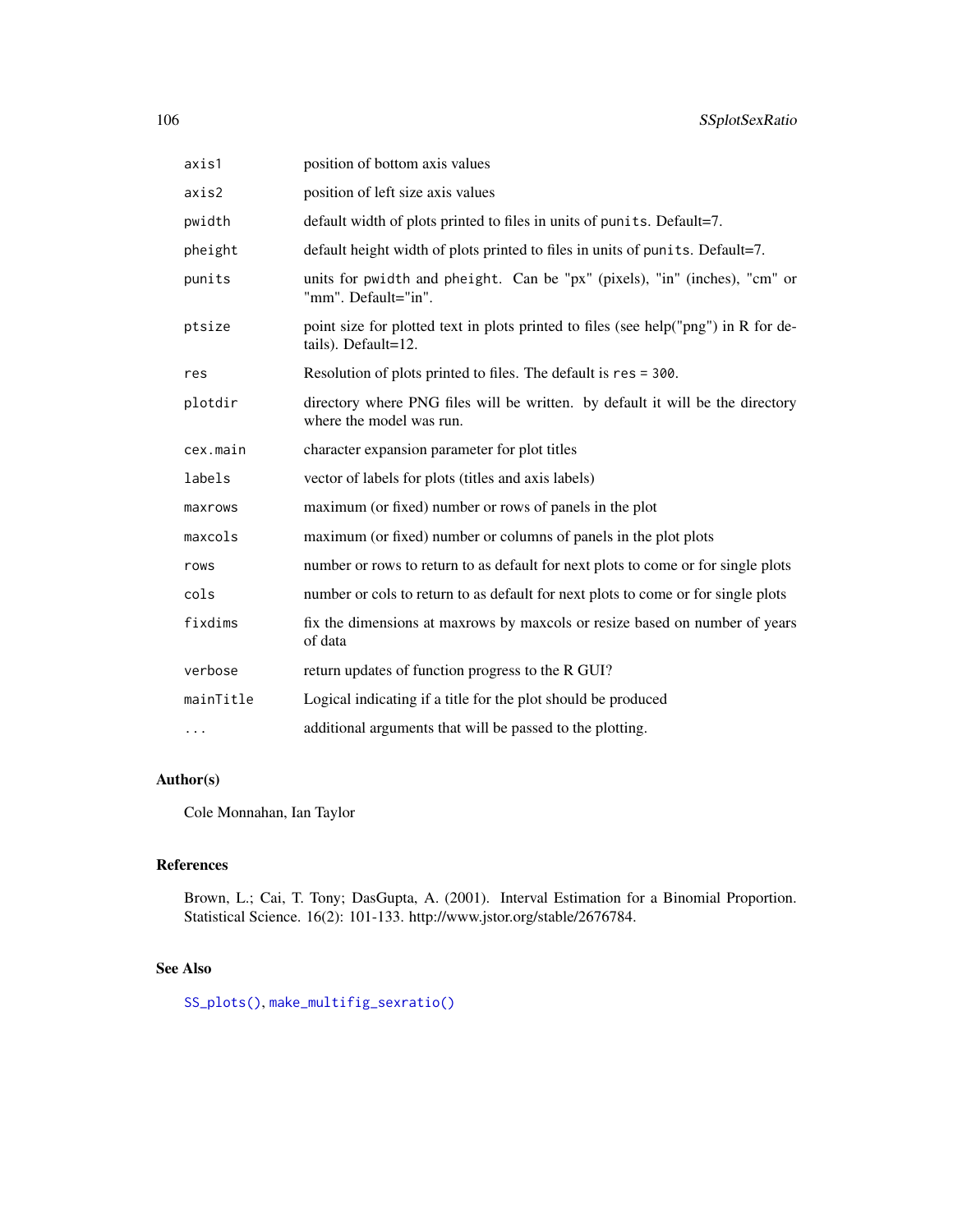#### Description

Plot spawner-recruit curve based on output from Stock Synthesis model.

```
SSplotSpawnrecruit(
  replist,
  subplot = 1:3,add = FALSE,plot = TRUE,
 print = FALSE,
 xlim = NULL,ylim = NULL,
 labels = c("Spawning biomass (mt)", "Recruitment (1,000s)", "Spawning output",
    expression(paste("Spawning output (relative to ", italic(B)[0], ")")),
    expression(paste("Recruitment (relative to ", italic(R)[0], ")")),
    "Log recruitment deviation"),
 bioscale = "default",
 plotdir = "default",
 pwidth = 6.5,
 pheight = 6.5,
 punits = "in",res = 300,ptsize = 10,
  verbose = TRUE,
  colvec = c("blue", "black", "black", "black", gray(0, 0.7)),ltyvec = c(1, 2, 1, NA),
 ptcol = "default",
  legend = TRUE,
  legendloc = NULL,
 minyr = "default",
  textmindev = 0.5,
  relative = FALSE,
  expected = TRUE,estimated = TRUE,
 bias\_adjusted = TRUE,
  show_env = TRUE,
 vire = TRUE,
  init = TRUE,forceast = FALSE)
```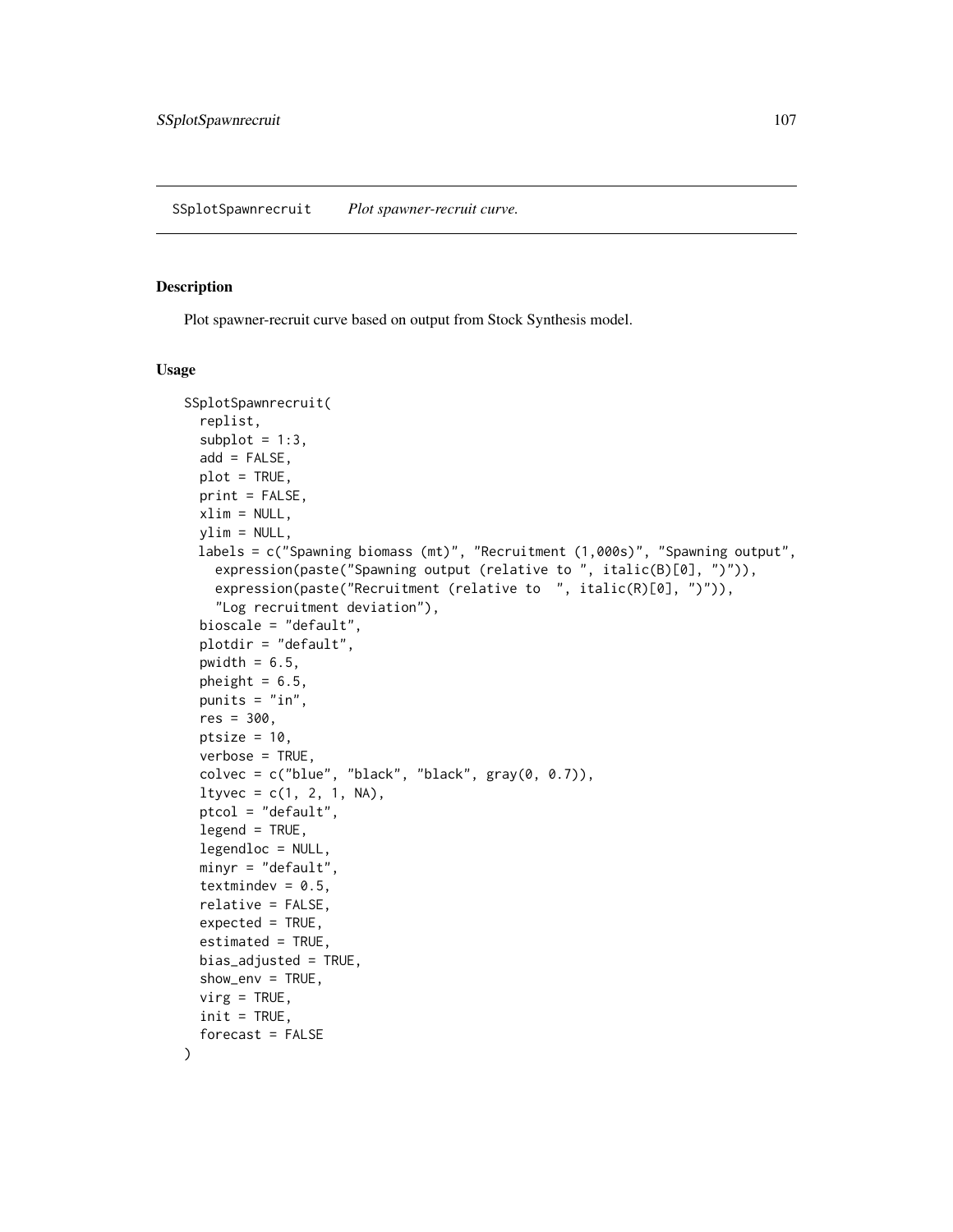| replist    | A list object created by SS_output().                                                                                                                                                                                                                                                      |
|------------|--------------------------------------------------------------------------------------------------------------------------------------------------------------------------------------------------------------------------------------------------------------------------------------------|
| subplot    | vector of which subplots to show. 1=plot without labels, 2=plot with year labels.                                                                                                                                                                                                          |
| add        | add to existing plot?                                                                                                                                                                                                                                                                      |
| plot       | plot to active plot device?                                                                                                                                                                                                                                                                |
| print      | print to PNG files?                                                                                                                                                                                                                                                                        |
| xlim       | optional control of x range                                                                                                                                                                                                                                                                |
| ylim       | optional control of y range                                                                                                                                                                                                                                                                |
| labels     | vector containing x-axis label for models with spawning biomass in metric tons,<br>y-axis label, and alternative x-axis for models with a fecundity relationship mak-<br>ing spawning output not equal to spawning biomass.                                                                |
| bioscale   | multiplier on spawning biomass, set to 0.5 for single-sex models                                                                                                                                                                                                                           |
| plotdir    | directory where PNG files will be written. by default it will be the directory<br>where the model was run.                                                                                                                                                                                 |
| pwidth     | Default width of plots printed to files in units of punits. The default is pwidth=6.5.                                                                                                                                                                                                     |
| pheight    | Height of plots printed to png files in units of punits. Default is designed to<br>allow two plots per page, with pheight_tall used for plots that work best with<br>a taller format and a single plot per page.                                                                           |
| punits     | Units for pwidth and pheight. Can be "px" (pixels), "in" (inches), "cm" (cen-<br>timeters), or "mm" (millimeters). The default is punits="in".                                                                                                                                             |
| res        | Resolution of plots printed to files. The default is res = 300.                                                                                                                                                                                                                            |
| ptsize     | Point size for plotted text in plots printed to files (see help("png") in R for<br>details).                                                                                                                                                                                               |
| verbose    | report progress to R GUI?                                                                                                                                                                                                                                                                  |
| colvec     | vector of length 4 with colors for 3 lines and 1 set of points (where the 4th value<br>for the points is the color of the circle around the background color provided by<br>ptcol                                                                                                          |
| ltyvec     | vector of length 4 with line types for the 3 lines and 1 set of points, where the<br>points are disconnected (lty=NA) by default                                                                                                                                                           |
| ptcol      | vector or single value for the color of the points, "default" will by replaced by a<br>vector of colors of length equal to nrow(replist[["recruit"]])                                                                                                                                      |
| legend     | add a legend to the figure?                                                                                                                                                                                                                                                                |
| legendloc  | location of legend. By default it is chosen as the first value in the set of "topleft",<br>"topright", "bottomright" that results in no overlap with the points in the plot,<br>but the user can override this with their choice of location. See ?legend for more<br>info on the options. |
| minyr      | minimum year of recruitment deviation to show in plot                                                                                                                                                                                                                                      |
| textmindev | minimum recruitment deviation for label to be added so only extreme devs are<br>labeled (labels are added to first and last years as well). Default=0.7.                                                                                                                                   |
| relative   | scale both axes so that B0 and R0 are at 1 to show spawning output and recruit-<br>ment relative to the equilibrium                                                                                                                                                                        |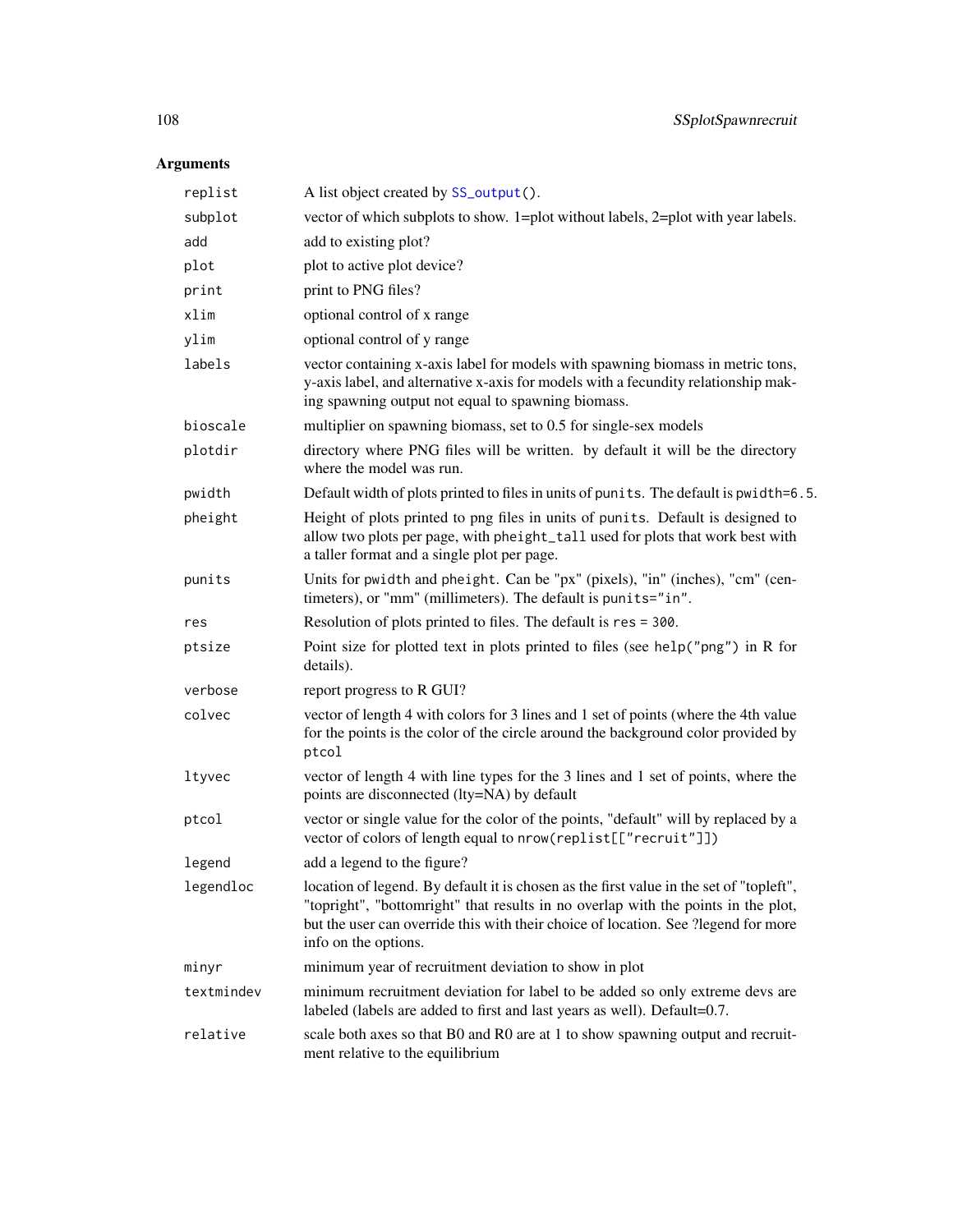# SSplotSPR 109

| expected      | show line for expected recruitment (stock-recruit curve)                                                  |
|---------------|-----------------------------------------------------------------------------------------------------------|
| estimated     | show points for estimated recruitment values (including deviations)                                       |
| bias_adjusted | show lines for bias adjusted expected recruitment                                                         |
| show_env      | add line for expected recruitment with environmental variability                                          |
| virg          | add point for equilibrium conditions $(x=BO, y=RO)$                                                       |
| init          | add point for initial conditions $(x=B1,y=R1)$ , only appears if this point differs<br>from virgin values |
| forecast      | include forecast years in the curve?                                                                      |

# Author(s)

Ian Stewart, Ian Taylor

# See Also

[SS\\_plots\(\)](#page-135-0), [SS\\_output\(\)](#page-131-0)

<span id="page-108-0"></span>SSplotSPR *Plot Spawning Potential Ratio (SPR) quantities.*

## Description

Plot time series of SPR, 1-SPR, the chosen SPR ratio and the phase plot.

## Usage

```
SSplotSPR(
 replist,
 add = FALSE,plot = TRUE,
 print = FALSE,
 uncertainty = TRUE,
  subplots = 1:4,
 forecastplot = FALSE,
 col1 = "black",
 col2 = "blue",col3 = "green3",col4 = "red",sprtarg = "default",
  btarg = "default",
  labels = c("Year", "SPR", "1-SPR", "Relative fishing intensity",
    "Relative spawning output"),
 pwidth = 6.5,
 pheight = 5,
 punits = "in",
```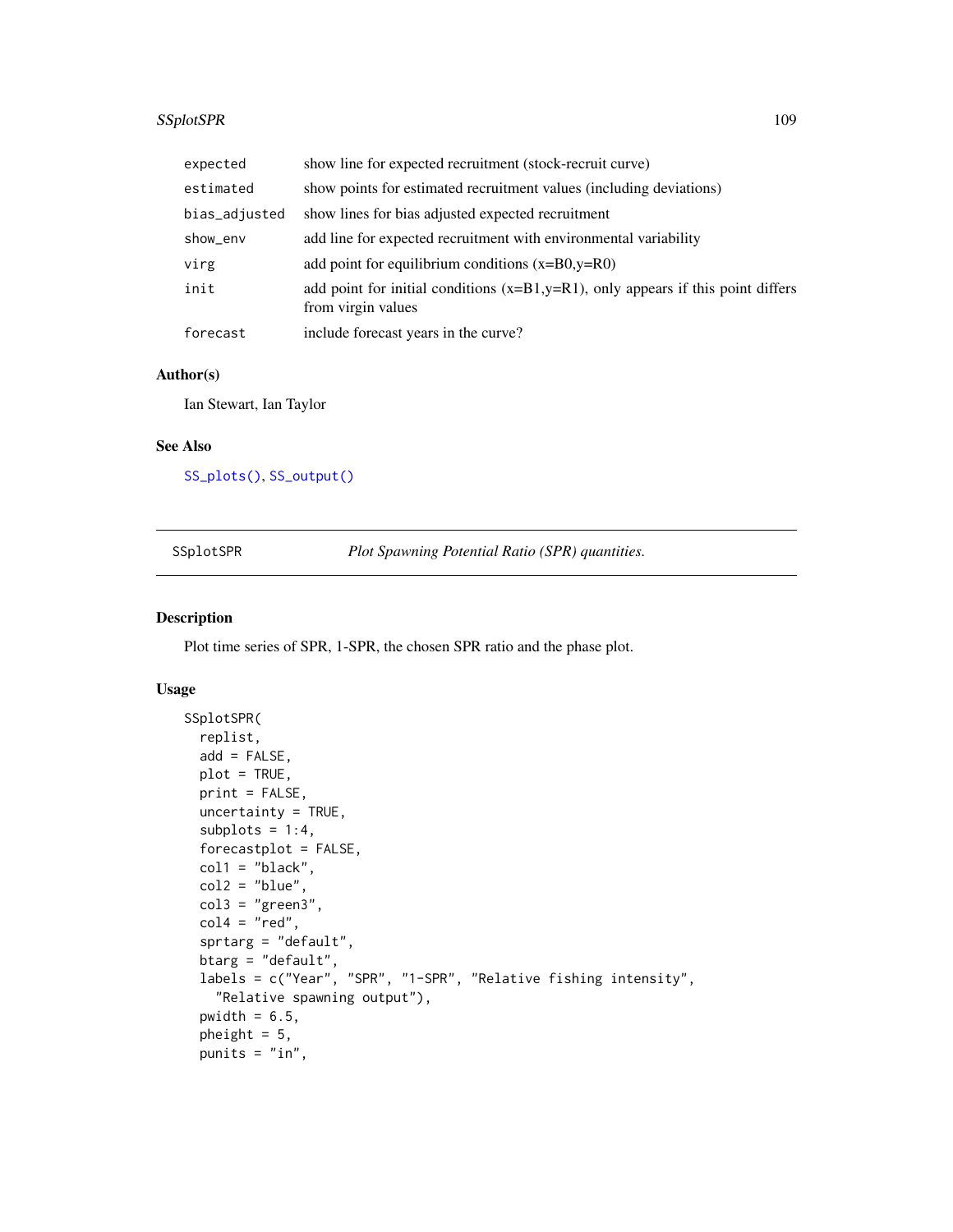```
res = 300,
 ptsize = 10,
  cex.main = 1,plotdir = "default",
  verbose = TRUE
\lambda
```

| replist      | A list object created by SS_output().                                                                                                                                                                                                                                                                                                                                                                                                                                                                    |
|--------------|----------------------------------------------------------------------------------------------------------------------------------------------------------------------------------------------------------------------------------------------------------------------------------------------------------------------------------------------------------------------------------------------------------------------------------------------------------------------------------------------------------|
| add          | add to existing plot (not yet implemented)                                                                                                                                                                                                                                                                                                                                                                                                                                                               |
| plot         | plot to active plot device?                                                                                                                                                                                                                                                                                                                                                                                                                                                                              |
| print        | print to PNG files?                                                                                                                                                                                                                                                                                                                                                                                                                                                                                      |
| uncertainty  | include plots showing uncertainty?                                                                                                                                                                                                                                                                                                                                                                                                                                                                       |
| subplots     | vector controlling which subplots to create Numbering of subplots is as follows:                                                                                                                                                                                                                                                                                                                                                                                                                         |
|              | 1. timeseries of SPR,                                                                                                                                                                                                                                                                                                                                                                                                                                                                                    |
|              | 2. timeseries of 1 - SPR,                                                                                                                                                                                                                                                                                                                                                                                                                                                                                |
|              | 3. timeseries of SPR ratio (as specified in the starter file), and                                                                                                                                                                                                                                                                                                                                                                                                                                       |
|              | 4. phase plot of Biomass ratio vs SPR ratio (as specified in the starter file).                                                                                                                                                                                                                                                                                                                                                                                                                          |
| forecastplot | Include forecast years in plot?                                                                                                                                                                                                                                                                                                                                                                                                                                                                          |
| col1         | first color used                                                                                                                                                                                                                                                                                                                                                                                                                                                                                         |
| col2         | second color used                                                                                                                                                                                                                                                                                                                                                                                                                                                                                        |
| col3         | third color used                                                                                                                                                                                                                                                                                                                                                                                                                                                                                         |
| col4         | fourth color used                                                                                                                                                                                                                                                                                                                                                                                                                                                                                        |
| sprtarg      | F/SPR proxy target. "default" chooses based on model output, where models<br>which have SPR_report_basis = $0$ or 1 specified in the starter file will use the<br>SPR target specified in the forecast file. Models which have SPR_report_basis =<br>2 will use SPR at MSY for the SPR target and models which have the SPR_report_basis<br>= 3 will use SPR at Btarget for the SPR target in these plots. Zero or negative<br>values of sprtarg input here will cause no horizontal line to be plotted. |
| btarg        | target depletion to be used in plots showing depletion. May be omitted by setting<br>to NA. "default" chooses based on model output.                                                                                                                                                                                                                                                                                                                                                                     |
| labels       | vector of labels for plots (titles and axis labels)                                                                                                                                                                                                                                                                                                                                                                                                                                                      |
| pwidth       | width of plot                                                                                                                                                                                                                                                                                                                                                                                                                                                                                            |
| pheight      | height of plot                                                                                                                                                                                                                                                                                                                                                                                                                                                                                           |
| punits       | units for PNG file                                                                                                                                                                                                                                                                                                                                                                                                                                                                                       |
| res          | Resolution of plots printed to files. The default is res = 300.                                                                                                                                                                                                                                                                                                                                                                                                                                          |
| ptsize       | point size for PNG file                                                                                                                                                                                                                                                                                                                                                                                                                                                                                  |
| cex.main     | character expansion for plot titles                                                                                                                                                                                                                                                                                                                                                                                                                                                                      |
| plotdir      | directory where PNG files will be written. by default it will be the directory<br>where the model was run.                                                                                                                                                                                                                                                                                                                                                                                               |
| verbose      | report progress to R GUI?                                                                                                                                                                                                                                                                                                                                                                                                                                                                                |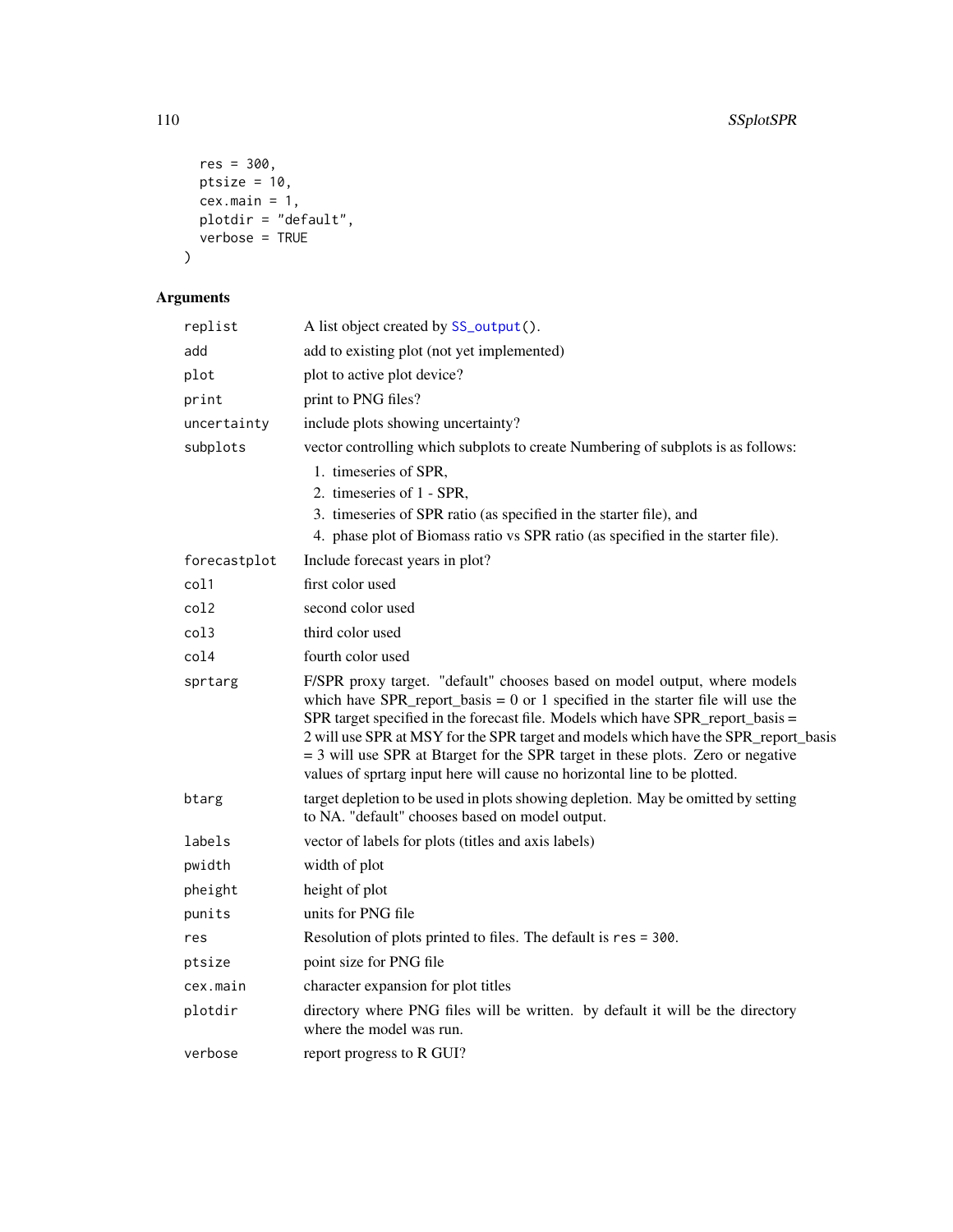# SSplotSummaryF 111

# Author(s)

Ian Stewart, Ian Taylor

# See Also

[SS\\_plots\(\)](#page-135-0), [SS\\_output\(\)](#page-131-0)

SSplotSummaryF *Plot the summary F (or harvest rate).*

# Description

Plots the summary F (or harvest rate) as set up in the starter file Needs a lot of work to be generalized

# Usage

```
SSplotSummaryF(
  replist,
 yrs = "all",Ftgt = NA,
 ylab = "Summary Fishing Mortality",
 plot = TRUE,
 print = FALSE,
 plotdir = "default",
  verbose = TRUE,
  uncertainty = TRUE,
  add = FALSE,pwidth = 6.5,
 pheight = 5,
 punits = "in",
 res = 300,
 ptsize = 10,
 mar = NULL
)
```

| replist | A list object created by SS_output().                                                                      |
|---------|------------------------------------------------------------------------------------------------------------|
| yrs     | Which years to include.                                                                                    |
| Ftgt    | Target F where horizontal line is shown.                                                                   |
| ylab    | Y-axis label.                                                                                              |
| plot    | Plot to active plot device?                                                                                |
| print   | Print to PNG files?                                                                                        |
| plotdir | Directory where PNG files will be written. By default it will be the directory<br>where the model was run. |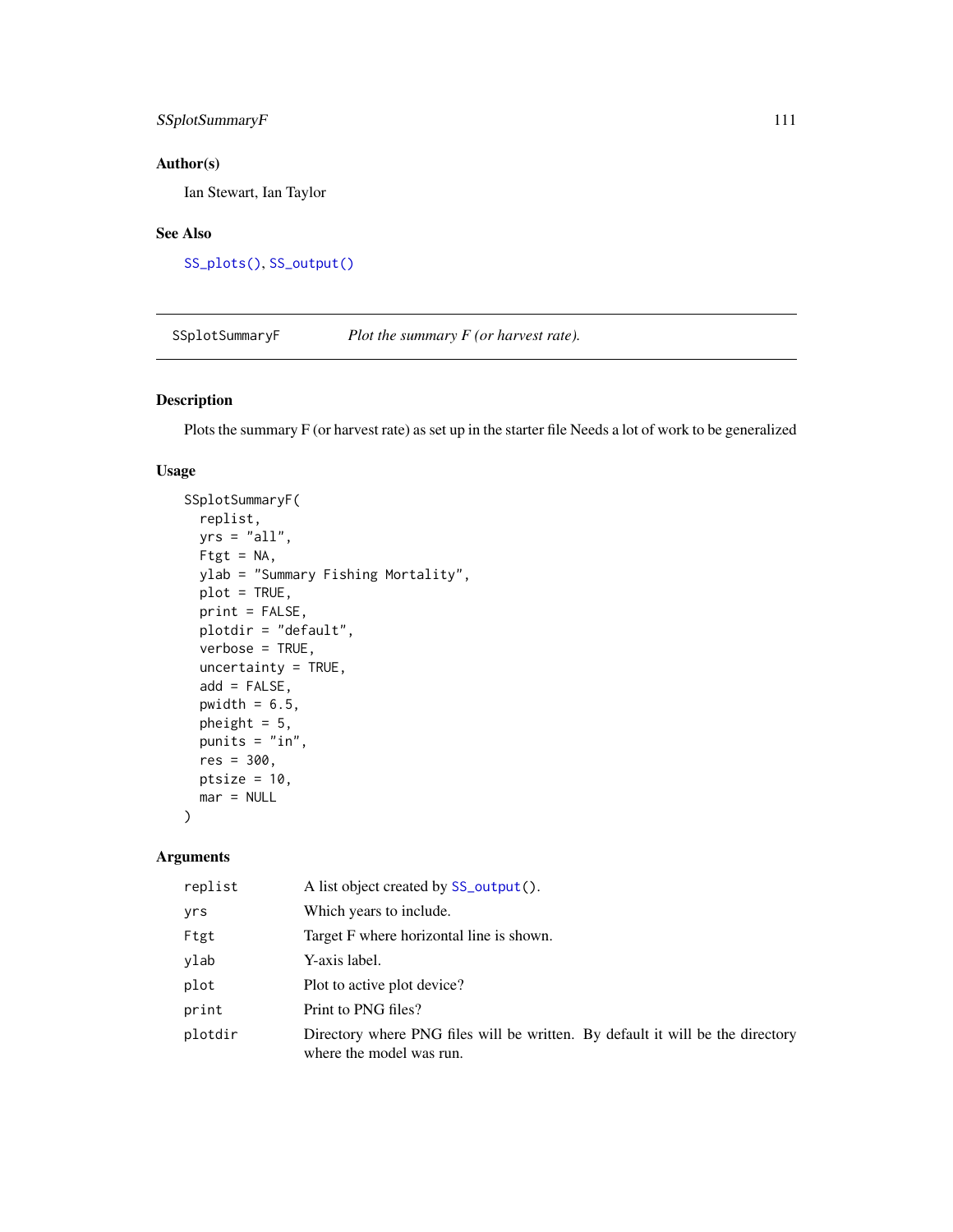| Show 95% uncertainty intervals around point estimates?<br>add to existing plot<br>Default width of plots printed to files in units of punits. The default is pwidth=6.5.<br>Height of plots printed to png files in units of punits. Default is designed to                              |
|------------------------------------------------------------------------------------------------------------------------------------------------------------------------------------------------------------------------------------------------------------------------------------------|
|                                                                                                                                                                                                                                                                                          |
|                                                                                                                                                                                                                                                                                          |
|                                                                                                                                                                                                                                                                                          |
| allow two plots per page, with pheight_tall used for plots that work best with<br>a taller format and a single plot per page.                                                                                                                                                            |
| Units for pwidth and pheight. Can be "px" (pixels), "in" (inches), "cm" (cen-<br>timeters), or "mm" (millimeters). The default is punits="in".                                                                                                                                           |
| Resolution of plots printed to files. The default is res = 300.                                                                                                                                                                                                                          |
| Point size for plotted text in plots printed to files (see help("png") in R for<br>details).                                                                                                                                                                                             |
| Either NULL to allow the default (which depends on whether the main title is<br>included or not) or a numerical vector of the form c(bottom, left, top, right)<br>which gives the number of lines of margin to be specified on the four sides of<br>the plot, which is passed to par (). |
|                                                                                                                                                                                                                                                                                          |

Allan Hicks

# See Also

[SSplotTimeseries\(\)](#page-113-0)

<span id="page-111-0"></span>SSplotTags *Plot tagging data and fits*

# Description

Plot observed and expected tag recaptures in aggregate and by tag group.

# Usage

```
SSplotTags(
 replist = replist,
 subplots = 1:10,latency = NULL,
 taggroups = NULL,
 rows = 1,
 cols = 1,
  tagrows = 3,
  tagcols = 3,
 plot = TRUE,
 print = FALSE,
```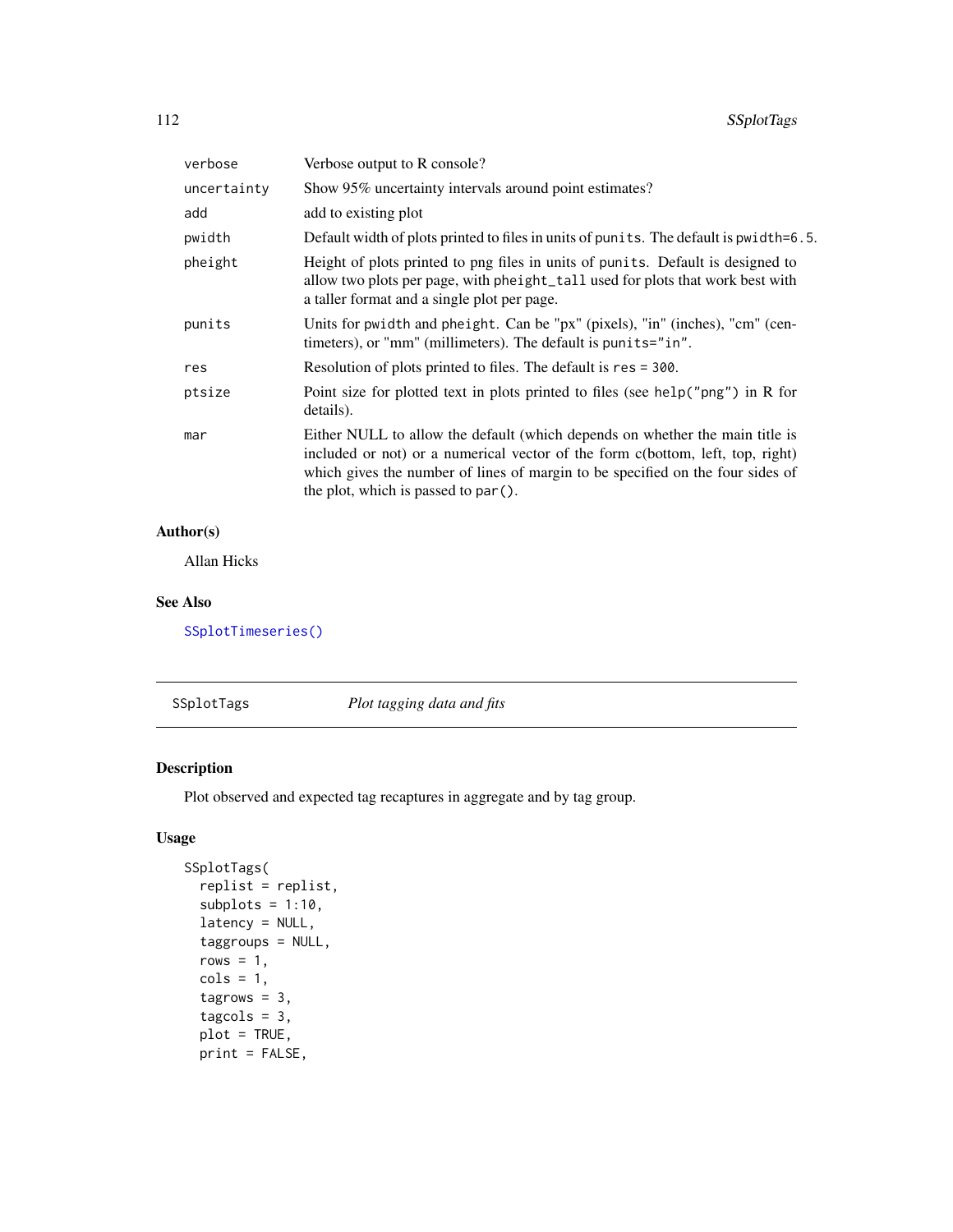# SSplotTags 113

```
pntscalar = 2.6,
minnbubble = 8,
pwidth = 6.5,
pheight = 5,
punits = "in",
ptsize = 10,
res = 300,cex.mainloop = 1,
coll = rgb(0, 0, 1, 0.7),col2 = "red",col3 = "grey95",col4 = "grey70",labels = c("Year", "Frequency", "Tag Group", "Fit to tag recaptures by tag group",
  "Post-latency tag recaptures aggregated across tag groups",
  "Observed tag recaptures by year and tag group",
  "Residuals for post-latency tag recaptures: (obs-exp)/sqrt(exp)",
  "Observed and expected post-latency tag recaptures by year and tag group",
  "Summarized observed and expected numbers of recaptures by fleet",
  "Pearson residuals by tag group"),
plotdir = "default",
verbose = TRUE
```
## Arguments

 $\mathcal{L}$ 

| replist    | A list object created by SS_output().                                                                                                                                                                                             |
|------------|-----------------------------------------------------------------------------------------------------------------------------------------------------------------------------------------------------------------------------------|
| subplots   | vector controlling which subplots to create                                                                                                                                                                                       |
| latency    | period of tag mixing to exclude from plots (in future could be included in SS<br>output)                                                                                                                                          |
| taggroups  | which tag groups to include in the plots. Default=NULL causes all groups to be<br>included.                                                                                                                                       |
| rows       | number or rows of panels for regular plots                                                                                                                                                                                        |
| cols       | number or columns of panels for regular plots                                                                                                                                                                                     |
| tagrows    | number or rows of panels for multi-panel plots                                                                                                                                                                                    |
| tagcols    | number or columns of panels for multi-panel plots                                                                                                                                                                                 |
| plot       | plot to active plot device?                                                                                                                                                                                                       |
| print      | print to PNG files?                                                                                                                                                                                                               |
| pntscalar  | maximum bubble size for balloon plots; each plot scaled independently based<br>on this maximum size and the values plotted. Often some plots look better with<br>one value and others with a larger or smaller value. Default=2.6 |
| minnbubble | minimum number of years below which blank years will be added to bubble<br>plots to avoid cropping                                                                                                                                |
| pwidth     | default width of plots printed to files in units of punits. Default=7.                                                                                                                                                            |
| pheight    | default height width of plots printed to files in units of punits. Default=7.                                                                                                                                                     |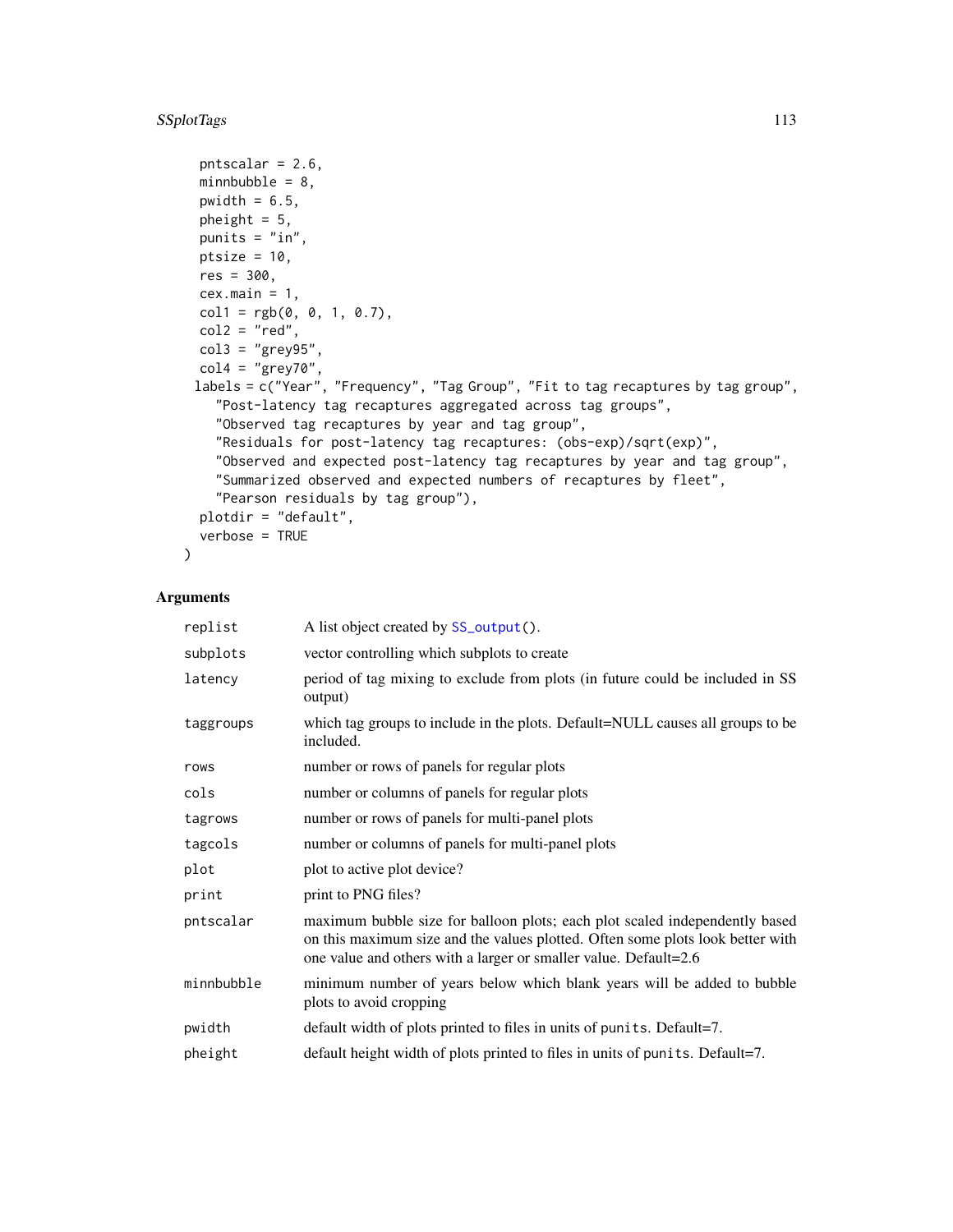| punits   | units for pwidth and pheight. Can be "px" (pixels), "in" (inches), "cm" or<br>"mm". Default="in".          |
|----------|------------------------------------------------------------------------------------------------------------|
| ptsize   | point size for plotted text in plots printed to files (see help("png") in R for de-<br>tails). Default=12. |
| res      | Resolution of plots printed to files. The default is res = 300.                                            |
| cex.main | character expansion parameter for plot titles                                                              |
| col1     | color for bubbles                                                                                          |
| col2     | color for lines with expected values                                                                       |
| col3     | shading color for observations within latency period                                                       |
| col4     | shading color for observations after latency period                                                        |
| labels   | vector of labels for plots (titles and axis labels)                                                        |
| plotdir  | directory where PNG files will be written. by default it will be the directory<br>where the model was run. |
| verbose  | return updates of function progress to the R GUI?                                                          |
|          |                                                                                                            |

Andre E. Punt, Ian G. Taylor, Ashleigh J. Novak

## See Also

[SS\\_plots\(\)](#page-135-0), [SS\\_output\(\)](#page-131-0)

<span id="page-113-0"></span>SSplotTimeseries *Plot timeseries data*

# Description

Plot timeseries data contained in TIME\_SERIES output from Stock Synthesis report file. Some values have optional uncertainty intervals.

# Usage

```
SSplotTimeseries(
  replist,
  subplot,
  add = FALSE,area = "all",areacols = "default",
 areanames = "default",
  forecastplot = TRUE,
  uncertainty = TRUE,
 bioscale = 1,
 minyr = -Inf,
```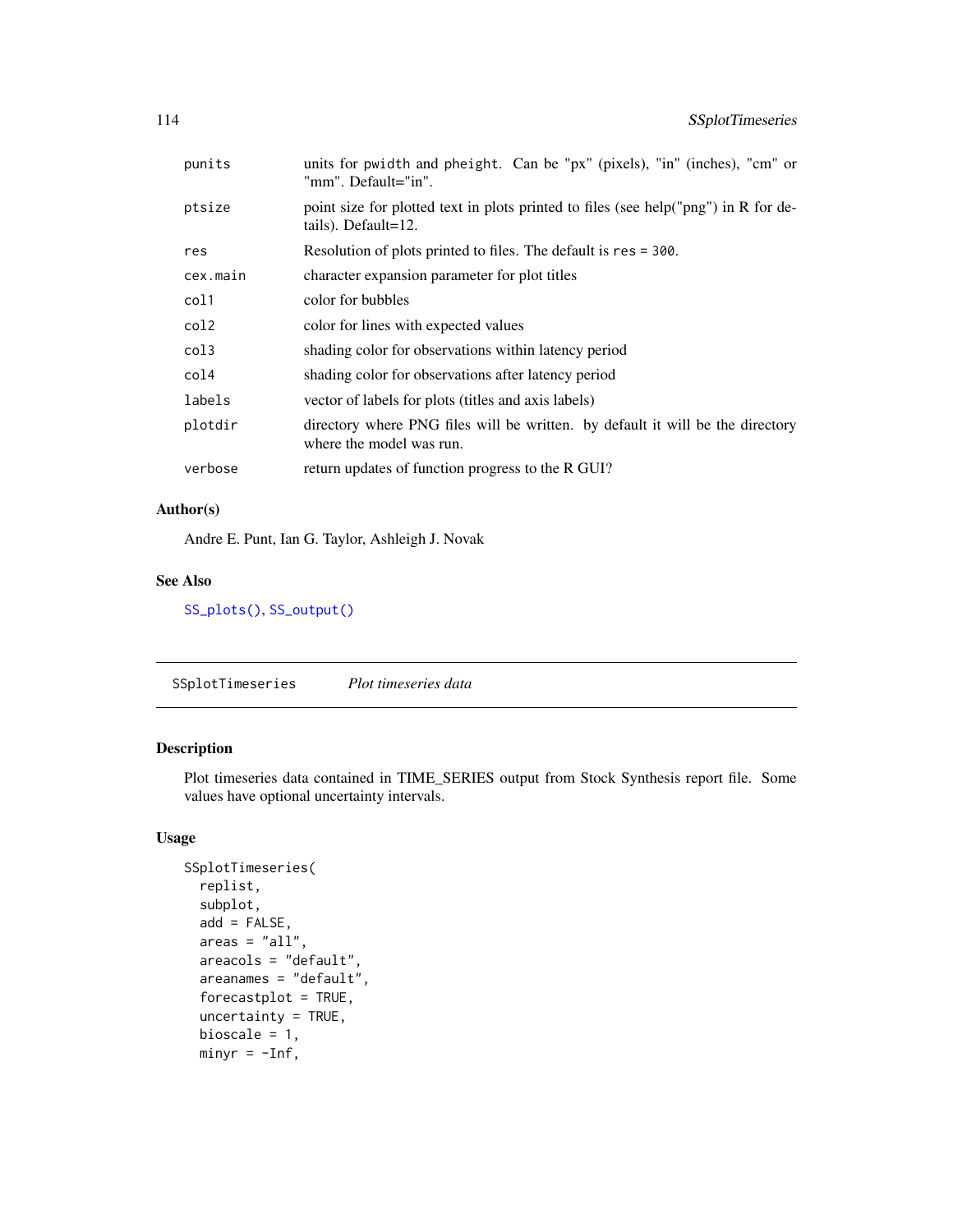# SSplotTimeseries 115

```
maxyr = Inf,plot = TRUE,
print = FALSE,
plotdir = "default",
verbose = TRUE,
btarg = "default",
minbthresh = "default",
xlab = "Year",
labels = NULL,
pwidth = 6.5,
pheight = 5,
punits = "in",
res = 300,
ptsize = 10,
cex.mainloop = 1,
mainTitle = FALSE,
mar = NULL
```
# Arguments

 $\mathcal{L}$ 

| replist      | A list object created by SS_output().                                                                                                                                                                      |
|--------------|------------------------------------------------------------------------------------------------------------------------------------------------------------------------------------------------------------|
| subplot      | number controlling which subplot to create Numbering of subplots is as follows,<br>where the spawning biomass plots $(7 \text{ to } 10)$ are provided first when this function<br>is called by SS_plots(): |
|              | • 1 Total biomass (mt) with forecast                                                                                                                                                                       |
|              | • 2 Total biomass by area (spatial models only)                                                                                                                                                            |
|              | • 3 Total biomass (mt) at beginning of spawning season with forecast                                                                                                                                       |
|              | • 4 Summary biomass (mt) with forecast                                                                                                                                                                     |
|              | • 5 Summary biomass (mt) by area (spatial models only)                                                                                                                                                     |
|              | • 6 Summary biomass (mt) at beginning of season 1 with forecast                                                                                                                                            |
|              | • 7 Spawning output with forecast with ~95% asymptotic intervals                                                                                                                                           |
|              | • 8 Spawning output by area (spatial models only)                                                                                                                                                          |
|              | • 9 Relative spawning output with forecast with ~95% asymptotic intervals                                                                                                                                  |
|              | • 10 Relative spawning output by area (spatial models only)                                                                                                                                                |
|              | • 11 Age-0 recruits $(1,000s)$ with forecast with ~95% asymptotic intervals                                                                                                                                |
|              | • 12 Age-0 recruits by area (spatial models only)                                                                                                                                                          |
|              | • 13 Fraction of recruits by area (spatial models only)                                                                                                                                                    |
|              | • 14 Age-0 recruits $(1,000s)$ by birth season with forecast                                                                                                                                               |
|              | • 15 Fraction of total Age-0 recruits by birth season with forecast                                                                                                                                        |
| add          | add to existing plot? (not yet implemented)                                                                                                                                                                |
| areas        | optional subset of areas to plot for spatial models                                                                                                                                                        |
| areacols     | vector of colors by area. Default uses rich.colors by Arni Magnusson                                                                                                                                       |
| areanames    | names for areas. Default is to use Areal, Area2                                                                                                                                                            |
| forecastplot | add points from forecast years                                                                                                                                                                             |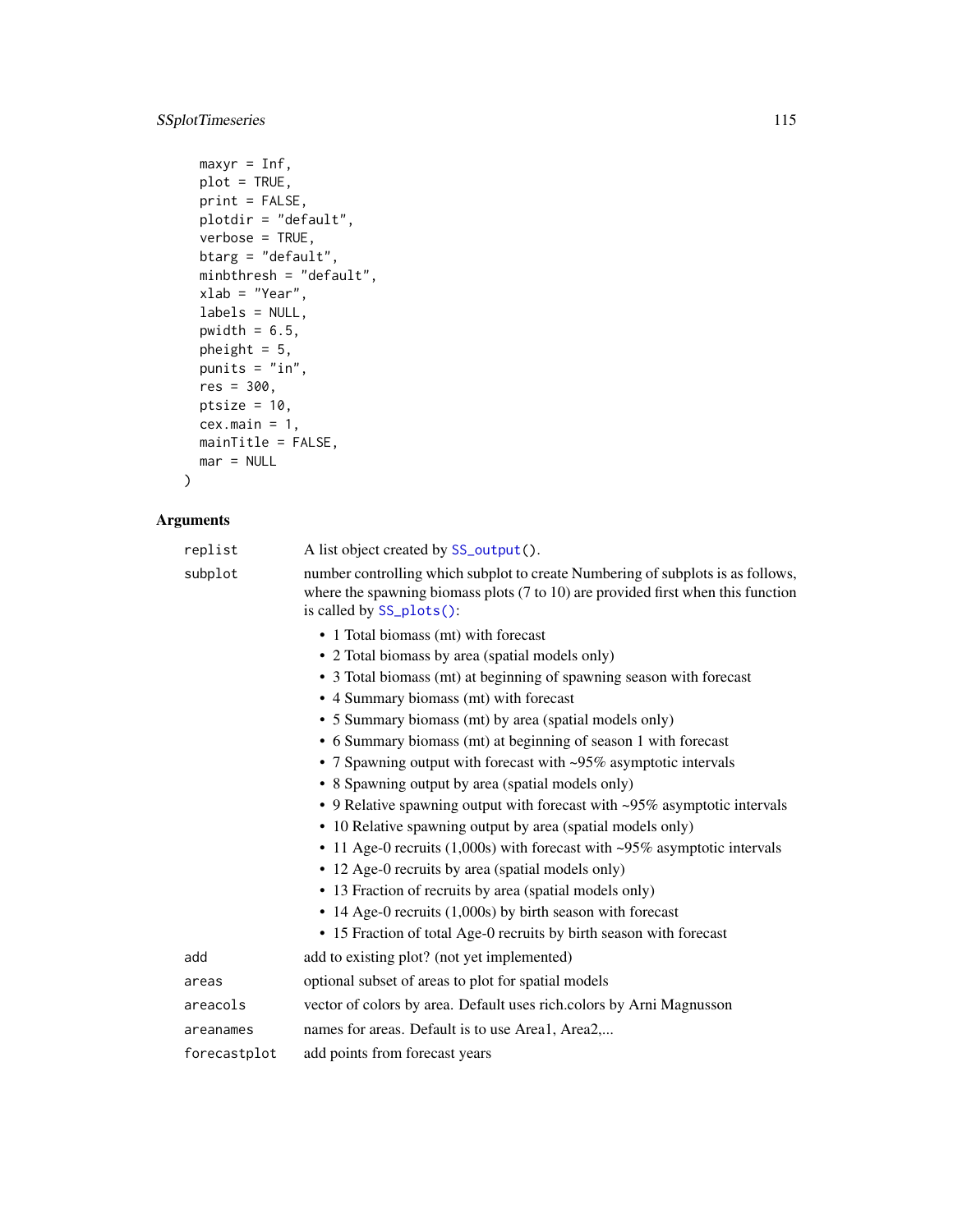| uncertainty | add intervals around quantities for which uncertainty is available                                                                                                                                                                                                                       |
|-------------|------------------------------------------------------------------------------------------------------------------------------------------------------------------------------------------------------------------------------------------------------------------------------------------|
| bioscale    | scaling for spawning biomass. Default = 1. Previously this was set to $0.5$ for<br>single-sex models, and 1.0 for all others, but now single-sex models are assumed<br>to use the -1 option for Nsexes in the data file so the scaling is done automatically<br>by SS.                   |
| minyr       | optional input for minimum year to show in plots                                                                                                                                                                                                                                         |
| maxyr       | optional input for maximum year to show in plots                                                                                                                                                                                                                                         |
| plot        | plot to active plot device?                                                                                                                                                                                                                                                              |
| print       | print to PNG files?                                                                                                                                                                                                                                                                      |
| plotdir     | directory where PNG or PDF files will be written. by default it will be the<br>directory where the model was run.                                                                                                                                                                        |
| verbose     | report progress to R GUI?                                                                                                                                                                                                                                                                |
| btarg       | Target depletion to be used in plots showing depletion. May be omitted by<br>setting to 0. "default" chooses value based on modeloutput.                                                                                                                                                 |
| minbthresh  | Threshold depletion to be used in plots showing depletion. May be omitted by<br>setting to 0. "default" assumes 0.25 unless btarg in model output is 0.25 in which<br>case minbthresh = $0.125$ (U.S. west coast flatfish).                                                              |
| xlab        | x axis label for all plots                                                                                                                                                                                                                                                               |
| labels      | vector of labels for plots (titles and axis labels)                                                                                                                                                                                                                                      |
| pwidth      | width of plot                                                                                                                                                                                                                                                                            |
| pheight     | height of plot                                                                                                                                                                                                                                                                           |
| punits      | units for PNG file                                                                                                                                                                                                                                                                       |
| res         | Resolution of plots printed to files. The default is res = 300.                                                                                                                                                                                                                          |
| ptsize      | point size for PNG file                                                                                                                                                                                                                                                                  |
| cex.main    | character expansion for plot titles                                                                                                                                                                                                                                                      |
| mainTitle   | Logical indicating if a title should be included at the top (not yet implemented<br>for all plots)                                                                                                                                                                                       |
| mar         | Either NULL to allow the default (which depends on whether the main title is<br>included or not) or a numerical vector of the form c(bottom, left, top, right)<br>which gives the number of lines of margin to be specified on the four sides of<br>the plot, which is passed to par (). |

Ian Taylor, Ian Stewart

# See Also

[SS\\_plots\(\)](#page-135-0), [SS\\_output\(\)](#page-131-0)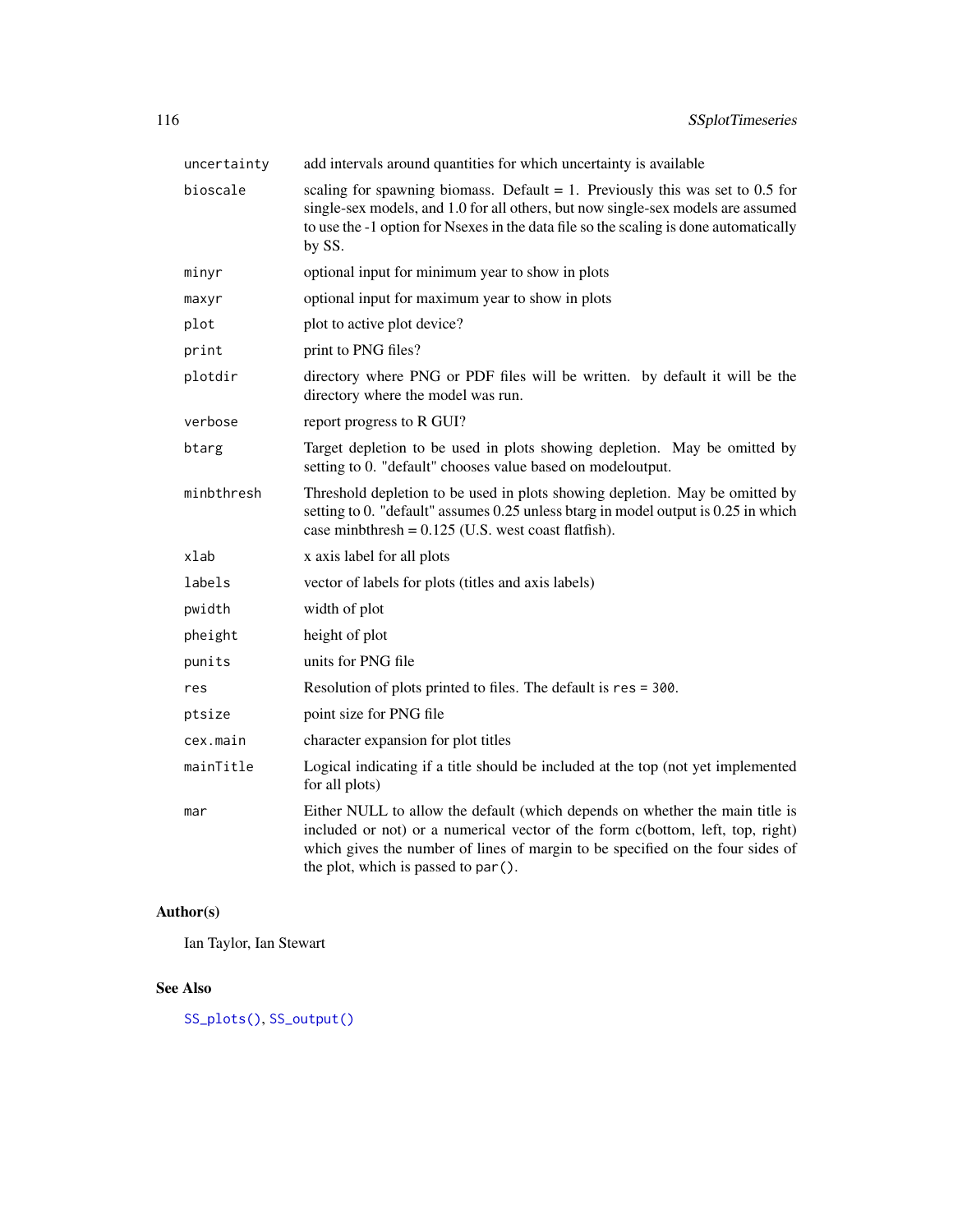<span id="page-116-0"></span>

## Description

Plot yield and surplus production from Stock Synthesis output. Surplus production is based on Walters et al. (2008).

### Usage

```
SSplotYield(
  replist,
  subplots = 1:4,
  refpoints = c("MSY", "Btgt", "SPR", "Current"),
 add = FALSE,
 plot = TRUE,
 print = FALSE,
 labels = c("Fraction unfished", "Equilibrium yield (mt)", "Total biomass (mt)",
    "Surplus production (mt)", "Yield per recruit (kg)"),
 col = "blue",col2 = "black",lty = 1,1wd = 2,cex.main = 1,
 pwidth = 6.5,
 pheight = 5,
 punits = "in",
 res = 300,
 ptsize = 10,
 plotdir = "default",
  verbose = TRUE
)
```

| replist   | A list object created by SS_output().                                                                               |
|-----------|---------------------------------------------------------------------------------------------------------------------|
| subplots  | vector controlling which subplots to create Numbering of subplots is as follows:                                    |
|           | • 1 yield curve                                                                                                     |
|           | • 2 yield curve with reference points                                                                               |
|           | • 3 surplus production vs. biomass plots (Walters et al. 2008)                                                      |
| refpoints | character vector of which reference points to display in subplot 2, from the op-<br>tions 'MSY', 'Btgt', and 'SPR'. |
| add       | add to existing plot? (not yet implemented)                                                                         |
| plot      | plot to active plot device?                                                                                         |
| print     | print to PNG files?                                                                                                 |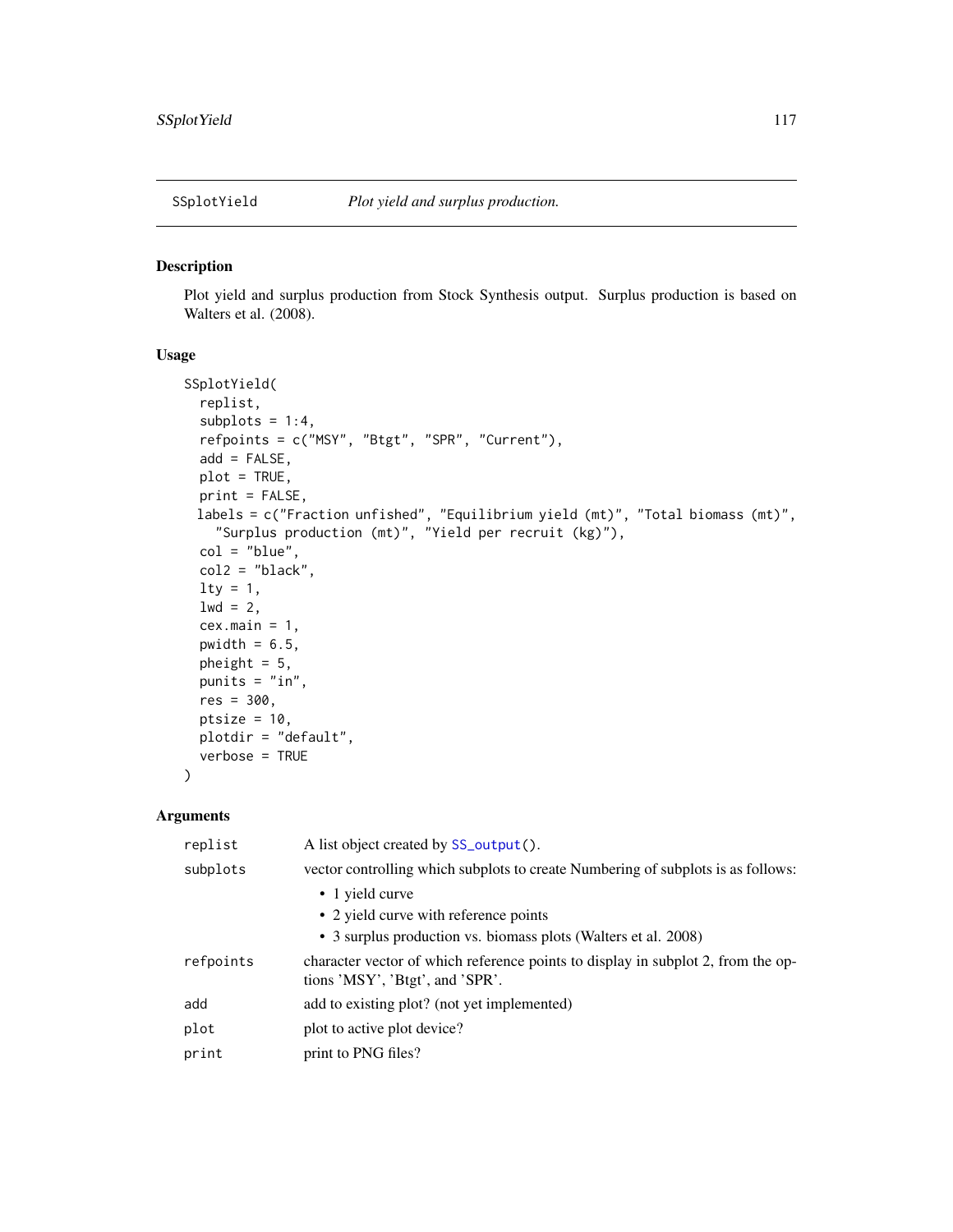| labels   | vector of labels for plots (titles and axis labels)                                                        |
|----------|------------------------------------------------------------------------------------------------------------|
| col      | line color for equilibrium plot                                                                            |
| col2     | line color for dynamic surplus production plot                                                             |
| lty      | line type (only applied to equilibrium yield plot at this time)                                            |
| lwd      | line width (only applied to equilibrium yield plot at this time)                                           |
| cex.main | character expansion for plot titles                                                                        |
| pwidth   | width of plot                                                                                              |
| pheight  | height of plot                                                                                             |
| punits   | units for PNG file                                                                                         |
| res      | Resolution of plots printed to files. The default is res = 300.                                            |
| ptsize   | point size for PNG file                                                                                    |
| plotdir  | directory where PNG files will be written. by default it will be the directory<br>where the model was run. |
| verbose  | report progress to R GUI?                                                                                  |

Ian Stewart, Ian Taylor

#### References

Walters, Hilborn, and Christensen, 2008, Surplus production dynamics in declining and recovering fish populations. Can. J. Fish. Aquat. Sci. 65: 2536-2551

#### See Also

[SS\\_plots\(\)](#page-135-0), [SS\\_output\(\)](#page-131-0)

<span id="page-117-0"></span>SSsummarize *Summarize the output from multiple Stock Synthesis models.*

# Description

Summarize various quantities from the model output collected by [SSgetoutput\(\)](#page-46-0) and return them in a list of tables and vectors.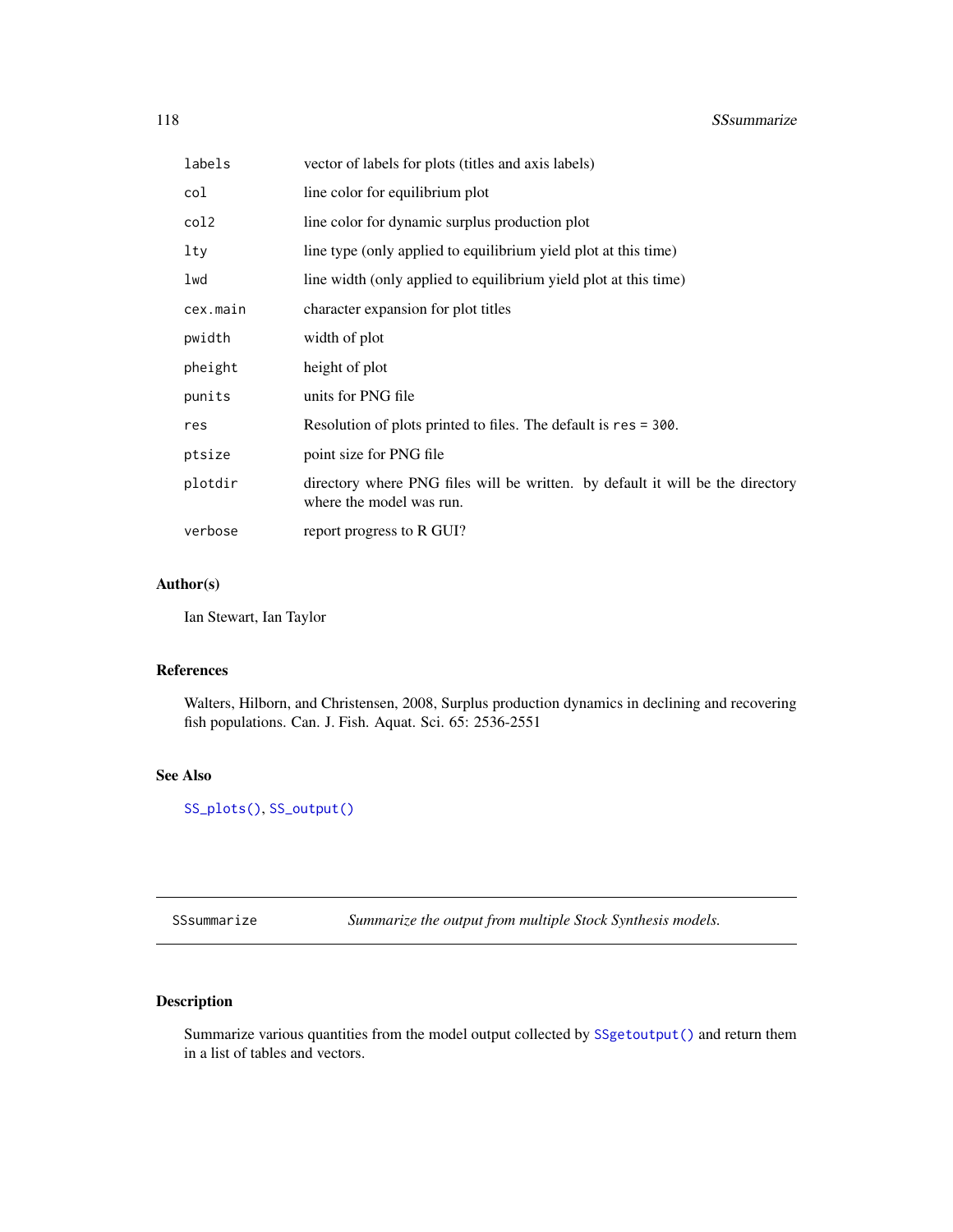# SSsummarize 119

# Usage

```
SSsummarize(
 biglist,
  sizeselfactor = "Lsel",
 ageselfactor = "Asel",
 selfleet = NULL,
 selyr = "startyr",selgender = 1,
  SpawnOutputUnits = NULL,
 lowerCI = 0.025,upperCI = 0.975,verbose = TRUE
\mathcal{L}
```
# Arguments

| biglist       | A list of lists, one for each model. The individual lists can be created by<br>SS_output() or the list of lists can be created by SSgetoutput() (which it-<br>eratively calls SS_output()). |  |  |
|---------------|---------------------------------------------------------------------------------------------------------------------------------------------------------------------------------------------|--|--|
| sizeselfactor | A string or vector of strings indicating which elements of the selectivity at length<br>output to summarize. Default=c("Lsel").                                                             |  |  |
| ageselfactor  | A string or vector of strings indicating which elements of the selectivity at age<br>output to summarize. Default=c("Asel").                                                                |  |  |
| selfleet      | Vector of fleets for which selectivity will be summarized. NULL=all fleets.<br>Default=NULL.                                                                                                |  |  |
| selyr         | String or vector of years for which selectivity will be summarized. NOTE: NOT<br>CURRENTLY WORKING. Options: NULL=all years, "startyr" = first year.                                        |  |  |
| selgender     | Vector of genders (1 and/or 2) for which selectivity will be summarized. NULL=all<br>genders. Default=NULL.                                                                                 |  |  |
|               | SpawnOutputUnits                                                                                                                                                                            |  |  |
|               | Optional single value or vector of "biomass" or "numbers" giving units of spawn-<br>ing for each model.                                                                                     |  |  |
| lowerCI       | Quantile for lower bound on calculated intervals. Default = $0.025$ for 95% in-<br>tervals.                                                                                                 |  |  |
| upperCI       | Quantile for upper bound on calculated intervals. Default = $0.975$ for 95% in-<br>tervals.                                                                                                 |  |  |
| verbose       | A logical value specifying if output should be printed to the screen.                                                                                                                       |  |  |
|               |                                                                                                                                                                                             |  |  |

# Author(s)

Ian Taylor

# See Also

[SSgetoutput\(\)](#page-46-0)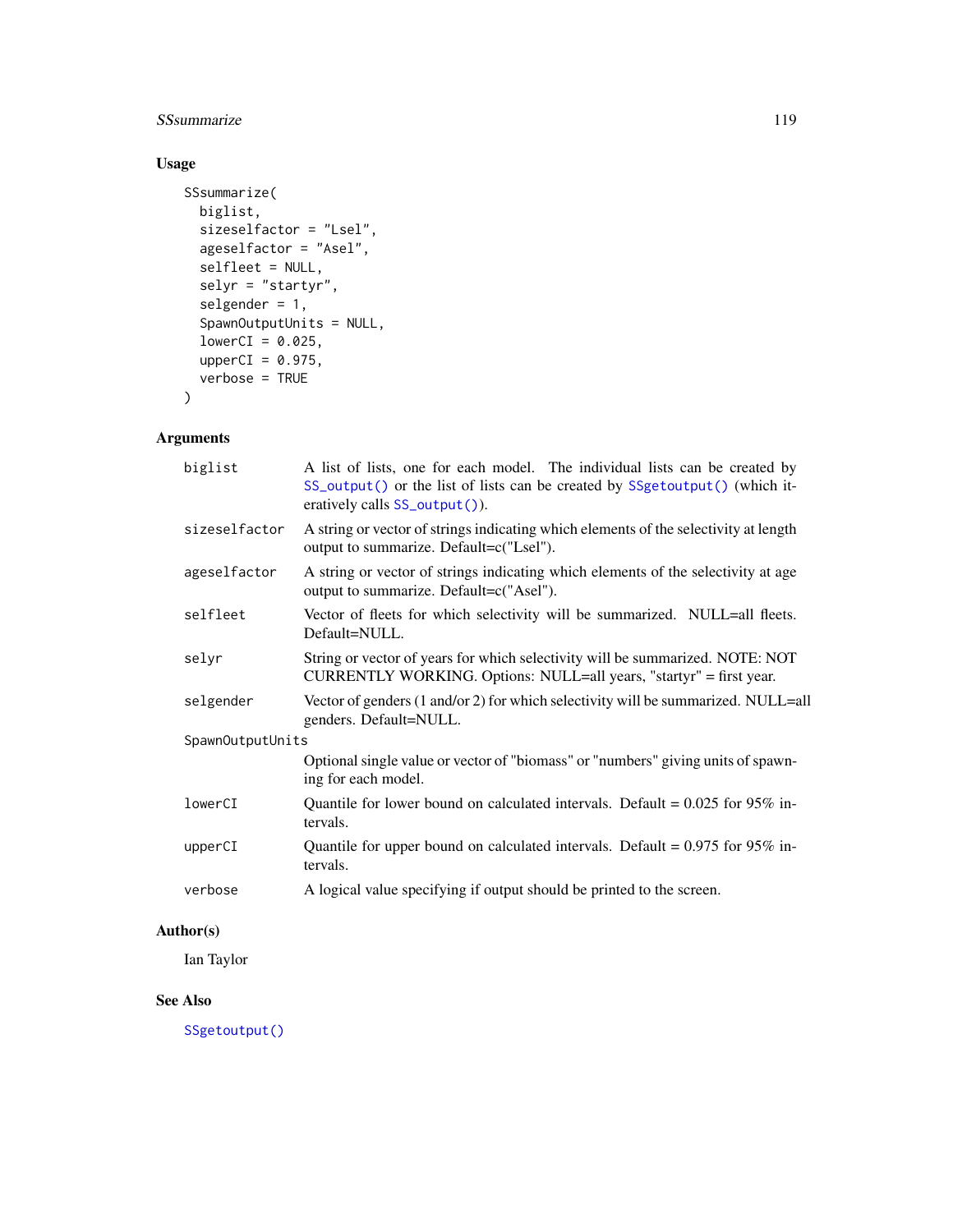SStableComparisons *make table comparing quantities across models*

#### Description

Creates a table comparing key quantities from multiple models, which is a reduction of the full information in various parts of the list created using the SSsummarize function.

## Usage

```
SStableComparisons(
  summaryoutput,
 models = "all",likenames = c("TOTAL", "Survey", "Length_comp", "Age_comp", "priors", "Size_at_age"),
 names = c("Recr_Virgin", "R0", "steep", "NatM", "L_at_Amax", "VonBert_K", "SSB_Virg",
    "Bratio_2021", "SPRratio_2020"),
 digits = NULL,
 modelnames = "default",
 csv = FALSE,csvdir = "workingdirectory",
 csvfile = "parameter_comparison_table.csv",
 verbose = TRUE,
 mcmc = FALSE
)
```
## Arguments

| summaryoutput | list created by SS summarize                                                                                                                         |
|---------------|------------------------------------------------------------------------------------------------------------------------------------------------------|
| models        | optional subset of the models described in summaryoutput. Either "all" or a<br>vector of numbers indicating columns in summary tables.               |
| likenames     | Labels for likelihood values to include, should match substring of labels in<br>summaryoutput[["likelihoods"]].                                      |
| names         | Labels for parameters or derived quantities to include, should match substring<br>of labels in summaryoutput[["pars"]] or summaryoutput[["quants"]]. |
| digits        | Optional vector of the number of decimal digits to use in reporting each quantity.                                                                   |
| modelnames    | optional vector of labels to use as column names. Default is 'model1','model2', etc.                                                                 |
| CSV           | write resulting table to CSV file?                                                                                                                   |
| csvdir        | directory for optional CSV file                                                                                                                      |
| csvfile       | filename for CSV file                                                                                                                                |
| verbose       | report progress to R GUI?                                                                                                                            |
| mcmc          | summarize MCMC output in table?                                                                                                                      |

## Author(s)

Ian Taylor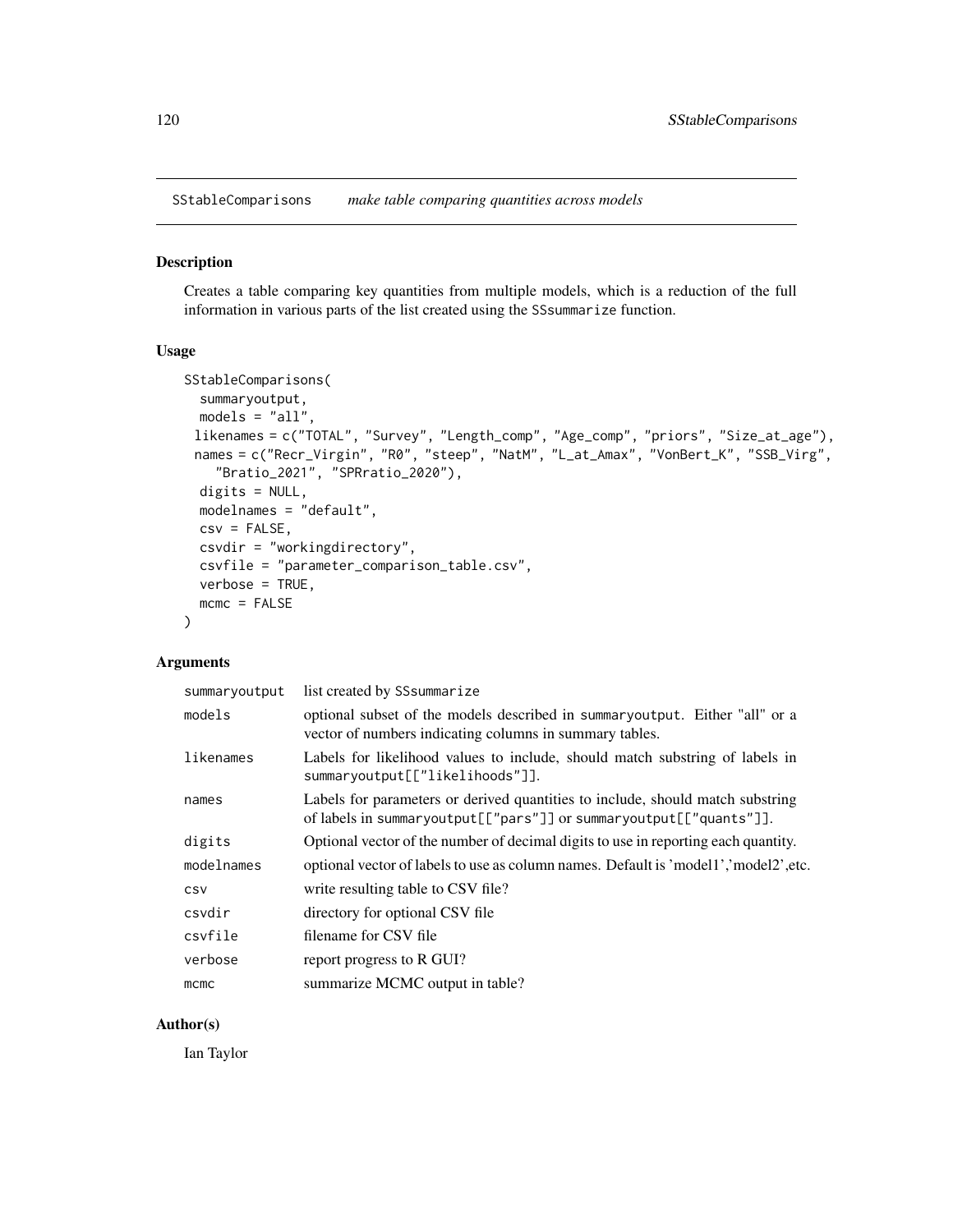# See Also

[SSsummarize\(\)](#page-117-0), [SSplotComparisons\(\)](#page-62-0), [SS\\_output\(\)](#page-131-0)

SSunavailableSpawningOutput

*Plot unavailable spawning output*

# Description

Calculate and plot the unavailable spawning output- separating out ones that are unavailable because they're too small to be selected from ones that are too big to be selected

## Usage

```
SSunavailableSpawningOutput(
  replist,
 plot = TRUE,
 print = FALSE,
 plotdir = "default",
  pwidth = 6.5,
 pheight = 5,
 punits = "in",res = 300,
 ptsize = 10,
  cex.main = 1\mathcal{L}
```
## Arguments

| replist  | A list object created by SS_output().                                                                      |
|----------|------------------------------------------------------------------------------------------------------------|
| plot     | Plot to active plot device?                                                                                |
| print    | Print to PNG files?                                                                                        |
| plotdir  | Directory where PNG files will be written. by default it will be the directory<br>where the model was run. |
| pwidth   | Width of plot                                                                                              |
| pheight  | Height of plot                                                                                             |
| punits   | Units for PNG file                                                                                         |
| res      | Resolution of plots printed to files. The default is res = 300.                                            |
| ptsize   | Point size for PNG file                                                                                    |
| cex.main | Character expansion for plot titles                                                                        |

# Author(s)

Megan Stachura, Andrew Cooper, Andi Stephens, Neil Klaer, Ian G. Taylor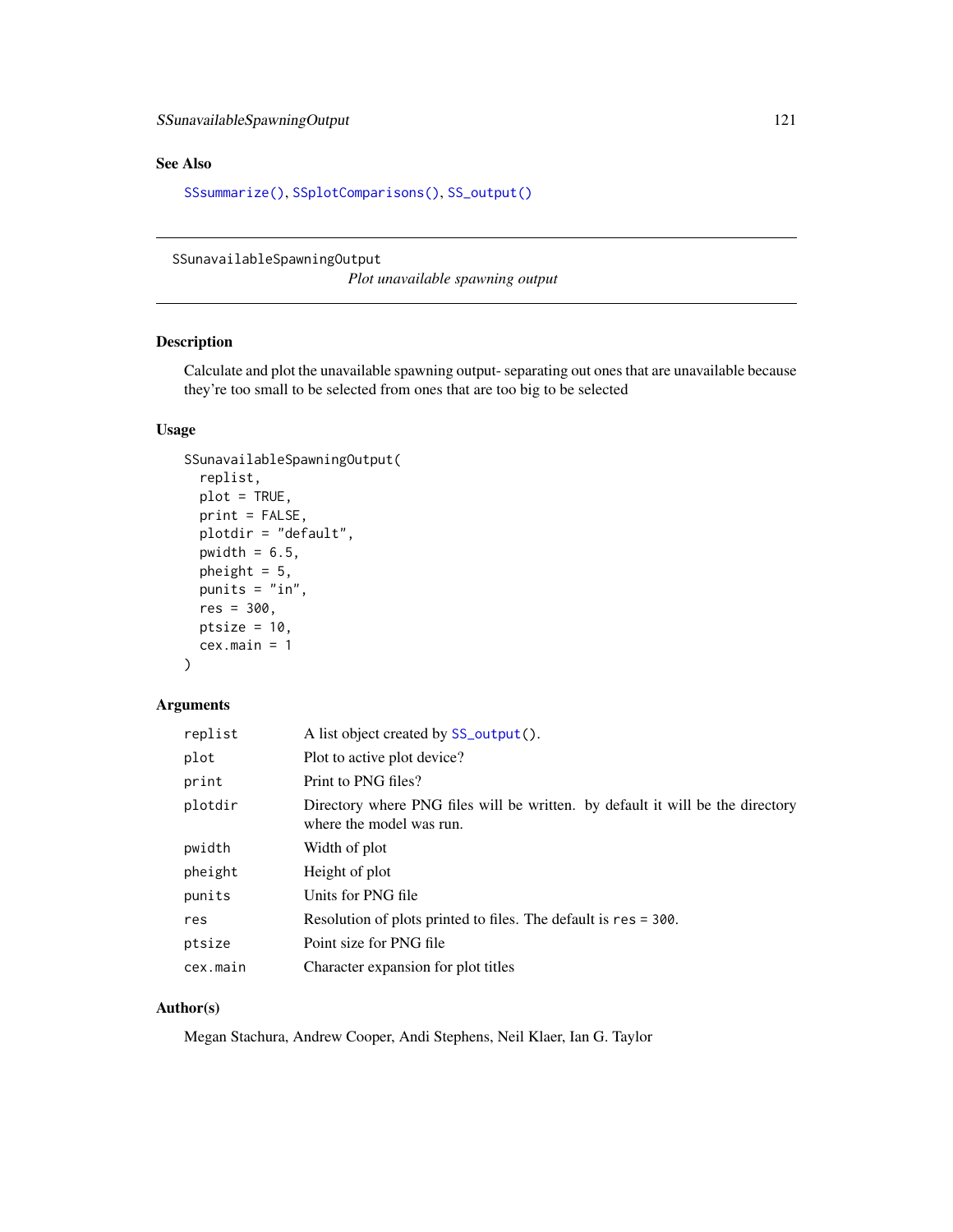## Description

Loops over a subset of control file to change parameter lines. Current initial value, lower and upper bounds, and phase can be modified, but function could be expanded to control other columns. Depends on [SS\\_parlines\(\)](#page-134-0). Used by [SS\\_profile\(\)](#page-142-0) and the ss3sim package.

# Usage

```
SS_changepars(
  dir = NULL,ctlfile = "control.ss_new",
  newctlfile = "control_modified.ss",
  linenums = NULL,
  strings = NULL,
  newvals = NULL,
  repeat.vals = FALSE,
  newlos = NULL,
  newhis = NULL,
  newprior = NULL,
  newprsd = NULL,
  newprtype = NULL,
  estimate = NULL,
  verbose = TRUE,
  newphs = NULL
)
```

| dir         | Directory with control file to change.                                                                                                                                                                                                                                                                             |
|-------------|--------------------------------------------------------------------------------------------------------------------------------------------------------------------------------------------------------------------------------------------------------------------------------------------------------------------|
| ctlfile     | Control file name. Default="control.ss new".                                                                                                                                                                                                                                                                       |
| newctlfile  | Name of new control file to be written. Default="control modified.ss".                                                                                                                                                                                                                                             |
| linenums    | Line numbers of control file to be modified. Either this or the strings argument<br>are needed. Default=NULL.                                                                                                                                                                                                      |
| strings     | Strings (with optional partial matching) indicating which parameters to be mod-<br>ified. This is an alternative to linenums. strings correspond to the commented<br>parameter names included in control.ss_new, or whatever is written as com-<br>ment at the end of the 14 number parameter lines. Default=NULL. |
| newvals     | Vector of new parameter values. Default=NULL. The vector can contain NA<br>values, which will assign the original value to the given parameter but change<br>the remainder parameters, where the vector of values needs to be in the same<br>order as either linenums or strings.                                  |
| repeat.vals | If multiple parameter lines match criteria, repeat the news also input for each line.                                                                                                                                                                                                                              |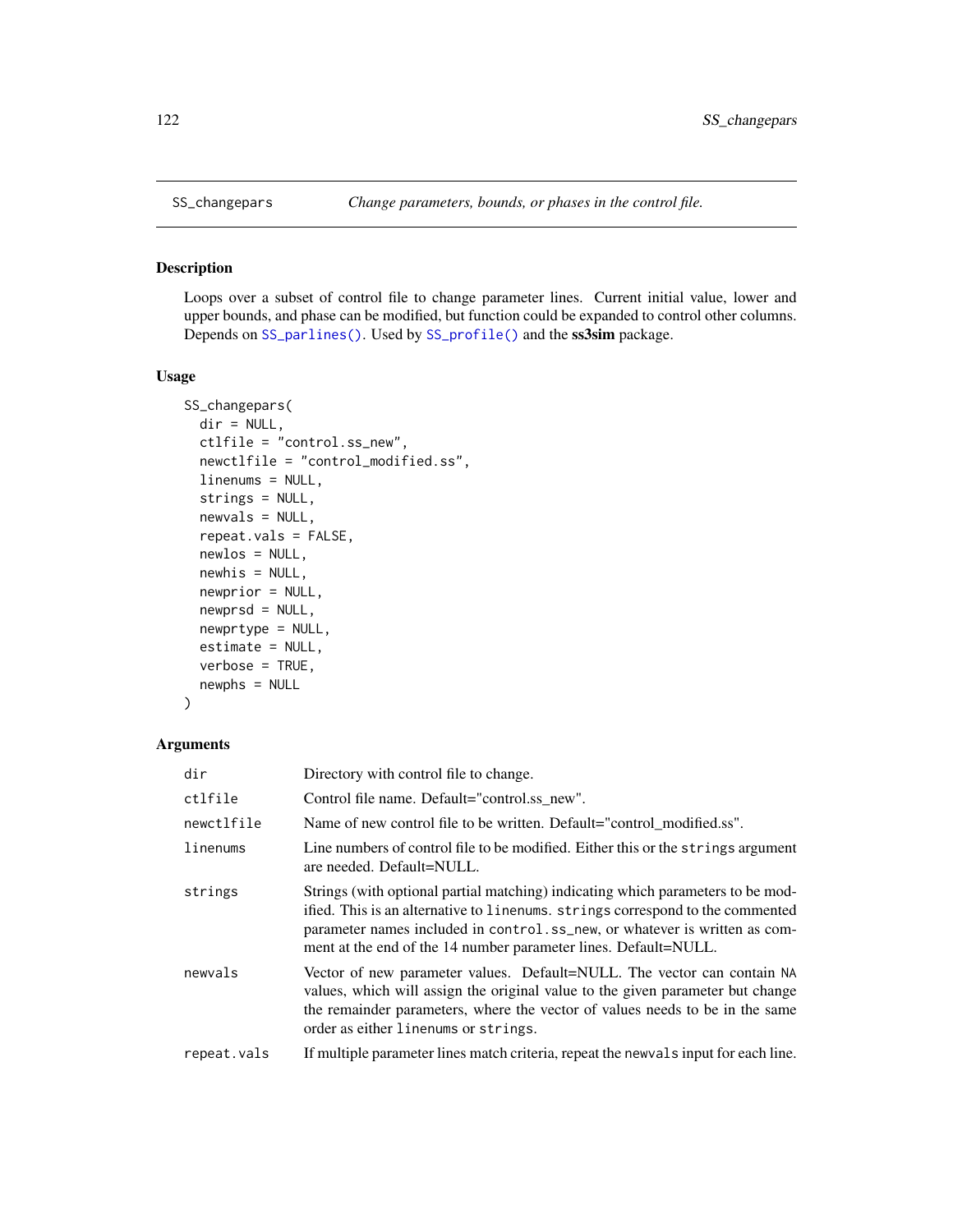| newlos    | Vector of new lower bounds. Default=NULL. The vector can contain NA values,<br>which will assign the original value to the given parameter but change the re-<br>mainder parameters, where the vector of values needs to be in the same order as<br>either linenums or strings.                                                                                                                                                                                                                                                                                                                                                       |
|-----------|---------------------------------------------------------------------------------------------------------------------------------------------------------------------------------------------------------------------------------------------------------------------------------------------------------------------------------------------------------------------------------------------------------------------------------------------------------------------------------------------------------------------------------------------------------------------------------------------------------------------------------------|
| newhis    | Vector of new high bounds. Must be the same length as newhis Default=NULL.<br>The vector can contain NA values, which will assign the original value to the<br>given parameter but change the remainder parameters, where the vector of val-<br>ues needs to be in the same order as either linenums or strings.                                                                                                                                                                                                                                                                                                                      |
| newprior  | Vector of new prior values. Default=NULL. The vector can contain NA values,<br>which will assign the original value to the given parameter but change the re-<br>mainder parameters, where the vector of values needs to be in the same order as<br>either linenums or strings.                                                                                                                                                                                                                                                                                                                                                       |
| newprsd   | Vector of new prior sd values. Default=NULL. The vector can contain NA val-<br>ues, which will assign the original value to the given parameter but change the<br>remainder parameters, where the vector of values needs to be in the same order<br>as either linenums or strings.                                                                                                                                                                                                                                                                                                                                                    |
| newprtype | Vector of new prior type. Default=NULL. The vector can contain NA values,<br>which will assign the original value to the given parameter but change the re-<br>mainder parameters, where the vector of values needs to be in the same order as<br>either linenums or strings.                                                                                                                                                                                                                                                                                                                                                         |
| estimate  | Optional vector or single value of TRUE/FALSE for which parameters are to<br>be estimated. Changes sign of phase to be positive or negative. Default NULL<br>causes no change to phase.                                                                                                                                                                                                                                                                                                                                                                                                                                               |
| verbose   | More detailed output to command line. Default=TRUE.                                                                                                                                                                                                                                                                                                                                                                                                                                                                                                                                                                                   |
| newphs    | Vector of new phases. Can be a single value, which will be repeated for each<br>parameter, the same length as newvals, where each value corresponds to a single<br>parameter, or NULL, where the phases will not be changed. If one wants to<br>strictly turn parameters on or off and not change the phase in which they are<br>estimated use estimate = TRUE or estimate = FALSE, respectively. The vector<br>can contain NA values, which will assign the original value to the given parameter<br>but change the remaining parameters, where the vector of values needs to be in<br>the same order as either linenums or strings. |

Ian Taylor, Christine Stawitz, Chantel Wetzel

# See Also

[SS\\_parlines\(\)](#page-134-0), [SS\\_profile\(\)](#page-142-0)

# Examples

```
## Not run:
SS_changepars(
  dir = "C:/ss/SSv3.30.03.05_May11/Simple - Copy",
  strings = c("steep", "sigmaR"), newvals = <math>c(.4, .6)</math>
```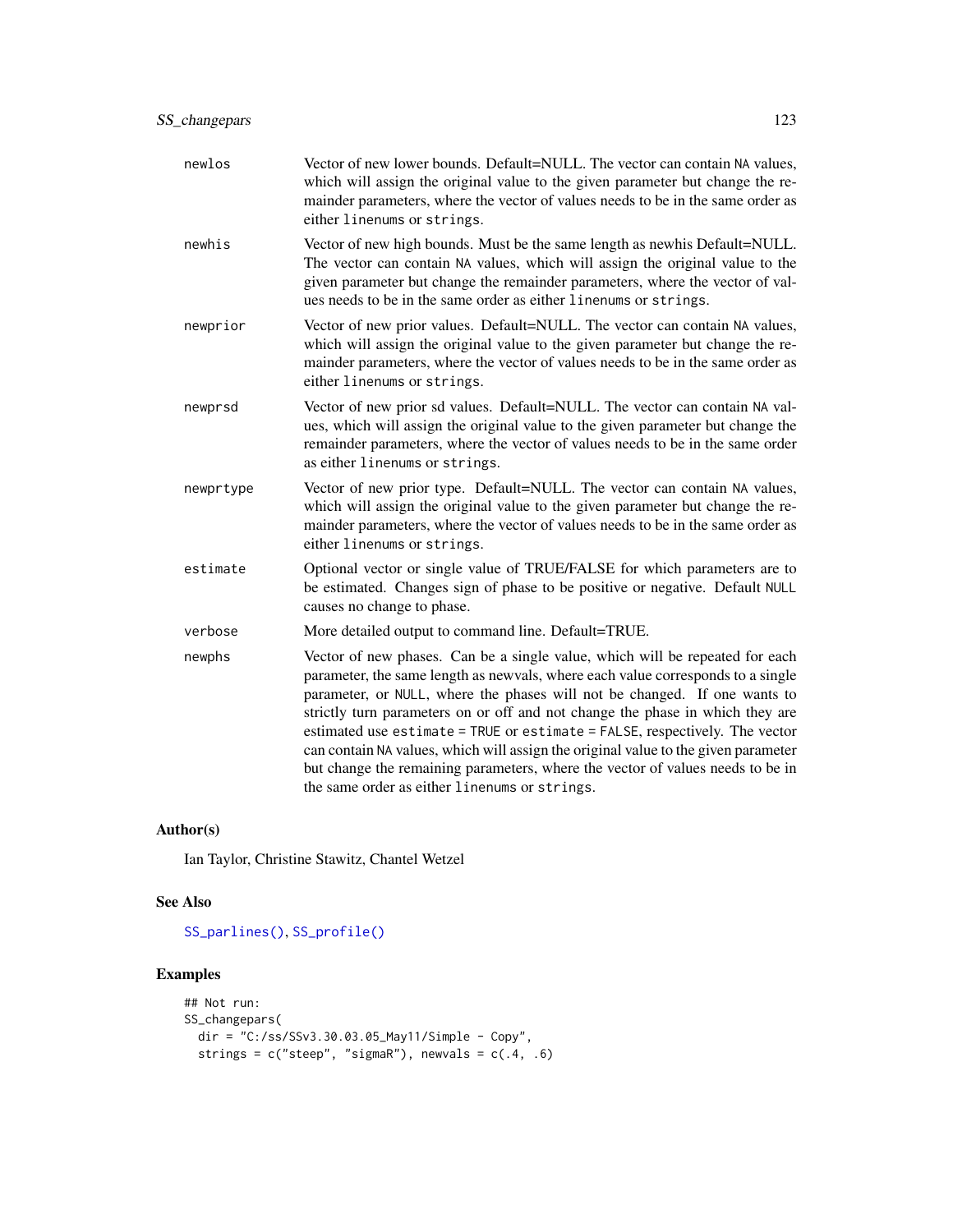```
)
## parameter names in control file matching input vector 'strings' (n=2):
## [1] "SR_BH_steep" "SR_sigmaR"
## These are the ctl file lines as they currently exist:
## LO HI INIT PRIOR PR_type SD PHASE env_var&link dev_link dev_minyr dev_maxyr
## 95 0.2 1 0.613717 0.7 0.05 1 4 0 0 0 0
## 96 0.0 2 0.600000 0.8 0.80 0 -4 0 0 0 0
## dev_PH Block Block_Fxn Label Linenum
## 95 0 0 0 SR_BH_steep 95
## 96 0 0 0 SR_sigmaR 96
## line numbers in control file (n=2):
## [1] 95 96
##
## wrote new file to control_modified.ss with the following changes:
## oldvals newvals oldphase newphase oldlos newlos oldhis newhis comment
## 1 0.613717 0.4 4 -4 0.2 0.2 1 1 # SR_BH_steep
             0.6 -4 -4 0.0 0.0 2 2 # SR_sigmaR
## End(Not run)
```
SS\_decision\_table\_stuff

*Extract total catch, spawning output, and fraction unfished from forecast years*

## Description

Values of total catch, spawning output, and fraction unfished are extracted from the forecast years of a time series table for inclusion in a decision table.

# Usage

SS\_decision\_table\_stuff(replist, yrs = 2021:2032, digits =  $c(0, 0, 3)$ )

### **Arguments**

| replist | A list object created by SS_output().               |
|---------|-----------------------------------------------------|
| yrs     | Range of years from which to extract values         |
| digits  | Vector of number of digits to round to in table for |
|         | $\bullet$ 1 catch                                   |
|         | • 2 spawning output                                 |
|         | • 3 fraction unfished (column is called "depl")     |

#### Author(s)

Ian G. Taylor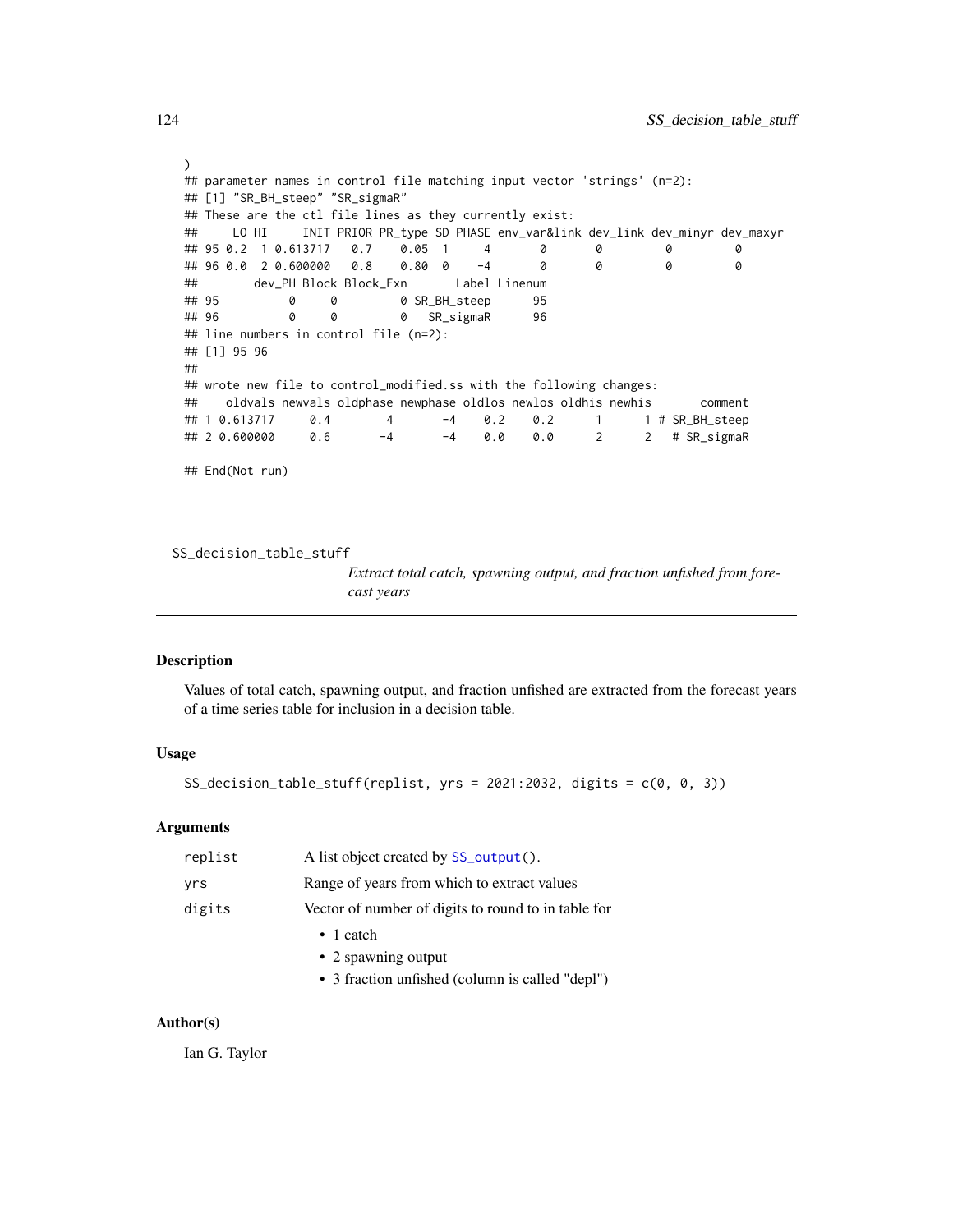# SS\_doRetro 125

# See Also

[SS\\_ForeCatch\(\)](#page-128-0)

SS\_doRetro *Run retrospective analyses*

#### Description

Do retrospective analyses by creating new directories, copying model files, and iteratively changing the starter file to set the number of years of data to exclude. Note that there was a bug for retrospectives in 3.30.01; the user should update their model to a newer version of Stock Synthesis to run retrospectives

# Usage

```
SS_doRetro(
 masterdir,
 oldsubdir,
 newsubdir = "retrospectives",
  subdirstart = "retro",
 years = 0:-5,
 overwrite = TRUE,
 exefile = "ss",
 extras = "-nox",intern = FALSE,
 CallType = "system",
 RemoveBlocks = FALSE
)
```

| masterdir   | Directory where everything takes place.                                                                                                                                                                                                                                  |
|-------------|--------------------------------------------------------------------------------------------------------------------------------------------------------------------------------------------------------------------------------------------------------------------------|
| oldsubdir   | Subdirectory within masterdir with existing model files.                                                                                                                                                                                                                 |
| newsubdir   | Subdirectory within masterdir where retrospectives will be run. Default is<br>'retrospectives'.                                                                                                                                                                          |
| subdirstart | First part of the pattern of names for the directories in which the models will<br>actually be run.                                                                                                                                                                      |
| vears       | Vector of values to iteratively enter into the starter file for retrospective year.<br>Should be zero or negative values.                                                                                                                                                |
| overwrite   | Overwrite any input files with matching names in the subdirectories where mod-<br>els will be run.                                                                                                                                                                       |
| exefile     | Executable file found in directory with model files. On Windows systems, this<br>value will be automatically updated if a single executable exists in the directory<br>of model files. Input exefile=NULL if the executable is in your path and doesn't<br>need copying. |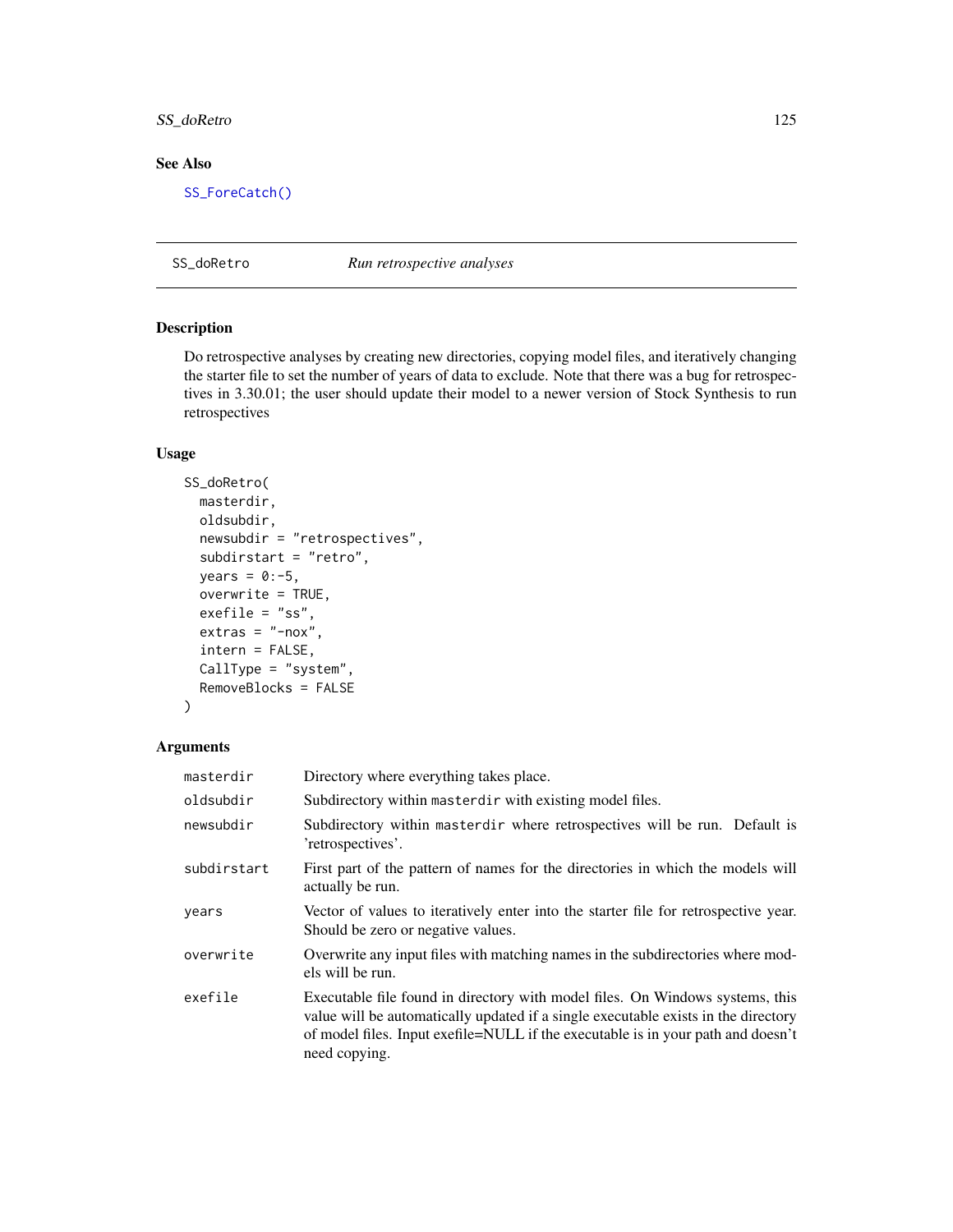| extras       | Additional commands to use when running SS. Default $=$ "-nox" will reduce the<br>amount of command-line output.                                                                                                                                                            |
|--------------|-----------------------------------------------------------------------------------------------------------------------------------------------------------------------------------------------------------------------------------------------------------------------------|
| intern       | Display runtime information from SS in the R console (vs. saving to a file).                                                                                                                                                                                                |
| CallType     | Either "system" or "shell" (choice depends on how you're running R. Default is<br>"system".                                                                                                                                                                                 |
| RemoveBlocks | Logical switch determining whether specifications of blocks is removed from<br>top of control file. Blocks can cause problems for retrospective analyses, but the<br>method for removing them is overly simplistic and probably won't work in most<br>cases. Default=FALSE. |

Ian Taylor, Jim Thorson

# See Also

[SSgetoutput\(\)](#page-46-0)

# Examples

```
## Not run:
# note: don't run this in your main directory--make a copy in case something
# goes wrong
mydir <- "C:/Simple"
## retrospective analyses
SS_doRetro(
 masterdir = mydir,
 oldsubdir = ",
 newsubdir = "retrospectives",
  years = 0:-5)
retroModels <- SSgetoutput(
  dirvec = file.path(mydir, "retrospectives", paste("retro", 0:-5, sep = ""))
\mathcal{L}retroSummary <- SSsummarize(retroModels)
endyrvec <- retroSummary[["endyrs"]] + 0:-5
SSplotComparisons(retroSummary,
  endyrvec = endyrvec,
  legendlabels = paste("Data", 0:-5, "years")
)
## End(Not run)
```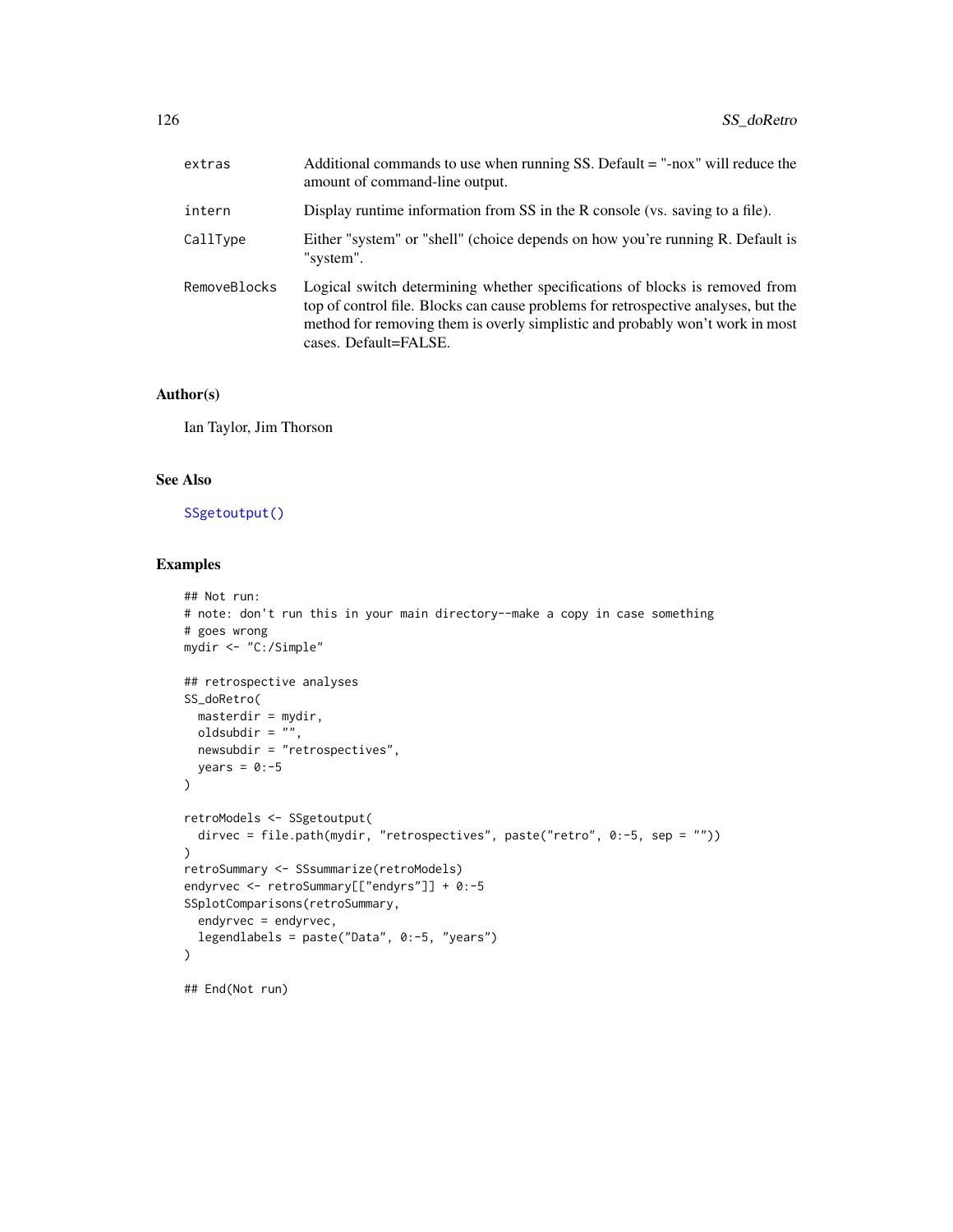# Description

Uses standard error of estimated recruitment deviates to estimate the 5 controls (Methot and Taylor, 2011) for bias adjustment in Stock Synthesis.

# Usage

```
SS_fitbiasramp(
  replist,
  verbose = FALSE,
  startvalues = NULL,
  method = "BFGS",
  twoplots = TRUE,
  transform = FALSE,
  plot = TRUE,
  print = FALSE,
  plotdir = "default",
  shownew = TRUE,
  oldctl = NULL,
  newctl = NULL,altmethod = "nlminb",
  exclude_forecast = FALSE,
  pwidth = 6.5,
 pheight = 5,
 punits = "in",ptsize = 10,
  res = 300,
  cex.main = 1
)
```

| replist     | A list object created by SS_output().                                                                                                                                       |
|-------------|-----------------------------------------------------------------------------------------------------------------------------------------------------------------------------|
| verbose     | Controls the amount of output to the screen. Default=FALSE.                                                                                                                 |
| startvalues | A vector of 5 values for the starting points in the minimization. Default=NULL.                                                                                             |
| method      | A method to apply to the 'optim' function. See 'optim for options. Default="BFGS".<br>By default, optim is not used, and the optimization is based on the input al tmethod. |
| twoplots    | Make a two-panel plot showing devs as well as transformed uncertainty, or just<br>the second panel in the set? Default=TRUE.                                                |
| transform   | An experimental option to treat the transform the 5 quantities to improve mini-<br>mization. Doesn't work well. Default=FALSE.                                              |
| plot        | Plot to active plot device?                                                                                                                                                 |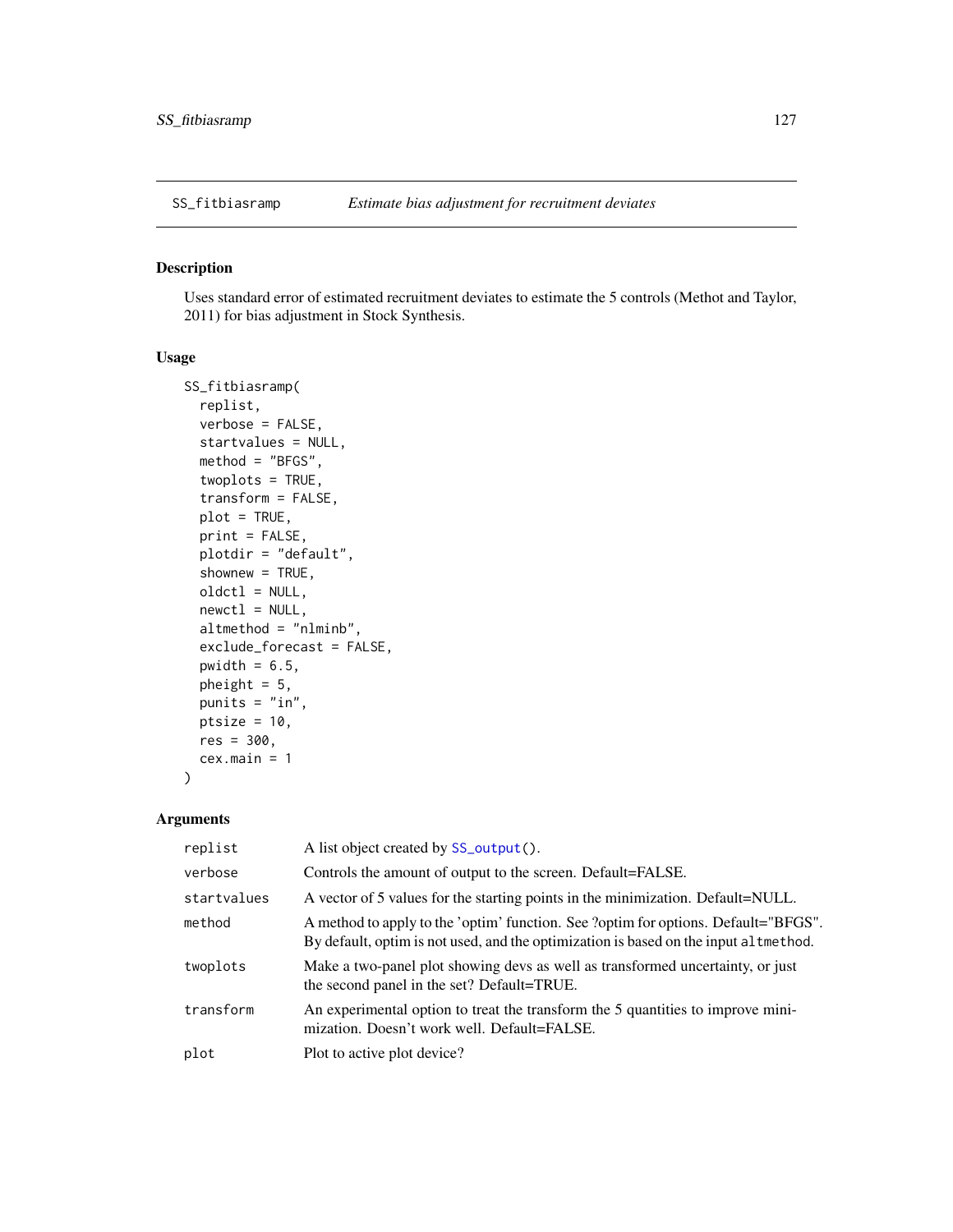| print            | Print to PNG files?                                                                                                                                                                                              |
|------------------|------------------------------------------------------------------------------------------------------------------------------------------------------------------------------------------------------------------|
| plotdir          | Directory where PNG files will be written. By default it will be the directory<br>where the model was run.                                                                                                       |
| shownew          | Include new estimated bias adjustment values on top of values used in the model?<br>(TRUE/FALSE)                                                                                                                 |
| oldctl           | Optional name of existing control file to modify. Default=NULL.                                                                                                                                                  |
| newctl           | Optional name of new control file to create from old file with estimated bias<br>adjustment values. Default=NULL.                                                                                                |
| altmethod        | Optimization tool to use in place of optim, either "nlminb" or "psoptim". If not<br>equal to either of these, then optim is used.                                                                                |
| exclude_forecast |                                                                                                                                                                                                                  |
|                  | Exclude forecast values in the estimation of alternative bias adjustment inputs?                                                                                                                                 |
| pwidth           | Default width of plots printed to files in units of punits. The default is pwidth=6.5.                                                                                                                           |
| pheight          | Height of plots printed to png files in units of punits. Default is designed to<br>allow two plots per page, with pheight_tall used for plots that work best with<br>a taller format and a single plot per page. |
| punits           | Units for pwidth and pheight. Can be "px" (pixels), "in" (inches), "cm" (cen-<br>timeters), or "mm" (millimeters). The default is punits="in".                                                                   |
| ptsize           | Point size for plotted text in plots printed to files (see help("png") in R for<br>details).                                                                                                                     |
| res              | Resolution of plots printed to files. The default is res = 300.                                                                                                                                                  |
| cex.main         | Character expansion for plot titles. The default is cex.main=1.                                                                                                                                                  |

## Details

Implementation of the bias adjustment ramp within Stock Synthesis increases the likelihood that the estimated recruitment events, which are log-normally distributed, are mean unbiased and comparable to results from Markov chain Monte Carlo estimation routines (Methot and Taylor, 2011). Options to account for the fact that data typically do not equally represent all modelled time periods are as follows:

- 1. fix the bias adjustment parameters at best-guess values informed by a previous assessment or model run;
- 2. fix values based on data availability, such that the start of the ramp aligns with the availability of composition data, the ramp down begins the last year those data are informative about recruitment, and the adjustment level is informed by life history;
- 3. set the adjustment level to 1.0 for all years to mimic how it was handled it Stock Synthesis prior to 2009; or
- 4. set the adjustment level to 0.0 for all years, but this last option is not recommended because it will lead to biased results.

## Author(s)

Ian Taylor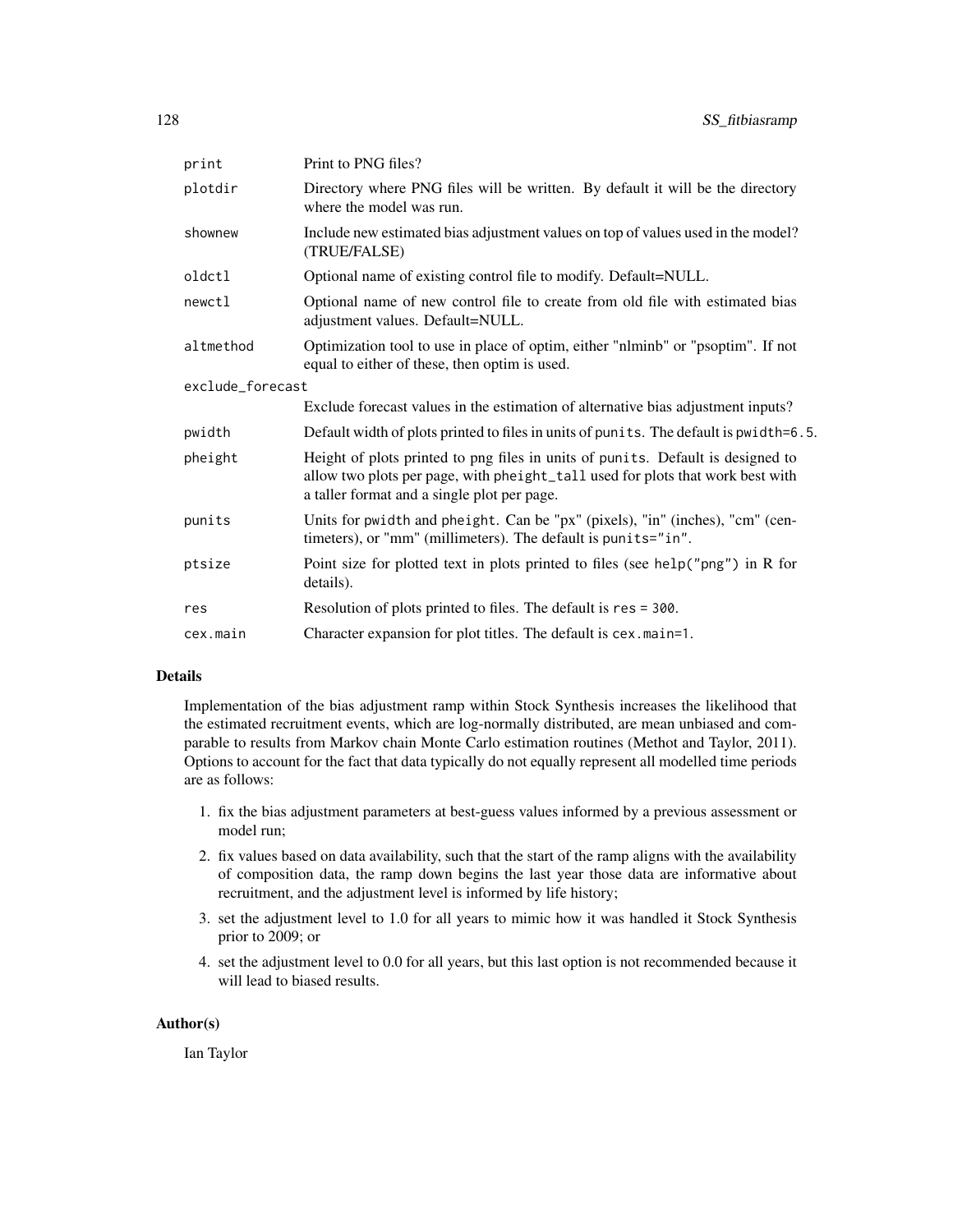# SS\_ForeCatch 129

## References

Methot, R.D. and Taylor, I.G., 2011. Adjusting for bias due to variability of estimated recruitments in fishery assessment models. Can. J. Fish. Aquat. Sci., 68:1744-1760.

#### See Also

[SS\\_output\(\)](#page-131-0)

<span id="page-128-0"></span>SS\_ForeCatch *Create table of fixed forecast catches*

## Description

Processing values of dead or retained biomass from timeseries output to fit the format required at the bottom of the forecast file. This can be used to map the catches resulting from forecasting with a particular harvest control rule into a model representing a different state of nature. This is a common task for US west coast groundfish but might be useful elsewhere.

#### Usage

```
SS_ForeCatch(
  replist,
  yrs = 2021:2032,
  average = FALSE,avg.yrs = 2016:2020,
  total = NULL,digits = 2,
  dead = TRUE,zeros = FALSE
)
```

| replist | A list object created by SS_output().                                                                                                                                                                            |
|---------|------------------------------------------------------------------------------------------------------------------------------------------------------------------------------------------------------------------|
| yrs     | Range of years in which to fill in forecast catches from timeseries                                                                                                                                              |
| average | Use average catch over a range of years for forecast (as opposed to using forecast<br>based on control rule)                                                                                                     |
| avg.yrs | Range of years to average over                                                                                                                                                                                   |
| total   | Either single value or vector of annual total forecast catch used to scale values<br>(especially if values are from average catches). For west coast groundfish, total<br>might be ACL for next 2 forecast years |
| digits  | Number of digits to round to in table                                                                                                                                                                            |
| dead    | TRUE/FALSE switch to choose dead catch instead of retained catch.                                                                                                                                                |
| zeros   | Include entries with zero catch (TRUE/FALSE)                                                                                                                                                                     |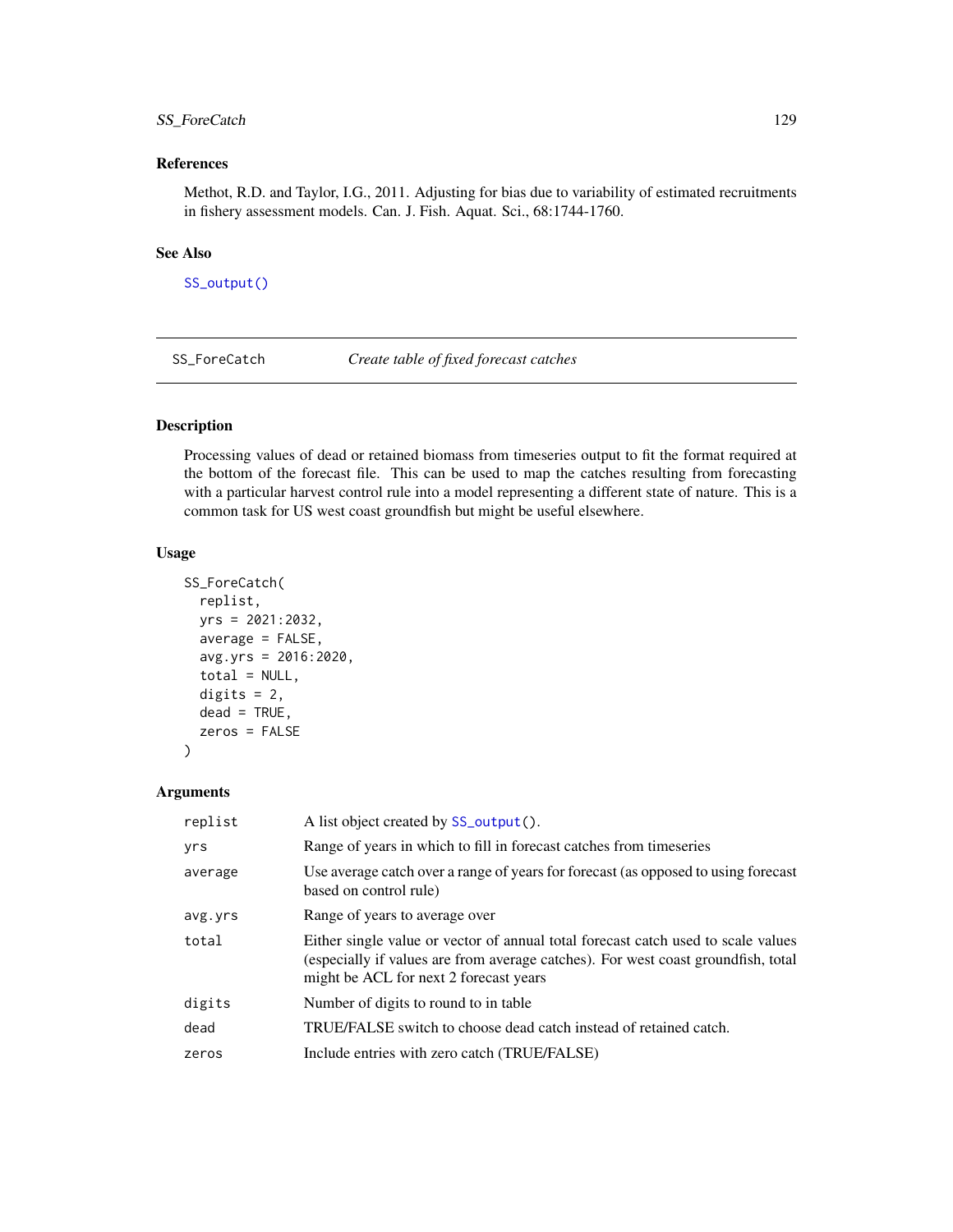Ian G. Taylor

## See Also

[SS\\_readforecast\(\)](#page-159-0), [SS\\_readforecast\(\)](#page-159-0)

## Examples

```
## Not run:
  # create table based on average over past 5 years
  SS_ForeCatch(base, \qquad \qquad # object created by SS_outputyrs = 2021:2022, # years with fixed catch
              average = TRUE, # catch by fleet from average catch
              avg.yrs = 2014:2018) # use average of catches over past 5 years
 # create table with pre-defined totals where the first 2 years
  # are based on current harvest specifications and the next 10 are set to some
  # new value (with ratio among fleets based on average over past 5 years)
  SS_ForeCatch(base, \qquad \qquad \qquad # object created by SS_outputyrs = 2021:2022, # years with fixed catch
              average = TRUE, # catch by fleet from average catch
              avg.yrs = 2016:2020, # use average of catches over past 5 years
              total = c(rep(241.3, 2), rep(300, 10))) # total# create table based on harvest control rule projection in SS
  # that can be mapped into an alternative state of nature
  SS_ForeCatch(low_state, \qquad # object created by SS_output for low state
              yrs=2021:2032, # forecast period after fixed ACL years
              average=FALSE) # use values forecast in SS, not historic catch
```
## End(Not run)

<span id="page-129-0"></span>SS\_html *Create HTML files to view figures in browser.*

#### Description

Writes a set of HTML files with tabbed navigation between them. Depends on [SS\\_plots\(\)](#page-135-0) with settings in place to write figures to PNG files. Should open main file in default browser automatically.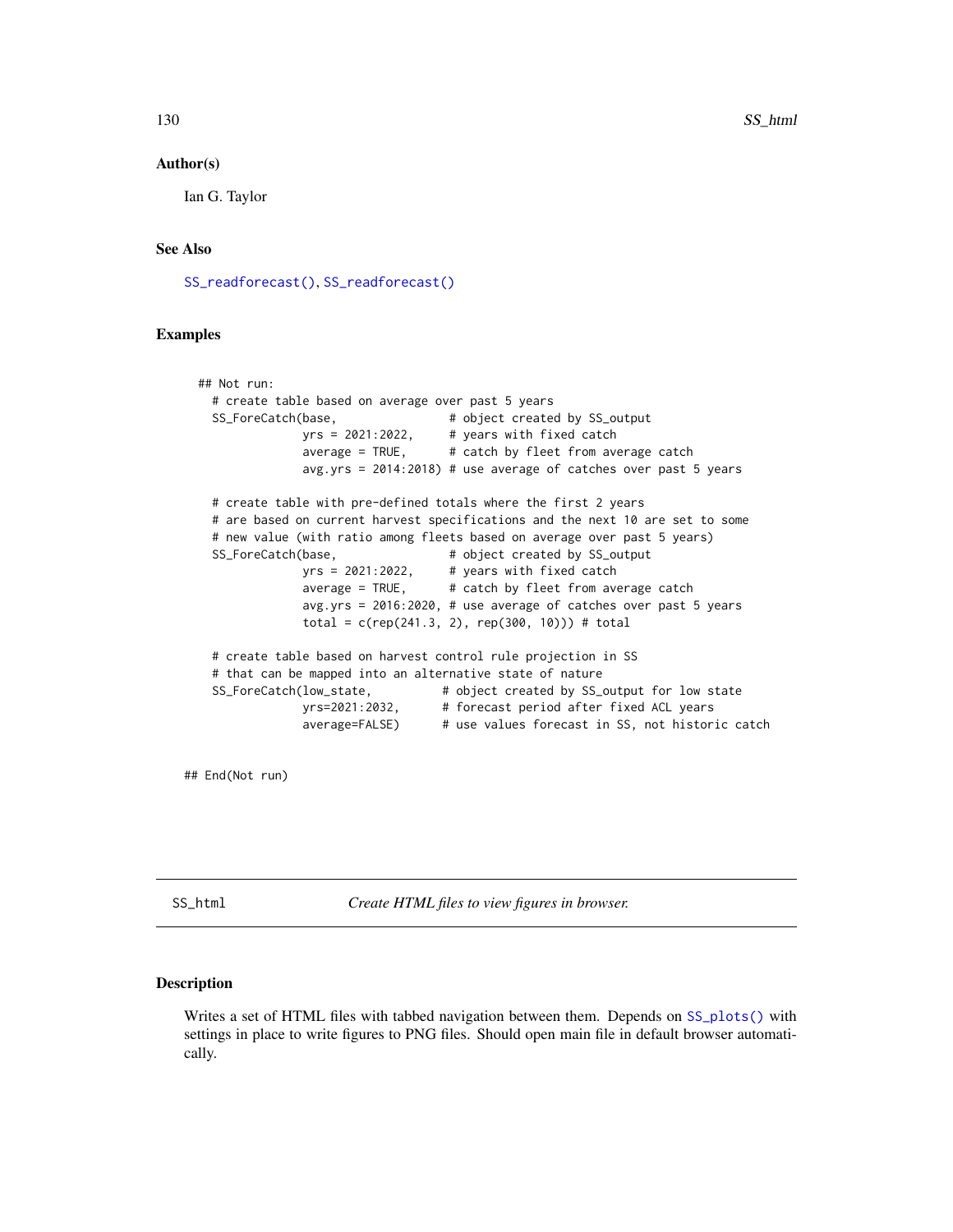SS\_html 131

# Usage

```
SS_html(
  replist = NULL,
 plotdir = NULL,
 plotInfoTable = NULL,
  title = "SS Output",
 width = 500,
  openfile = TRUE,
 multimodel = FALSE,
  filenotes = NULL,
  verbose = TRUE
)
```
# Arguments

| replist       | A list object created by SS_output().                                                                                                 |
|---------------|---------------------------------------------------------------------------------------------------------------------------------------|
| plotdir       | Directory where PNG files are located.                                                                                                |
| plotInfoTable | CSV file with info on PNG files. By default, the plotdir directory will be<br>searched for files with name beginning 'plotInfoTable*' |
| title         | Title for HTML page.                                                                                                                  |
| width         | Width of plots (in pixels).                                                                                                           |
| openfile      | Automatically open index.html in default browser?                                                                                     |
| multimodel    | Override errors associated with plots from multiple model runs. Only do this if<br>you know what you're doing.                        |
| filenotes     | Add additional notes to home page.                                                                                                    |
| verbose       | Display more info while running this function?                                                                                        |
|               |                                                                                                                                       |

## Note

By default, this function will look in the directory where PNG files were created for CSV files with the name 'plotInfoTable...' written by 'SS\_plots. HTML files are written to link to these plots and put in the same directory. Please provide feedback on any bugs, annoyances, or suggestions for improvement.

## Author(s)

Ian Taylor

## See Also

[SS\\_plots\(\)](#page-135-0), [SS\\_output\(\)](#page-131-0)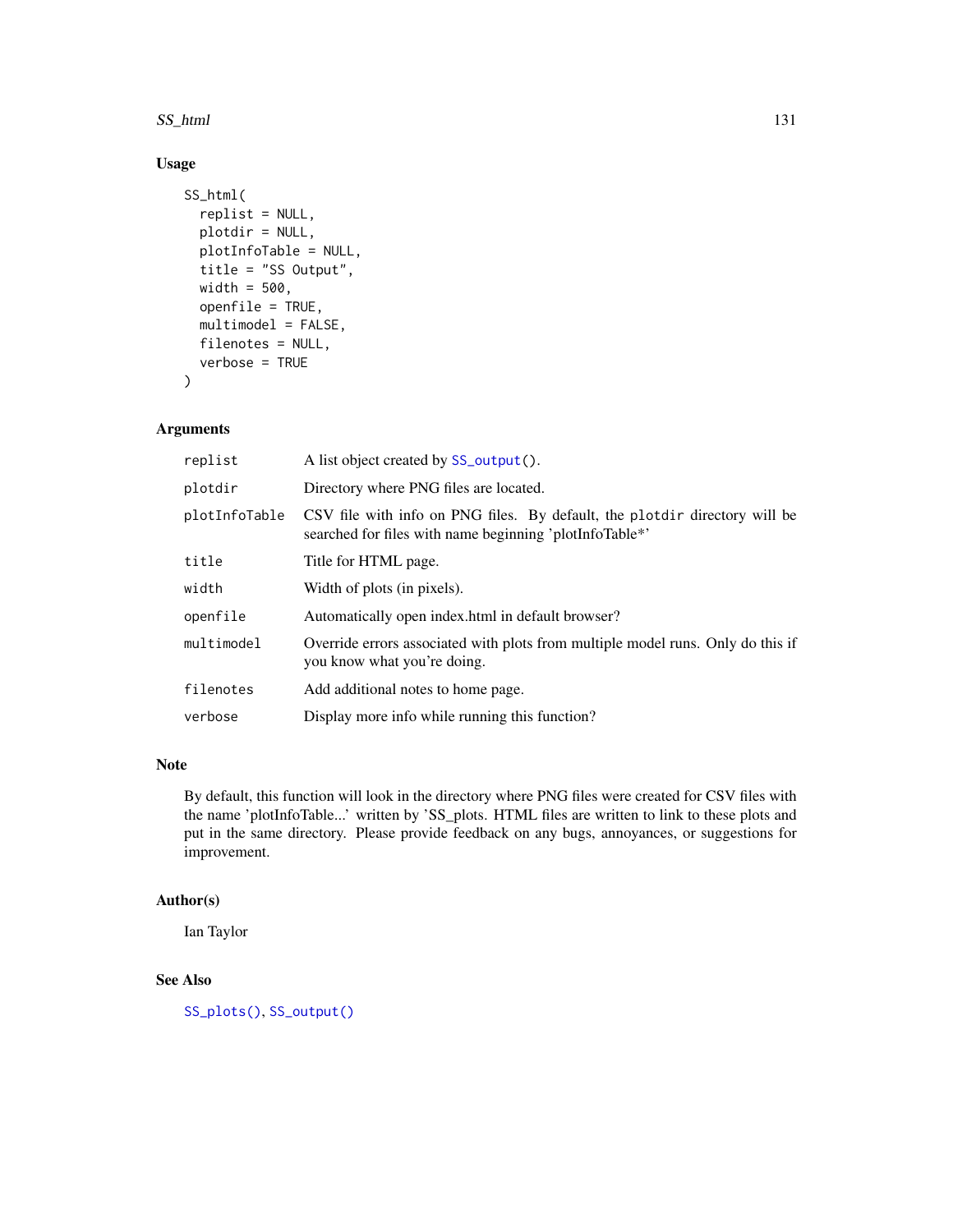```
SS_makeHTMLdiagnostictable
```
*Make html diagnostic tables*

## Description

Creates html tables that show diagnostic outputs, including status checks, gradients, and correlations.

#### Usage

```
SS_makeHTMLdiagnostictable(replist, plotdir = NULL, gradmax = 0.001)
```
#### Arguments

| replist | A list object created by SS_output().                                                                                                 |
|---------|---------------------------------------------------------------------------------------------------------------------------------------|
| plotdir | Directory where the text files containing the tables will be written. By default it<br>will be the directory where the model was run. |
| gradmax | the largest gradient value for estimated parameter; the default is 1E-3                                                               |

#### Value

a three-element vector; the first element is the name of the html table file, the second is the table caption, and the third is the category of output type

## Author(s)

Christine Stawitz

## See Also

[SS\\_plots\(\)](#page-135-0), [SS\\_output\(\)](#page-131-0), [SS\\_html\(\)](#page-129-0)

<span id="page-131-0"></span>SS\_output *A function to create a list object for the output from Stock Synthesis*

# Description

Reads the Report.sso and (optionally) the covar.sso, CompReport.sso and other files produced by Stock Synthesis and formats the important content of these files into a list in the R workspace. A few statistics unavailable elsewhere are taken from the .par and .cor files. Summary information and statistics can be returned to the R console or just contained within the list produced by this function.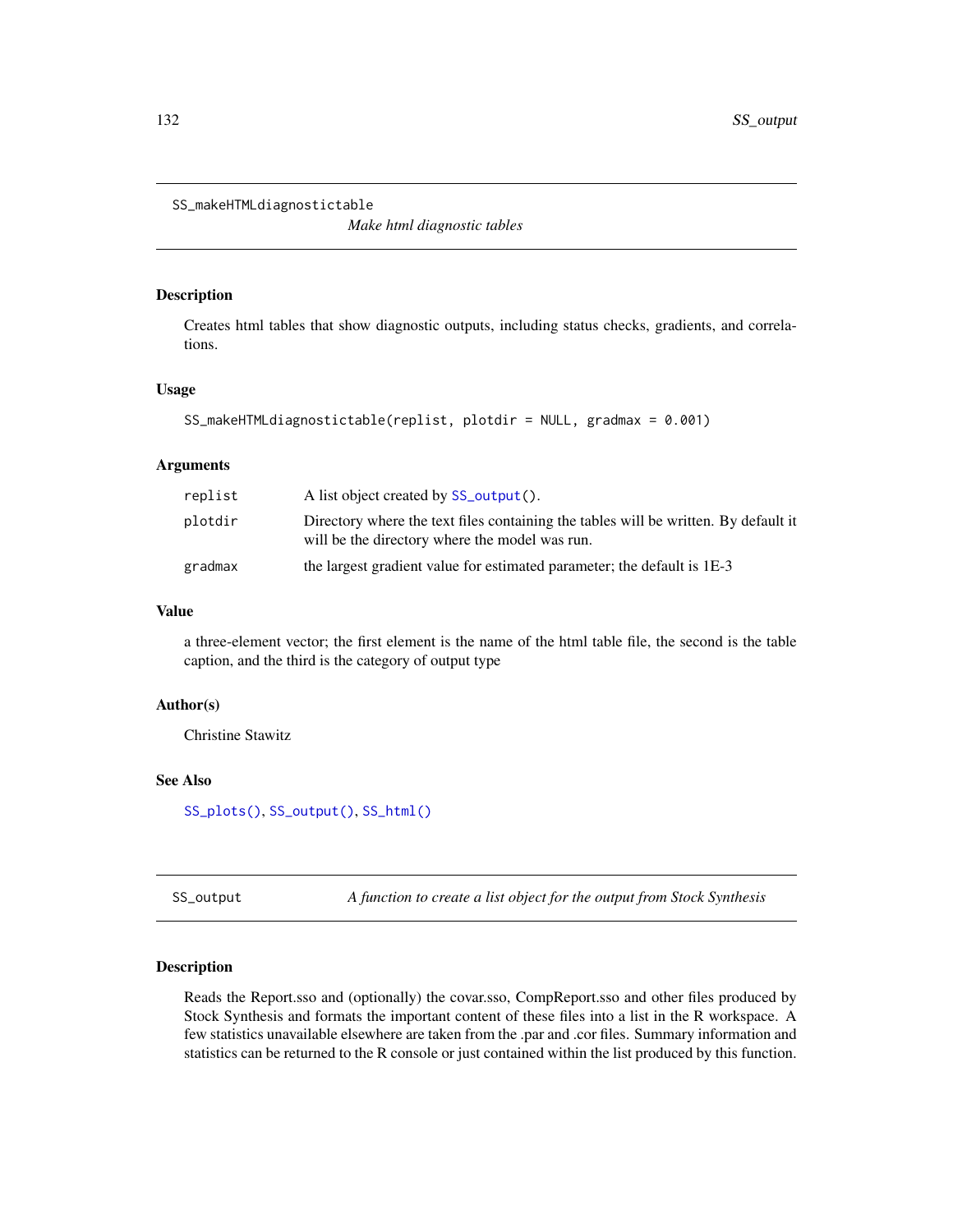# SS\_output 133

# Usage

```
SS_output(
 dir = "C:/myfiles/mymodels/myrun/",
 dir.mcmc = NULL,
 repfile = "Report.sso",
 compfile = "CompReport.sso",
 covarfile = "covar.sso",
  forefile = "Forecast-report.sso",
 wtfile = "wtatage.ss_new",
 warnfile = "warning.sso",
 ncols = NULL,
 forecast = TRUE,
 warn = TRUE,
 covar = TRUE,readwt = TRUE,checkcor = TRUE,
 cormax = 0.95,
 cormin = 0.01,
 printhighcor = 10,
 printlowcor = 10,
 verbose = TRUE,
 printstats = TRUE,
 hidewarn = FALSE,
 NoCompOK = TRUE,aalmaxbinrange = 4
```
# )

| dir       | Directory containing the Stock Synthesis model output. Forward slashes or dou-<br>ble backslashes and quotes are necessary. This can also either be an absolute<br>path or relative to the working directory.                                                                                                                                                                 |
|-----------|-------------------------------------------------------------------------------------------------------------------------------------------------------------------------------------------------------------------------------------------------------------------------------------------------------------------------------------------------------------------------------|
| dir.mcmc  | Optional directory containing MCMC output. This can either be relative to dir,<br>such that file.path(dir, dir.mcmc) will end up in the right place, or an ab-<br>solute path.                                                                                                                                                                                                |
| repfile   | Name of the big report file (could be renamed by user).                                                                                                                                                                                                                                                                                                                       |
| compfile  | Name of the composition report file.                                                                                                                                                                                                                                                                                                                                          |
| covarfile | Name of the covariance output file.                                                                                                                                                                                                                                                                                                                                           |
| forefile  | Name of the forecast file.                                                                                                                                                                                                                                                                                                                                                    |
| wtfile    | Name of the file containing weight at age data.                                                                                                                                                                                                                                                                                                                               |
| warnfile  | Name of the file containing warnings.                                                                                                                                                                                                                                                                                                                                         |
| ncols     | The maximum number of columns in files being read in. If this value is too big<br>the function runs more slowly, too small and errors will occur. A warning will<br>be output to the R command line if the value is too small. It should be bigger<br>than the maximum age $+10$ and the number of years $+10$ . The default value is<br>NULL, which finds the optimum width. |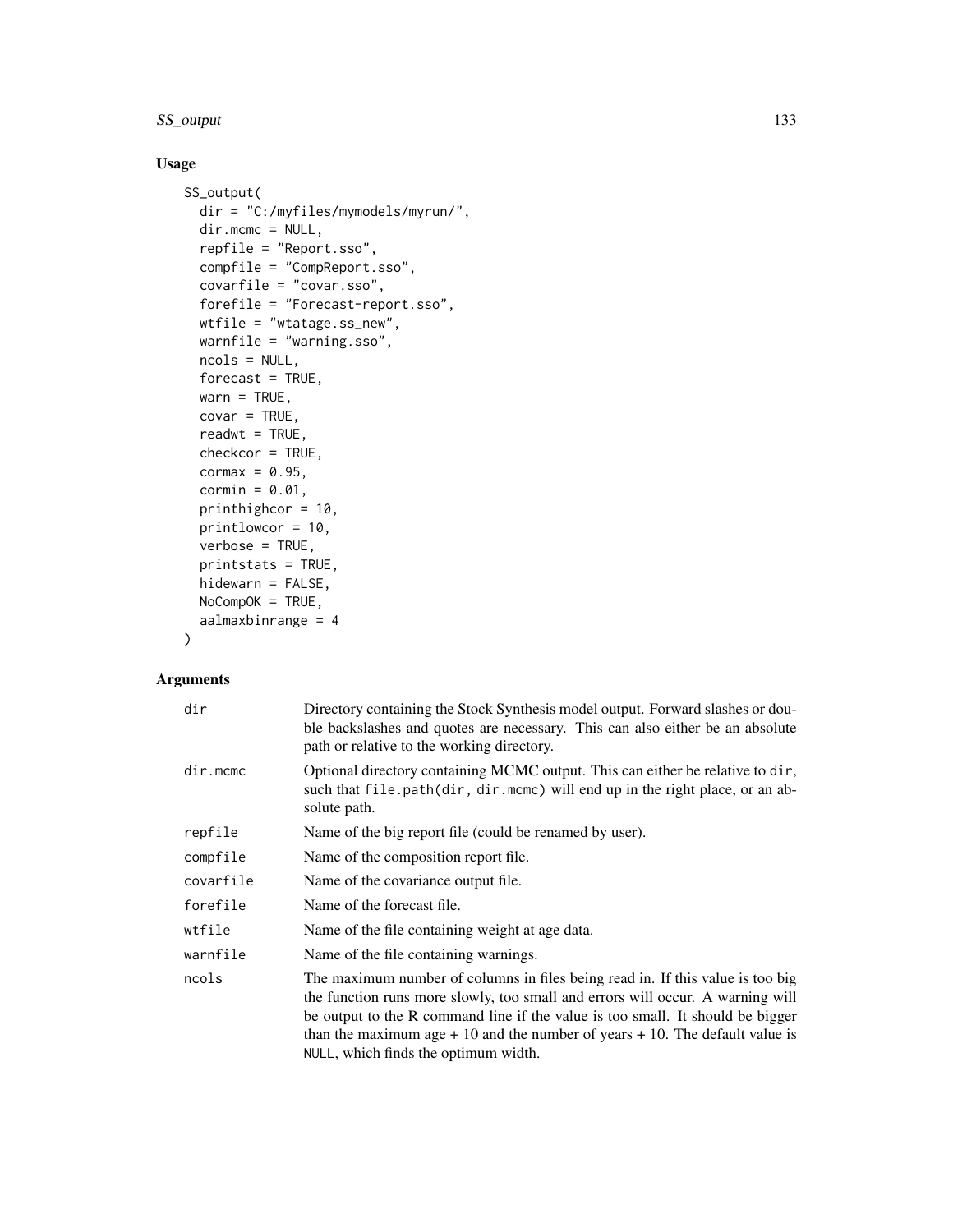| forecast        | Read the forecast-report file?                                                                                                                                                                             |
|-----------------|------------------------------------------------------------------------------------------------------------------------------------------------------------------------------------------------------------|
| warn            | Read the Warning sso file?                                                                                                                                                                                 |
| covar           | Read covarisso to get variance information and identify bad correlations?                                                                                                                                  |
| readwt          | Read the weight-at-age file?                                                                                                                                                                               |
| checkcor        | Check for bad correlations?                                                                                                                                                                                |
| cormax          | The specified threshold for defining high correlations. A quantity with any cor-<br>relation above this value is identified.                                                                               |
| cormin          | The specified threshold for defining low correlations. Only quantities with all<br>correlations below this value are identified (to find variables that appear too<br>independent from the model results). |
| printhighcor    | The maximum number of high correlations to print to the R GUI.                                                                                                                                             |
| printlowcor     | The maximum number of low correlations to print to the R GUI.                                                                                                                                              |
| verbose         | A logical value specifying if output should be printed to the screen.                                                                                                                                      |
| printstats      | Print summary statistics about the output to the R GUI?                                                                                                                                                    |
| hidewarn        | Hides some warnings output from the R GUI.                                                                                                                                                                 |
| <b>NoCompOK</b> | Allow the function to work without a CompReport file.                                                                                                                                                      |
| aalmaxbinrange  | The largest length bin range allowed for composition data to be considered as<br>conditional age-at-length data.                                                                                           |

## Value

Many values are returned. Complete list would be quite long, but should probably be created at some point in the future.

# Author(s)

Ian Stewart, Ian Taylor

# See Also

[SS\\_plots\(\)](#page-135-0)

## Examples

```
## Not run:
# read model output
myreplist <- SS_output(dir = "c:/SS/Simple/")
# make a bunch of plots
SS_plots(myreplist)
```

```
# read model output and also read MCMC results (if run), which in
# this case would be stored in c:/SS/Simple/mcmc/
myreplist <- SS_output(dir = "c:/SS/Simple/", dir.mcmc = "mcmc")
```
## End(Not run)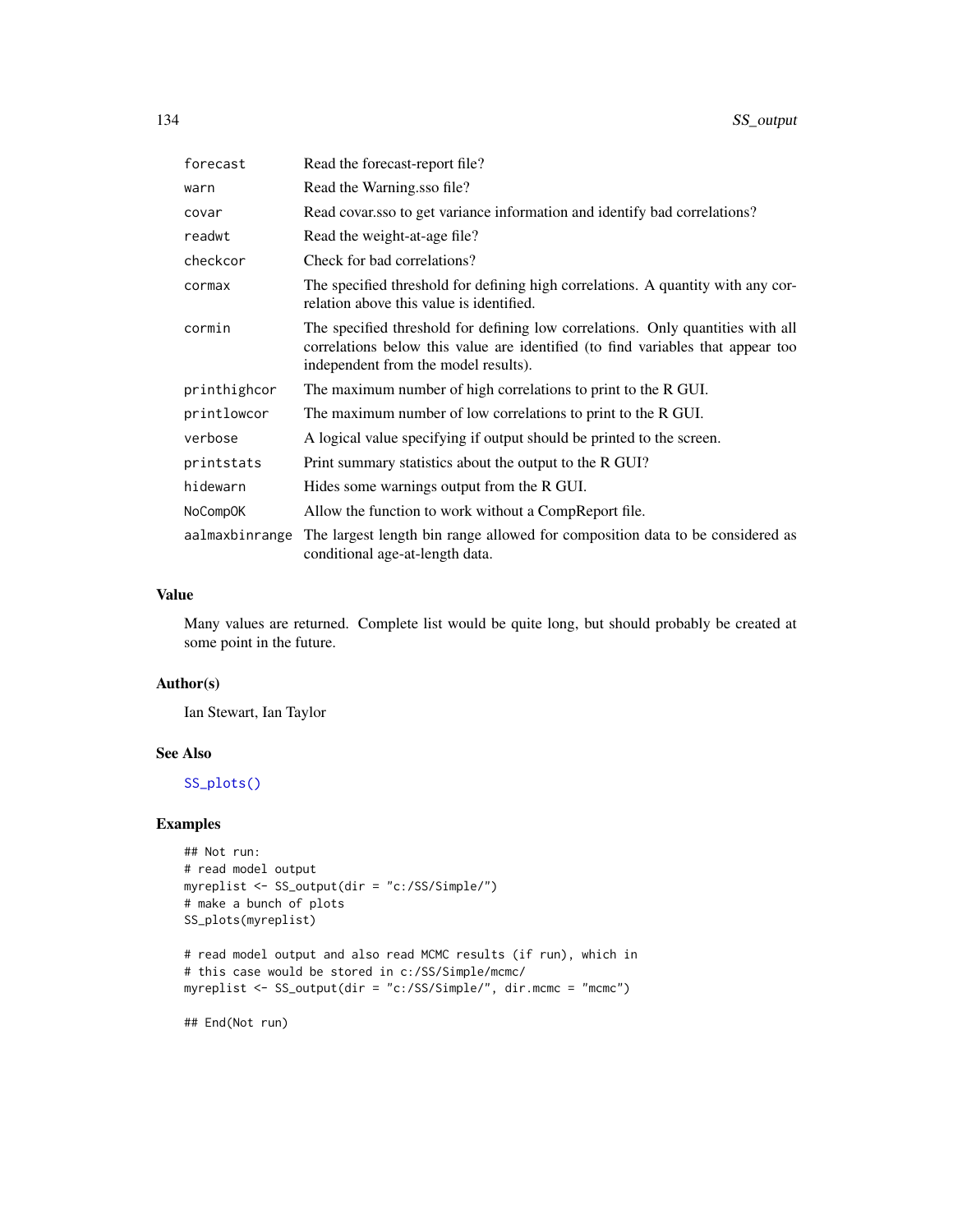# <span id="page-134-0"></span>Description

A simple function which takes as input the full path and filename of a control file for input to Stock Synthesis. Ideally, a Control.SS\_New file will be used, so that it represents what SS thinks the inputs are, and not what the user thinks the inputs are.

#### Usage

```
SS_parlines(
  ctlfile = "control.ss_new",
  dir = NULL,version = "3.30",
  verbose = TRUE,
  active = FALSE
)
```
# Arguments

| ctlfile | File name of control file including path.                                                                                                       |
|---------|-------------------------------------------------------------------------------------------------------------------------------------------------|
| dir     | Alternative input of path, where file is assumed to be "control.ss new". De-<br>fault=NULL.                                                     |
| version | SS version number. Currently only "3.24" or "3.30" are supported, either as<br>character or numeric values (noting that numeric $3.30 = 3.3$ ). |
| verbose | TRUE/FALSE switch for amount of detail produced by function. Default=TRUE.                                                                      |
| active  | Should only active parameters (those with positive phase) be output? Default=FALSE.                                                             |
|         |                                                                                                                                                 |

## Details

It returns a table which should contain one line for each parameter in the model. Currently, only the first 7 values are returned, because all parameters have those values. In the future, extended parameter lines could be returned.

Parameter lines are identified as those which have 7 or 14 numeric elements followed by a nonnumeric element. It's possible that this system could break down under certain circumstances

# Author(s)

Ian Taylor

## See Also

```
SS_changepars(), SS_readctl(), SS_readctl_3.24()
```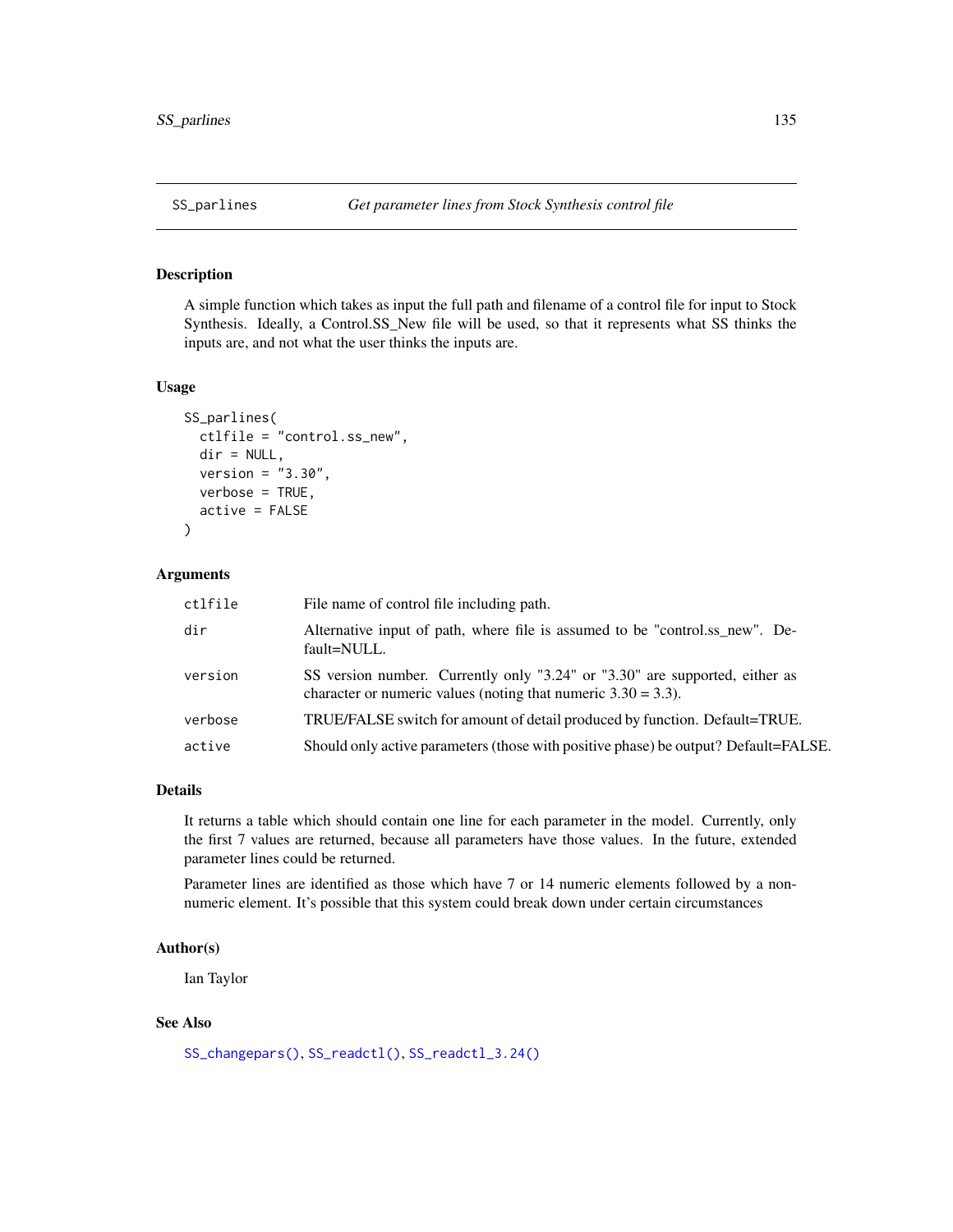## Examples

```
## Not run:
parlines <- SS_parlines(ctlfile = "c:/ss/Simple/Control.SS_New")
head(parlines)
# LO HI INIT PRIOR PR_type SD PHASE Label Line_num
# 42 0.05 0.15 0.10000 0.10 0 0.8 -3 NatM_p_1_Fem_GP_1 42
# 43 0.05 0.15 0.10000 0.10 0 0.8 -3 NatM_p_2_Fem_GP_1 43
# 44 1.00 45.00 32.28100 36.00 0 10.0 2 L_at_Amin_Fem_GP_1 44
# 45 40.00 90.00 71.34260 70.00 0 10.0 4 L_at_Amax_Fem_GP_1 45
# 46 0.05 0.25 0.15199 0.15 0 0.8 4 VonBert_K_Fem_GP_1 46
# 47 0.05 0.25 0.10000 0.10 0 0.8 -3 CV_young_Fem_GP_1 47
```
## End(Not run)

<span id="page-135-0"></span>SS\_plots *plot many quantities related to output from Stock Synthesis*

## Description

Creates a user-chosen set of plots, including biological quantities, time series, and fits to data. Plots are sent to R GUI, single PDF file, or multiple PNG files. This is now just a wrapper which calls on separate functions to make all the plots.

#### Usage

```
SS_plots(
  replist = NULL,
 plot = 1:26,
 print = NULL,
 pdf = FALSE,
 png = TRUE,html = png,printfolder = "plots",
  dir = "default",
  fleets = "all",area = "all",fleetnames = "default",
  fleetcols = "default",
  fleetlty = 1,
  fleetpch = 1,
  1wd = 1,
  areacols = "default",
  areanames = "default",
  verbose = TRUE,
  uncertainty = TRUE,
  forecastplot = FALSE,
```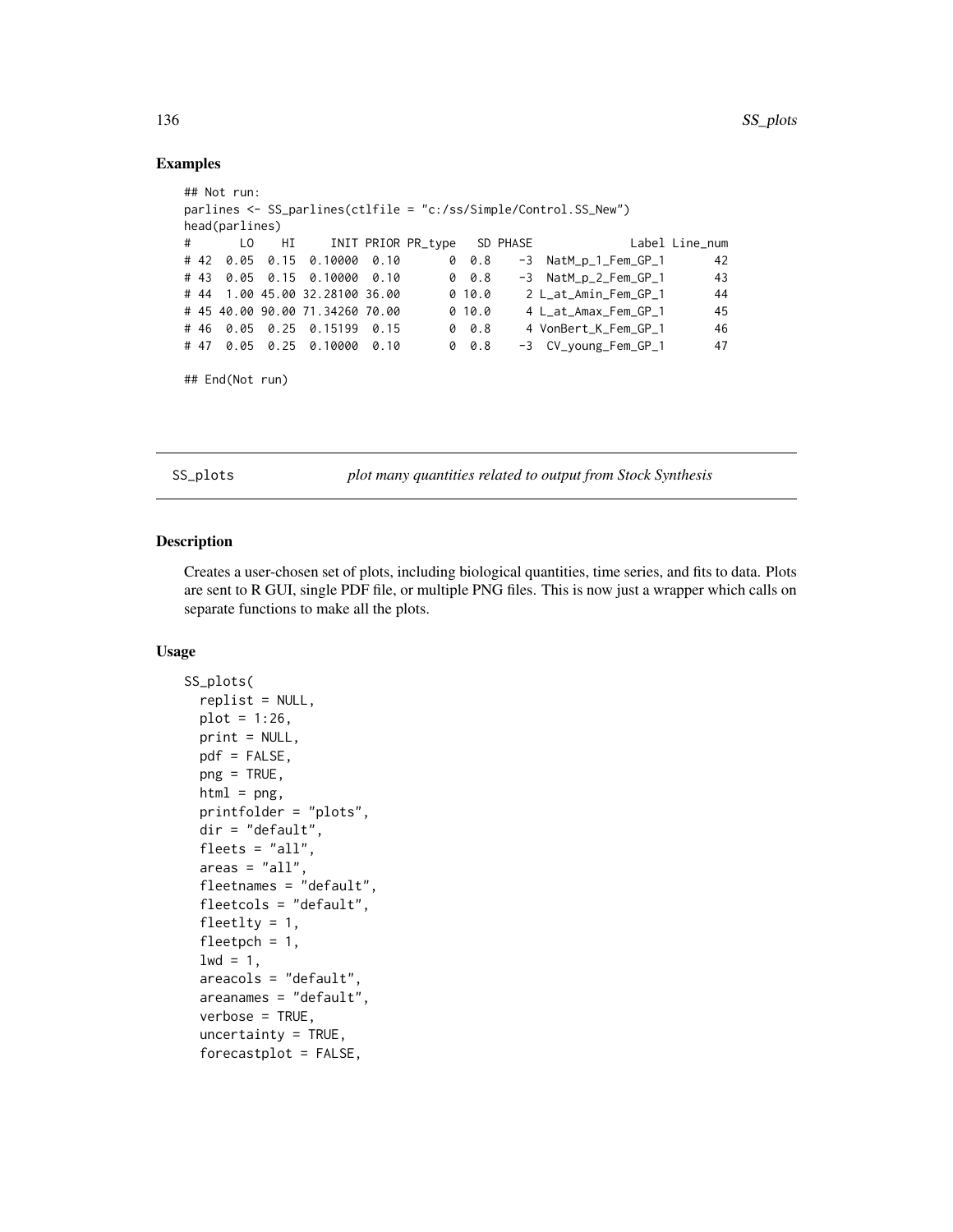$d$ atplot = TRUE, Natageplot = TRUE, samplesizeplots = TRUE, compresidplots = TRUE, comp.yupper =  $0.4$ , sprtarg = "default", btarg = "default", minbthresh = "default", pntscalar = NULL, bub.scale.pearson = 1.5, bub.scale.dat =  $3$ , pntscalar.nums = 2.6, pntscalar.tags = 2.6, minnbubble =  $8$ , aalyear  $= -1$ , aalbin =  $-1$ , aalresids = TRUE, maxneff =  $5000$ ,  $cohortlines = c()$ ,  $smooth = TRUE$ , showsampsize = TRUE, showeffN =  $TRUE$ , sampsizeline = FALSE, effNline = FALSE, showlegend = TRUE, pwidth =  $6.5$ , pheight =  $4$ ,  $pheight$ <sub>L</sub>tall =  $6.5$ , punits =  $"in",$ ptsize =  $10$ ,  $res = 300,$ mainTitle = FALSE,  $cex.main = 1$ , selexlines = 1:6, rows  $= 1$ ,  $\text{cols} = 1$ ,  $maxrows = 6$ ,  $maxcols = 4$ ,  $maxrows2 = 4$ ,  $maxcols2 = 4$ , andrerows  $= 4$ , tagrows =  $3$ ,  $tagcols = 3$ , parrows  $= 4$ , parcols = 2,  $fixdims = TRUE,$  $new = TRUE,$ SSplotDatMargin = 8,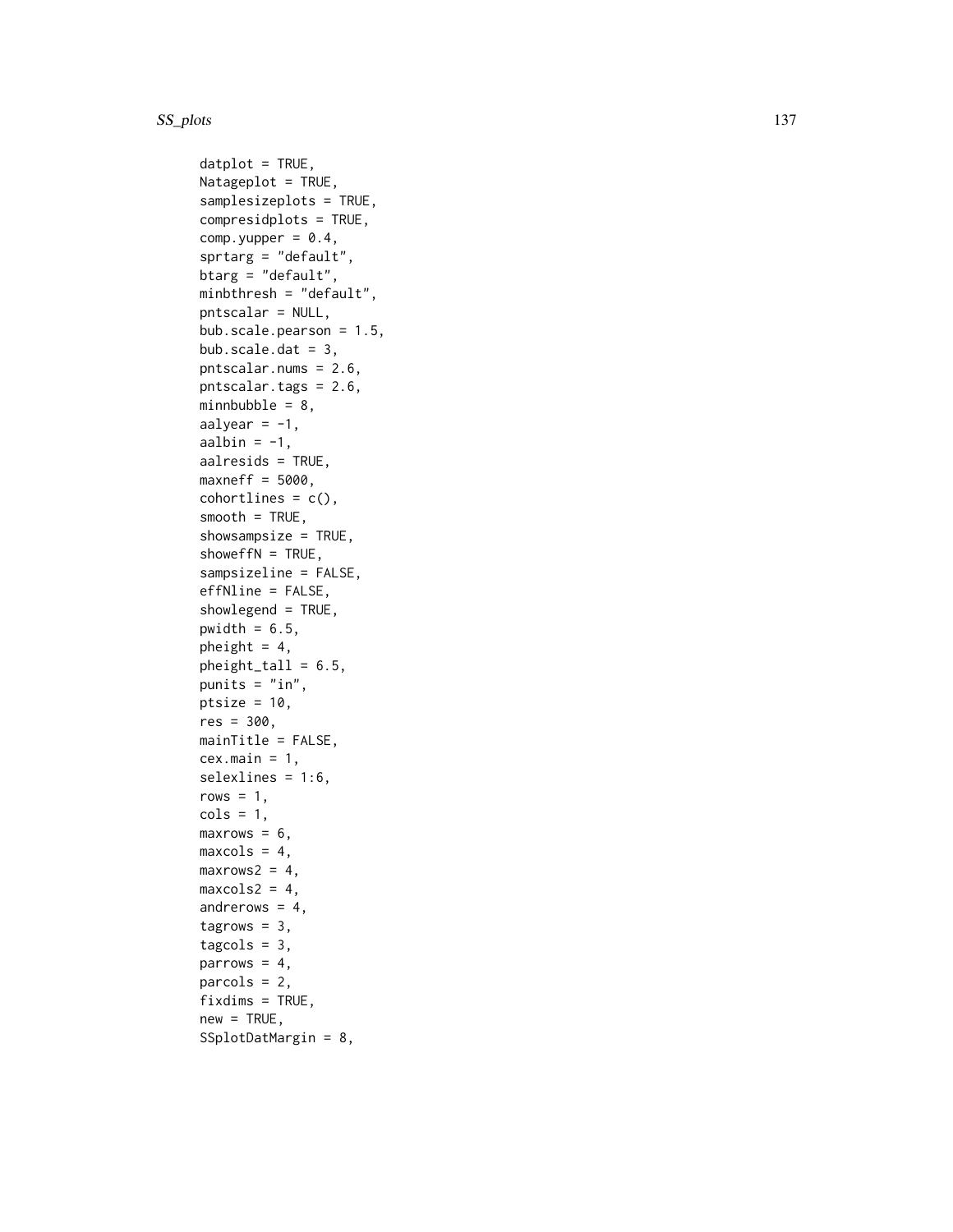```
filenotes = NULL,
catchasnumbers = NULL,
catchbars = TRUE,
legendloc = "topleft",
minyr = -Inf,maxyr = Inf,sexes = "all",scalebins = FALSE,
scalebubbles = FALSE,
tslabels = NULL,
catlabels = NULL,
maxsize = 1,
showmle = TRUE,
showpost = TRUE,showprior = TRUE,
showinit = TRUE,
showdev = FALSE,
fitrange = FALSE,
...
```

```
\mathcal{L}
```

| replist | A list object created by SS_output().                                                                                                                                                                                                                                          |
|---------|--------------------------------------------------------------------------------------------------------------------------------------------------------------------------------------------------------------------------------------------------------------------------------|
| plot    | Plot sets to be created, see list of plots below. Use to specify only those plot sets<br>of interest, e.g., $c(1,2,5,10)$ . Plots for data not available in the model run will<br>automatically be skipped, whether called or not. Current grouping of plots is as<br>follows: |
|         | 1. Biology                                                                                                                                                                                                                                                                     |
|         | 2. Selectivity and retention                                                                                                                                                                                                                                                   |
|         | 3. Timeseries                                                                                                                                                                                                                                                                  |
|         | 4. Recruitment deviations                                                                                                                                                                                                                                                      |
|         | 5. Recruitment bias adjustment                                                                                                                                                                                                                                                 |
|         | 6. Spawner-recruit                                                                                                                                                                                                                                                             |
|         | 7. Catch                                                                                                                                                                                                                                                                       |
|         | 8. SPR                                                                                                                                                                                                                                                                         |
|         | 9. Discards                                                                                                                                                                                                                                                                    |
|         | 10. Mean weight                                                                                                                                                                                                                                                                |
|         | 11. Indices                                                                                                                                                                                                                                                                    |
|         | 12. Numbers at age                                                                                                                                                                                                                                                             |
|         | 13. Length comp data                                                                                                                                                                                                                                                           |
|         | 14. Age comp data                                                                                                                                                                                                                                                              |
|         | 15. Conditional age-at-length data                                                                                                                                                                                                                                             |
|         | 16. Length comp fits                                                                                                                                                                                                                                                           |
|         | 17. Age comp fits                                                                                                                                                                                                                                                              |
|         | 18. Conditional age-at-length fits                                                                                                                                                                                                                                             |
|         |                                                                                                                                                                                                                                                                                |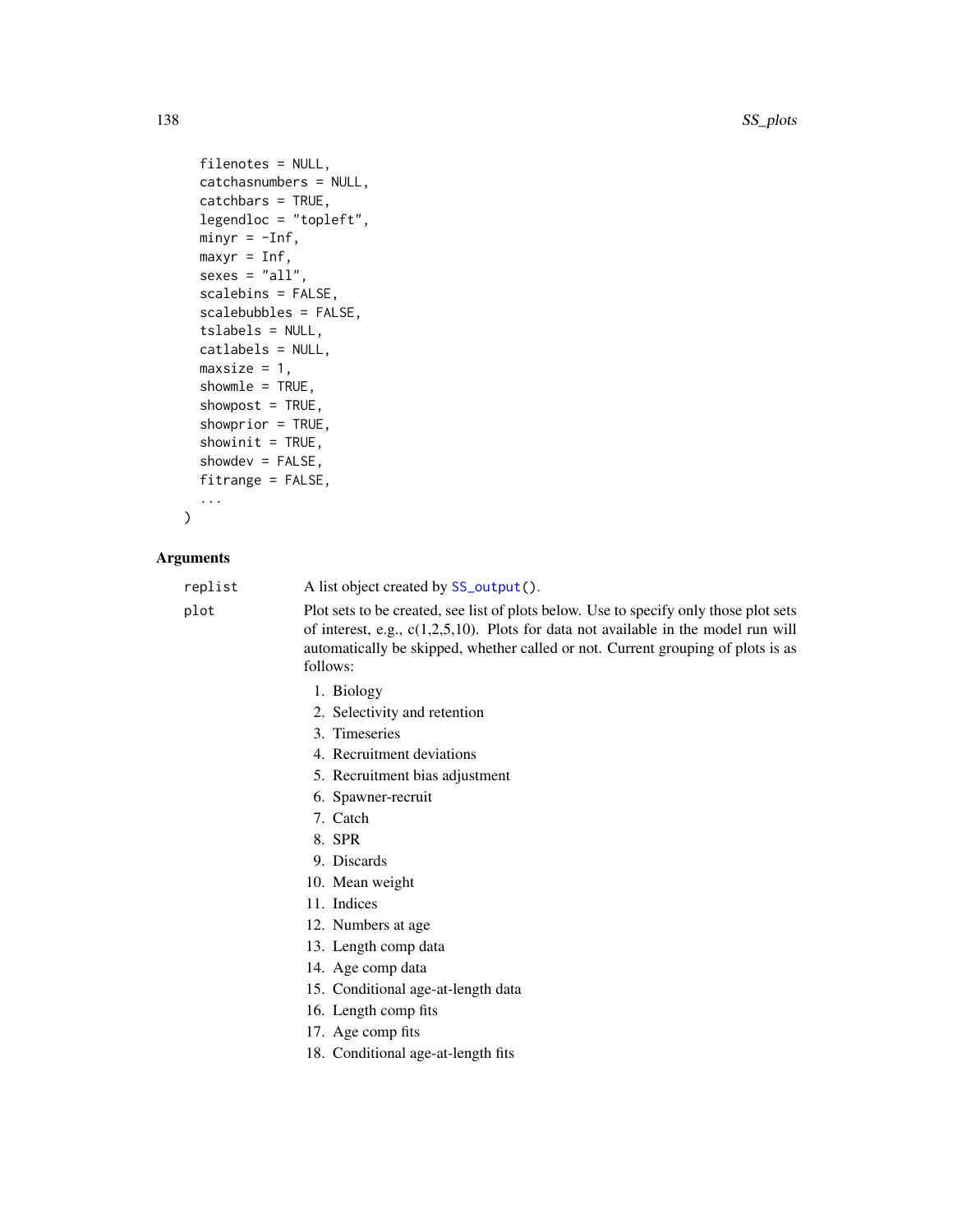|             | 19. Francis and Punt conditional age-at-length comp fits<br>20. Mean length-at-age and mean weight-at-age                                                                                                                                                                                                                                                                                                                                                                              |
|-------------|----------------------------------------------------------------------------------------------------------------------------------------------------------------------------------------------------------------------------------------------------------------------------------------------------------------------------------------------------------------------------------------------------------------------------------------------------------------------------------------|
|             | 21. Tags<br>22. Yield                                                                                                                                                                                                                                                                                                                                                                                                                                                                  |
|             | 23. Movement                                                                                                                                                                                                                                                                                                                                                                                                                                                                           |
|             | 24. Data range                                                                                                                                                                                                                                                                                                                                                                                                                                                                         |
|             | 25. Parameter distributions                                                                                                                                                                                                                                                                                                                                                                                                                                                            |
|             | 26. Diagnostic tables                                                                                                                                                                                                                                                                                                                                                                                                                                                                  |
| print       | Deprecated input for backward compatibility, now replaced by png = TRUE/FALSE.                                                                                                                                                                                                                                                                                                                                                                                                         |
| pdf         | Send plots to PDF file instead of R GUI?                                                                                                                                                                                                                                                                                                                                                                                                                                               |
| png         | Send plots to PNG files instead of R GUI?                                                                                                                                                                                                                                                                                                                                                                                                                                              |
| html        | Run SS_html() on completion? By default has same value as png.                                                                                                                                                                                                                                                                                                                                                                                                                         |
| printfolder | The sub-directory under 'dir' (see below) in which the PNG files will be located.<br>The default sub-directory is "plots". The directory will be created if it doesn't<br>exist. If 'printfolder' is set to "", it is ignored and the PNG files will be located<br>in the directory specified by 'dir'.                                                                                                                                                                                |
| dir         | The directory in which a PDF file (if requested) will be created and within<br>which the printfolder sub-directory (see above) will be created if png=TRUE.<br>By default it will be the same directory that the report file was read from by<br>the SS_output function. Alternatives to the default can be either relative (to the<br>working directory) or absolute paths. The function will attempt to create the<br>directory it doesn't exist, but it does not do so recursively. |
| fleets      | Either the string "all", or a vector of numerical values, like $c(1,3)$ , listing fleets<br>or surveys for which plots should be made. By default, plots will be made for<br>all fleets and surveys. Default="all".                                                                                                                                                                                                                                                                    |
| areas       | Either the string "all", or a vector of numerical values, like $c(1,3)$ , listing areas<br>for which plots should be made in a multi-area model. By default, plots will be<br>made for all areas (excepting cases where the function has not yet been updated<br>for multi-area models). Default="all".                                                                                                                                                                                |
| fleetnames  | Either the string "default", or a vector of characters strings to use for each fleet<br>name. Default="default".                                                                                                                                                                                                                                                                                                                                                                       |
| fleetcols   | Either the string "default", or a vector of colors to use for each fleet. De-<br>fault="default".                                                                                                                                                                                                                                                                                                                                                                                      |
| fleetlty    | Vector of line types used for each fleet in some plots. Default=1.                                                                                                                                                                                                                                                                                                                                                                                                                     |
| fleetpch    | Vector of point types used for each fleet in some plots. Default=1.                                                                                                                                                                                                                                                                                                                                                                                                                    |
| lwd         | Line width for some plots. Default=1.                                                                                                                                                                                                                                                                                                                                                                                                                                                  |
| areacols    | Either the string "default", or a vector of colors to use for each area. De-<br>fault="default".                                                                                                                                                                                                                                                                                                                                                                                       |
| areanames   | Optional vector of names for each area used in titles. Default="default".                                                                                                                                                                                                                                                                                                                                                                                                              |
| verbose     | Return updates of function progress to the R GUI? Default=TRUE.                                                                                                                                                                                                                                                                                                                                                                                                                        |
| uncertainty | Include values in plots showing estimates of uncertainty (requires positive defi-<br>nite hessian in model? Default=TRUE.                                                                                                                                                                                                                                                                                                                                                              |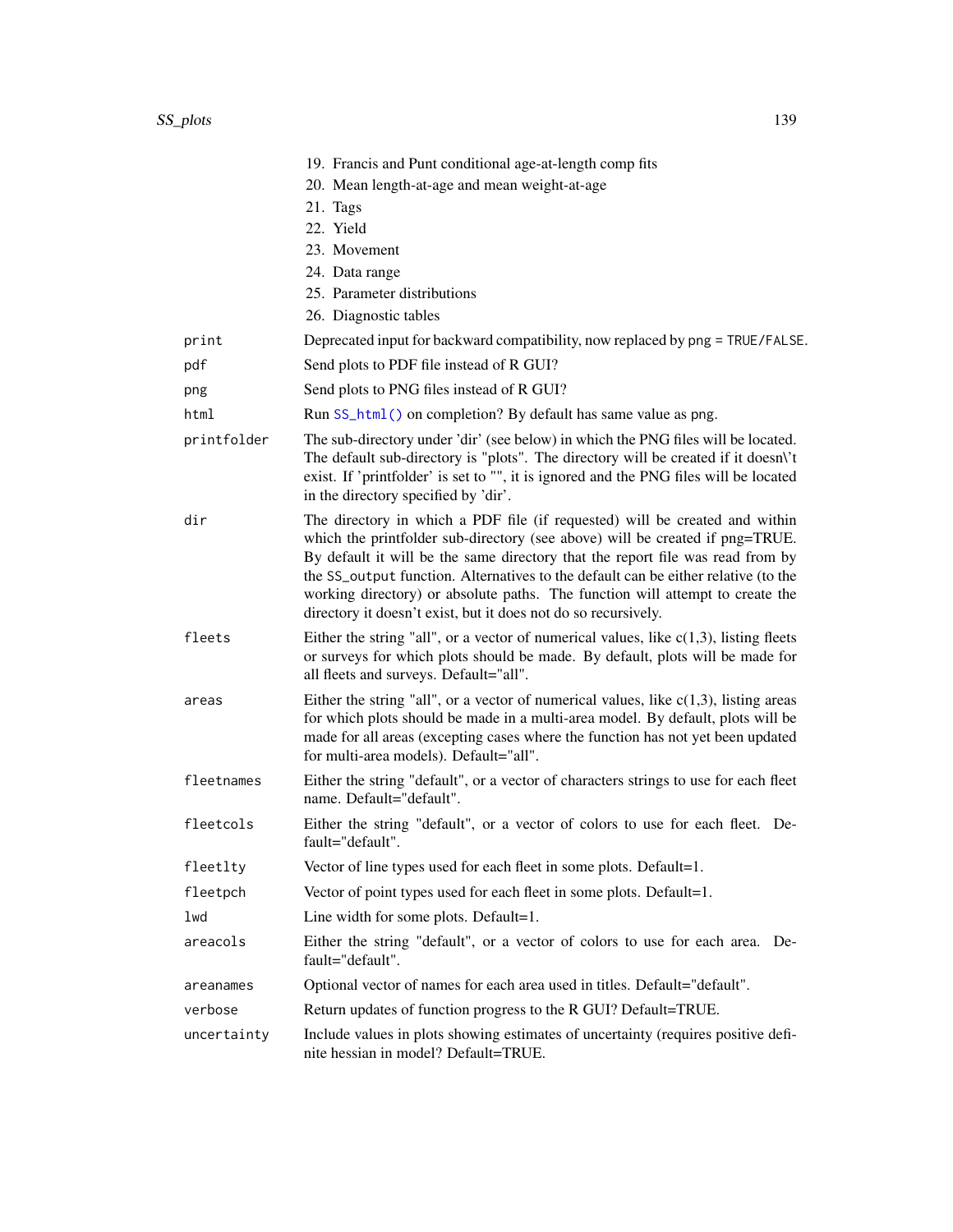| forecastplot      | Include forecast years in the timeseries plots and plots of time-varying quanti-<br>ties?                                                                                                                                                                                                                  |
|-------------------|------------------------------------------------------------------------------------------------------------------------------------------------------------------------------------------------------------------------------------------------------------------------------------------------------------|
| datplot           | Plot the data by itself? This is useful in document preparation, but doesn't<br>change across alternative model runs with the same data, so can be commit-<br>ted to save time once the plots have been created once. Setting datplot=FALSE<br>is equivalent to leaving off plots 15 and 16. Default=TRUE. |
| Natageplot        | Plot the expected numbers at age bubble plots and mean-age time series? De-<br>fault=TRUE.                                                                                                                                                                                                                 |
| samplesizeplots   |                                                                                                                                                                                                                                                                                                            |
|                   | Show sample size plots? Default=TRUE.                                                                                                                                                                                                                                                                      |
| compresidplots    | Show residuals for composition plots?                                                                                                                                                                                                                                                                      |
| comp.yupper       | Upper limit on ymax for polygon/histogram composition plots. This avoids scal-<br>ing all plots to have max=1 if there is a vector with only a single observed fish<br>in it. Default=0.4.                                                                                                                 |
| sprtarg           | Specify the F/SPR proxy target. Default=0.4.                                                                                                                                                                                                                                                               |
| btarg             | Target %unfished to be used in plots showing %unfished. May be omitted by<br>setting to NA.                                                                                                                                                                                                                |
| minbthresh        | Threshold depletion to be used in plots showing depletion. May be omitted by<br>setting to NA.                                                                                                                                                                                                             |
| pntscalar         | This scalar defines the maximum bubble size for bubble plots. This option is<br>still available but a better choice is to use bub.scale.pearson and bub.scale.dat,<br>which are allow the same scaling throughout all plots.                                                                               |
| bub.scale.pearson |                                                                                                                                                                                                                                                                                                            |
|                   | Character expansion (cex) value for a proportion of 1.0 in bubble plot of Pearson<br>residuals. Default=1.5.                                                                                                                                                                                               |
| bub.scale.dat     | Character expansion (cex) value for a proportion of 1.0 in bubble plot of com-<br>position data. Default=3.                                                                                                                                                                                                |
| pntscalar.nums    | This scalar defines the maximum bubble size for numbers-at-age and numbers-<br>at-length plots.                                                                                                                                                                                                            |
| pntscalar.tags    | This scalar defines the maximum bubble size for tagging plots.                                                                                                                                                                                                                                             |
| minnbubble        | This defines the minimum number of years below which blank years will be<br>added to bubble plots to avoid cropping. Default=8.                                                                                                                                                                            |
| aalyear           | Years to plot multi-panel conditional age-at-length fits for all length bins; must<br>be in a "c(YYYY,YYYY)" format. Useful for checking the fit of a dominant<br>year class, critical time period, etc. Default=-1.                                                                                       |
| aalbin            | The length bin for which multi-panel plots of the fit to conditional age-at-length<br>data will be produced for all years. Useful to see if growth curves are ok, or to<br>see the information on year classes move through the conditional data. Default=<br>1.                                           |
| aalresids         | Plot the full set of conditional age-at-length Pearson residuals? Turn to FALSE<br>if plots are taking too long and you don't want them.                                                                                                                                                                   |
| maxneff           | The maximum value to include on plots of input and effective sample size. Oc-<br>casionally a calculation of effective N blows up to very large numbers, rendering<br>it impossible to observe the relationship for other data. Default=5000.                                                              |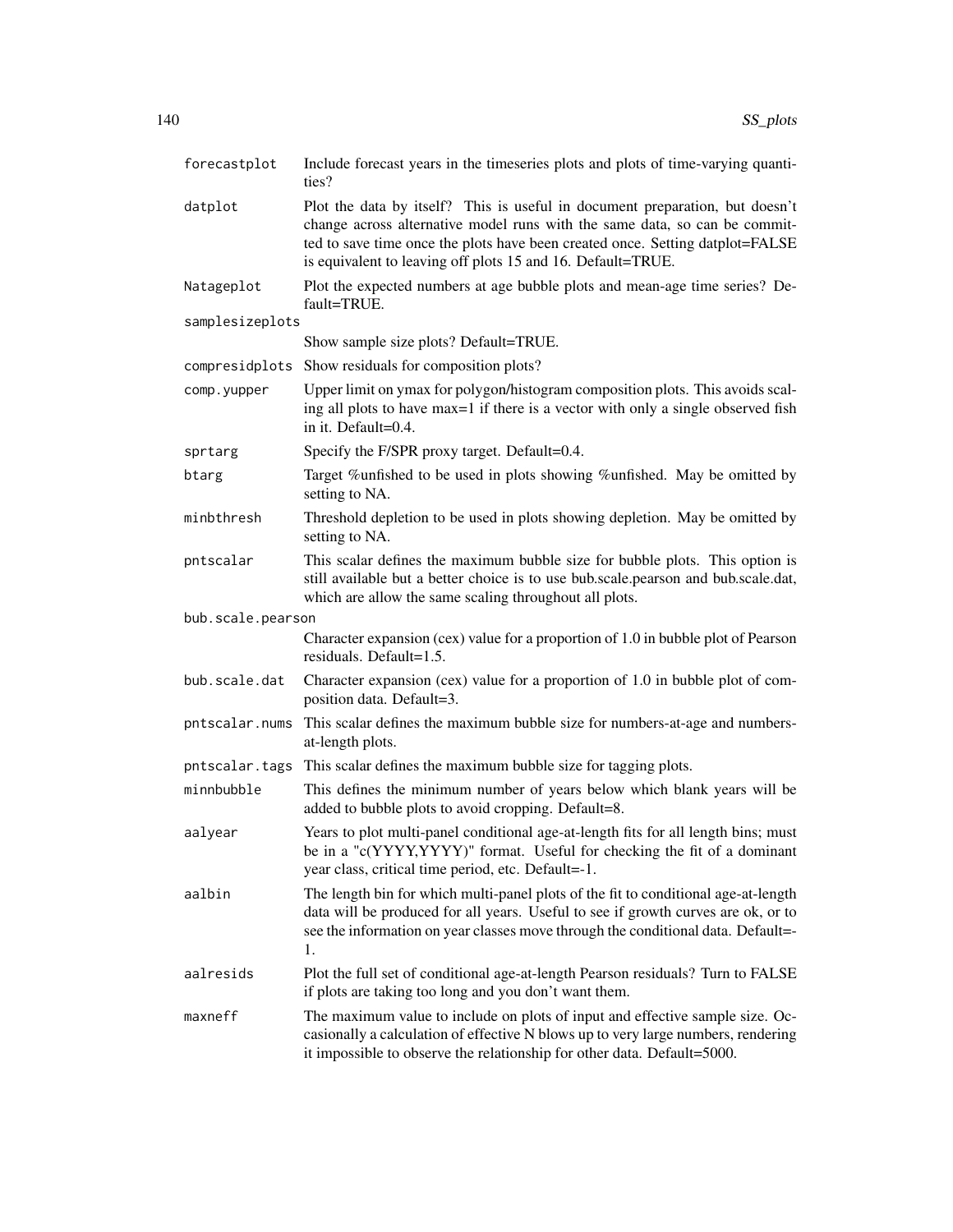| cohortlines  | Optional vector of birth years for cohorts for which to add growth curves to<br>numbers at length bubble plots. Default=c().                                                                                     |
|--------------|------------------------------------------------------------------------------------------------------------------------------------------------------------------------------------------------------------------|
| smooth       | Add loess smoother to observed vs. expected index plots and input vs. effective<br>sample size? Default=TRUE.                                                                                                    |
| showsampsize | Display sample sizes on composition plots? Default=TRUE.                                                                                                                                                         |
| showeffN     | Display effective sample sizes on composition plots? Default=TRUE.                                                                                                                                               |
| sampsizeline | show line for input sample sizes on top of conditional age-at-length plots (TRUE/FALSE,<br>still in development)                                                                                                 |
| effNline     | show line for effective sample sizes on top of conditional age-at-length plots<br>(TRUE/FALSE, still in development)                                                                                             |
| showlegend   | Display legends in various plots?                                                                                                                                                                                |
| pwidth       | Default width of plots printed to files in units of punits. The default is pwidth=6.5.                                                                                                                           |
| pheight      | Height of plots printed to png files in units of punits. Default is designed to<br>allow two plots per page, with pheight_tall used for plots that work best with<br>a taller format and a single plot per page. |
| pheight_tall | Height of tall plots printed to png files in units of punits, where the tall plots<br>are a subset of the plots which typically work best in a taller format.                                                    |
| punits       | Units for pwidth and pheight. Can be "px" (pixels), "in" (inches), "cm" (cen-<br>timeters), or "mm" (millimeters). The default is punits="in".                                                                   |
| ptsize       | Point size for plotted text in plots printed to files (see help("png") in R for<br>details).                                                                                                                     |
| res          | Resolution of plots printed to files. The default is res = 300.                                                                                                                                                  |
| mainTitle    | Logical indicating if a title should be included at the top (not yet implemented<br>for all plots)                                                                                                               |
| cex.main     | Character expansion parameter for plot titles (not yet implemented for all plots).<br>$Default=1.$                                                                                                               |
| selexlines   | Vector controlling which lines should be shown on selectivity plots if the model<br>includes retention. Default=1:5.                                                                                             |
| rows         | Number of rows to use for single panel plots. Default=1.                                                                                                                                                         |
| cols         | Number of columns to use for single panel plots. Default=1.                                                                                                                                                      |
| maxrows      | Maximum number of rows to for multi-panel plots.                                                                                                                                                                 |
| maxcols      | Maximum number of columns for multi-panel plots.                                                                                                                                                                 |
| maxrows2     | Maximum number of rows for conditional age-at-length multi-panel plots.                                                                                                                                          |
| maxcols2     | Maximum number of rows for conditional age-at-length multi-panel plots.                                                                                                                                          |
| andrerows    | Number of rows of Andre's conditional age-at-length plots within each page.                                                                                                                                      |
| tagrows      | Number of rows for tagging-related plots.                                                                                                                                                                        |
| tagcols      | Number of columns for tagging-related plots.                                                                                                                                                                     |
| parrows      | Number of rows for parameter distribution plots.                                                                                                                                                                 |
| parcols      | Number of columns for parameter distribution plots.                                                                                                                                                              |
| fixdims      | Control whether multi-panel plots all have dimensions equal to maxrows by<br>maxcols, or resized within those limits to fit number of plots. Default=TRUE.                                                       |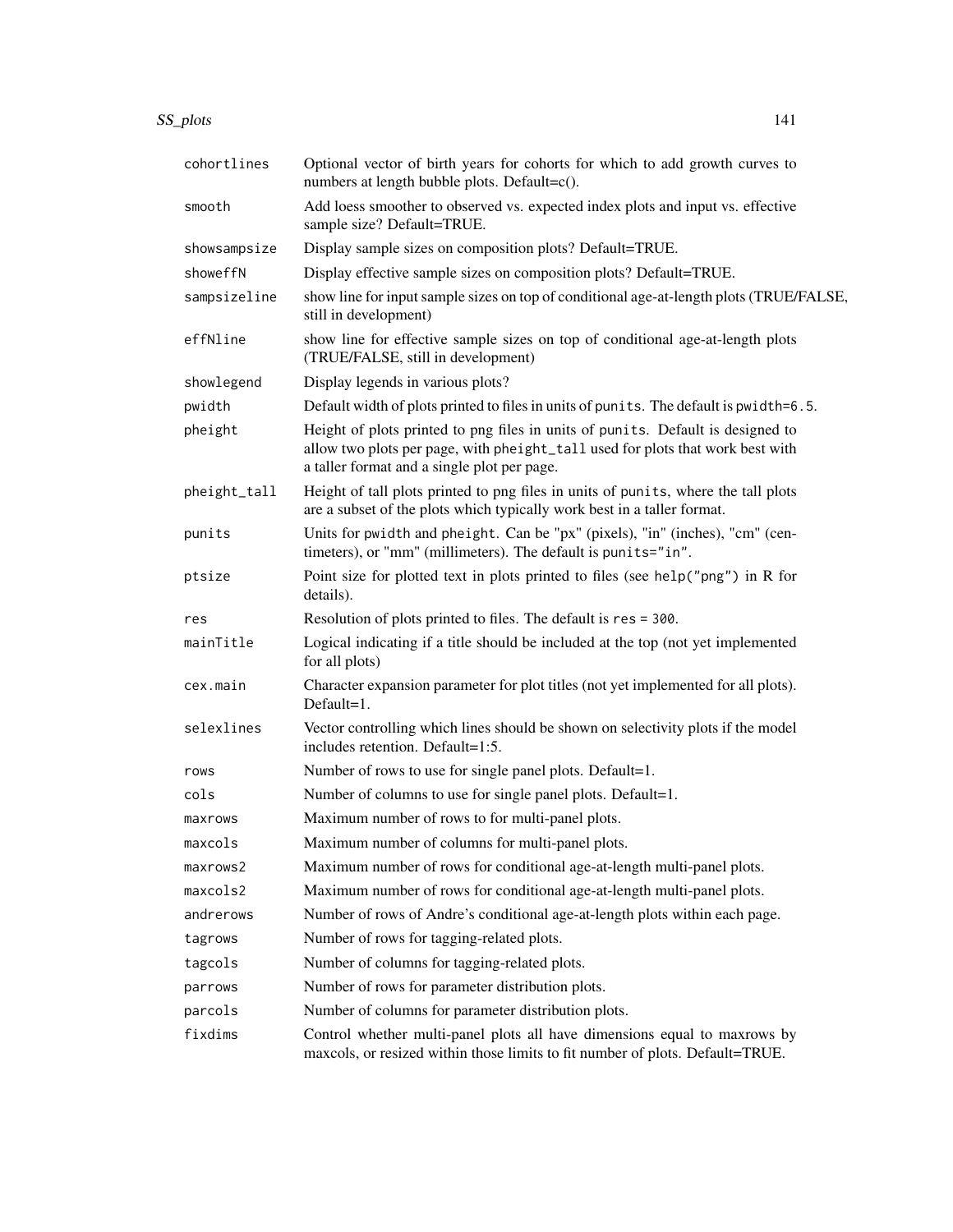| new             | Open a new window or add to existing plot windows. Default=TRUE.                                                                                                                          |
|-----------------|-------------------------------------------------------------------------------------------------------------------------------------------------------------------------------------------|
| SSplotDatMargin |                                                                                                                                                                                           |
|                 | Size of right-hand margin in data plot (may be too small if fleet names are long)                                                                                                         |
| filenotes       | Optional vector of character strings to be added to intro HTML page (if created)<br>with notes about the model.                                                                           |
| catchasnumbers  | Is catch input in numbers instead of biomass? Default=F.                                                                                                                                  |
| catchbars       | show catch by fleet as barplot instead of stacked polygons (default=TRUE)                                                                                                                 |
| legendloc       | Location for all legends. Default="topleft".                                                                                                                                              |
| minyr           | First year to show in time-series and time-varying plots                                                                                                                                  |
| maxyr           | Last year to show in time-series and time-varying plots. This can either be an<br>alternative to, or redundant with, the forecastplot input.                                              |
| sexes           | Which sexes to show in composition plots. Default="all".                                                                                                                                  |
| scalebins       | Rescale expected and observed proportions in composition plots by dividing by<br>bin width for models where bins have different widths? Caution!: May not work<br>correctly in all cases. |
| scalebubbles    | scale data-only bubbles by sample size, not just proportion within sample? De-<br>$fault = FALSE$ .                                                                                       |
| tslabels        | Either NULL to have default labels for timeseries plots or a vector of appropriate<br>length (currently 11) with labels for each figure                                                   |
| catlabels       | Either NULL to have default labels for catch plots or a vector of appropriate<br>length (currently 10) with labels for each figure                                                        |
| maxsize         | The size of the largest bubble in the datasize plot. Default is 1.0.                                                                                                                      |
| showmle         | Show MLE estimate and asymptotic variance estimate with blue lines in the<br>parameter distribution plots?                                                                                |
| showpost        | Show posterior distribution as bar graph in parameter distribution plots (requires<br>MCMC results to be available in replist)?                                                           |
| showprior       | Show prior distribution as black line in the parameter distribution plots?                                                                                                                |
| showinit        | Show initial value as red triangle in the parameter distribution plots?                                                                                                                   |
| showdev         | Include devs in the parameter distribution plots?                                                                                                                                         |
| fitrange        | Fit range in parameter distribution plots tightly around MLE and posterior dis-<br>tributions instead of full parameter range?                                                            |
| .               | Additional arguments that will be passed to some subfunctions.                                                                                                                            |

Ian Stewart, Ian Taylor

# References

Walters, Hilborn, and Christensen, 2008, Surplus production dynamics in declining and recovering fish populations. Can. J. Fish. Aquat. Sci. 65: 2536-2551.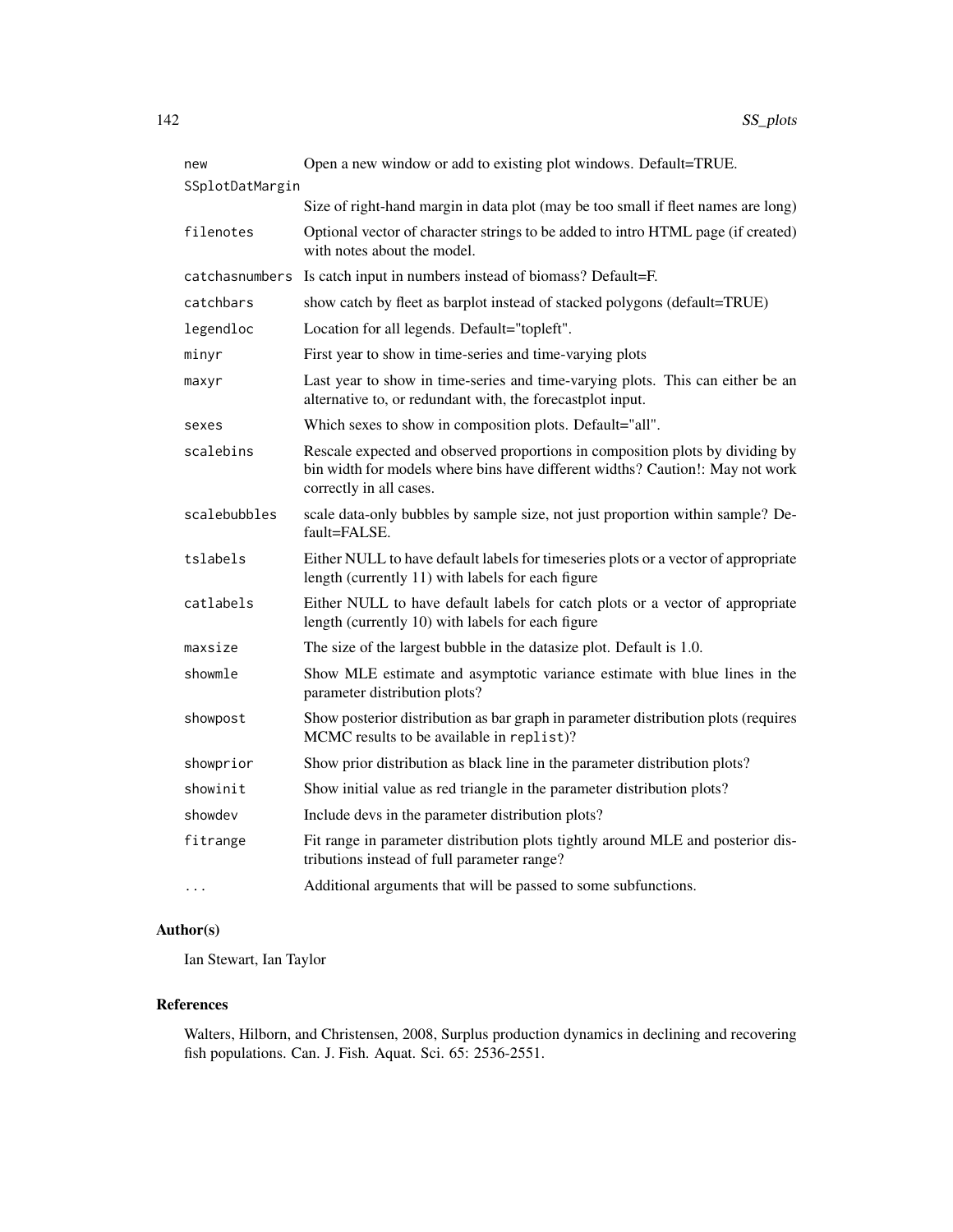# SS\_profile 143

# See Also

```
SS_output(), SSplotBiology(), SSplotCatch(), SSplotComps(), SSplotDiscard(), SSplotIndices(),
SSplotMnwt(), SSplotNumbers(), SSplotRecdevs(), SSplotSelex(), SSplotSpawnrecruit(),
SSplotSPR(), SSplotTags(), SSplotTimeseries(), SSplotYield()
```
<span id="page-142-0"></span>SS\_profile *Run a likelihood profile in Stock Synthesis.*

# Description

Iteratively changes the control file using SS\_changepars.

## Usage

```
SS_profile(
  dir = "C:/myfiles/mymodels/myrun/",
  masterctlfile = "control.ss_new",
  newctlfile = "control_modified.ss",
  linenum = NULL,
  string = NULL,
  profilevec = NULL,
  usepar = FALSE,globalpar = FALSE,
  parfile = "ss.par",
 parlinenum = NULL,
  parstring = NULL,
  dircopy = TRUE,
  exe.delete = FALSE,
  model = "ss",extras = "-nox",systemcmd = FALSE,
  saveoutput = TRUE,
  overwrite = TRUE,
  whichruns = NULL,
  version = "3.30",
  prior_check = TRUE,
  read_like = TRUE,
  verbose = TRUE
```

```
)
```

| dir        | Directory where input files and executable are located.                                                     |
|------------|-------------------------------------------------------------------------------------------------------------|
|            | masterctlfile Source control file. Default $=$ "control.ss new"                                             |
| newctlfile | Destination for new control files (must match entry in starter file). Default $=$<br>"control modified.ss". |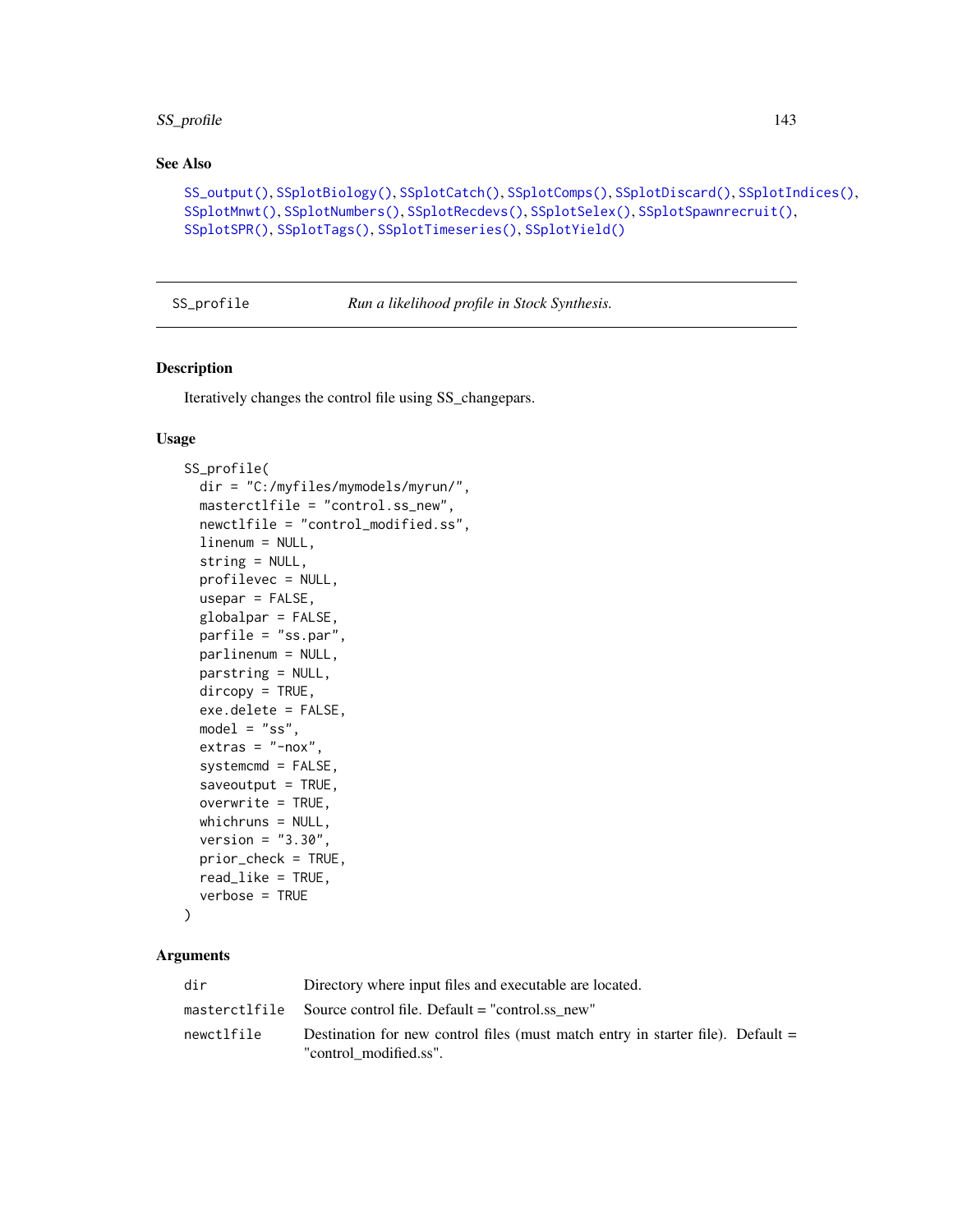| linenum     | Line number of parameter to be changed. Can be used instead of string or left<br>as NULL. Can be a vector if you are profiling multiple parameters at the same<br>time.                                                                     |
|-------------|---------------------------------------------------------------------------------------------------------------------------------------------------------------------------------------------------------------------------------------------|
| string      | String partially matching name of parameter to be changed. Can be used in-<br>stead of linenum or left as NULL. Can be a vector if you are profiling multiple<br>parameters at the same time.                                               |
| profilevec  | Vector of values to profile over. If you are profileing over multiple parameters<br>at the same time this should be a data.frame or matrix with a column for each<br>parameter.                                                             |
| usepar      | Use PAR file from previous profile step for starting values?                                                                                                                                                                                |
| globalpar   | Use global par file ("parfile_original_backup.sso", which is automatically copied<br>from original parfile) for all runs instead of the par file from each successive<br>run                                                                |
| parfile     | Name of par file to use (for 3.30 models, this needs to remain 'ss.par'). When<br>globalpar=TRUE, the backup copy of this is used for all runs.                                                                                             |
| parlinenum  | Line number in par file to change (if usepar = TRUE). Can be a vector if you are<br>profiling multiple parameters at the same time.                                                                                                         |
| parstring   | String in par file preceding line number to change as an alternative to parlinenum<br>(only needed if usepar = TRUE). Can be a vector if you are profiling multiple<br>parameters at the same time.                                         |
| dircopy     | Copy directories for each run? NOT IMPLEMENTED YET.                                                                                                                                                                                         |
| exe.delete  | Delete exe files in each directory? NOT IMPLEMENTED YET.                                                                                                                                                                                    |
| model       | Name of executable. Default = "ss".                                                                                                                                                                                                         |
| extras      | Additional commands to use when running SS. Default $=$ "-nox" will reduce the<br>amount of command-line output.                                                                                                                            |
| systemcmd   | Should R call SS using "system" function instead of "shell". This may be re-<br>quired when running $R$ in Emacs. Default = FALSE.                                                                                                          |
| saveoutput  | Copy output .SSO files to unique names. Default = TRUE.                                                                                                                                                                                     |
| overwrite   | Overwrite any existing .SSO files. Default = TRUE. If FALSE, then some runs<br>may be skipped.                                                                                                                                              |
| whichruns   | Optional vector of run indices to do. This can be used to re-run a subset of<br>the cases in situations where the function was interrupted or some runs fail to<br>converge. Must be a subset of 1:n, where n is the length of profilevec.  |
| version     | SS version number. Currently "3.24" or "3.30" are supported, either as character<br>or numeric values (noting that numeric $3.30 = 3.3$ ). version = NULL is no longer<br>the default or an allowed entry. The default is version = "3.30". |
| prior_check | Check to make sure the starter file is set to include the prior likelihood contribu-<br>tion in the total likelihood. Default = TRUE.                                                                                                       |
| read_like   | Read the table of likelihoods from each model as it finishes. Default = TRUE.<br>Changing to FALSE should allow the function to play through even if something<br>is wrong with reading the table.                                          |
| verbose     | Controls amount of info output to command line. Default = TRUE.                                                                                                                                                                             |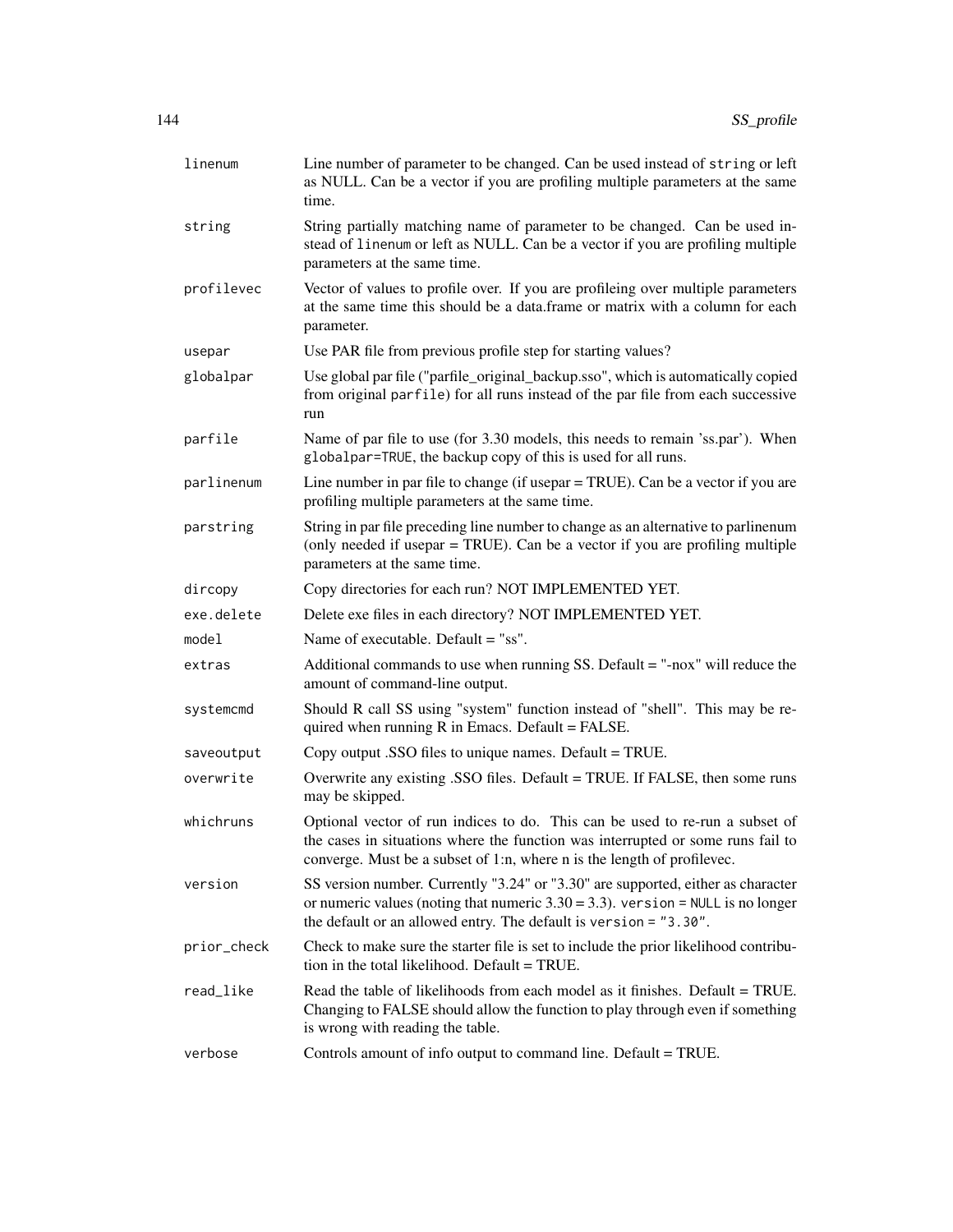#### SS\_profile that the contract of the contract of the contract of the contract of the contract of the contract of the contract of the contract of the contract of the contract of the contract of the contract of the contract o

### **Note**

The starting values used in this profile are not ideal and some models may not converge. Care should be taken in using an automated tool like this, and some models are likely to require rerunning with alternate starting values.

Also, someday this function will be improved to work directly with the plotting function [SSplotProfile\(\)](#page-92-0), but they don't yet work well together. Thus, even if [SS\\_profile\(\)](#page-142-0) is used, the output should be read using [SSgetoutput\(\)](#page-46-0) or by multiple calls to [SS\\_output\(\)](#page-131-0) before sending to [SSplotProfile\(\)](#page-92-0).

#### Author(s)

Ian Taylor

### See Also

[SSplotProfile\(\)](#page-92-0), [SSgetoutput\(\)](#page-46-0), [SS\\_changepars\(\)](#page-121-0), [SS\\_parlines\(\)](#page-134-0)

#### Examples

```
## Not run:
# note: don't run this in your main directory
# make a copy in case something goes wrong
mydir <- "C:/ss/Simple - Copy"
# the following commands related to starter.ss could be done by hand
# read starter file
starter <- SS_readstarter(file.path(mydir, "starter.ss"))
# change control file name in the starter file
starter[["ctlfile"]] <- "control_modified.ss"
# make sure the prior likelihood is calculated
# for non-estimated quantities
starter[["prior_like"]] <- 1
# write modified starter file
SS_writestarter(starter, dir = mydir, overwrite = TRUE)
# vector of values to profile over
h.vec \leq seq(0.3, 0.9, .1)
Nprofile <- length(h.vec)
# run SS_profile command
profile <- SS_profile(
  dir = mydir, # directory
  # "NatM" is a subset of one of the
  # parameter labels in control.ss_new
  model = "ss",masterctlfile = "control.ss_new",
  newctlfile = "control_modified.ss",
  string = "steep",
  profilevec = h.vec
)
```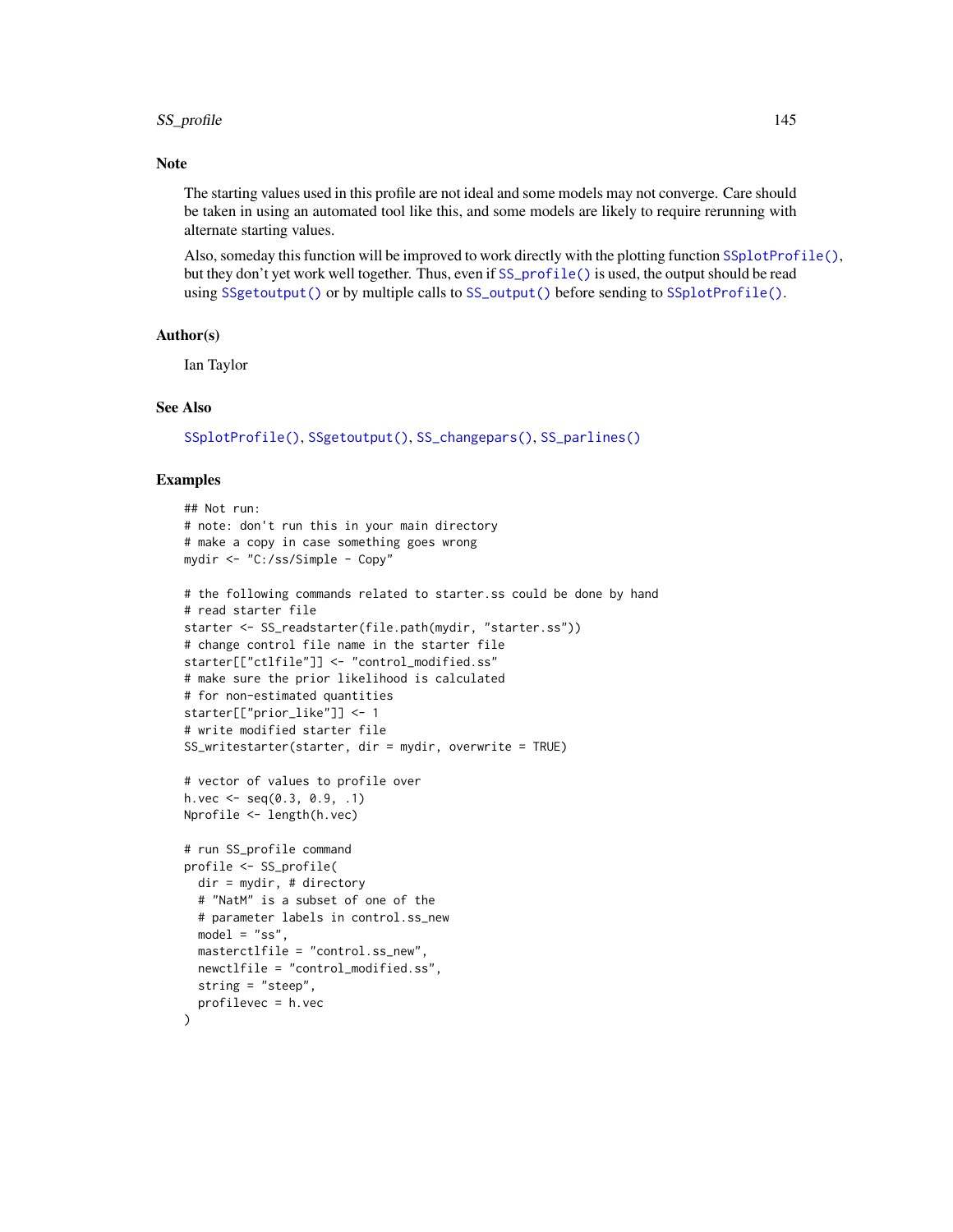```
# read the output files (with names like Report1.sso, Report2.sso, etc.)
profilemodels <- SSgetoutput(dirvec = mydir, keyvec = 1:Nprofile)
# summarize output
profilesummary <- SSsummarize(profilemodels)
# OPTIONAL COMMANDS TO ADD MODEL WITH PROFILE PARAMETER ESTIMATED
MLEmodel <- SS_output("C:/ss/SSv3.24l_Dec5/Simple")
profilemodels[["MLE"]] <- MLEmodel
profilesummary <- SSsummarize(profilemodels)
# END OPTIONAL COMMANDS
# plot profile using summary created above
SSplotProfile(profilesummary, # summary object
  profile.string = "steep", # substring of profile parameter
  profile.label = "Stock-recruit steepness (h)"
) # axis label
# make timeseries plots comparing models in profile
SSplotComparisons(profilesummary, legendlabels = paste("h =", h.vec))
###########################################################################
# example two-dimensional profile
# (e.g. over 2 of the parameters in the low-fecundity stock-recruit function)
base_dir <- "c:/mymodel"
dir_profile_SR <- file.path(base_dir, "Profiles/Zfrac_and_Beta")
# make a grid of values in both dimensions Zfrac and Beta
# vector of values to profile over
Zfrac\_vec \leftarrow seq(from = 0.2, to = 0.6, by = 0.1)Beta_vec <- c(0.5, 0.75, 1.0, 1.5, 2.0)
par_table <- expand.grid(Zfrac = Zfrac_vec, Beta = Beta_vec)
nrow(par_table)
## [1] 25
head(par_table)
## Zfrac Beta
## 1 0.2 0.50
## 2 0.3 0.50
## 3 0.4 0.50
## 4 0.5 0.50
## 5 0.6 0.50
## 6 0.2 0.75
# run SS_profile command
# requires modified version of SS_profile available via
# remotes::install_github("r4ss/r4ss@profile_issue_224")
profile <- SS_profile(
  dir = dir_profile_SR, # directory
  masterctlfile = "control.ss_new",
  newctlfile = "control_modified.ss",
  string = c("Zfrac", "Beta"),
```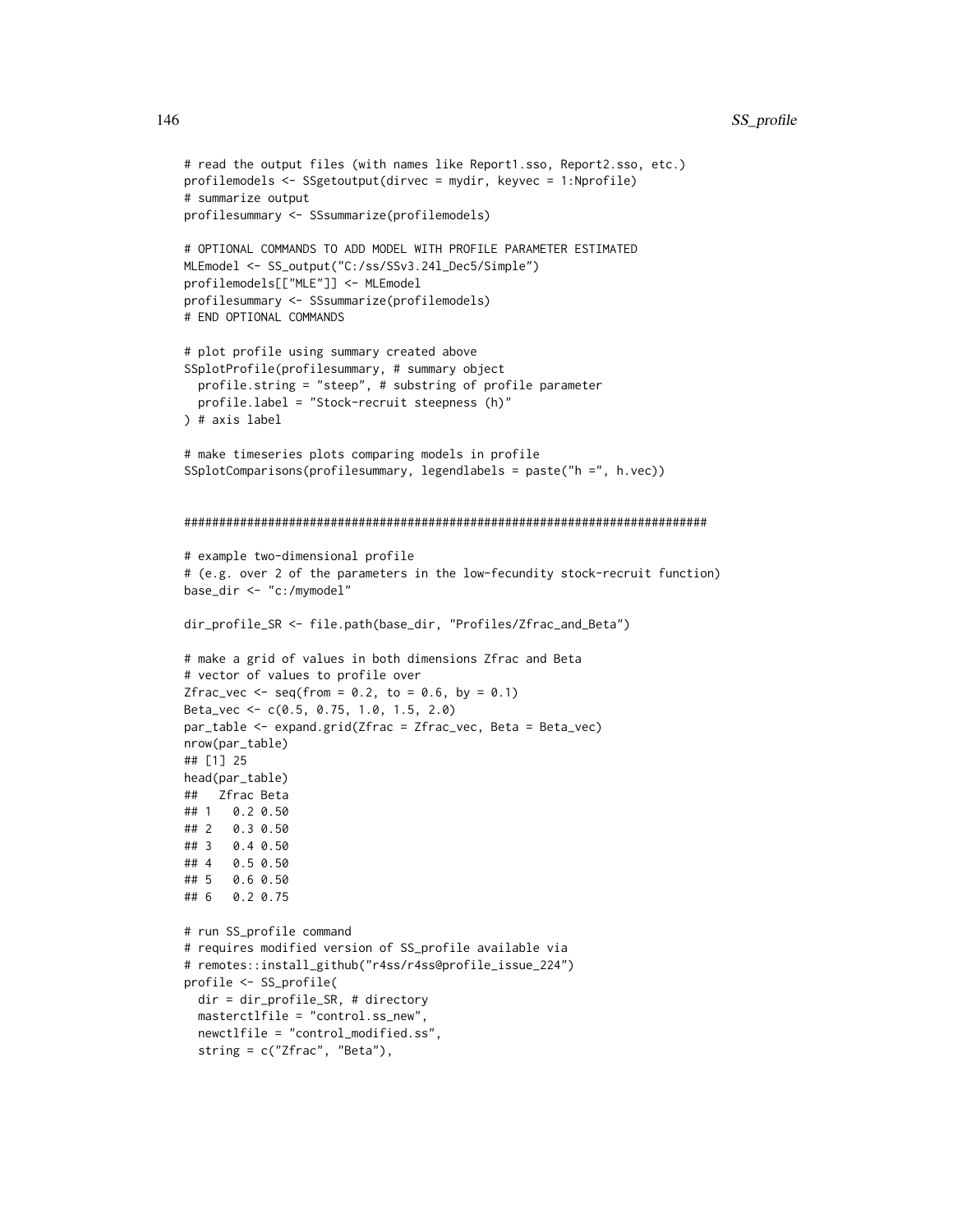```
profilevec = par_table,
 extras = "-nohess"
)
# get model output
profilemodels <- SSgetoutput(
 dirvec = dir_profile_SR,
 keyvec = 1:nrow(par_table), getcovar = FALSE
\lambdan <- length(profilemodels)
profilesummary <- SSsummarize(profilemodels)
# add total likelihood (row 1) to table created above
par_table[["like"]] <- as.numeric(profilesummary[["likelihoods"]][1, 1:n])
# reshape data frame into a matrix for use with contour
like_matrix <- reshape2::acast(par_table, Zfrac ~ Beta, value.var = "like")
# make contour plot
contour(
 x = as.numeric(rownames(like_matrix)),
 y = as.numeric(colnames(like_matrix)),
 z = like_matrix
)
## End(Not run)
```
<span id="page-146-0"></span>SS\_read *Read all Stock Synthesis input files for a model*

### Description

Read all the input files for a Stock Synthesis model into R as a list object. These files will be in a single directory on your machine, i.e., dir. Functionality comes from the r4ss::SS\_read\*() functions. This function simplifies the number of lines of code you need to write by using all of the read functions to read in the starter, control, data, and forecast files. The starter file is helpful because it provides names for the control and data files.

### Usage

SS\_read(dir = NULL, ss\_new = FALSE, verbose = FALSE)

### Arguments

dir A file path to the directory of interest. Typically used with file, an additional input argument, to specify input and output file paths. The default value is  $dir =$ NULL, which leads to using the current working directory, and thus, full file paths should not be specified for other arguments as they will be appended to dir.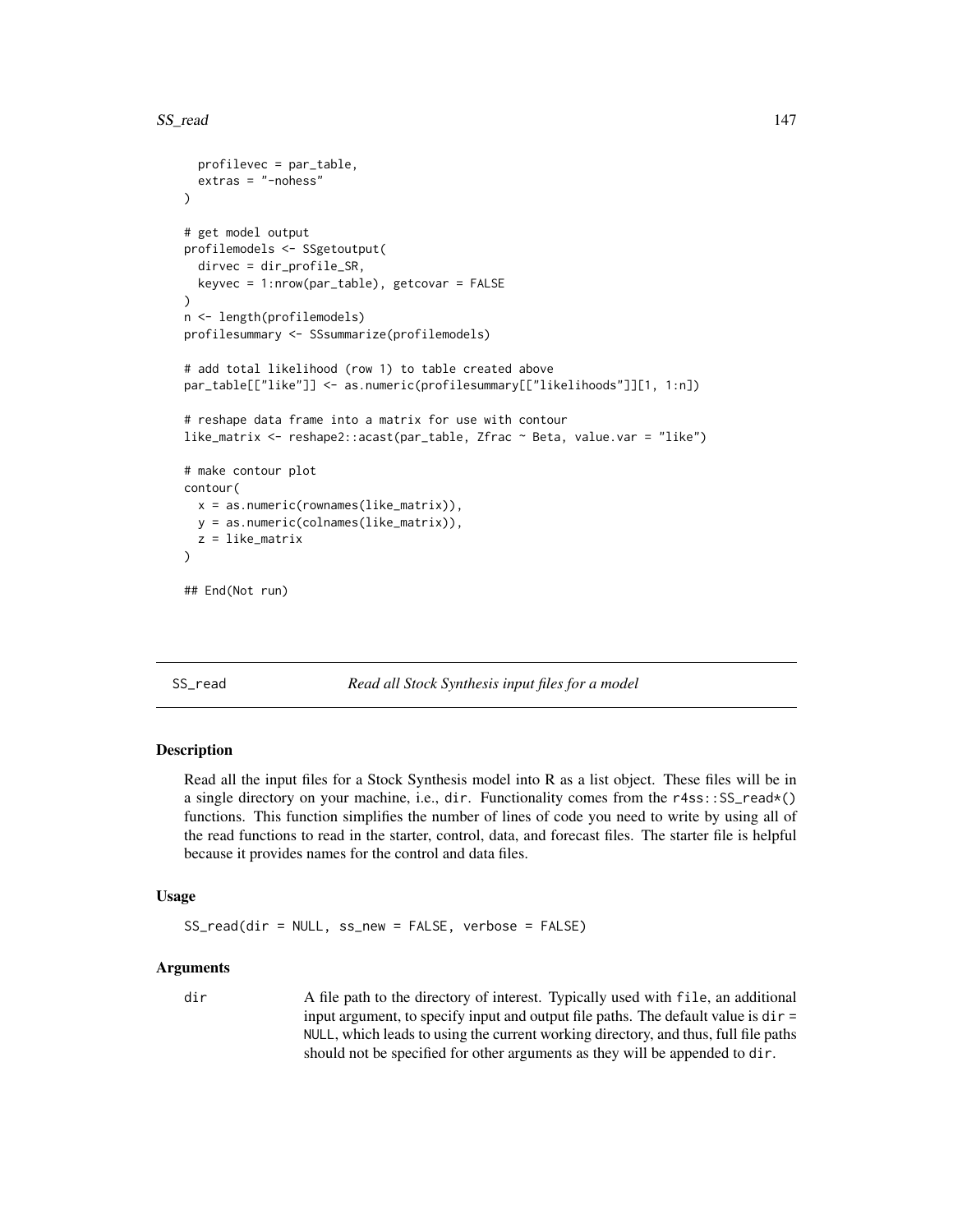| ss new  | A logical that controls if the .ss_new files or the original input files are read in. |
|---------|---------------------------------------------------------------------------------------|
|         | The default is to read the original files.                                            |
| verbose | A logical value specifying if output should be printed to the screen.                 |

#### Value

An invisible list is returned. The first element is the directory that was provided in the argument dir. The second element is the result of normalizePath(dir), which gives the full path. The remaining four elements are list objects from reading in the following input files:

- data
- control
- starter
- forecast
- wtatage (will be NULL if not required by the model)

# Author(s)

Ian G. Taylor, Kelli F. Johnson

### See Also

- [SS\\_write\(\)](#page-176-0) can be used to write the input files using the list created by this function.
- [SS\\_readstarter\(\)](#page-161-0), [SS\\_readdat\(\)](#page-155-0), [SS\\_readctl\(\)](#page-147-0), [SS\\_readforecast\(\)](#page-159-0), and [SS\\_readwtatage\(\)](#page-162-0) are used by this function to read in the input files.
- [SS\\_output\(\)](#page-131-0) to read in equivalent SS3 output files.

# Examples

```
# Read in the 'simple' example model stored in {r4ss}
inputs <- SS_read(
 dir = system.file("extdata", "simple_3.30.13", package = "r4ss")
\lambda
```
<span id="page-147-0"></span>SS\_readctl *Read control file from SS*

## Description

Read control file from Stock Synthesis (SS) into R as a list object. This function acts as a wrapper for version-specific SS\_readctl\_ functions. For example, if the control file was written using SS 3.24, then SS\_readctl will call [SS\\_readctl\\_3.24.](#page-150-0) Input arguments that do not pertain to the version of your control file can be left at their default values.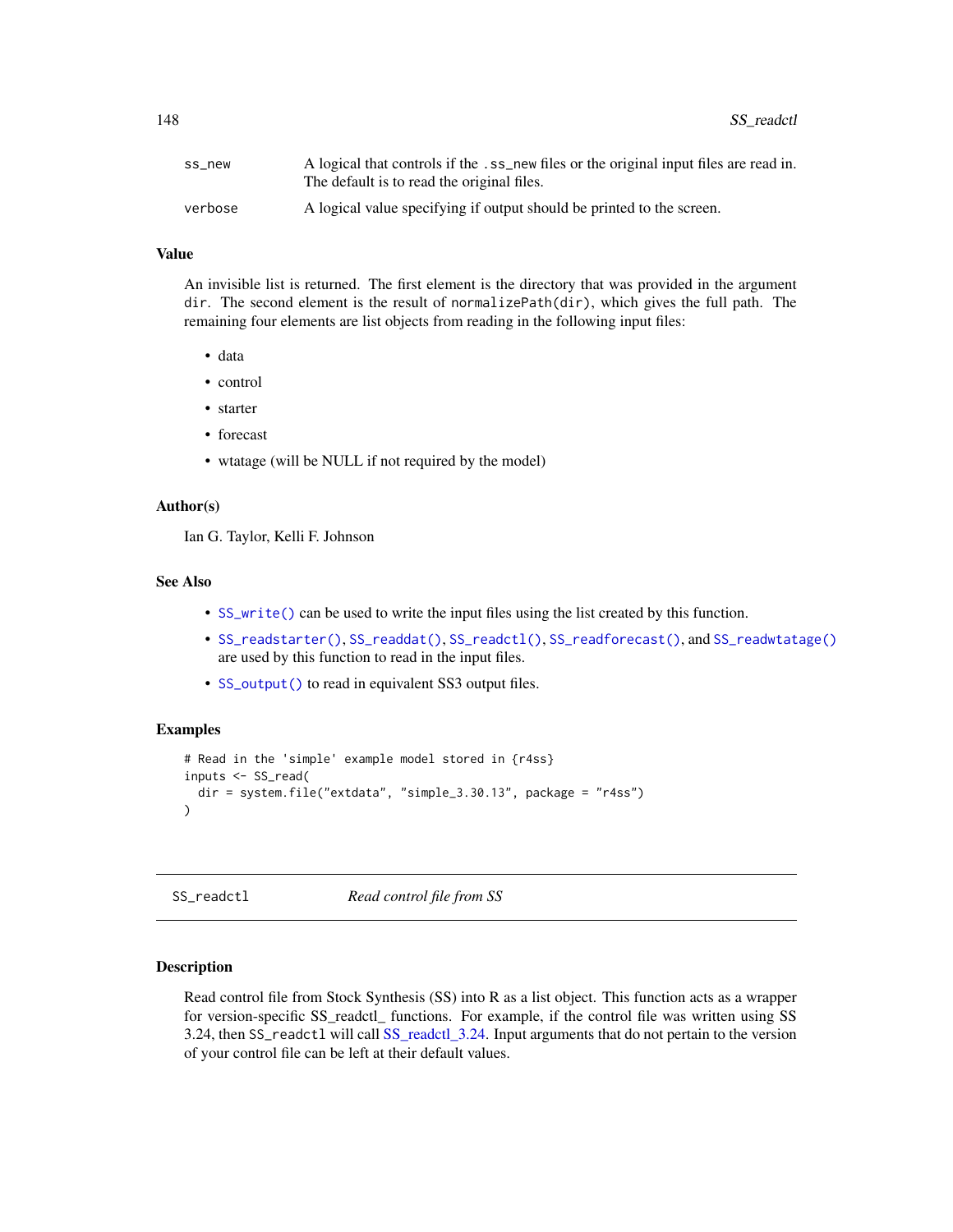# SS\_readctl 149

# Usage

```
SS_readctl(
 file,
  version = "3.30",
 verbose = FALSE,
  echoall = lifecycle::deprecated(),
 use_datlist = TRUE,
  datlist = "data.ss_new",
  nseas = NULL,N_areas = NULL,
 Nages = NULL,
 Ngenders = lifecycle::deprecated(),
 Nsexes = NULL,
 Npopbins = NA,
 Nfleets = NULL,
 Nfleet = NULL,
 Do_AgeKey = NULL,
 Nsurveys = NULL,
 N_tag_groups = NULL,
 N_CPUE_obs = NULL,
  catch_mult_fleets = NULL,
 predM_fleets = NULL,
 Ntag_fleets = NULL,
 N_rows_equil_catch = NULL,
 N_dirichlet_parms = NULL,
 ptype = FALSE
\mathcal{E}
```

| file        | Filename either with full path or relative to working directory.                                                                                                                                                                            |
|-------------|---------------------------------------------------------------------------------------------------------------------------------------------------------------------------------------------------------------------------------------------|
|             | See the formal arguments for a possible default filename.                                                                                                                                                                                   |
| version     | SS version number. Currently "3.24" or "3.30" are supported, either as character<br>or numeric values (noting that numeric $3.30 = 3.3$ ). version = NULL is no longer<br>the default or an allowed entry. The default is version = "3.30". |
| verbose     | Should there be verbose output while running the file? Defaults to FALSE.                                                                                                                                                                   |
| echoall     | Deprecated. Debugging tool (not fully implemented) of echoing blocks of val-<br>ues as it is being read.                                                                                                                                    |
| use_datlist | LOGICAL. If TRUE, use datlist to derive parameters which can not be deter-<br>mined from control file. Defaults to TRUE.                                                                                                                    |
| datlist     | list or character. If list, should be a list produced from SS_writedat(). If<br>character, should be the file name of an SS data file.                                                                                                      |
| nseas       | number of seasons in the model. This information is not explicitly available in<br>control file and used only if use_datlist = FALSE.                                                                                                       |
| N_areas     | number of spatial areas in the model. Default $= 1$ . This information is not<br>explicitly available in control file and used only if if use_datlist = FALSE.                                                                              |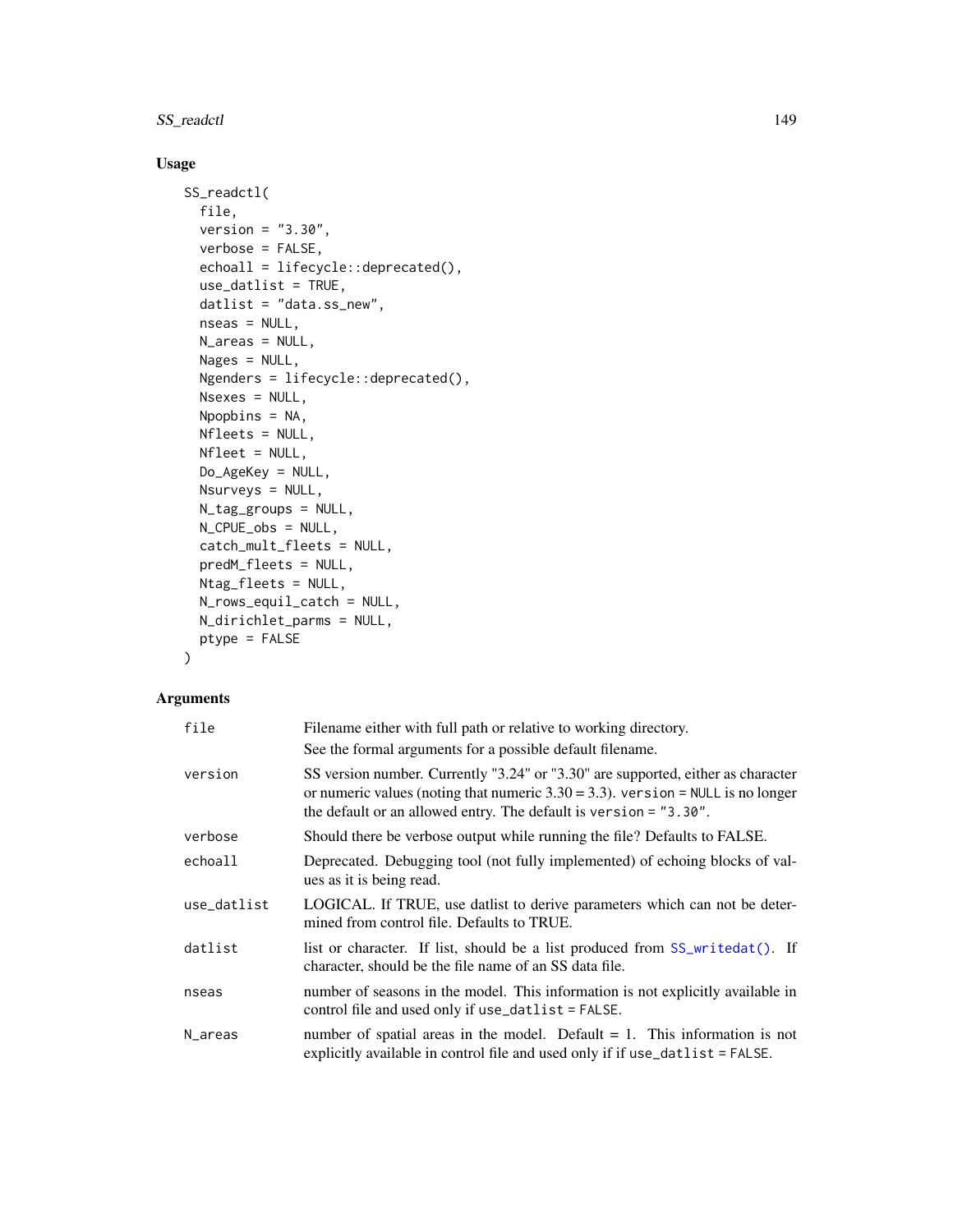| Nages              | oldest age in the model. This information is also not explicitly available in<br>control file and used only if use_datlist = FALSE.                                                                                                                                                                                                                                                                                                                                |
|--------------------|--------------------------------------------------------------------------------------------------------------------------------------------------------------------------------------------------------------------------------------------------------------------------------------------------------------------------------------------------------------------------------------------------------------------------------------------------------------------|
| Ngenders           | Deprecated. Number of sexes in the model. This information is also not explic-<br>itly available in control file and used only if use_datlist = FALSE.                                                                                                                                                                                                                                                                                                             |
| <b>Nsexes</b>      | number of sexes in the model. This information is also not explicitly available<br>in control file and used only if use_datlist = FALSE.                                                                                                                                                                                                                                                                                                                           |
| Npopbins           | number of population bins in the model. This information is also not explicitly<br>available in control file and this information is only required if length based<br>maturity vector is directly supplied (Maturity option of 6). and used only if<br>$use_datalist = FALSE.$                                                                                                                                                                                     |
| Nfleets            | Number of fishing fleets and surveys, for 3.30 models.                                                                                                                                                                                                                                                                                                                                                                                                             |
| Nfleet             | Number of fishing fleets, for 3.24 and lower version models.                                                                                                                                                                                                                                                                                                                                                                                                       |
| Do_AgeKey          | Flag to indicate if 7 additional ageing error parameters to be read set 1 (but in<br>fact any non zero numeric in R) or TRUE to enable to read them 0 or FALSE to<br>disable them. This information is not explicitly available in control file and used<br>only if use_datlist = FALSE.                                                                                                                                                                           |
| Nsurveys           | Number of surveys, for 3.24 and lower version models.                                                                                                                                                                                                                                                                                                                                                                                                              |
| N_tag_groups       | number of tag release group. Default =NA. This information is not explicitly<br>available control file and used only if use_datlist = FALSE. This information<br>is only required if custom tag parameters is enabled (TG_custom=1)                                                                                                                                                                                                                                |
| N_CPUE_obs         | Number of CPUE observations. Used only in control file 3.24 syntax if use_datlist<br>$=$ FALSE.                                                                                                                                                                                                                                                                                                                                                                    |
| catch_mult_fleets  |                                                                                                                                                                                                                                                                                                                                                                                                                                                                    |
|                    | Integer vector of fleets using the catch multiplier option. Defaults to NULL and<br>should be left as such if 1) the catch multiplier option is not used for any fleet or<br>2) use_datlist = TRUE and datlist is specified. Used only in control file 3.30<br>syntax if $use_datalist = FALSE$ .                                                                                                                                                                  |
| predM_fleets       | integer vector of fleets with predator mortality included. Predator mortality<br>fleets are only available in v3.30.18 and higher. Defaults to NULL and should be<br>left as such if 1) predation mortality is not used for any fleets; 2) use_datlist<br>= TRUE and datlist is specified; or 3) if comments in the control file should be<br>used instead to determine the the predM_fleets. Used only in control file 3.30<br>syntax if $use_datalist = FALSE$ . |
| Ntag_fleets        | The number of catch fleets in the model (fleets of ) type 1 or 2; not surveys).<br>Used to set the number of survey parameters. Only used in control file 3.30<br>reading if tagging data is in the model and use_datlist = FALSE.                                                                                                                                                                                                                                 |
| N_rows_equil_catch |                                                                                                                                                                                                                                                                                                                                                                                                                                                                    |
|                    | Integer value of the number of parameter lines to read for equilibrium catch.<br>Defaults to NULL, which means the function will attempt to figure out how<br>many lines of equilibrium catch to read from the control file comments. Used<br>only in control file 3.30 syntax if use_datlist = FALSE.                                                                                                                                                             |
| N_dirichlet_parms  |                                                                                                                                                                                                                                                                                                                                                                                                                                                                    |
|                    | Integer value of the number of Dirichlet-Multinomial parameters. Defaults to 0.<br>Used only in control file 3.30 syntax if use_datlist = FALSE.                                                                                                                                                                                                                                                                                                                   |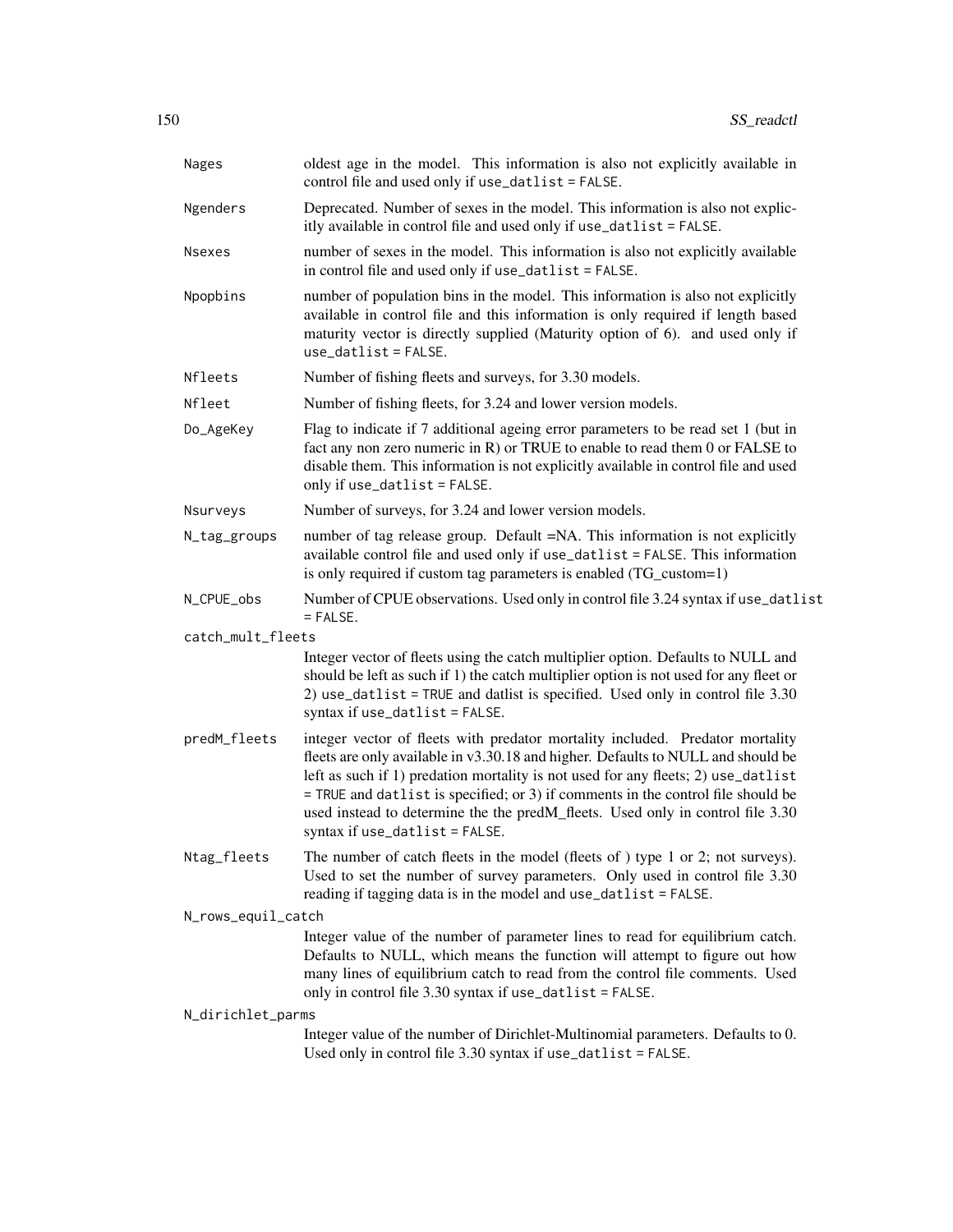ptype LOGICAL if TRUE, which is the default, a column will be included in the output indicating parameter type. Using TRUE can be useful, but causes problems for [SS\\_writectl,](#page-177-0) and therefore is not recommended if you intend to write the list back out into a file. Used only in control file 3.24 syntax.

### Value

A list structure where each element is a section of the control file.

### Author(s)

Ian G. Taylor, Yukio Takeuchi, Neil L. Klaer

#### See Also

See the following for version-specific SS\_readctl functions: SS\_readctl\_3.24 SS\_readctl\_3.30. The returned list structure can be written back to the disk using [SS\\_writectl.](#page-177-0) See the following for other SS\_read functions: SS\_readctl SS\_readdat SS\_readforecast SS\_readstarter SS readwtatage.

#### Examples

```
# Read in the 'simple' example SS model stored in r4ss
# Find the directory
dirsimple <- system.file("extdata", "simple_3.30.13", package = "r4ss")
# Read in the dat file to define the structure of the control file so that
# you don't have to specify things in the function call such as 'Nfleet'
datfilename <- dir(dirsimple, pattern = "data\\.ss", full.names = TRUE)
dat <- r4ss::SS_readdat(file = datfilename, verbose = FALSE)
# Read in the control file using a list object for datlist
ctl <- r4ss::SS_readctl(
  file = dir(dirsimple, pattern = "control\\.ss", full.names = TRUE),
  verbose = FALSE,
  datlist = dat, use_datalist = TRUE\lambda# Read in the control file using a file name for datlist
ctl <- r4ss::SS_readctl(
  file = dir(dirsimple, pattern = "control\\.ss", full.names = TRUE),
  verbose = FALSE,
  datlist = datfilename, use_datlist = TRUE
)
```
<span id="page-150-0"></span>SS\_readctl\_3.24 *read control file from SS version 3.24*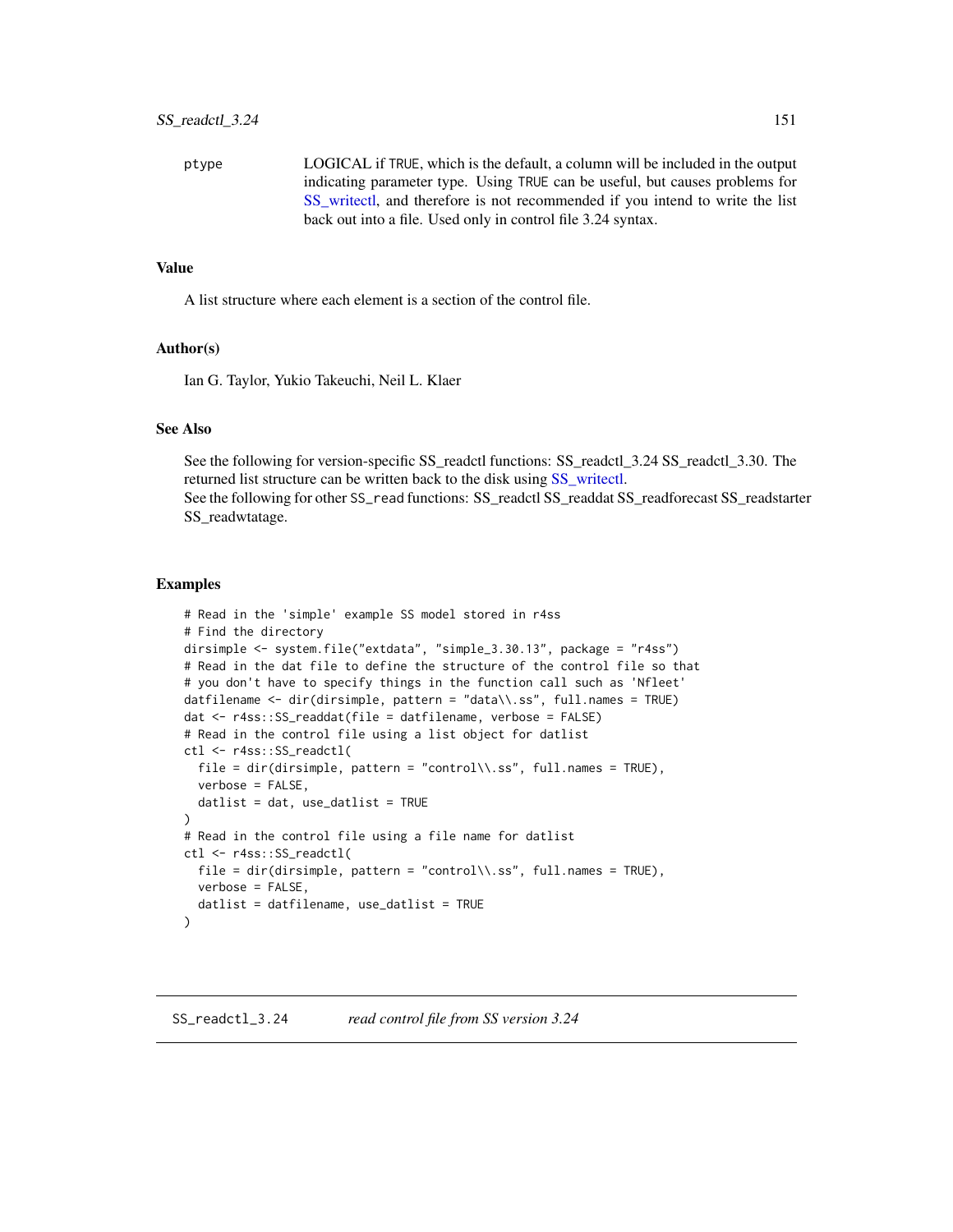## Description

Read Stock Synthesis (version 3.24) control file into list object in R. This function comes with its wrapper function SS\_readctl that calls SS\_readctl\_3.24 (this function) or SS\_readctl\_3.30 (to be available in future).

## Usage

```
SS_readctl_3.24(
  file,
  verbose = FALSE,
 echoall = lifecycle::deprecated(),
 version = lifecycle::deprecated(),
  use_datlist = TRUE,
  datlist = "data.ss_new",
 nseas = NULL,
 N_areas = NULL,
 Nages = NULL,
 Ngenders = lifecycle::deprecated(),
 Nsexes = NULL,
 Npopbins = NA,
 Nfleet = NULL,
 Nsurveys = NULL,
 Do_AgeKey = NULL,
 N_tag_groups = NULL,
 N_CPUE_obs = NULL,
 ptype = FALSE
)
```

| file        | Filename either with full path or relative to working directory.                                                                                                   |
|-------------|--------------------------------------------------------------------------------------------------------------------------------------------------------------------|
|             | See the formal arguments for a possible default filename.                                                                                                          |
| verbose     | Should there be verbose output while running the file? Defaults to FALSE.                                                                                          |
| echoall     | Deprecated. Debugging tool (not fully implemented) of echoing blocks of val-<br>ues as it is being read.                                                           |
| version     | Deprecated. SS version number. Currently only "3.24" or "3.30" are supported,<br>either as character or numeric values (noting that numeric $3.30 = 3.3$ ).        |
| use_datlist | LOGICAL if TRUE, use datlist to derive parameters which can not be deter-<br>mined from control file. Defaults to TRUE                                             |
| datlist     | list or character. if list: produced from SS_writedat or character: file name of<br>dat file.                                                                      |
| nseas       | number of seasons in the model. This information is not explicitly available in<br>control file and used only if use_datlist = FALSE.                              |
| N_areas     | number of spatial areas in the model. Default $= 1$ . This information is not<br>explicitly available in control file and used only if if $use_datalist = FALSE$ . |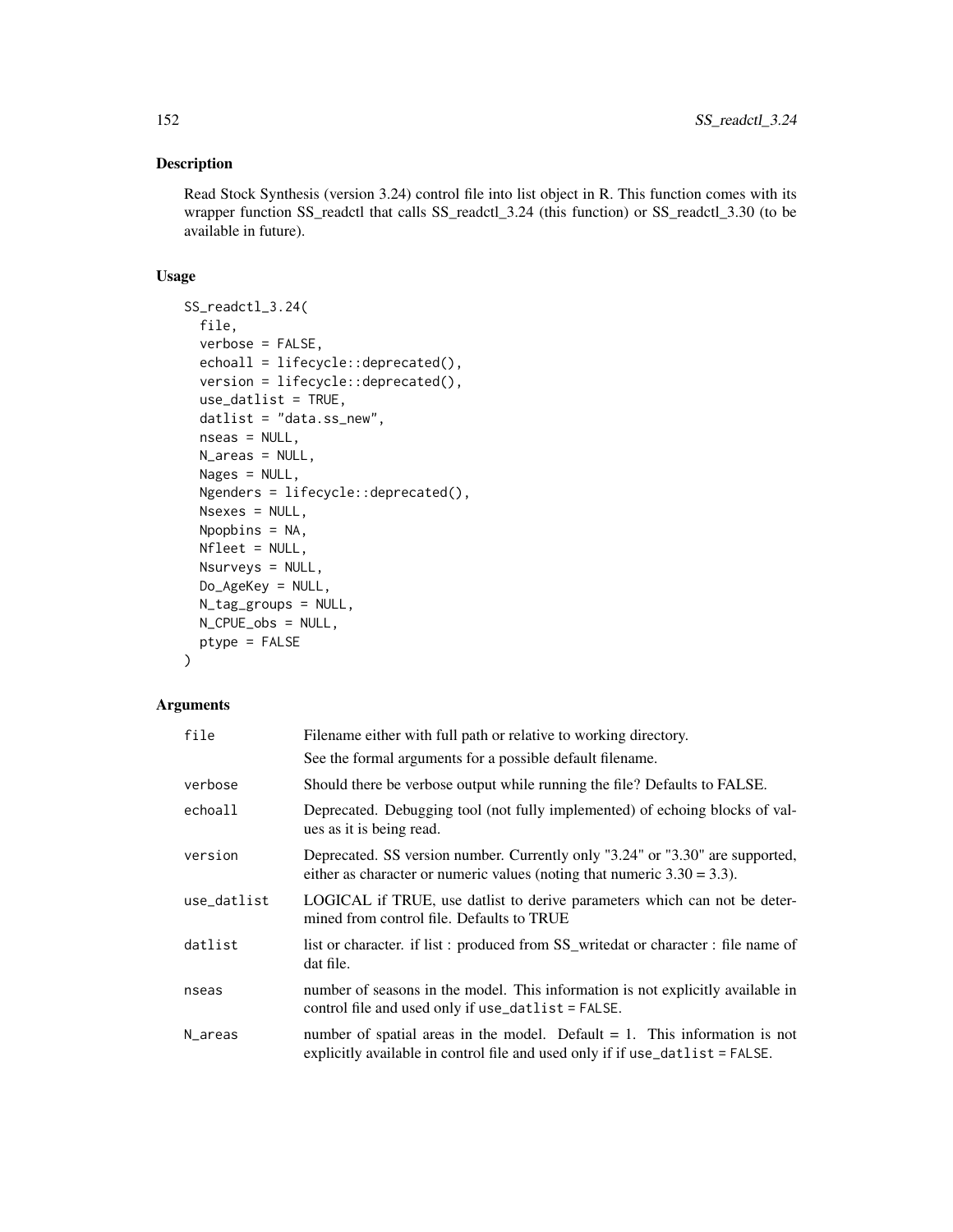| Nages         | oldest age in the model. This information is also not explicitly available in<br>control file and used only if use_datlist = FALSE.                                                                                                                                                      |
|---------------|------------------------------------------------------------------------------------------------------------------------------------------------------------------------------------------------------------------------------------------------------------------------------------------|
| Ngenders      | Deprecated. Number of sexes in the model. This information is also not explic-<br>itly available in control file and used only if use_datlist = FALSE.                                                                                                                                   |
| <b>Nsexes</b> | number of sexes in the model. This information is also not explicitly available<br>in control file and used only if use_datlist = FALSE.                                                                                                                                                 |
| Npopbins      | number of population bins in the model. This information is also not explicitly<br>available in control file and this information is only required if length based<br>maturity vector is directly supplied (Maturity option of 6). and used only if<br>$use_datalist = FALSE.$           |
| Nfleet        | number of fisheries in the model. This information is also not explicitly available<br>in control file                                                                                                                                                                                   |
| Nsurveys      | number of survey fleets in the model. This information is also not explicitly<br>available in control file                                                                                                                                                                               |
| Do_AgeKey     | Flag to indicate if 7 additional ageing error parameters to be read set 1 (but in<br>fact any non zero numeric in R) or TRUE to enable to read them 0 or FALSE to<br>disable them. This information is not explicitly available in control file and used<br>only if use_datlist = FALSE. |
| N_tag_groups  | number of tag release group. Default =NA. This information is not explicitly<br>available control file and used only if use_datlist = FALSE. This information<br>is only required if custom tag parameters is enabled (TG_custom=1)                                                      |
| N_CPUE_obs    | numeric vector of length=Nfleet+Nsurveys containing number of data points of<br>each CPUE time series                                                                                                                                                                                    |
| ptype         | include a column in the output indicating parameter type? (Can be useful, but<br>causes problems for SS_writectl.) Defaults to FALSE.                                                                                                                                                    |

# Author(s)

Yukio Takeuchi, Neil Klaer, Iago Mosqueira, and Kathryn Doering

# See Also

```
SS_readctl(), SS_readdat() SS_readdat_3.24(),SS_readdat_3.30() SS_readstarter(), SS_readforecast(),
SS_writestarter(), SS_writeforecast(), SS_writedat()
```
<span id="page-152-0"></span>SS\_readctl\_3.30 *read control file from SS version 3.30*

# Description

Read Stock Synthesis (version 3.30) control file into list object in R. This function should be called from SS\_readctl.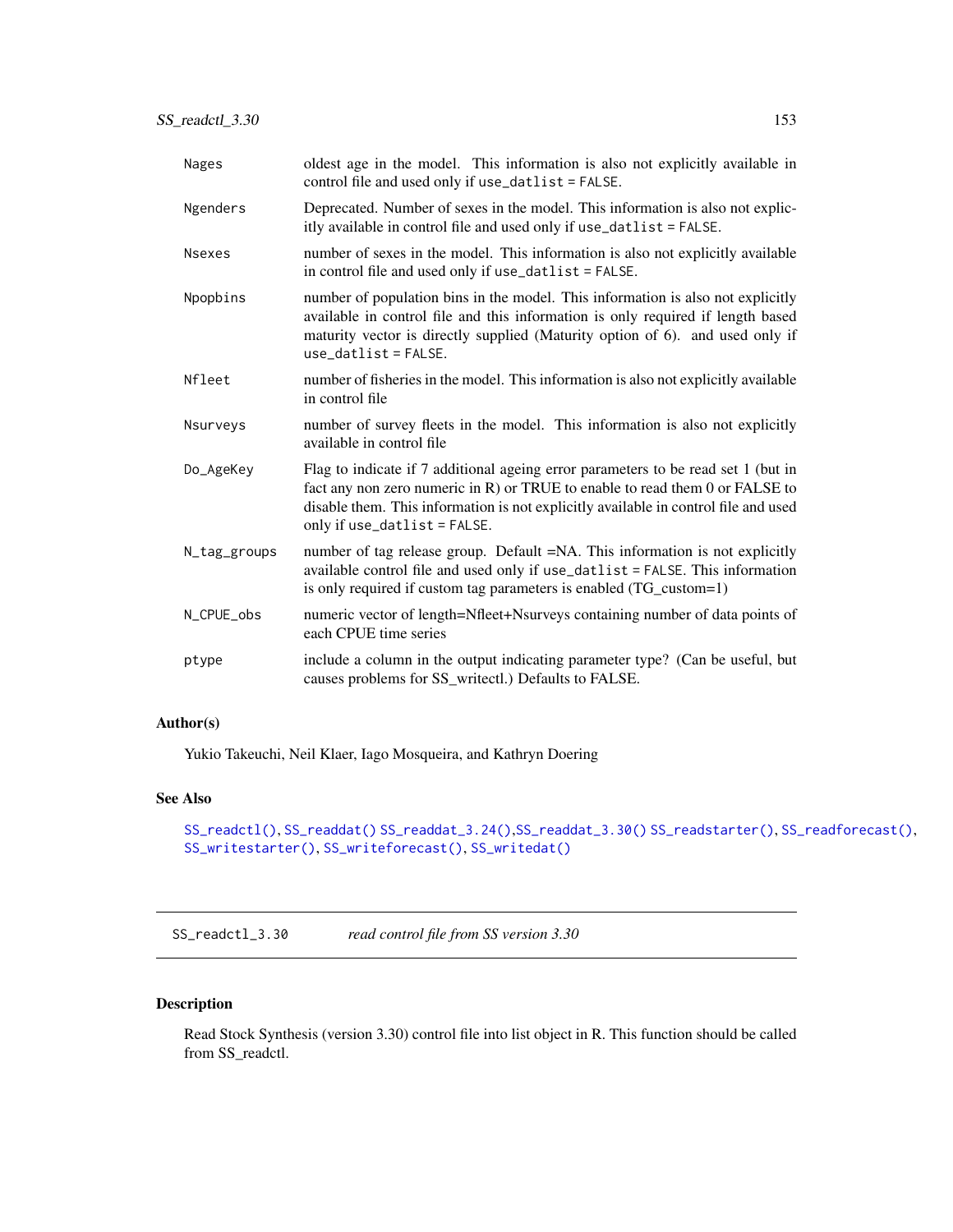# Usage

```
SS_readctl_3.30(
  file,
  verbose = FALSE,
 echoall = lifecycle::deprecated(),
 version = lifecycle::deprecated(),
 use_datlist = TRUE,
  datlist = "data.ss_new",
  nseas = NULL,
 N_areas = NULL,
 Nages = NULL,
 Ngenders = lifecycle::deprecated(),
 Nsexes = NULL,
 Npopbins = NULL,
 Nfleets = NULL,
 Ntag_fleets = NULL,
 Do_AgeKey = NULL,
 N_tag_groups = NULL,
  catch_mult_fleets = NULL,
 predM_fleets = NULL,
 N_rows_equil_catch = NULL,
 N_dirichlet_parms = NULL
\mathcal{L}
```

| file         | Filename either with full path or relative to working directory.                                                                                               |
|--------------|----------------------------------------------------------------------------------------------------------------------------------------------------------------|
|              | See the formal arguments for a possible default filename.                                                                                                      |
| verbose      | Should there be verbose output while running the file? Defaults to FALSE.                                                                                      |
| echoall      | Deprecated. Debugging tool (not fully implemented) of echoing blocks of val-<br>ues as it is being read.                                                       |
| version      | Deprecated. SS version number. Currently only "3.24" or "3.30" are supported,<br>either as character or numeric values (noting that numeric $3.30 = 3.3$ ).    |
| use_datlist  | LOGICAL. If TRUE, use datlist to derive parameters which can not be deter-<br>mined from control file. Defaults to TRUE.                                       |
| datlist      | list or character. If list, should be a list produced from SS_writedat(). If<br>character, should be the file name of an SS data file.                         |
| nseas        | number of seasons in the model. This information is not explicitly available in<br>control file and used only if use_datlist = FALSE.                          |
| N_areas      | number of spatial areas in the model. Default $= 1$ . This information is not<br>explicitly available in control file and used only if if use_datlist = FALSE. |
| <b>Nages</b> | oldest age in the model. This information is also not explicitly available in<br>control file and used only if use_datlist = FALSE.                            |
| Ngenders     | Deprecated. Number of sexes in the model. This information is also not explic-<br>itly available in control file and used only if use_datlist = FALSE.         |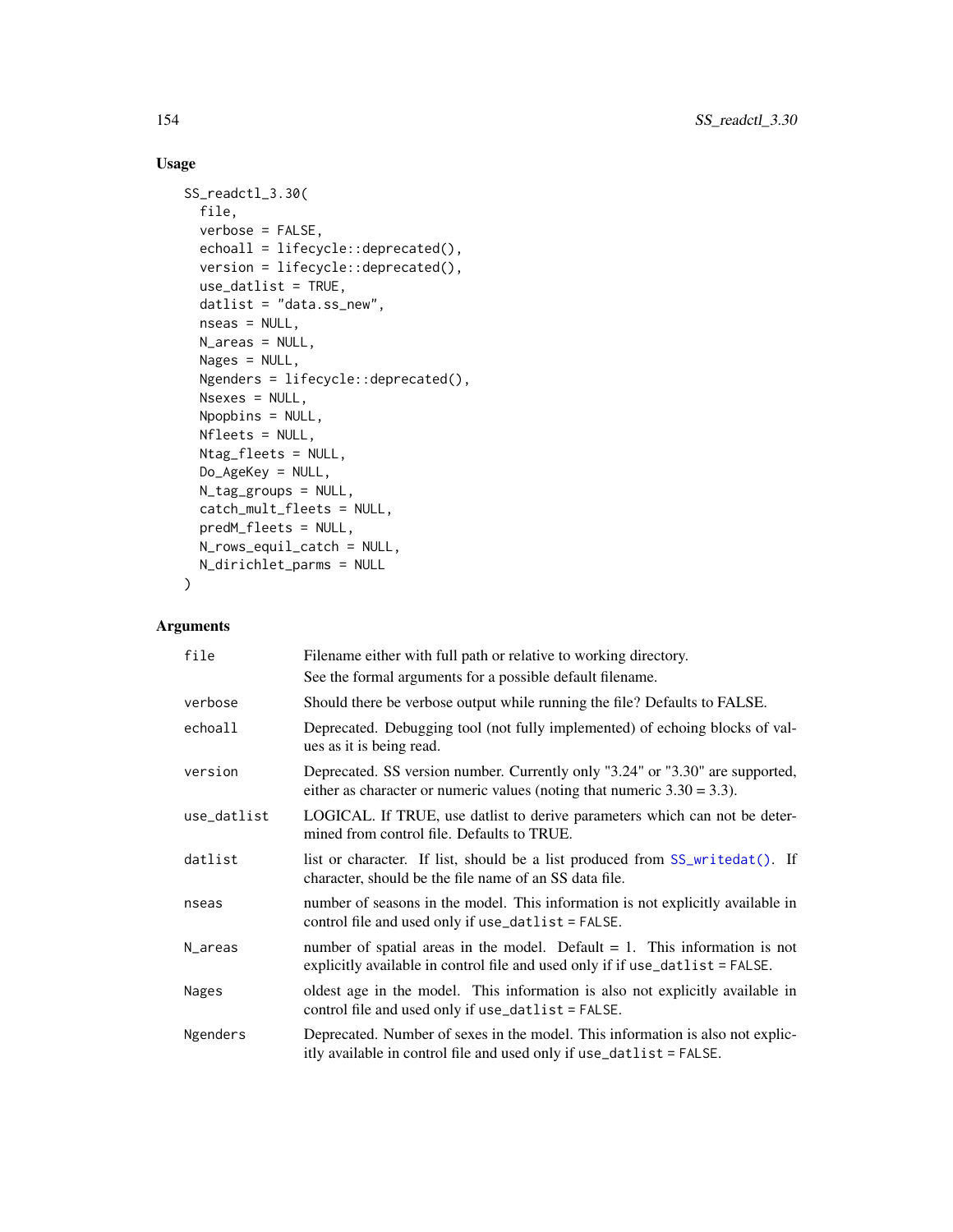| <b>Nsexes</b>      | number of sexes in the model. This information is also not explicitly available<br>in control file and used only if use_datlist = FALSE.                                                                                                                                                                                                                                                        |
|--------------------|-------------------------------------------------------------------------------------------------------------------------------------------------------------------------------------------------------------------------------------------------------------------------------------------------------------------------------------------------------------------------------------------------|
| Npopbins           | number of population bins in the model. This information is also not explicitly<br>available in control file and this information is only required if length based<br>maturity vector is directly supplied (Maturity option of 6). and used only if<br>$use_datalist = FALSE.$                                                                                                                  |
| Nfleets            | number of fishery and survey fleets in the model. This information is also not<br>explicitly available in control file                                                                                                                                                                                                                                                                          |
| Ntag_fleets        | The number of catch fleets in the model (fleets of ) type 1 or 2; not surveys).<br>Used to set the number of survey parameters. Only used if tagging data is in the<br>model and use_datlist is FALSE.                                                                                                                                                                                          |
| Do_AgeKey          | Flag to indicate if 7 additional ageing error parameters to be read set 1 (but in<br>fact any non zero numeric in R) or TRUE to enable to read them 0 or FALSE to<br>disable them. This information is not explicitly available in control file and used<br>only if use_datlist = FALSE.                                                                                                        |
| N_tag_groups       | number of tag release group. Default =NA. This information is not explicitly<br>available control file and used only if use_datlist = FALSE. This information<br>is only required if custom tag parameters is enabled (TG_custom=1)                                                                                                                                                             |
| catch_mult_fleets  |                                                                                                                                                                                                                                                                                                                                                                                                 |
|                    | integer vector of fleets using the catch multiplier option. Defaults to NULL and<br>should be left as such if 1) the catch multiplier option is not used for any fleets<br>or 2) use_datlist = TRUE and datlist is specified.                                                                                                                                                                   |
| predM_fleets       | integer vector of fleets with predator mortality included. Predator mortality<br>fleets are only available in v3.30.18 and higher. Defaults to NULL and should<br>be left as such if 1) predation mortality is not used for any fleets; 2) use_datlist<br>$=$ TRUE and datlist is specified; or 3) if comments in the control file should be<br>used instead to determine the the predM_fleets. |
| N_rows_equil_catch |                                                                                                                                                                                                                                                                                                                                                                                                 |
|                    | Integer value of the number of parameter lines to read for equilibrium catch.<br>Defaults to NULL, which means the function will attempt to figure out how<br>many lines of equilibrium catch to read from the control file comments.                                                                                                                                                           |
| N_dirichlet_parms  |                                                                                                                                                                                                                                                                                                                                                                                                 |
|                    | Integer value of the number of Dirichlet multinomial parameters. Defaults to 0.                                                                                                                                                                                                                                                                                                                 |

# Author(s)

Neil Klaer, Yukio Takeuchi, Watal M. Iwasaki, and Kathryn Doering

# See Also

[SS\\_readctl\(\)](#page-147-0), [SS\\_readdat\(\)](#page-155-0) [SS\\_readdat\\_3.24\(\)](#page-157-0),[SS\\_readdat\\_3.30\(\)](#page-158-0) [SS\\_readctl\\_3.24\(\)](#page-150-0), [SS\\_readstarter\(\)](#page-161-0), [SS\\_readforecast\(\)](#page-159-0), [SS\\_writestarter\(\)](#page-184-0), [SS\\_writeforecast\(\)](#page-182-0), [SS\\_writedat\(\)](#page-179-0)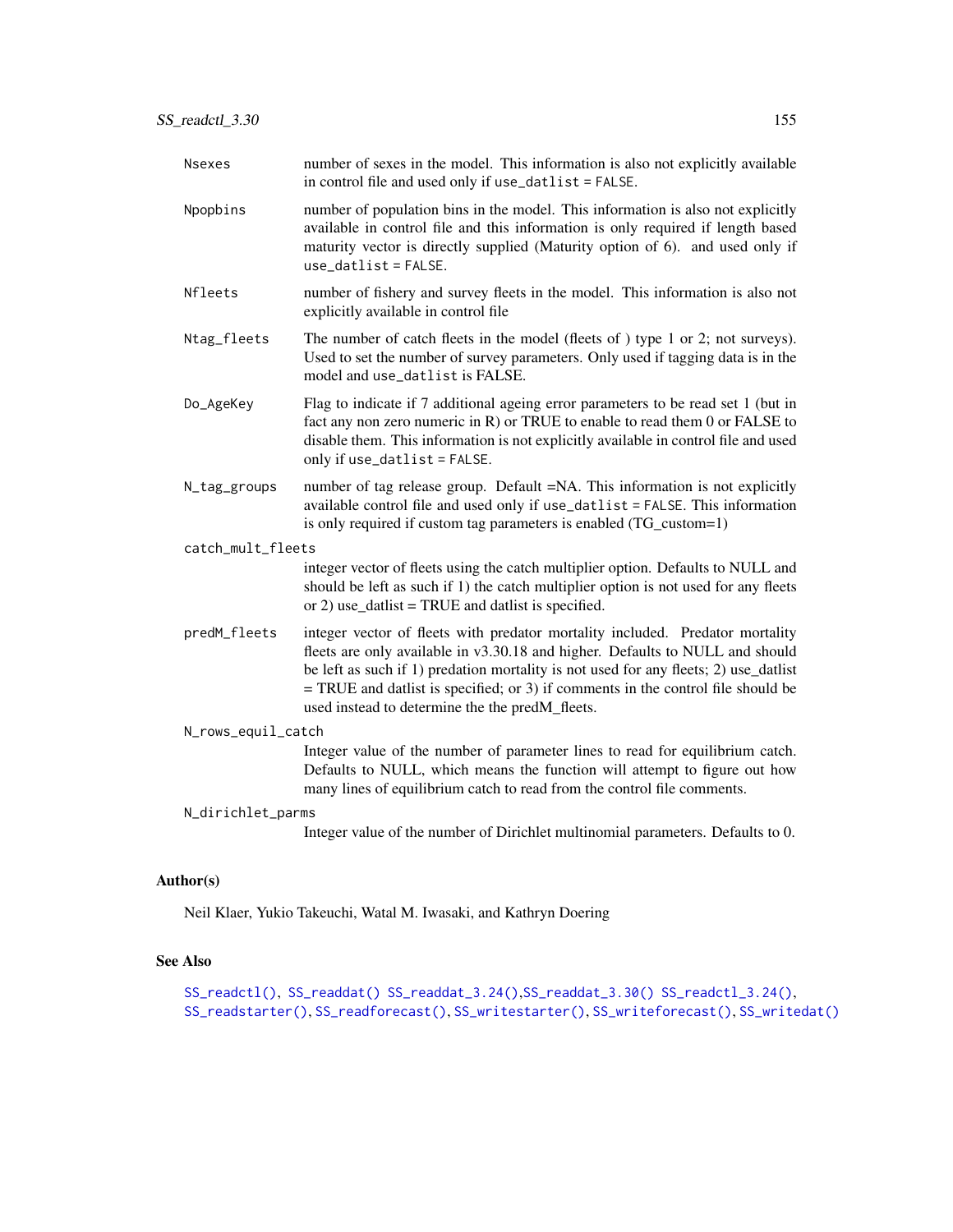<span id="page-155-0"></span>

### Description

Read Stock Synthesis data file into list object in R. This function is a wrapper which calls SS\_readdat\_2.00, SS\_readdat\_3.00, SS\_readdat\_3.24, or SS\_readdat\_3.30 (and potentially additional functions in the future). This setup allows those functions to be cleaner (if somewhat redundant) than a single function that attempts to do everything. Returned datlist is mostly consistent across versions.

#### Usage

```
SS_readdat(
  file,
  version = "3.30",
  verbose = TRUE,
  echoall = FALSE,section = NULL
\mathcal{E}
```
# Arguments

| file    | Filename either with full path or relative to working directory.                                                                                                                                                                                                              |
|---------|-------------------------------------------------------------------------------------------------------------------------------------------------------------------------------------------------------------------------------------------------------------------------------|
|         | See the formal arguments for a possible default filename.                                                                                                                                                                                                                     |
| version | SS version number. Currently "2.00", "3.00", "3.24" or "3.30" are supported,<br>either as character or numeric values (noting that numeric $3.30 = 3.3$ ). If version<br>is NULL, the version $(3.24 \text{ or } 3.30)$ will be looked for on the first line of the file.     |
| verbose | Should there be verbose output while running the file? Default=TRUE.                                                                                                                                                                                                          |
| echoall | Debugging tool (not fully implemented) of echoing blocks of data as it is being<br>read.                                                                                                                                                                                      |
| section | Which data set to read. Only applies for a data.ss_new file created by Stock Syn-<br>thesis. Allows the choice of either expected values (section=2) or bootstrap data<br>(section=3+). Leaving default of section=NULL will read input data, (equiva-<br>lent to section=1). |

#### Author(s)

Ian G. Taylor, Allan C. Hicks, Neil L. Klaer, Kelli F. Johnson, Chantel R. Wetzel

# See Also

```
SS_readdat_2.00(), SS_readdat_3.00(), SS_readdat_3.24(), SS_readdat_3.30(), SS_readctl(),
SS_readctl_3.24() SS_readstarter(), SS_readforecast(), SS_writestarter(), SS_writeforecast(),
SS_writedat()
```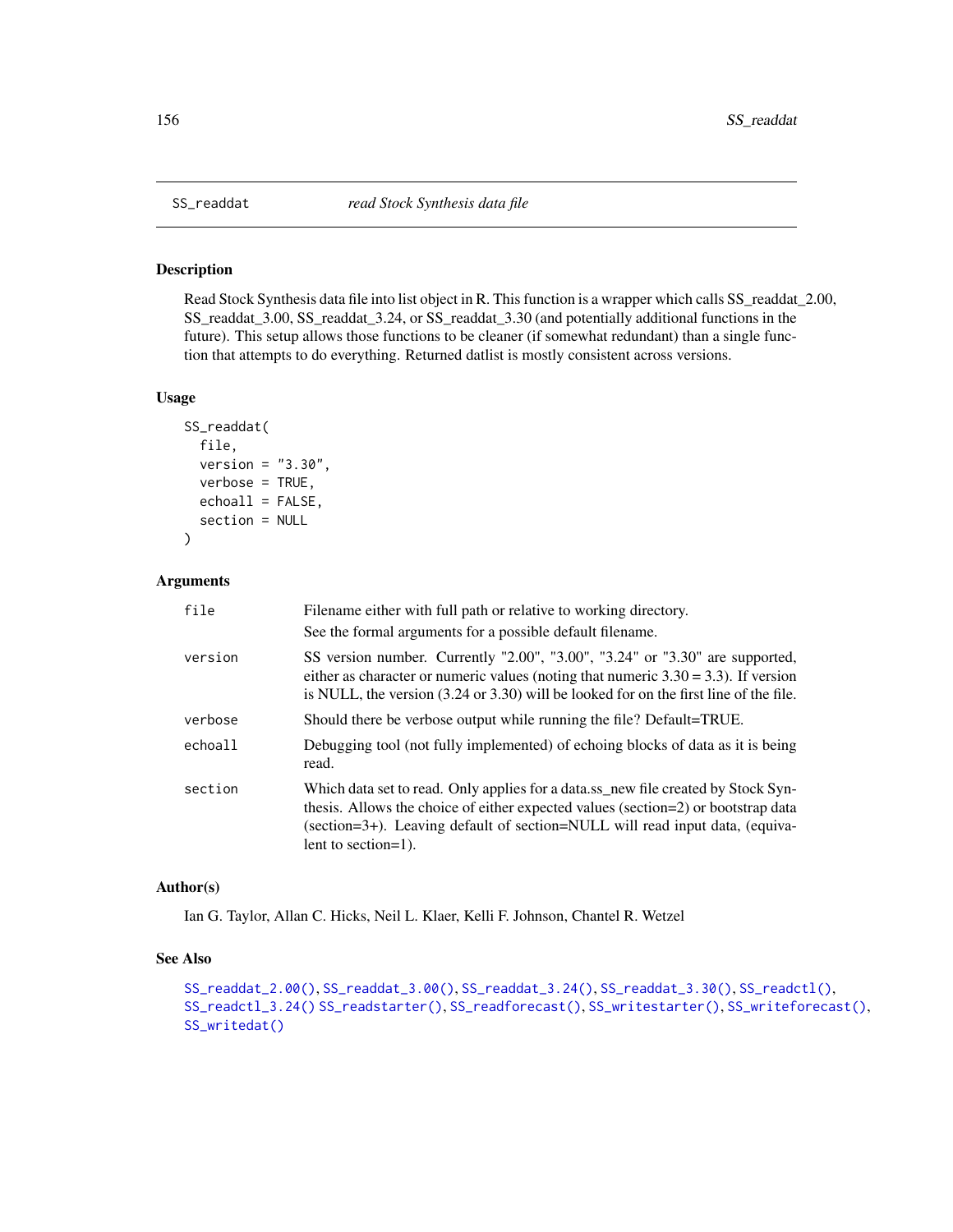<span id="page-156-0"></span>SS\_readdat\_2.00 *read data file from SS version 2.00*

#### Description

Read Stock Synthesis (version 2.00) data file into list object in R. This function was formerly called SS\_readdat. That name is now used for a wrapper function that calls either SS\_readdat\_2.00 SS\_readdat\_3.00 SS\_readdat\_3.24 or SS\_readdat\_3.30 (and potentially additional functions in the future).

#### Usage

```
SS_readdat_2.00(file, verbose = TRUE, echoall = FALSE, section = NULL)
```
### Arguments

| file    | Filename either with full path or relative to working directory.                                                                                                                                                                                                                                   |
|---------|----------------------------------------------------------------------------------------------------------------------------------------------------------------------------------------------------------------------------------------------------------------------------------------------------|
|         | See the formal arguments for a possible default filename.                                                                                                                                                                                                                                          |
| verbose | Should there be verbose output while running the file? Default=TRUE.                                                                                                                                                                                                                               |
| echoall | Debugging tool (not fully implemented) of echoing blocks of data as it is being<br>read.                                                                                                                                                                                                           |
| section | Which data set to read. Only applies for a data.ss_new file created by Stock Syn-<br>thesis. Allows the choice of either expected values (section=2) or bootstrap data<br>(section=3+). Leaving default of section=NULL will read input data, (equiva-<br>lent to section=1). ## needs to be added |

### Author(s)

Ian G. Taylor, Yukio Takeuchi, Z. Teresa A'mar, Neil L. Klaer

### See Also

```
SS_readdat(), SS_readdat_3.30() SS_readstarter(), SS_readforecast(), SS_writestarter(),
SS_writeforecast(), SS_writedat()
```
<span id="page-156-1"></span>SS\_readdat\_3.00 *read data file from SS version 3.00*

### Description

Read Stock Synthesis (version 3.00) data file into list object in R. This function was formerly called SS\_readdat. That name is now used for a wrapper function that calls either SS\_readdat\_3.24 or SS\_readdat\_3.30 (and potentially additional functions in the future).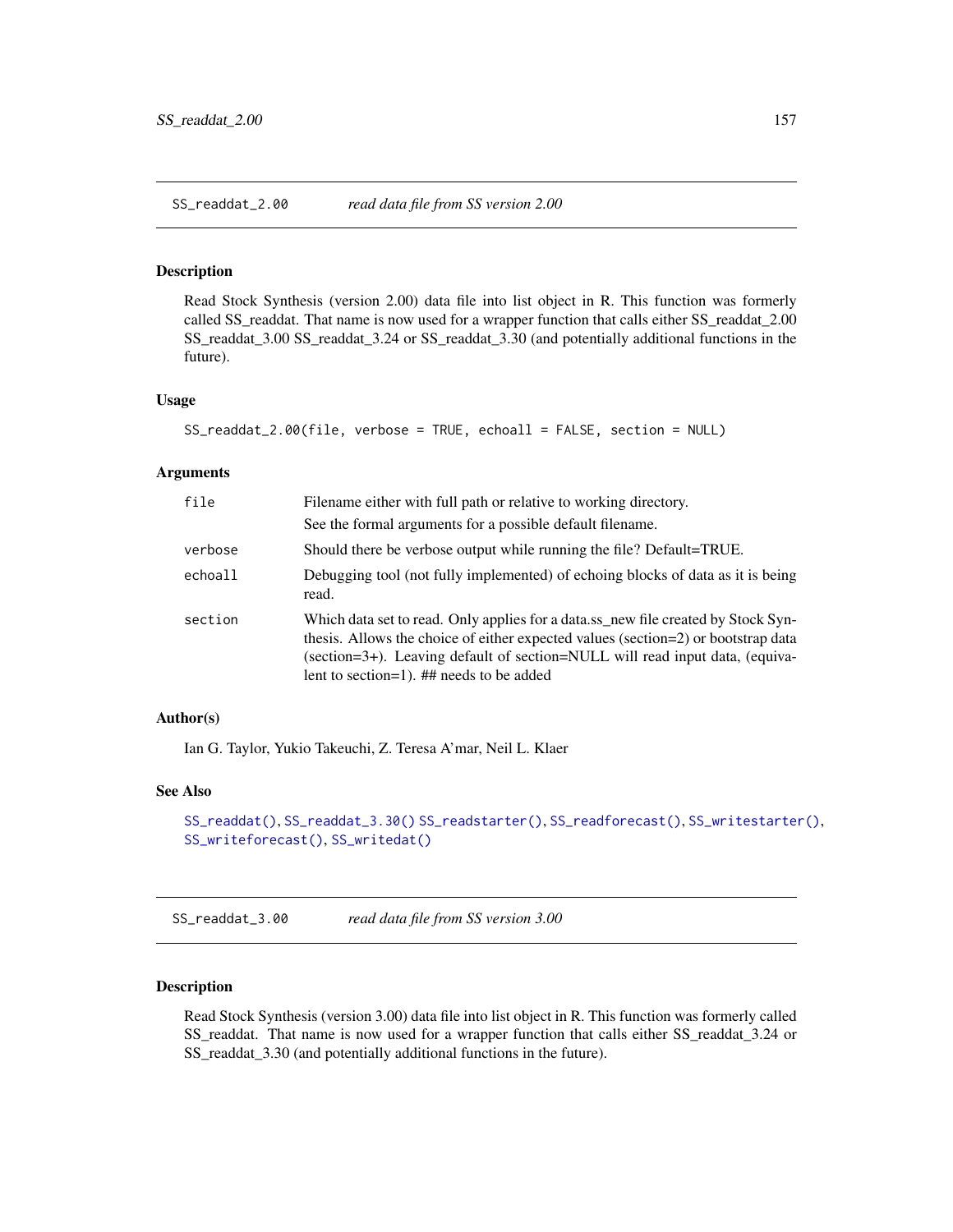### Usage

```
SS_readdat_3.00(file, verbose = TRUE, echoall = FALSE, section = NULL)
```
### Arguments

| file    | Filename either with full path or relative to working directory.                                                                                                                                                                                                              |
|---------|-------------------------------------------------------------------------------------------------------------------------------------------------------------------------------------------------------------------------------------------------------------------------------|
|         | See the formal arguments for a possible default filename.                                                                                                                                                                                                                     |
| verbose | Should there be verbose output while running the file? Default=TRUE.                                                                                                                                                                                                          |
| echoall | Debugging tool (not fully implemented) of echoing blocks of data as it is being<br>read.                                                                                                                                                                                      |
| section | Which data set to read. Only applies for a data.ss_new file created by Stock Syn-<br>thesis. Allows the choice of either expected values (section=2) or bootstrap data<br>(section=3+). Leaving default of section=NULL will read input data, (equiva-<br>lent to section=1). |

### Author(s)

Ian G. Taylor, Yukio Takeuchi, Z. Teresa A'mar

## See Also

```
SS_readdat(), SS_readdat_3.30() SS_readstarter(), SS_readforecast(), SS_writestarter(),
SS_writeforecast(), SS_writedat()
```
<span id="page-157-0"></span>SS\_readdat\_3.24 *read data file from SS version 3.24*

#### Description

Read Stock Synthesis (version 3.24) data file into list object in R. This function was formerly called SS\_readdat. That name is now used for a wrapper function that calls either SS\_readdat\_3.24 or SS\_readdat\_3.30 (and potentially additional functions in the future).

# Usage

```
SS_readdat_3.24(file, verbose = TRUE, echoall = FALSE, section = NULL)
```

| file    | Filename either with full path or relative to working directory.                                                                                                                                                                                                                  |
|---------|-----------------------------------------------------------------------------------------------------------------------------------------------------------------------------------------------------------------------------------------------------------------------------------|
|         | See the formal arguments for a possible default filename.                                                                                                                                                                                                                         |
| verbose | Should there be verbose output while running the file? Default=TRUE.                                                                                                                                                                                                              |
| echoall | Debugging tool (not fully implemented) of echoing blocks of data as it is being<br>read.                                                                                                                                                                                          |
| section | Which data set to read. Only applies for a data.ss_new file created by Stock Syn-<br>thesis. Allows the choice of either expected values (section=2) or bootstrap data<br>(section=3+). Leaving default of section=NULL will read input data, (equiva-<br>lent to section= $1$ ). |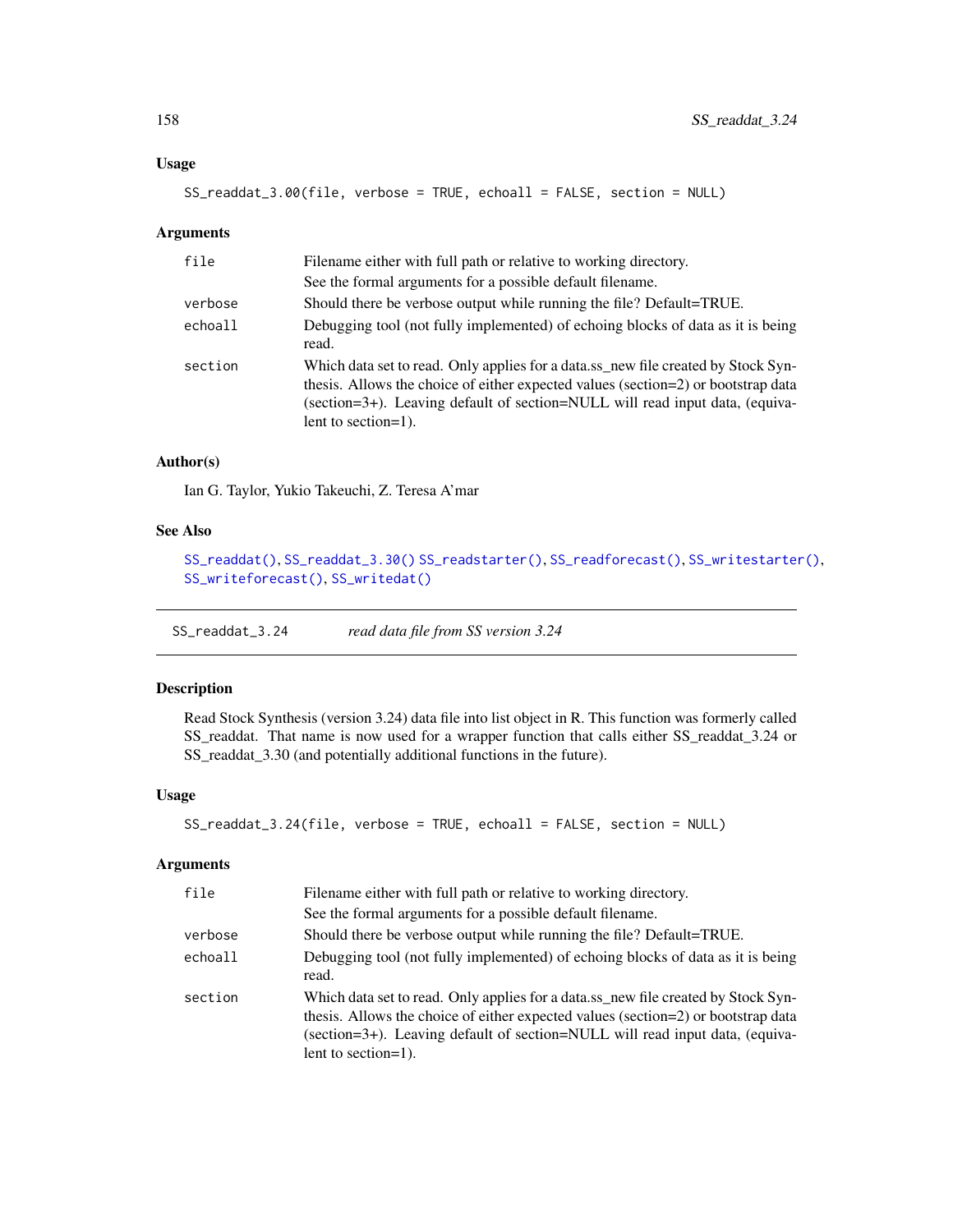# SS\_readdat\_3.30 159

### Author(s)

Ian G. Taylor, Yukio Takeuchi, Z. Teresa A'mar, Kelli F. Johnson, Chantel R. Wetzel

### See Also

```
SS_readdat(), SS_readdat_3.30() SS_readstarter(), SS_readforecast(), SS_writestarter(),
SS_writeforecast(), SS_writedat()
```
<span id="page-158-0"></span>SS\_readdat\_3.30 *read data file from SS version 3.30*

# Description

Read Stock Synthesis (version 3.30) data file into list object in R. This function was formerly called SS\_readdat. That name is now used for a wrapper function that calls either SS\_readdat\_3.24 or SS\_readdat\_3.30 (and potentially additional functions in the future).

#### Usage

SS\_readdat\_3.30(file, verbose = TRUE, echoall = FALSE, section = NULL)

### Arguments

| file    | Filename either with full path or relative to working directory.                                                                                                                                                                                                              |
|---------|-------------------------------------------------------------------------------------------------------------------------------------------------------------------------------------------------------------------------------------------------------------------------------|
|         | See the formal arguments for a possible default filename.                                                                                                                                                                                                                     |
| verbose | Should there be verbose output while running the file? Default=TRUE.                                                                                                                                                                                                          |
| echoall | Debugging tool (not fully implemented) of echoing blocks of data as it is being<br>read.                                                                                                                                                                                      |
| section | Which data set to read. Only applies for a data.ss_new file created by Stock Syn-<br>thesis. Allows the choice of either expected values (section=2) or bootstrap data<br>(section=3+). Leaving default of section=NULL will read input data, (equiva-<br>lent to section=1). |

#### Author(s)

Ian G. Taylor, Yukio Takeuchi, Z. Teresa A'mar, Chris J. Grandin, Kelli F. Johnson, Chantel R. Wetzel

#### See Also

```
SS_readdat(), SS_readdat_3.30() SS_readstarter(), SS_readforecast(), SS_writestarter(),
SS_writeforecast(), SS_writedat()
```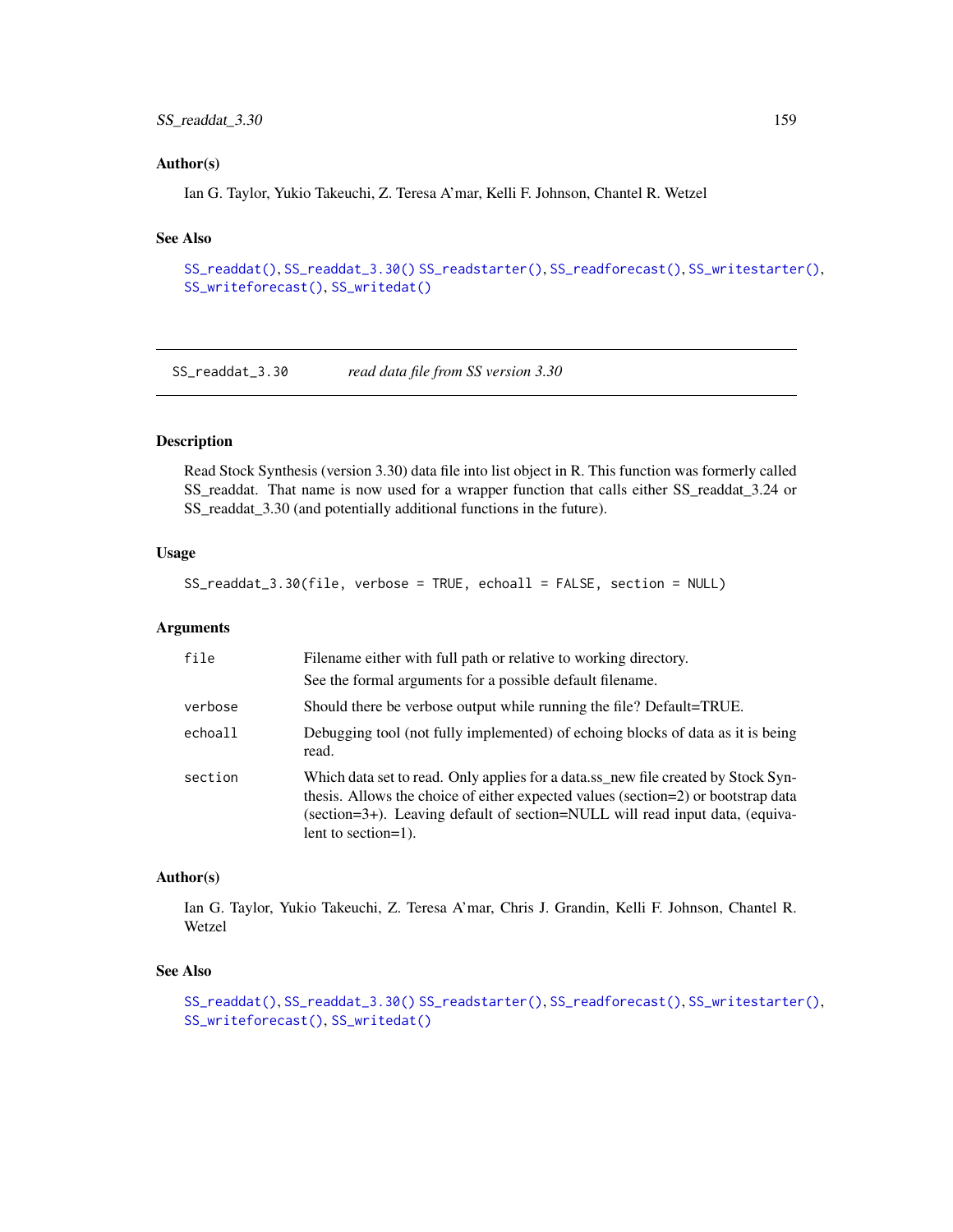<span id="page-159-0"></span>SS\_readforecast *read forecast file*

# Description

read Stock Synthesis forecast file into list object in R

# Usage

```
SS_readforecast(
 file = "forecast.ss",
 Nfleets = NULL,
 Nareas = NULL,
 nseas = NULL,
 version = "3.30",
 readAll = FALSE,verbose = TRUE
\mathcal{L}
```
# Arguments

| file    | Filename either with full path or relative to working directory.                                                                                                                                                                                 |
|---------|--------------------------------------------------------------------------------------------------------------------------------------------------------------------------------------------------------------------------------------------------|
|         | See the formal arguments for a possible default filename.                                                                                                                                                                                        |
| Nfleets | Number of fleets (not required in 3.30).                                                                                                                                                                                                         |
| Nareas  | Number of areas (not required in 3.30).                                                                                                                                                                                                          |
| nseas   | number of seasons (not required in 3.30).                                                                                                                                                                                                        |
| version | SS version number. Currently "3.24" or "3.30" are supported, either as character<br>or numeric values (noting that numeric $3.30 = 3.3$ ). version = NULL is no longer<br>the default or an allowed entry. The default is version $=$ $"3.30"$ . |
| readAll | Should the function continue even if Forecast $= 0$ or $-1$ (at which point SS stops<br>$reading$ ?                                                                                                                                              |
| verbose | Should there be verbose output while running the file?                                                                                                                                                                                           |

# Author(s)

Ian Taylor + Nathan Vaughan

## See Also

[SS\\_readstarter\(\)](#page-161-0), [SS\\_readdat\(\)](#page-155-0), [SS\\_writestarter\(\)](#page-184-0), [SS\\_writeforecast\(\)](#page-182-0), [SS\\_writedat\(\)](#page-179-0),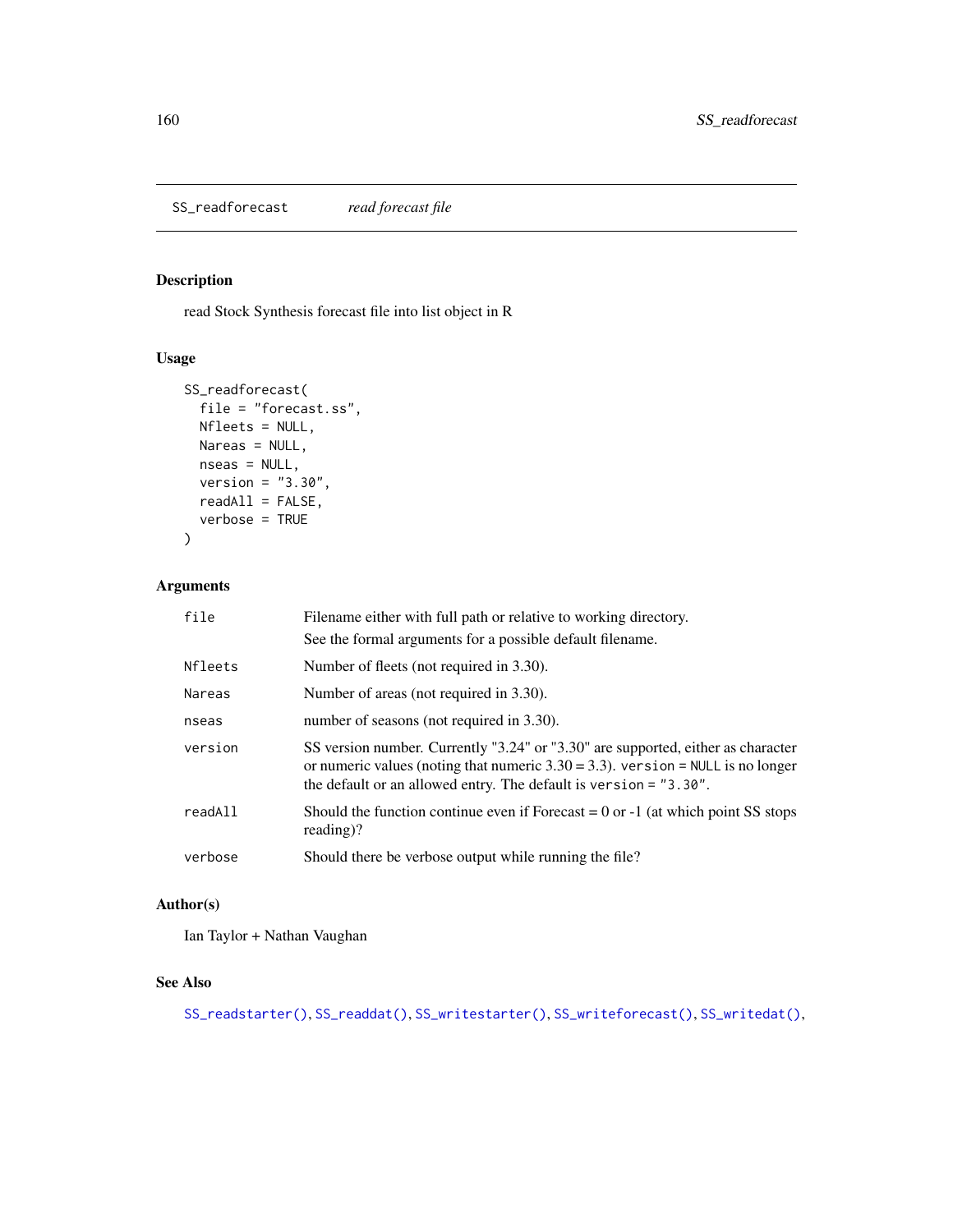SS\_readpar\_3.24 *read ss.par file from SS version 3.24*

# Description

Read Stock Synthesis (version 3.24) parameter file into list object in R.

#### Usage

```
SS_readpar_3.24(parfile, datsource, ctlsource, verbose = TRUE)
```
# Arguments

| parfile   | Filename either with full path or relative to working directory.                                                                                       |  |
|-----------|--------------------------------------------------------------------------------------------------------------------------------------------------------|--|
| datsource | list or character. If list, should be a list produced from SS_writedat(). If<br>character, should be the full file location of an SS data file.        |  |
| ctlsource | list or character. If list, should be a list produced from $SS_w$ writectl(). If<br>character, should be the full file location of an SS control file. |  |
| verbose   | Should there be verbose output while running the file? Default=TRUE.                                                                                   |  |

# Author(s)

Nathan R. Vaughan

# See Also

```
SS_readctl(), SS_readdat() SS_readdat_3.24(),SS_readdat_3.24() SS_readctl_3.24(),
SS_readstarter(), SS_readforecast(), SS_writestarter(), SS_writeforecast(), SS_writedat()
```
SS\_readpar\_3.30 *read ss.par file from SS version 3.30*

## Description

Read Stock Synthesis (version 3.30) parameter file into list object in R.

### Usage

```
SS_readpar_3.30(parfile, datsource, ctlsource, verbose = TRUE)
```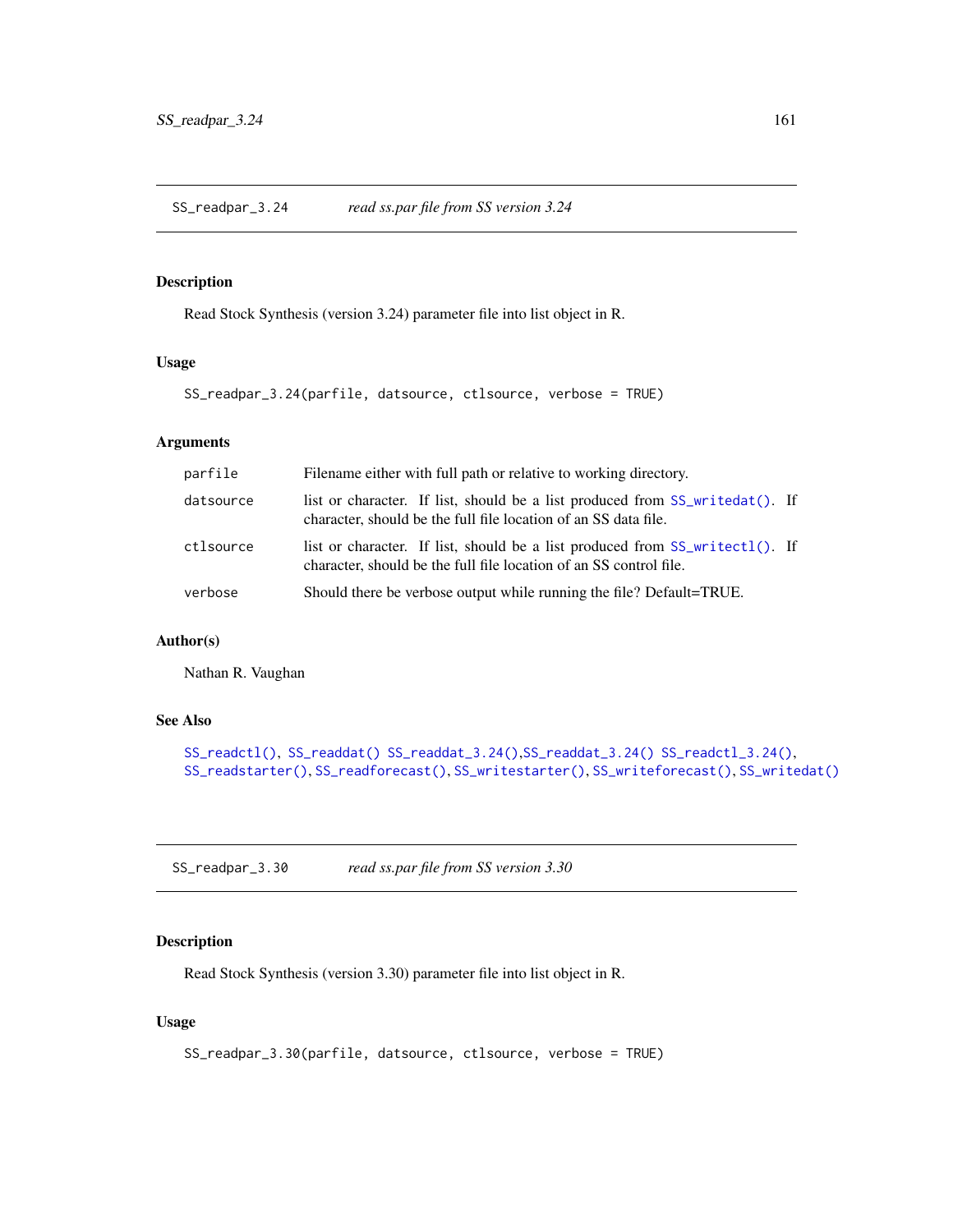## Arguments

| parfile   | Filename either with full path or relative to working directory.                                                                                       |  |
|-----------|--------------------------------------------------------------------------------------------------------------------------------------------------------|--|
| datsource | list or character. If list, should be a list produced from SS_writedat(). If<br>character, should be the full file location of an SS data file.        |  |
| ctlsource | list or character. If list, should be a list produced from $SS\_writect1()$ . If<br>character, should be the full file location of an SS control file. |  |
| verbose   | Should there be verbose output while running the file? Default=TRUE.                                                                                   |  |

# Author(s)

Nathan R. Vaughan

### See Also

```
SS_readctl(), SS_readdat(), SS_readstarter(), SS_readforecast(), SS_writestarter(),
SS_writeforecast(), SS_writedat()
```
<span id="page-161-0"></span>SS\_readstarter *read starter file*

# Description

read Stock Synthesis starter file into list object in R

# Usage

```
SS_readstarter(file = "starter.ss", verbose = TRUE)
```
## Arguments

| file    | Filename either with full path or relative to working directory. |
|---------|------------------------------------------------------------------|
|         | See the formal arguments for a possible default filename.        |
| verbose | Should there be verbose output while running the file?           |

### Author(s)

Ian Taylor

# See Also

```
SS_readforecast(), SS_readdat(), SS_writestarter(), SS_writeforecast(), SS_writedat()
```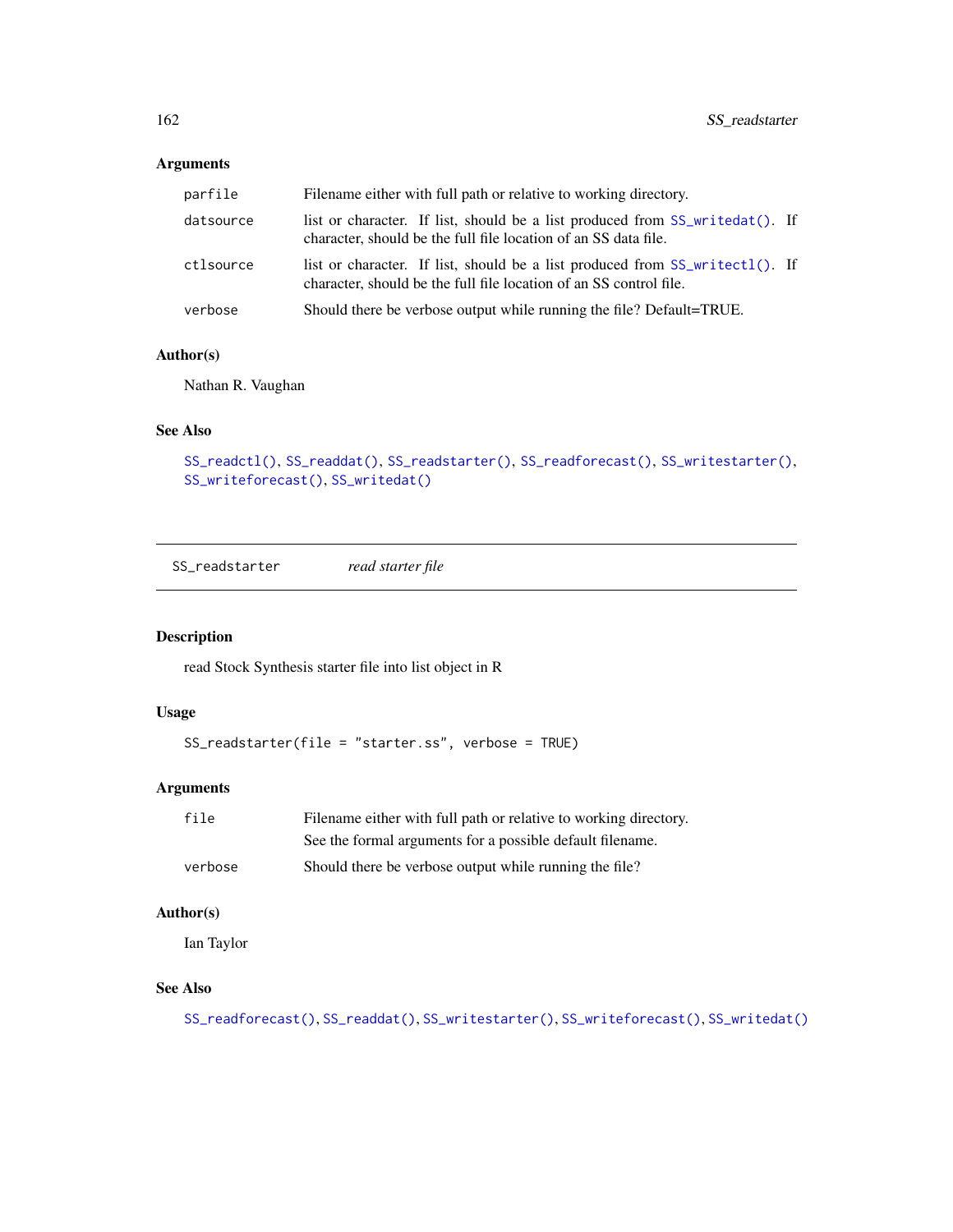<span id="page-162-0"></span>

### Description

Read in a weight-at-age data file into a data frame in R.

# Usage

SS\_readwtatage(file = "wtatage.ss", verbose = TRUE)

### Arguments

| file    | Filename either with full path or relative to working directory.      |
|---------|-----------------------------------------------------------------------|
|         | See the formal arguments for a possible default filename.             |
| verbose | A logical value specifying if output should be printed to the screen. |

#### Value

Returns a data frame with a variable number of columns based on the number of ages that are included in the file. Though, the first columns will always be Yr, Seas, Sex, Bio\_Pattern, BirthSeas, and Fleet. The seventh column will be age zero. The last or next to last column will be the maximum age included in the weight-at-age data. For SS version 3.30 and greater, the last column will be a column of comments.

# Author(s)

Kelli F. Johnson, Ian G. Taylor

SS\_read\_summary *read ss\_summary file*

### Description

read Stock Synthesis ss\_summary.sso file into list object in R

## Usage

```
SS_read_summary(file = "ss_summary.sso", verbose = FALSE)
```

| file    | Filename either with full path or relative to working directory.      |
|---------|-----------------------------------------------------------------------|
| verbose | A logical value specifying if output should be printed to the screen. |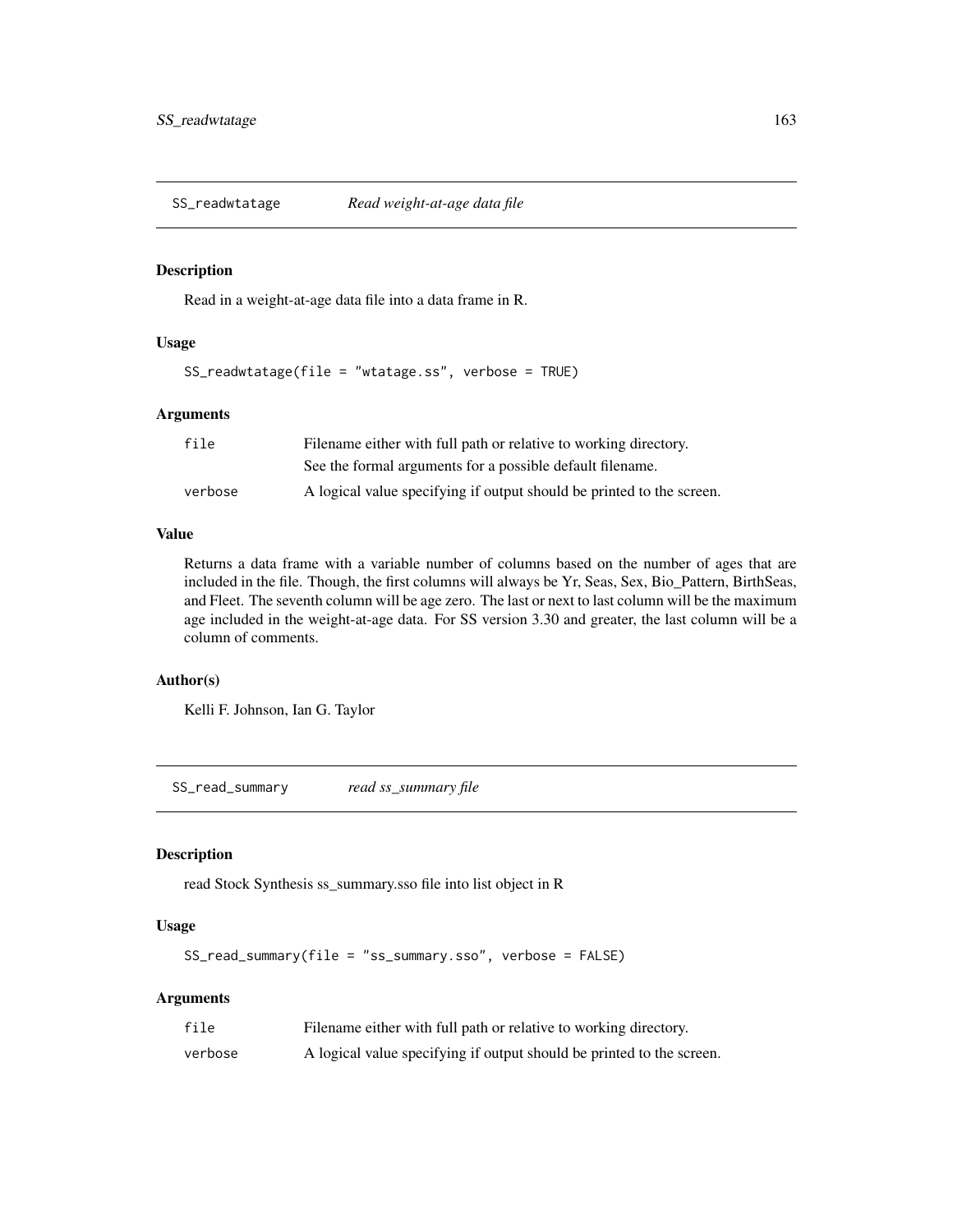### Value

Output will be a list with four elements, header, likelihoods, parameters, and derived\_quants. Each is a data frame with rownames indicating the quantity shown in each row.

### Author(s)

Ian Taylor

#### See Also

[SS\\_output\(\)](#page-131-0), [SS\\_readforecast\(\)](#page-159-0), [SS\\_readdat\(\)](#page-155-0), [SS\\_readstarter\(\)](#page-161-0)

# Examples

```
## Not run:
summary <- SS_read_summary(file = "c:/mymodel/ss_summary.sso")
## End(Not run)
```
SS\_recdevs *Insert a vector of recruitment deviations into the control file.*

### Description

A function to insert a vector of recruitment deviations into the control file for simulation studies. This can also be achieved by using the .par file, but Ian Taylor prefers this approach for no good reason.

#### Usage

```
SS_recdevs(
  fyr,
 lyr,
 ctl = NULL,recdevs = NULL,
  rescale = TRUE,
  scaleyrs = NULL,
  dir = "working_directory",
 ctlfile = "control.ss_new",
  newctlfile = "control_modified.ss",
  verbose = TRUE,
 writect1 = TRUE,
  return ctl = FALSE,newmaxbias = NULL
)
```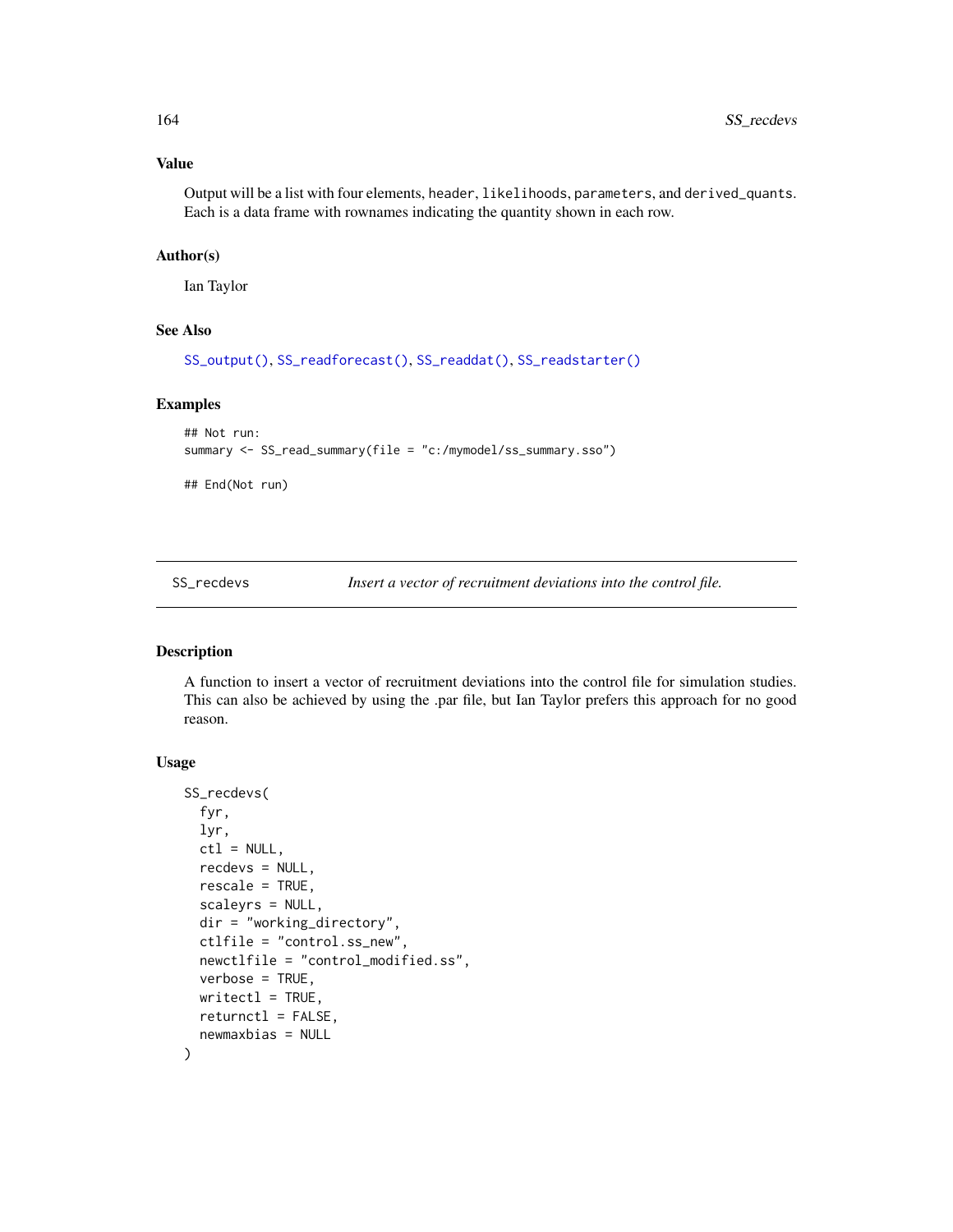# SS\_RunJitter 165

# Arguments

| fyr        | First year of the recdev vector.                                                                                        |
|------------|-------------------------------------------------------------------------------------------------------------------------|
| lyr        | Last year of the recdev vector.                                                                                         |
| ctl        | Either NULL to read anew or an already read control file. Default=NULL.                                                 |
| recdevs    | Either NULL to generate anew or an already generated vector of recdevs. De-<br>fault=NULL.                              |
| rescale    | Should the recdevs be rescaled to have mean $= 0$ and std. deviation $=$ sigmaR?<br>Default=TRUE.                       |
| scaleyrs   | Vector of years over which rescaling (if chosen) should occur.                                                          |
| dir        | Directory where files are located. Default is to use the working directory in use<br>by R. Default="working_directory". |
| ctlfile    | Name of control file to modify. Default="control.ss_new".                                                               |
| newctlfile | Name of new file to output modified control file. Default="control_modified.ss".                                        |
| verbose    | Verbose output to R command line? Default=TRUE.                                                                         |
| writectl   | Write new file? Default=TRUE.                                                                                           |
| returnctl  | Return contents ctl file as an object in the R workspace. Default=FALSE.                                                |
| newmaxbias | Replace the maximum bias adjustment fraction with any non-NULL value. De-<br>fault=NULL.                                |

# Author(s)

Ian Taylor

| SS_RunJitter | Iteratively apply the jitter option in SS |  |
|--------------|-------------------------------------------|--|
|--------------|-------------------------------------------|--|

# Description

Iteratively run a Stock Synthesis model with different jittered starting parameter values based on the jitter fraction. Output files are renamed in the format Report1.sso, Report2.sso, etc.

# Usage

```
SS_RunJitter(
 mydir,
 model = "ss",extras = "-nohess",
 Njitter,
  Intern = TRUE,
  systemcmd = FALSE,
 printlikes = TRUE,
 verbose = FALSE,
  jitter_fraction = NULL,
  init_values_src = NULL
\mathcal{E}
```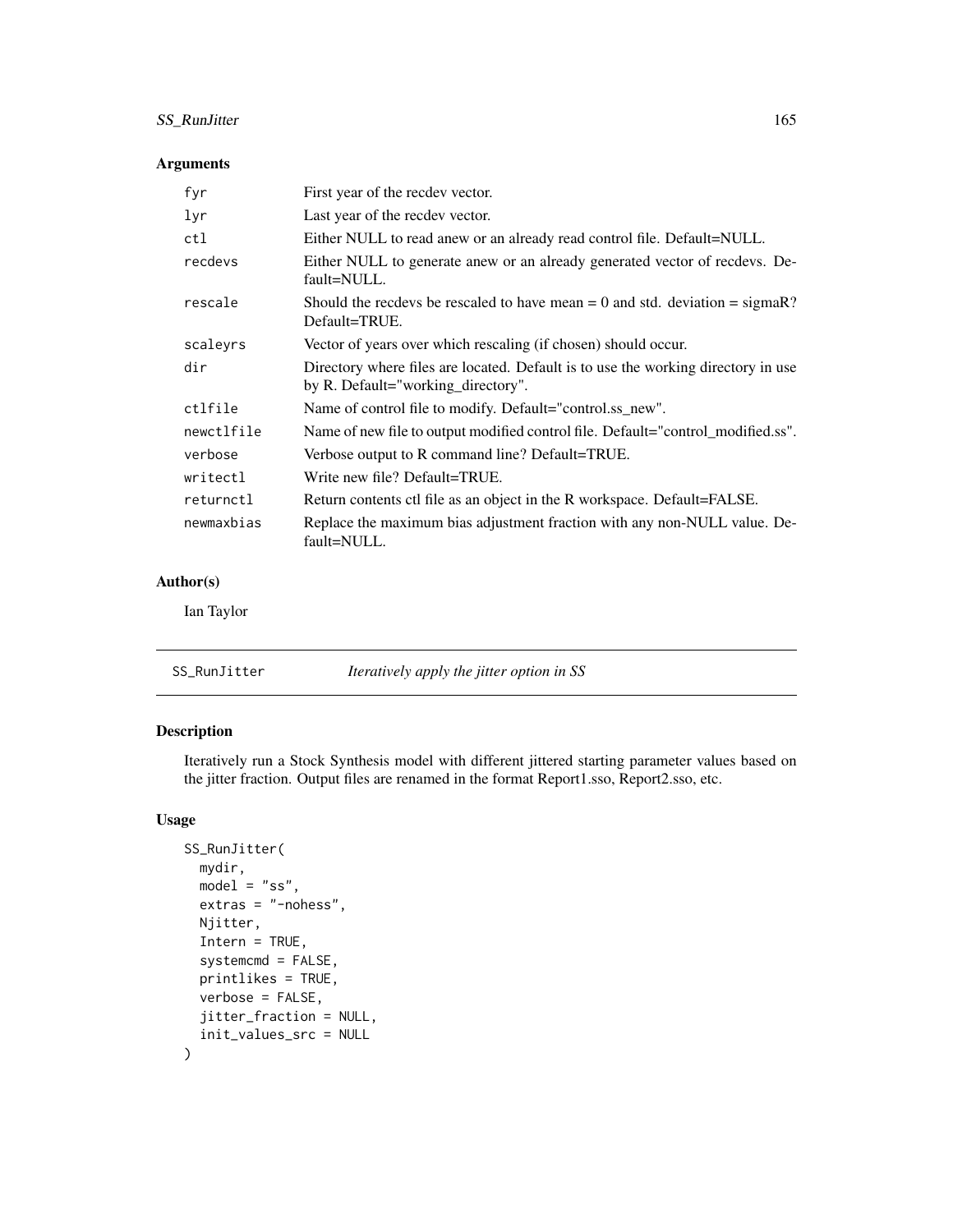## Arguments

| mydir           | Directory where model files are located.                                                                                                                                                                                                                                                                    |
|-----------------|-------------------------------------------------------------------------------------------------------------------------------------------------------------------------------------------------------------------------------------------------------------------------------------------------------------|
| model           | Name of the Stock Synthesis model file (which has the .exe for on Windows) in<br>mydir without the extension (if any), e.g., "ss" or "ss_win".                                                                                                                                                              |
| extras          | Additional command line arguments passed to the executable. The default,<br>"-nohess", runs each jittered model without the hessian.                                                                                                                                                                        |
| Njitter         | Number of jitters, or a vector of jitter iterations. If $length(Njitter) > 1$ only<br>the iterations specified will be ran, else 1: Njitter will be executed.                                                                                                                                               |
| Intern          | Show command line info in R console or keep hidden. The default, TRUE, keeps<br>the executable hidden.                                                                                                                                                                                                      |
| systemcmd       | Option to switch between 'shell' and 'system'. The default, FALSE, facilitates<br>using the shell command on Windows.                                                                                                                                                                                       |
| printlikes      | A logical value specifying if the likelihood values should be printed to the con-<br>sole.                                                                                                                                                                                                                  |
| verbose         | A logical value specifying if output should be printed to the screen.                                                                                                                                                                                                                                       |
| jitter_fraction |                                                                                                                                                                                                                                                                                                             |
|                 | The value, typically 0.1, used to define a uniform distribution in cumulative<br>normal space to generate new initial parameter values. The default of NULL<br>forces the user to specify the jitter_fraction in the starter file, and this value<br>must be greater than zero and will not be overwritten. |
| init_values_src |                                                                                                                                                                                                                                                                                                             |
|                 | Either zero or one, specifying if the initial values to jitter should be read from<br>the control file or from the par file, respectively. The default is NULL, which will                                                                                                                                  |

### Value

A vector of likelihoods for each jitter iteration.

leave the starter file unchanged.

#### Author(s)

James T. Thorson, Kelli F. Johnson, Ian G. Taylor

# Examples

```
## Not run:
#### Run jitter from par file with arbitrary, but common, choice of 0.1
modeldir <- tail(dir(system.file("extdata", package = "r4ss"), full.names = TRUE), 1)
numjitter <- 25
jit.likes <- SS_RunJitter(
  mydir = modeldir, Njitter = numjitter,
  jitter_fraction = 0.1, init_value_src = 1
)
#### Read in results using other r4ss functions
# (note that un-jittered model can be read using keyvec=0:numjitter)
profilemodels <- SSgetoutput(dirvec = modeldir, keyvec = 1:numjitter, getcovar = FALSE)
```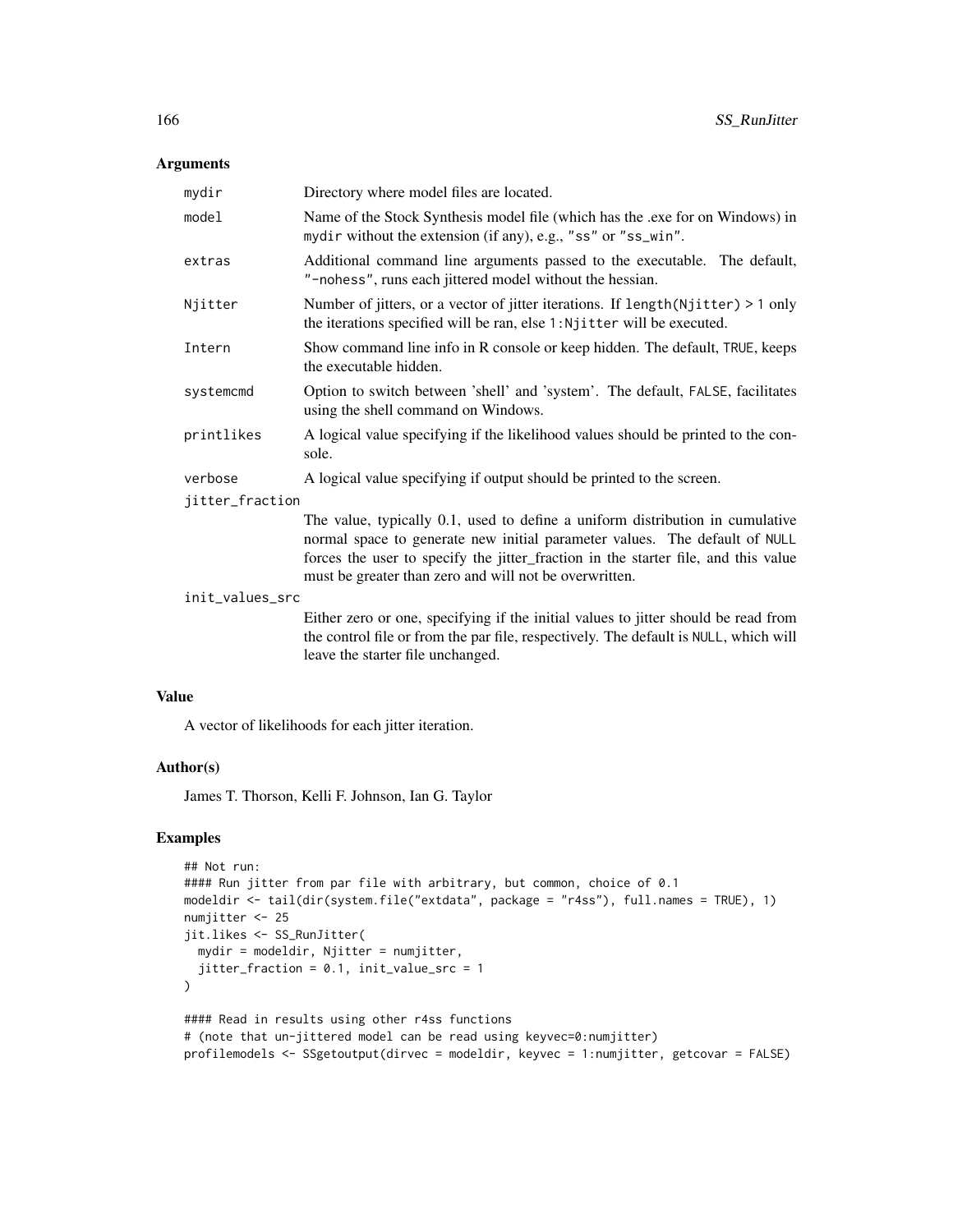# SS\_Sensi\_plot 167

```
# summarize output
profilesummary <- SSsummarize(profilemodels)
# Likelihoods
profilesummary[["likelihoods"]][1, ]
# Parameters
profilesummary[["pars"]]
## End(Not run)
```
SS\_Sensi\_plot *Create relative sensitivity plots as described in Cope and Gertseva (2020)*

# Description

Uses output from [SSsummarize\(\)](#page-117-0) to make a figure showing sensitivity of various quantities of interest.

### Usage

```
SS_Sensi_plot(
  model.summaries,
  \text{dir} = "",current.year,
  mod.names,
  Sensi.RE.out = "Sensi_RE_out.DMP",
  CI = 0.95,
  TRP.in = 0.4,
 LRP.in = 0.25,sensi_xlab = "Sensitivity scenarios",
  ylims.in = c(-1, 2, -1, 2, -1, 2, -1, 2, -1, 2, -1, 2),
  plot.figs = c(1, 1, 1, 1, 1, 1),
  sensi.type.breaks = NA,
  anno.x = NA,
  anno.y = NA,
  anno.lab = NA,
  spanu.1ab = NA,
  yield.lab = NA,
  F. lab = NA
\lambda
```
### Arguments

model.summaries

Output from [SSsummarize\(\)](#page-117-0) summarizing results of models to be included dir Directory where plots will be created, either relative to working directory or an absolute path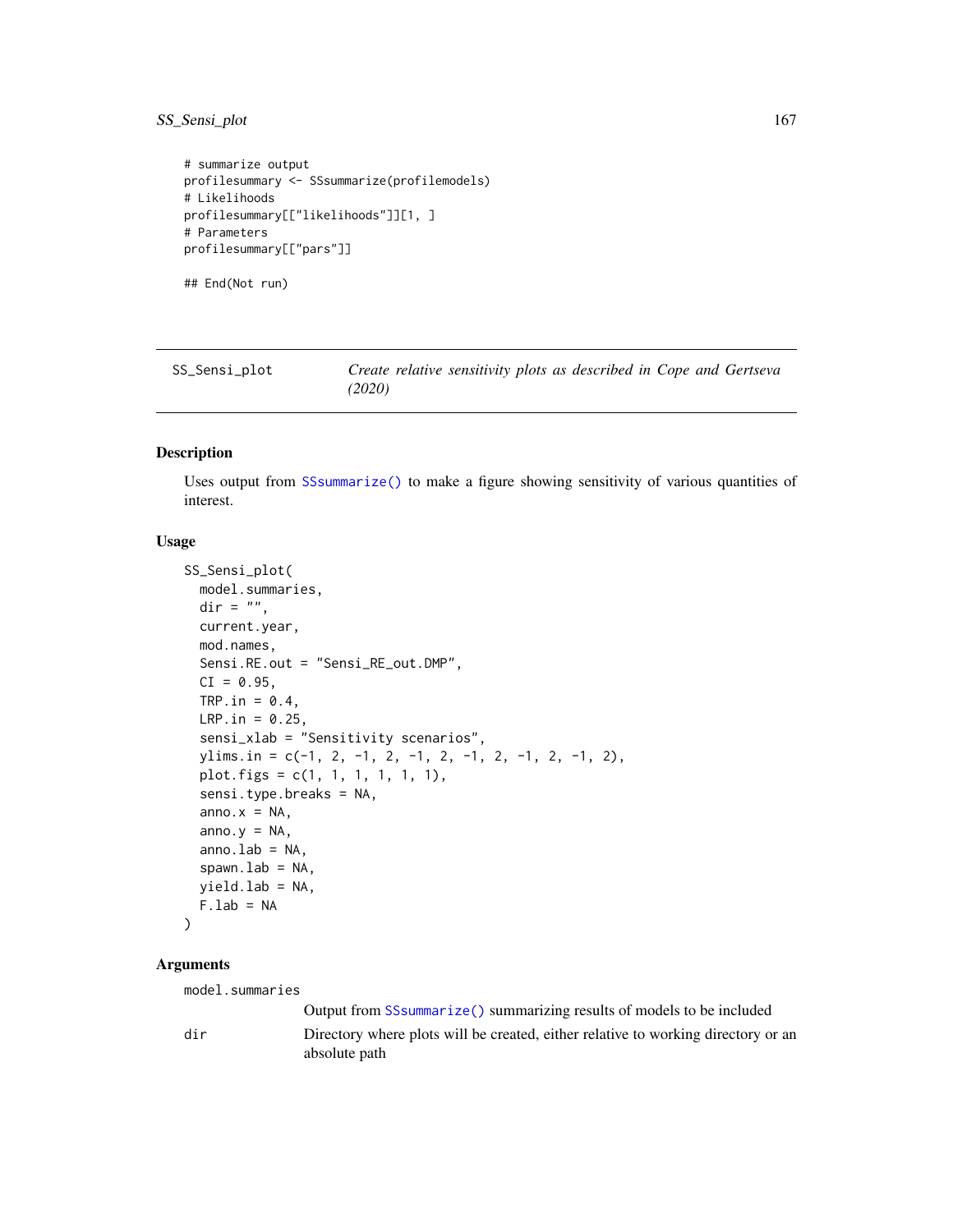| current.year      | Year to report output                                                                                                                                                                                                                      |
|-------------------|--------------------------------------------------------------------------------------------------------------------------------------------------------------------------------------------------------------------------------------------|
| mod.names         | List the names of the sensitivity runs                                                                                                                                                                                                     |
| Sensi.RE.out      | Saved file of relative changes                                                                                                                                                                                                             |
| CI                | Confidence interval box based on the reference model                                                                                                                                                                                       |
| TRP.in            | Target relative abundance value                                                                                                                                                                                                            |
| LRP.in            | Limit relative abundance value                                                                                                                                                                                                             |
| sensi_xlab        | X-axis label                                                                                                                                                                                                                               |
| ylims.in          | Y-axis label                                                                                                                                                                                                                               |
| plot.figs         | Which plots to make/save?                                                                                                                                                                                                                  |
| sensi.type.breaks |                                                                                                                                                                                                                                            |
|                   | vertical breaks that can separate out types of sensitivities                                                                                                                                                                               |
| anno.x            | Horizontal positioning of the sensitivity types labels                                                                                                                                                                                     |
| anno. y           | Vertical positioning of the sensitivity types labels                                                                                                                                                                                       |
| anno.lab          | Sensitivity types labels                                                                                                                                                                                                                   |
| spawn.lab         | Label for spawning output or spawning biomass. By default it will be set to<br>"SO" if any model has spawning output in numbers and "SB" if all models have<br>spawning output in biomass. Subscripts will be added for 0 or current year. |
| yield.lab         | Label for yield reference point. By default it will be set to something like<br>"Yield(SPR=0.3)" where the SPR value is the SPR target. If the models have<br>different SPR targets, it will be set to "Yield(tgt SPR)".                   |
| F.lab             | Label for F reference point. By default it will be set to something like "F(SPR=0.3)"<br>where the SPR value is the SPR target. If the models have different SPR targets,<br>it will be set to "F(tgt SPR)".                               |

# Author(s)

Jason Cope

# References

Cope, J. and Gertseva, V. 2020. A new way to visualize and report structural and data uncertainty in stock assessments. Can. J. Fish. Aquat. Sci. 77:1275-1280. https://doi.org/10.1139/cjfas-2020- 0082

## See Also

[SSsummarize\(\)](#page-117-0)

# Examples

- ## Not run:
- # Set directory and extract ouput from models
- # Model 1 needs to be the Reference model, with sensitivity runs following
- # from run 2 on.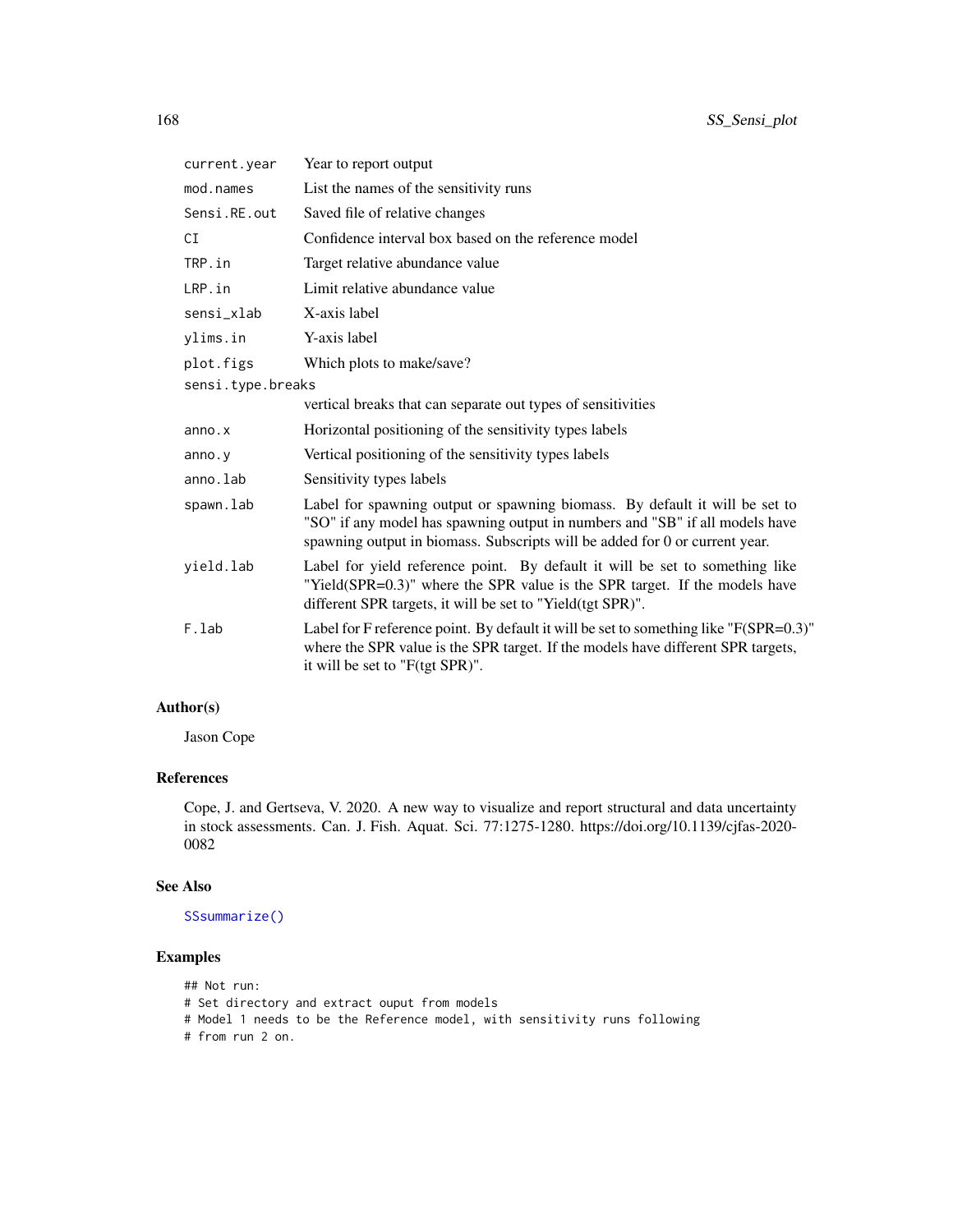```
# Note: models are available in Jason Cope's github repository:
# https://github.com/shcaba/Stock-Assessment-Sensitivity-Plots/
dir <-
  "C:/Users/.../GitHub/Stock-Assessment-Sensitivity-Plots/Sensitivity_runs/"
models.dirs <- paste0("Cab_SCS_MS_", 1:19)
zz <- SSgetoutput(dirvec = file.path(dir, models.dirs))
# Use the summarize function in r4ss to get model summaries
model.summaries <- SSsummarize(zz)
# Define the names of each model. This will be used to label runs in the
# table and in the figures.
mod.names <- c(
  "Reference",
  "M: Fix to 2009",
  "M: Fix to prior"
  "M: Fix to Hamel",
  "M: Fix to VBGF",
  "M: Fix to OR",
  "VBGF 2009",
  "VBGF Grebel",
  "OR maturity",
  "Est. h",
  "All rec devs",
  "No rec devs",
  "High bias adj.",
  "Harmonic mean",
  "Dirichlet",
  "Wts = 1",
  "No blocks",
  "First blocks in 2000",
  "Alt rec catches"
\lambda# Run the sensitivity plot function
SS_Sensi_plot(
  model.summaries = model.summaries,
  dir = dir,
  current.year = 2019,
  mod.names = mod.names, # List the names of the sensitivity runs
  likelihood.out = c(1, 1, 0),
  Sensi.RE.out = "Sensi_RE_out.DMP", # Saved file of relative errors
  CI = 0.95, # Confidence interval box based on the reference model
  TRP.in = 0.4, # Target relative abundance value
  LRP.in = 0.25, # Limit relative abundance value
  sensi_xlab = "Sensitivity scenarios", # X-axis label
  ylims.in = c(-1, 1, -1, 1, -1, 1, -1, 1, -1, 1, -1, 1), # Y-axis label
  plot.figs = c(1, 1, 1, 1, 1, 1), # Which plots to make/save?
  sensi.type.breaks = c(6.5, 9.5, 13.5, 16.5), # vertical breaks
  anno.x = c(3.75, 8, 11.5, 15, 18), # positioning of types labels
  anno.y = c(1, 1, 1, 1, 1), # positioning of types labels
  anno.lab = c("Natural mortality", "VBGF/Mat.", "Recruitment", "Data Wts.",
```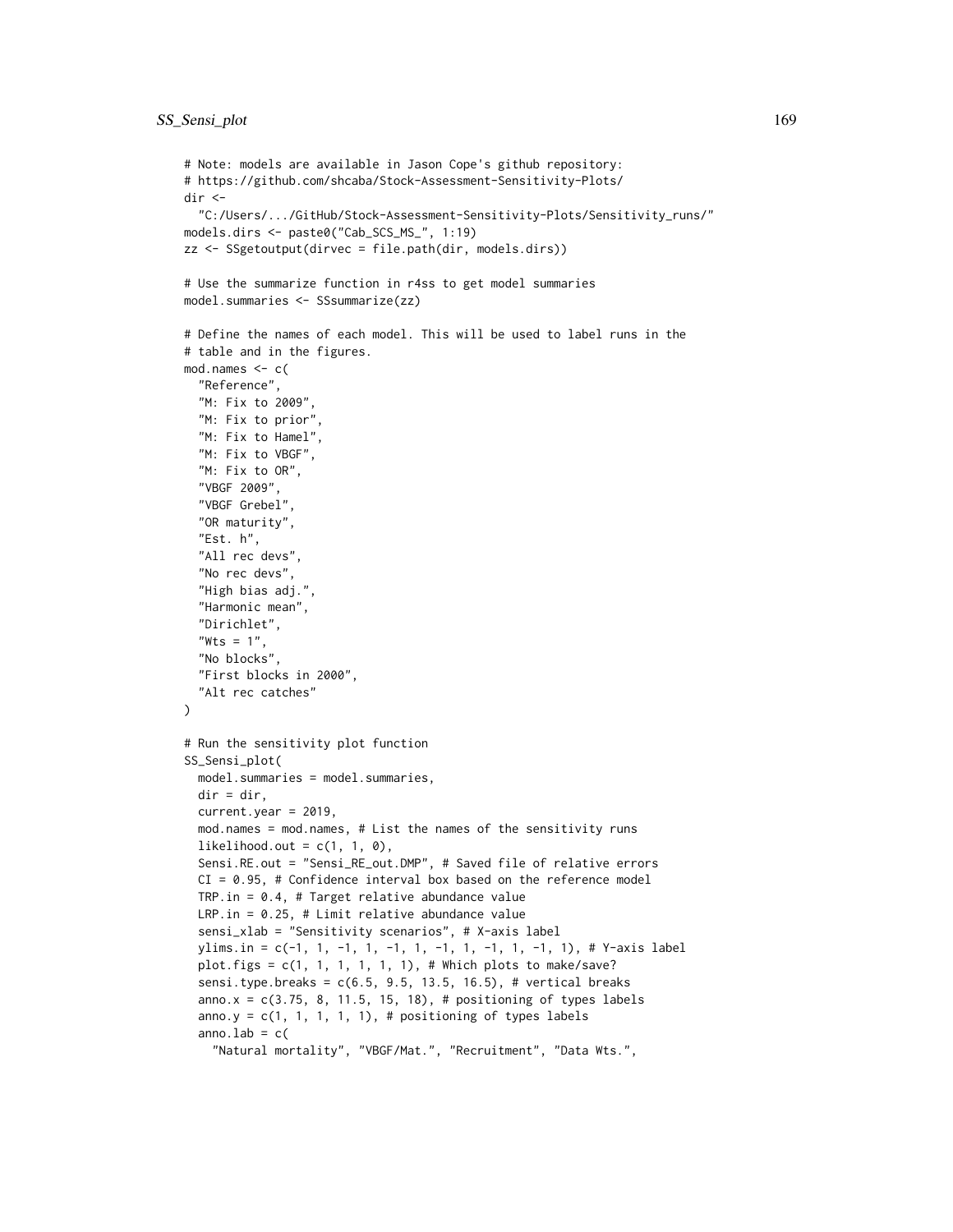```
"Other"
  ) # Sensitivity types labels
)
## End(Not run)
```
SS\_splitdat *Split apart bootstrap data to make input file.*

### Description

A function to split apart bootstrap data files created in data.ss\_new. To get bootstraps, the input "N bootstrap file to produce" in starter.ss needs to be 3 or greater. The function can either create a file for just the input data (if inputs=TRUE), a file for just the MLE values (if MLE = TRUE), or separate files for each of the bootstraps (if inputs=FALSE and MLE=FALSE).

### Usage

```
SS_splitdat(
  inpath = "working_directory",
  outpath = "working_directory",
  inname = "data.ss_new",
  outpattern = "BootData",
 number = FALSE,
 verbose = TRUE,
 fillblank = TRUE,
 MLE = TRUE,inputs = FALSE,notes = "\mathcal{E}
```

| inpath     | Directory containing the input file. By default the working directory given by<br>getwd() is used. Default="working_directory".             |
|------------|---------------------------------------------------------------------------------------------------------------------------------------------|
| outpath    | Directory into which the output file will be written. Default="working_directory".                                                          |
| inname     | File name of input data file to be split. Default="Data.SS New".                                                                            |
| outpattern | File name of output data file. Default="BootData".                                                                                          |
| number     | Append bootstrap number to the file name chosen in outpattern? Default=F.                                                                   |
| verbose    | Provide richer command line info of function progress? Default=TRUE.                                                                        |
| fillblank  | Replace blank lines with "#". Helps with running on linux. Default=TRUE.                                                                    |
| <b>MLE</b> | Grab the maximum likelihood values from the second block in Data.SS New<br>(instead of bootstrap values or copies of inputs)? Default=TRUE. |
| inputs     | Grab the copy of the input values values from the first block in Data.SS New<br>(instead of MLE or bootstrap values)? Default=F.            |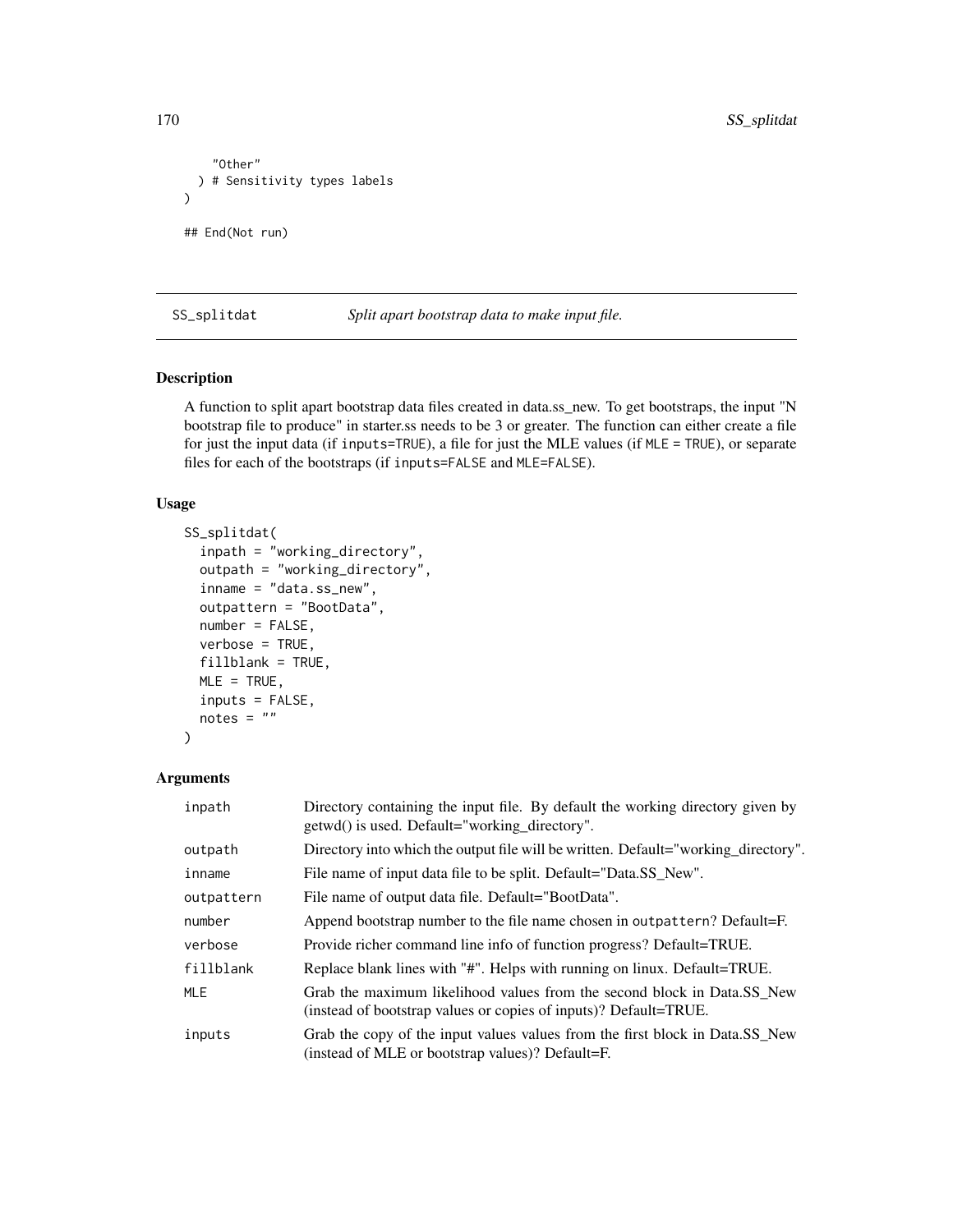# SS\_tune\_comps 171

notes Notes to the top of the new file (comment indicator "#C" will be added). Default="".

#### Author(s)

Ian Taylor

<span id="page-170-0"></span>SS\_tune\_comps *Calculate new tunings for length and age compositions and (re)run models*

#### Description

Creates a table of values that can be copied into the SS control file for SS 3.30 models to adjust the input sample sizes for length and age compositions based on either the Francis or McAllister-Ianelli tuning or adds the Dirichlet-Multinomial parameters to the necessary files to tune the model using an integrated method. Optionally, this function can automatically add these tunings to the appropriate files and rerun the model for the desired number of iterations.

#### Usage

```
SS_tune_comps(
  replist = NULL,
  fleets = "all",
  option = c("Francis", "MI", "none", "DM"),
  digits = 6,
 write = TRUE,niters_tuning = 0,
  init_run = FALSE,
  dir = getwd(),
 model = "ss",exe_in_path = FALSE,
  extras = "-nox",allow_up_tuning = FALSE,
  verbose = TRUE,
  ...
)
```

| replist | A list object created by SS_output().                                                                                                                                     |
|---------|---------------------------------------------------------------------------------------------------------------------------------------------------------------------------|
| fleets  | Either the string 'all', or a vector of fleet numbers                                                                                                                     |
| option  | Which type of tuning: 'none', 'Francis', 'MI', or 'DM'. The first option, none,<br>will only return information about the Francis and MI weights that are sug-<br>gested. |
| digits  | Number of digits to round numbers to.                                                                                                                                     |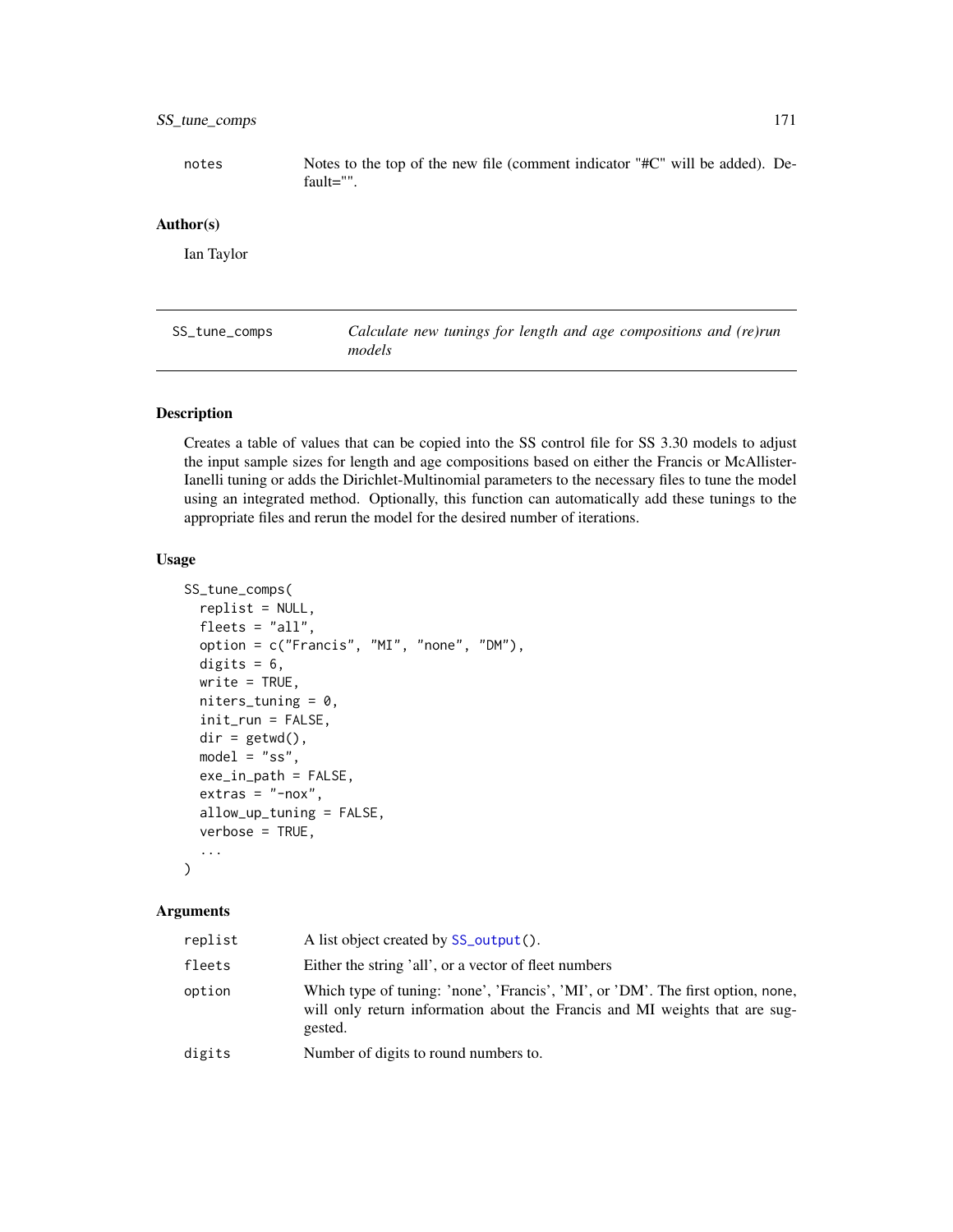| write           | Write suggested tunings to a file saved to the disk called suggested_tunings.ss.<br>This file name is currently hard coded and will be saved in dir.                                                                                                                                                                    |
|-----------------|-------------------------------------------------------------------------------------------------------------------------------------------------------------------------------------------------------------------------------------------------------------------------------------------------------------------------|
| niters_tuning   | The number of times to retune models. Defaults to 0, where only the tunings<br>should be calculated and the model is not rerun. Note that for DM, it will be<br>assumed that 0 means not to run the model and specifying 1 or greater will only<br>run the model once (because DM is not an iterative retuning method). |
| init_run        | Should the model be run before calculating the tunings? Defaults to FALSE. This<br>run is not counted as an iteration for niters_tuning and will not be used if<br>$option = "DM".$                                                                                                                                     |
| dir             | The path to the model directory.                                                                                                                                                                                                                                                                                        |
| model           | The name of the stock synthesis executable. This model is assumed to be ei-<br>ther in the same folder as the model files (specified in dir), or in the PATH if<br>exe_in_path = TRUE. This will not be used if init_run = FALSE and niters_tuning<br>$= 0.$                                                            |
| exe_in_path     | logical. If TRUE, will look for exe in the PATH. If FALSE, will look for exe in<br>the model folders. Default $=$ FALSE.                                                                                                                                                                                                |
| extras          | Additional commands to use when running SS. Default $=$ "-nox" will reduce the<br>amount of command-line output. A commonly used option is "-nohess" to skip<br>calculating the hessian (and asymptotic uncertainty).                                                                                                   |
| allow_up_tuning |                                                                                                                                                                                                                                                                                                                         |
|                 | Allow tuning values for Francis or $MI > 1$ ? Defaults to FALSE, which caps<br>tuning values at 1.                                                                                                                                                                                                                      |
| verbose         | A logical value specifying if output should be printed to the screen.                                                                                                                                                                                                                                                   |
| $\cdots$        | Additional arguments to pass to run_SS_models.                                                                                                                                                                                                                                                                          |
|                 |                                                                                                                                                                                                                                                                                                                         |

### Value

Returns a table that can be copied into the control file. If write=TRUE then will write the values to a file (currently hardwired to go in the directory where the model was run and called "suggested\_tunings.ss").

### option

### Francis:

The Francis approach to data weighting adjusts the input sample sizes using a scalar such that the fit of the expected value is within the uncertainty intervals based on the expected fit given adjusted sample sizes.

### McAllister-Ianelli (MI):

Also known as the Harmonic-Mean approach to data weighting, the McAllister-Ianelli weighting approach uses a scalar to adjust the input sample size of composition data based matching the arithmetic mean of the input sample size to the harmonic mean of the effective sample size.

### Dirichlet-Multinomial (DM):

The Dirichlet-Multinomial likelihood is an alternative approach that allows the tuning factor to be estimated rather than iteratively tuned. Note that for option = "DM" a table of tunings is not created as the DM is not an iterative reweighting option. Instead, each of the fleets with lengthand age-composition data will be assigned a DM parameter and the model will be rerun.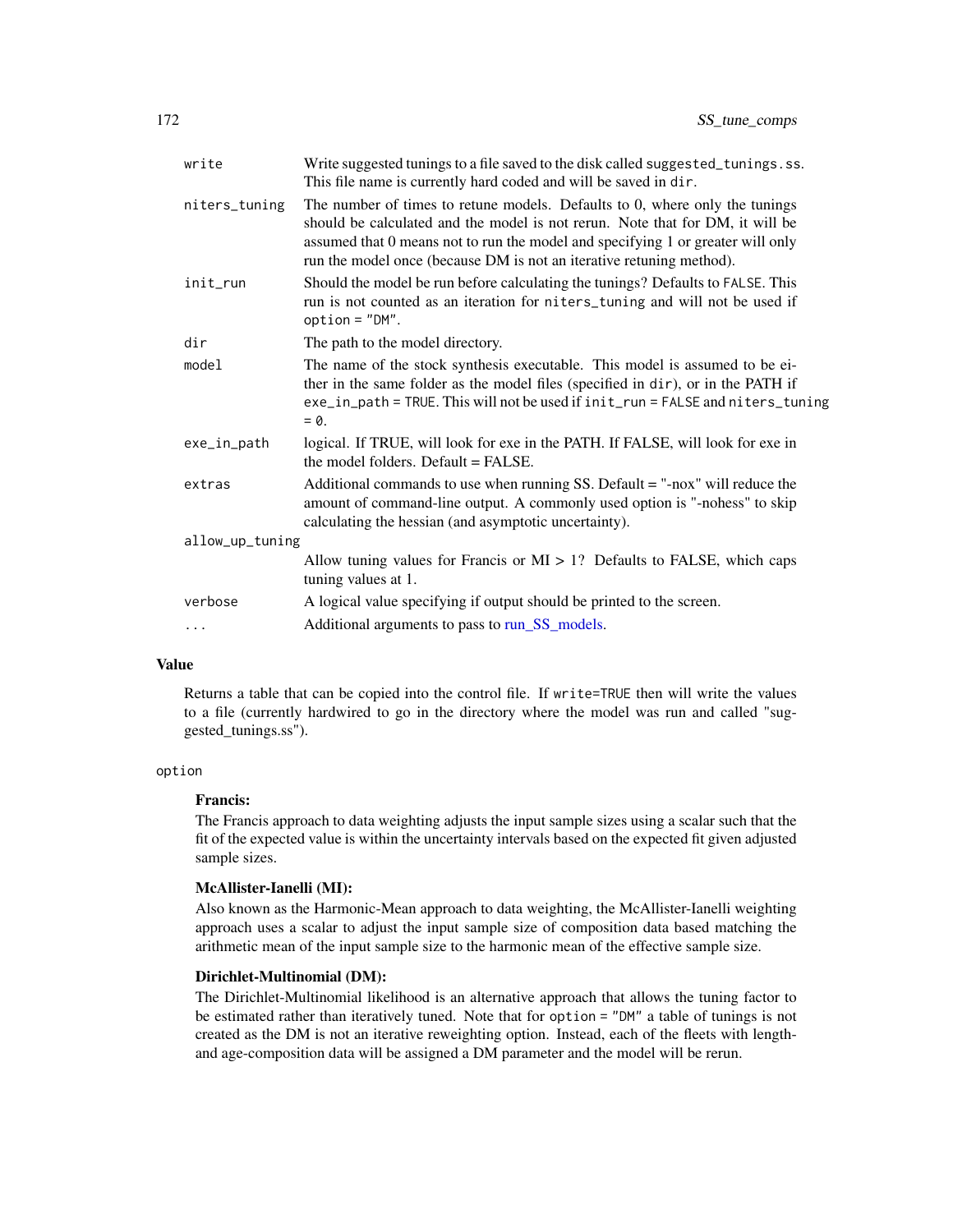### SS versions

# 3.30.00-3.30.11:

Recommended\_var\_adj and other columns were named differently in these early version of SS. Calculations are thus done internally based on finding the correct column name.

### 3.30.12-3.30.16:

Starting with SS version 3.30.12, the "Length\_Comp\_Fit\_Summary" table in Report.sso is already in the format required to paste into the control file to apply the McAllister-Ianelli tuning. However, this function provides the additional option of the Francis tuning and the ability to compare the two approaches, as well as the functionality to add tunings and rerun the model. The "Age\_Comp\_Fit\_Summary" table in Report.sso is formatted similarly though, though the Recommended\_var\_adj was wrongly set to 1 for all fleets in SS versions 3.30.12 to 3.30.16. Thus, the MI approach is not taken from this recommended column, instead, it is calculated from the harmonic mean and input sample sizes.

#### Author(s)

Ian G. Taylor, Kathryn Doering

#### References

Francis, R.I.C.C. (2011). Data weighting in statistical fisheries stock assessment models. Can. J. Fish. Aquat. Sci. 68: 1124-1138.

#### See Also

[SSMethod.TA1.8\(\)](#page-50-0)

### Examples

```
## Not run:
# Set up the folders ----
# Create a temporary directory, feel free to change this location
mod_path <- file.path(tempdir(), "simple_mod")
# Path to simple model in r4ss and copy files to mod_path
example_path <- system.file("extdata", "simple_3.30.13", package = "r4ss")
# copy model input files
copy_SS_inputs(dir.old = example_path, dir.new = mod_path, verbose = FALSE)
# copy over the Report file
file.copy(
  from = file.path(example_path, "Report.sso"),
  to = file.path(mod_path, "Report.sso")
)
# copy comp report file
file.copy(
  from = file.path(example_path, "CompReport.sso"),
  to = file.path(mod_path, "CompReport.sso")
)
# Use the SS_tune_comps function----
```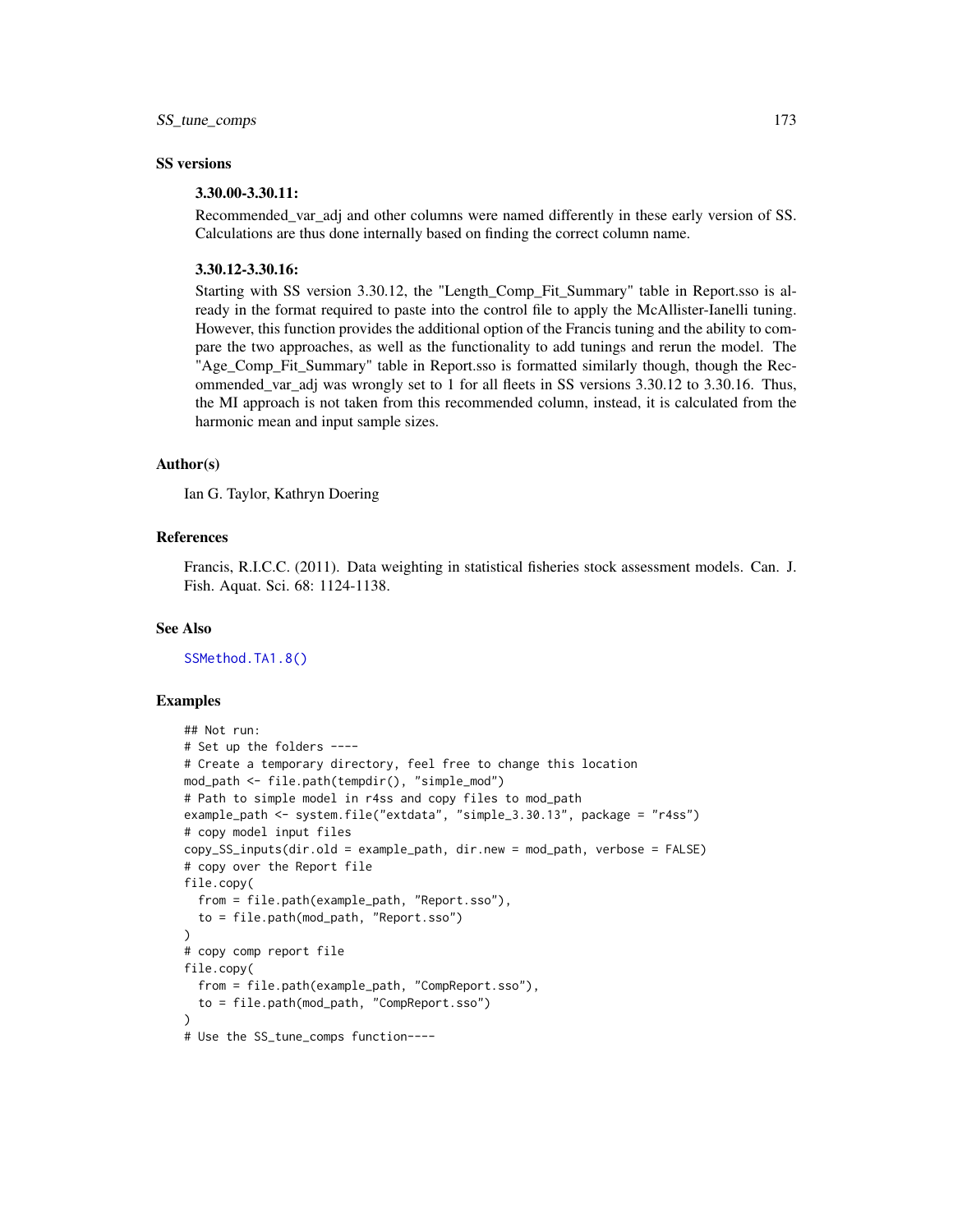```
# Examples where a model is not run ----
# Just get the Francis and MI tables, without running the model. Note that the
# model in mod_path needs to already have been run with Stock Synthesis, so
# that a report file is available.
weight_table <- SS_tune_comps(
  dir = mod\_path,option = "none",
  verbose = FALSE
)
# view the weights. Note that the columns New_Francis and New_MI show the
# weights, but neither were added to the New_Var_adj column
weight_table
# Get the Francis and MI tables, but with the Francis weights in the
# New_Var_adj column. Note if option = "MI" were used, the output would be
# the same except that the New_Var_adj column would contain the MI weights.
weight_table_fran <- SS_tune_comps(
  dir = mod\_path,option = "Francis",
  verbose = FALSE
\lambdaweight_table_fran
# Add Dirichlet multinomial tuning parameters to the model, without running it.
DM_parm_info <- SS_tune_comps(
  option = "DM",
  niters_tuning = 0, # 0 means the model will not be run.
  dir = mod\_path,model = "ss",extras = "-nohess",
  verbose = FALSE
\lambda# See the Dirichlet parameters added to the model.
DM_parm_info[["tuning_table_list"]]
# can also look in the data file to see which fleets of comp data now have
# DM parameters. The "ParmSelect" column of the len_info and age_info
# contains the dirichlet multinomial parameter numbers.
dat <- SS_readdat(file.path(mod_path, "simple_data.ss"), verbose = FALSE)
dat[["len_info"]]
dat[["age_info"]]
# Examples where models are run ----
# Run MI weighting and allow upweighting for 1 iteration. Assume that an ss
# executable called "ss or ss.exe" is available in the mod_path folder.
# If the executable is not available, then the call will exit on error.
# Note that the Dirichlet mulitnomial parameters will be removed, but any
# previous tunings will be retained.
tune_info <- SS_tune_comps(
  option = "MI",
```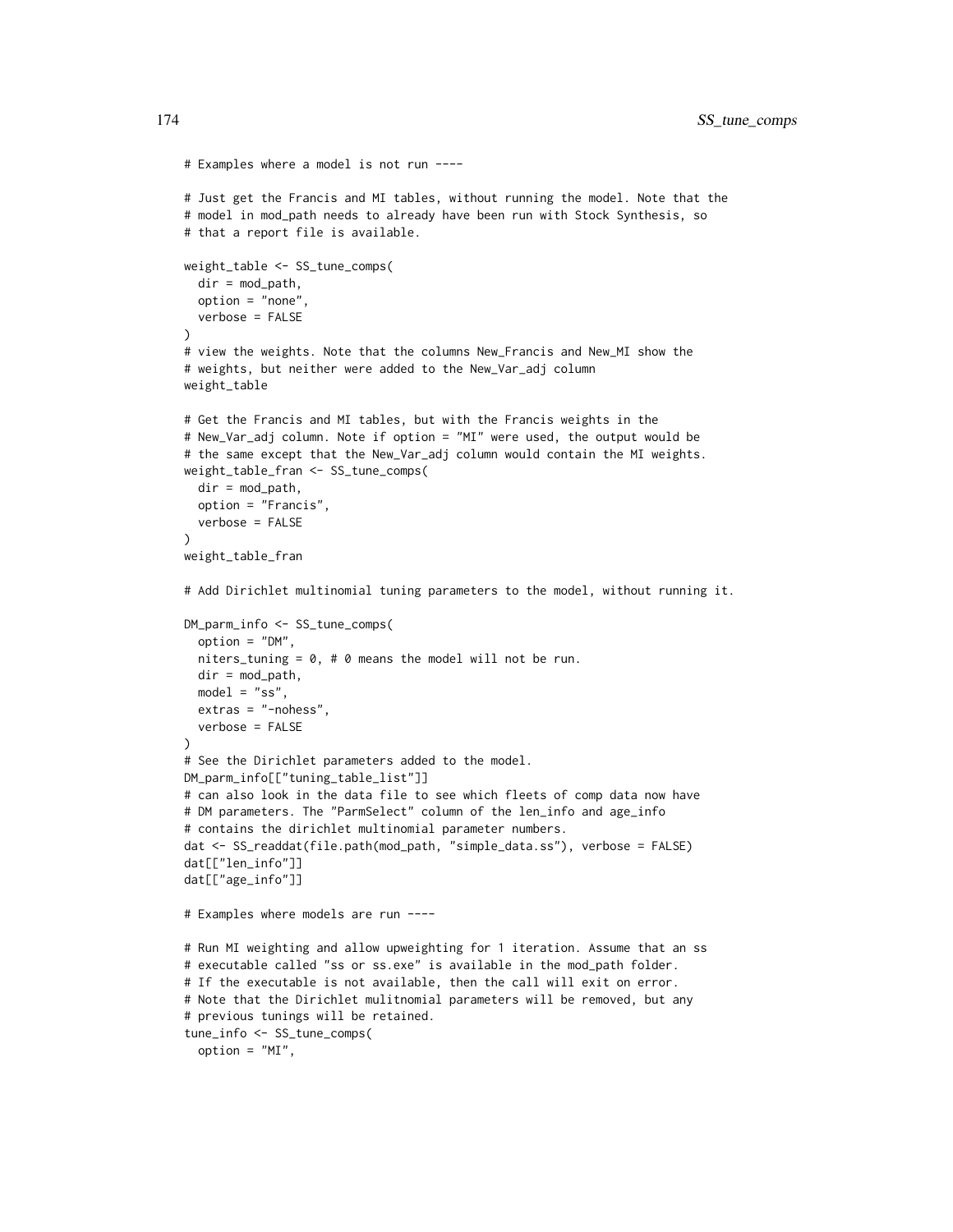# SS\_varadjust 175

```
niters_tuning = 1,
  dir = mod_path,
  allow_up_tuning = TRUE,
  model = "ss",verbose = FALSE
)
# see the tuning table, and the weights applied to the model.
tune_info
# Add Dirichlet multinomial paramters and rerun. The function will
# automatically remove the MI weighting and add in the DM parameters.
# Use extras = "-nohess" when running model to speed up run.
DM_parm_info <- SS_tune_comps(
  option = "DM",
  niters_tuning = 1, # must be 1 or greater to run
  dir = mod_path,
 model = "ss",extras = "-nohess",
  verbose = FALSE
)
# see the DM parameter estimates
DM_parm_info[["tuning_table_list"]]
# cleanup ----
unlink(mod_path, recursive = TRUE)
## End(Not run)
```
SS\_varadjust *Modify variance and sample size adjustments in the control file*

## Description

Function has not been fully tested yet

### Usage

```
SS_varadjust(
  dir = "C:/myfiles/mymodels/myrun/",
  ctlfile = "control.ss_new",
  newctlfile = "control_modified.ss",
  keyword = "variance adjustments",
  newtable = NULL,
  newrow = NULL,rownumber = NULL,
 maxcols = 100,
 maxrows = 100,
 overwrite = FALSE,
  version = "3.30",
```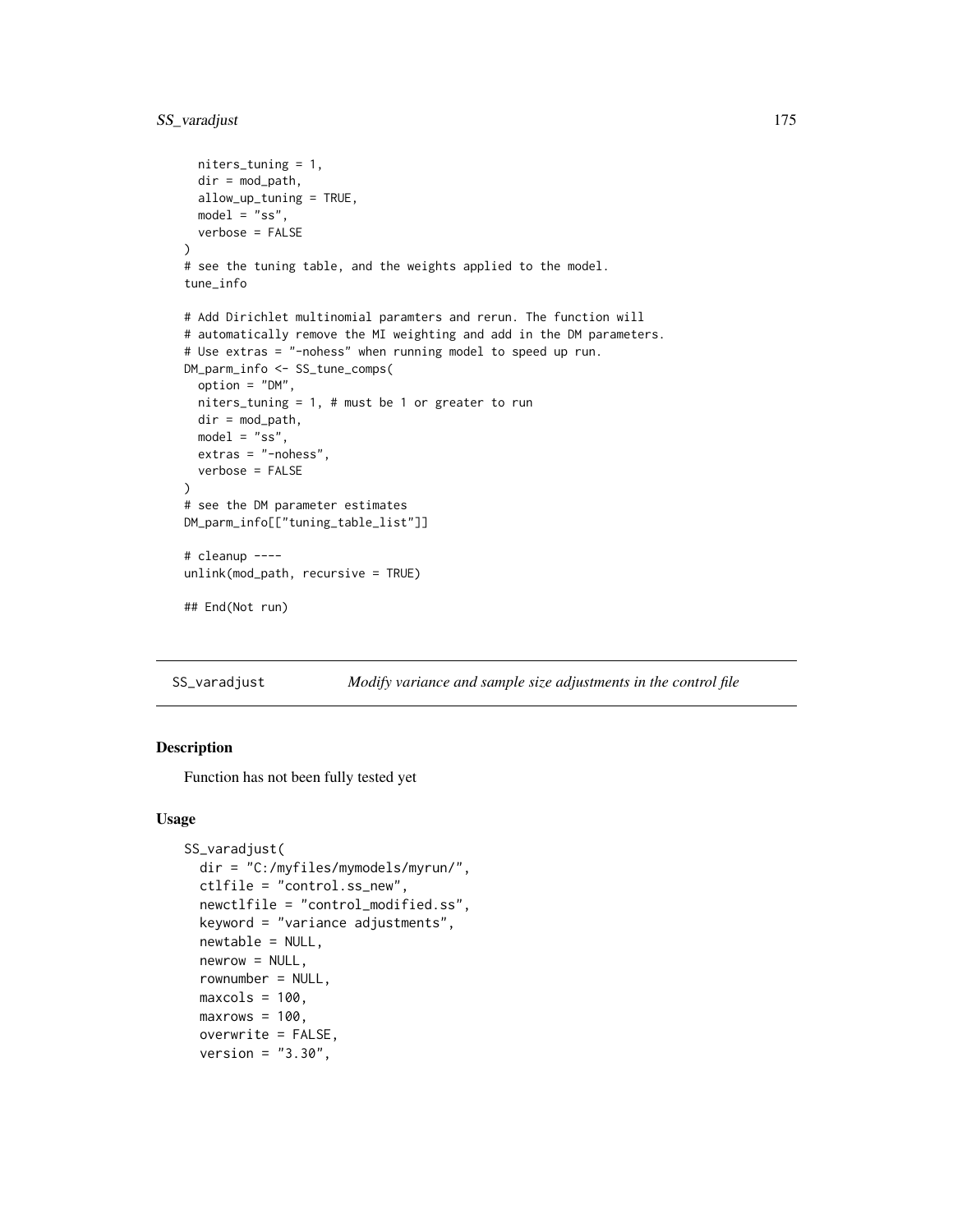```
verbose = TRUE
```
 $\lambda$ 

# Arguments

| dir        | Directory with control file to change.                                                                                                                                                                                                      |
|------------|---------------------------------------------------------------------------------------------------------------------------------------------------------------------------------------------------------------------------------------------|
| ctlfile    | Control file name. Default="control.ss_new".                                                                                                                                                                                                |
| newctlfile | Name of new control file to be written. Default="control_modified.ss".                                                                                                                                                                      |
| keyword    | Keyword to use as reference for start of section on variance adjustments                                                                                                                                                                    |
| newtable   | Optional table of new variance adjustment values                                                                                                                                                                                            |
| newrow     | Optional vector of new variance adjustment values for a particular row                                                                                                                                                                      |
| rownumber  | Which of the 6 rows to replace with 'newrow' if present?                                                                                                                                                                                    |
| maxcols    | Maximum number of columns to search among in 3.24 models (may need to<br>increase from default if you have a huge number of fleets)                                                                                                         |
| maxrows    | Maximum number of rows to search among in 3.30 models (may need to in-<br>crease from default if you have a huge number of fleets)                                                                                                          |
| overwrite  | Overwrite file if it exists?                                                                                                                                                                                                                |
| version    | SS version number. Currently "3.24" or "3.30" are supported, either as character<br>or numeric values (noting that numeric $3.30 = 3.3$ ). version = NULL is no longer<br>the default or an allowed entry. The default is version = "3.30". |
| verbose    | TRUE/FALSE switch for amount of detail produced by function. Default=TRUE.                                                                                                                                                                  |

## Author(s)

Ian G. Taylor, Gwladys I. Lambert

#### See Also

[SS\\_tune\\_comps\(\)](#page-170-0), [SS\\_parlines\(\)](#page-134-0), [SS\\_changepars\(\)](#page-121-0)

### Examples

```
## Not run:
# load model output into R
replist <- SS_output(dir = "c:/model/")
# get new variance adjustments (
varadjust <- SS_tune_comps(replist, option = "Francis")
print(varadjust)
# write new table to file
SS_varadjust(
 dir = replist[["inputs"]][["dir"]], newctlfile = "new_control.ss",
  newtable = varadjust, overwrite = FALSE
)
## End(Not run)
```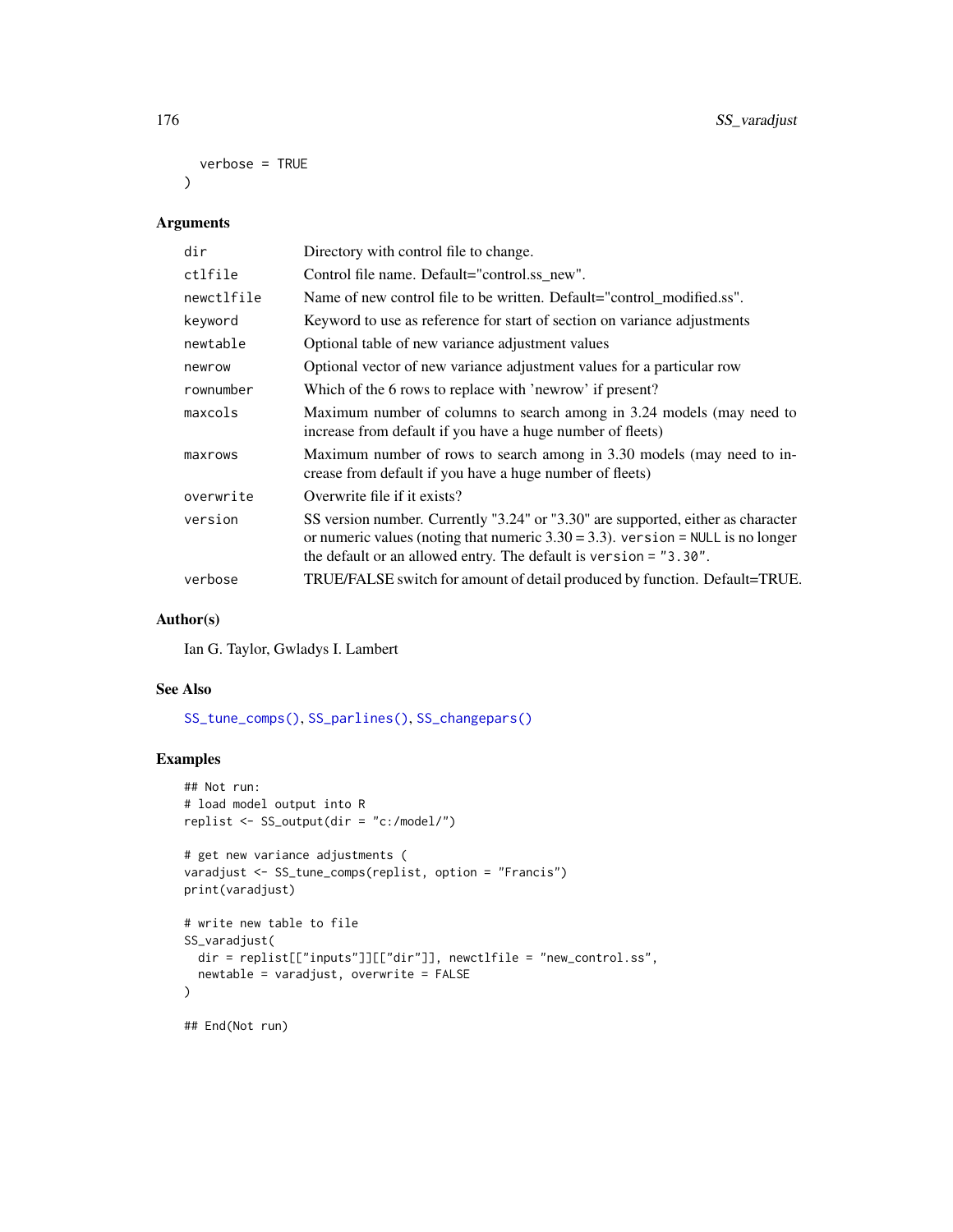<span id="page-176-0"></span>

### Description

Writes all the input files for a Stock Synthesis model using the list created by  $SS_{read}()$  (presumably after modification of one or more elements) using the SS\_write\*() functions for the four or five model input files.

### Usage

```
SS_write(inputlist, dir = "", overwrite = FALSE, verbose = FALSE)
```
#### Arguments

| inputlist | list created by SS_read()                                                                                                                                                                                                                                                                                                                        |
|-----------|--------------------------------------------------------------------------------------------------------------------------------------------------------------------------------------------------------------------------------------------------------------------------------------------------------------------------------------------------|
| dir       | A file path to the directory of interest. Typically used with file, an additional<br>input argument, to specify input and output file paths. The default value is $dir =$<br>NULL, which leads to using the current working directory, and thus, full file paths<br>should not be specified for other arguments as they will be appended to dir. |
| overwrite | A logical value specifying if the existing file(s) should be overwritten. The<br>$default value$ is overwrite = FALSE.                                                                                                                                                                                                                           |
| verbose   | A logical value specifying if output should be printed to the screen.                                                                                                                                                                                                                                                                            |

#### Author(s)

Ian G. Taylor

### See Also

- [SS\\_read\(\)](#page-146-0) creates the list that is used by this function.
- [SS\\_writestarter\(\)](#page-184-0), [SS\\_writedat\(\)](#page-179-0), [SS\\_writectl\(\)](#page-177-0), [SS\\_writeforecast\(\)](#page-182-0), and [SS\\_writewtatage\(\)](#page-185-0) are used to write the input files.

# Examples

```
## Not run:
# read inputlist to modify the data file
inputlist <- SS_read(
 dir = system.file("extdata", "simple_3.30.13", package = "r4ss")
)
# modify the starter file (use the par file)
inputlist[["start"]][["init_values_src"]] <- 1
# modify the data file (remove age comps from years prior to 1990)
inputlist[["dat"]][["agecomp"]] <- inputlist[["dat"]][["agecomp"]] %>%
```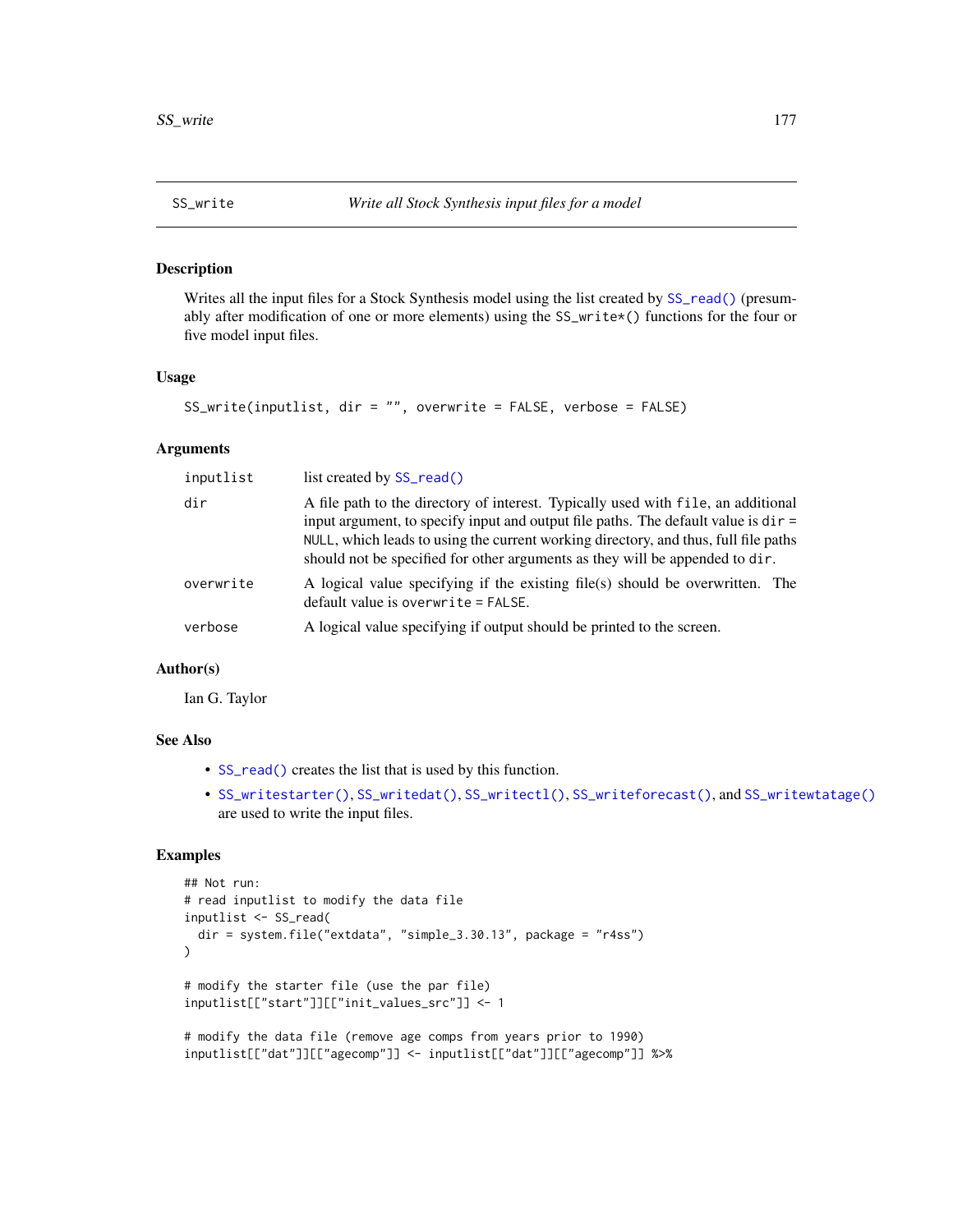```
dplyr::filter(Yr >= 1990)
# modify the control file (turn off early recdevs and change range of yrs)
inputlist[["ctl"]][["recdev_early_phase"]] <-
 -abs(inputlist[["ctl"]][["recdev_early_phase"]])
inputlist[["ctl"]][["MainRdevYrFirst"]] <- 1980
# write the files to a new folder within the source directory
SS_write(
 inputlist = inputlist,
 dir = file.path(inputlist[["dir"]], "modified_inputs")
\mathcal{L}## End(Not run)
```
<span id="page-177-0"></span>SS\_writectl *Write Stock Synthesis control file*

#### Description

Write Stock Synthesis control file from list object in R which was probably created using SS\_readct1(). This function is a wrapper which calls either SS\_writectl\_3.24 or SS\_writectl\_3.30 (and potentially additional functions in the future).

### Usage

```
SS_writectl(
  ctllist,
  outfile,
  version = "3.30",
  overwrite = FALSE,
  verbose = FALSE)
```
#### Arguments

| ctllist   | List object created by SS_readdat().                                                                                                                                                                                                        |
|-----------|---------------------------------------------------------------------------------------------------------------------------------------------------------------------------------------------------------------------------------------------|
| outfile   | Filename for where to write new control file.                                                                                                                                                                                               |
| version   | SS version number. Currently "3.24" or "3.30" are supported, either as character<br>or numeric values (noting that numeric $3.30 = 3.3$ ). version = NULL is no longer<br>the default or an allowed entry. The default is version = "3.30". |
| overwrite | Should existing files be overwritten? Defaults to FALSE.                                                                                                                                                                                    |
| verbose   | Should there be verbose output while running the file? Defaults to FALSE.                                                                                                                                                                   |

### Author(s)

Ian G. Taylor, Yukio Takeuchi, Gwladys I. Lambert, Kathryn Doering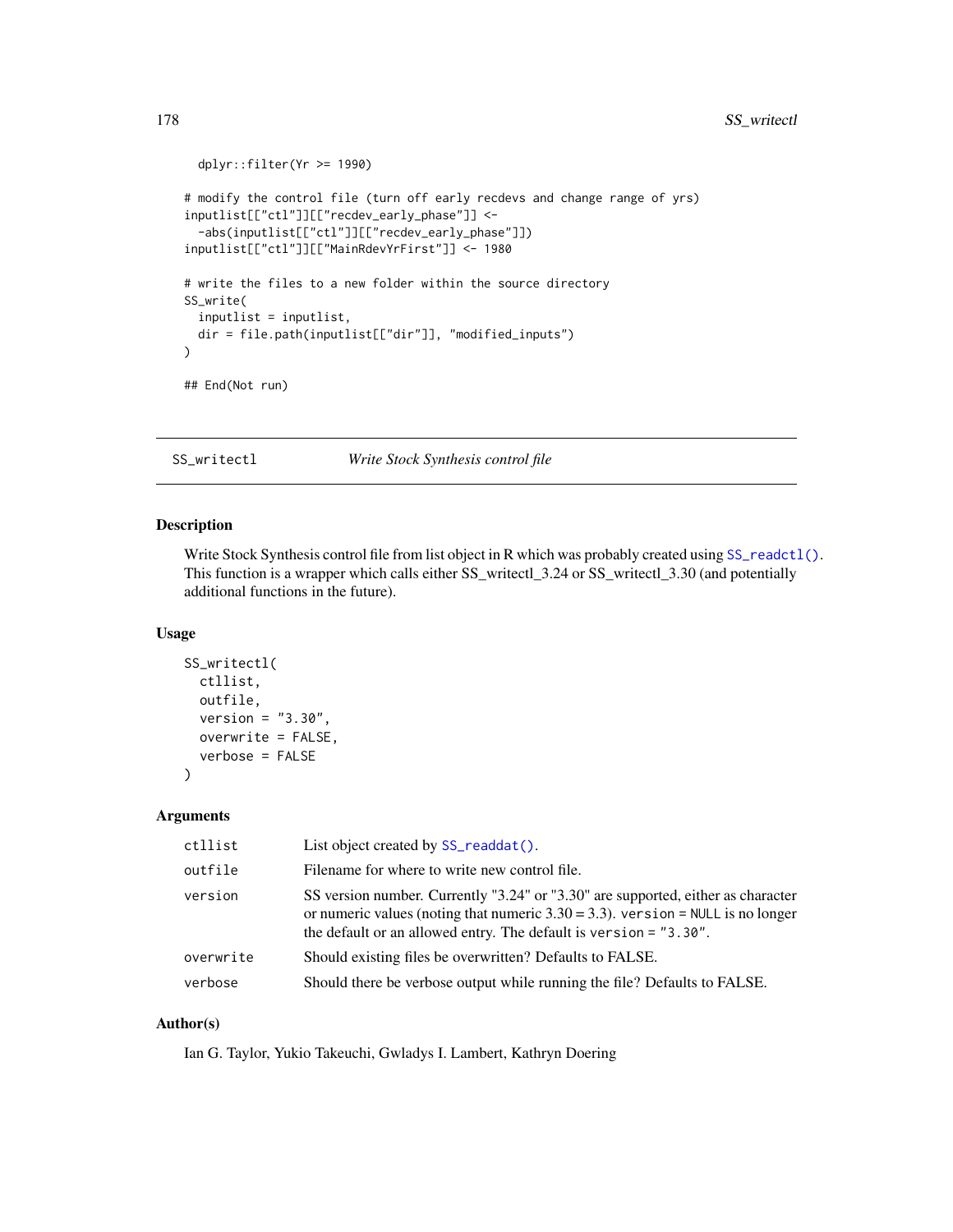# SS\_writectl\_3.24 179

# See Also

```
SS_writedat_3.24(), SS_writedat_3.30(), SS_readdat(), SS_readstarter(), SS_writestarter(),
SS_readforecast(), SS_writeforecast()
```
SS\_writectl\_3.24 *write control file*

# Description

write Stock Synthesis control file from list object in R which was probably created using [SS\\_readctl\(\)](#page-147-0)

### Usage

```
SS_writectl_3.24(
 ctllist,
 outfile,
 overwrite = FALSE,
 verbose = FALSE,
 nseas = lifecycle::deprecated(),
 N_areas = lifecycle::deprecated(),
 Do_AgeKey = lifecycle::deprecated()
\mathcal{L}
```
### Arguments

| ctllist   | List object created by $SS$ -readctl().                                                                                                                                                                                                                                          |
|-----------|----------------------------------------------------------------------------------------------------------------------------------------------------------------------------------------------------------------------------------------------------------------------------------|
| outfile   | Filename for where to write new data file.                                                                                                                                                                                                                                       |
| overwrite | Should existing files be overwritten? Default=FALSE.                                                                                                                                                                                                                             |
| verbose   | Should there be verbose output while running the file? Defaults to FALSE.                                                                                                                                                                                                        |
| nseas     | Deprecated. number of season in the model. This information is not explicitly<br>available in control file                                                                                                                                                                       |
| N_areas   | Deprecated, number of spatial areas in the model. This information is also not<br>explicitly available in control file                                                                                                                                                           |
| Do_AgeKey | Deprecated. Flag to indicate if 7 additional ageing error parameters to be read<br>set 1 (but in fact any non zero numeric in R) or TRUE to enable to read them $0$<br>or FALSE (default) to disable them. This information is not explicitly available<br>in control file, too. |

# Author(s)

Yukio Takeuchi

# See Also

[SS\\_readctl\(\)](#page-147-0), [SS\\_readctl\\_3.24\(\)](#page-150-0),[SS\\_readstarter\(\)](#page-161-0),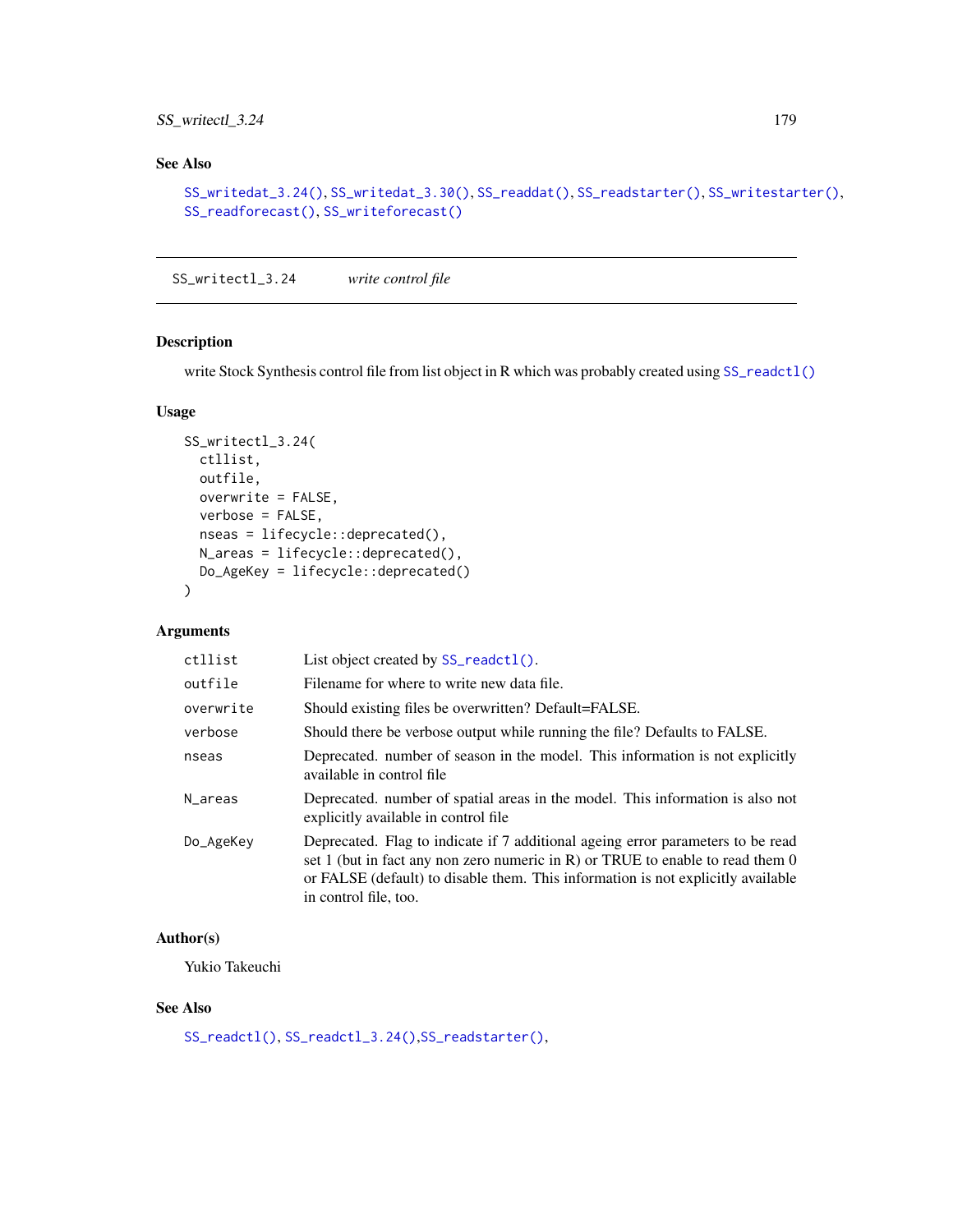SS\_writectl\_3.30 *write control file for SS version 3.30*

#### Description

write Stock Synthesis control file from list object in R which was created using [SS\\_readctl\(\)](#page-147-0).This function is designed to be called using [SS\\_writectl\(\)](#page-177-0) and should not be called directly.

### Usage

```
SS_writectl_3.30(ctllist, outfile, overwrite = FALSE, verbose = FALSE)
```
### Arguments

| ctllist   | List object created by SS_readct1().                                      |
|-----------|---------------------------------------------------------------------------|
| outfile   | Filename for where to write new data file.                                |
| overwrite | Should existing files be overwritten? Default=FALSE.                      |
| verbose   | Should there be verbose output while running the file? Defaults to FALSE. |

#### Author(s)

Kathryn Doering, Yukio Takeuchi, Neil Klaer, Watal M. Iwasaki

### See Also

```
SS_readctl(), SS_readctl_3.30(),SS_readstarter(), SS_readforecast(), SS_writestarter(),
SS_writeforecast(), SS_writedat()
```
<span id="page-179-0"></span>SS\_writedat *write Stock Synthesis data file*

### Description

Write Stock Synthesis data file from list object in R which was probably created using [SS\\_readdat\(\)](#page-155-0). This function is a wrapper which calls either SS\_writedat\_3.24 or SS\_writedat\_3.30 (and potentially additional functions in the future). This setup allows those functions to be cleaner (if somewhat redundant) than a single function that attempts to do everything.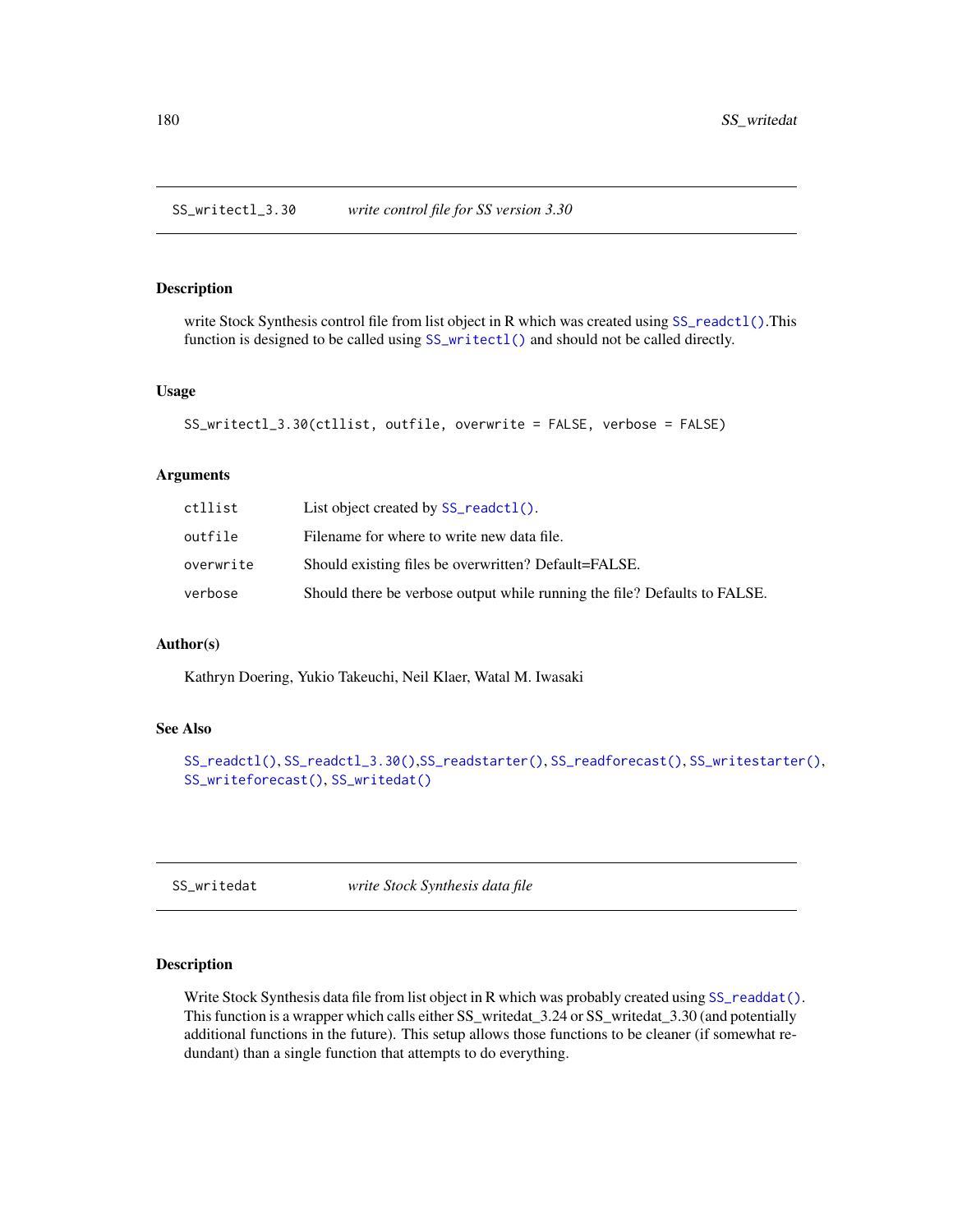<span id="page-180-1"></span>SS\_writedat\_3.24 181

#### Usage

```
SS_writedat(
 datlist,
  outfile,
 version = "3.30",
 overwrite = FALSE,
  faster = FALSE,
  verbose = TRUE
)
```
#### Arguments

| datlist   | List object created by SS_readdat () (or by SS_readdat_3.24() or SS_readdat_3.24())                                                             |
|-----------|-------------------------------------------------------------------------------------------------------------------------------------------------|
| outfile   | Filename for where to write new data file.                                                                                                      |
| version   | SS version number. Currently only "3.24" or "3.30" are supported, either as<br>character or numeric values (noting that numeric $3.30 = 3.3$ ). |
| overwrite | Should existing files be overwritten? Default=FALSE.                                                                                            |
| faster    | Speed up writing by writing length and age comps without aligning the columns<br>(by using write table instead of print data frame)             |
| verbose   | Should there be verbose output while running the file?                                                                                          |

#### Author(s)

Ian G. Taylor, Yukio Takeuchi, Gwladys I. Lambert

# See Also

```
SS_writedat_3.24(), SS_writedat_3.30(), SS_readdat(), SS_readstarter(), SS_writestarter(),
SS_readforecast(), SS_writeforecast()
```
<span id="page-180-0"></span>SS\_writedat\_3.24 *write data file for SS version 3.24*

#### Description

Write Stock Synthesis data file from list object in R which was probably created using [SS\\_readdat\(\)](#page-155-0) (which would have called on [SS\\_readdat\\_3.24\(\)](#page-157-0)).

#### Usage

```
SS_writedat_3.24(
  datlist,
 outfile,
 overwrite = FALSE,
 faster = FALSE,
  verbose = TRUE
)
```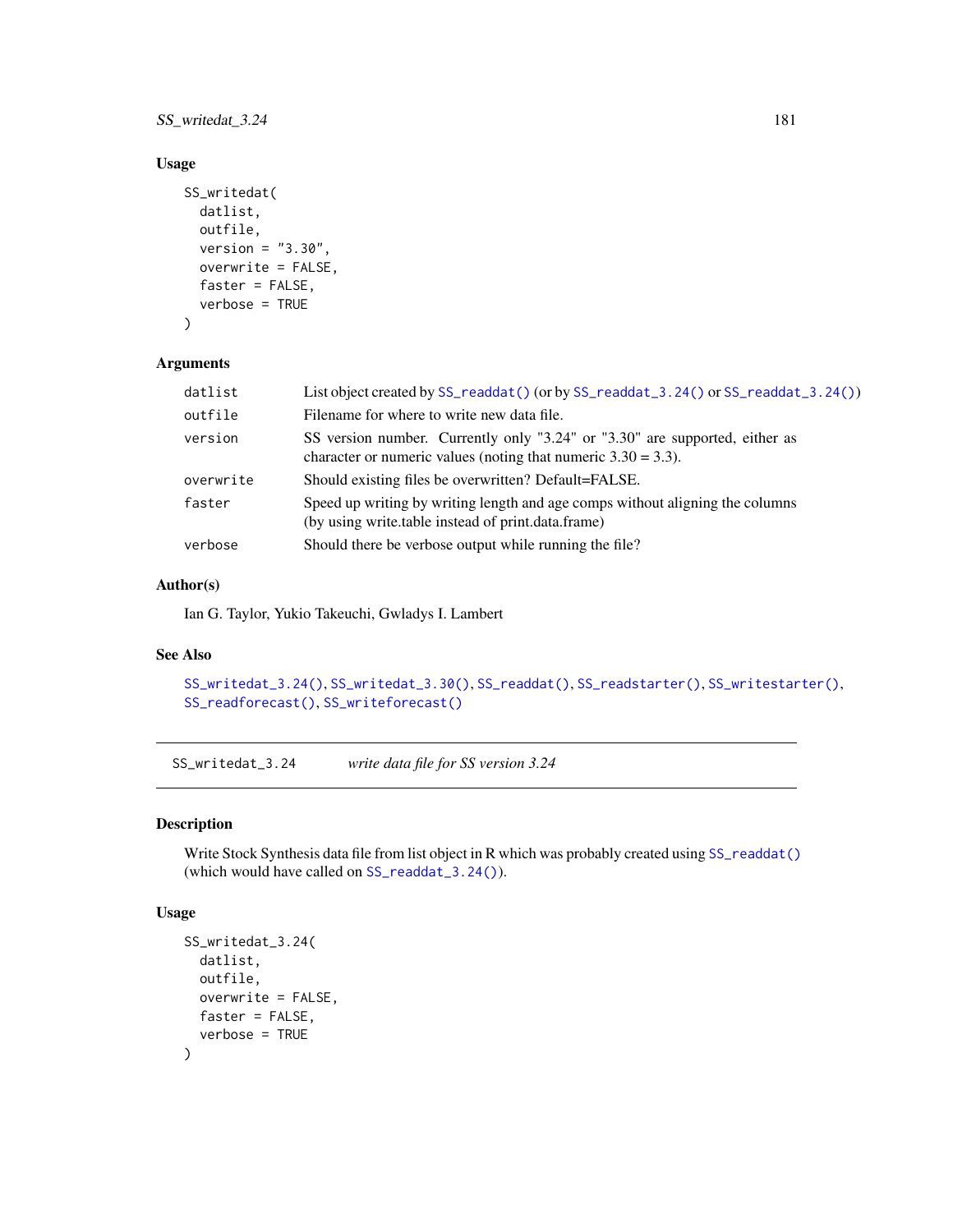# Arguments

| datlist   | List object created by SS_readdat().                                                                                                |
|-----------|-------------------------------------------------------------------------------------------------------------------------------------|
| outfile   | Filename for where to write new data file.                                                                                          |
| overwrite | Should existing files be overwritten? Default=FALSE.                                                                                |
| faster    | Speed up writing by writing length and age comps without aligning the columns<br>(by using write table instead of print data frame) |
| verbose   | Should there be verbose output while running the file?                                                                              |

#### Author(s)

Ian G. Taylor, Yukio Takeuchi, Gwladys I. Lambert, Kelli F. Johnson, Chantel R. Wetzel

# See Also

```
SS_writedat(), SS_writedat_3.30(), SS_readdat(), SS_readstarter(), SS_writestarter(),
SS_readforecast(), SS_writeforecast()
```
<span id="page-181-0"></span>SS\_writedat\_3.30 *write data file for SS version 3.30*

# Description

Write Stock Synthesis data file from list object in R which was probably created using [SS\\_readdat\(\)](#page-155-0) (which would have called on [SS\\_readdat\\_3.30\(\)](#page-158-0)).

# Usage

```
SS_writedat_3.30(
  datlist,
  outfile,
  overwrite = FALSE,
  faster = FALSE,
  verbose = TRUE
\mathcal{E}
```

| datlist   | List object created by SS_readdat().                                                                                                |
|-----------|-------------------------------------------------------------------------------------------------------------------------------------|
| outfile   | Filename for where to write new data file.                                                                                          |
| overwrite | Should existing files be overwritten? Default=FALSE.                                                                                |
| faster    | Speed up writing by writing length and age comps without aligning the columns<br>(by using write table instead of print data frame) |
| verbose   | Should there be verbose output while running the file?                                                                              |

<span id="page-181-1"></span>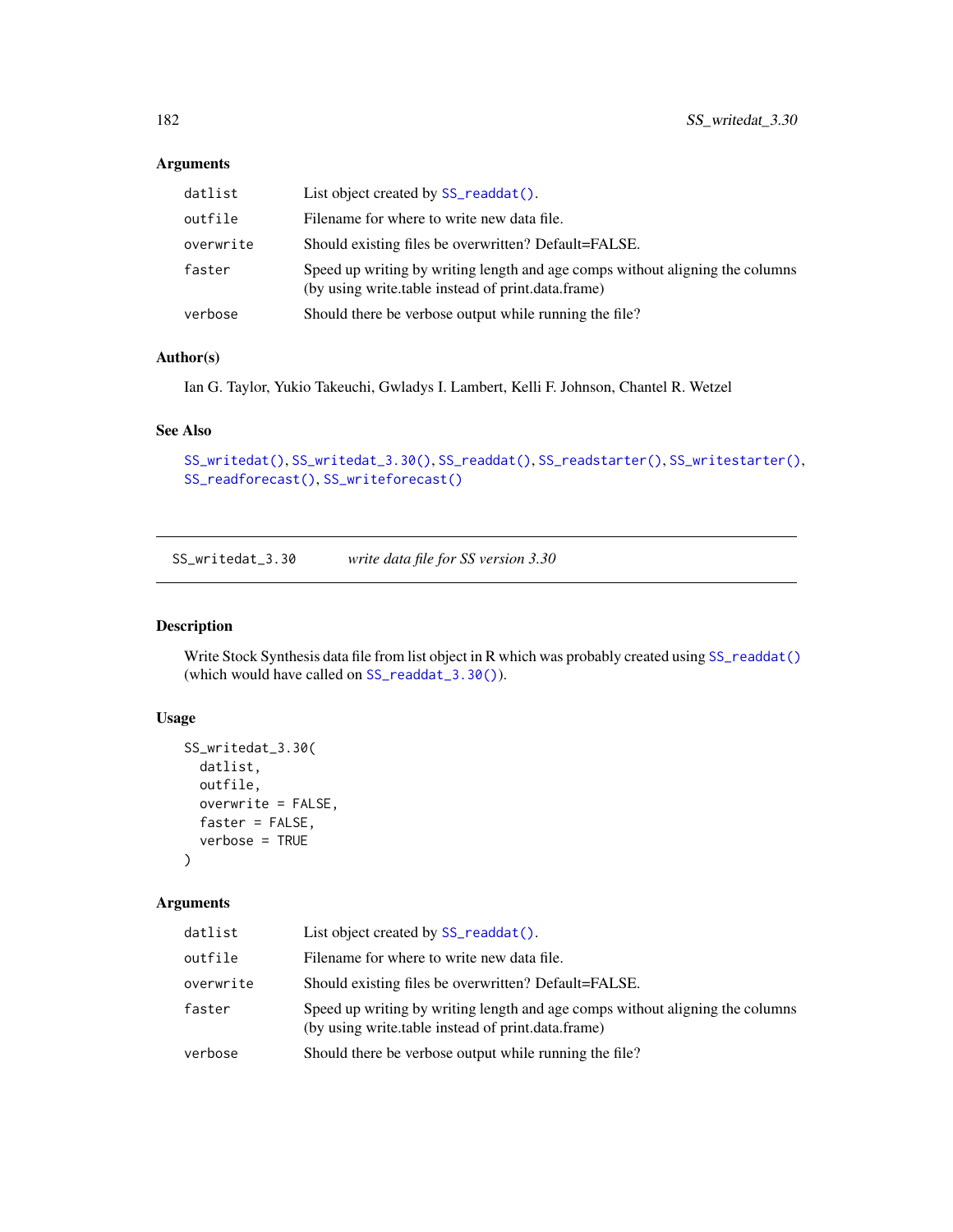# <span id="page-182-1"></span>SS\_writeforecast 183

# Author(s)

Ian G. Taylor, Yukio Takeuchi, Gwladys I. Lambert, Kelli F. Johnson, Chantel R. Wetzel

#### See Also

```
SS_writedat(), SS_writedat_3.24(), SS_readdat(), SS_readstarter(), SS_writestarter(),
SS_readforecast(), SS_writeforecast()
```
<span id="page-182-0"></span>SS\_writeforecast *write forecast file*

# Description

write Stock Synthesis forecast file from list object in R which was probably created using [SS\\_readforecast\(\)](#page-159-0)

#### Usage

```
SS_writeforecast(
 mylist,
 dir = NULL,file = "forecast.ss",
 writeAll = FALSE,
 overwrite = FALSE,
 verbose = TRUE
)
```
#### Arguments

| mylist    | List object created by SS_readforecast().                                                                                                                                                     |
|-----------|-----------------------------------------------------------------------------------------------------------------------------------------------------------------------------------------------|
| dir       | Directory for new forecast file. Default=NULL (working directory).                                                                                                                            |
| file      | Filename for new forecast file. Default="forecast.ss".                                                                                                                                        |
| writeAll  | Should the function continue even if Forecast=0 (at which point SS stops read-<br>ing, and remaining elements in list may not be available, depending on settings<br>used in SS readforecast) |
| overwrite | Should existing files be overwritten? Default=FALSE.                                                                                                                                          |
| verbose   | Should there be verbose output while running the file? Default=TRUE.                                                                                                                          |

#### Author(s)

Ian Taylor

#### See Also

```
SS_readstarter(), SS_readforecast(), SS_readdat(), SS_writestarter(), SS_writedat()
```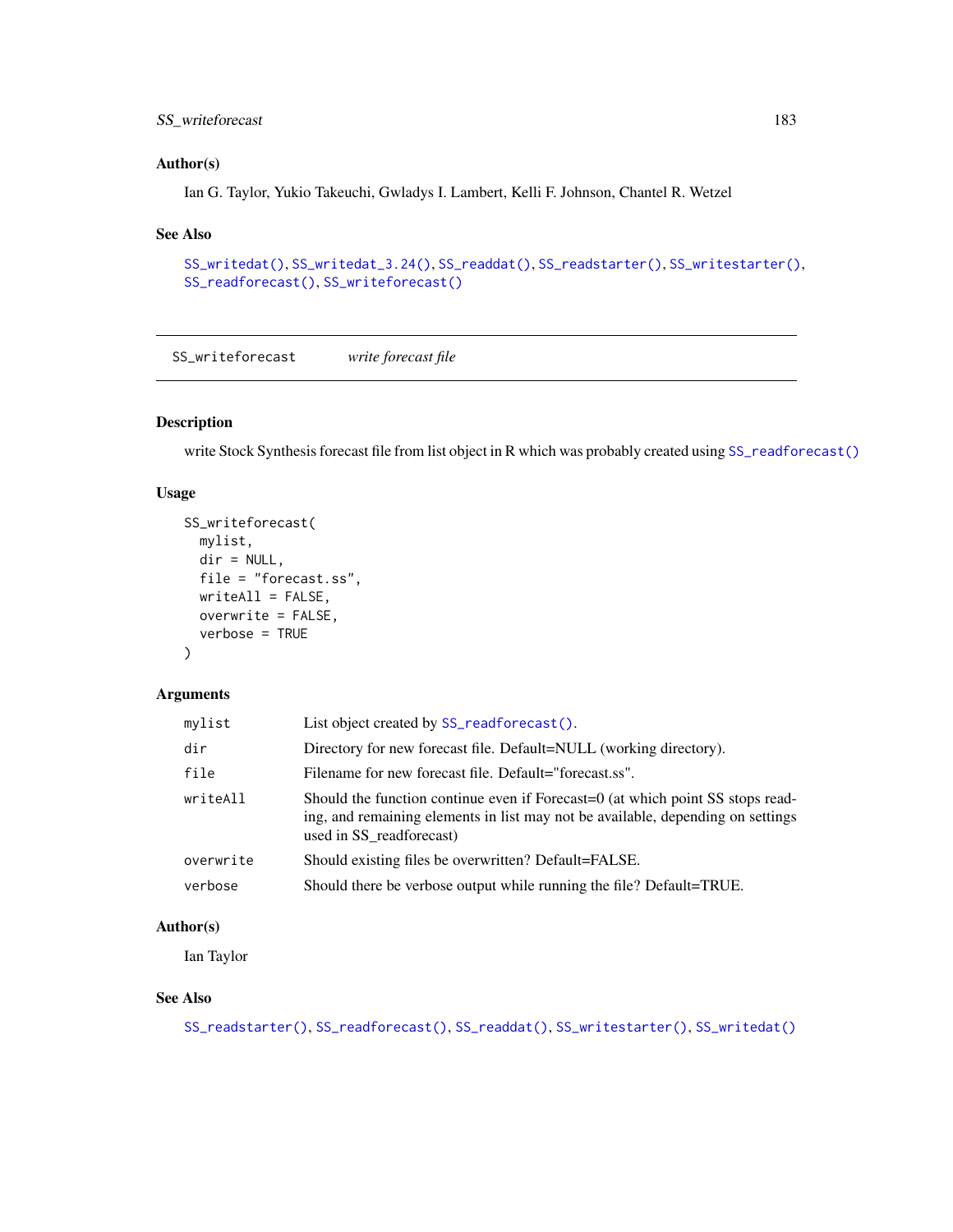<span id="page-183-0"></span>SS\_writepar\_3.24 *write ss.par file from SS version 3.24*

# Description

Write Stock Synthesis (version 3.24) parameter file from list object in R to file.

#### Usage

```
SS_writepar_3.24(parlist, outfile, overwrite = TRUE, verbose = FALSE)
```
# Arguments

| parlist   | List object created by SS_readpar_3.24().              |
|-----------|--------------------------------------------------------|
| outfile   | Filename for where to write new parameter file.        |
| overwrite | Should existing files be overwritten? Default=TRUE.    |
| verbose   | Should there be verbose output while running the file? |

#### Author(s)

Nathan R. Vaughan

#### See Also

```
SS_readctl(), SS_readdat() SS_readdat_3.24(),SS_readdat_3.24() SS_readctl_3.24(),
SS_readstarter(), SS_readforecast(), SS_writestarter(), SS_writeforecast(), SS_writedat()
```
SS\_writepar\_3.30 *write ss.par file from SS version 3.30*

#### Description

Write Stock Synthesis (version 3.30) parameter file from list object in R to file.

#### Usage

```
SS_writepar_3.30(parlist, outfile, overwrite = TRUE, verbose = FALSE)
```

| parlist   | List object created by SS_readpar_3.30().              |
|-----------|--------------------------------------------------------|
| outfile   | Filename for where to write new parameter file.        |
| overwrite | Should existing files be overwritten? Default=TRUE.    |
| verbose   | Should there be verbose output while running the file? |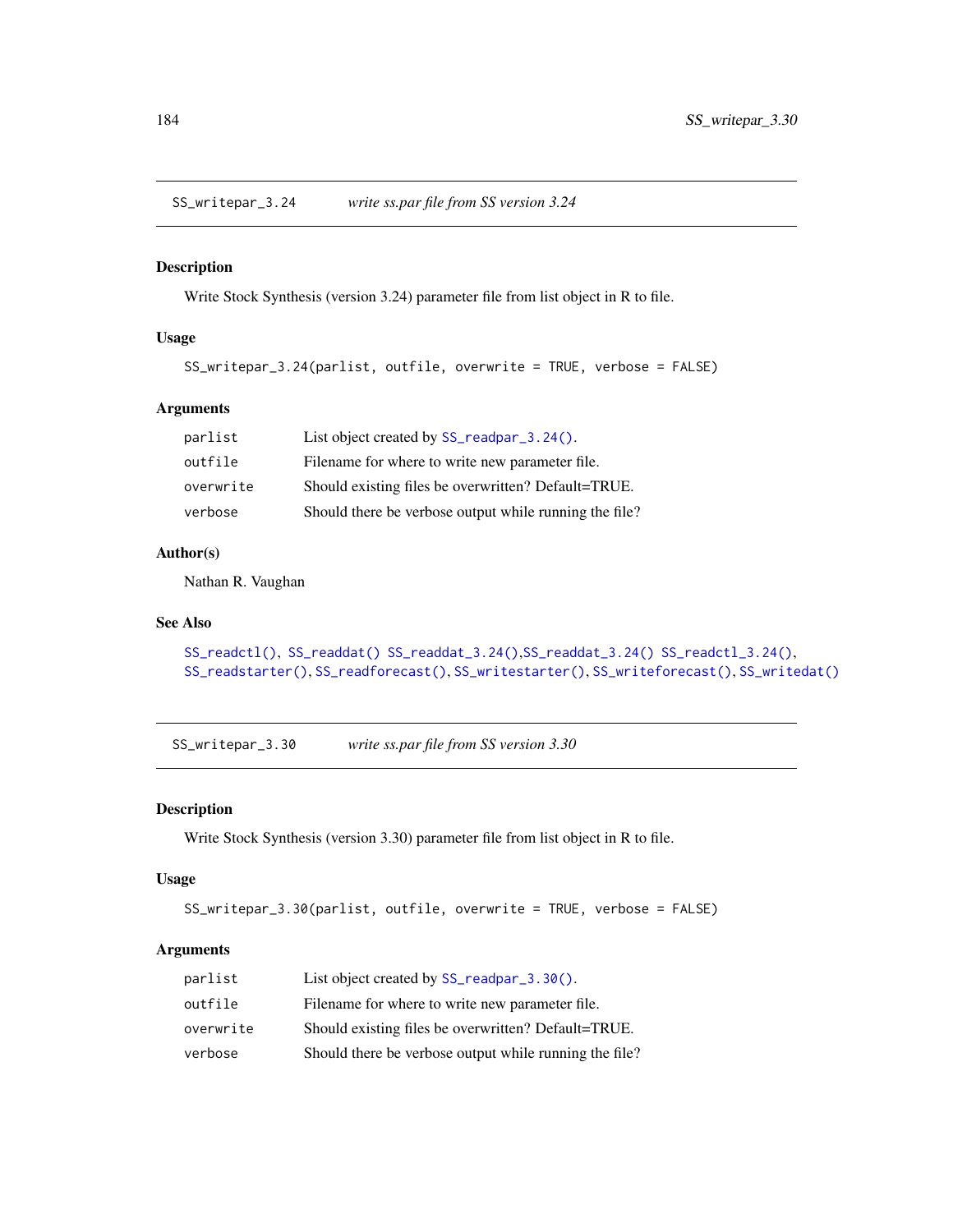# <span id="page-184-1"></span>SS\_writestarter 185

#### Author(s)

Nathan R. Vaughan

#### See Also

```
SS_readctl(), SS_readdat() SS_readdat_3.24(),SS_readdat_3.30() SS_readctl_3.24(),
SS_readstarter(), SS_readforecast(), SS_writestarter(), SS_writeforecast(), SS_writedat()
```
<span id="page-184-0"></span>SS\_writestarter *write starter file*

# Description

write Stock Synthesis starter file from list object in R which was probably created using [SS\\_readstarter\(\)](#page-161-0)

#### Usage

```
SS_writestarter(
  mylist,
  dir = NULL,file = "starter.ss",
  overwrite = FALSE,
  verbose = TRUE,
  warn = TRUE
\mathcal{L}
```
#### Arguments

| mylist    | List object created by SS_readstarter().                             |
|-----------|----------------------------------------------------------------------|
| dir       | Directory for new starter file. Default=NULL (working directory).    |
| file      | Filename for new starter file. Default="starter.ss".                 |
| overwrite | Should existing files be overwritten? Default=FALSE.                 |
| verbose   | Should there be verbose output while running the file? Default=TRUE. |
| warn      | Print warning if overwriting file?                                   |

# Author(s)

Ian Taylor

# See Also

```
SS_readstarter(), SS_readforecast(), SS_writestarter(), SS_writeforecast(), SS_writedat()
```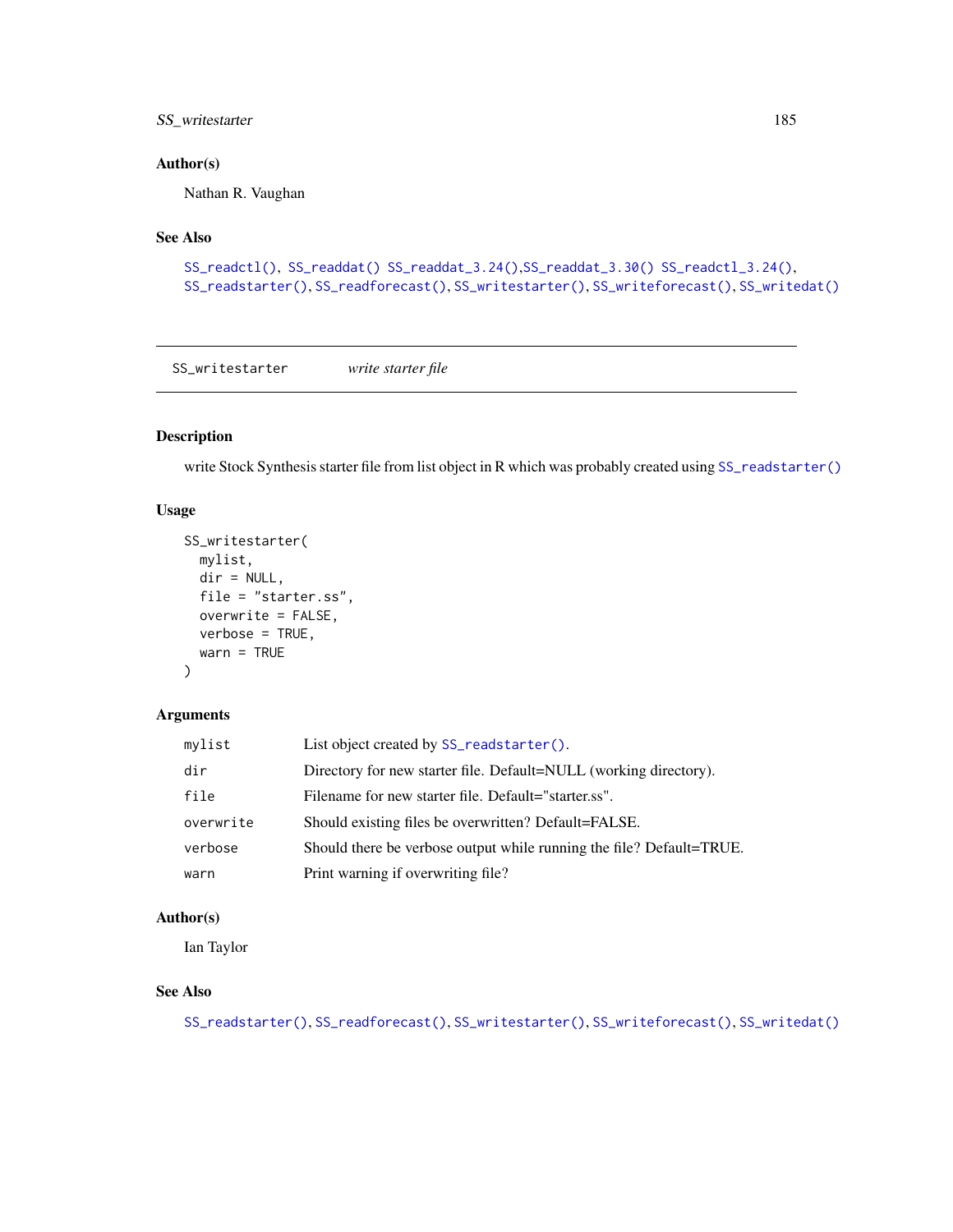# <span id="page-185-0"></span>Description

Write Stock Synthesis weight-at-age file from R object that was probably created using [SS\\_readwtatage\(\)](#page-162-0)

# Usage

```
SS_writewtatage(
 mylist,
 dir = NULL,file = "wtatage.ss",
 overwrite = FALSE,
 verbose = TRUE,
 warn = TRUE
)
```
# Arguments

| mylist    | Object created by SS_readwtatage().                                                                                                                                                                                                                                                                                                              |
|-----------|--------------------------------------------------------------------------------------------------------------------------------------------------------------------------------------------------------------------------------------------------------------------------------------------------------------------------------------------------|
| dir       | A file path to the directory of interest. Typically used with file, an additional<br>input argument, to specify input and output file paths. The default value is $dir =$<br>NULL, which leads to using the current working directory, and thus, full file paths<br>should not be specified for other arguments as they will be appended to dir. |
| file      | Filename for new weight-at-age file, which will be appended to dir to create a<br>full file path. Default="wtatage.ss".                                                                                                                                                                                                                          |
| overwrite | A logical value specifying if the existing file(s) should be overwritten. The<br>$default value$ is overwrite = FALSE.                                                                                                                                                                                                                           |
| verbose   | A logical value specifying if output should be printed to the screen.                                                                                                                                                                                                                                                                            |
| warn      | A logical value specifying if a warning should be generated if overwriting file.<br>The default value is warn = TRUE.                                                                                                                                                                                                                            |

# Author(s)

Kelli F. Johnson

# See Also

[SS\\_readwtatage\(\)](#page-162-0)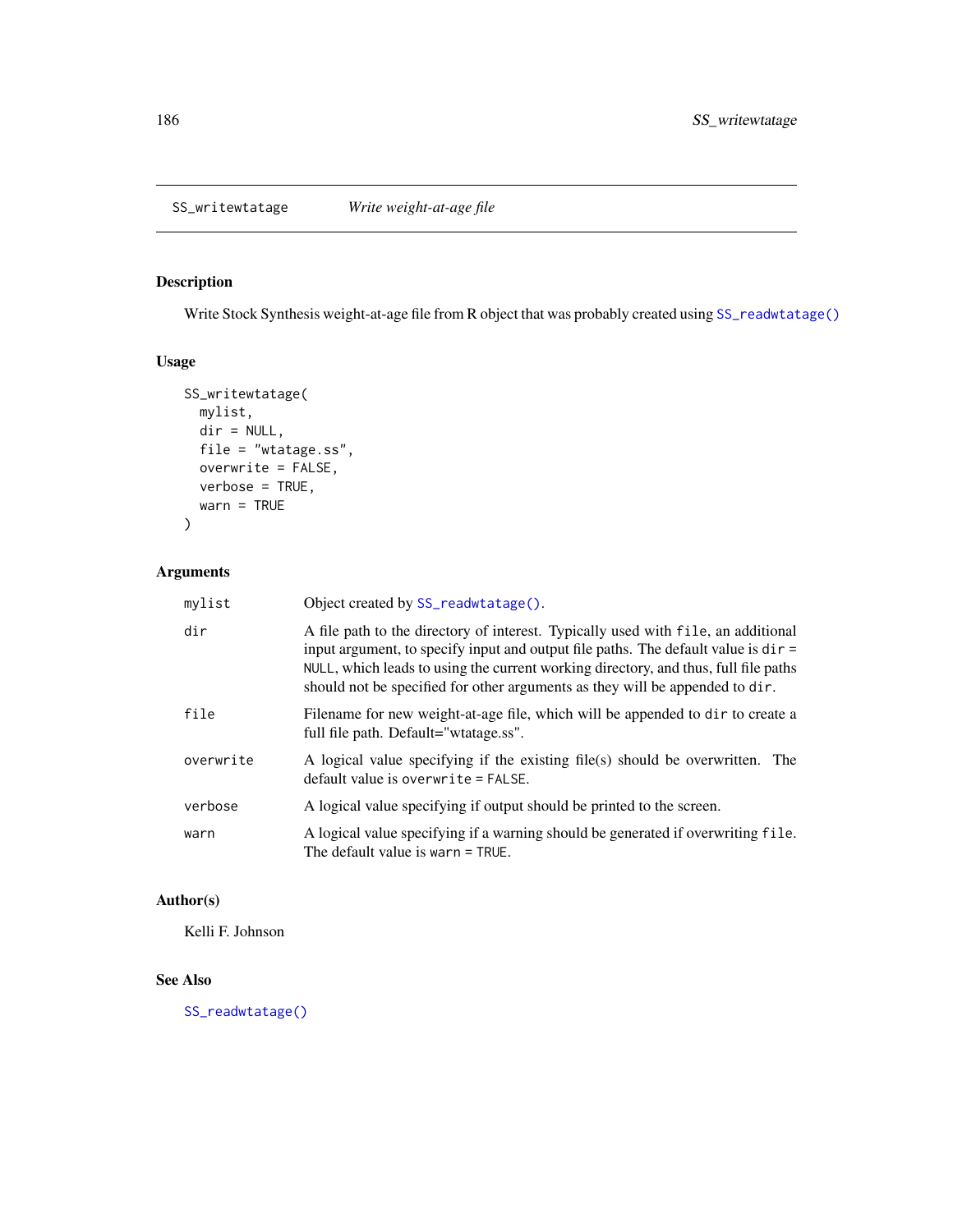<span id="page-186-0"></span>

# Description

Plot one or more columns of numeric values as the top edges of polygons instead of lines.

# Usage

```
stackpoly(
 x,
 y,
 main = "",xlab = ",
 ylab = ",
 xat = NA,
 xaxlab = NA,
 xlim = NA,
 ylim = NA,
 \frac{1}{y} = 1,border = NA,
 col = NA,
 axis4 = F,
 x.hash = NULL,density = 20,
  ...
)
```

| $\mathsf{x}$ | A numeric data frame or matrix with the 'x' values. If 'y' is NULL, these<br>will become the 'y' values and the 'x' positions will be the integers from 1 to<br>dim(x)[1]. |
|--------------|----------------------------------------------------------------------------------------------------------------------------------------------------------------------------|
| У            | The 'y' values.                                                                                                                                                            |
| main         | The title for the plot.                                                                                                                                                    |
| xlab         | x axis labels for the plot.                                                                                                                                                |
| ylab         | y axis labels for the plot.                                                                                                                                                |
| xat          | Where to put the optional xaxiabs.                                                                                                                                         |
| xaxlab       | Optional labels for the x positions.                                                                                                                                       |
| xlim         | Optional x limits.                                                                                                                                                         |
| ylim         | Optional y limits.                                                                                                                                                         |
| lty          | Line type for the polygon borders.                                                                                                                                         |
| border       | Color for the polygon borders.                                                                                                                                             |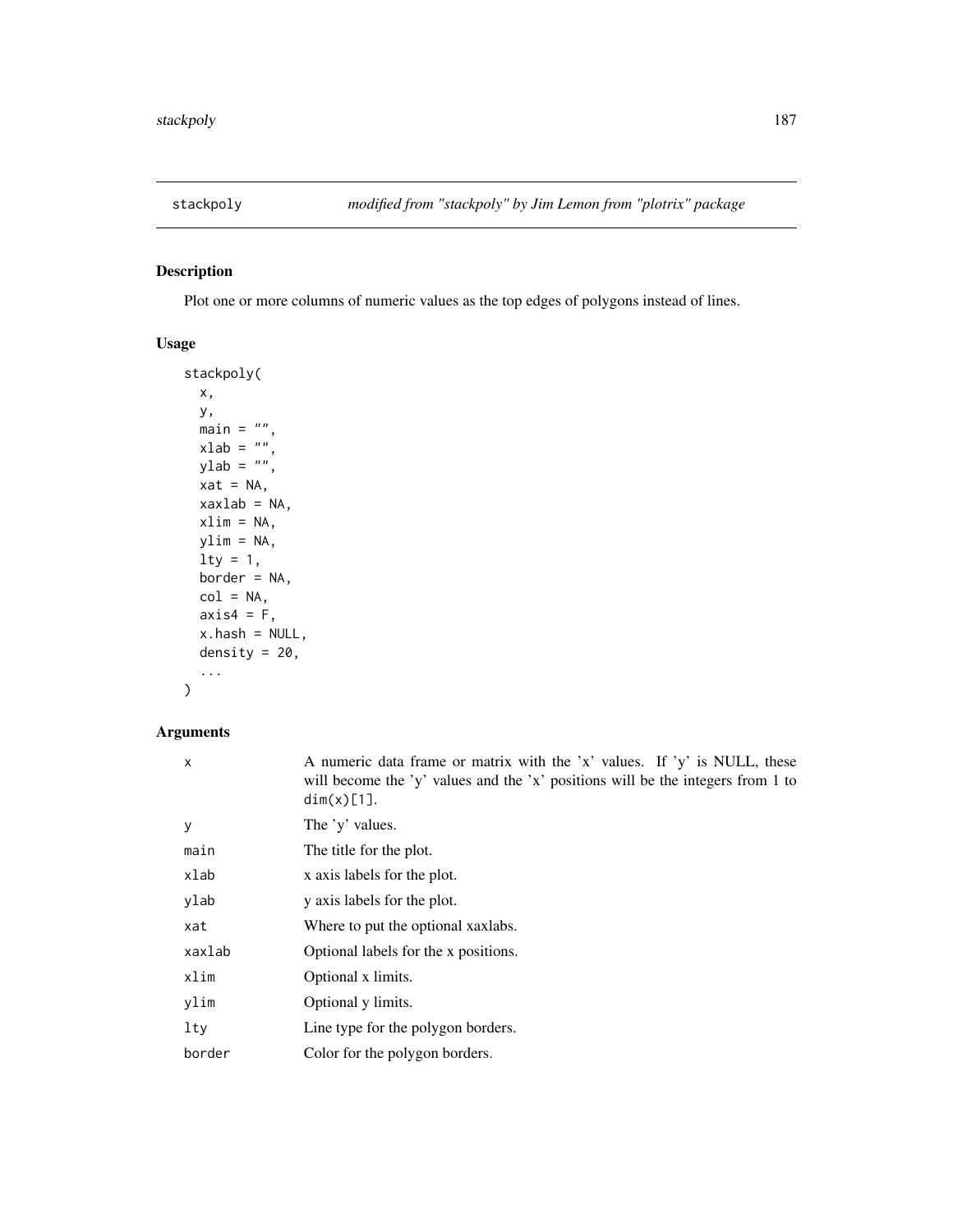<span id="page-187-0"></span>

| col                 | Color to fill the polygons. If NULL, 'rainbow' will be called to generate the<br>colors. If NA, the polygons will not be filled. |
|---------------------|----------------------------------------------------------------------------------------------------------------------------------|
| axis4               | option to add an axis on the right hand side.                                                                                    |
| x.hash              | values from x for which the bars have hash marks instead of solid fill                                                           |
| density             | density value for hashed areas                                                                                                   |
| $\cdot \cdot \cdot$ | Additional arguments passed to 'plot'.                                                                                           |

#### Author(s)

Jim Lemon, Ian Taylor

#### References

<https://cran.r-project.org/package=plotrix>

translate\_3.30\_to\_3.24\_Q\_setup *Use 3.30 q options to create the 3.24 q setup*

# Description

Use 3.30 q options to create the 3.24 q setup

#### Usage

```
translate_3.30_to_3.24_Q_setup(
  Q_options,
  Nfleets,
  fleetnames = seq_len(Nfleets)
\overline{\phantom{a}}
```
# Arguments

| 0_options  | The O options list element in the 3.30 control file r4ss list output generated from<br>SS readctl. |
|------------|----------------------------------------------------------------------------------------------------|
| Nfleets    | Number of fleets in the model                                                                      |
| fleetnames | Name of the fleets. Defaults to fleet numbers, in the order                                        |

# Value

A dataframe containing the 3.24 Q setup.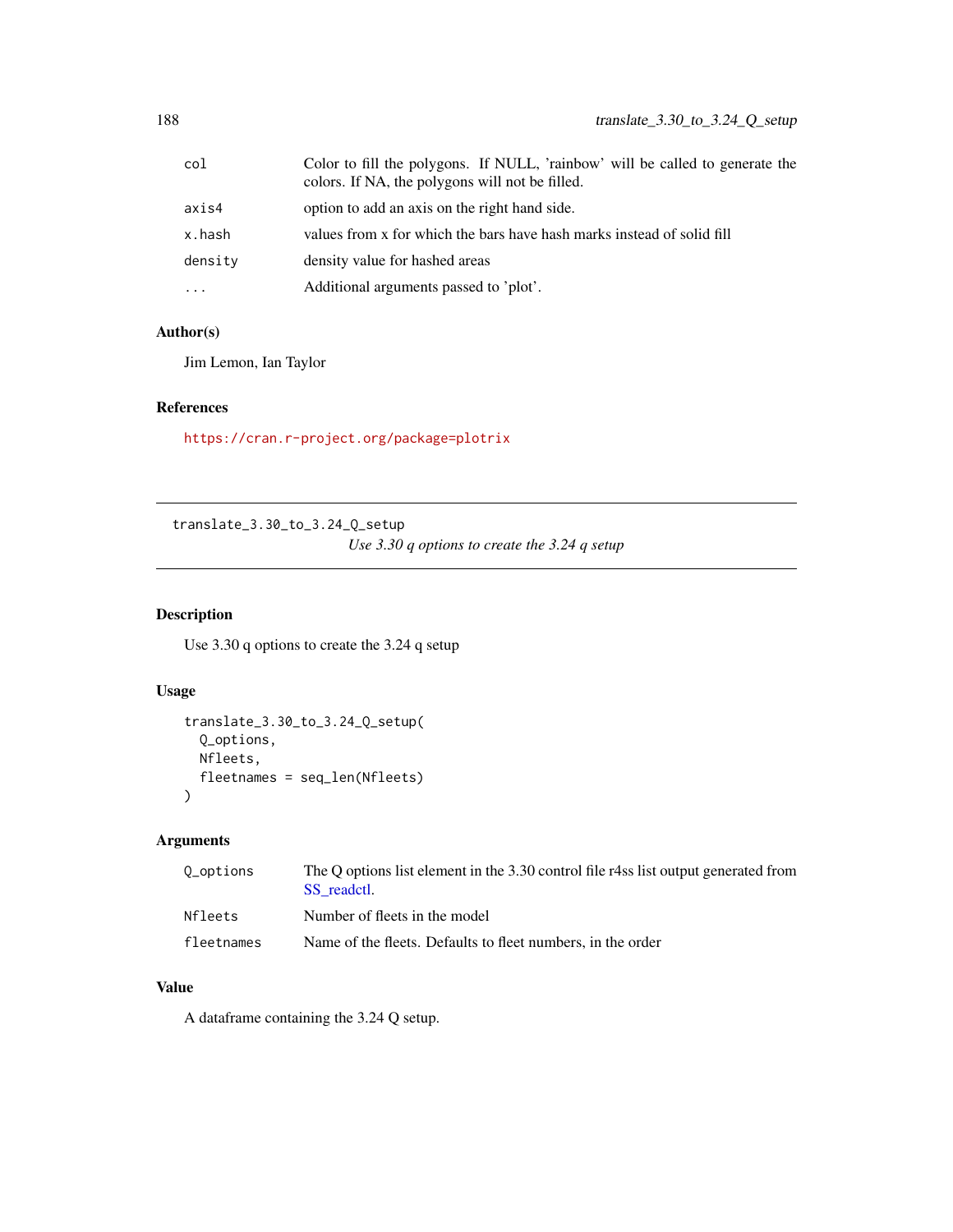<span id="page-188-0"></span>translate\_3.30\_to\_3.24\_var\_adjust *Use 3.30 variance adjustments to create the 3.24 formatting*

#### Description

This functionality used to be in SS\_readctl\_3.30, but ware removed to avoid confusion.

# Usage

```
translate_3.30_to_3.24_var_adjust(
  Variance_adjustment_list = NULL,
  Nfleets,
  fleetnames = seq_len(Nfleets)
\mathcal{L}
```
#### Arguments

| Variance_adjustment_list |                                                                                                                                                                                                             |
|--------------------------|-------------------------------------------------------------------------------------------------------------------------------------------------------------------------------------------------------------|
|                          | The Variance adjustments list element in the control file r4ss list output gener-<br>ated from SS readed. Defaults to NULL, which can be the case if no variance<br>adjustments were included in the model. |
| <b>Nfleets</b>           | Number of fleets in the model                                                                                                                                                                               |
| fleetnames               | Name of the fleets. Defaults to fleet numbers, in the order defined in the model.                                                                                                                           |

#### Value

A dataframe of 3.24 variance adjustments.

TSCplot *Create a plot for the TSC report*

#### Description

Creates a plot of catch and spawning biomass from the output of [SS\\_output\(\)](#page-131-0) for the NOAA TSC report.

#### Usage

```
TSCplot(
  SSout,
  yrs = "default",
 ylimBar = "default",
  ylimDep1 = c(0, 1.025),
  colBar = "yellow",
```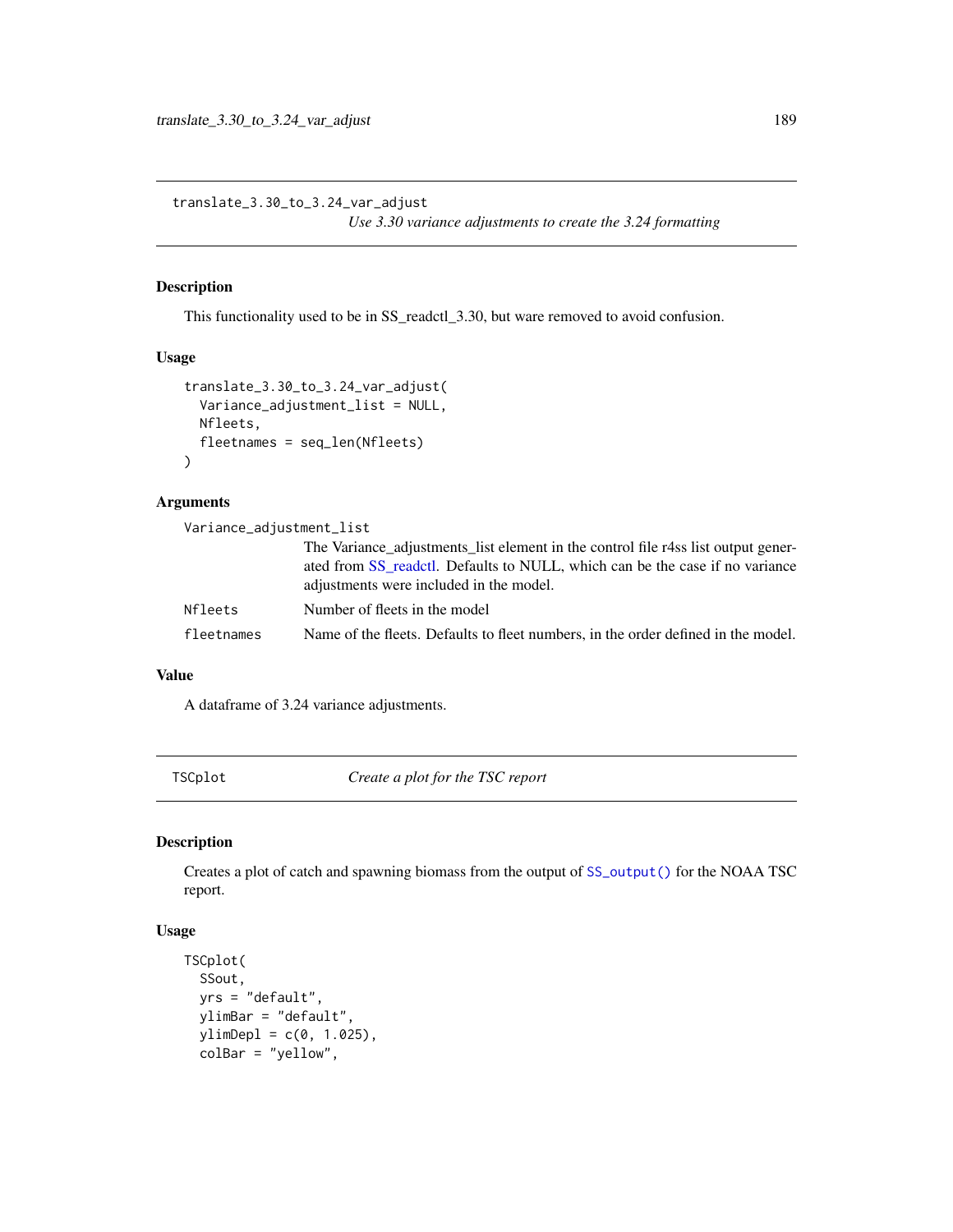```
cexBarLabels = 1.1,
 cex.axis = 1.1,space = 0,
 pchDep1 = 19,
 colDepl = "red",
 lwdDep1 = 3,shiftDep1 = 0.25,pchSpace = 5,
 ht = 4,wd = 7,
 labelLines = 2.8,
 makePDF = NULL,
 makePNG = NULL,
 MCMC = FALSE
\mathcal{L}
```

| SSout        | The output from SS_output()                                                                                                                |
|--------------|--------------------------------------------------------------------------------------------------------------------------------------------|
| yrs          | The vector of years to plot                                                                                                                |
| ylimBar      | y-axis limits for catch barplot                                                                                                            |
| ylimDepl     | y-axis limits for depletion line                                                                                                           |
| colBar       | colors of the bars                                                                                                                         |
| cexBarLabels | character expansion for the labels underneath the bars (years)                                                                             |
| cex.axis     | character expansion for the axis labels                                                                                                    |
| space        | space between bars (see space argument of barplot)                                                                                         |
| pchDepl      | character type for points on the depletion line                                                                                            |
| colDepl      | color of the points on the depletion line                                                                                                  |
| lwdDepl      | width of the depletion line                                                                                                                |
| shiftDepl    | shift from beginning of the year for the points on the depletion line. Helps to<br>guide the eye for exactly which year it corresponds to. |
| pchSpace     | number of years between points on the depletion line. Higher numbers help tidy<br>up the plot when plotting many years.                    |
| ht           | Height of the plot in inches                                                                                                               |
| wd           | Width of the plot in inches                                                                                                                |
| labelLines   | line argument for mett to move the axis labels                                                                                             |
| makePDF      | filename for a pdf file. If NULL it does not make a pdf. Can specify a pdf<br>filename or a png filename. Not both at the same time.       |
| makePNG      | filename for a png image. If NULL it does not make a png. Can specify a pdf<br>filename or a png filename. Not both at the same time.      |
| <b>MCMC</b>  | If TRUE, will use mcmc results. It needs a list element called 'mcmc' on SSout.                                                            |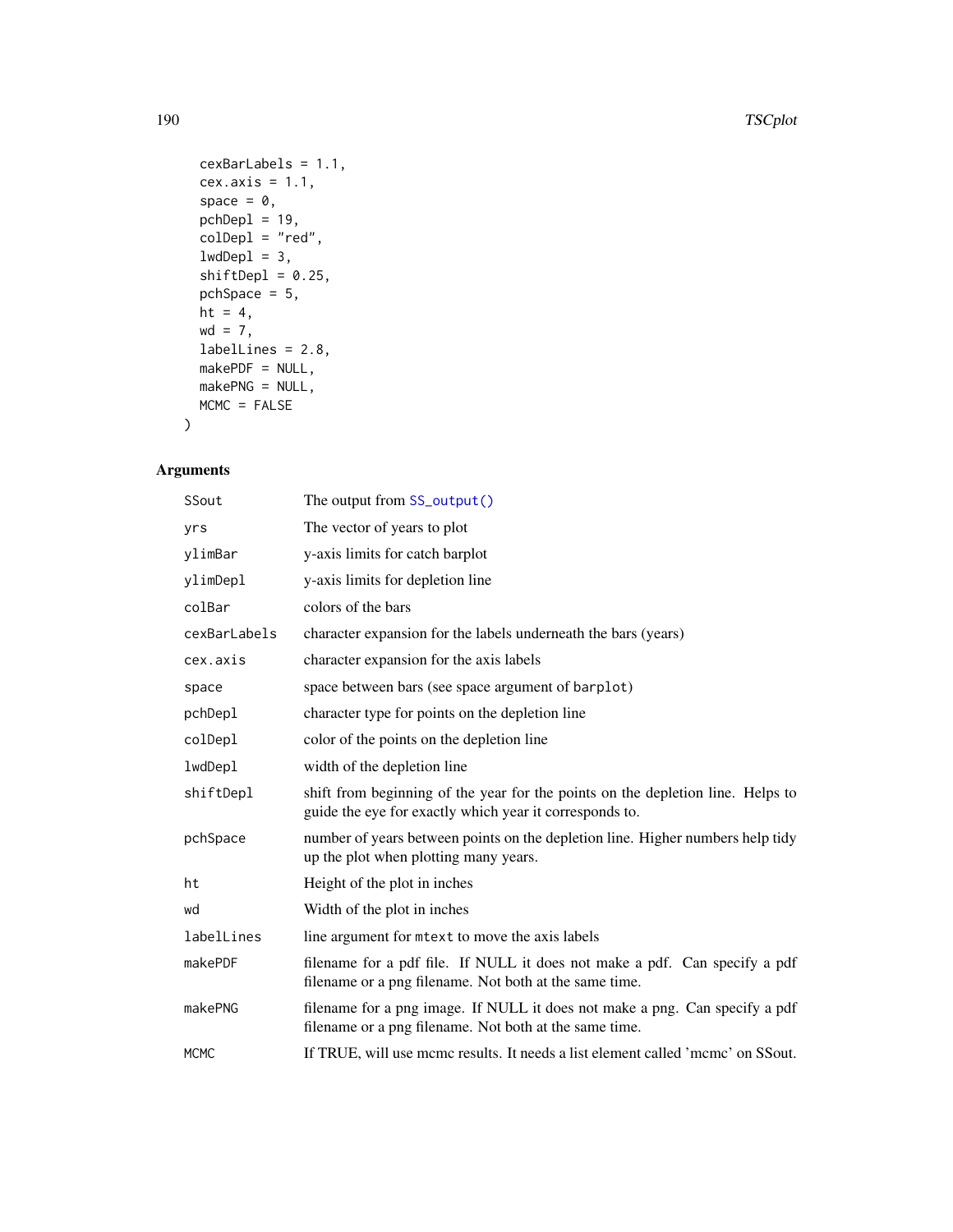#### <span id="page-190-0"></span>TSCplot 191

#### Details

It creates a plot on the current graphics device, in a pdf file, or as a png image of the figure used in the TSC report produced by the NWFSC. It expects the SS results read in by [SS\\_output\(\)](#page-131-0). If MCMC results are to be plotted, a 'mcmc' list element should be added using the [SSgetMCMC\(\)](#page-44-0) function. See the examples below.

# Value

Returns a data frame with the years, spawning biomass, depletion, and total dead catch.

#### Author(s)

Allan Hicks

#### See Also

[SS\\_output\(\)](#page-131-0) [SSgetMCMC\(\)](#page-44-0)

#### Examples

## Not run:

```
# define directory
directory <- "C:\\NOAA2011\\Dover\\Models\\base_20110701"
# read model output
base \leq SS_output(dir = directory, covar = FALSE, verbose = FALSE)
# show the plot in R
TSCplot(base)
TSCplot(base, yrs = 2000:2011, pchSpace = 1)
# Create the plot as a PNG file
TSCplot(base, makePNG = "C:\\NOAA2012\\Assessments\\TSCdover.png")
# Create the plot as a PDF file
TSCplot(base, makePDF = "C:\\NOAA2012\\Assessment\\TSCdover.pdf")
# Model with MCMC results
directory <- "C:/Models"
base <- SS_output(dir = directory, dir.mcmc = "mcmc")
TSCplot(base, ylimDepth = c(0, 1.25), pchSpace = 1, MCMC = TRUE
```
## End(Not run)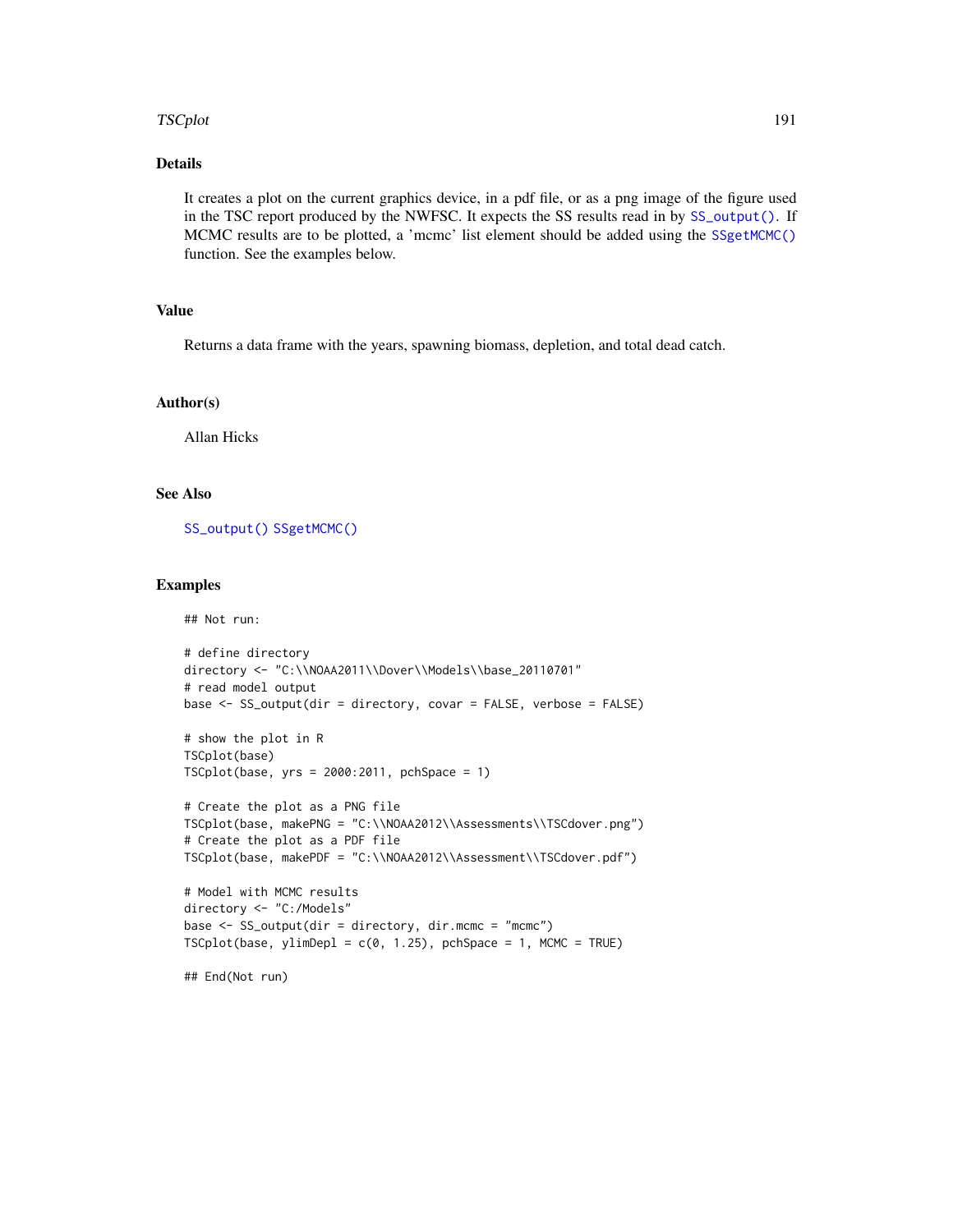<span id="page-191-0"></span>write\_fwf4 *Function to write formatted table similar to table written by gdata::write.fwf from data.frame or matrix This function does not accept columns or logical with factor*

# Description

Function to write formatted table similar to table written by gdata::write.fwf from data.frame or matrix This function does not accept columns or logical with factor

#### Usage

```
write_fwf4(
  x,
  file = ",
  append = FALSE,quote = FALSE,
  sep = " " " ,na = "NA",
  rownames = FALSE,
  colnames = TRUE,
  rowCol = NULL,justify = "left",
 width = NULL,
  eol = "n",qmethod = c("escape", "double"),
  digits = 6,
  checkNA = TRUE,
  checkInfty = TRUE,
  checkError = TRUE
)
```

| $\mathsf{x}$ | data frame or matrix the object to be written                                                                      |
|--------------|--------------------------------------------------------------------------------------------------------------------|
| file         | either a character string naming a file or a connection open for writing. "" indi-<br>cates output to the console. |
| append       | logical, append to existing data in file                                                                           |
| quote        | logical, quote data in output                                                                                      |
| sep          | character, separator between columns in output                                                                     |
| na           | character, the string to use for missing values <i>i.e.</i> NA in the output                                       |
| rownames     | logical, print row names                                                                                           |
| colnames     | logical, print column names                                                                                        |
| rowCol       | character, rownames column name                                                                                    |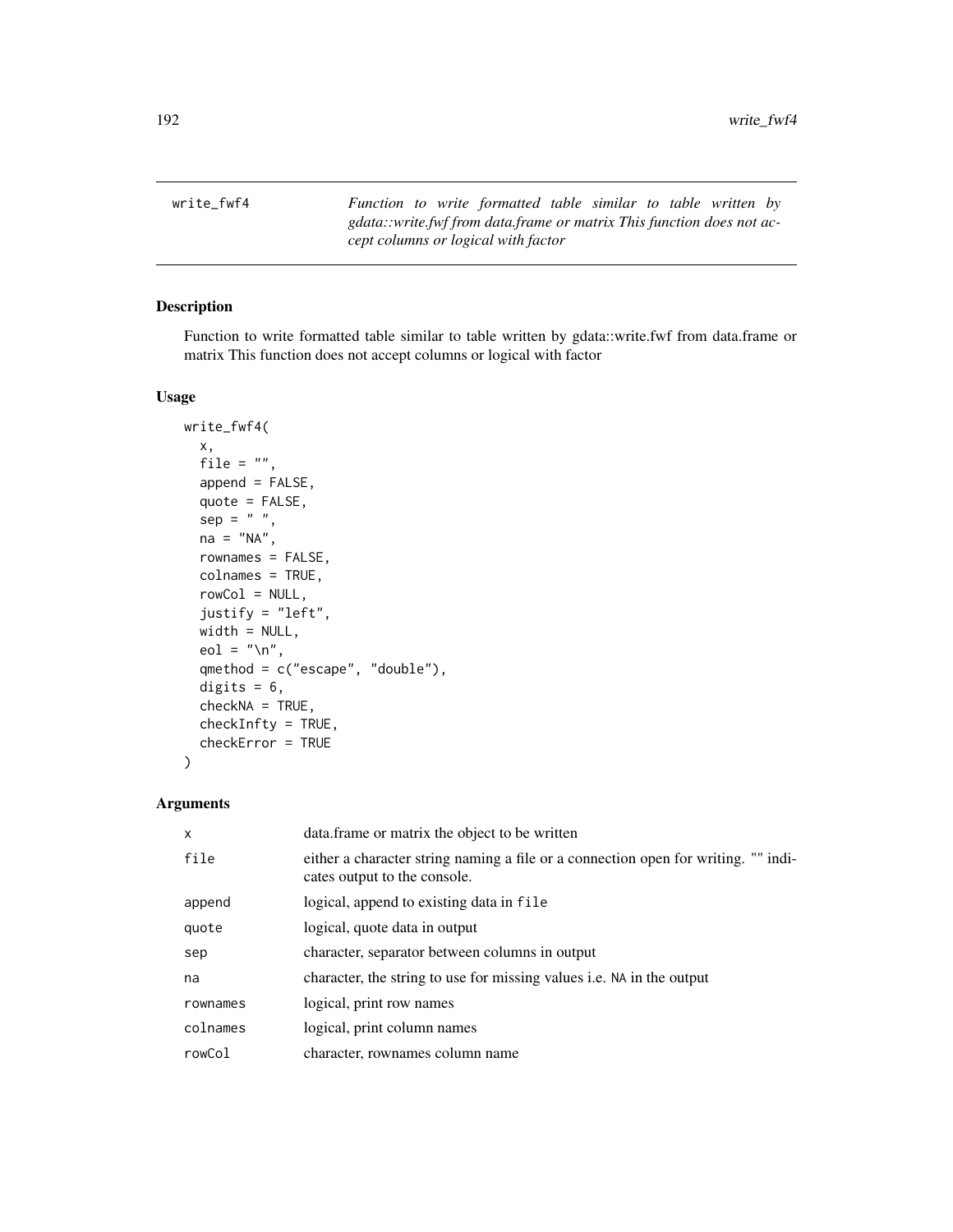<span id="page-192-0"></span>

| justify    | character, alignment of character columns; see format()                                                                                                                                                                                                                                                        |
|------------|----------------------------------------------------------------------------------------------------------------------------------------------------------------------------------------------------------------------------------------------------------------------------------------------------------------|
| width      | numeric, width of the columns in the output                                                                                                                                                                                                                                                                    |
| eol        | the character(s) to print at the end of each line (row). For example, 'eol="\r\n"'<br>will produce Windows' line endings on a Unix-alike OS, and 'eol="\r"' will<br>produce files as expected by Mac OS Excel 2004.                                                                                            |
| gmethod    | a character string specifying how to deal with embedded double quote characters<br>when quoting strings. Must be one of "escape" (default), in which case the<br>quote character is escaped in C style by a backslash, or '"double"', in which<br>case it is doubled. You can specify just the initial letter. |
| digits     | Used for signif                                                                                                                                                                                                                                                                                                |
| checkNA    | logical if TRUE, function will stop when NA is found                                                                                                                                                                                                                                                           |
| checkInfty | logical if TRUE, function will stop when Infinity is found                                                                                                                                                                                                                                                     |
| checkError | logical if TRUE both, set checkNA and checkInftr TRUE                                                                                                                                                                                                                                                          |

# Author(s)

Yukio Takeuchi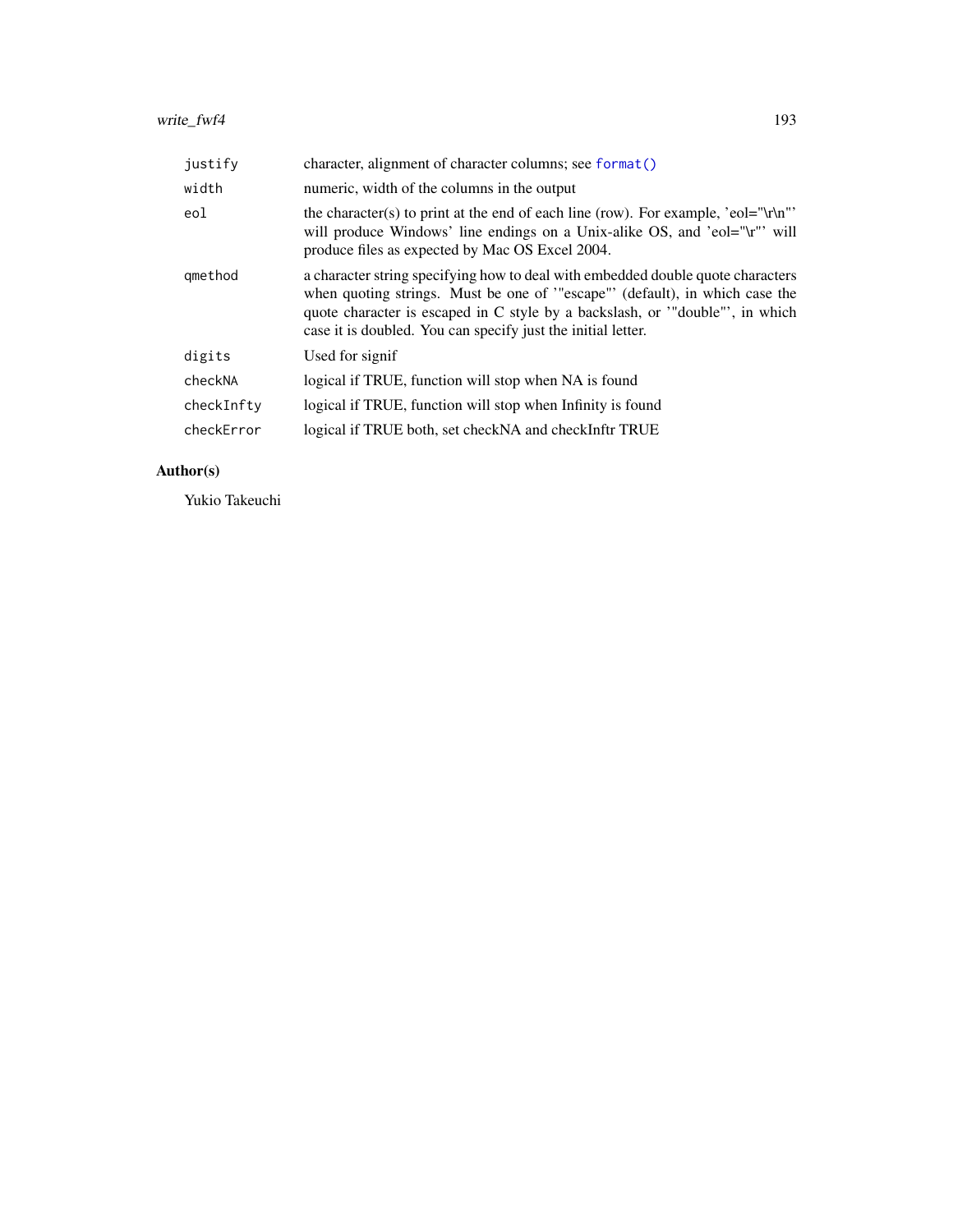# **Index**

```
∗ rep
    SSdiagsTime2Year, 43
∗ retrocomps
    SSdiagsTime2Year, 43
∗ retro
    SSdiagsTime2Year, 43
∗ ssplot
    sspar, 54
∗ utils
    SSdiagsTime2Year, 43
    sspar, 54
add_legend, 5
bubble3, 6
check_inputlist, 8
check_model, 8
copy_SS_inputs, 9
copy_SS_inputs(), 37, 39
DoProjectPlots, 10
file_increment, 12
format(), 193
get_comments, 14
get_dat_new_name, 14
get_last_phase, 15
get_SIS_info, 15
get_tuning_table, 17
get_tv_parlabs, 17
getADMBHessian, 13
getADMBHessian(), 31, 38
is.wholenumber, 18
make_multifig, 18
make_multifig(), 22, 25, 74
make_multifig_sexratio, 22
make_multifig_sexratio(), 106
```
mcmc.nuisance, [25](#page-24-0) mcmc.nuisance(), *[28](#page-27-0)*, *[46](#page-45-0)* mcmc.out, [26](#page-25-0) mcmc.out(), *[25,](#page-24-0) [26](#page-25-0)*, *[46](#page-45-0)* mountains, [29](#page-28-0) NegLogInt\_Fn, [30](#page-29-0) NegLogInt\_Fn(), *[13](#page-12-0)*, *[38](#page-37-0)* par, *[54](#page-53-0)* PinerPlot, [32](#page-31-0) plotCI, [35](#page-34-0) populate\_multiple\_folders, [36](#page-35-0) populate\_multiple\_folders(), *[39](#page-38-0)* r4ss\_logo, [37](#page-36-0) read.admbFit, [37](#page-36-0) read.admbFit(), *[13](#page-12-0)*, *[31](#page-30-0)* rich.colors.short, [38](#page-37-0) run\_SS\_models, [38,](#page-37-0) *[172](#page-171-0)* save\_png, [40](#page-39-0) selShapes, [41](#page-40-0) SS\_changepars, [122](#page-121-0) SS\_changepars(), *[135](#page-134-0)*, *[145](#page-144-0)*, *[176](#page-175-0)* SS\_decision\_table\_stuff, [124](#page-123-0) SS\_doRetro, [125](#page-124-0) SS\_fitbiasramp, [127](#page-126-0) SS\_fitbiasramp(), *[31](#page-30-0)*, *[98](#page-97-0)* SS\_ForeCatch, [129](#page-128-0) SS\_ForeCatch(), *[125](#page-124-0)* SS\_html, [130](#page-129-0) SS\_html(), *[132](#page-131-1)*, *[139](#page-138-0)* SS\_makeHTMLdiagnostictable, [132](#page-131-1) SS\_output, *[17](#page-16-0)*, *[42](#page-41-0)*, *[44](#page-43-0)*, *[55](#page-54-0)*, *[57](#page-56-0)*, *[60](#page-59-0)*, *[62](#page-61-0)*, *[71](#page-70-0)*, *[75,](#page-74-0) [76](#page-75-0)*, *[78](#page-77-0)*, *[81](#page-80-0)*, *[84](#page-83-0)*, *[86,](#page-85-0) [87](#page-86-0)*, *[89](#page-88-0)*, *[91](#page-90-0)*, *[97,](#page-96-0) [98](#page-97-0)*, *[102](#page-101-0)*, *[105](#page-104-0)*, *[108](#page-107-0)*, *[110,](#page-109-0) [111](#page-110-0)*, *[113](#page-112-0)*, *[115](#page-114-0)*, *[117](#page-116-0)*, *[121](#page-120-0)*, *[124](#page-123-0)*, *[127](#page-126-0)*, *[129](#page-128-0)*, *[131,](#page-130-0) [132](#page-131-1)*, [132,](#page-131-1) *[138](#page-137-0)*, *[171](#page-170-0)* SS\_output(), *[15,](#page-14-0) [16](#page-15-0)*, *[23](#page-22-0)*, *[47,](#page-46-0) [48](#page-47-0)*, *[59](#page-58-0)*, *[61](#page-60-0)*, *[63](#page-62-0)*, *[68](#page-67-0)*, *[76](#page-75-0)*, *[82](#page-81-0)*, *[85,](#page-84-0) [86](#page-85-0)*, *[88](#page-87-0)*, *[90](#page-89-0)*, *[96](#page-95-0)*, *[104](#page-103-0)*,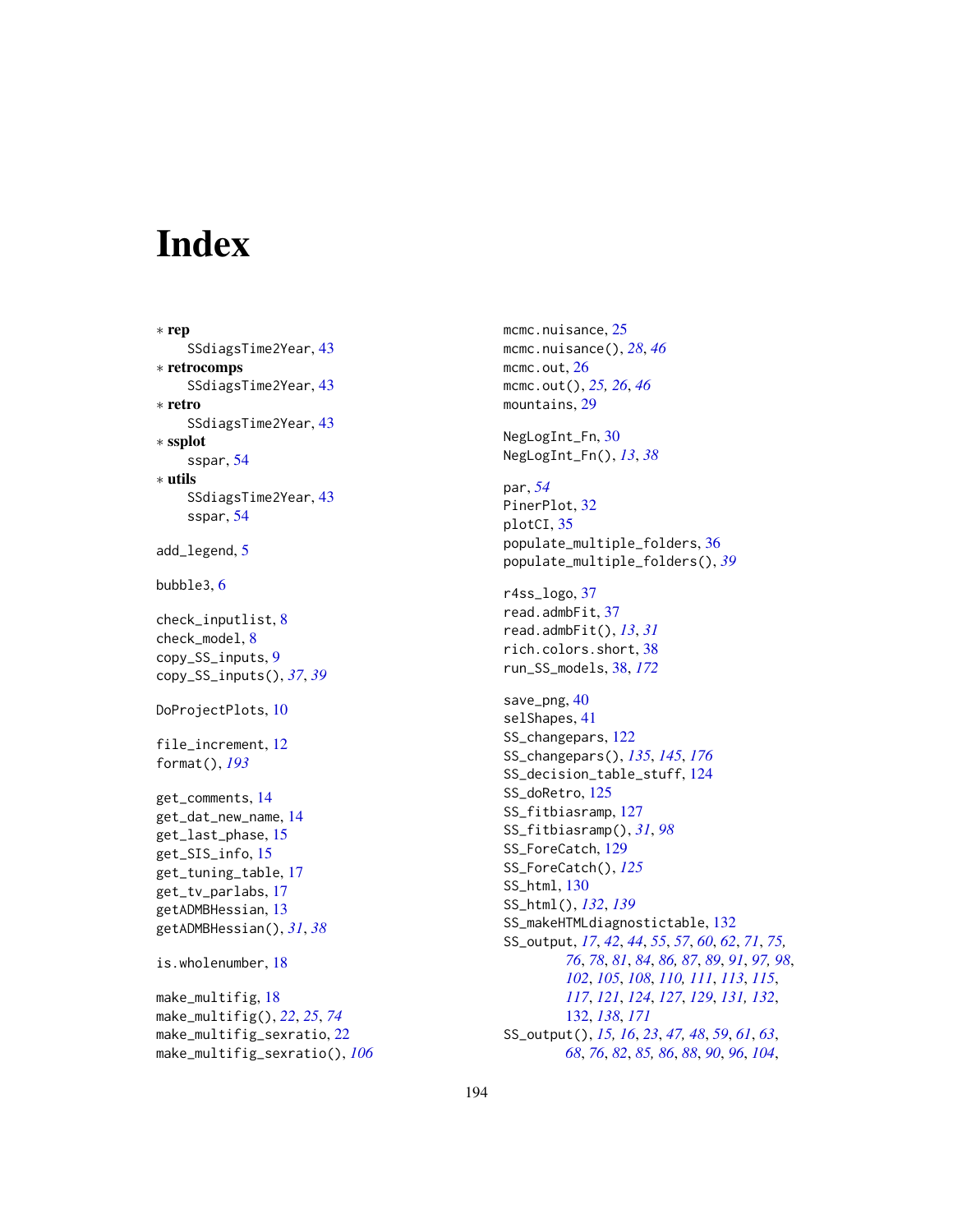*[109](#page-108-0)*, *[111](#page-110-0)*, *[114](#page-113-0)*, *[116](#page-115-0)*, *[118,](#page-117-0) [119](#page-118-0)*, *[121](#page-120-0)*, *[129](#page-128-0)*, *[131,](#page-130-0) [132](#page-131-1)*, *[143](#page-142-0)*, *[145](#page-144-0)*, *[148](#page-147-1)*, *[164](#page-163-0)*, *[189](#page-188-0)[–191](#page-190-0)* SS\_parlines, [135](#page-134-0) SS\_parlines(), *[122,](#page-121-0) [123](#page-122-0)*, *[145](#page-144-0)*, *[176](#page-175-0)* SS\_plots, [136](#page-135-0) SS\_plots(), *[22](#page-21-0)*, *[25](#page-24-0)*, *[59](#page-58-0)*, *[61](#page-60-0)*, *[63](#page-62-0)*, *[68](#page-67-0)*, *[74](#page-73-0)*, *[76,](#page-75-0) [77](#page-76-0)*, *[82](#page-81-0)*, *[85](#page-84-0)*, *[90](#page-89-0)*, *[98,](#page-97-0) [99](#page-98-0)*, *[104](#page-103-0)*, *[106](#page-105-0)*, *[109](#page-108-0)*, *[111](#page-110-0)*, *[114](#page-113-0)[–116](#page-115-0)*, *[118](#page-117-0)*, *[130–](#page-129-0)[132](#page-131-1)*, *[134](#page-133-0)* SS\_profile, [143](#page-142-0) SS\_profile(), *[96](#page-95-0)*, *[122,](#page-121-0) [123](#page-122-0)*, *[145](#page-144-0)* SS\_read, [147](#page-146-0) SS\_read(), *[177](#page-176-0)* SS\_read\_summary, [163](#page-162-1) SS\_readctl, *[14](#page-13-0)*, [148,](#page-147-1) *[188,](#page-187-0) [189](#page-188-0)* SS\_readctl(), *[135](#page-134-0)*, *[148](#page-147-1)*, *[153](#page-152-0)*, *[155,](#page-154-0) [156](#page-155-1)*, *[161,](#page-160-2) [162](#page-161-1)*, *[178](#page-177-0)[–180](#page-179-1)*, *[184,](#page-183-0) [185](#page-184-1)* SS\_readctl\_3.24, *[148](#page-147-1)*, [151](#page-150-1) SS\_readctl\_3.24(), *[135](#page-134-0)*, *[155,](#page-154-0) [156](#page-155-1)*, *[161](#page-160-2)*, *[179](#page-178-0)*, *[184,](#page-183-0) [185](#page-184-1)* SS\_readctl\_3.30, *[14](#page-13-0)*, [153](#page-152-0) SS\_readctl\_3.30(), *[180](#page-179-1)* SS\_readdat, *[14](#page-13-0)*, [156](#page-155-1) SS\_readdat(), *[76](#page-75-0)*, *[148](#page-147-1)*, *[153](#page-152-0)*, *[155](#page-154-0)*, *[157–](#page-156-0)[162](#page-161-1)*, *[164](#page-163-0)*, *[178](#page-177-0)[–185](#page-184-1)* SS\_readdat\_2.00, [157](#page-156-0) SS\_readdat\_2.00(), *[156](#page-155-1)* SS\_readdat\_3.00, [157](#page-156-0) SS\_readdat\_3.00(), *[156](#page-155-1)* SS\_readdat\_3.24, [158](#page-157-1) SS\_readdat\_3.24(), *[153](#page-152-0)*, *[155,](#page-154-0) [156](#page-155-1)*, *[161](#page-160-2)*, *[181](#page-180-1)*, *[184,](#page-183-0) [185](#page-184-1)* SS\_readdat\_3.30, *[14](#page-13-0)*, [159](#page-158-1) SS\_readdat\_3.30(), *[153](#page-152-0)*, *[155–](#page-154-0)[159](#page-158-1)*, *[182](#page-181-1)*, *[185](#page-184-1)* SS\_readforecast, [160](#page-159-1) SS\_readforecast(), *[130](#page-129-0)*, *[148](#page-147-1)*, *[153](#page-152-0)*, *[155–](#page-154-0)[159](#page-158-1)*, *[161,](#page-160-2) [162](#page-161-1)*, *[164](#page-163-0)*, *[179–](#page-178-0)[185](#page-184-1)* SS\_readpar\_3.24, [161](#page-160-2) SS\_readpar\_3.24(), *[184](#page-183-0)* SS\_readpar\_3.30, [161](#page-160-2) SS\_readpar\_3.30(), *[184](#page-183-0)* SS\_readstarter, [162](#page-161-1) SS\_readstarter(), *[148](#page-147-1)*, *[153](#page-152-0)*, *[155–](#page-154-0)[162](#page-161-1)*, *[164](#page-163-0)*, *[179](#page-178-0)[–185](#page-184-1)* SS\_readwtatage, [163](#page-162-1) SS\_readwtatage(), *[148](#page-147-1)*, *[186](#page-185-0)* SS\_recdevs, [164](#page-163-0) SS\_RunJitter, [165](#page-164-0)

SS\_Sensi\_plot, [167](#page-166-0) SS\_splitdat, [170](#page-169-0) SS\_tune\_comps, [171](#page-170-0) SS\_tune\_comps(), *[176](#page-175-0)* SS\_varadjust, [175](#page-174-0) SS\_write, [177](#page-176-0) SS\_write(), *[8](#page-7-0)*, *[148](#page-147-1)* SS\_writectl, *[151](#page-150-1)*, [178](#page-177-0) SS\_writectl(), *[161,](#page-160-2) [162](#page-161-1)*, *[177](#page-176-0)*, *[180](#page-179-1)* SS\_writectl\_3.24, [179](#page-178-0) SS\_writectl\_3.30, [180](#page-179-1) SS\_writedat, [180](#page-179-1) SS\_writedat(), *[149](#page-148-0)*, *[153](#page-152-0)[–162](#page-161-1)*, *[177](#page-176-0)*, *[180](#page-179-1)*, *[182](#page-181-1)[–185](#page-184-1)* SS\_writedat\_3.24, [181](#page-180-1) SS\_writedat\_3.24(), *[179](#page-178-0)*, *[181](#page-180-1)*, *[183](#page-182-1)* SS\_writedat\_3.30, [182](#page-181-1) SS\_writedat\_3.30(), *[179](#page-178-0)*, *[181,](#page-180-1) [182](#page-181-1)* SS\_writeforecast, [183](#page-182-1) SS\_writeforecast(), *[153](#page-152-0)*, *[155](#page-154-0)[–162](#page-161-1)*, *[177](#page-176-0)*, *[179](#page-178-0)[–185](#page-184-1)* SS\_writepar\_3.24, [184](#page-183-0) SS\_writepar\_3.30, [184](#page-183-0) SS\_writestarter, [185](#page-184-1) SS\_writestarter(), *[153](#page-152-0)*, *[155](#page-154-0)[–162](#page-161-1)*, *[177](#page-176-0)*, *[179](#page-178-0)[–185](#page-184-1)* SS\_writewtatage, [186](#page-185-0) SS\_writewtatage(), *[177](#page-176-0)* SSbiologytables, [42](#page-41-0) SSbootstrap, [43](#page-42-0) SSdiagsTime2Year, [43](#page-42-0) SSexecutivesummary, [44](#page-43-0) SSgetMCMC, *[26,](#page-25-0) [27](#page-26-0)*, [45](#page-44-1) SSgetMCMC(), *[26](#page-25-0)[–28](#page-27-0)*, *[83](#page-82-0)*, *[191](#page-190-0)* SSgetoutput, [47](#page-46-0) SSgetoutput(), *[68](#page-67-0)*, *[96](#page-95-0)*, *[118,](#page-117-0) [119](#page-118-0)*, *[126](#page-125-0)*, *[145](#page-144-0)* SSmakeMmatrix, [48](#page-47-0) SSMethod.Cond.TA1.8, [49](#page-48-0) SSMethod.Cond.TA1.8(), *[53](#page-52-0)* SSMethod.TA1.8, [51](#page-50-0) SSMethod.TA1.8(), *[50](#page-49-0)*, *[173](#page-172-0)* SSmohnsrho, [53](#page-52-0) sspar, [54](#page-53-0) SSplotAgeMatrix, [55](#page-54-0) SSplotBiology, [56](#page-55-0) SSplotBiology(), *[143](#page-142-0)* SSplotCatch, [59](#page-58-0) SSplotCatch(), *[143](#page-142-0)*